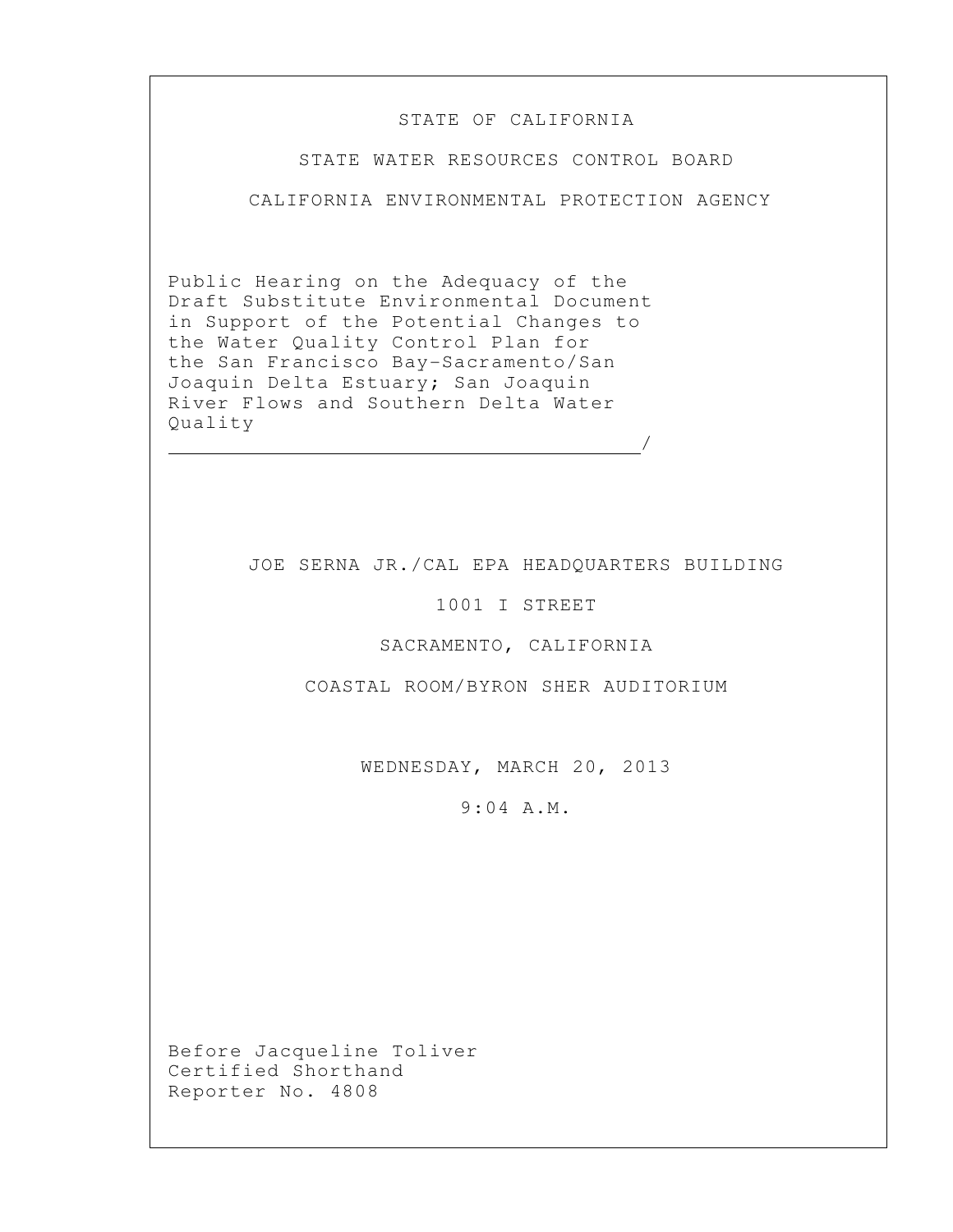| $\mathbf 1$   | APPEARANCES                                           |
|---------------|-------------------------------------------------------|
| $\mathbf{2}$  | BOARD MEMBERS:                                        |
| 3             | Chairman Charles R. Hoppin                            |
| 4             | Vice Chairperson Frances Spivy-Weber                  |
| 5             | Board Member Tam M. Doduc                             |
| 6             | Board Member Steven Moore                             |
| 7             | Board Member Felicia Marcus                           |
| $\,8\,$       |                                                       |
| $\mathcal{G}$ | STAFF:                                                |
| 10            | Diane Riddle, Environmental Program Manager           |
| 11            | Mark Gowdy, Senior WRCE                               |
| 12            | Caren Trgovcich, Chief Deputy Director                |
| 13            | Tom Howard, Executive Officer                         |
| 14            | Erin K.L. Mahaney, Senior Staff Counsel               |
| 15            | Les Grober, Assistant Deputy Director of Water Rights |
|               | Larry Lindsay, Senior WRCE                            |
| 16            |                                                       |
| 17            |                                                       |
| 18            |                                                       |
| 19            |                                                       |
| 20            |                                                       |
| 21            |                                                       |
| 22            |                                                       |
| 23            |                                                       |
| 24            |                                                       |
| 25            |                                                       |
|               |                                                       |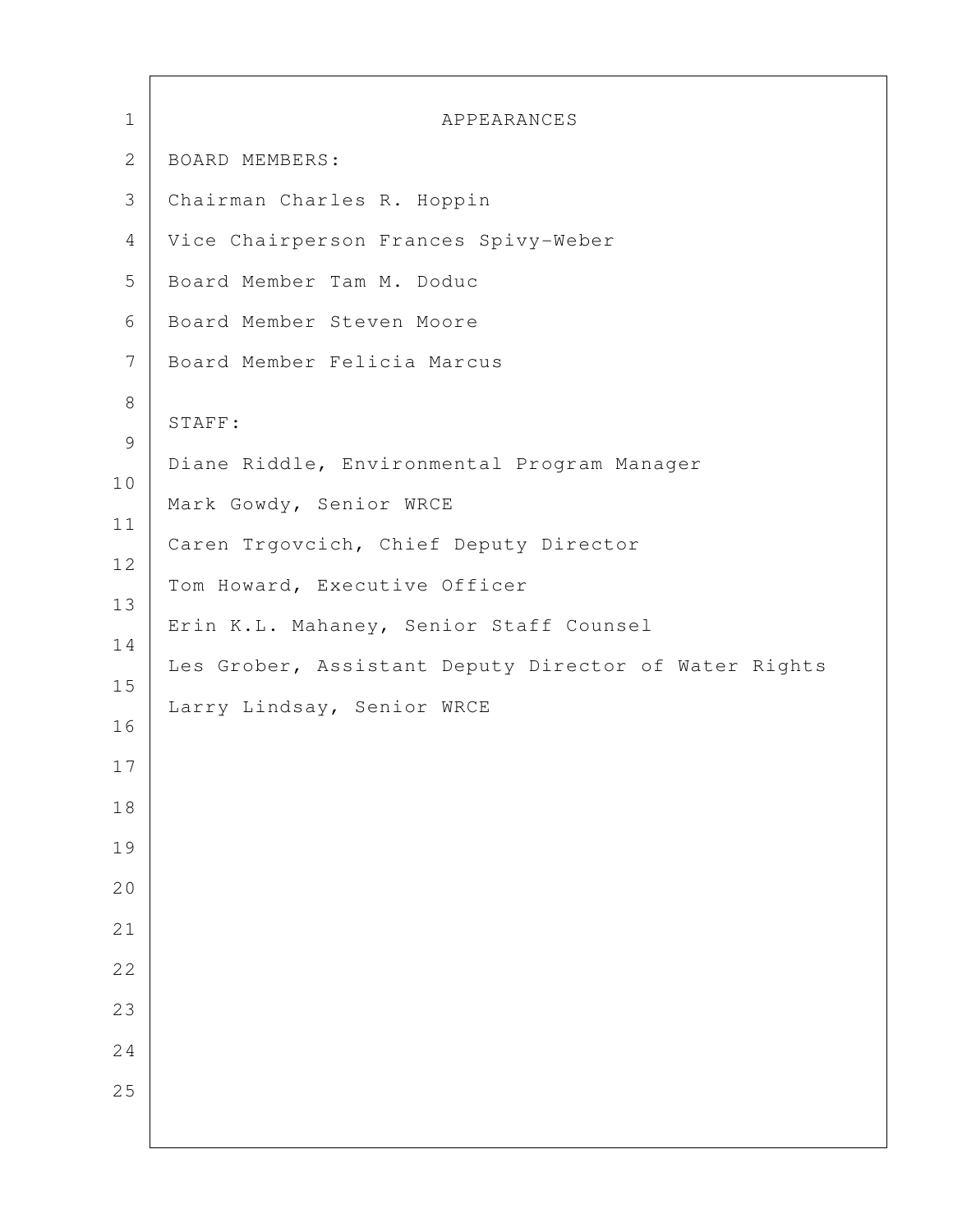| $\mathbf 1$          | INDEX                                                                                                                                                                        |             |
|----------------------|------------------------------------------------------------------------------------------------------------------------------------------------------------------------------|-------------|
| $\mathbf{2}$         |                                                                                                                                                                              | PAGE        |
| 3                    | OPENING REMARKS BY CHAIRMAN HOPPIN                                                                                                                                           | $\mathbf 1$ |
| 4                    | STAFF PRESENTATION:                                                                                                                                                          |             |
| 5                    | Diane Riddle, Environmental Program Manager,<br>Bay-Delta Unit                                                                                                               | 7           |
| 6<br>$7\phantom{.0}$ | Mark Gowdy, Senior Water Resources Engineer,<br>Division of Water Rights; Bay-Delta Unit                                                                                     | 30          |
| 8<br>9<br>10         | JOINT PRESENTATION BY DEPARTMENT OF FISH AND<br>WILDLIFE, U.S. FISH AND WILDLIFE SERVICE,<br>NATIONAL MARINE FISHERIES SERVICE, AND U.S.<br>ENVIRONMENTAL PROTECTION AGENCY: |             |
| 11                   | John Shelton, California State Department of<br>Fish and Wildlife                                                                                                            | 94          |
| 12                   | Roger Guinee, U.S. Fish and Wildlife Service                                                                                                                                 | 120         |
| 13                   | Julie Zimmerman, Ph.D.                                                                                                                                                       | 128         |
| 14<br>15             | Rhonda Reed, National Marine Fishery,<br>Central Valley                                                                                                                      | 141         |
| 16<br>17             | Valentina Cabrera-Stagno,<br>US/EPA Water Division                                                                                                                           | 152         |
| 18                   | PUBLIC COMMENT:                                                                                                                                                              |             |
| 19                   | Senator Lois Wolk                                                                                                                                                            | 11          |
| 20                   | Senator Anthony Canella                                                                                                                                                      | 35          |
| 21                   | Senator Tom Berryhill                                                                                                                                                        | 37          |
| 22                   | Assemblymember Adam Gray                                                                                                                                                     | 65          |
| 23                   | Darren McDaniel on behalf of United<br>States Representative Jenn Denham                                                                                                     | 71          |
| 24<br>25             | Vito Chiesa, Chairman, Stanislaus County<br>Board of Supervisors                                                                                                             | 74          |
|                      |                                                                                                                                                                              |             |

 $\Gamma$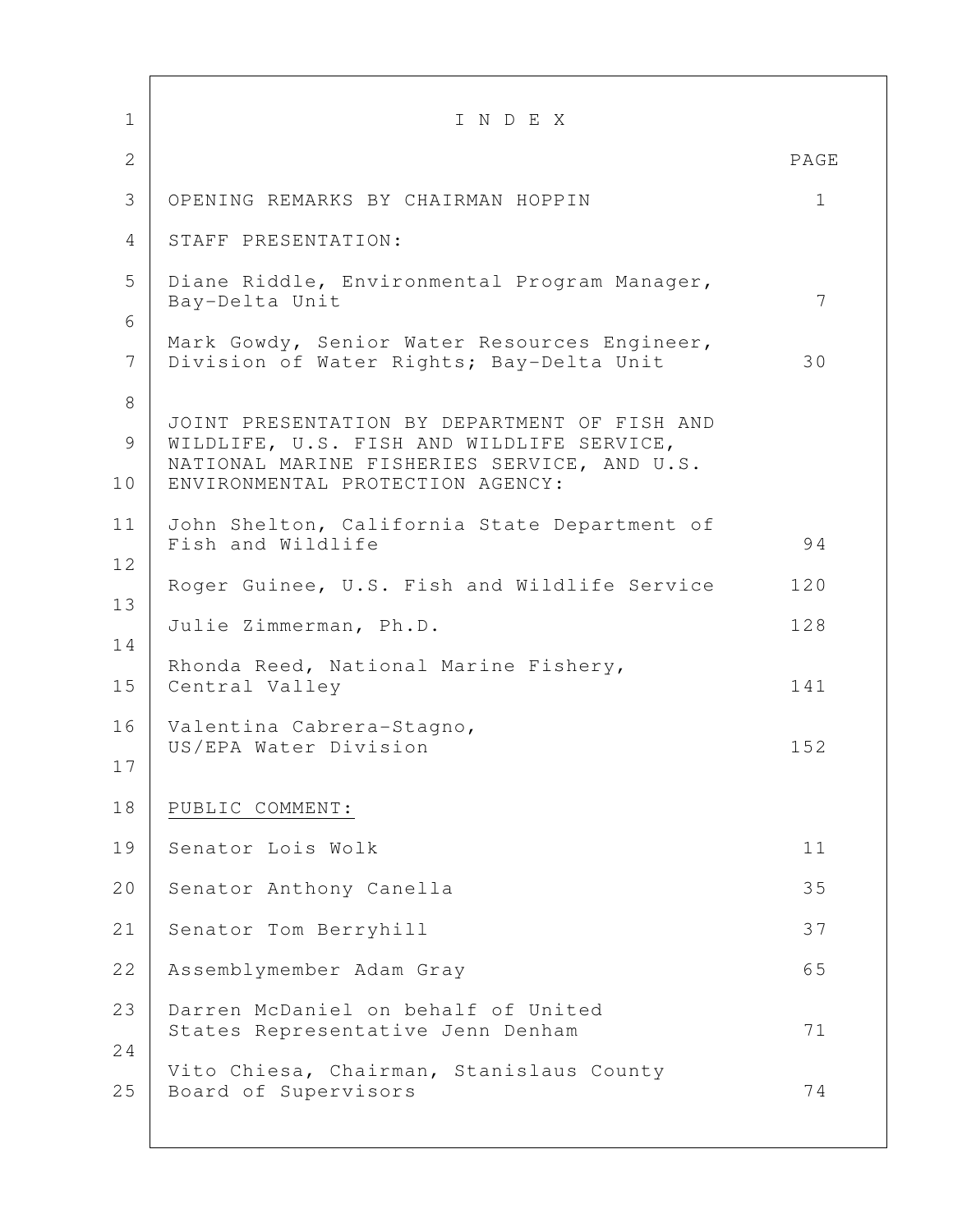| $\mathbf 1$         | Nick Blom, President, Modesto Irrigattion<br>District Board                              | 82  |
|---------------------|------------------------------------------------------------------------------------------|-----|
| $\overline{2}$<br>3 | Michael Frantz, Representative, TID Board<br>of Directors                                | 86  |
| 4                   | John Rubin, Senior Staff Counsel, San Luis<br>& Delta-Mendota Water Authority            | 163 |
| 5<br>6              | Allison Feebo, Senior Water Resource<br>Scientist, State Water Contractors               | 169 |
| 7                   | Rebecca Sheehan, Senior Deputy General<br>Counsel, Metropolitan Water District,          |     |
| 8<br>9              | San Luis Delta-Mendota Water Authority<br>and State Water Contractors                    | 173 |
| 10                  | Chris Scheuring, California Farm Bureau<br>Federation                                    | 179 |
| 11                  | John Sakura, Trout Unlimited                                                             | 182 |
| 12<br>13            | Kalla Hirschbein, Pacific Coast Federation<br>of Fishermen's Associations and Salmon Aid | 187 |
| 14                  | Bill Mattos, President, California<br>Poultry Federation; Foster Farms                   | 189 |
| 15<br>16            | Jacky Douglas, Golden Gate Fishermen's<br>Association; Wacky Jacky Sportsfishing         | 192 |
| 17                  | Stan Sabin                                                                               | 195 |
| 18                  | Ruth Stoner-Muzzin, Montara                                                              | 196 |
| 19                  | Mike Ferreira, Moss Beach                                                                | 197 |
| 20                  | Bret Warner, Turlock                                                                     | 199 |
| 21                  | Andy Gottleib                                                                            | 202 |
| 22                  | Carolyn Campodonica, Merced                                                              | 205 |
| 23                  | Tony Betschart, Turlock                                                                  | 208 |
| 24                  | Jake Winger, Modesto                                                                     | 209 |
| 25                  | Jeff Goshen, Oakdale                                                                     | 213 |
|                     | Debbie Webster, Central Valley Clean Water Assn.                                         | 215 |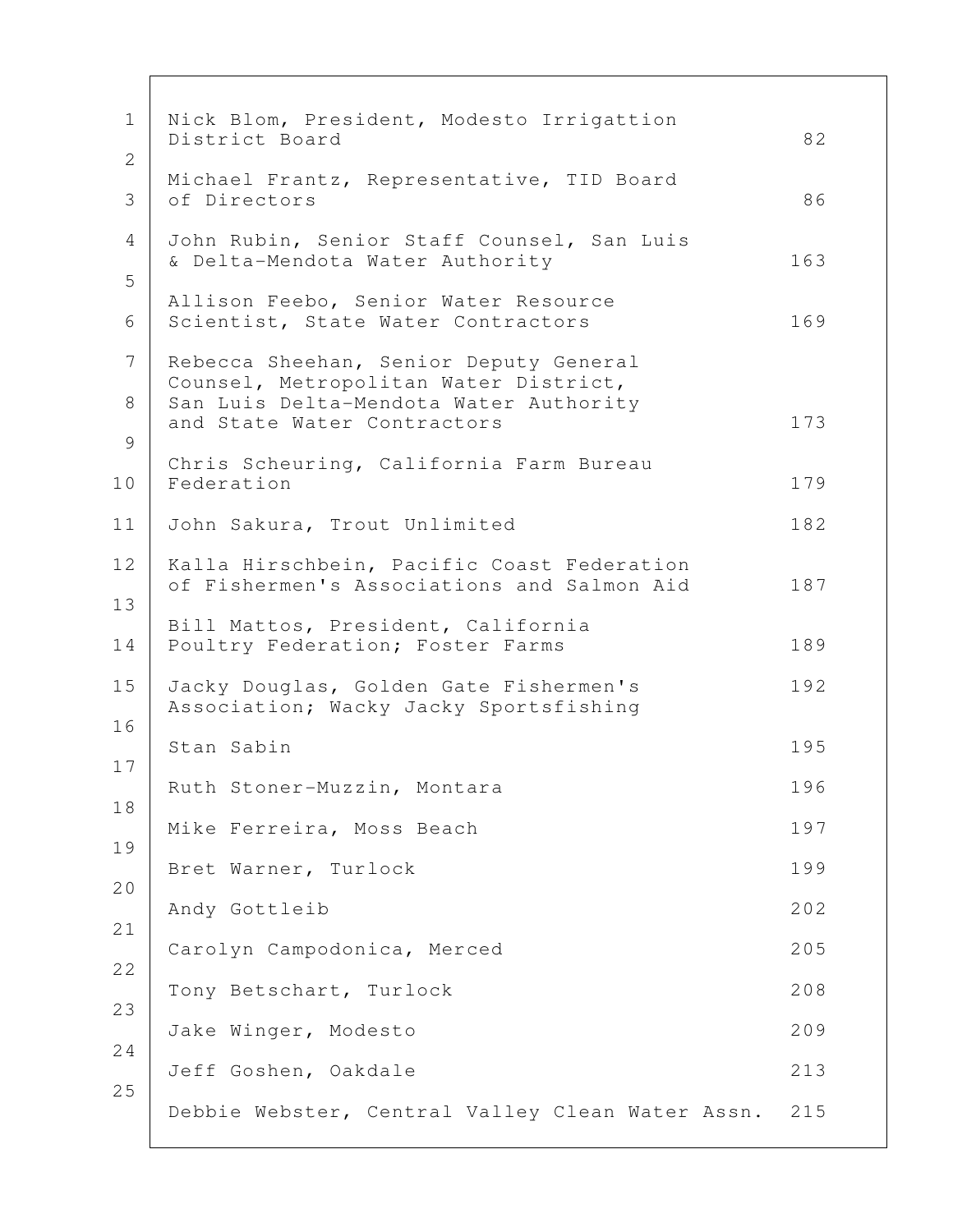| $\mathbf 1$  | Joe Scoto, Scoto Brothers Farming, Inc., Merced                                     | 217        |
|--------------|-------------------------------------------------------------------------------------|------------|
| $\mathbf{2}$ | Loren Scoto, Scoto Brothers Farming, Inc., Merced 221,                              | 242        |
| 3            |                                                                                     |            |
| 4            | Amanda Carvagal, Executive Director, Merced<br>County Farm Bureau                   | 225        |
| 5            | Jake Verburg, Verburg Dairy                                                         | 228        |
| 6            | Kent Higgins                                                                        | 229        |
| 7            | Louie Bandoni, Merced                                                               | 232        |
| 8            | Ashley Bandoni, Merced                                                              | 234        |
| 9            | Pamela Sweeten, California Women for Agriculture                                    | 237        |
| 10           | Richard Ulm, Director of Utility Planning<br>and Projects, City of Modesto          | 239        |
| 11<br>12     | Michael Maciel, Mayor Pro Tem, Tracy<br>Sherri Brennan, Supervisor, Tuolumne County | 243<br>246 |
| 13<br>14     | John McManus, Executive Director, Golden<br>Gate Salmon Association                 | 249        |
| 15           | Patrick Koepele, Tuolumne River Trust                                               | 252        |
| 16           | Leonard Van Elderen, President/CEO, Yosemite<br>Farm Credit                         | 255        |
| 17           | Jose Antonio Ramirez, City Manager, Livingston                                      | 258        |
| 18           | Larry Kolb                                                                          | 261        |
| 19           | Nick DiCroce, Environmental Lawyer Caucus                                           | 262        |
| 20           | Barbara Barrigan-Parrilla, Executive Director,<br>Restore the Delta                 | 265        |
| 21<br>22     | Michael Marsh, Chief Executive Officer, Western<br>United Dairymen                  | 268        |
| 23           | Spreck Rosekrans, Director of Policy,<br>Restore Hetch Hetchy                       | 270        |
| 24           |                                                                                     |            |
| 25           | Sonia Diermayer, Turlock                                                            | 274        |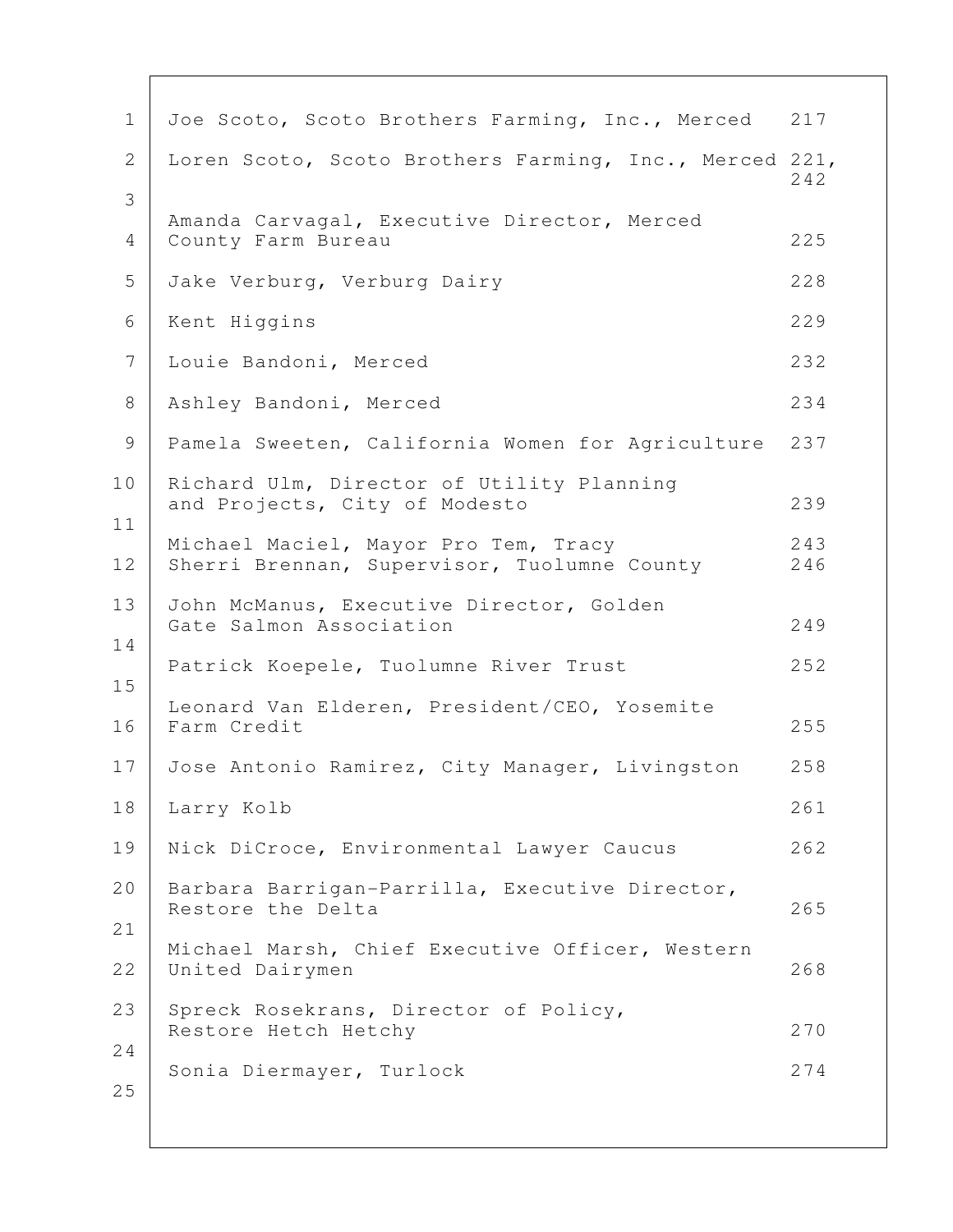| $\mathbf 1$    | Hal Candee, Defenders of Wildlife                                                                     | 276 |
|----------------|-------------------------------------------------------------------------------------------------------|-----|
| $\overline{2}$ | DeeAnne Gillick, Special Water Counsel,<br>San Joaquin County Flood Control and                       |     |
| 3              | Water Conservation District                                                                           | 279 |
| 4              | Jerry Powell, Turlock Chamber of Commerce                                                             | 283 |
| 5              | Melissa Thorme, City of Tracy                                                                         | 286 |
| 6<br>7         | Justin Fanslau, International Brotherhood of<br>Electrical Workers Local Union 1245                   | 289 |
| 8              | Cindy Okuge, Golden West Women Flyfishers;<br>Northern California Council Federation<br>of Flyfishers | 293 |
| 9              | Sandra Ketchpel, Contra Costa County                                                                  | 295 |
| 10<br>11       | Randy Hanvelt, Chairman, Board of Supervisors,<br>Tuolumne County                                     | 299 |
| 12             | Wayne Zipser, Executive Director, Stanislaus                                                          |     |
| 13             | County Farm Bureau<br>$--000--$                                                                       | 302 |
| 14             |                                                                                                       |     |
| 15             | Meeting Adjourned                                                                                     | 305 |
| 16             | Reporter's Certificate                                                                                | 306 |
| 17             |                                                                                                       |     |
| 18             |                                                                                                       |     |
| 19             |                                                                                                       |     |
| 20             |                                                                                                       |     |
| 21             |                                                                                                       |     |
| 22             |                                                                                                       |     |
| 23             |                                                                                                       |     |
| 24             |                                                                                                       |     |
| 25             |                                                                                                       |     |
|                |                                                                                                       |     |

 $\mathbf{I}$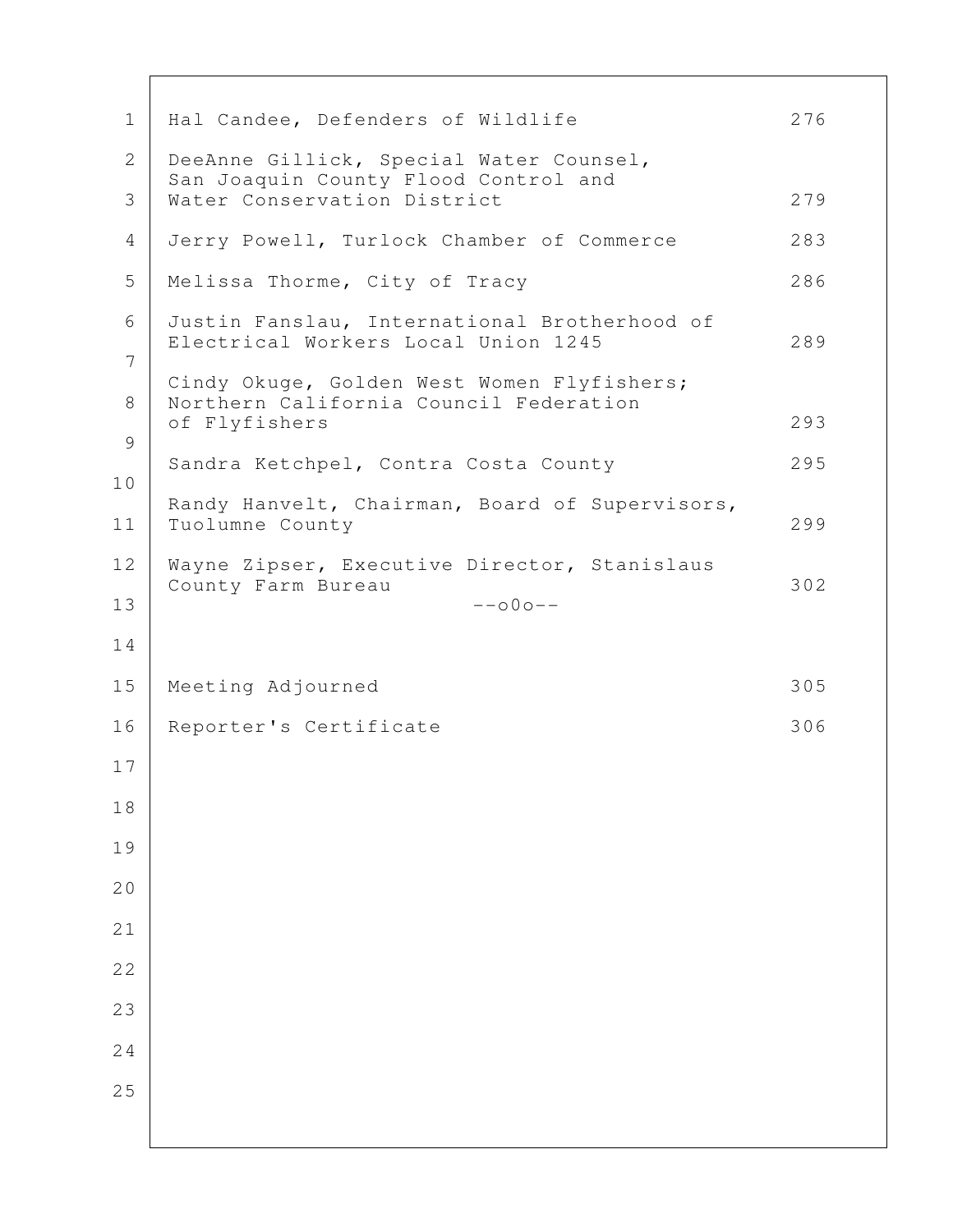1 1 WEDNESDAY, MARCH 20, 2013, SACRAMENTO, CALIFORNIA 2 9:04 A.M.  $3$  --000-- 4 CHAIRMAN HOPPIN: Good morning, ladies and 5 gentlemen. There's too much for me to ad lib here, and  $6 \mid$  so I apologize to you. I'm going to read from the 7 script, which is not my favorite thing to do in the 8 | world, but at least everything will be covered that way; 9 so please bear with me for a moment. 10 This is the time and place for a hearing to 11 | receive comments concerning the adequacy of the Draft 12 Substitute Environmental document in support of 13 potential changes to the water quality control plan for 14 the San Francisco Bay/Sacramento-San Joaquin Delta 15 estuary, San Joaquin River flows and Southern Delta 16 Water Quality. Throughout the hearing, we will refer to 17 this document as the SED. 18 | I am Charlie Hoppin, Chair of the State Water 19 | Resources Control Board. With me today, Vice Chair 20 Frances Spivy-Weber, Board Member Felicia Marcus, and 21 Board Member Steven Moore. 22 And Tom Howard -- Tom, do you want to introduce 23 your staff? 24 MR. HOWARD: That's fine. 25 CHAIRMAN HOPPIN: I don't need to?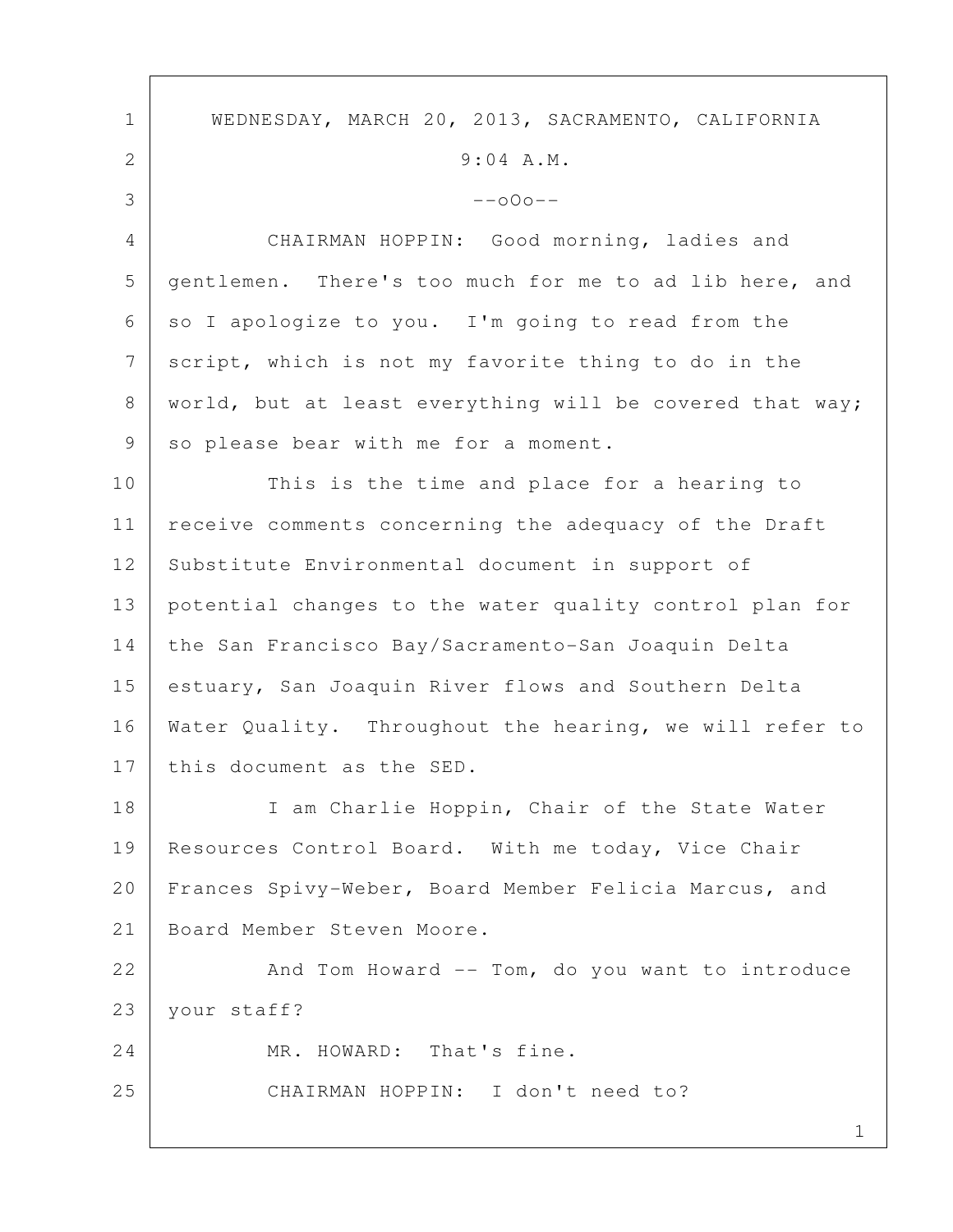1 | MR. HOWARD: Go right ahead. 2 CHAIRMAN HOPPIN: Okay. Karen Kerkovich, Tom 3 Howard, Les Grober, Diane Riddle, Mark Gowdy and Erin 4 Mahaney. 5 My favorite part, as all of you know, in the 6 event of an alarm, if you would please exit through the 7 back down the stairs in an orderly fashion. And 8 | wherever in the world J. Neely Johnson Park is on "F" 9 and 11th Street, that's where you're supposed to go and 10 stand in the rain until the smoke clears. If you would 11 just follow the crowd, I'm sure somebody is going to 12 | know where to go. 13 This hearing is being held in accordance with 14 the Notice of Filing and Board Member Tam Doduc. It's 15 being held in accordance with the Notice of Filing and 16 Public Comment Period and Hearing for the SED dated 17 December 31, 2012, for the convenience of Mr. Tim 18 O'Laughlin so -- he had something to do on New Year's 19 Eve. 20 This hearing fulfills the requirements for 21 receipt of oral comments as described in the California 22 Code of Regulations, title 23, section  $3779(c)$ . 23 The purpose of this hearing is to provide 24 participants an opportunity to comment on the adequacy 25 of the SED. I'm going to repeat that: The purpose of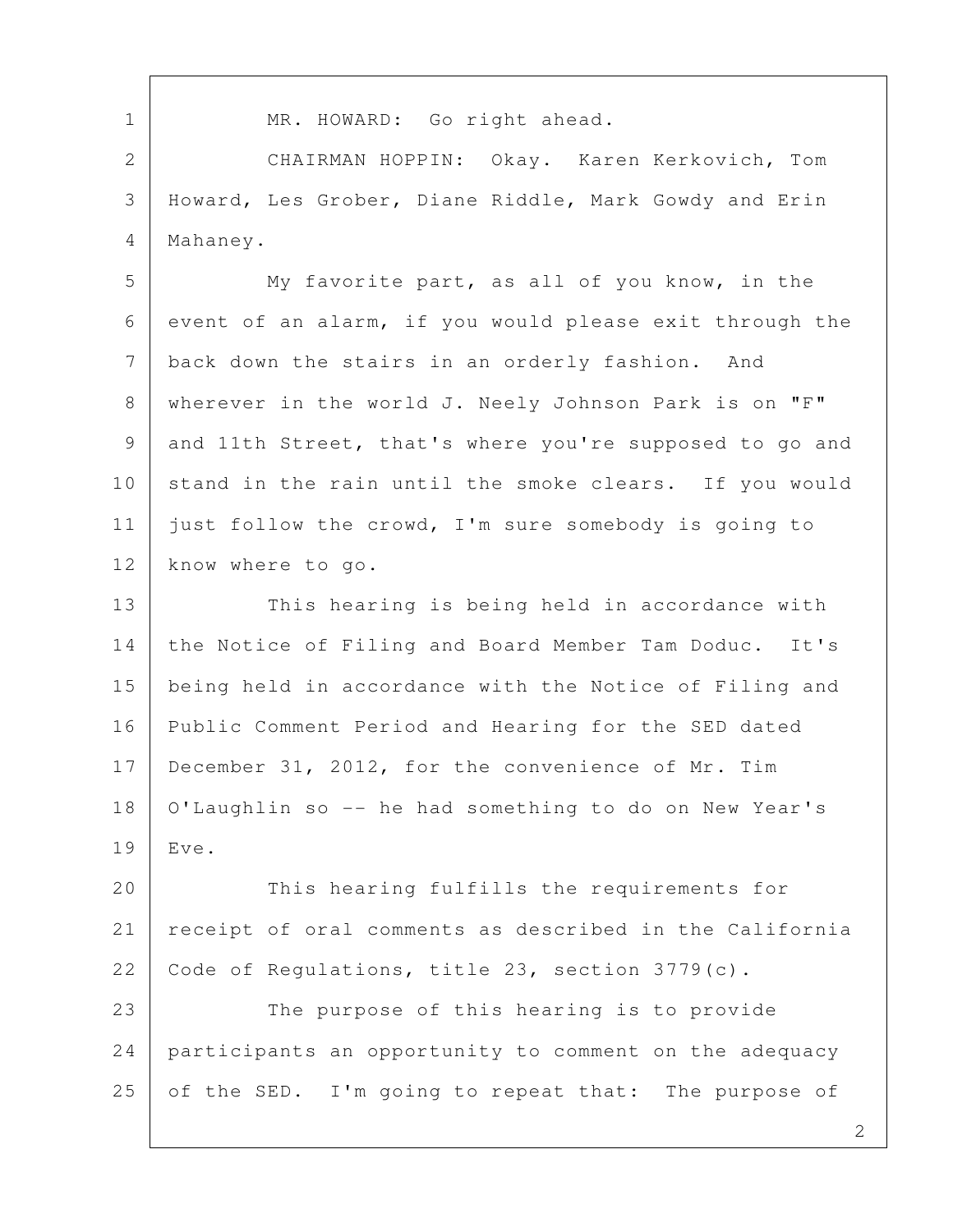1 this hearing is to provide participants an opportunity 2 | to comment on the adequacy of this SED.

 3 I know there's a lot of feelings about this one 4 | way or another, very strong feelings, and we're here to 5 hear what those feelings are. All I ask of you is that 6 you're civil to myself and my colleagues and my staff. 7 | And this is the opportunity to express those feelings.

8 The Board will not take formal action on the SED 9 during this hearing but will defer action until a later 10 Board meeting.

11 | The Board will also provide an opportunity in 12 the future to comment on the revisions to the Bay-Delta 13 Plan following the future release of the final SED in a 14 draft version to the Bay-Delta Plan. This will likely 15 | take place in late summer, depending on the extent of 16 the comments we receive.

17 Please ensure your comments today relate to the 18 adequacy of the SED.

19 We are broadcasting this hearing on the Internet 20 and recording by both audio and video. A court reporter 21 is also present to prepare a transcript of the 22 proceedings. We will post the transcript on our website 23 as soon as we receive the certified copy from the court 24 reporter.

25 To assist the court reporter and to be sure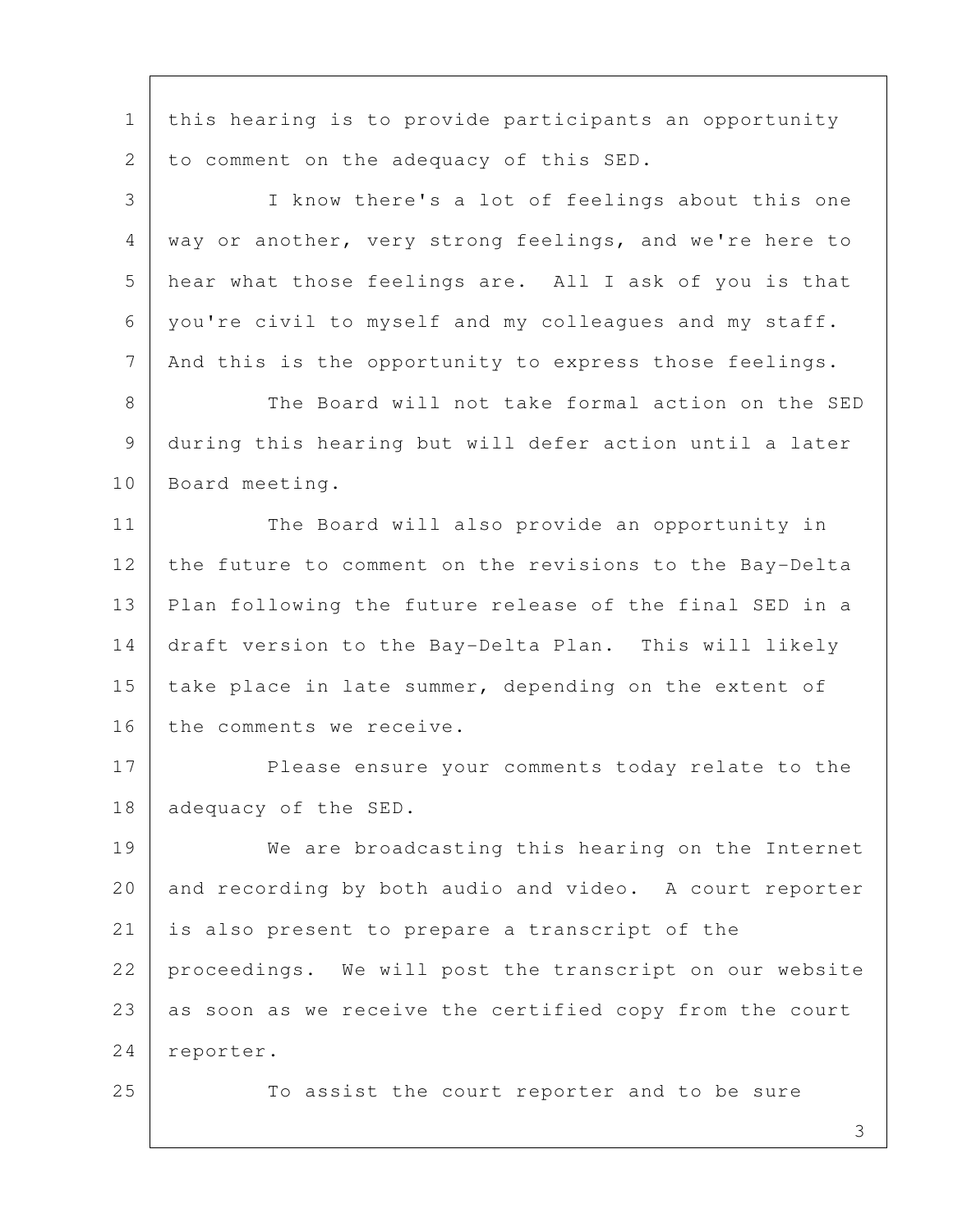1 | those listening on the webcast can hear you, make sure 2 that you always speak into the microphone and identify 3 yourself at the beginning of your presentation.

 4 On February 15, we sent an email to our 5 Bay-Delta email distribution list and posted it on our 6 website. This email asked participants that would like 7 more than ten minutes to present their comments to make 8 their requests by March 1st.

 9 We also encourage participants with similar 10 interests to present their comments jointly. Based on 11 | their requests we received, we prepared an order of 12 | proceedings and sent it to our Bay-Delta email 13 distribution list on March 15, and also posted it on our 14 website. There are copies on the back table.

15 | Accordingly, we will begin any opening comments 16 that my fellow Board members would like to make and then 17 hear a presentation from staff. Following the staff 18 presentation, we will hear comments of participants who 19 did not request extra time or tell us that they would 20 combine with other participants for joint presentation.

21 Per the hearing notice, participants should 22 Iimit their comments to ten minutes. Depending on the 23 number of speakers, I may need to limit comments 24 further, depending on the number of people we have. 25 I realize you may have come a long ways to make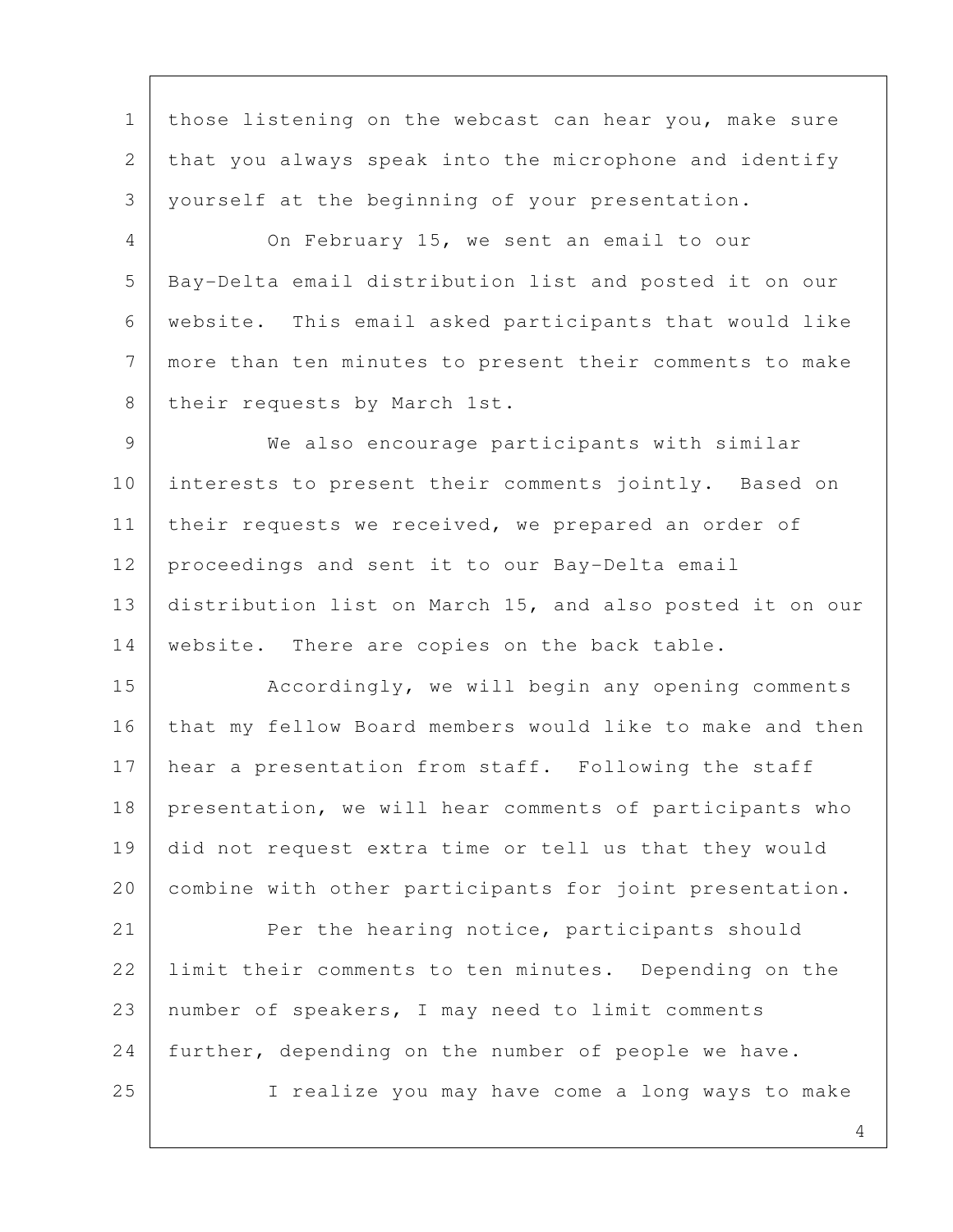1 | your presentation and your comments on this matter. And 2 I do not want to cut anyone short, but I also want to 3 give everyone a chance; so I may have to limit the time 4 to ensure we have time to hear from everyone.

 5 If you intend to speak, please submit a blue 6 speaker card. You can find one in the front of the  $7$  room -- or the back of the room, excuse me -- if you 8 have not done so already.

9 | Following the general public comments, we will 10 | hear comments from those participants that told us that 11 they plan to make joint presentations and requested 12 additional time.

13 I would also like to have blue cards from those 14 participants. If you think you will need less time than 15 | you originally projected, would you please note your new 16 estimate time on the card.

17 As you know, the hearing was noticed and 18 continued as needed through Friday. I hope to move this 19 | hearing along efficiently, and it will end once we have 20 heard all the participants.

21 Please be ready to present your comments when 22 vou are called.

23 There are several points about this hearing that 24 I would like to emphasize:

25 First, the purpose of this hearing is to receive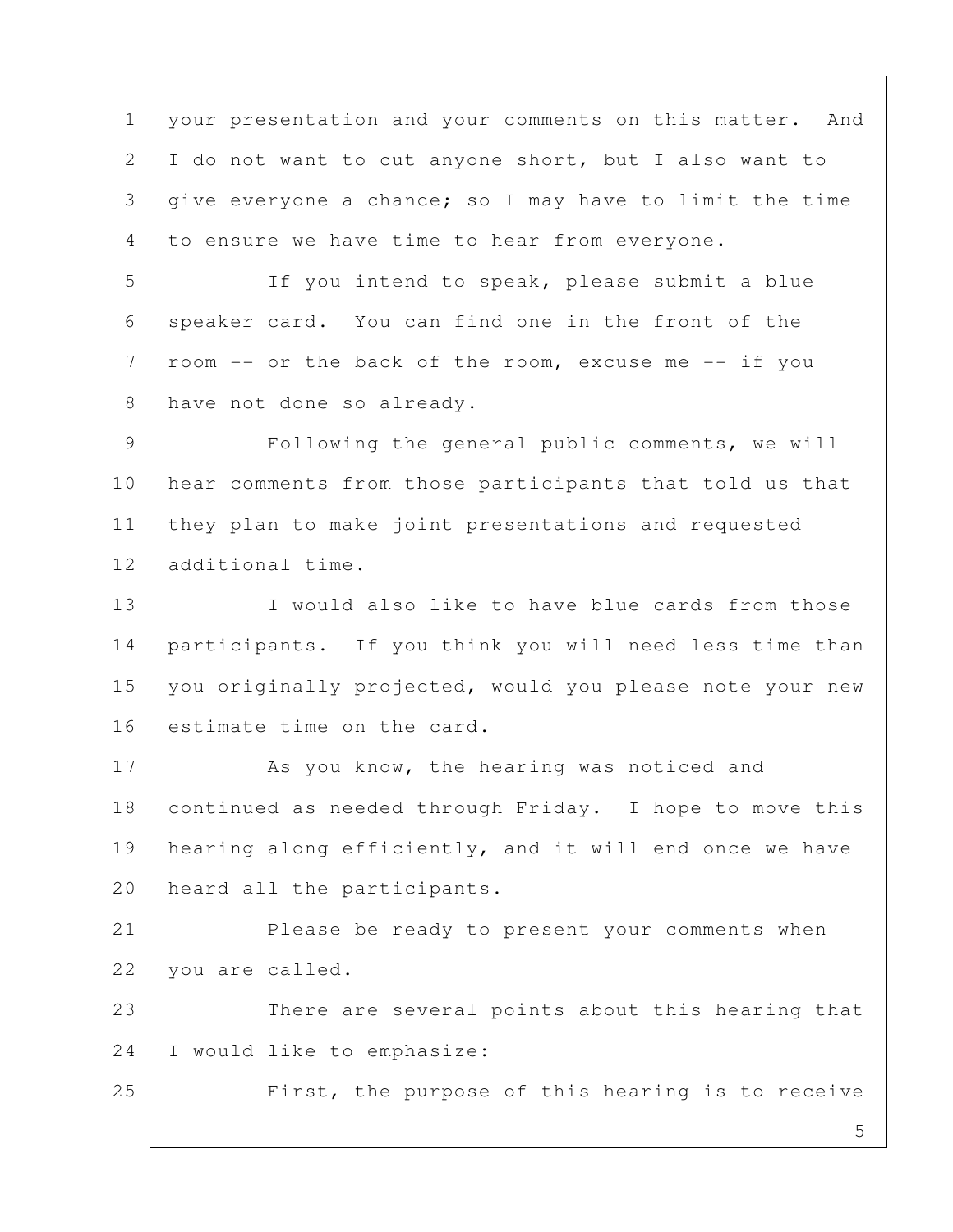1 comments concerning the adequacy of the SED. This means 2 we want to hear about how well the SED analyzes the 3 effects of the proposed changes to the Bay-Delta Plan. 4 I realize it can be difficult to separate comments about 5 the adequacy of the SED from your opinions about the 6 proposed amendments in general, and we will give 7 | commenters some leeway on this; but please do your best 8 to keep to the purpose of this hearing.

 9 We are required to respond to the oral comments 10 | we receive during this hearing, and those responses will 11 be included in the final SED.

12 While I may ask staff for clarification on 13 information in the SED, the formal response to your 14 comments will not occur during this hearing. I'm sure 15 you can appreciate these are issues that are complex, 16 and I do not expect staff to respond without time to 17 | carefully consider your comments.

18 Since we are required to respond to significant 19 environmental issues raised in the comments, please make 20 the essence of your comments clear to us, especially for 21 those of you who are making longer presentations.

22 We would appreciate you making clear the points 23 you have about the adequacy of the SED during your 24 presentation. A summary of these points at the 25 beginning or the end would be helpful.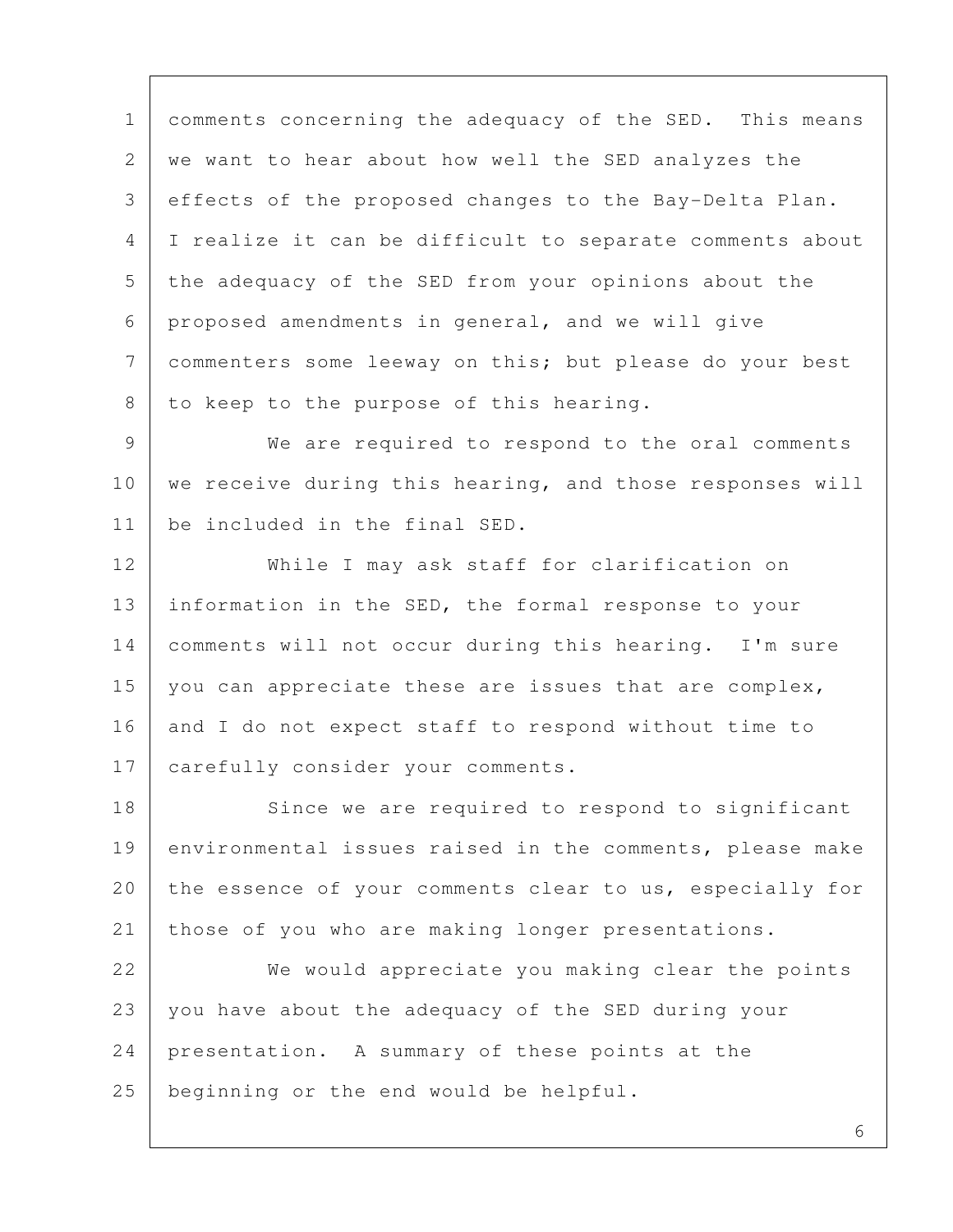7 1 Finally, I realize that after all the 2 presentations are heard, some of you might feel the need 3 to respond to what others have said. We will not 4 provide people an opportunity for rebuttal of these 5 comments in this hearing. If you have something else to 6 say after your turn at this hearing, you may give us 7 | that comment in writing by March 29th on the deadline. 8 | Are there any questions concerning the 9 procedures for this hearing? 10 Good. Do any of my colleagues have comments 11 before we begin? 12 Next we'll hear a staff presentation from Diane 13 | Riddle, Manager of the Bay-Delta and hearing section of 14 the Division of Water Rights, and Mark Gowdy, Senior 15 Water Resources Engineer, also from the Division of 16 Water Rights. 17 And, Mark, I really didn't forget your name. I 18 | was just stumbling through something else. 19 MS. RIDDLE: Good morning, Chair Hoppin, members 20 of the Board. I am Diane Riddle, Environmental Program 21 Manager with the Bay-Delta unit. 22 And, again, before we get started with the 23 public comments, Mark Gowdy and I are going to provide 24 some background on the draft Substitute Environmental 25 Document, the process we have gone through up until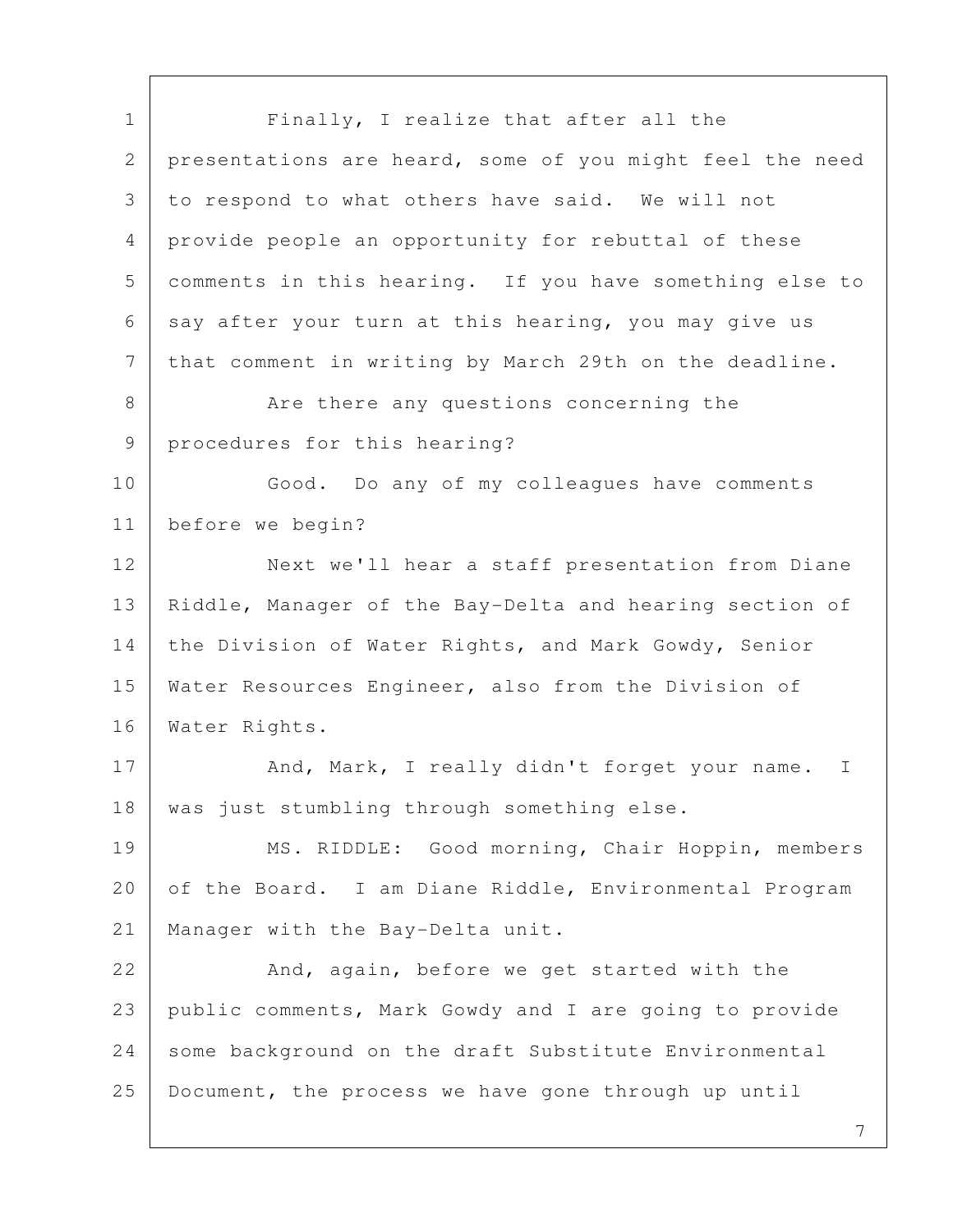1 today's date, and the draft water quality objectives of 2 the San Joaquin River flow and southern Delta salinity 3 objectives.

 4 We're going to spend a little more time on the 5 presentation than we usually due to the complexity and 6 importance of this matter. And we're also looking 7 forward to hearing comments from the public and 8 | listening attentively to those in order to determine 9 what changes may be needed to the Draft Substitute 10 | Environmental Document over the proposed project.

11 | I'll start with some background on the process 12 and an overview of the proposed San Joaquin River flow 13 objectives and program of implementation, and then I'll 14 turn it over to Mark to give you an overview of the 15 proposed southern Delta salinity objectives and program 16 implementation.

17 Mark will then provide an overview of the 18 environmental impact analysis that we've performed in 19 the Draft Substitute Environmental Document. We will 20 | then turn it over to public comment.

21 (Thereupon an overhead presentation was 22 presented as follows:)

23 MS. RIDDLE: Okay. Sorry about that. 24 So before I discuss proposed changes to the 25 Bay-Delta Plan and the Draft Substitute Environmental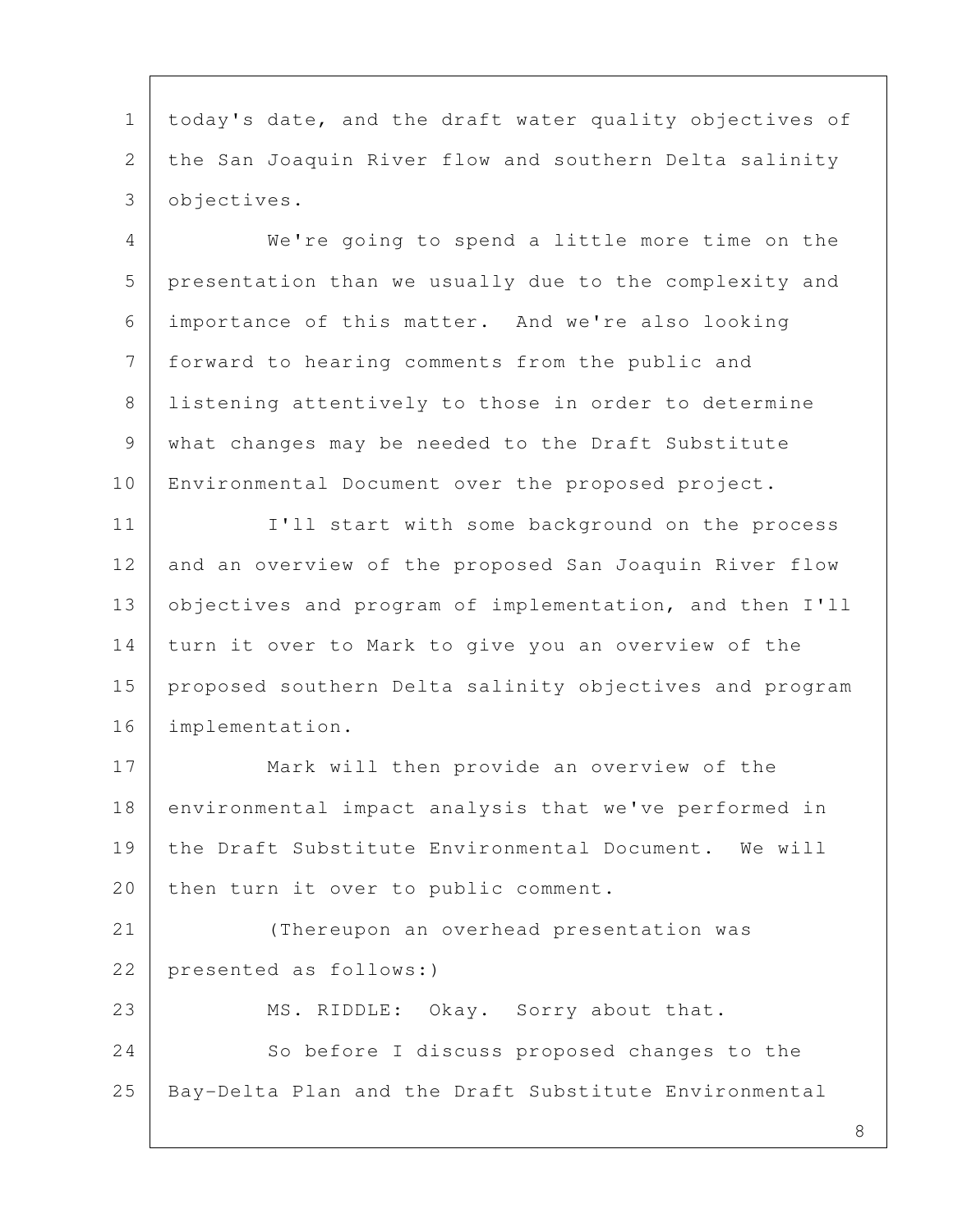1 | Document, I'll go over a little bit of the background 2 behind the process and how we got to this point today. 3 The current review and update of the San Joaquin 4 River flow and southern Delta salinity requirements is 5 part of a larger coordinated effort between the State 6 and Regional Water Quality Control Boards, the San 7 | Francisco Bay, and the Central Valley Regional Board, to 8 address issues affecting potential and beneficial uses 9 in the Bay-Delta watershed. 10 In 2008, the State Water Board and the Central 11 Valley and San Francisco Regional Water Board identified 12 actions within the Water Board's purview and committed 13 to taking actions to address those issues. That was 14 memorialized in the 2008 Strategic Work Plan. 15 Within that work plan, we identified flow -- we 16 identified flow and non-flow-related actions that the 17 | boards would take. Many of those actions we've 18 completed and we're in the process of completing, and 19 | we've also moved forward with new projects.  $20$  --o0o--21 MS. RIDDLE: Related to today's proceeding 22 consistent with the Delta Reform Act of 2009, the State 23 Water Board is currently undertaking a phased process to 24 develop and implement updates to the Bay-Delta Water 25 Quality Control Plan and flow objectives for priority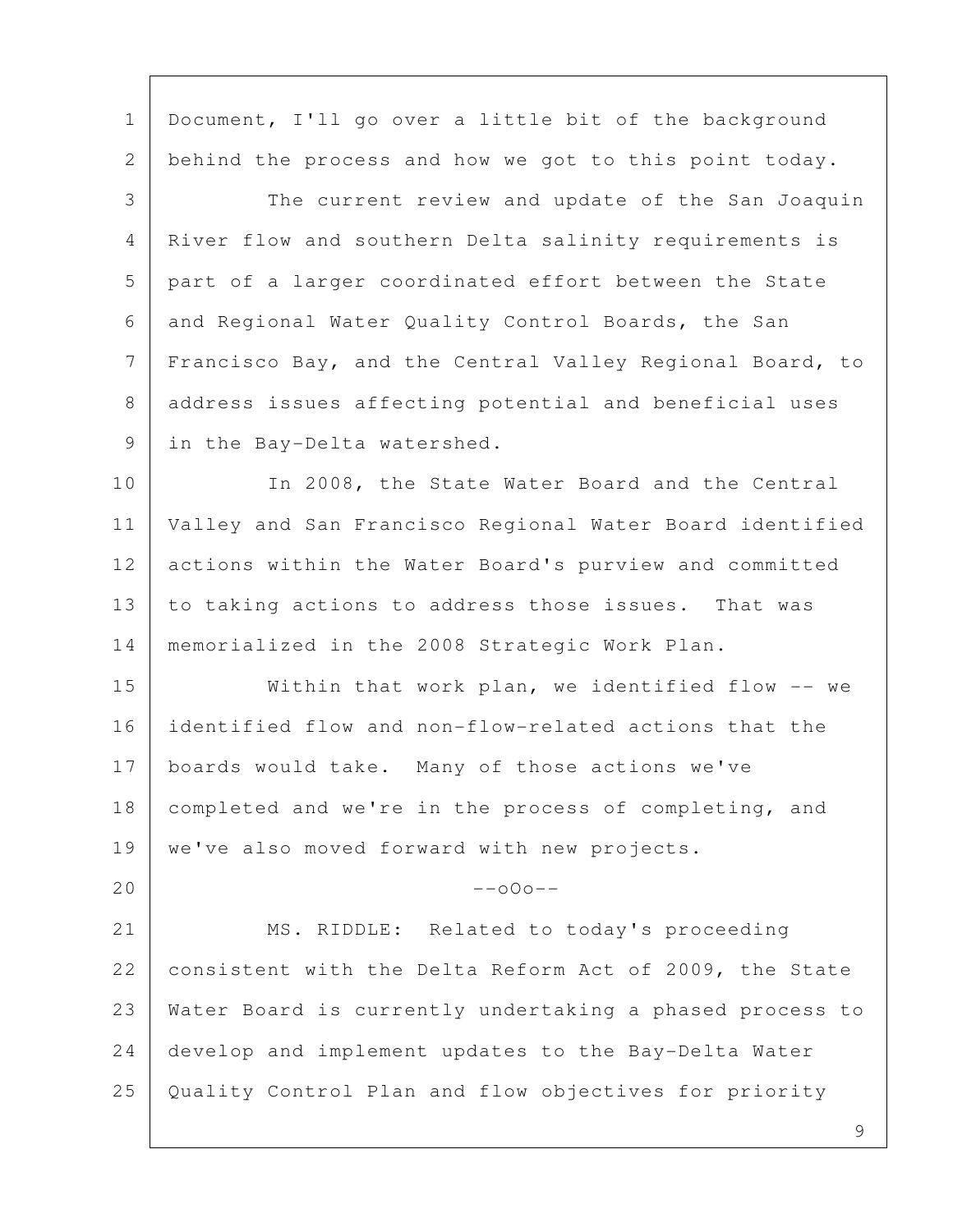1 tributaries to the Delta to protect beneficial uses in 2 the Bay-Delta watershed and assist in achieving the 3 co-equal goals of water supply reliability and ecosystem 4 protection identified in the Delta Reform Act.

5 The State Board is phasing this review in order 6 to move forward with pieces of the process that are ripe 7 for review, while still maintaining a coordinated and 8 | consistent process for that review.

 9 Phase I of the review is the focus of today's 10 proceedings and involves review of the San Joaquin river 11 | flow objectives and southern Delta water quality 12 requirements included in the Bay-Delta Water Quality 13 Control Plan.

14 Phase II involves other elements of the 15 Bay-Delta water quality control plan not addressed in 16 | Phase I, including Delta outflow, Sacramento River flow, 17 and project operational constraints.

19 | MS. RIDDLE: Phase III involves changes to water 20 rights and other measures to implement changes to the 21 | Bay-Delta Plan from Phases I and II.

 $18$  --000--

22 Phase IV involves developing and implementing 23 flow objectives for priority Delta tributaries outside 24 of the legal Delta and outside of the Bay-Delta Plan. 25 CHAIRMAN HOPPIN: Diane, can I interrupt you for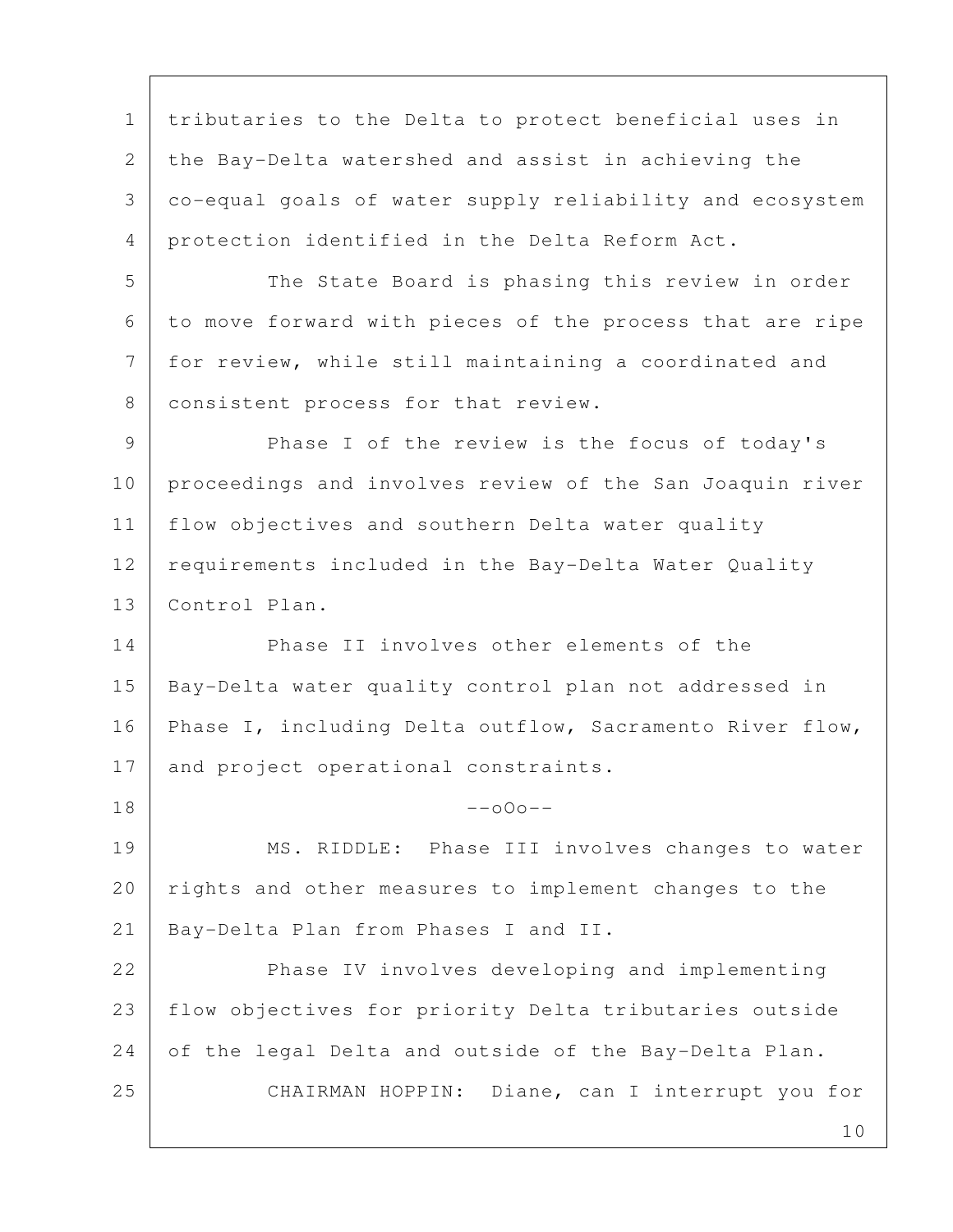11 1 just a moment? 2 MS. RIDDLE: Sure. 3 CHAIRMAN HOPPIN: Senator Wolk is here, and I 4 know she has a lot of things to do over at the capitol. 5 Lois, would you like to come forward. 6 We're very rarely given the courtesy of you 7 being here. You're the only one today, so  $-$  no. I'm 8 kidding you. 9 SENATOR LOIS WOLK: Thank you, Mr. Chair. I 10 appreciate the courtesy. 11 Good morning to all of you. Thank you for the 12 opportunity to provide some comments today on this 13 issue. 14 As we are all aware, the Sacramento-San Joaquin 15 Delta is in trouble. Decades of reduced fresh water 16 | flow to the estuaries have resulted in plummeting fish 17 populations, increasing salinity in the south Delta. 18 Many studies, including your own 2010 Flow 19 Criteria Report, have concluded that the current levels 20 of fresh water flow are insufficient to sustain the 21 public trust resources of the Delta and the downstream 22 bay. 23 As the State agency responsible for protecting 24 and balancing the public trust resources of this 25 | wonderful state, the decisions that you make in the near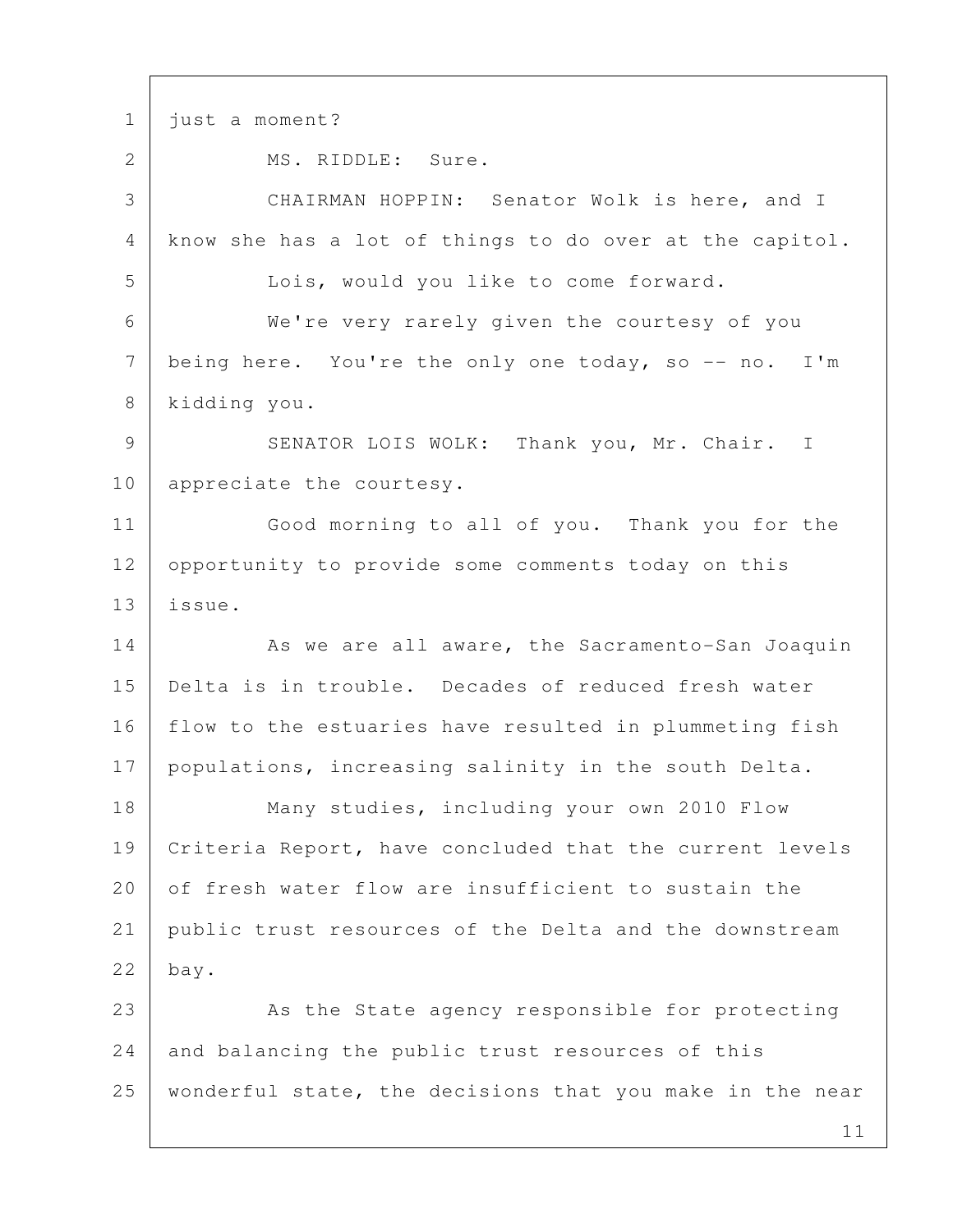1 future will determine whether this iconic delta 2 ecosystem will recover or whether the Delta will 3 continue to decline.

 4 I urge you today to provide for fresh water 5 flows necessary to protect the public trust resources of 6 the State from the San Joaquin River and its tributaries 7 | through the San Francisco Bay Delta. Sufficient 8 | scientifically justified San Joaquin River inflows are 9 necessary to improve the water quality, improper water 10 temperature conditions, increase floodplain inundation, 11 and reduce the impact of gradation.

12 The State Water Resources Control Board must 13 take action to correct the environmental degradation of 14 the Delta and to protect these resources that are vital 15 to our state.

16 | River That task in revising the Bay-Delta 17 Water Quality Control Plan, your decision on the San 18 Joaquin River will set the precedent for future 19 flow-criteria decisions that will affect the Delta.

20 I urge you to provide San Joaquin River flows 21 that are sufficient and consistent with the State 22 Board's own findings in the 2010 flow criteria document.

23 And thank you very much for your time. I 24 appreciate it very much. And your consideration. 25 CHAIRMAN HOPPIN: Thank you, Senator.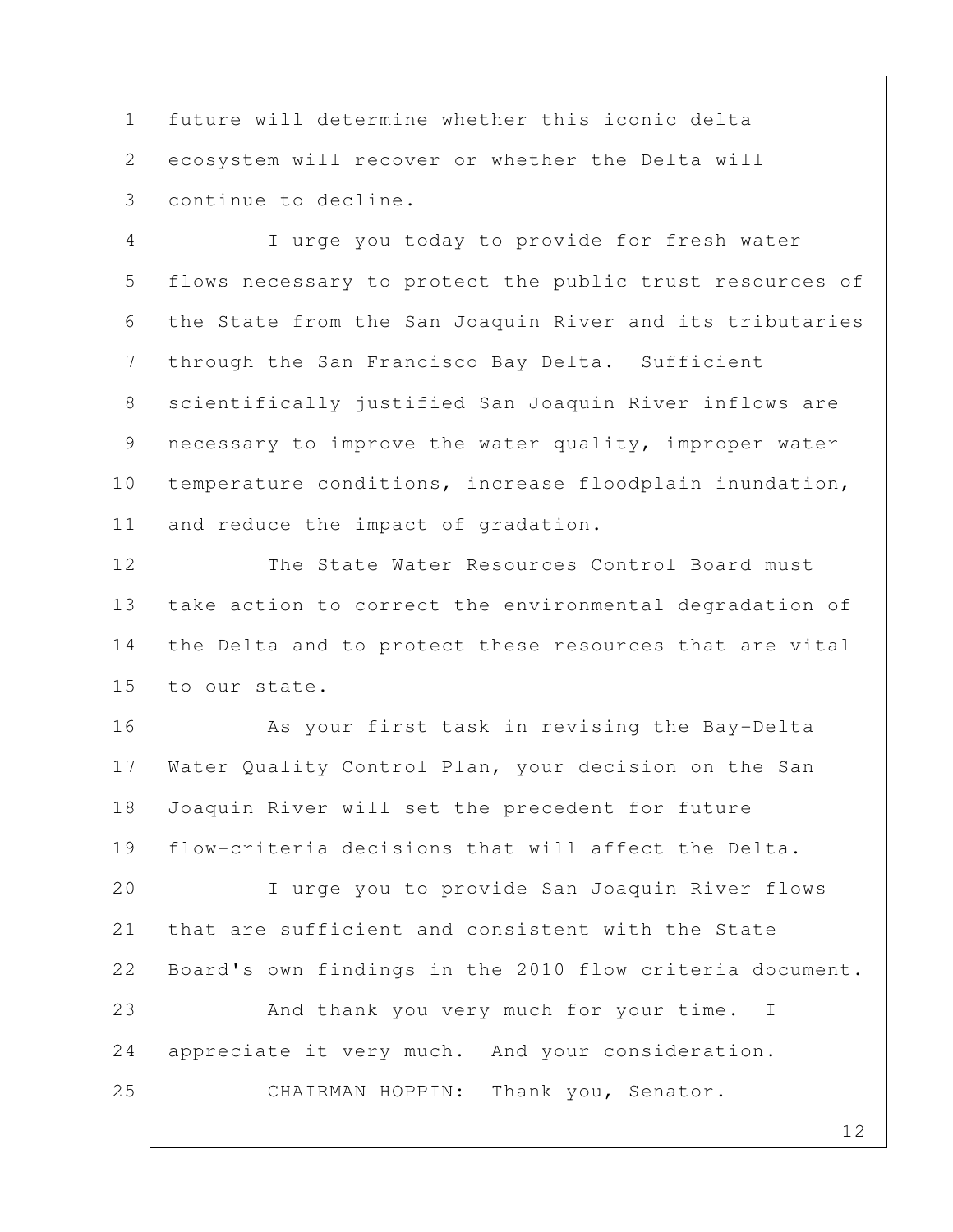1 Any questions? 2 Thank you for taking the time. 3 Sorry to interrupt you Diane.  $4$  --000-- 5 MS. RIDDLE: So for those not familiar with the 6 Bay-Delta Water Quality Control Plan, it identifies 7 beneficial uses of water to be protected, narrative 8 | numeric and -- narrative and numeric water quality 9 objectives for the reasonable protection of those 10 beneficial uses, and a program of implementation for 11 achieving the beneficial uses -- or the objectives. 12 Sorry. 13 The program's implementation identifies actions 14 that both the State Water Board will take and actions 15 that other entities should take to achieve the water 16 quality objectives. 17 While the Bay-Delta Plan identifies 18 implementation activities, the Bay-Delta Plan is not 19 self-implementing and requires additional action in 20 order to implement, including changes to water rights. 21 As a result, this review of the Bay-Delta Plan will not 22 directly result in any changes to water rights or other 23 permit requirements. Those changes will be part of 24 Phase III. 25 The Porter-Cologne Water Quality Control Act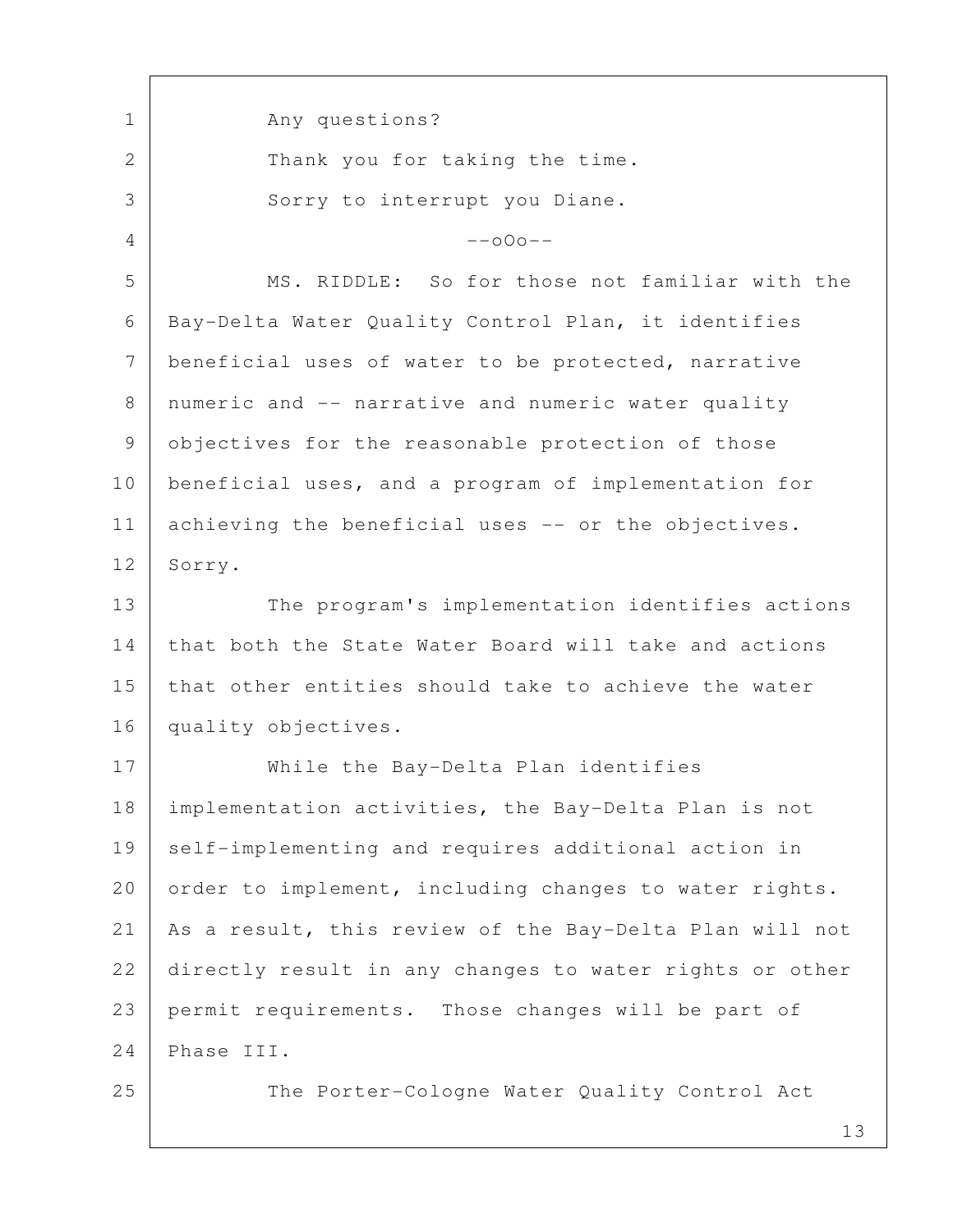1 | requires that water quality control plans be reviewed 2 periodically. And the Clean Water Act requires -- I'm  $3$  sorry -- periodically -- the Clean Water Act requires 4 | review every three years. 5 | The State Water Board last conducted a periodic 6 review of the Bay-Delta Plan in 2009 and last updated 7 the Bay-Delta Plan in 2006. However, the last major 8 update to the Bay-Delta Plan for which the current San 9 Joaquin River flow objectives were established was in 10 1995.  $11$  --000--12 MS. RIDDLE: So relating to the current update 13 to the Bay-Delta Plan, the State Water Board formally 14 began its review several years ago with a Notice of 15 Preparation and Scoping Meeting in early 2009. 16 | The late 2009, the State Water Board completed a 17 technical review related to salt tolerances of crops 18 grown in the southern Delta. Related to the Phase I 19 | process but separate, in August of 2010 the State Water 20 Board also approved a report prepared pursuant to the 21 Delta Reform Act, identifying flow criteria for the 22 delta ecosystem if flow alone were the only 23 consideration. 24 The report includes flow criteria for the San 25 Joaquin River that were based on, again, only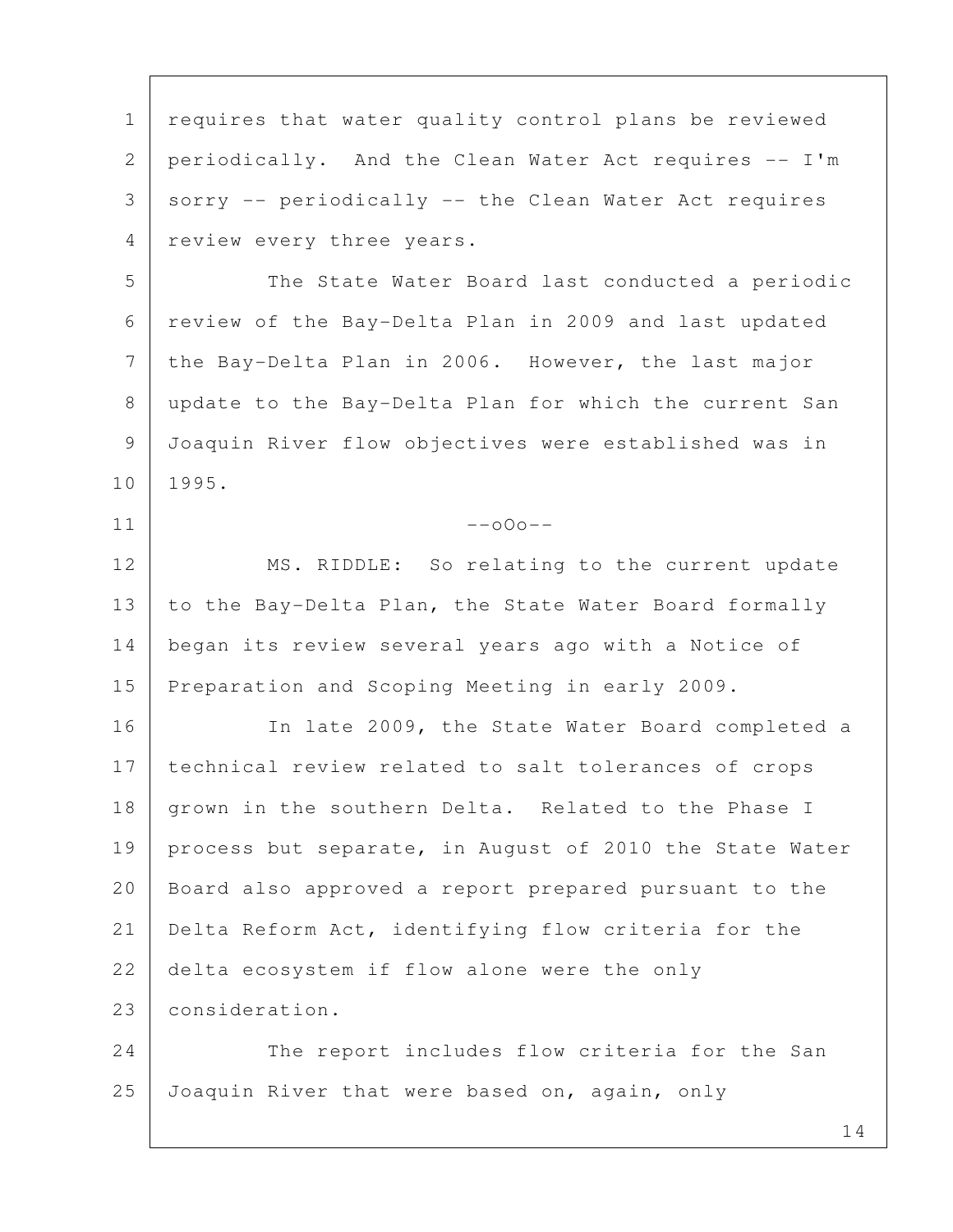1 consideration for protection of fish and wildlife 2 without considering all of the factors: Impact to 3 agriculture, hydropower, and economic consideration.

4 In October of 2010, the State Water Board 5 completed a draft report on the scientific basis for 6 alternative San Joaquin River flow and southern Delta 7 salinity objectives, and held a workshop on the report 8 in early 2011.

 9 In April of 2011, the State Board issued a 10 Revised Notice of Preparation and Draft Changes to the 11 San Joaquin River flow and southern Delta's salinity 12 objectives and held a scoping meeting in June of 2011.  $13$  --000--

14 MS. RIDDLE: In February of 2012, the State 15 | Board then released a revised scientific-basis report, 16 as well as technical reports on the agricultural 17 economic effect and hydropower and electric grid 18 analysis of the potential alternative San Joaquin River 19 flow objectives.

20 Both a scientific basis report and economic 21 analysis were peer reviewed. In addition, the Delta 22 Independent Science Board conducted a review of the 23 scientific basis report, and we're expecting that we 24 will get further comments from them on the Draft 25 Substitute Environmental Document as part of the comment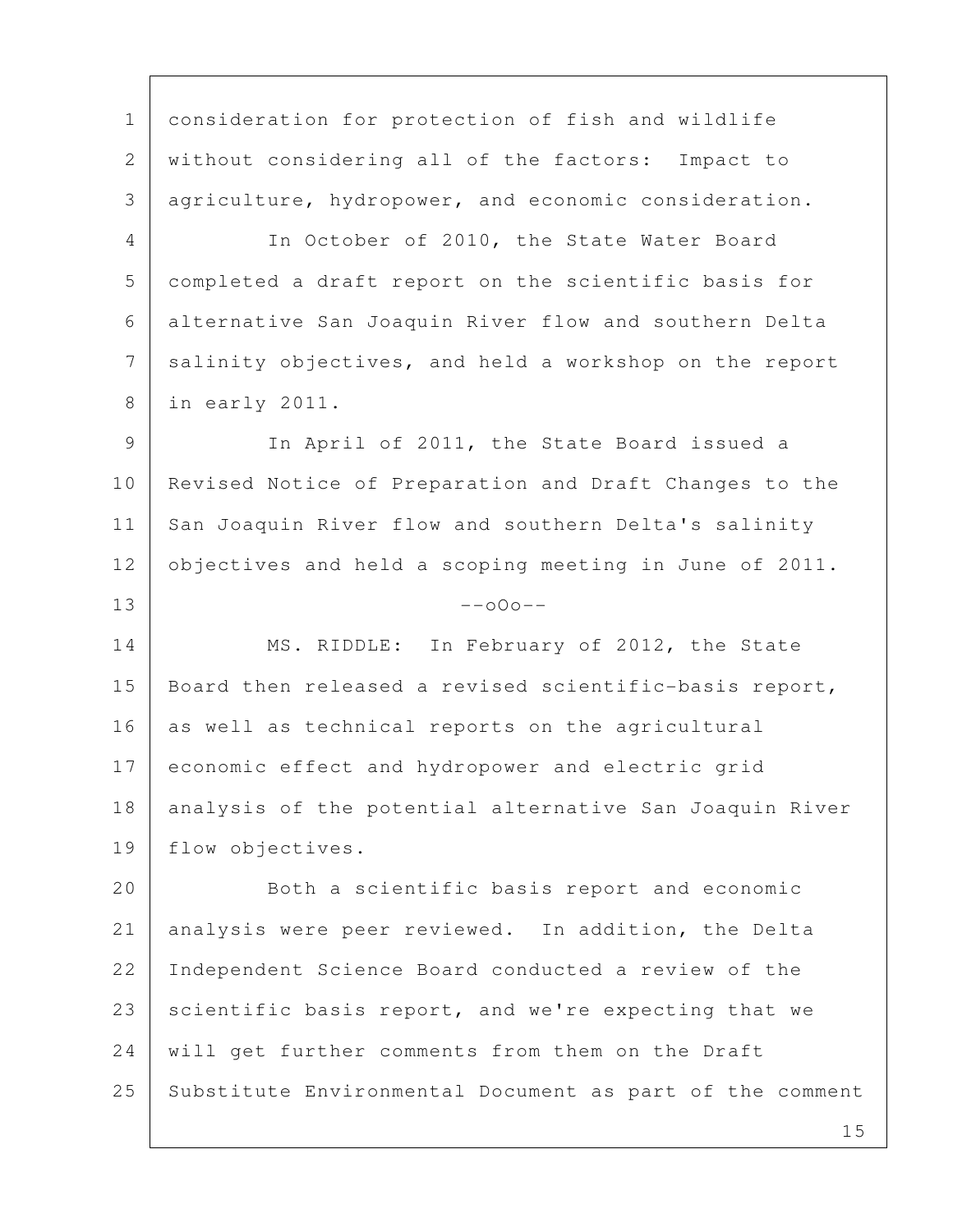1 process. 2  $-000--$  3 MS. RIDDLE: The State Board released the Draft 4 Substitute Environmental Document for public review at 5 the end of the 2012. 6 As Charlie mentioned, in order to allow parties 7 additional time to comment on things that they hear 8 today, final comments on the draft SED are due on 9 | March 29th. 10 Comments on the draft objectives and program 11 implementation are welcome, as well as information 12 | concerning the Draft Substitute Environmental Document.  $13$  --000--14 MS. RIDDLE: So moving on to the purpose of the 15 SED. 16 The purpose of the SED is both to document the 17 need for and potential effects of changes to the 18 Bay-Delta Plan. 19 The SED evaluates the general or, in CEQA terms, 20 programmatic effects of changes to the Bay-Delta Plan, 21 not the project specific on the ground effects of 22 specific changes to water rights, or other measures. 23 During the implementation process, the State 24 Board will conduct additional project-specific analyses 25 of potential effects on individual water right holders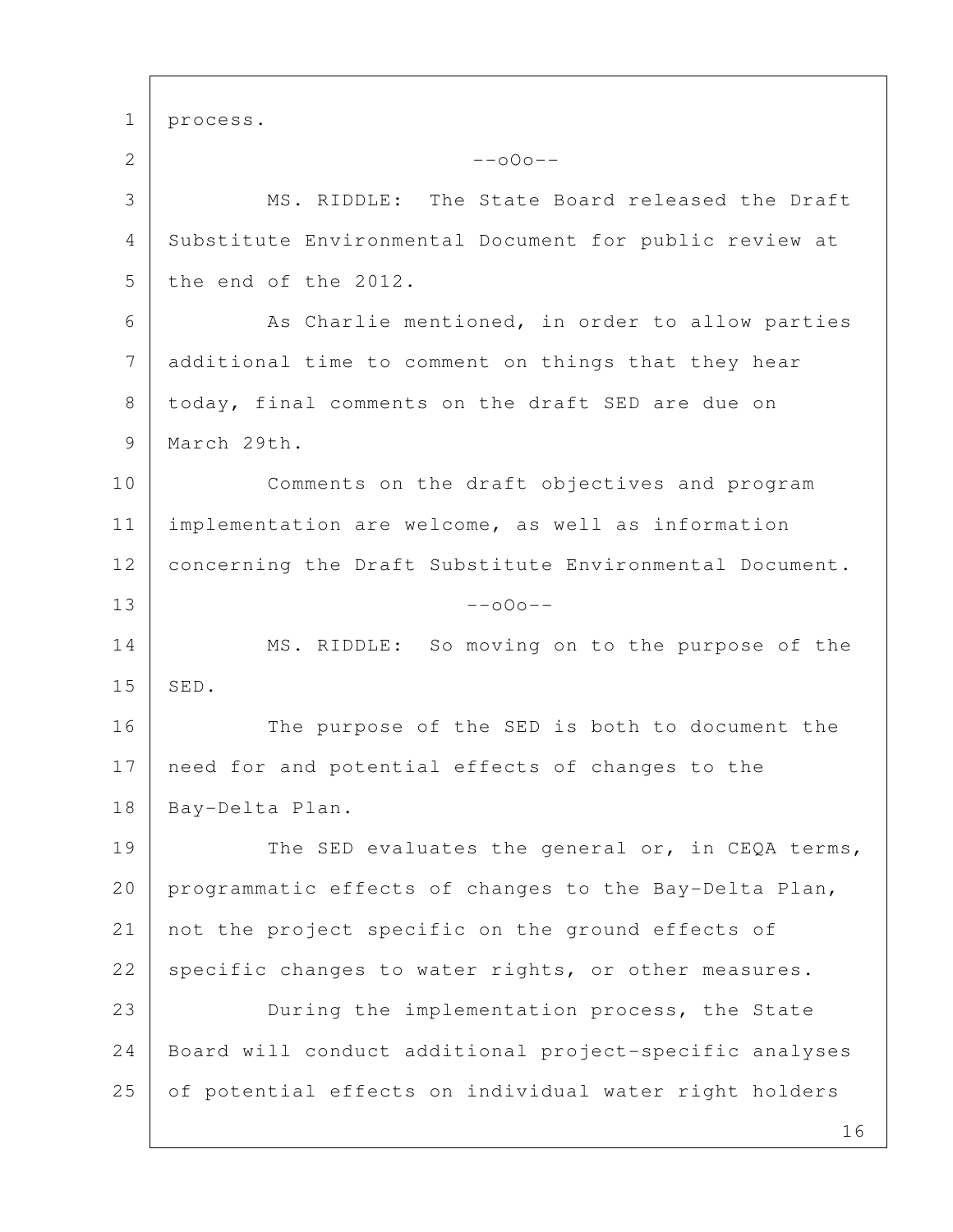1 and other measures that need to be conducted to 2 | implement the objectives.

 3 In addition to other legal requirements, the 4 State Water Board must comply with the requirements of 5 the California Environmental Quality Act, or CEQA, when 6 adopting a water quality control plan.

 7 CEQA authorizes the Secretary of Resources to 8 certify a regulatory program as exempt from the 9 | requirements of preparing environmental impact reports.

10 The State Water Board's water quality control 11 | planning program is a certified regulatory program and, 12 as a result, we're preparing a substitute environmental 13 document rather than an EIR.

14 The SED fulfills the requirements of CEQA and 15 the State Board's regulations to analyze the 16 environmental and economic effects of proposed 17 regulatory activities and other factors, essentially an 18 EIR-plus.

19 The final SED and other information will inform 20 the Water Board's consideration of potential changes to 21 the San Joaquin River Flow and southern Delta salinity 22 requirements.

24 MS. RIDDLE: The final SED will be prepared 25 after making needed changes to the draft SED based on

 $23$  --o0o--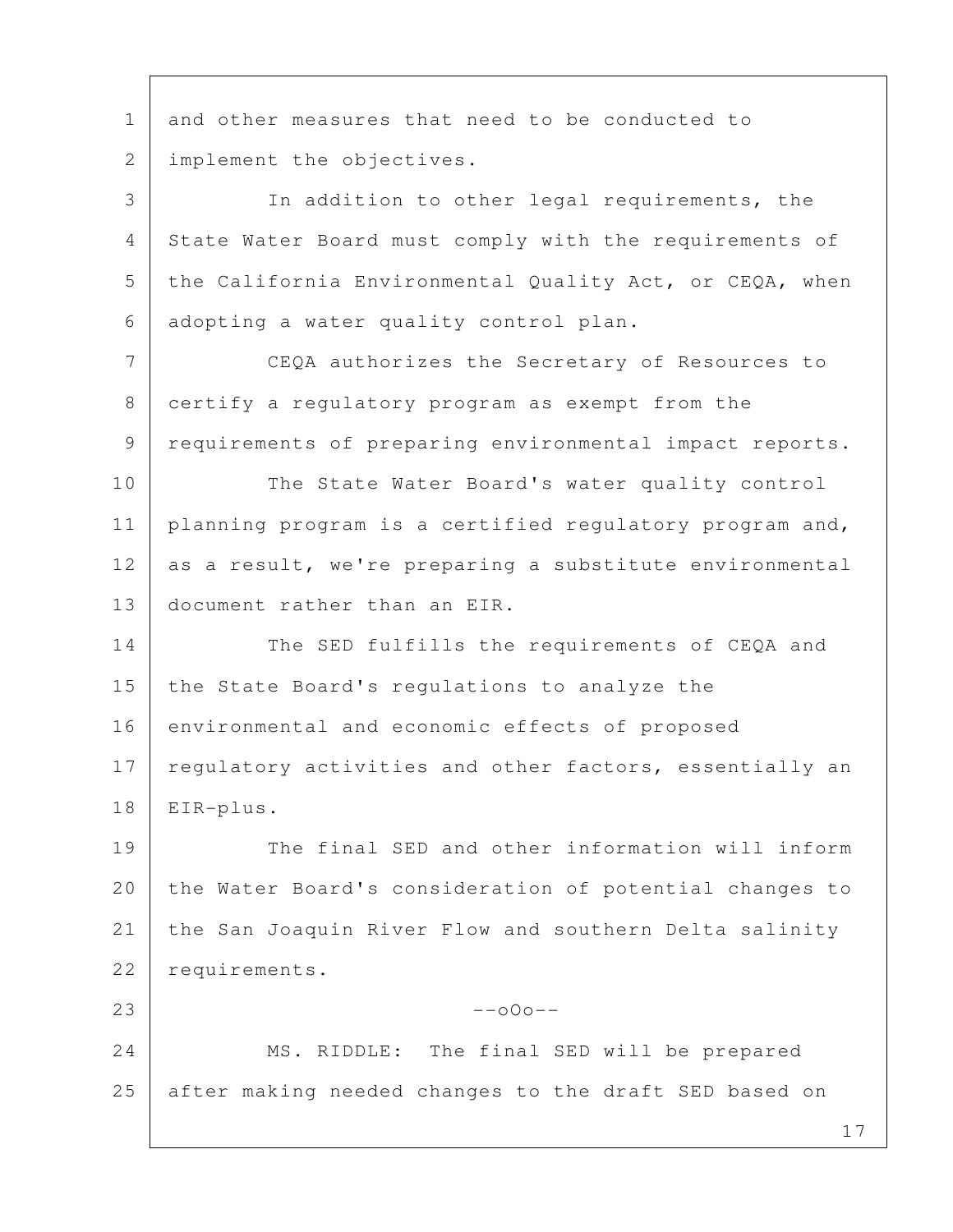1 | public comments we receive today and comments that we 2 receive before the close of the comment period. 3 The final SED will include any necessary changes 4 to the draft SED and responses to comments document. 5 If the comments that we receive as part of the 6 comment process identify any new significant impacts 7 | that were not identified in the SED, or significant new 8 information is brought forward that was not included in 9 the draft SED, the State Water Board may need to 10 recirculate the draft SED prior to finalization. 11 | If we do not recirculate the draft SED or plan 12 for finalization of the SED is to have that completed by 13 | the late summer or early fall.  $14$  --000--15 MS. RIDDLE: Now I'll discuss the proposed San 16 Joaquin River flow objectives and program of 17 implementation and alternatives that were evaluated in 18 the SED. 19 In order to determine what San Joaquin River 20 flows are needed to protect fish and wildlife beneficial 21 uses, the State Water Board prepared the 22 scientific-basis report that I referred to earlier. In 23 the report, we evaluated current information concerning 24 San Joaquin River flow needs for the protection of fish 25 and wildlife, including information from the 2010 Delta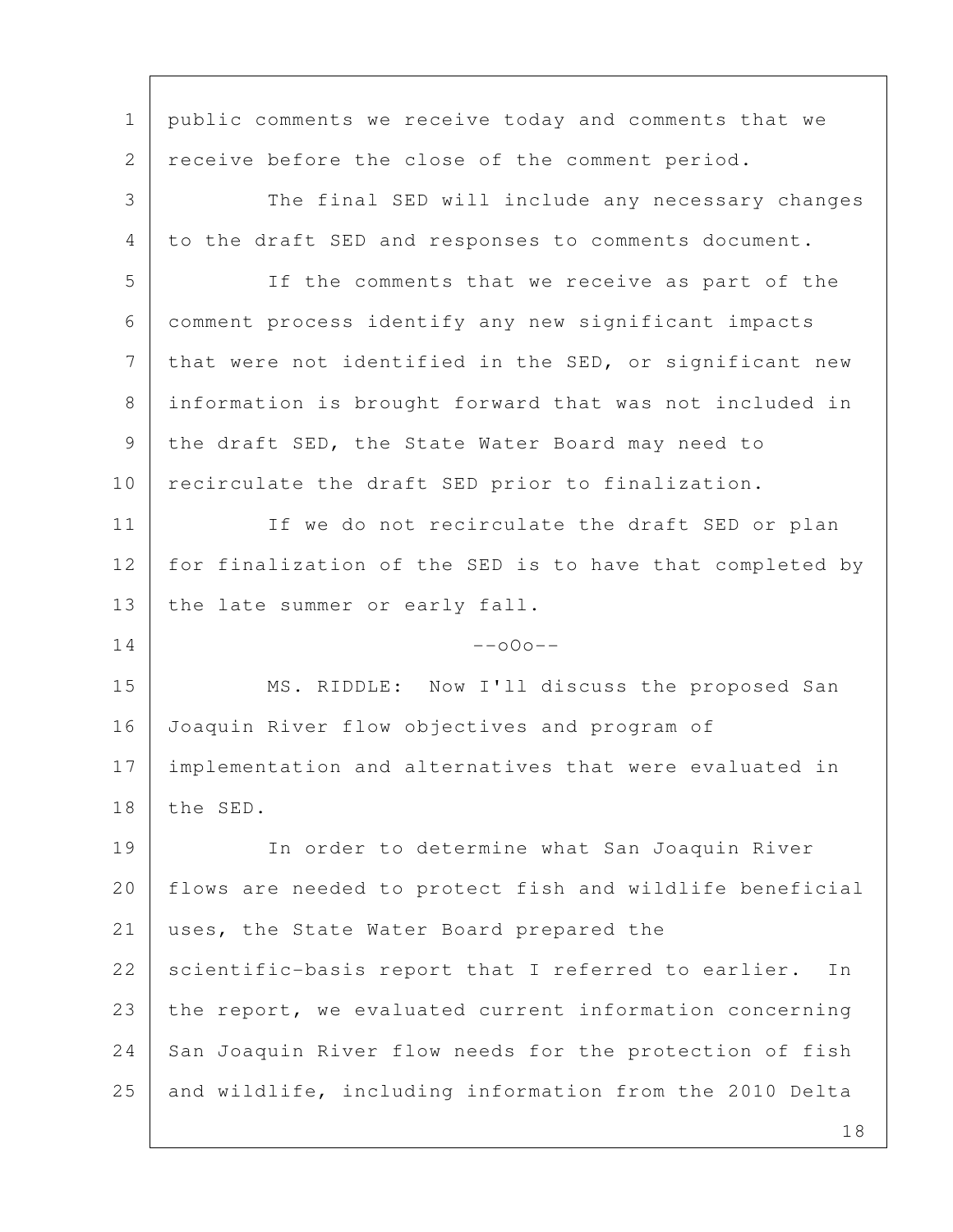1 | flow criteria proceeding.

2 The analysis focused primarily on fall-run 3 Chinook salmon and, to a lesser extent, on Central 4 Valley steelhead, which are among the most sensitive 5 species to inflow from the San Joaquin River, for which 6 we have scientific information on which to base flow 7 objectives.

8 The scientific-basis report also focuses on the 9 importance of the flow regime and maintaining general 10 ecosystem processes.

11 The scientific-basis report concludes that more 12 | flow of a more natural pattern is needed from the 13 February through June time period on the salmon-bearing 14 tributaries to the San Joaquin River, including the 15 | Merced, Tuolumne, and Stanislaus River.

16 In the SED, the State Water Board evaluates a 17 range of different flow levels from tributaries to the 18 San Joaquin River during the February through June time 19 frame in order to inform potential changes to the San 20 Joaquin River flows.

21 Specifically, the State Water Board evaluated 22 flow levels of 20, 40, and 60 percent of unimpaired 23 flow, in addition to a No Project Alternative. This 24 | range generally captures the range of flow conditions 25 currently occurring on the tributaries which are as low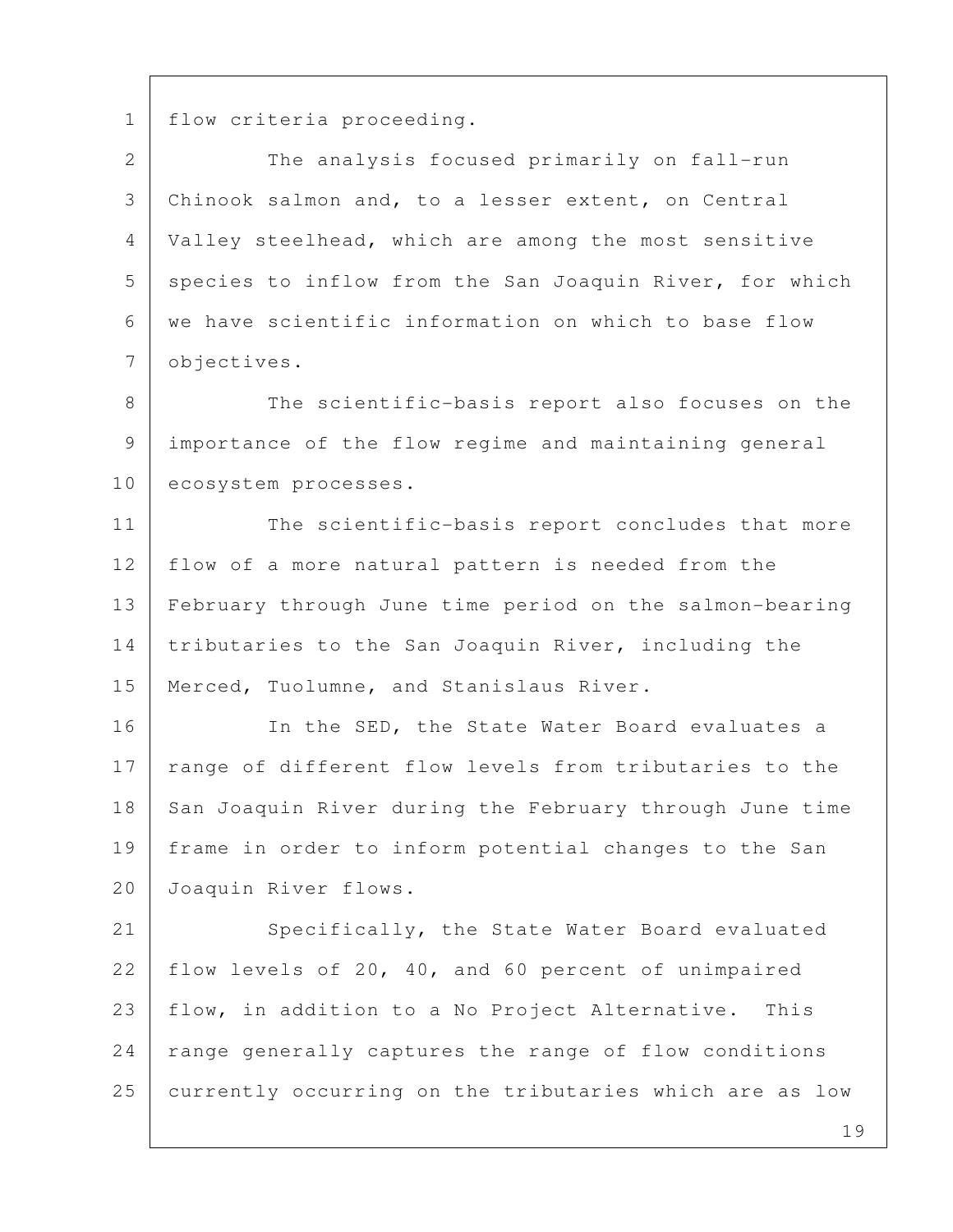1 as about 20 percent, and a range of flow levels 2 determined in the flow criteria report to be fully 3 protective of fish and wildlife beneficial uses without 4 considering other factors. 5 For those not familiar, in the Flow Criteria 6 Report the State Water Board determined that 60 percent 7 of unimpaired flow would be needed to fully protect fish 8 and wildlife beneficial uses if you were not to consider 9 other factors.  $10$  --o $0$ o--11 In developing the proposed changes to the San 12 Joaquin River flow requirement, we went beyond the Delta 13 Flow Criteria Report and did consider all the other 14 | factors that they were determining what flows are needed 15 to protect fish and wildlife. 16 Specifically, we considered information included 17 in the Delta Flow Criteria proceedings and updated 18 information concerning the prolonged trends of defining 19 salmon populations on the San Joaquin River, and 20 scientific information indicating that reduced flows 21 during the spring period are contributing to those 22 declines, though not the only cause. 23 However, in addition to this information, we 24 also considered economics, impacts to agriculture, 25 hydropower production, and groundwater. We also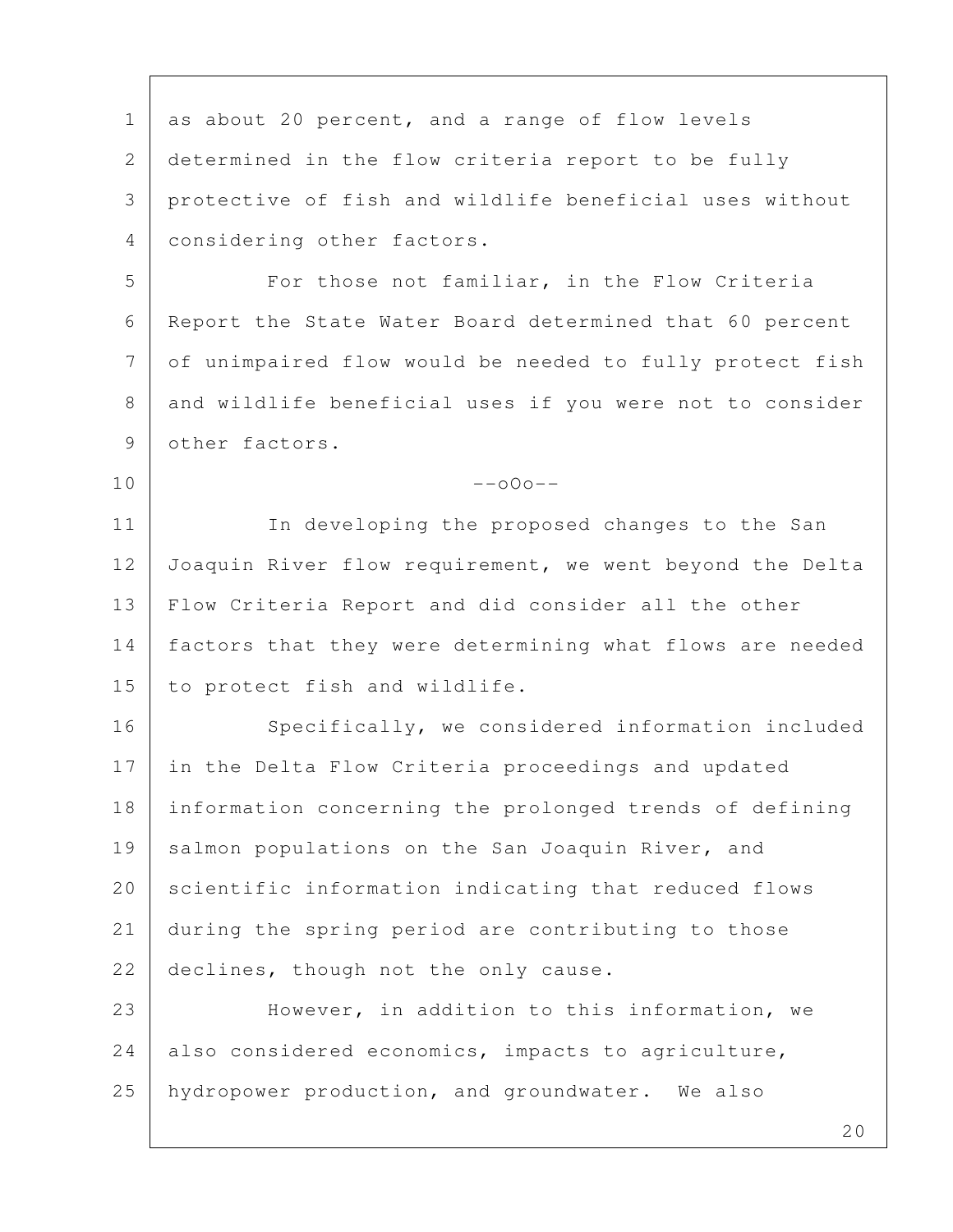1 considered that other measures in addition to flow would 2 be needed to protect fish and wildlife, including 3 habitat improvement, hatchery management practices, and 4 measures beyond Vernalis and the Delta and the ocean.

5 Given all these factors, it cannot be overstated 6 what a difficult circumstance this is and what a tough 7 decision this will be for the Board.

8 The State Board and staff take very seriously 9 the decision to balance the various competing uses for 10 water and wants to be sure that this decision is well 11 | informed. There will be certain tradeoffs, but we think 12 we can make those tradeoffs in an intelligent way 13 through continued adaptive management and evaluation.

14 In order to develop a more intelligent framework 15 for the San Joaquin River flows, the proposed flow 16 objective and program of implementation depart from the 17 current format of the flow objectives which involve set 18 numeric flows based on water year type determinations 19 that are not always reflective of hydrologic conditions 20 within the San Joaquin basin or the needs of fisheries.  $21$  --000--22 MS. RIDDLE: So what we're proposing: 23 Under the proposal, the existing numeric

25 objectives shown in the next two slides, which calls for

24 objectives would be replaced by the above narrative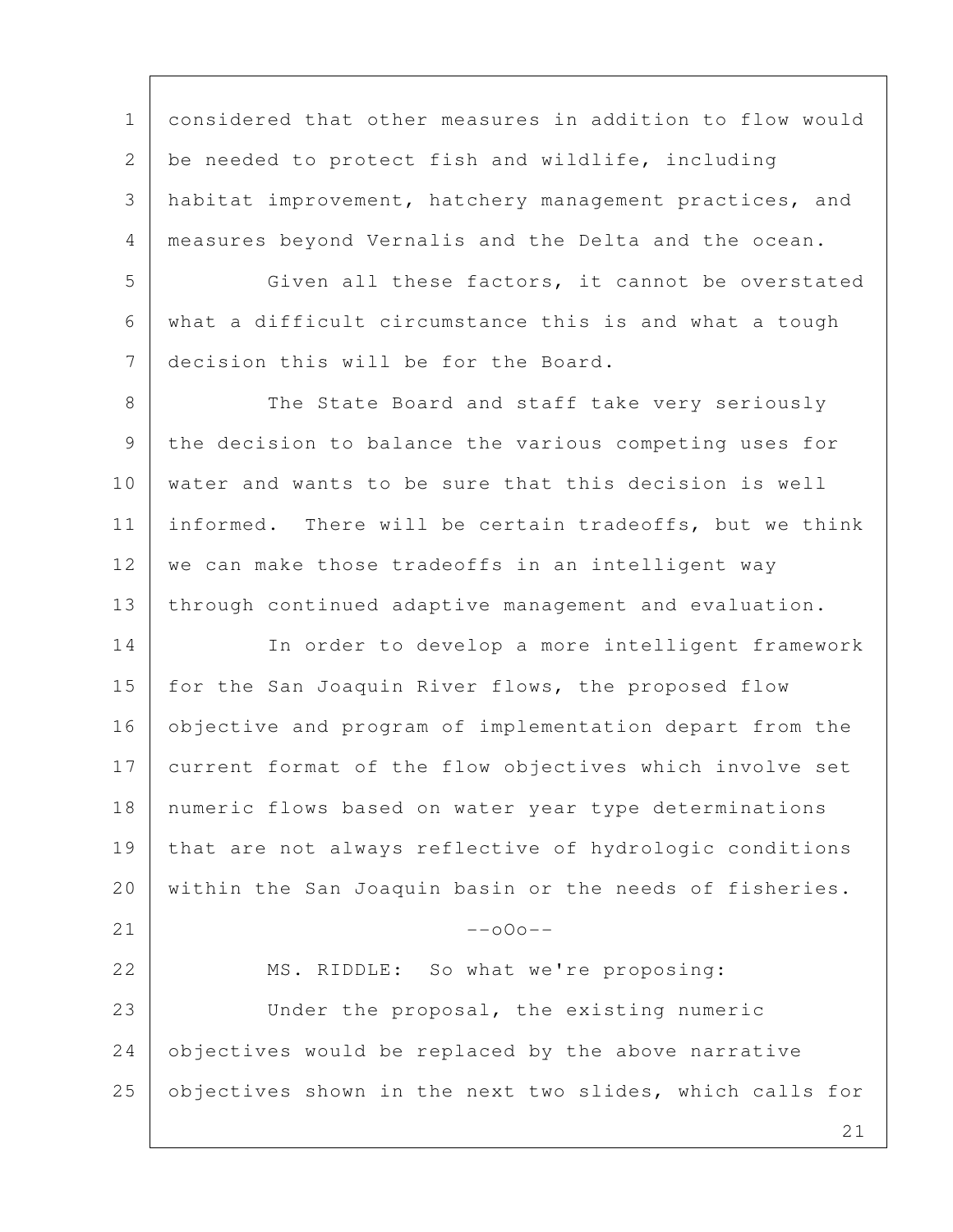1 maintaining flow conditions from the San Joaquin River 2 watershed to the Delta, together with other reasonably 3 controllable measures in the San Joaquin River 4 watershed, to support and maintain the natural 5 production of viable native San Joaquin River watershed 6 fish populations migrating through the Delta.

7 The narrative indicates the flow conditions that 8 recently contribute toward maintaining viable native 9 migratory San Joaquin River fish populations include but 10 may not be limited to flows that mimic the natural 11 | hydrographic conditions to which native fish are 12 adapted, including the relative magnitude, duration, 13 timing, and spacial extent of flows as they would 14 | naturally occur.

 $15$  --000--

16 | MS. RIDDLE: The narrative objective would apply 17 on the San Joaquin River, as well as the three 18 | salmon-bearing tributaries to the San Joaquin River, 19 including the Merced, Tuolumne, and the Stanislaus 20 | River, unlike the current objectives which apply only at 21 Vernalis.

22 And the purpose of adding these additional 23 compliance points is to provide flows throughout the 24 lower San Joaquin River migratory corridor for all three 25 tributaries, which is expected to contribute to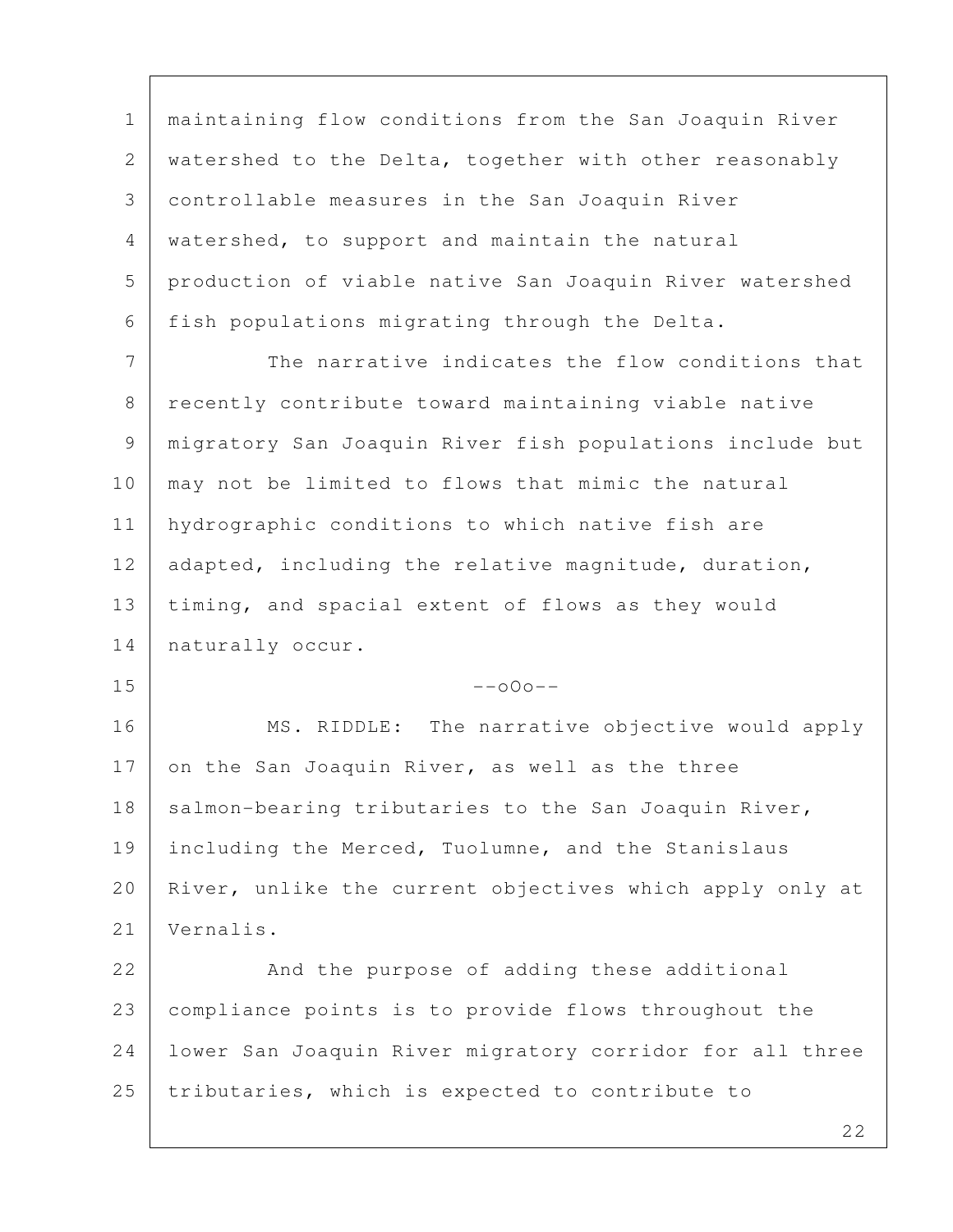1 | improvements in abundance, distribution, and genetic and 2 life-history diversity of salmon and other fish and 3 wildlife species.

 4 The State Board is not currently considering 5 establishing flow requirements upstream of Vernalis, 6 given that the river upstream does not currently support 7 salmon runs. However, the State Water Board has 8 committed to reevaluate this issue in future reviews of 9 the Bay-Delta Plan after the San Joaquin River 10 restoration effort has progressed further.

## $11$  --000--

12 MS. RIDDLE: So the program of implementation 13 indicates the measures that would be needed to implement 14 the narrative flow objective, including actions by the 15 | State Water Board and other entities. Because in 16 addition to flow from the San Joaquin River, other 17 actions will be needed to protect fish and wildlife.

18 We acknowledge that the status quo of flows is 19 Iikely inadequate to protect fish and wildlife; however, 20 | we also acknowledge that there's no magic number or flow 21 level that will both protect fish and wildlife and 22 perfectly balance the different competing uses of the 23 water.

24 Based on these considerations, the proposed 25 flows called for in the program of implementation are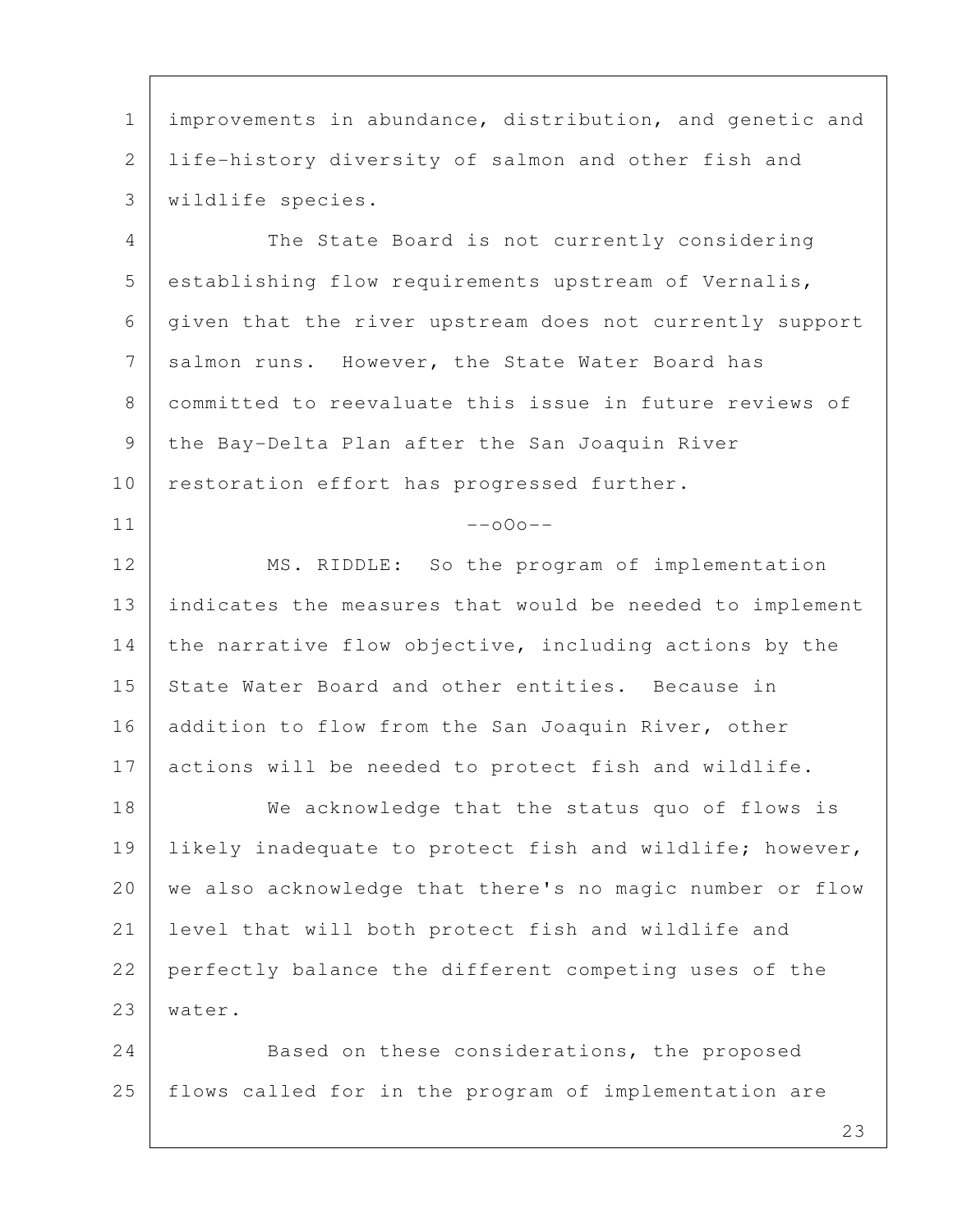1 expressed as a range to be implemented in an adaptive 2 management framework and formed by realtime monitoring 3 and special studies.

 4 The framework is intended to allow the 5 objectives to respond to new or evolving scientific 6 understanding and changing environmental conditions, 7 including habitat improvement and climate change, 8 | without going through the water quality control planning 9 process again, which I think we all understand is a 10 | rather long and laborious process.

 $11$  --000--

12 The proposed minimum flows identified in the 13 program of implementation are 35 percent of unimpaired 14 flow on a 14-day running average from February through 15 June from each of the salmon-bearing tributaries to the 16 San Joaquin River, not to exceed flood control levels.

17 In addition, the proposal calls for a base flow 18 of a thousand cfs at Vernalis. The adaptive management 19 provisions allow these minimum flows to be adaptively 20 managed on both an annual and a long-term basis within a 21 range of 25 to 40 percent of unimpaired flow based on 22 considerations of evolving science and input from 23 fishery agencies, reservoir operators, and others.

24 It should be noted that the proposed minimum 25 | flows do not constrain higher flows, unless it is likely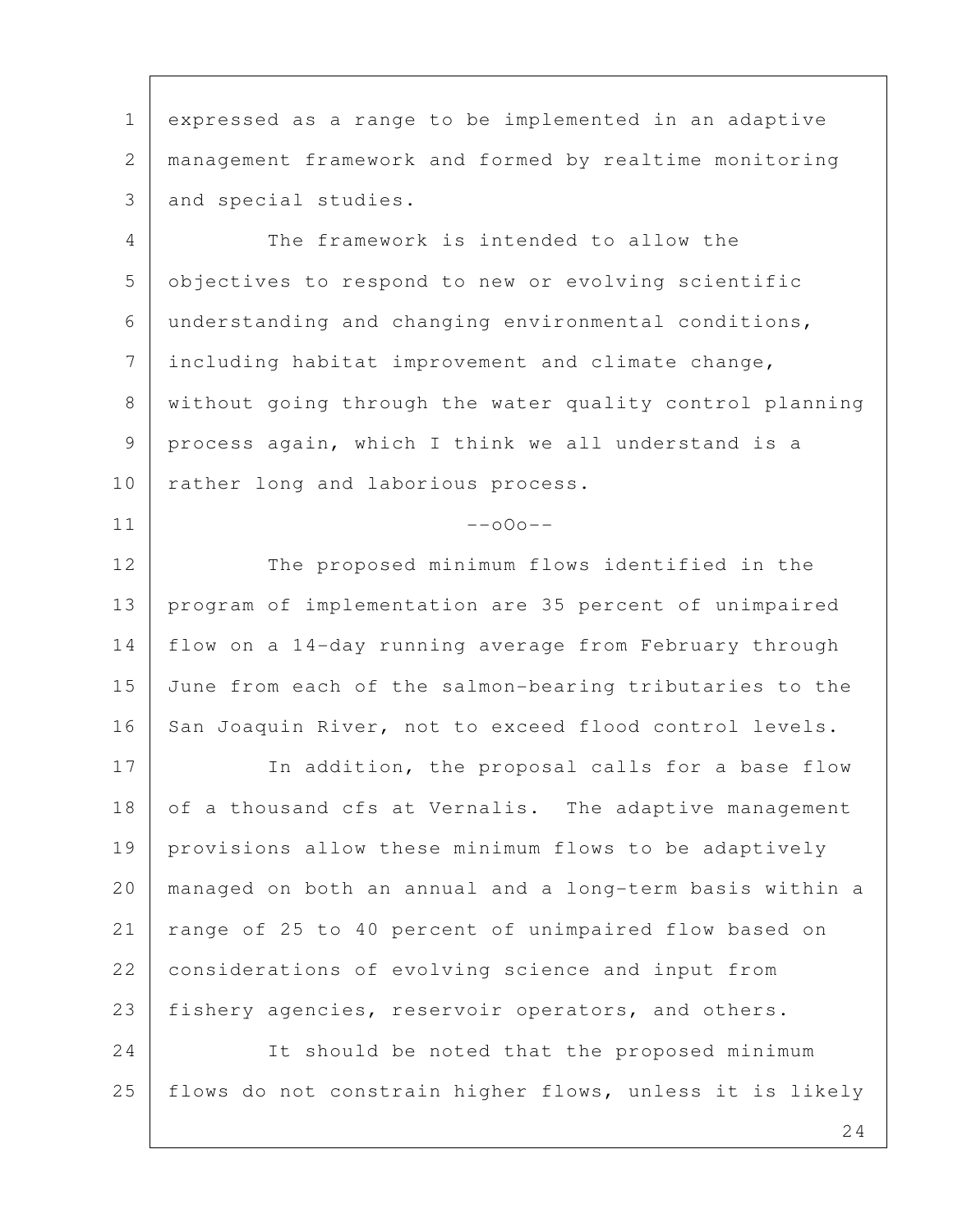1 that in many months of many years flow will actually be 2 higher than the minimum flow levels.

 25 3 Further, the adaptive management provisions 4 allow for the timing of flows to be modified within the 5 season. While scientific information indicates that the 6 natural flow pattern is a favorable pattern of flows, we 7 appreciate that the lower San Joaquin River has been 8 | dramatically modified by decades of water use and land 9 use activities, and that our proposal involves something 10 less than natural flows. 11 Accordingly, the proposal allows for flows to be 12 molded on an annual long-term basis to provide for 13 specific functions such as higher peak flows for 14 | out-migrating juveniles. 15 In essence, the proposal can be viewed as an 16 account of water that can be used to optimize flow 17 | conditions in any one year. 18 | While the flow levels are not the optimal flows 19 identified in the Delta Flow Criteria Report, we believe 20 that 35 percent does represent a significant improvement 21 in flow conditions, especially on the Merced and 22 Tuolumne Rivers and, to some extent in drier years, on 23 the main San Joaquin River  $24$  --000--25 These next few slides depict the different --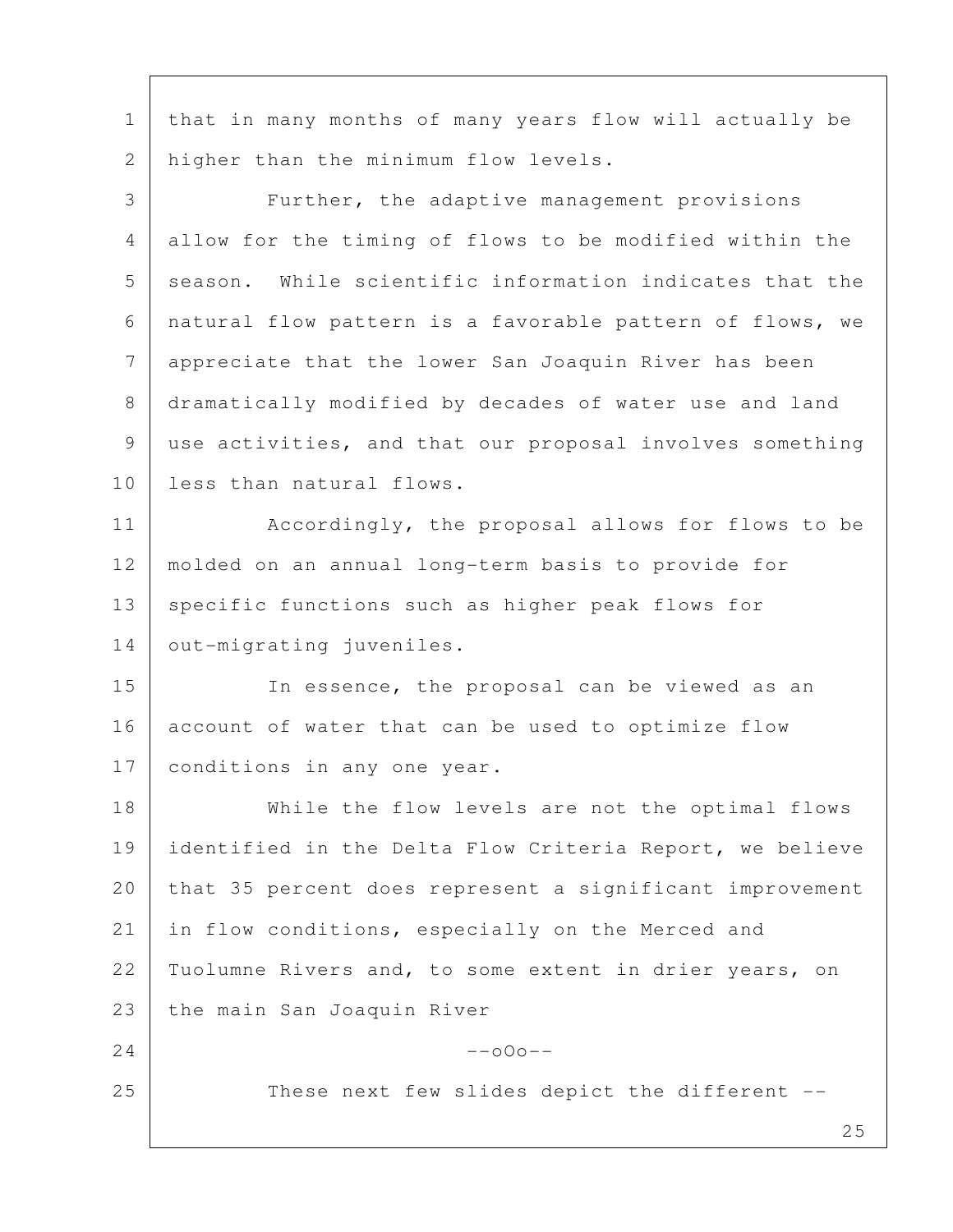26 1 the increase of inflows that are expected pursuant to 2 our modeling. 3 You'll see that the dark blue line which runs 4 parallel to the lighter blue line is our model's 5 baseline condition. The red line referred to as 6 "current run" on this slide would be the 35 percent of 7 flow alternative. 8 And you'll see on the "X" axis we're moving from 9 wetter to drier years. And on the "Y" axis, we're 10 | moving from drier to wetter conditions. 11 So you'll see that in drier years you're seeing 12 a significant improvement on flows in the drier 13 | 60 percent of years. 14 You see a similar trend on the Merced River as 15 well. 16 So the analysis we did for the Stanislaus River 17 is somewhat complicated by the biological pinion flows, 18 which in this graph we included in the baseline but not 19 in the alternative. 20 | However, the State Board does not have the 21 ability to change the flow requirements. It is not 22 proposing to do so as part of this process. 23 So where you see that flows are reduced compared 24 to baselines, we're not sure that that would actually 25 occur. But you also see that there are improvements in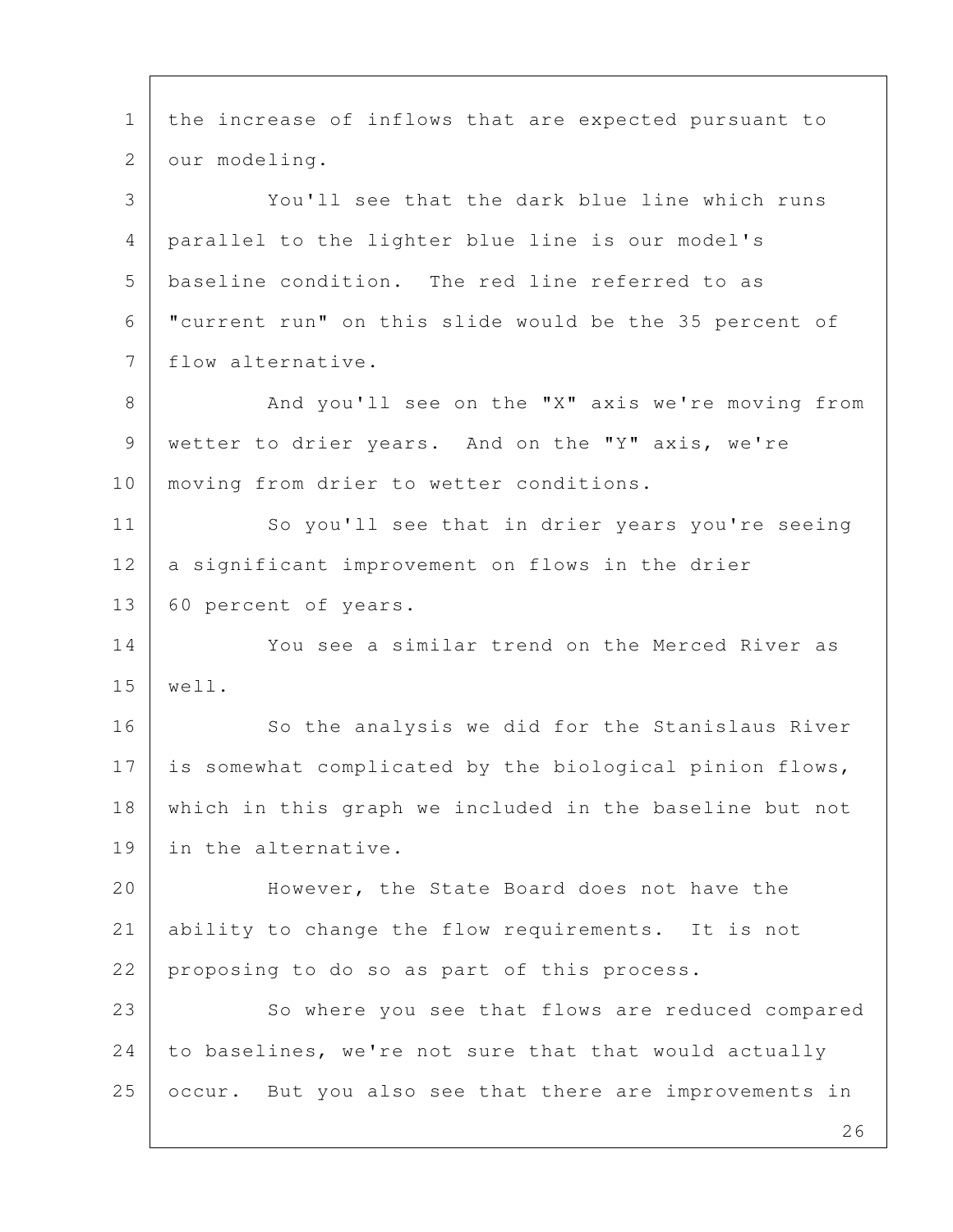1 | flows again in the drier year types, the red dots 2 compared to the dark blue dots at the tail end of the 3 graph from the 70 percent to a hundred percent level in 4 the "X" factor.  $5$  --000-- 6 MS. RIDDLE: Lastly, shown here is the model 7 changes in flows at Vernalis. You'll see that for the 8 drier 60 percent of years flows would increase and would 9 increase substantially in the driest years. Again, at 10 the tail end of that graph.  $11$  --000--12 MS. RIDDLE: Regarding regulatory implementation 13 activities: 14 | In order to allow the San Joaquin River flow 15 requirements to be refined and integrated with other 16 planning activities, the program of implementation 17 allows the flows to be phased in over time with full 18 | compliance by 2020. The State Water Board intends to 19 implement flow requirements through one or a combination 20 of actions, including water rights actions, federal 21 energy regulatory commission permitting activities, and 22 | water quality actions. 23 At that time when the specific implementation 24 measures are determined, the State Water Board and other 25 entities will perform the project specific impact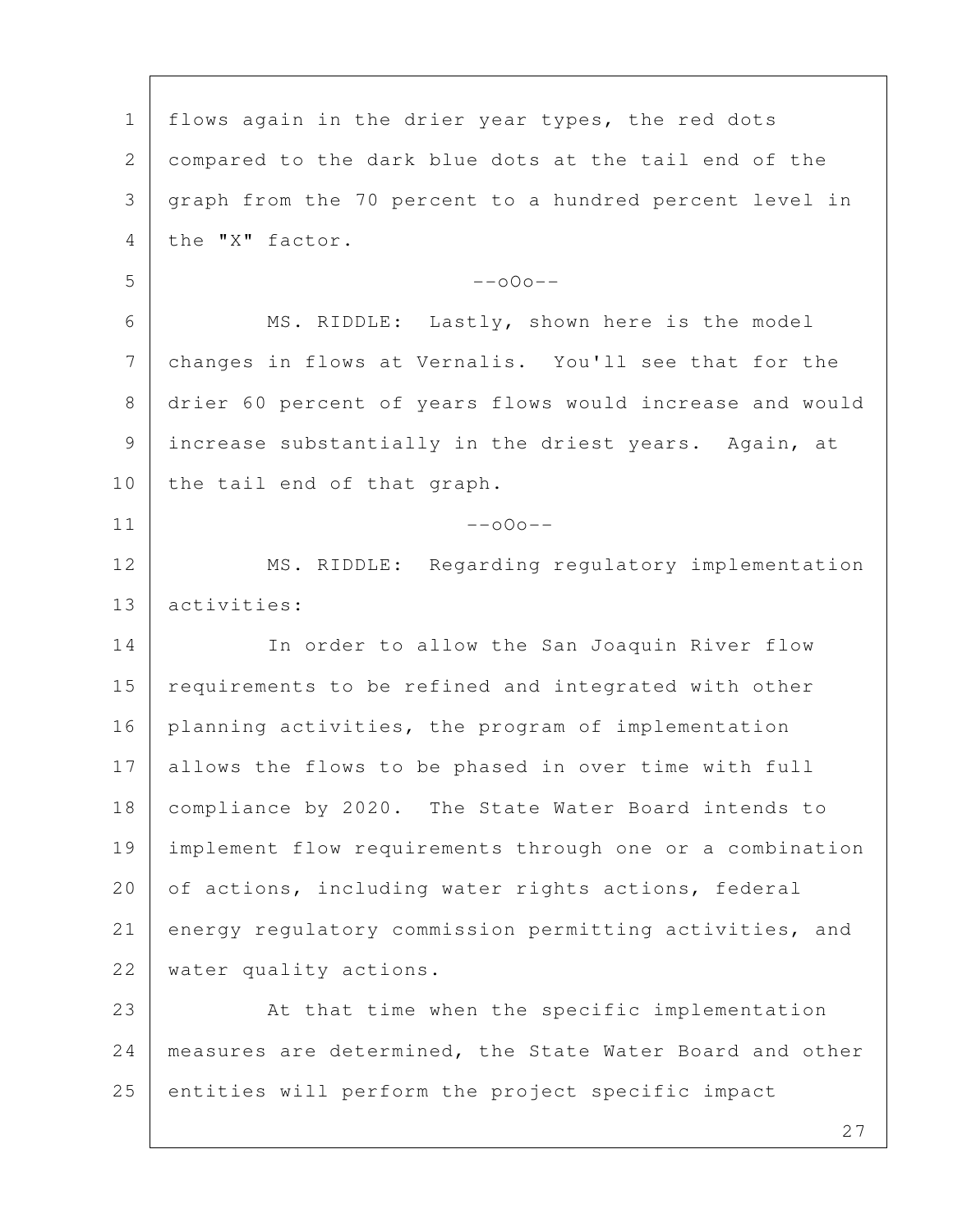1 analysis.

 2 During the implementation process, the State 3 Water Board will take actions to ensure that flows 4 provided to achieve the flow objectives are protected 5 from diversion.

 6 The State Water Board will also evaluate the 7 need to establish requirements to avoid cold-water pool 8 | impact for fishery resources and groundwater impact.

 9 During the Phase II process that I mentioned 10 previously, the State Board will evaluate the needed 11 measures downstream of Vernalis to protect fish and 12 | wildlife beneficial uses, including Delta outflow and 13 State and federal water project operational constraints.

14 It is the State Water Board's intention that the 15 implementation of the San Joaquin River flow 16 requirements will serve to meet the San Joaquin side of 17 the contribution to Delta outflow requirements during 18 the Phase II process. However, that would not constrain 19 | future reviews of the Bay-Delta Plan.

20 CHAIRMAN HOPPIN: Diane, can I interrupt for one 21 second?

23 CHAIRMAN HOPPIN: For those of you standing in 24 the back, I can see at least six empty seats up here 25 towards the front. One of them is actually next to Bill

22 MS. RIDDLE: Sure.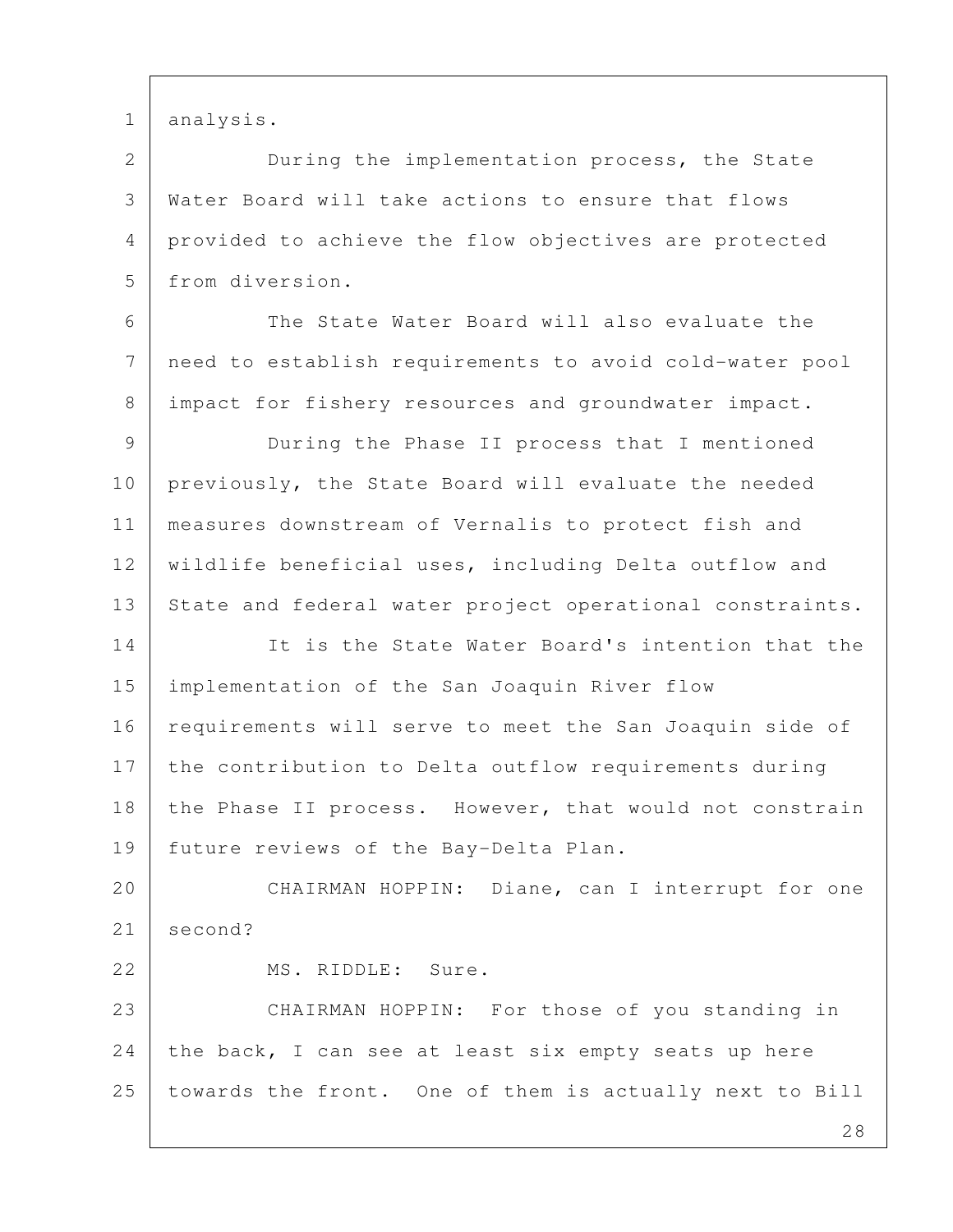1 Jennings. It might provide you with an autograph 2 opportunity. 3 Suit yourself, but there are seats up there. 4 Excuse me, Diane. 5 MS. RIDDLE: So as mentioned previously, staff 6 recognizes that flow alone isn't sufficient to achieve 7 the narrative flow objective. And in the update to the 8 | Bay-Delta Plan, we include actions that need to be 9 implemented by other entities that are not specific to 10 flow, including habitat restoration, hatchery management 11 | improvements, improved predator control, and other 12 measures. 13 These actions are explained in further details 14 in the program of implementation. And the staff is 15 specifically requesting comments from interested parties 16 and those more familiar with the specific activities 17 that need to take place to improve habitat conditions 18 and other factors, and is looking forward to comments on 19 that aspect of the program of implementation. 20 So in addition to measures during the February 21 to June time frame, the program of implementation 22 includes provisions relating to flows outside of the 23 February through June timeframe, which include October 24 flows, July through September flows, and November 25 through January flows.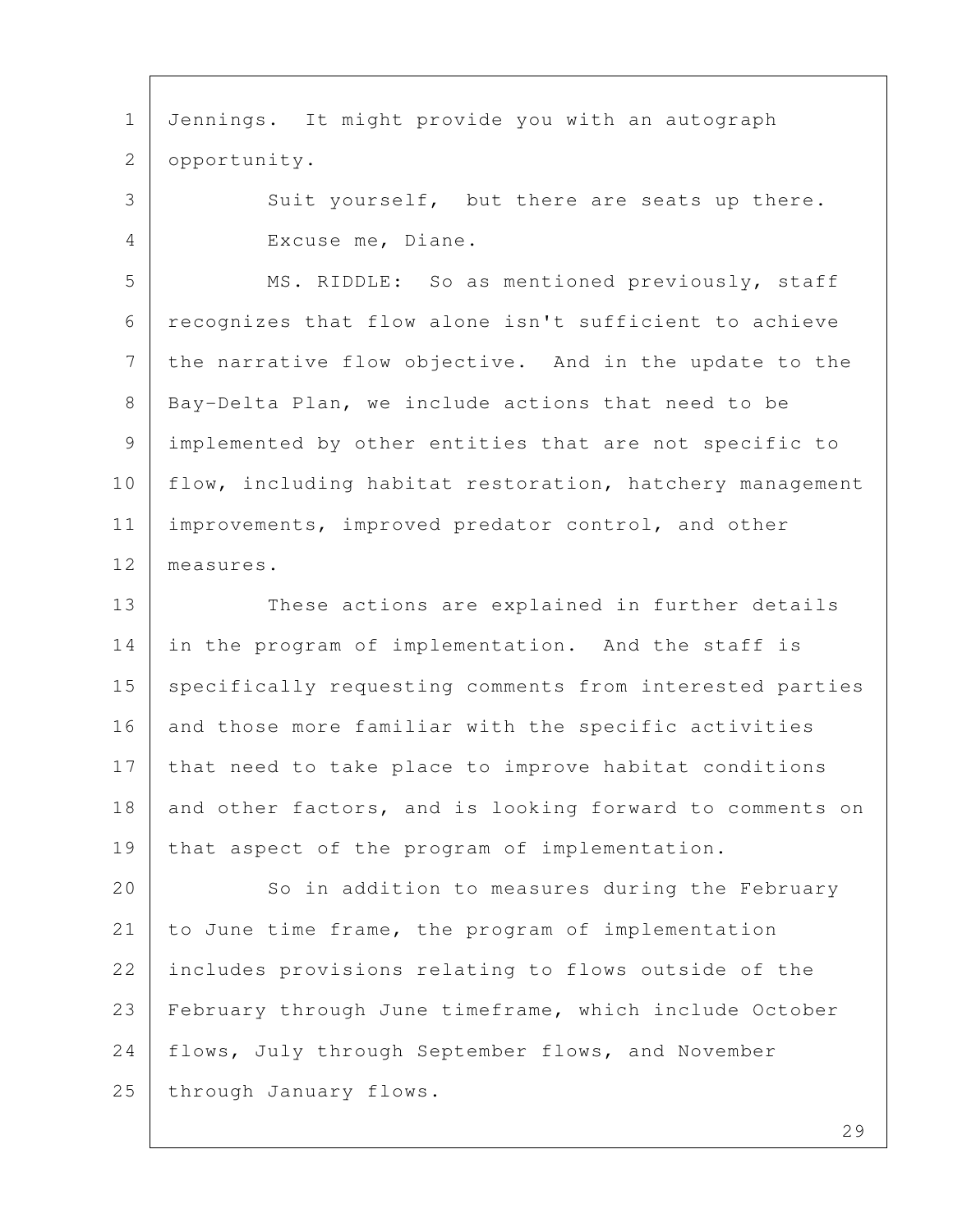1 The program of implementation states that the 2 Water Board will reevaluate the assignment of 3 responsibility for the October pulse flow requirements 4 and will also develop, through the monitoring and 5 evaluation program, specific information to inform 6 whether changes may be needed to the fall flow 7 requirements, or whether we should adopt flow 8 requirements for other times of the year for which we 9 currently do not have flow requirements. 10 So, as I mentioned, the program of 11 implementation includes special study monitoring and 12 reporting requirements that will be needed in order to 13 inform both the real-time adaptive management and the 14 long-term adaptive management, as well as future changes 15 to the Bay-Delta Plan. 16 | Rand those, again, will be implemented through 17 the Phase III process. 18 So that concludes my presentation of the San 19 Joaquin River flow objectives and the introduction to 20 | the substitute environmental document. 21 Itll turn it over to Mark to talk about the 22 southern Delta salinity objective and our impact 23 analysis. 24 MR. GOWDY: For the record, my name is Mark 25 Gowdy with the State Water Board Division of Water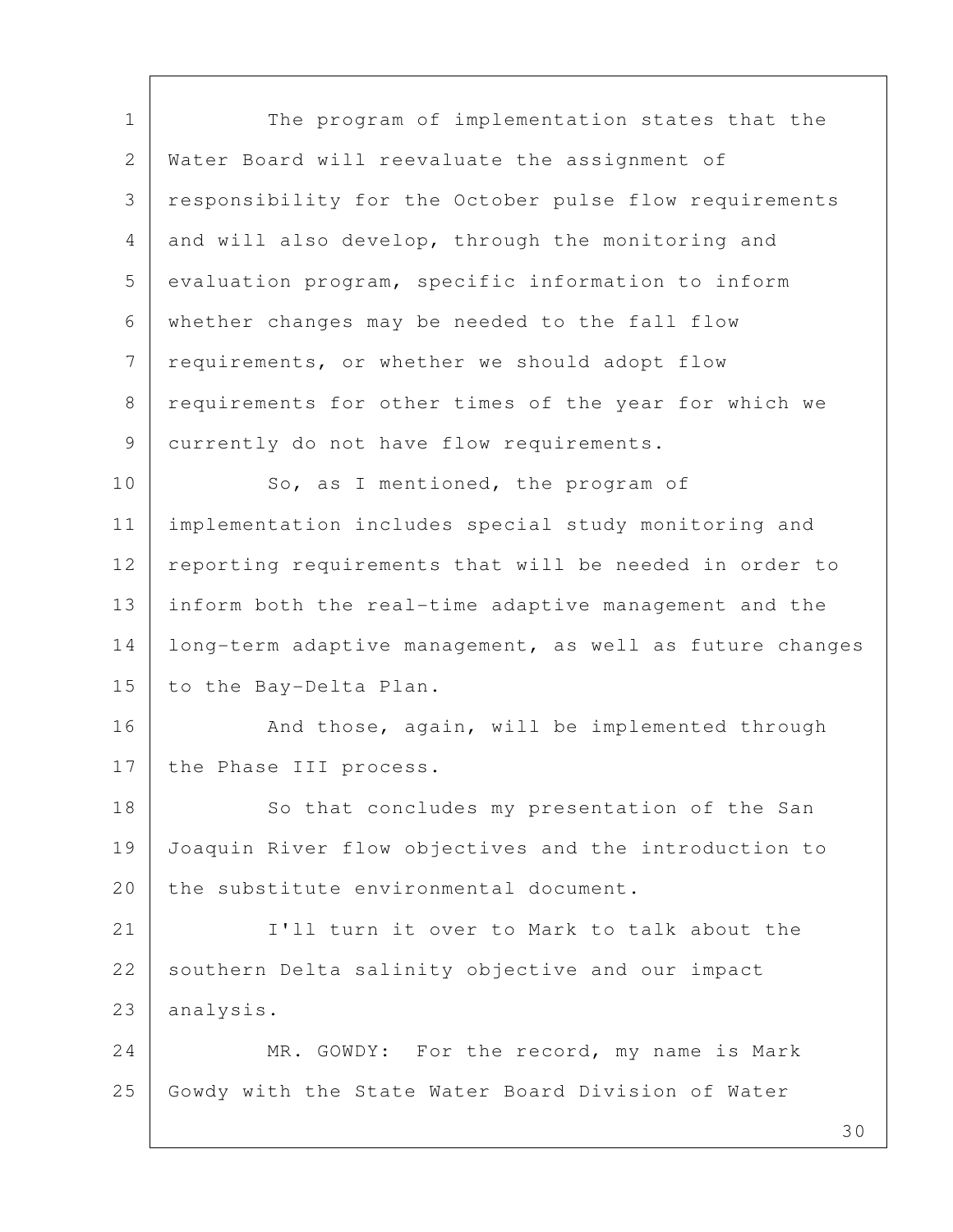1 Rights. 2 First, I'll provide -- 3 BOARD MEMBER MARCUS: Can you say that again? 4 Could you say that again slowly for the Board Chair? 5 | MR. GOWDY: First, I will provide an overview of 6 the southern Delta water quality objectives and their 7 program of implementation, and then an overview of the 8 environmental and economic impacts evaluated in the SED. 9 (Thereupon an overhead presentation was 10 presented as follows:) 11 MR. GOWDY: The southern Delta is the lower tip 12 of the legal Delta, the bulk of which is within the 13 boundaries of the South Delta Water Agency shown here 14 with the red dashed line. 15 | According to the DWR, or Department of Water 16 | Resources' crop surveys, the total irrigated 17 agricultural acreage in this area was about 100,000 18 acres in 2007. 19 Crop yields can potentially be impacted if 20 salinity of the irrigation water supply in this area 21 gets too high, particularly for more salt-sensitive 22 crops such as dry beans. 23 | Over the last 30 years, dry bean acreage in the 24 south Delta Water Agency has ranged from about 4,000 to 25 9,000 acres.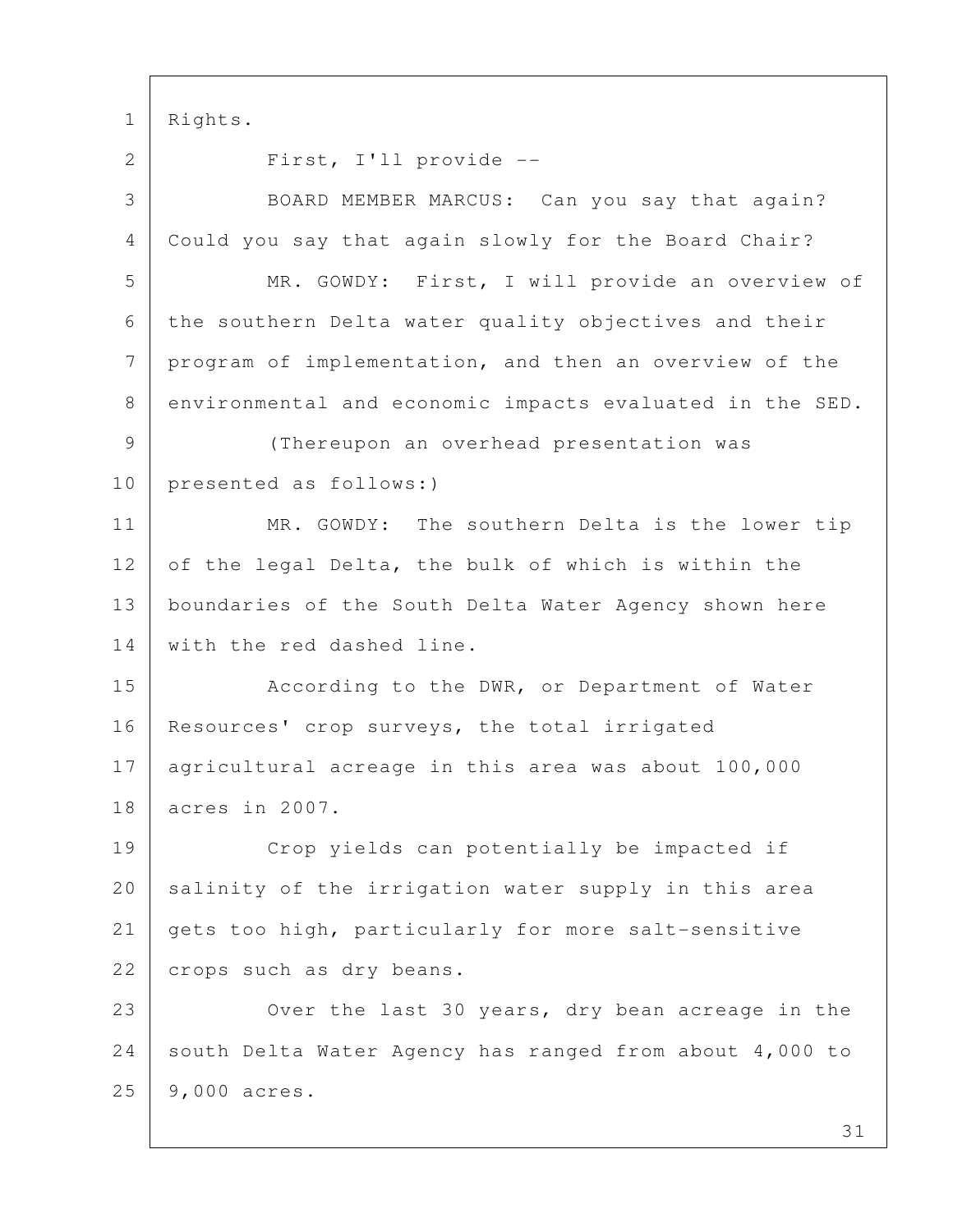1 The Bay-Delta Plan currently has salinity 2 objectives for the protection of these agricultural 3 beneficial uses, and these objectives are .07 4 deciSiemens per meter, which is a measure of electrical  $5$  conductivity -- or often referred to as EC -- in the 6 months of April through August, and 1.0 deciSiemens per 7 meter from September through March. Both is a running 8 30-day average of daily maximum values.

 9 These objectives apply on the San Joaquin River 10 at Vernalis, where it enters the southern Delta, and at 11 the three interior southern Delta locations: the San 12 Joaquin River at Brandt Bridge, Old River at Middle 13 | River, and Old River at Tracy Road Bridge.

14 Salinity levels in the southern Delta are driven 15 in large part by salinity entering the southern Delta 16 | from the San Joaquin at Vernalis. NPDES permitted 17 discharges and agricultural discharges throughout the 18 southern Delta also contribute to elevated salinity 19 levels throughout the area.

20 The Central Valley Project and the State Water 21 Project export pumping operations can also impact the 22 | assimilative capacity of the southern Delta waterways by 23 | reducing  $-$  potentially reducing water levels.

 $24$  --000--

25 | MR. GOWDY: And since the early 1990s, temporary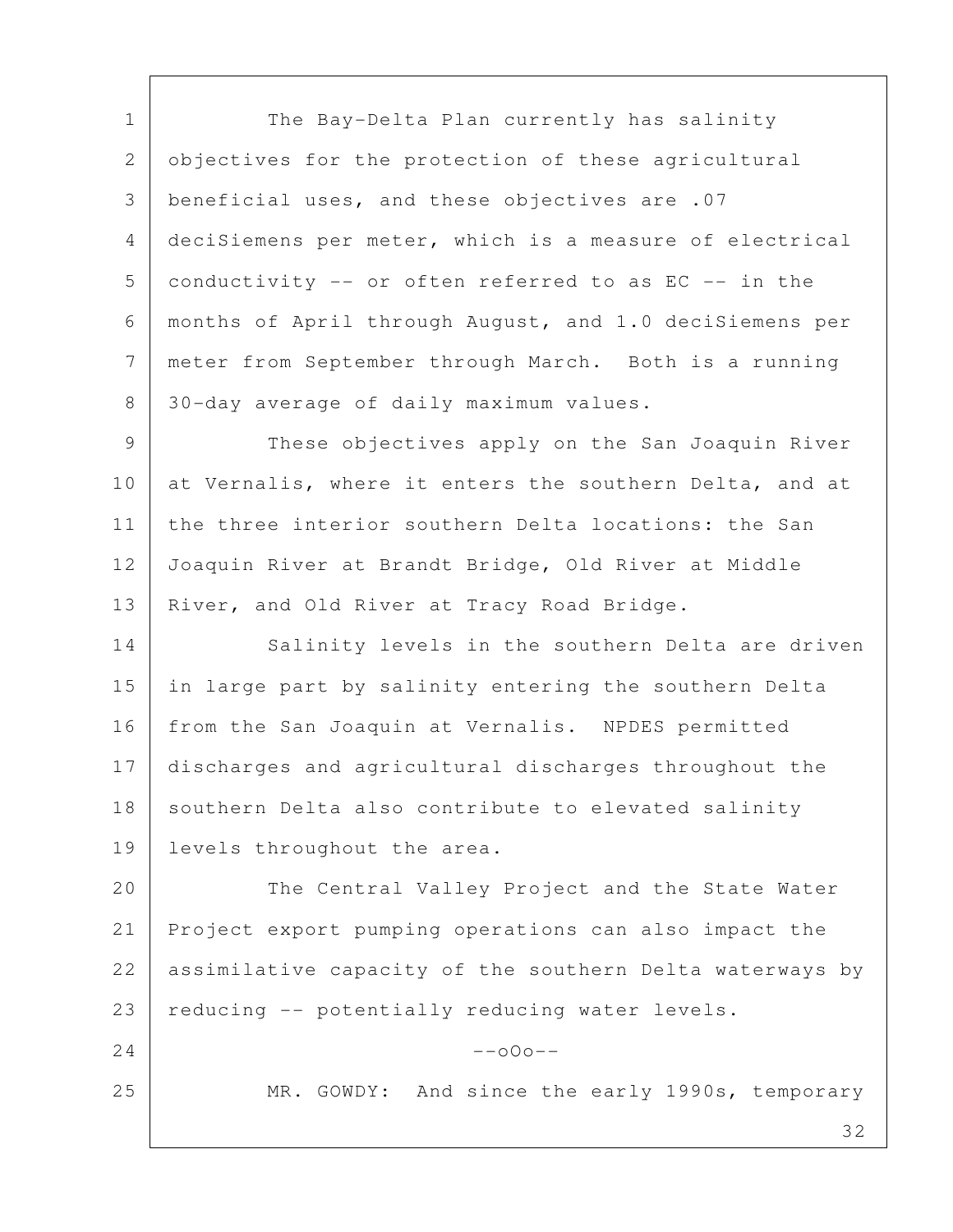1 seasonal tidal flow barriers are installed by the 2 Department of Water Resources to mitigate the effect of 3 export pumping operations.  $4$  --000-- 5 MR. GOWDY: In 2006, the State Water Board in 6 response to litigation D-1641, committed to reevaluate 7 the salinity objectives. Subsequently, with funding 8 | from the Department of Water Resources and the San 9 Joaquin River Group Authority, we oversaw and 10 contributed to a study by Dr. Glenn Hoffman, a retired 11 | salinity expert from the USDA's salinity laboratory in 12 Riverside. 13 This study assessed cropping, soil and other 14 conditions in the southern Delta, and generally found 15 current irrigation supply salinity levels to be suitable 16 for all agricultural crops. 17 Based on available drainage damage, he also 18 concluded that leaching fractions were relatively high 19 in portions of the south Delta where dry beans were 20 | typically grown. 21 Leaching fraction is a measure of how much 22 additional water is applied to a crop for the purpose of 23 | flushing salts out of the root zones. 24 Dr. Hoffman also recommended that a study state 25 modeling approach with consideration of seasonal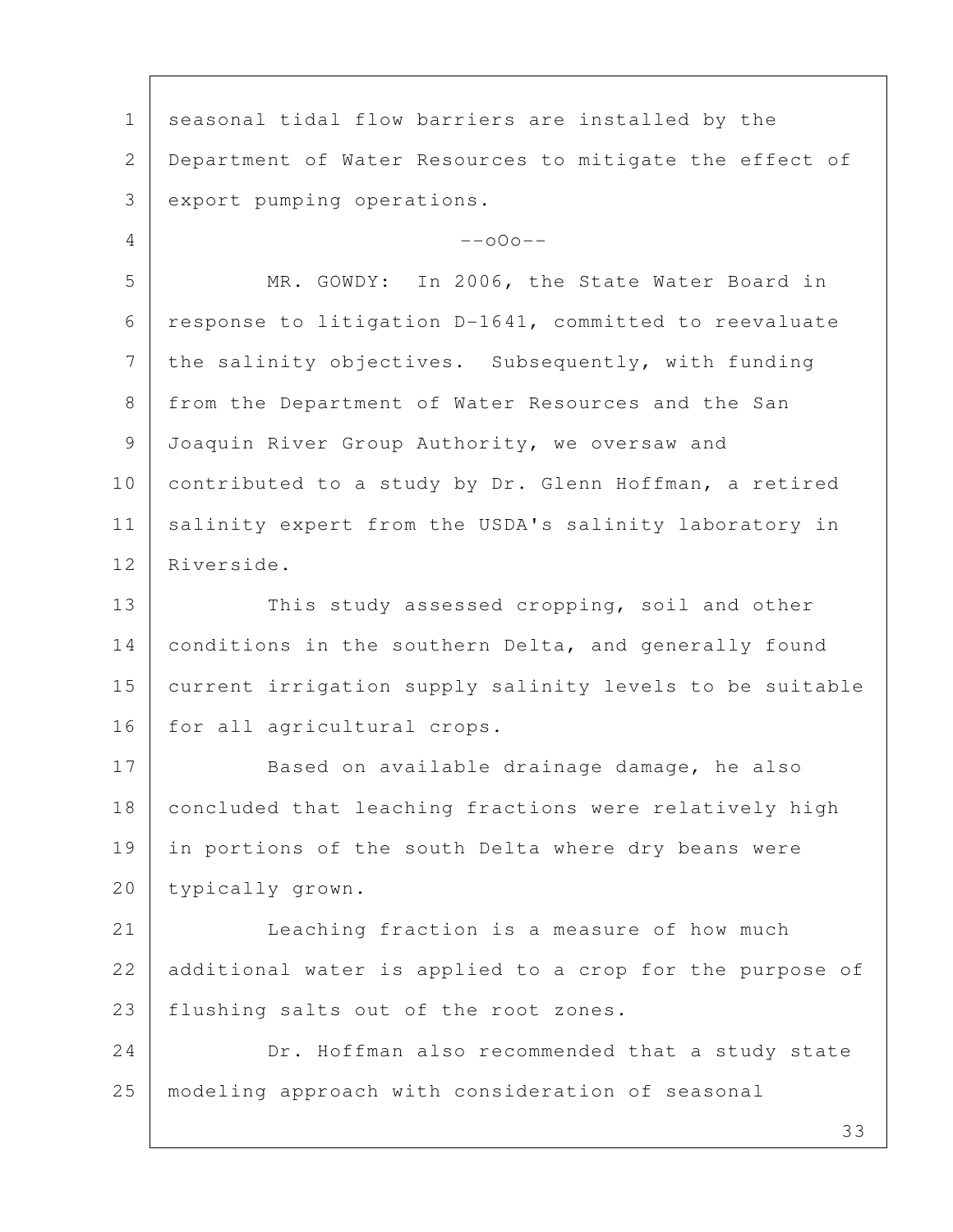1 precipitation would provide an appropriate methodology 2 for establishing protective salinity objectives. 3 Applying this recommended approach to dry beans, 4 he estimated that electrical conductivity levels of 1.0 5 deciSiemens per meter year round would be appropriate. 6 In addition, he suggested further study of dry 7 beans salt tolerance, leaching fractions, and boron 8 toxicity might be useful as well in the future.  $9$  --o0o--10 MR. GOWDY: Based on the recommendations of this 11 | study, we've constructed three southern Delta water 12 quality objectives for a detailed impact evaluation in 13 the SED. 14 The first is the No Project Alternative and is 15 one required by CEQA regulations. 16 Alternative 2 represents the recommendation from 17 Dr. Hoffman for reasonable protection of dry bean 18 yields. 19 And Alternative 3 is a reasonable upper end of 20 salinity concentrations where yield impacts start to 21 become significant. 22 CHAIRMAN HOPPIN: Mark, when you get to a 23 juncture where you can stop a minute, I have two members 24 here that I'm going to have speak, and then you can 25 start again.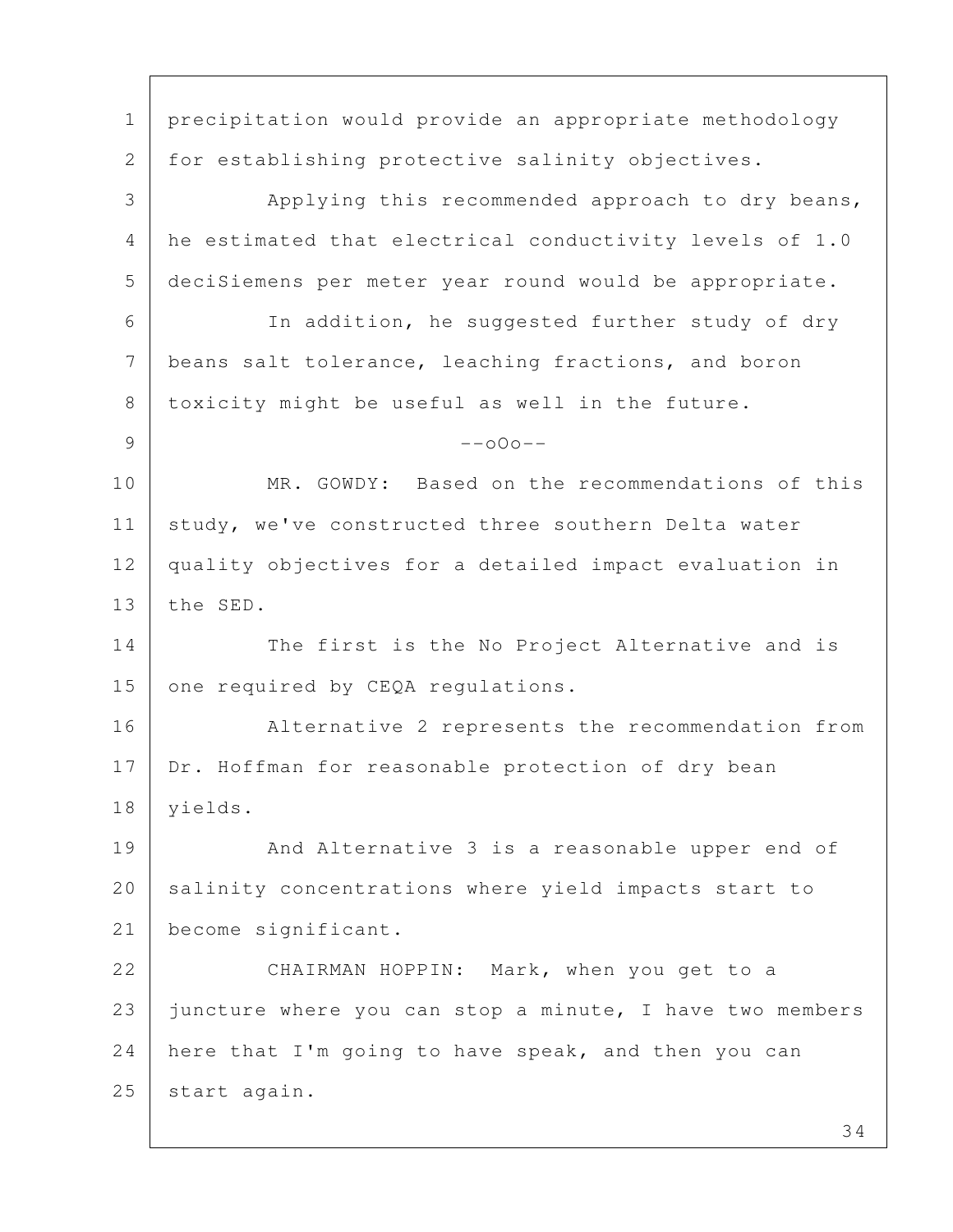1 | MR. GOWDY: Yes. Actually, yeah. Just one 2 final word. Of these, we selected Alternative 2 as our 3 preferred alternative in the SED. 4 CHAIRMAN HOPPIN: Would Member Berryhill like to 5 come up? 6 MR. GRAY: He's outside. Senator Canella would 7 like to go first. 8 CHAIRMAN HOPPIN: Fine. I was going to call you 9 next anyway. 10 SENATOR ANTHONY CANELLA: I know. I know. 11 | Thank you for giving us the opportunity to speak. I 12 know this is a very busy meeting, so I'll keep my 13 | comments brief. 14 CHAIRMAN HOPPIN: I would like to think you have 15 busy things to do when you go back to the Capitol. 16 SENATOR CANELLA: Yes. Yes, we do. 17 Well, again, thank you again for the opportunity 18 to address an issue of critical importance to my 19 district. 20 Your proposal to dedicate 35 percent unimpaired 21 flow to fish and wildlife, quite frankly, will devastate 22 the district that I represent. 23 | As you well know, our region is still reeling 24 the effect -- or feeling the effects of the recession. 25 Stanislaus, Merced, and San Joaquin counties have among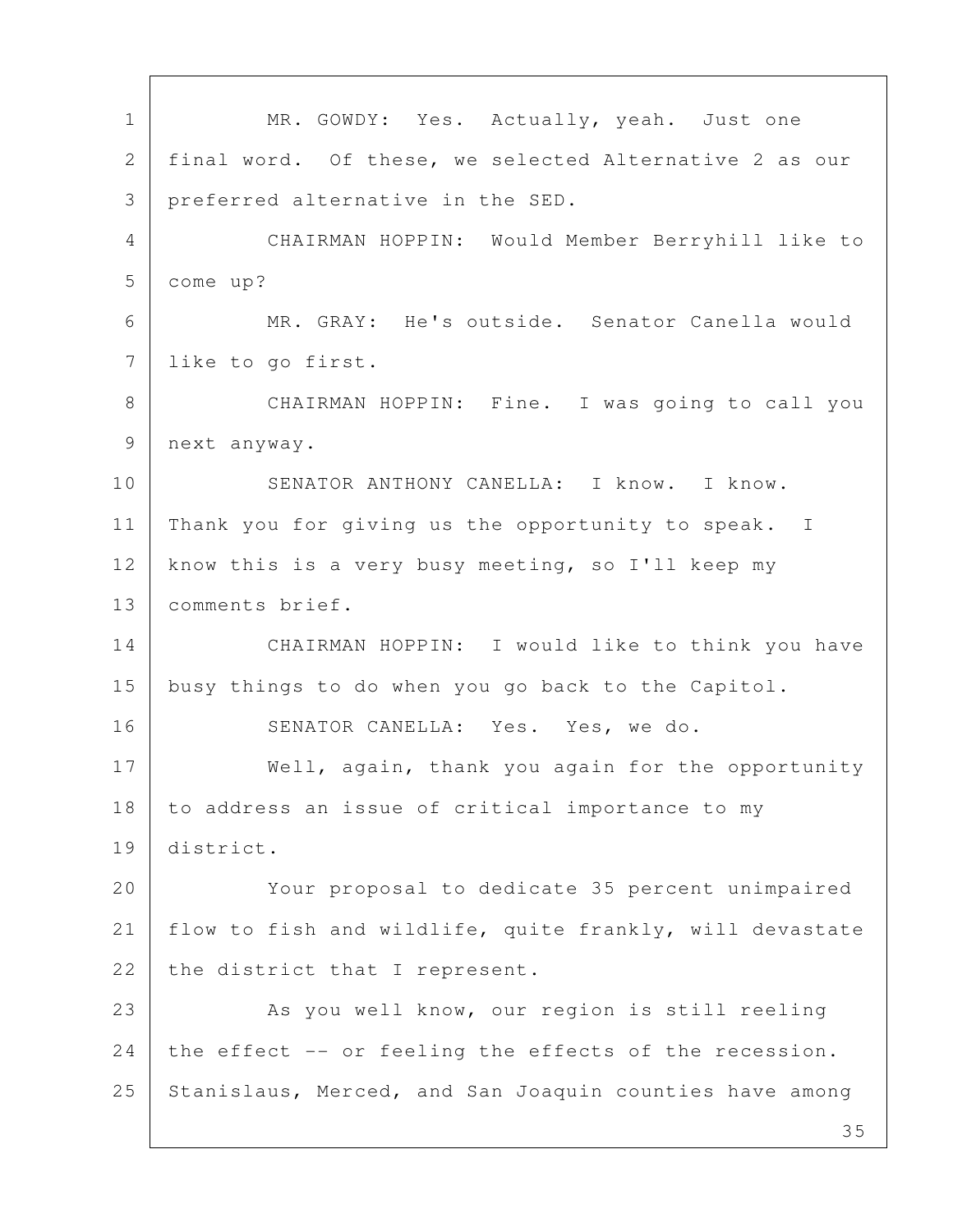1 | the highest unemployment rates in the state. 2 Agriculture has been one of the only bright spots, and 3 now this proposal stands to devastate an already 4 troubled region.

 5 Your own staff's impact analysis forecasts 6 significant and unavoidable damage to the region's 7 economy, including reductions in water deliveries that 8 | would require fowling of 128,00 acres of farmland, 9 agricultural sector income losses that could amount to 10 \$187 million, and job losses that would exceed 1200 a 11 year.

12 Your proposal would also adversely impact 13 hydropower production by taking water from reservoirs 14 during the spring, which would leave less water 15 available in the summer when it's critically needed to 16 irrigate crops and take pressure off the State's power  $17$  grid.

18 This proposal takes water at a time when it is 19 most valuable and sends it down river with only a hope 20 that it will benefit the fish population. Water is too 21 valuable to waste on the hope that it will make a 22 difference.

23 | I hope that you will rethink the approach you 24 have advocated and develop a plan that works to the 25 mutual benefit of the region.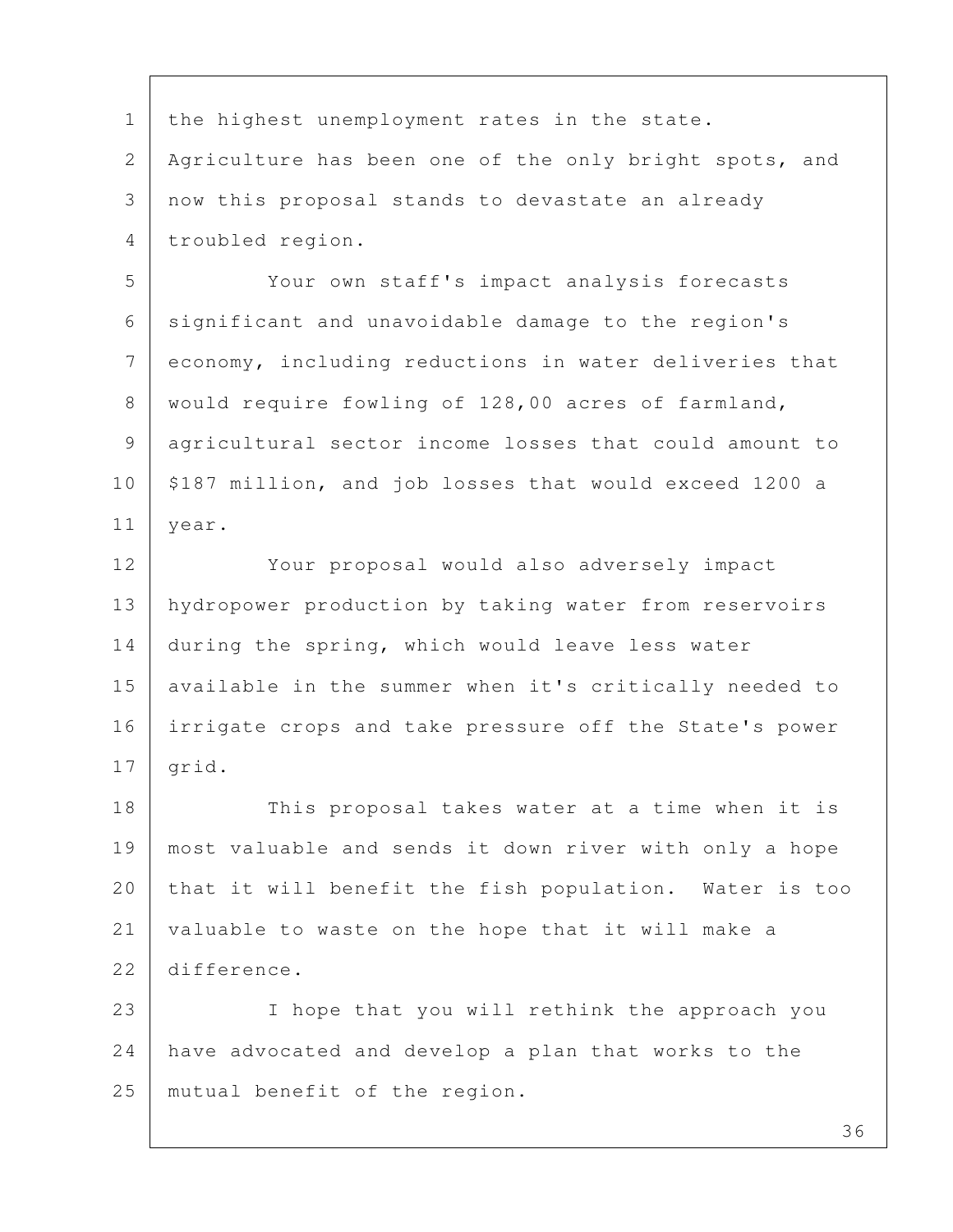1 Thank you again for giving me the time to speak. 2 CHAIRMAN HOPPIN: Thank you very much. 3 Mr. Berryhill. 4 SENATOR TOM BERRYHILL: Well, good morning. 5 Thanks for having me here today. 6 I'm going to make a couple brief comments here, 7 and then I've got a couple of other things to say. But 8 I want to preface what my remarks are and let everybody 9 here know that I am an avid fisherman. 10 I've used the waterways for years. I love the 11 fact that we're doing lots of different things to 12 improve the fish quality all through the Delta, and I 13 | commend you for those efforts. However, I do want to 14 make a couple comments on the impacts of what this is 15 | going to do to my constituents. 16 Increasing flow from February to June generates 17 | more energy at a time of low energy demand. So 18 basically what we're asking to do here is -- we're going 19 to have big flows when we really don't need the power, 20 leaving us in June and July for agriculture and the 21 working families of the Central Valley that has 22 currently double-digit unemployment, we're going to hose 23 | those folks, the way that this thing reads right now, in 24 my opinion. 25 To account for lost service water, users will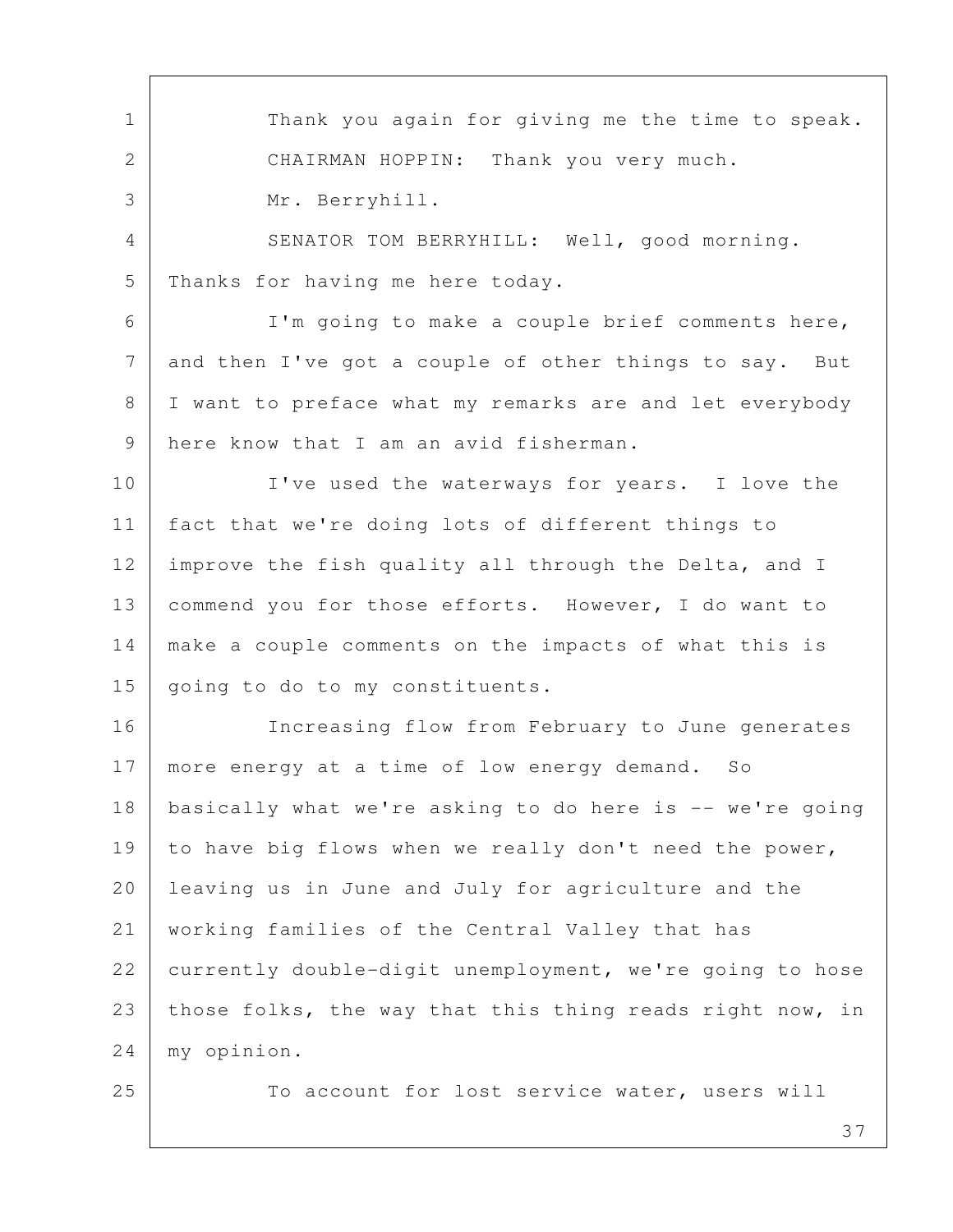1 increase pumping of groundwater by approximately 25 2 percent, Over-drafting of the water table and 3 increasing energy use and costs. We're doing that right 4 now.

5 And we're finding in the Central Valley, as we 6 deplete that aquifer, that the ground is actually 7 | sinking. What we're asking to do with this proposal is 8 even make that a worse problem.

 9 Hydropower is a valuable contributor to 10 obtaining California's goal of 33 percent because it is 11 | highly flexible. Hydropower, unlike wind and solar, 12 | cannot be generated by demand.

13 So having said that, I'm here today to take a 14 hard look at this -- have you take a hard look at the 15 devastating impact your proposal would inflict on all 16 the Central Valley. And I represent -- or will 17 | represent clear from Antioch clear down to Sacramento 18 | here, and all the Central Valley.

19 Your proposal to dedicate 35 percent unimpaired 20 | flow from February 1 to June 30th for fish and wildlife 21 beneficial uses will create, in my opinion, significant 22 and unavoidable impacts on the economy  $--$  my 23 agricultural economy especially -- and groundwater 24 | basins in the district that I represent. 25 I question the wisdom of a proposal that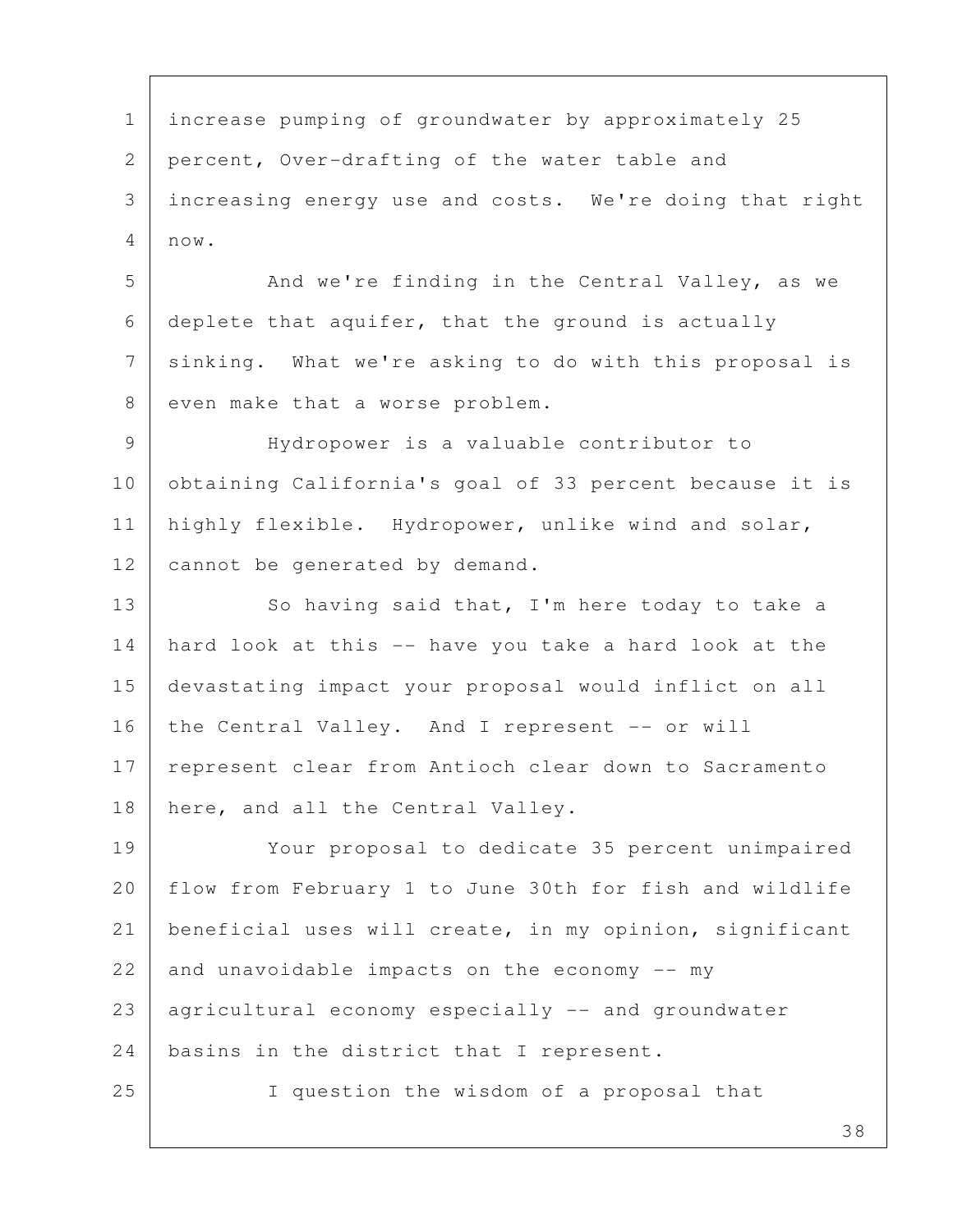1 conflicts with a legislative mandate for a comprehensive 2 Delta Plan under the bipartisan 2009 water package, of 3 which I was a very big part of. And in those working 4 groups we tried to come up with a comprehensive plan 5 that made some sense. I've got a few concerns about 6 this proposal.

7 This proposal takes water at a time when it is 8 most valuable and sends it down the river with only a 9 hope that it benefits the fish. That's very dangerous. 10 And despite the high stakes and tremendous cost of this 11 proposal, there is no proven benefit of what it is or 12 isn't going to do to the fish population.

13 The Central Valley counties have among the 14 highest unemployment rates in the state, as I mentioned 15 before. Agriculture has been one of the only bright 16 spots in this terrible economy for the last few years; 17 it's been a great job creator, and what this proposal 18 will do from Fresno to Sacramento is devastate an 19 already troubled region. And I think that's very 20 dangerous.

21 Locally, the agricultural sector income loss 22 could total as much as 187 million a year during the dry 23 years. And it's a dry year this year so far this year. 24 | And a major region struck with this lingering recession. 25 So, again, I ask you to take a long, hard look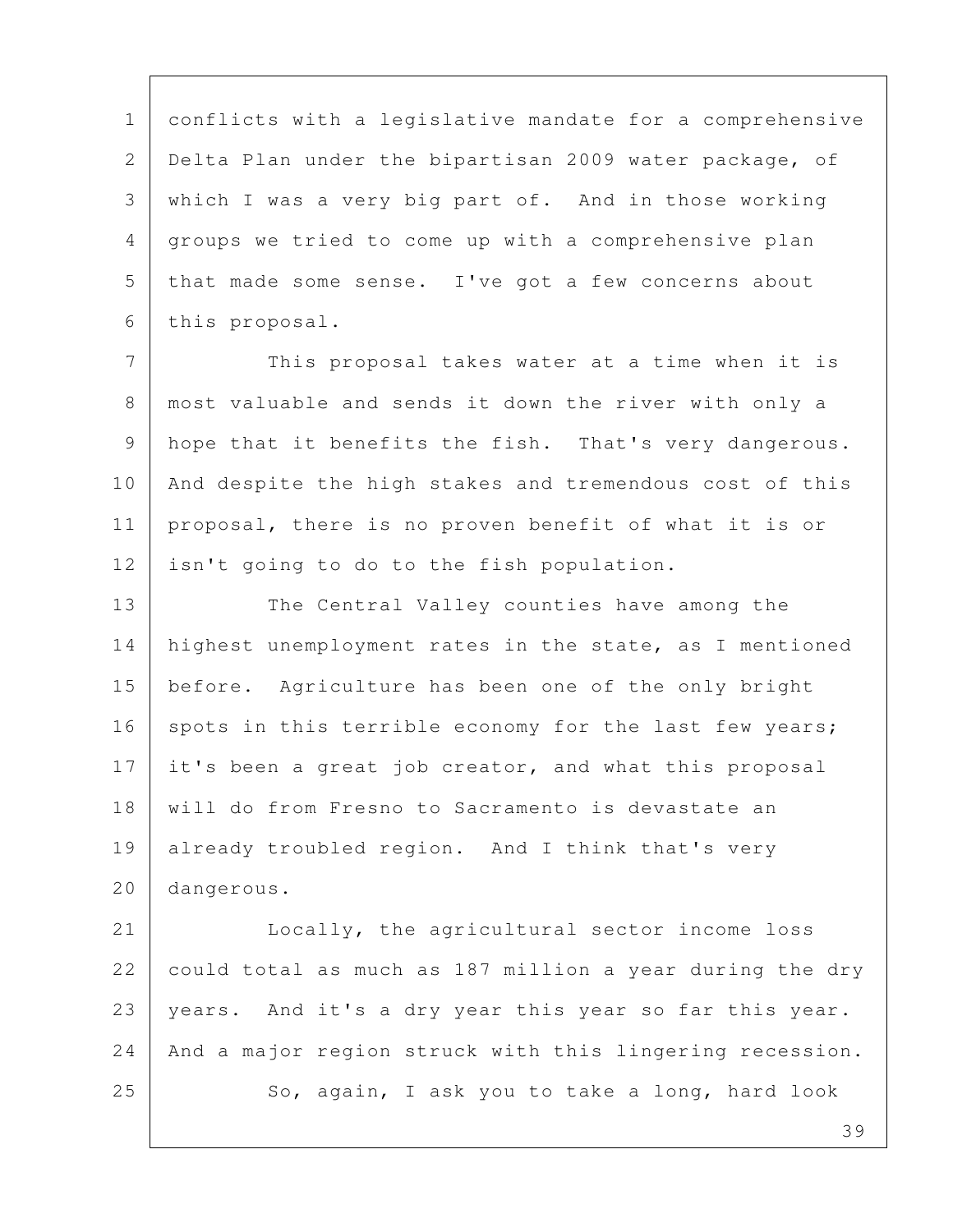1 at what the impacts of this proposal do. Nothing about 2 this proposal says comprehensive -- or balancing equal  $3$  goals as we tried to do in that water bond. 4 So, with that, I want to thank you for giving me 5 this opportunity to say hello. And I think we have to 6 take a very hard look at this policy. 7 Thank you. 8 CHAIRMAN HOPPIN: Thank you, Mr. Berryhill. 9 While you're there, is there a hope that we're 10 | going to get a revision to the water bond that's 11 | something the Governor can put before the voters of this 12 | State? 13 SENATOR BERRYHILL: Yes. I think the Governor 14 is going to be very engaged in this upcoming water bond. 15 We've got some concerns of opening it up, quite frankly. 16 But having said that, there is a couple billion 17 dollars that we think we can cut out of that bond to get 18 below \$10 billion. And I think if we can do that, 19 keeping the policy -- that was ten years in the making 20 to create that policy, and I think it's solid. And so 21 if we want to open that bond up and we want to cut out 22 the fat and put it in front of the people, I would be  $23$  all for it and will be working for it. 24 CHAIRMAN HOPPIN: And I think I can certainly 25 speak for myself and, hopefully, my colleagues, that the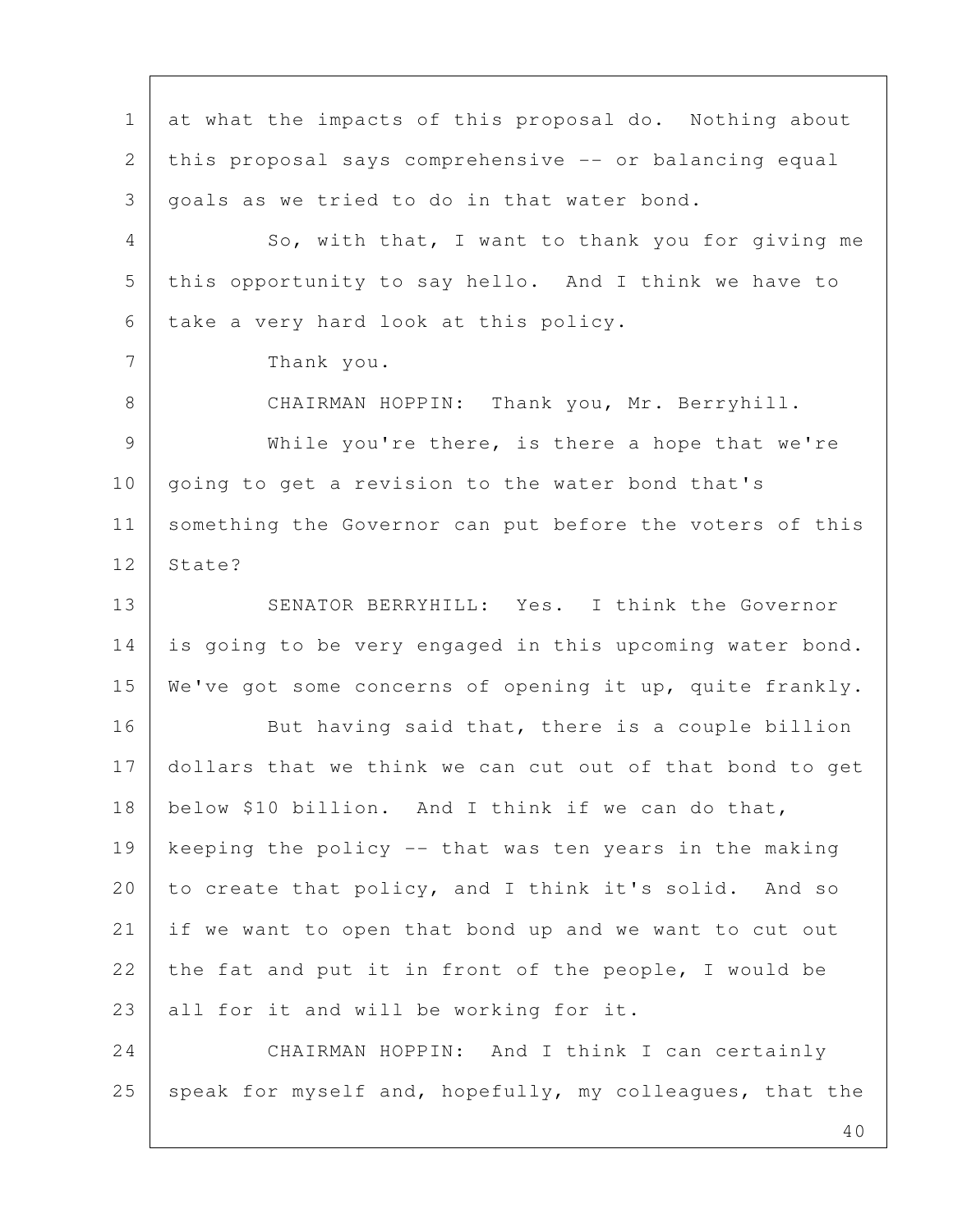1 co-equal goals of that legislation in 2009 were 2 something that caught my interests, and I thought that 3 it was something that was a very admirable compromise by 4 the Legislature.

 5 Unfortunately, that bond, as often happens, had 6 a lot of fat in it; and I think the Governor was wise 7 not to put before the voters. But we're trying to do 8 our facet of  $-$  you know, our obligations are here but 9 we're only part of it. And without that comprehensive 10 view that all of you have that could be facilitated with 11 | that water bond, it's going to make it very difficult. 12 So hopefully that gets done.

13 SENATOR BERRYHILL: The co-equal goals was a 14 | local idea, and we spent hours negotiating that bond, as 15 you well know. And a key component in that bond was 16 above-ground water storage, and you can't keep -- 17 especially if you're going to start doing early 18 | releases, you have to have additional storage so that we 19 can have that in dry years and have it especially for 20 | our agriculture in some of these towns throughout the 21 | valley.

22 So we're fully engaged in it. I think the 23 Governor is going to be fully engaged, and hopefully we 24 can spit something out at the end of the day that's 25 | going to make some sense.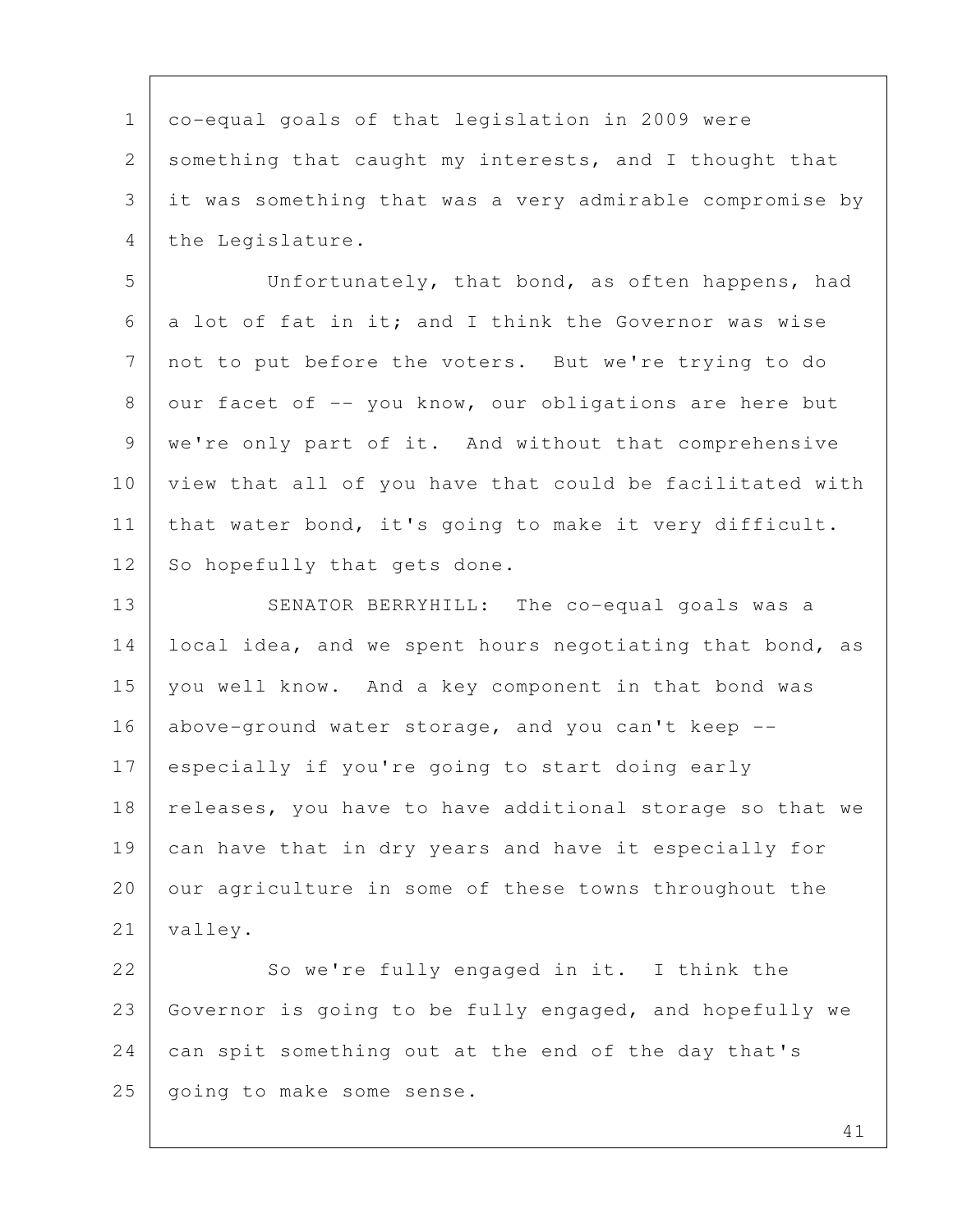1 CHAIRMAN HOPPIN: Thank you, sir. I appreciate 2 your comments. 3 SENATOR BERRYHILL: Thanks for having me. 4 CHAIRMAN HOPPIN: Mark. 5 (Thereupon an overhead presentation was 6 presented as follows:) 7 MR. GOWDY: In addition to the numeric 8 objectives I just described, there is a program of 9 implementation for the objectives which describes the 10 various actions that will be taken to ensure that we 11 achieve the objectives. 12 The following is a list of the major components: 13 First, the U.S. Bureau of Reclamation, or USBR, 14 will be required to continue meeting the existing 15 | compliance requirements at Vernalis. With this 16 requirement being lower than the new objectives being 17 considered at Vernalis during the April through August 18 period, helps maintain downstream of similar capacity 19 for downstream uses, beneficial uses.  $20$  --o0o--21 MR. GOWDY: Next, USBR and the California 22 Department of Water Resources, or DWR, together will 23 then be required to develop and implement a coordinated 24 operations plan to address the impacts of the Central 25 Valley project and State water project export pumping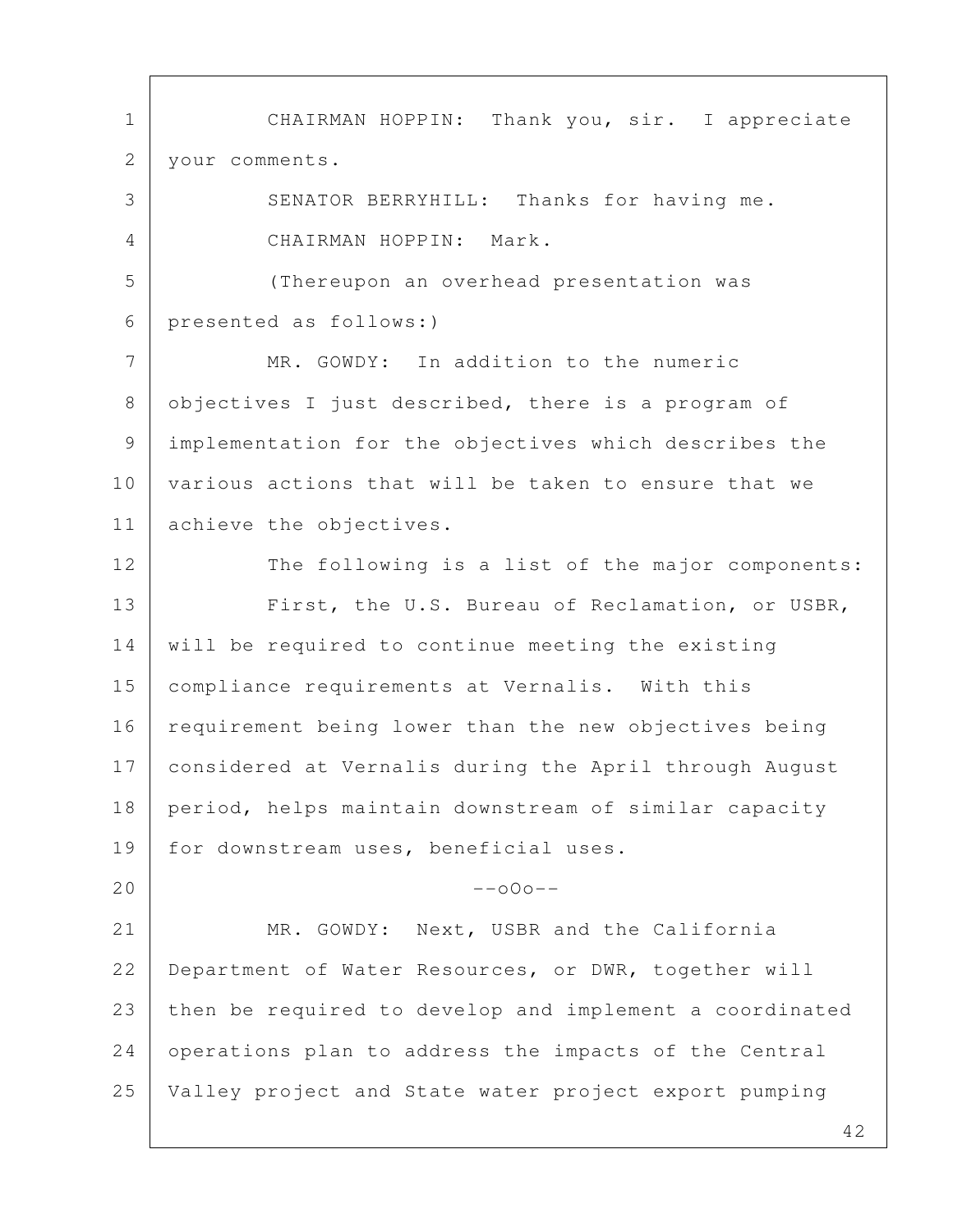43 1 | operations -- the effect those operations have on water 2 levels and flow conditions in the southern Delta. 3 It will also be required to perform monitoring 4 and modeling studies that will help inform the 5 development of a long-term monitoring and reporting 6 protocol which, in turn, will help assess the 7 effectiveness of the comprehensive operations plan.  $8$  --000--9 MR. GOWDY: And, finally, USBR and DWR will be 10 required to continue installation and operation of the 11 temporary seasonal barriers which have been in operation 12 since the early 1990s. 13 The program of implementation also states that 14 the State Water Board may consider future changes to the 15 salinity objectives and program of implementation based 16 on information and recommendations developed by the 17 | ongoing CV-SALTS process. 18 And, finally, the program of implementation 19 describes ongoing upstream salinity control programs 20 being conducted by the Central Valley Water Board and 21 other agencies which should assist in the attainment of 22 the new proposed salinity objectives.  $23$  --o0o--24 MR. GOWDY: So now I'm going to shift gears and 25 provide an overview of the analysis contained in the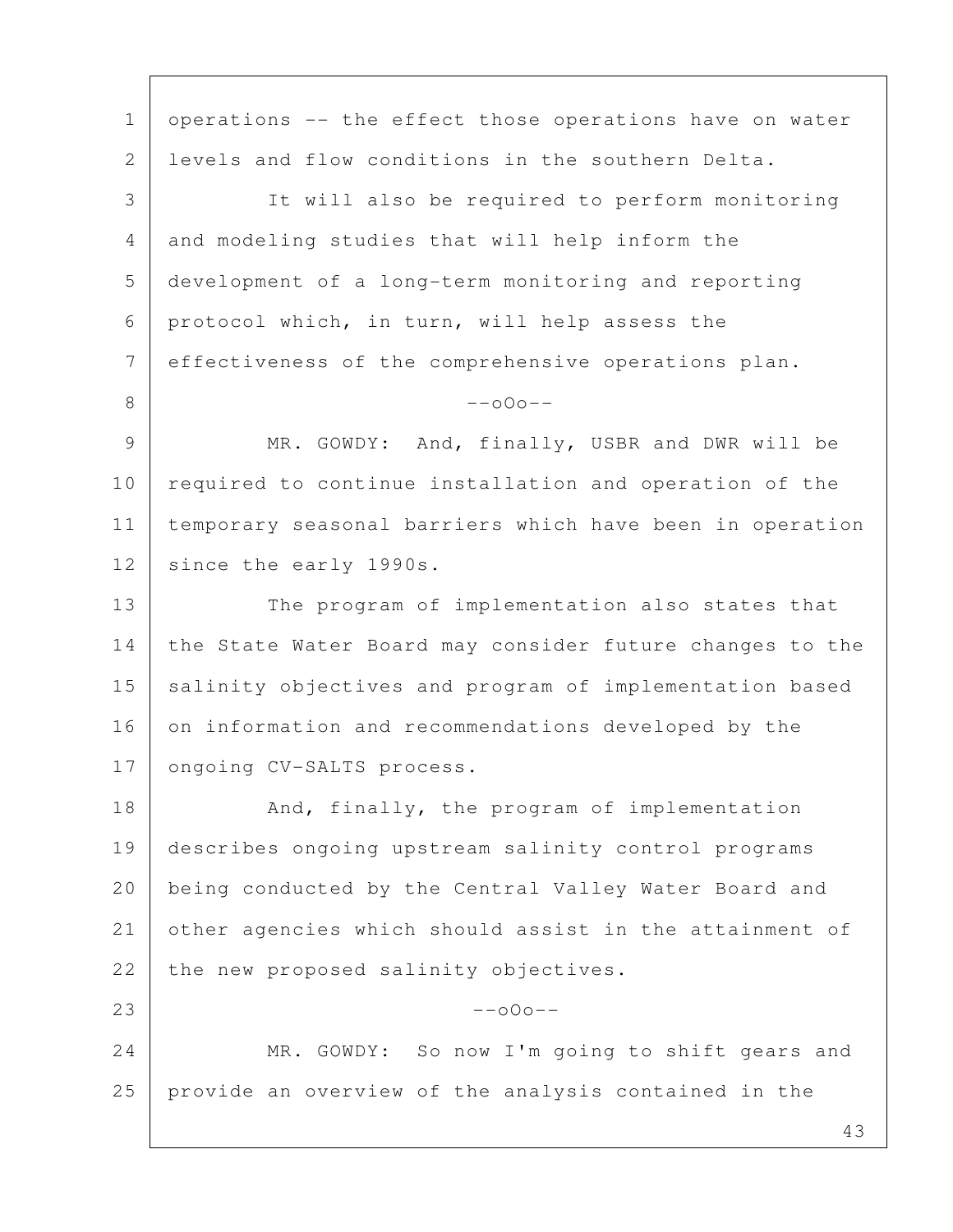44 1 2,000 pages of substitute environmental document, or 2 | SED, which is the analysis of the potential 3 environmental impacts associated with the flow and the 4 salinity objectives. 5 In the interests of time, I can only provide a 6 brief overview and touch on major elements. And I also  $7$  just want to clarify, as we begin, that when we speak of 8 impacts from the CEQA perspective, we mean negative 9 impacts. 10 The SED itself is focused on estimating 11 potential negative environmental and economic impacts of 12 the different alternatives. The potential benefits of 13 the proposed alternative have already been addressed as 14 part of their development.  $15$  --000--16 MR. GOWDY: A preliminary screening of the 17 potential environmental impacts of the flow and salinity 18 | objectives across 17 different environmental resources 19 was performed using the framework of the environmental 20 checklist contained in the CEQA regulations which are 21 applicable to State Water Board planning processes. 22 From this screening, the environmental resources listed 23 on this slide were identified as needing further 24 analysis. 25 The SED also evaluates potential economic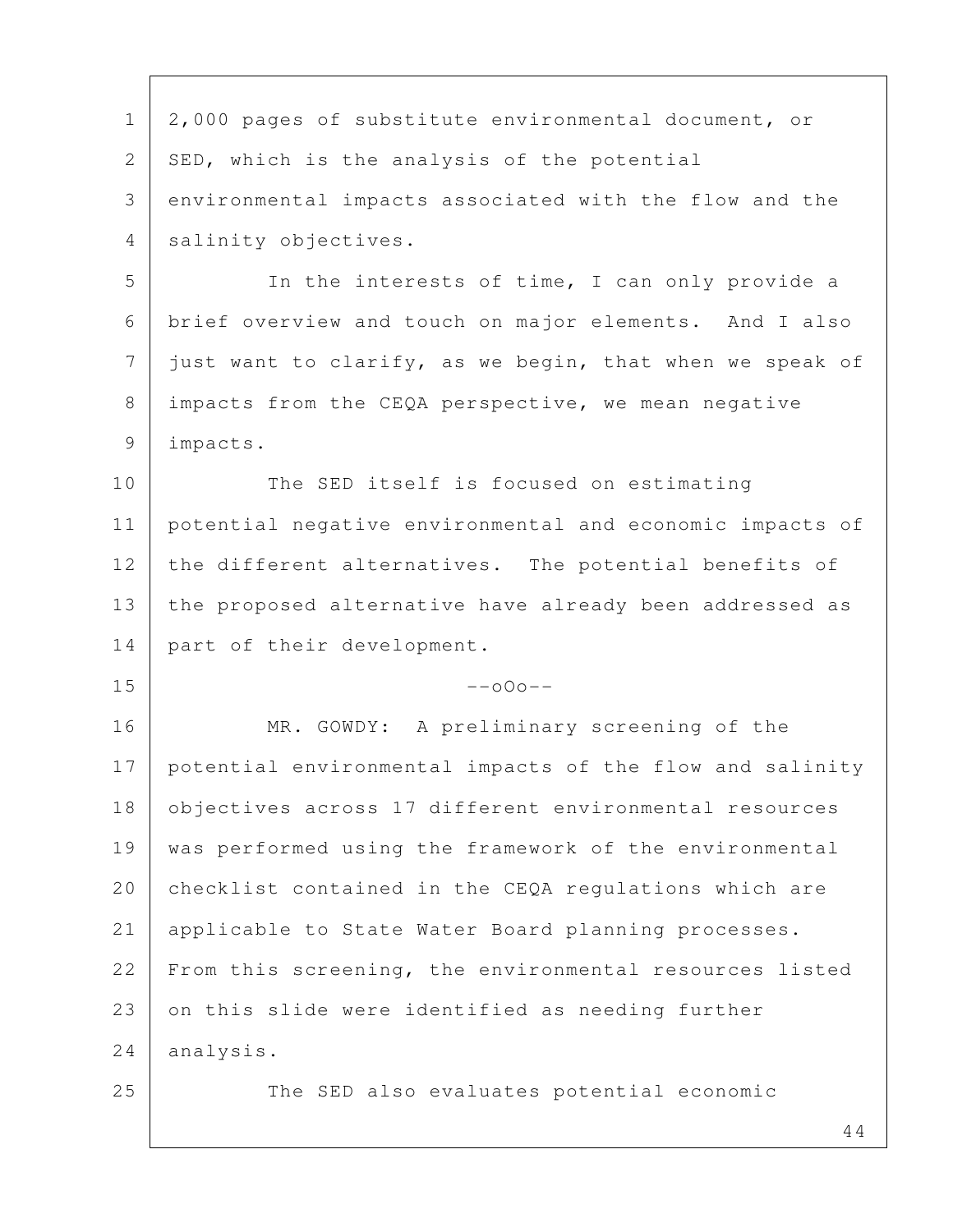1 impacts of the alternatives in Chapter 18 and Appendix G 2 and Appendix J. 3 The SED also includes consideration of 4 cumulative impacts and growth-inducing effects and 5 consideration of environmental and economic impacts of 6 potential methods of compliance with our objectives. 7 Not available in time for the draft SED but to 8 be included in the final draft will be antidegredation 9 analysis as required by both state and federal 10 antidegredation policies. 11 | And then, finally, several appendices to the SED 12 provide supporting technical and background information  $13$  --000--14 MR. GOWDY: So now that I have discussed the SED 15 in general, I want to focus on these next few slides on 16 the SED analysis as it relates to the flow objectives of 17 the three tributaries. 18 The potential environmental and economic impacts 19 of the flow objectives are associated with either 20 changes in river flows, available surface water 21 diversions, or changes in reservoir storage levels. 22 Changes in river flows have an effect either 23 positively or negatively on various aspects of the 24 environment, such as aquatic and terrestrial biology and 25 water quality.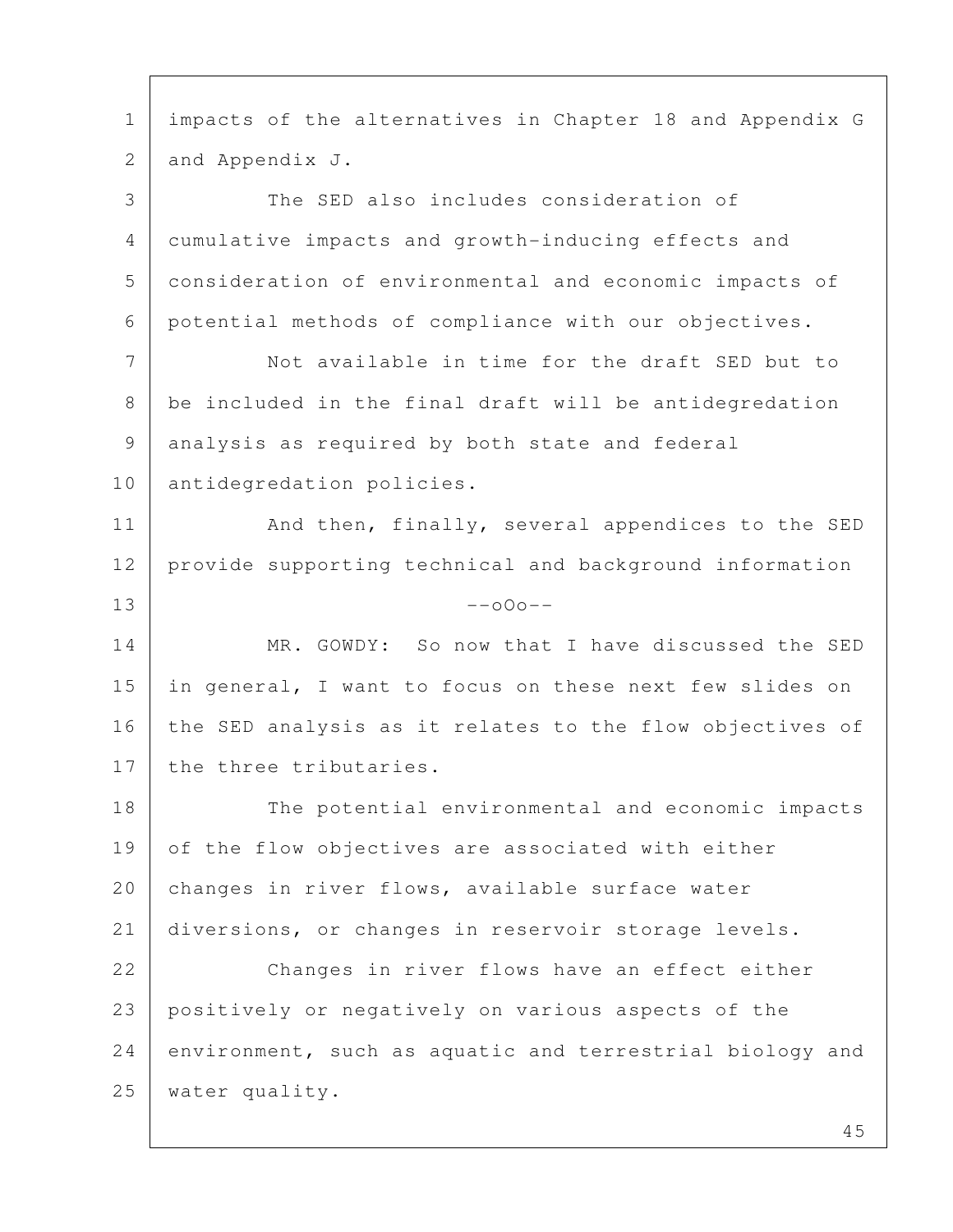1 It can also affect things like flooding and bank 2 erosion. And changes in timing of flow can also have an 3 impact on things like hydropower. 4 Changes in available surface water diversions 5 can have a very direct impact on agriculture and 6 municipal water supplies, but also can have indirect 7 | impacts on groundwater resources, energy consumption, 8 and greenhouse gas emissions resulting from any 9 corresponding increase in groundwater pumping. 10 And, finally, changes in the amount and timing 11 of reservoir storage can impact hydropower production, 12 water quality, such as cold water pools in the 13 reservoirs, recreation, and cultural resources.  $14$  --000--15 MR. GOWDY: To estimate the changes in river 16 | flows, available surface water diversions in reservoir 17 | storage, we used the CALSIM 2 model of baseline 18 conditions and developed an in-house model referred to 19 as the Water Supply Effects Model, or WSE, for the 20 different flow alternatives. 21 The San Joaquin River module of this CALSIM 22 model was developed by the U.S. Bureau of Reclamation 23 and others to represent the current operating 24 | requirements of the various facilities on the 25 Stanislaus, Tuolumne, Merced, and Joaquin rivers.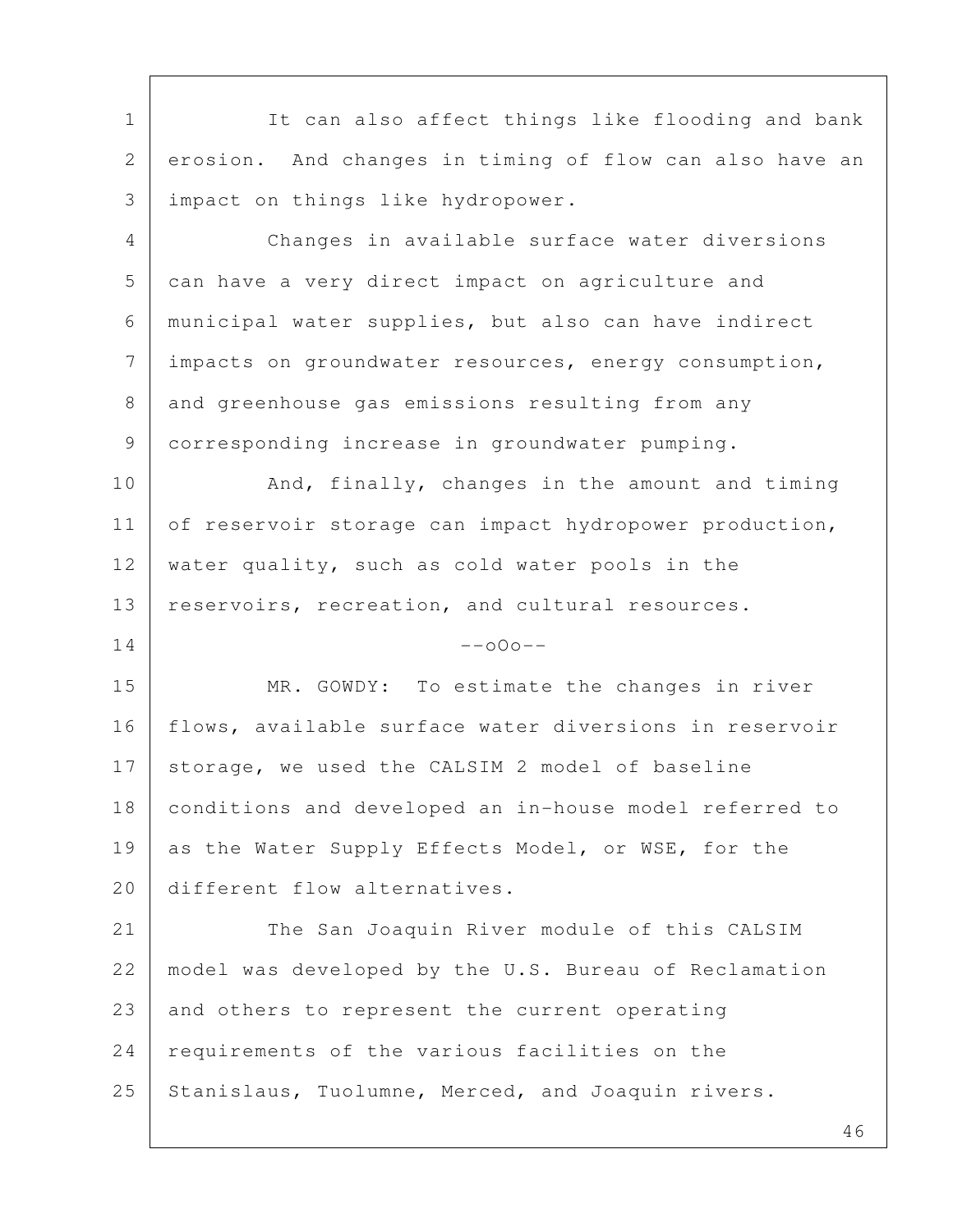1 The model takes 82 years of historical hydrology 2 from water years 1922 through 2003 and runs it through 3 representations of current-day facilities and operations 4 to get an estimate of how the system would respond under 5 these hydrologic conditions.

 6 Captured in this historical record are various 7 wet periods and periods of drought such as those in the 8 early 1930s, mid-'70s, and early '90s.

 9 While the CALSIM model was widely used at the 10 time we started our analysis, it was not well suited for 11 evaluating the types of changes we were considering, so 12 we developed our own in-house model which operates on a 13 similar but simpler fashion. It runs on the same 14 historical input hydrology as the CALSIM model and 15 produces 82 years of results.

16 | I won't go into the details of this line, but it 17 outlines how the model takes these hydrologic inputs and 18 | readjusts available surface water diversions to achieve 19 | our desired flow requirements.

20 In line then with the intentions of -- the 21 stated intentions of our program of implementation, the 22 | model is then operated to maintain a pattern of 23 year-to-year reservoir storage levels similar to 24 baseline conditions. This represents a reasonable 25 assumption based, in part, on wanting to maintain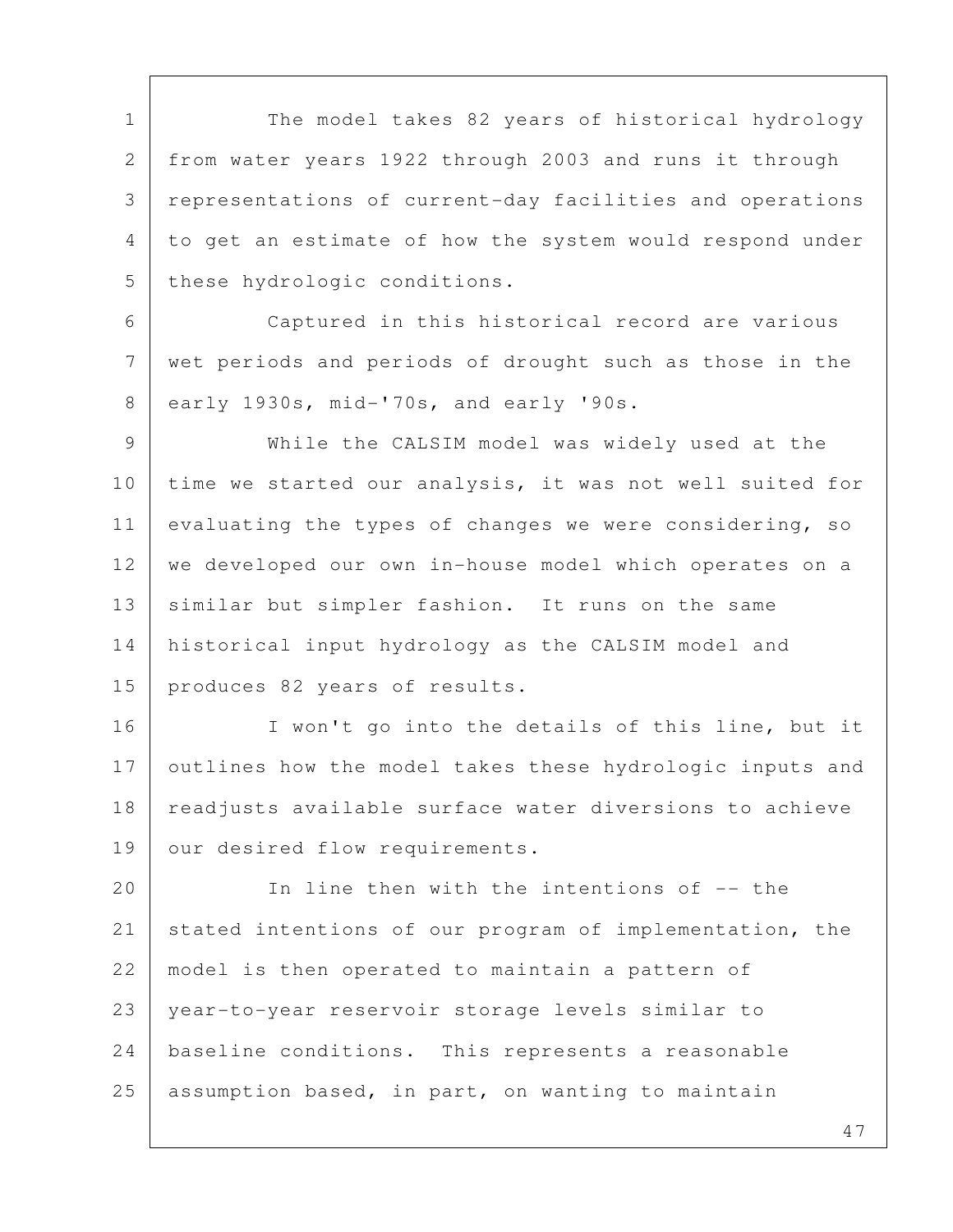1 cold-water pools in the three main reservoirs. 2 We are confident in our use of the WSE model. 3 It was peer reviewed as part of our development of the 4 technical report contained in Appendix C and tracks well 5 with the results of CALSIM when set up to simulate 6 baseline conditions. 7 That said, we will get comments in how system 8 operations could be modified better or differently, and 9 look forward to evaluating whether such changes to our 10 approach are warranted or how they would actually affect 11 results.  $12$  --000--13 MR. GOWDY: While all the potential impacts --14 environmental and economic impacts of our proposed 15 objectives are important, for the sake of time I'm going 16 to focus on the larger and more controversial ones. 17 The first of these are the potential impacts on 18 economic resources and the related sectors of the 19 economy. 20 The analysis in this appendix -- in the 21 agricultural economics appendix follows three major 22 | steps: 23 First, the effects of allowable -- excuse me --24 of available surface water diversions from each of the 25 alternatives are estimated relative to baseline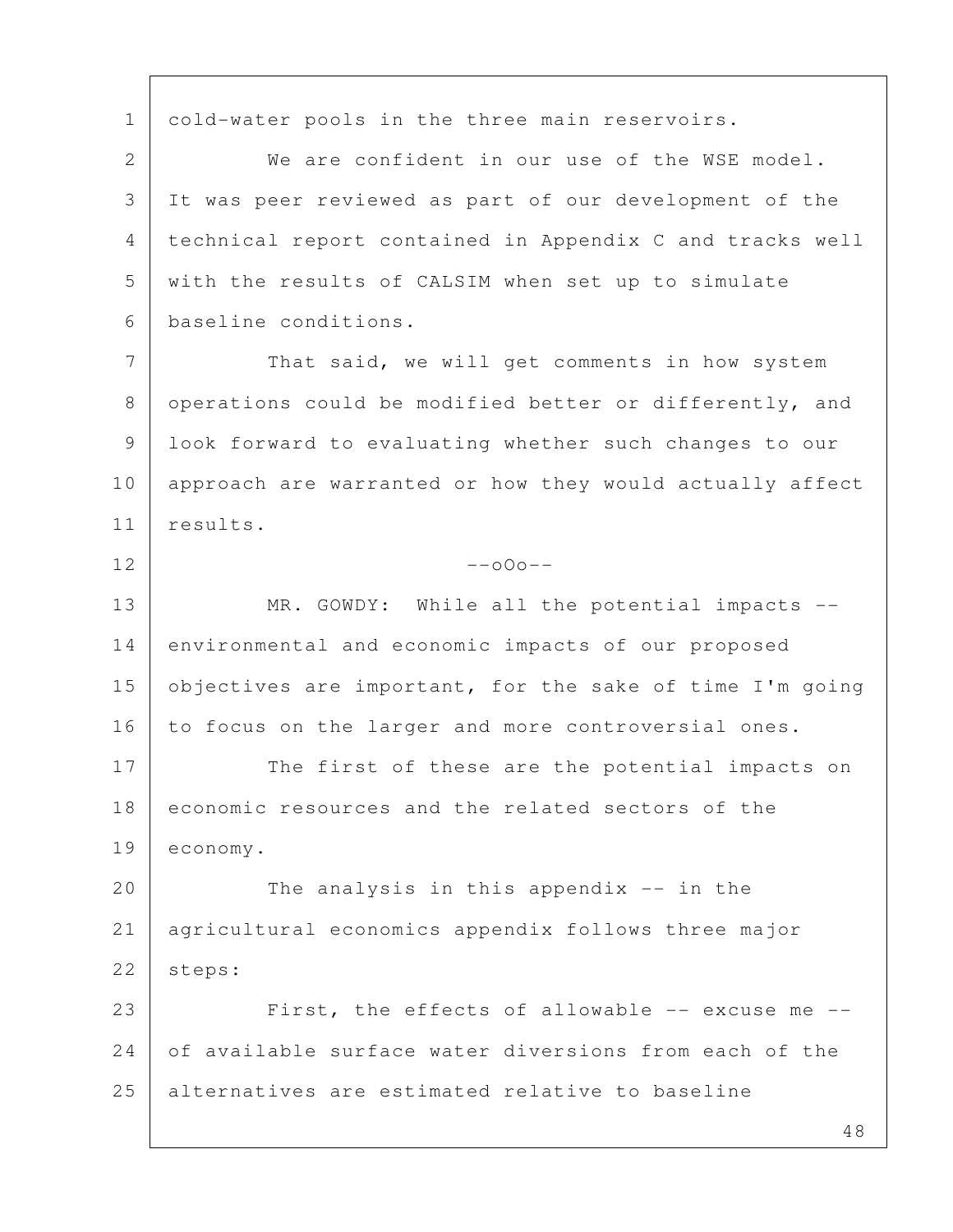1 conditions using the WSE model.

2 This then provides input to the Statewide 3 Agricultural Production, or SWAP model, and is used to 4 estimate the direct effect on agricultural production 5 and revenues.

 6 Thirdly, the Impact Analysis for Planning, or 7 IMPLAN, regional economic model, is used to evaluate the 8 total economic and job effects, including the indirect 9 and induced effects of these changes on related regional 10 economic sectors.

 $11$  --000--

12 MR. GOWDY: The CALSIM 2 and WSE models provide 13 estimates of the available surface water diversions from 14 each of the tributaries across 82 years of hydrology.

15 From the SED, this plot shows available surface 16 water diversions from the Tuolumne River under baseline 17 conditions.

18 We can see, starting on the left, maximum 19 diversions of about 1.1 million acre-feet generally 20 occurring in wet years, going down as you move to the 21 right to about 540,000 acre-feet in what are generally 22 drier years. This is about a 50-percent reduction 23 between wet and dry years under baseline conditions.  $24$  --000--25 MR. GOWDY: Next, for the 40 percent unimpaired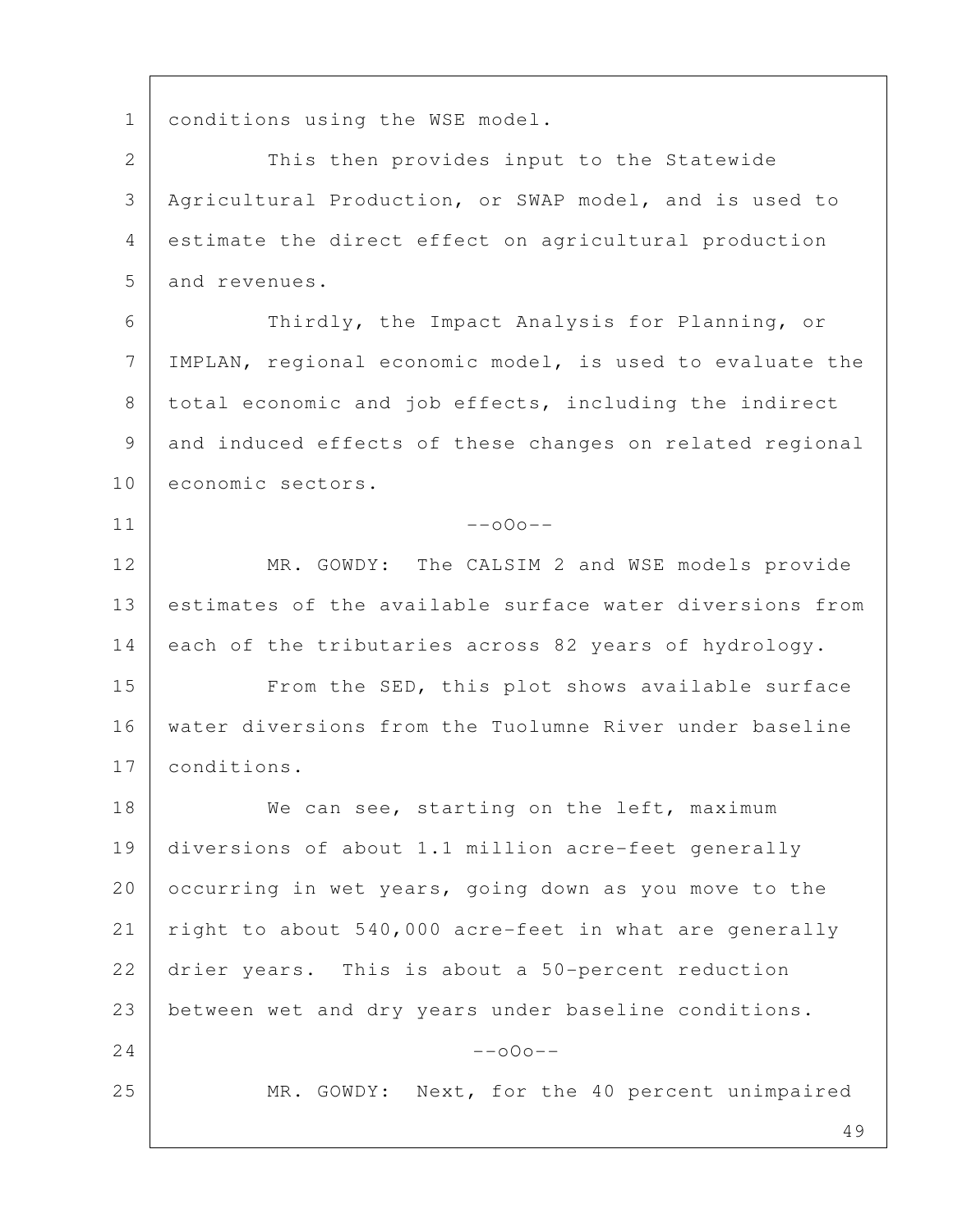1 flow alternative, we can see a maximum allowable 2 delivery -- excuse me -- available delivery of about 3 880,000 acre-feet in wet years, going down through about 4 350,000 in dry years, or about a 60 percent difference 5 between wet and dry years. 6 So, across the spectrum of 82 years we can see 7 that the distribution of these two curves has a similar 8 dropoff percentage-wise from wet to dry years, that they 9 track roughly parallel. 10 But the 40-percent alternative runs about 11 to 11 | 35 percent lower than baseline. But it does so fairly 12 consistently across the spectrum of water year types.  $13$  --000--14 MR. GOWDY: We have a similar observation on the 15 Merced River. But on the Stanislaus River we have -- 16 existing flows are already higher and reductions to  $-$ -17 diversions aren't needed as much, so we have very 18 similar available diversions on the Stanislaus for our 19 alternatives relative to baseline. 20 BOARD MEMBER MARCUS: What's your stray dot at 21 the bottom? 22 MR. GOWDY: I think that's -- I don't know right 23 off the top of my head. 24 CHAIRMAN HOPPIN: Does that answer your 25 question?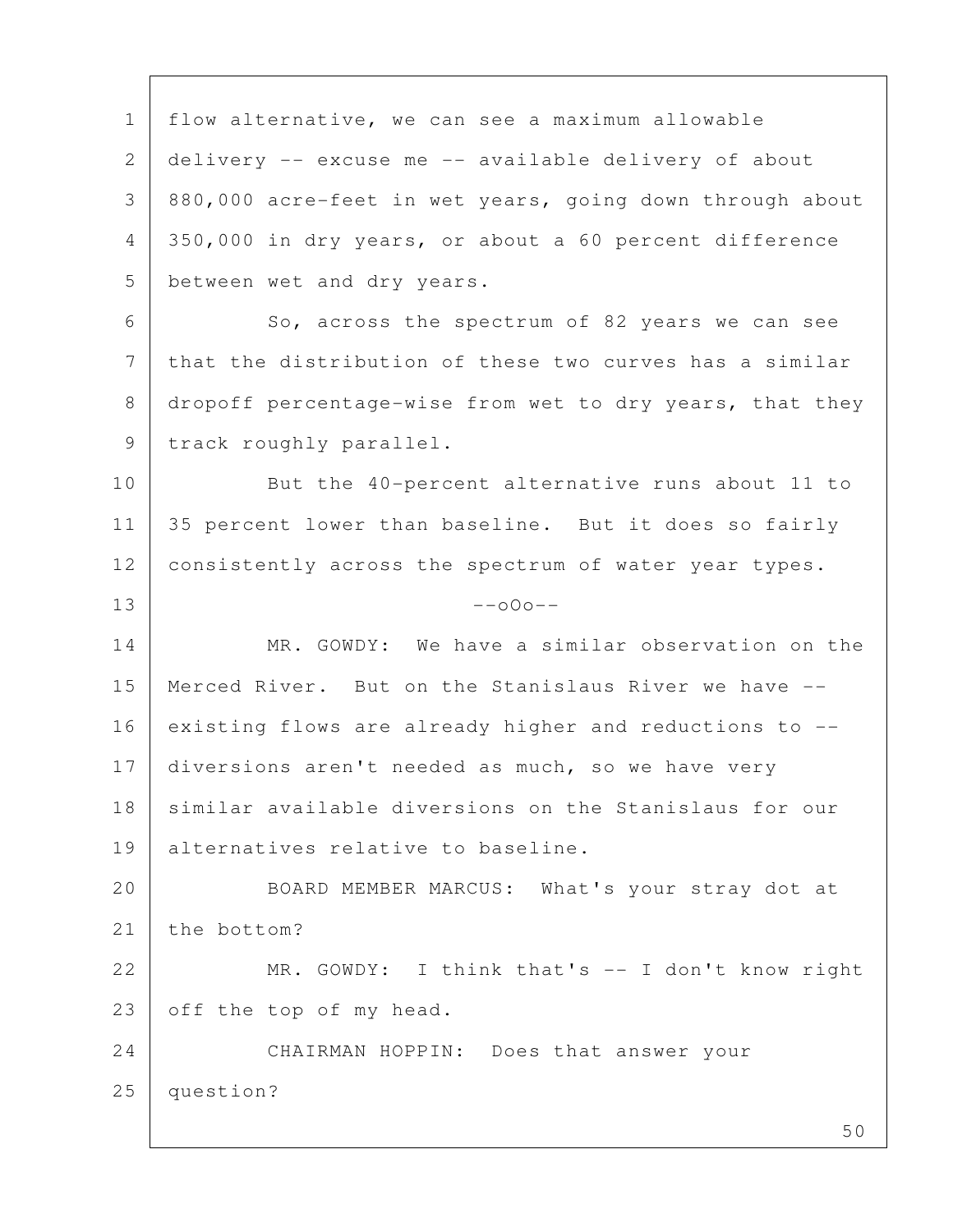1 BOARD MEMBER MARCUS: We'll follow up on those 2 graphs. 3 MR. GOWDY: Yes.  $4$  --000-- 5 MR. GOWDY: In the second step of our economic 6 analysis, we used the Statewide Agricultural Production 7 | Model. This was developed by U.C. Davis, and has been 8 used for a number of policy analyses, including the 2009 9 | California Water Plan. 10 I really want to emphasize here, though, that 11 for the purpose of this economic analysis it was assumed 12 that groundwater pumping would not be increased to make 13 up for any reduction in the surface water diversions 14 | needed for a particular alternative. 15 While this is a conservative assumption for the 16 purpose of CEQA analysis, it's not necessarily a 17 reasonable assumption -- a realistic assumption about 18 | what actually would happen in the watershed. 19 It is likely that conjunctive use and additional 20 groundwater pumping strategies would be used to make up 21 some portion of the surface water diversion impacts and 22 help minimize the crop production impact. 23 We will be taking a closer look at some more 24 | realistic estimates of this in the final SED, and are 25 hoping for useful information from the stakeholders as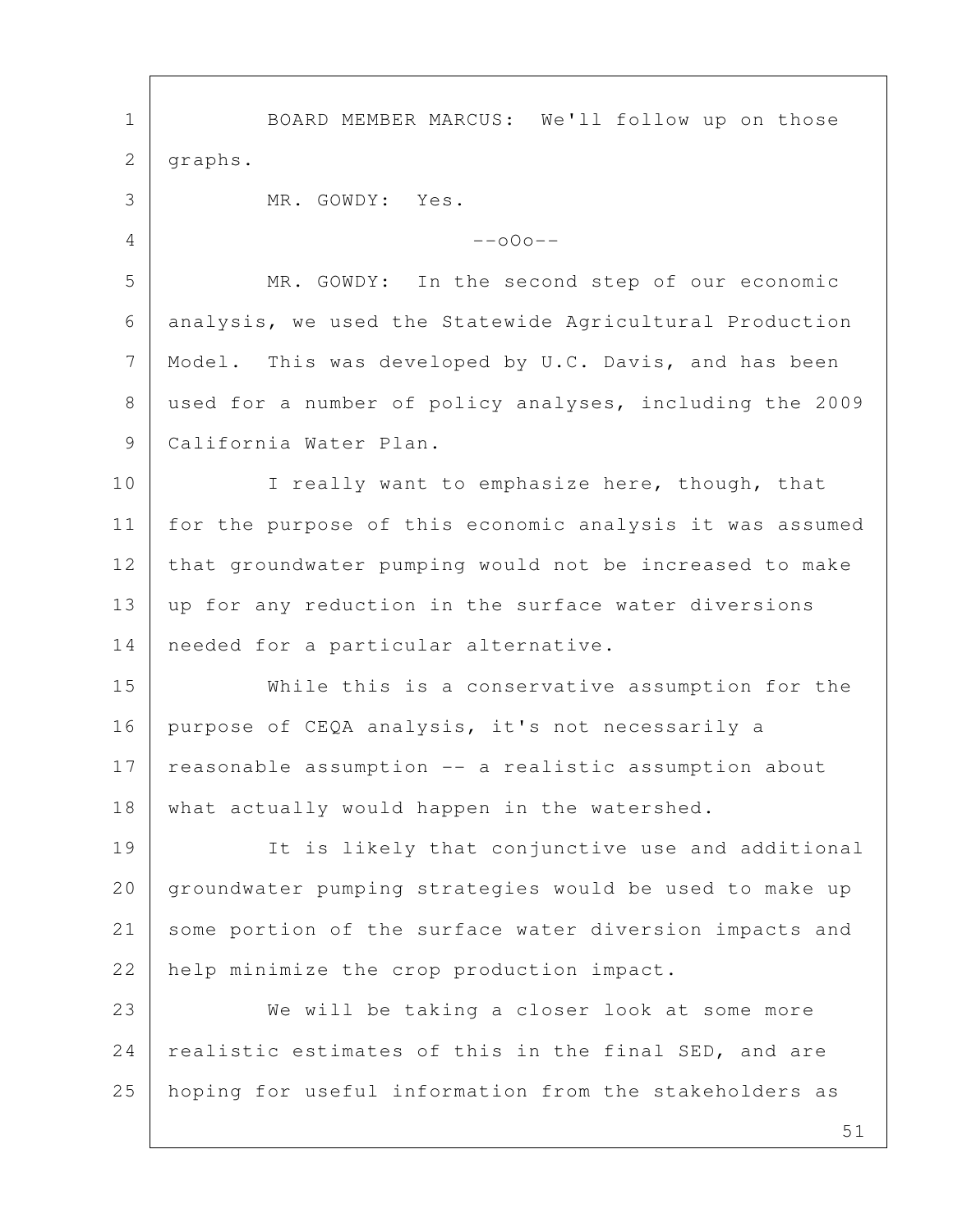1 | part of their comments. 2  $-$ o $0$ o $-$  3 MR. GOWDY: Briefly, the third step is to take 4 all of the output from the SWAP model and run it through 5 the IMPLAN model, which provides then an estimate of the 6 indirect and reduced effects, including jobs on 7 connected sectors of the economy. And, by the way, was 8 the model used by a number of agencies and was used in 9 | the D-1641 analysis.  $10$  --000--11 | MR. GOWDY: Briefly, here we have the summary of 12 the total economic impacts as experienced across all 13 three watersheds. 14 Because the spatial resolution of the SWAP model 15 couldn't distinguish between the impacts in the 16 individual watersheds, we went ahead and showed the 17 | impact here for the area as a whole. 18 And the dark blue line is economic activity 19 under baseline conditions. The green line is that for 20 40 percent. And you can see impacts ranging from about 21 40 million on the left end, down to about 190 million in 22 the worst-case drier years. 23 Again, I want to point --24 BOARD MEMBER MARCUS: Can I ask you a question? 25 MR. GOWDY: Yes.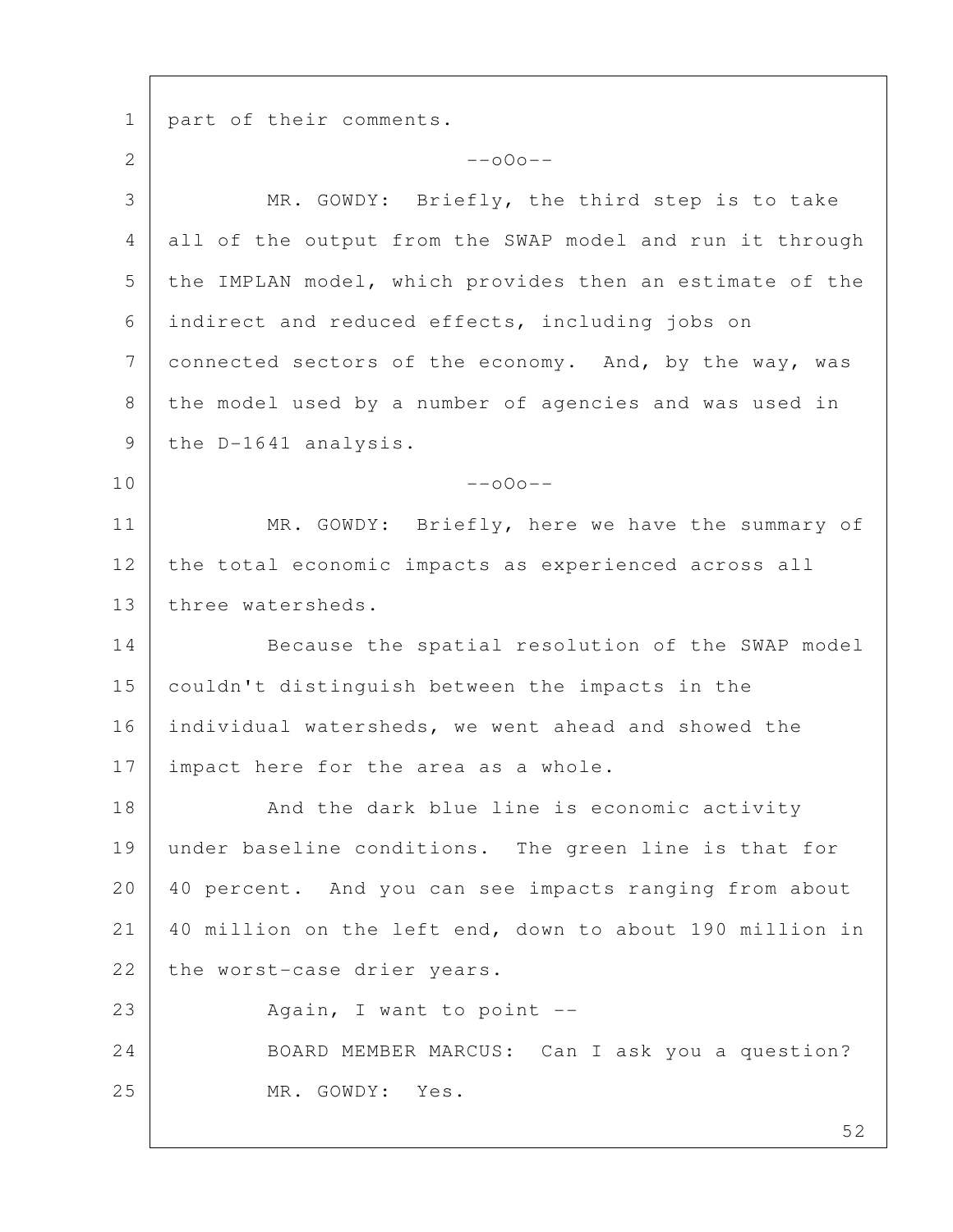1 BOARD MEMBER MARCUS: I think I understand this, 2 but just to be sure -- I need remedial graph work at 3 some level, because I think it's not -- what you're 4 actually measuring isn't as obvious, I think, to someone 5 who's reading it, the words on the page, to let you know 6 in your head. 7 MR. GOWDY: Sure. 8 | BOARD MEMBER MARCUS: And I'll try and help you 9 with that once I understand, which I'm not sure I do. 10 So these charts here and the earlier ones are 11 | conservative, and the economic impacts are inflated 12 because you assumed that people wouldn't pump 13 | groundwater? 14 MR. GOWDY: That's correct. This assumes that 15 there would be no makeup of reduced surface water 16 | supplies from any other sources. 17 BOARD MEMBER MARCUS: Right. And so you've 18 asked people to give more information on what's more 19 | realistic so by the final we'll have a more realistic 20 assessment of what's likely to happen. Perfection is 21 not required under this, but something more realistic 22 than an artificial conservative assumption? 23 MR. GOWDY: Yes. 24 BOARD MEMBER MARCUS: I think that would be 25 important for a lot of people's understanding of what it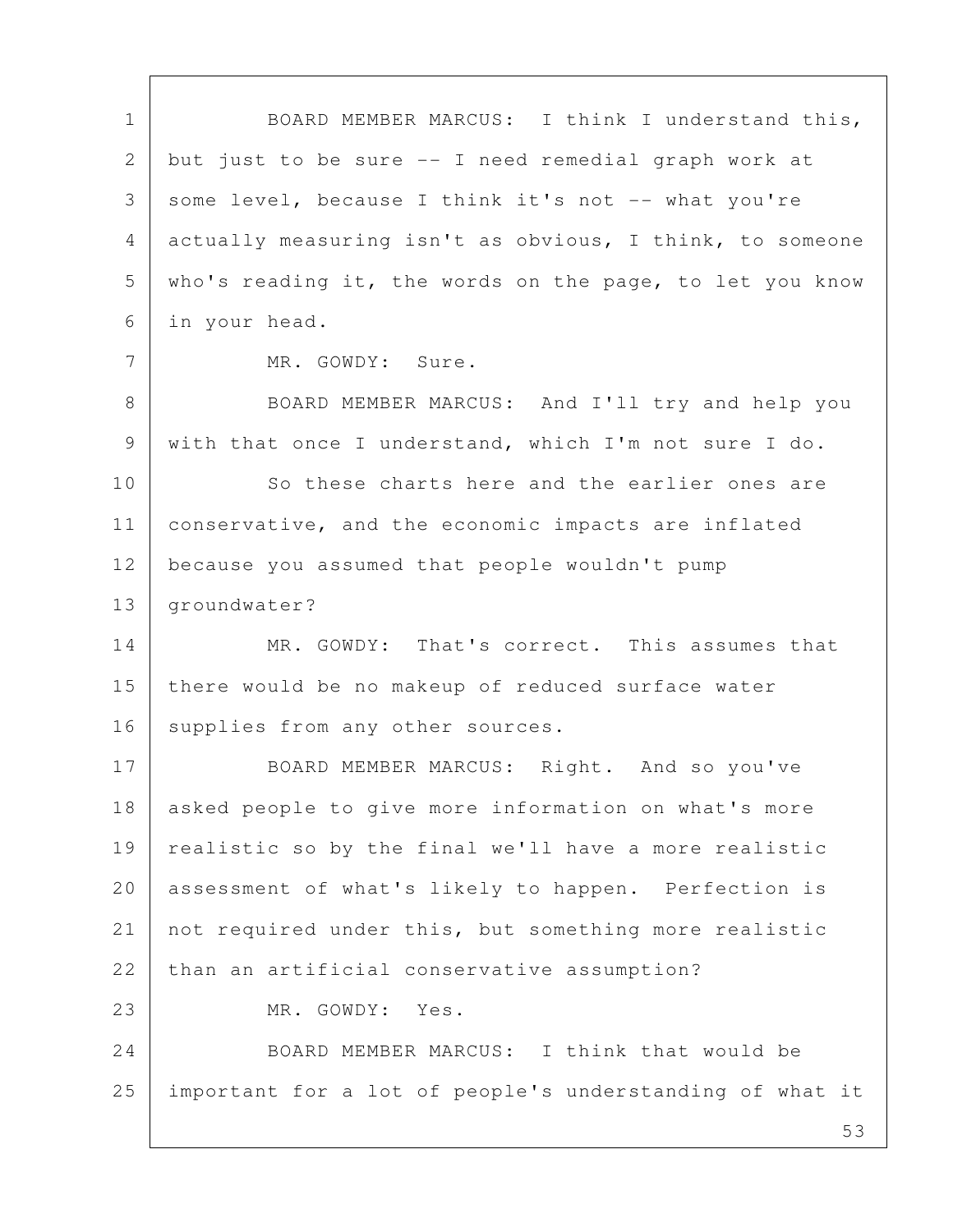1 is we're really proposing, as well as for us. 2 MR. GOWDY: Yes. Actually, that was the next 3 set of comments I was going to repeat, so thank you for 4 shortening my presentation.  $5$  --000-- 6 MR. GOWDY: So we also took a look at the impact 7 of our flow objectives, hydropower generation. There's 8 two main things that happen to hydropower generation as 9 a result of our flow impacts. One is a shifting of flow 10 from the summer months to the spring months, and the 11 other is any potential changes to reservoir elevations 12 which impact hydropower generating capacity.  $13$  --000--14 MR. GOWDY: The baseline -- the blue baseline 15 here is the average energy consumption in gigawatt hours 16 across the calendar months of the year. And the green 17 line -- the blue line is for baseline. The green line 18 is under our 40 percent alternative. And you can see an 19 | increase in the amount generated in the months of May 20 and June but a decrease in the months of July and 21 August. 22 This has an impact on revenues associated with 23 hydropower because the price of energy in the spring 24 | months is not as high as in summer months. 25 We also calculated impact on greenhouse gases,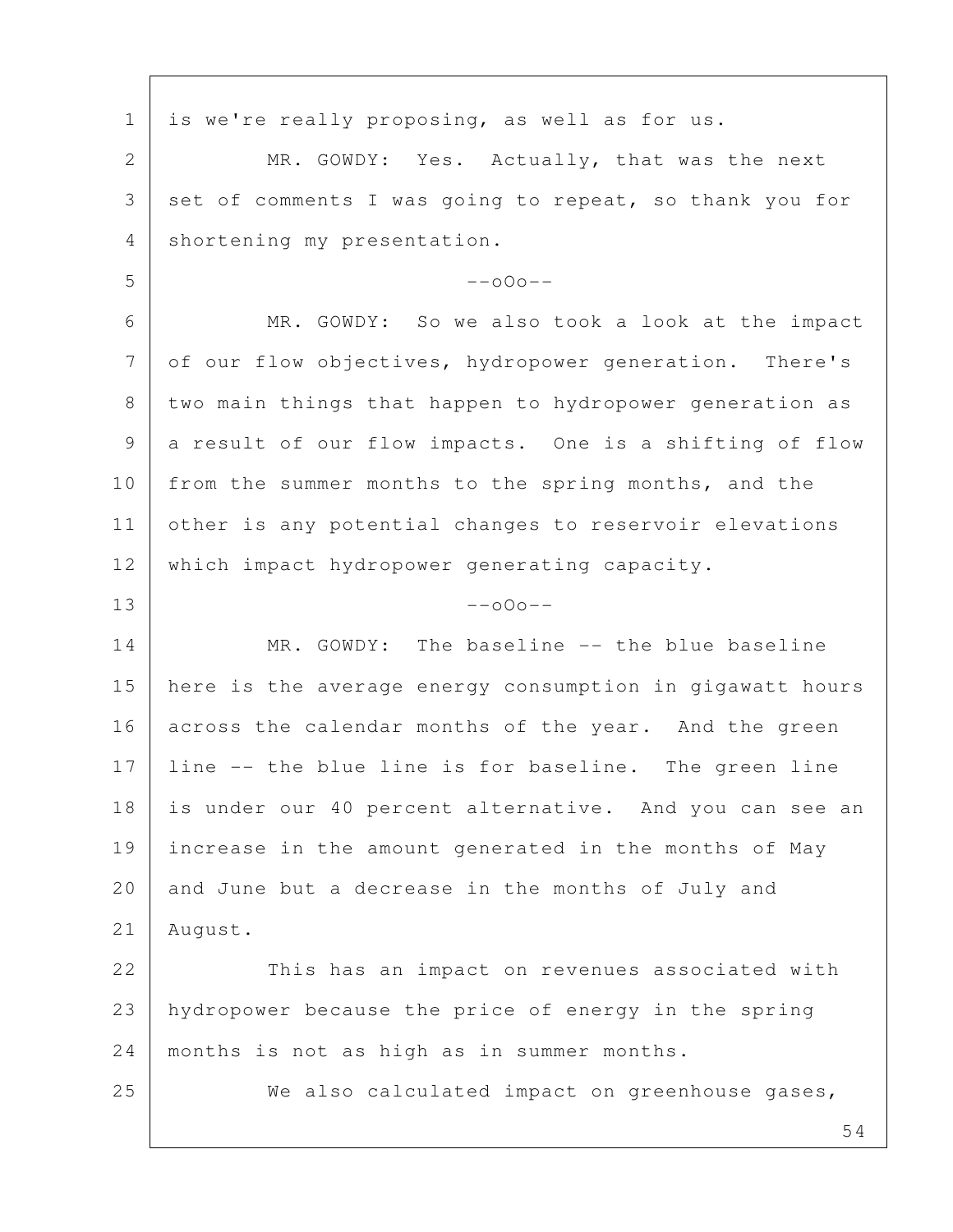1 assuming that -- excuse me. I skipped over the fact 2 that over the year the total amount of energy generated 3 is very similar but slightly less under our 40 percent 4 alternative, about 1.4 percent less, and our analysis 5 | looks at the impacts on greenhouse gas emissions, 6 assuming that that makeup would come from fossil fuel 7 plants.

 9 MR. GOWDY: The other consideration is whether 10 or not our objectives have an impact on reservoir 11 elevations, particularly the months of July and August. 12 But as I mentioned earlier, we're operating and assuming 13 that reservoir storage levels would be similar under our 14 alternatives to baseline conditions. So this plot of 15 baseline and 40 percent alternative numbers, or estimate 16 of generated capacity, show very little difference.

 $8$  --o0o--

17 In addition to this, we also did a power flow 18 analysis model of the regional electric grid in the 19 vicinity of these three watersheds. And even though 20 | we're not observing any impacts here in the reservoirs, 21 we still looked at a 5 to 8 percent increase in 22 generating capacity, and still found that the grid was 23 able to operate within its normal reliability levels 24 under the 40 percent alternative.  $25$  --000--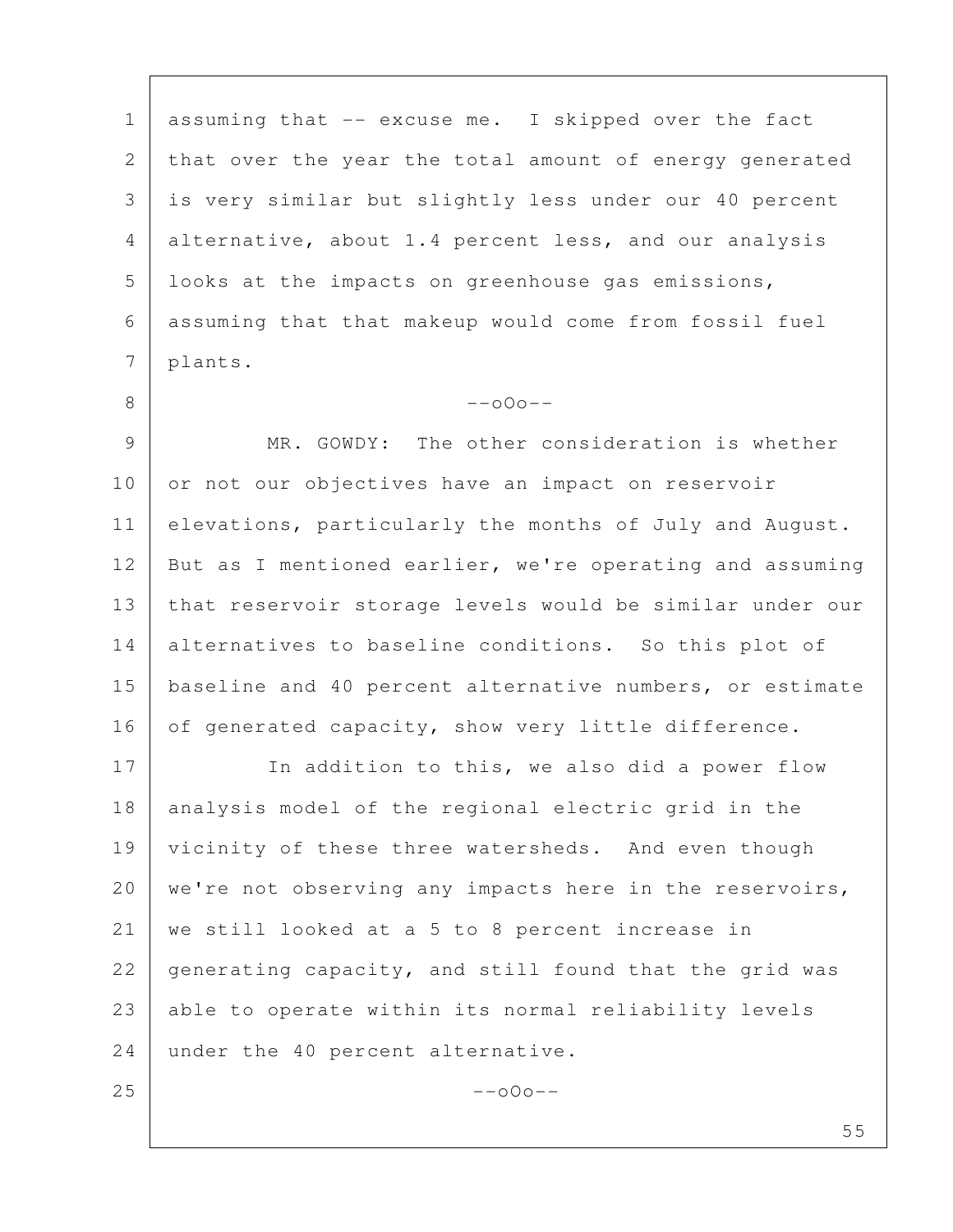1 | MR. GOWDY: Moving on then, groundwater impacts, 2 of course, are important. This analysis, however, 3 opposite to the agricultural economic impacts, assumes 4 that all the surface water diversions would be made up 5 for by additional groundwater pumping. 6 This was a conservative assumption to sort of 7 | test the worst-case potential impacts on groundwater. 8 We also then evaluated potential increase in 9 greenhouse gases from the energy needed to do this 10 additional groundwater pumping.  $11$  --000--12 MR. GOWDY: Another important potential impact 13 is that on service providers due to potential reductions 14 in available surface water diversions. So we took a 15 look at folks who were getting surface water supplies 16 and evaluated their potential to have alternate supplies 17 like groundwater, and also took a look at a general 18 level at sort of the contractual relationships that they 19 | had and how they might be able to find other supplies, 20 and whether or not they might need to construct new 21 facilities to tap into those supplies. And we found 22 that there's a potential, particularly on the Tuolumne 23 and Merced rivers, to be impacted by this. 24 This was not found to be the case for the City 25 and County of San Francisco due to their water banking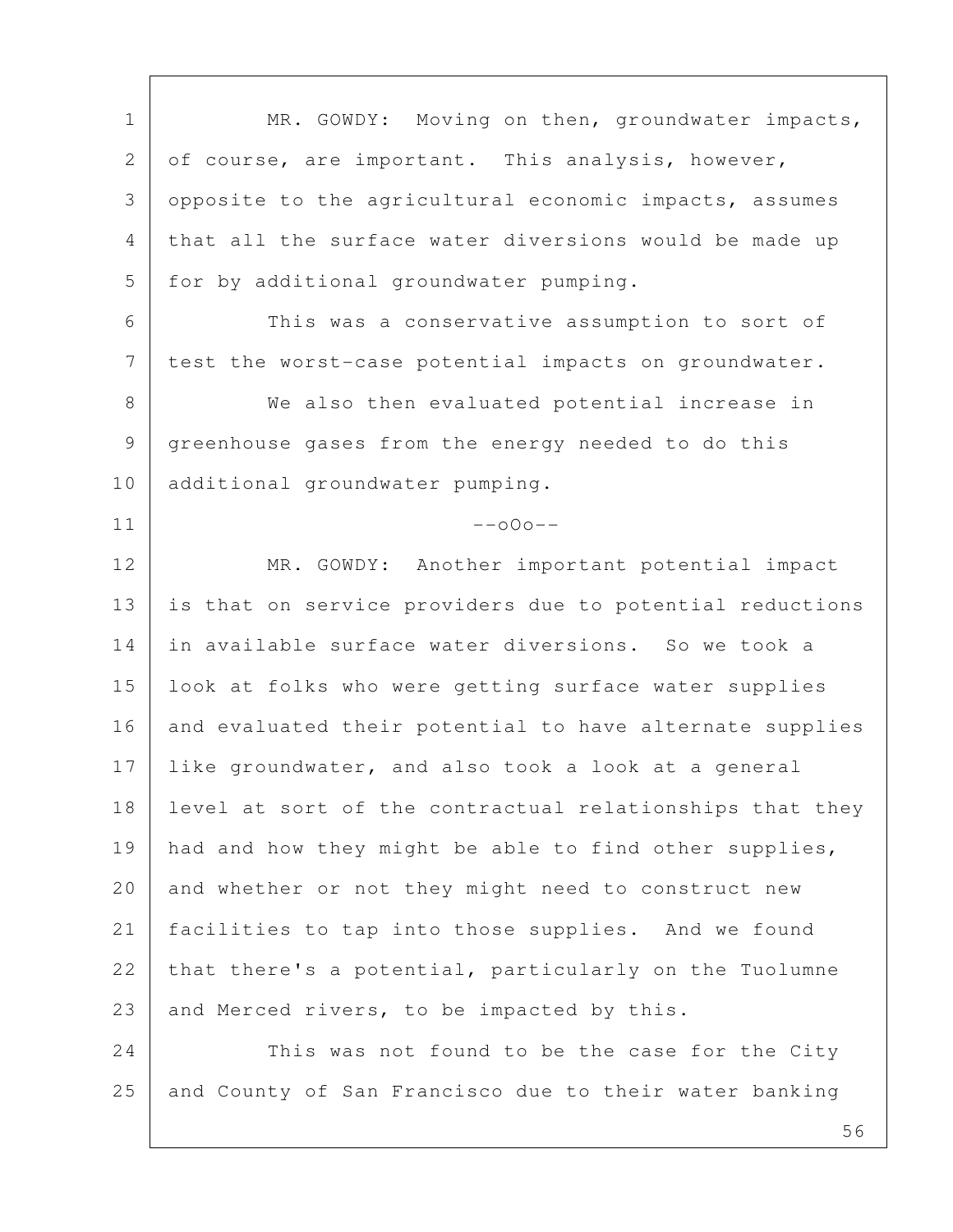1 agreement with the Modesto Irrigation District and 2 Turlock Irrigation District that they have in New Don 3 Pedro Reservoir.

4 And while some portion of the increased flows 5 needed to meet our flow objectives might need to be 6 shared by the City of San Francisco, this may only 7 require a change in their water bank accounting.

8 And this would also not likely interfere with 9 the City of San Francisco's aqueduct diversion from 10 Hetch Hetchy because its share of water rights on the 11 | Tuolumne is usually greater than its diversions. 12 | Therefore, it is not expected that the City would have a 13 | significant impact on its diversion from the Tuolumne 14 River.

15 And then, finally, we did a brief analysis of 16 | how exports to the CVP and SWP might be impacted by 17 changes in flow at Vernalis, and actually found a slight 18 increase in the amount of exports given current export 19 limitations and, therefore, we did not find a negative 20 potential impact to exports as a result of our flow 21 objectives.

22 So all of that for the flow objectives and that 23 one slide to describe the impact of our salinity 24 objective.

 $25$  --000--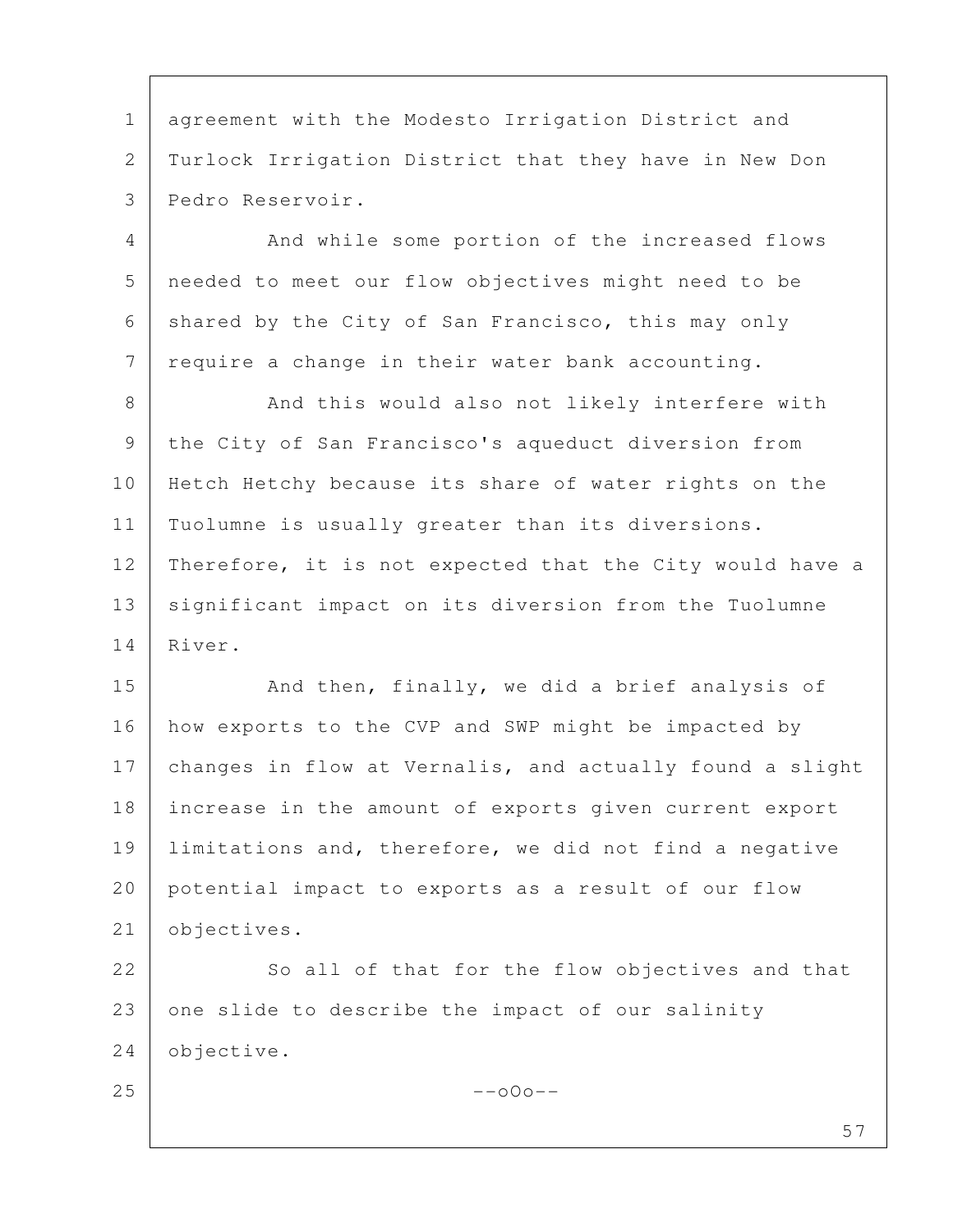1 MR. GOWDY: And basically the analysis is quite 2 a bit simplified because we're really not making any 3 changes to the physical environment. There would be no 4 direct changes to the physical environment associated 5 with our objectives in the program of implementation. 6 This is in large part due to the USBR being held 7 to the same compliance requirements that they currently 8 have at Vernalis. 9 We would also expect reduced loading from 10 municipal discharges in the southern Delta as they 11 | receive permit limitations implementing our new 12 **objectives**. 13 And then as I mentioned earlier, we have a 14 | number of upstream salinity reduction efforts that are 15 anticipated to actually improve salinity conditions -- 16 | salinity levels entering the southern Delta at Vernalis. 17 That said, there is a significant impact, 18 obviously, to local wastewater treatment plant 19 dischargers like Tracy and the City of Stockton, but 20 | we're hoping that there will be some flexibility in the 21 implementation of their NPDS permits so that there can 22 be as good a balancing as possible between their need to 23 discharge and agricultural beneficial uses. 24 And, certainly, as we are working on the final  $25$  SED, are looking for suggestions on how we can work that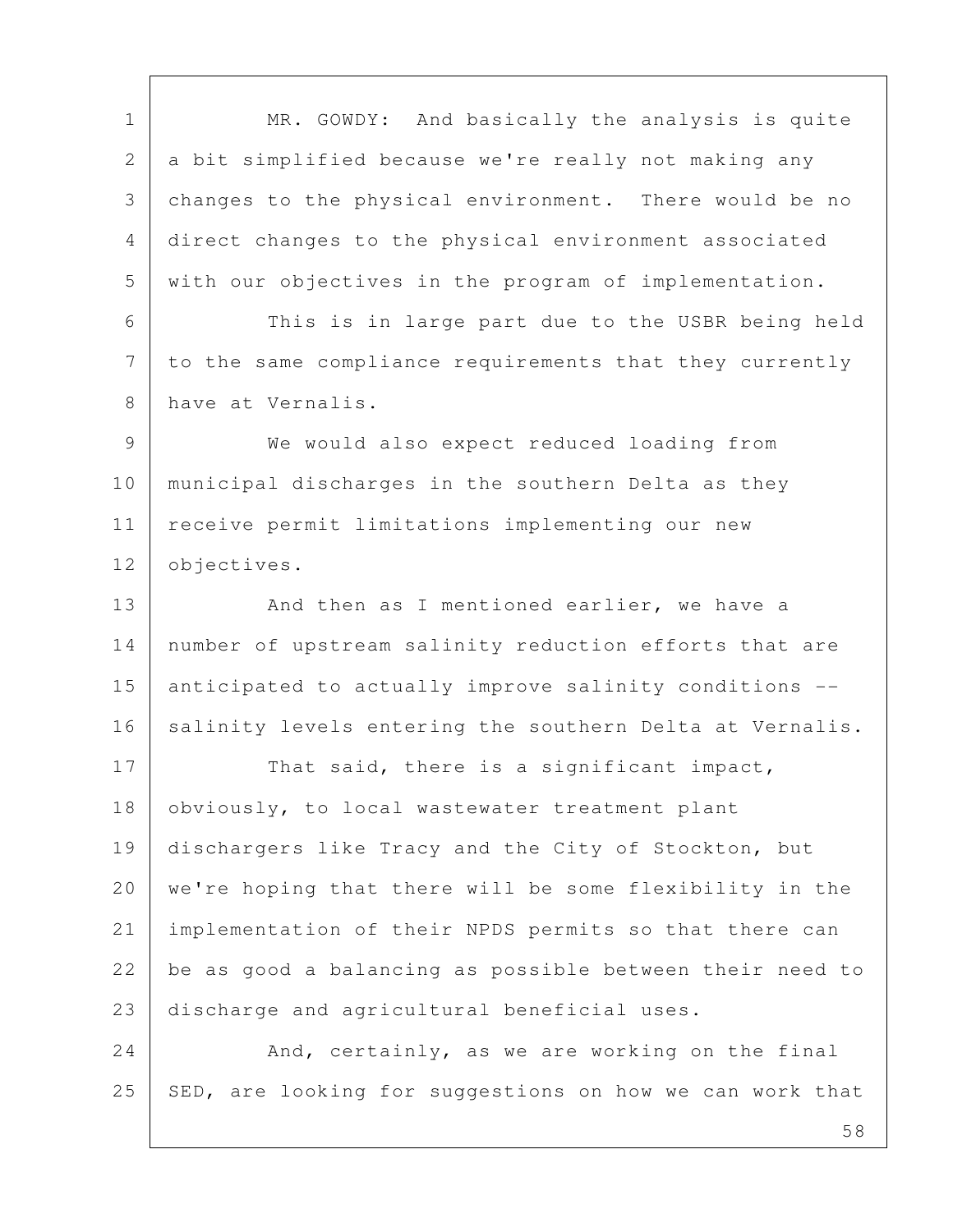1 sort of flexibility, or at least make sure we're not 2 getting in the way of that flexibility for those 3 dischargers.

4 And so this concludes my summary of things. 5 The draft SED was issued with the best available 6 information at the time. And we are interested in 7 knowing and understanding the potential impacts of our 8 plan amendments on the environment and the economy and 9 | take their evaluation seriously.

10 So, to that end, with the issuance of this 11 draft, we are soliciting information from any and all 12 stakeholders to help ensure that the analysis is correct 13 and as comprehensive as possible.

14 Possible formal written comments are due -- 15 CHAIRMAN HOPPIN: Go back to the last slide.

16 | Result relates to USBR and their requirements at 17 Vernalis, it's pretty clear that we're not going to have 18 all this work done in the next month or so. Would you 19 anticipate the Bureau meeting their requirements at 20 Vernalis during this interim?

21 MR. GOWDY: Yes. Those requirements exist in  $22$  | D-1641 already, so those requirements --

23 CHAIRMAN HOPPIN: There's a question about their 24 interpretation of that, though, I believe, isn't there? 25 | MS. RIDDLE: They currently meet the Vernalis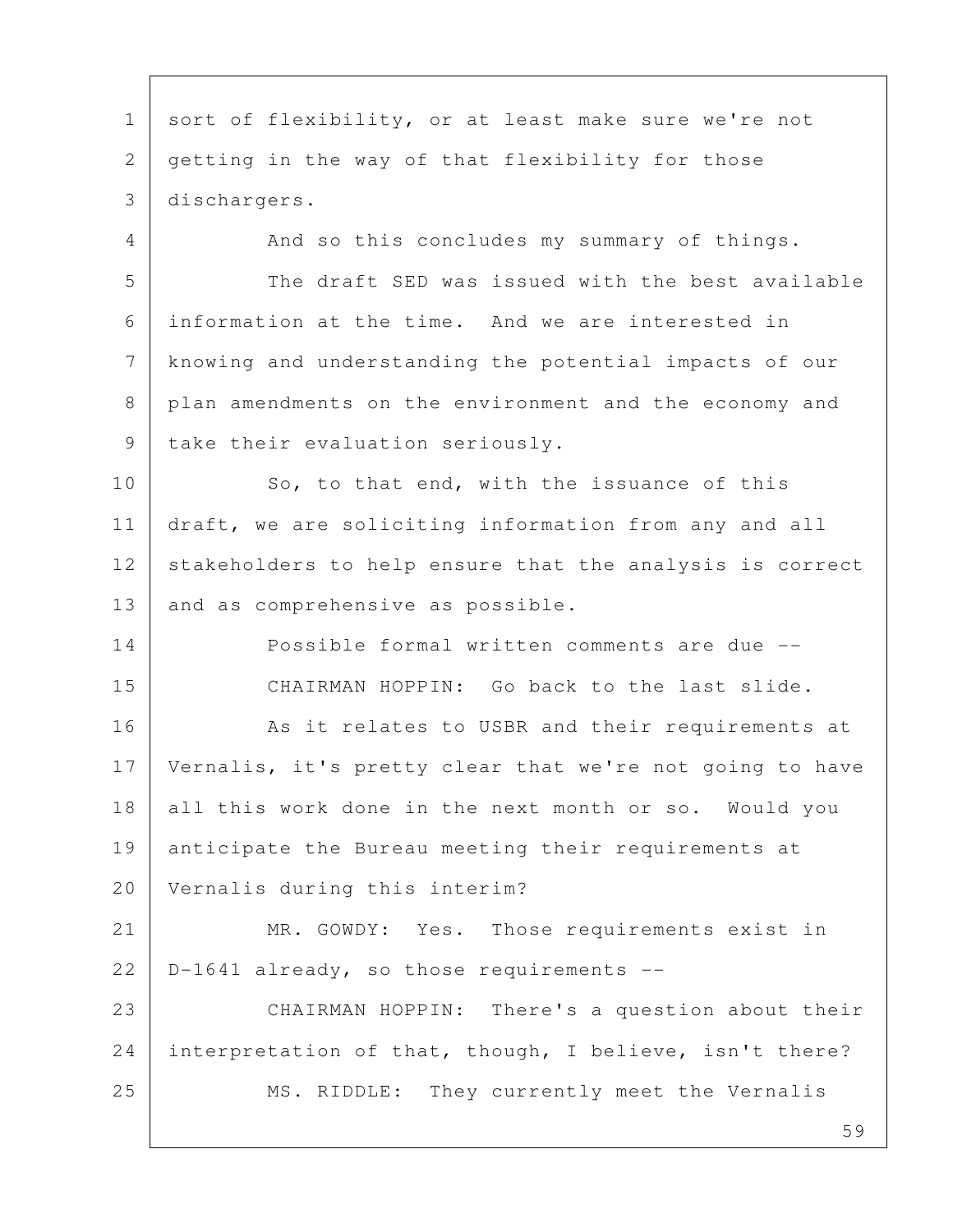60 1 salinity objectives. So what we're proposing is to 2 remove the requirement from -- before the interior 3 southern Delta compliance locations -- Brandt Bridge, 4 Old River and Middle River. So that would no longer be 5 a responsibility of the Bureau. In the interim, between 6 when we implement the current -- or adopt and implement  $7$  the current objectives and  $-$  you know, now, I'm not 8 | sure, you know, what the status of compliance will be 9 given that it's a drier year. This is typically the 10 times that they have problems achieving those southern 11 | Delta compliance locations. But they are very 12 | consistently compliant at Vernalis. 13 CHAIRMAN HOPPIN: Thank you. 14 MR. GOWDY: So that's pretty much it, other than 15 to remind folks that formal comments are due by 16 | March 29th. We will then recirculate, if and as 17 necessary, with the intent of having a final draft SED 18 for your consideration of adoption later this year. 19 CHAIRMAN HOPPIN: Thank you, Mark. 20 BOARD MEMBER MOORE: Chair Hoppin, I have a 21 question for Mark. 22 Thanks everybody for making time today to join 23 the workshop. I welcome everyone here and your comments 24 on this draft environmental document. 25 Mark, one issue that was a little confusing to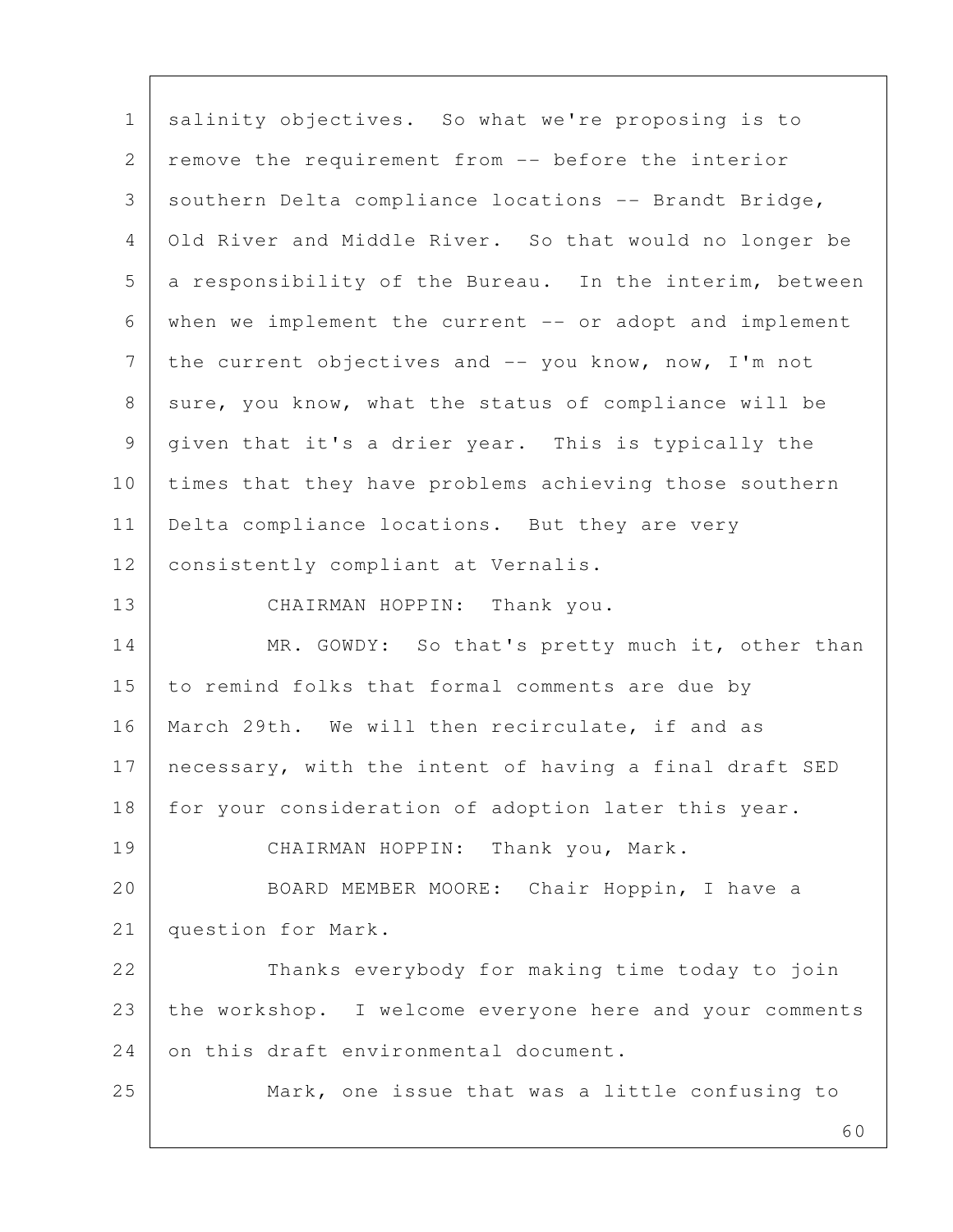1 | me, and may be for other folks, is on the one hand 2 you've pointed out the assumption in the modeling was 3 there was not increased groundwater pumping as a result 4 of lower diversion, and yet on the other hand you did 5 describe potential environmental impacts projected for 6 the different alternatives due to groundwater pumping. 7 Could you help me reconcile that disconnect?

8 | MR. GOWDY: Yes. We really were, from a CEQA 9 perspective, wanting to bracket worst-case conditions.

10 Admittedly, these are worst-case conditions that 11 can't exist at the same time. There, however, for 12 economic analysis isn't really that much of an impact 13 | associated with the impacts on groundwater, say, 14 relative to agriculture; so there wasn't necessarily an 15 | overlap in that analysis.

16 But I think for the final, as I mentioned 17 before, we really want to, rather than just do the 18 bracketing required by CEQA, actually come up with a 19 more realistic estimate of what we would actually expect 20 | that balance to be.

21 CHAIRMAN HOPPIN: Mark, did you give any 22 consideration to the fact that  $-$  you know, in my mind, 23 certainly any reduction in surface water delivery will 24 be equaled by a corresponding amount of groundwater 25 delivery as long as groundwater is available. With the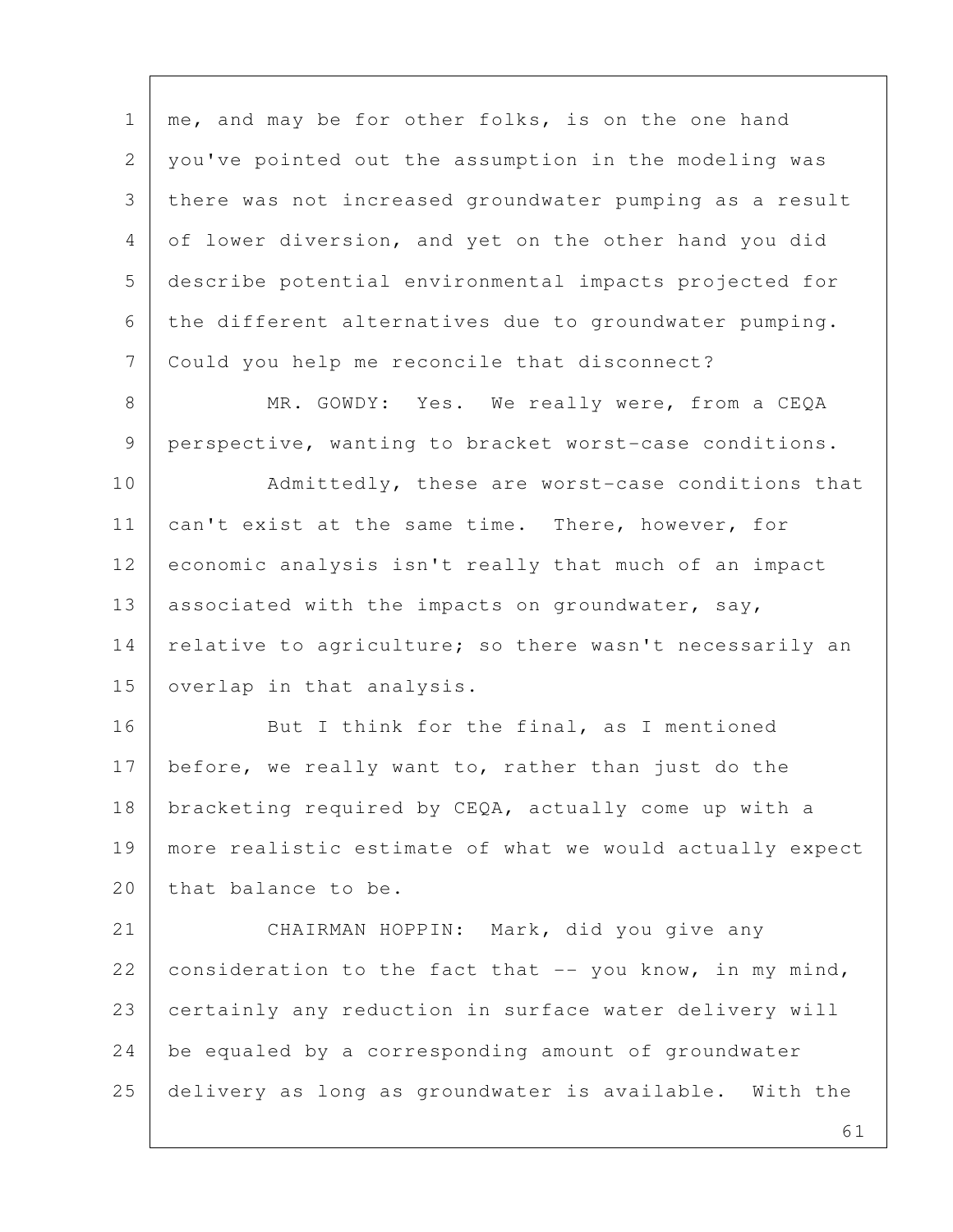1 additional demand on the groundwater, aside from 2 subsidence, have you looked at the potential for 3 degradation of groundwater quality in the scenario?

 4 MR. GOWDY: Yes, we looked at the increase. And 5 it's a difficult thing to estimate, but it seems as 6 though there could be some increase without it leading 7 to an immediate collapse of the aquifer. And it would 8 be our intention, obviously, to monitor that situation 9 to make sure that it didn't get out of hand. And we can 10 make adjustments in the future, if necessary, to  $11$  avoid  $-$ 

12 CHAIRMAN HOPPIN: Those adjustments would be 13 pretty critical. And, in your view, obviously we 14 haven't reconciled all this. There are two ways of 15 going about it. You either -- if there is pronounced 16 degradation of groundwater and groundwater subsidence, 17 there's one or two ways in my mind you can deal with 18 | that. Either increase the amount of surface water 19 available or tell those people that they're out of luck. 20 Obviously, either scenario is going to displease 21 someone. But it would seem like the potential for that 22 scenario in the not too far distant future would be, you 23 | know, a reasonably acceptable idea.

24 MR. GOWDY: Yeah. You know, I think as we try 25 to develop an estimate of what a sustainable level of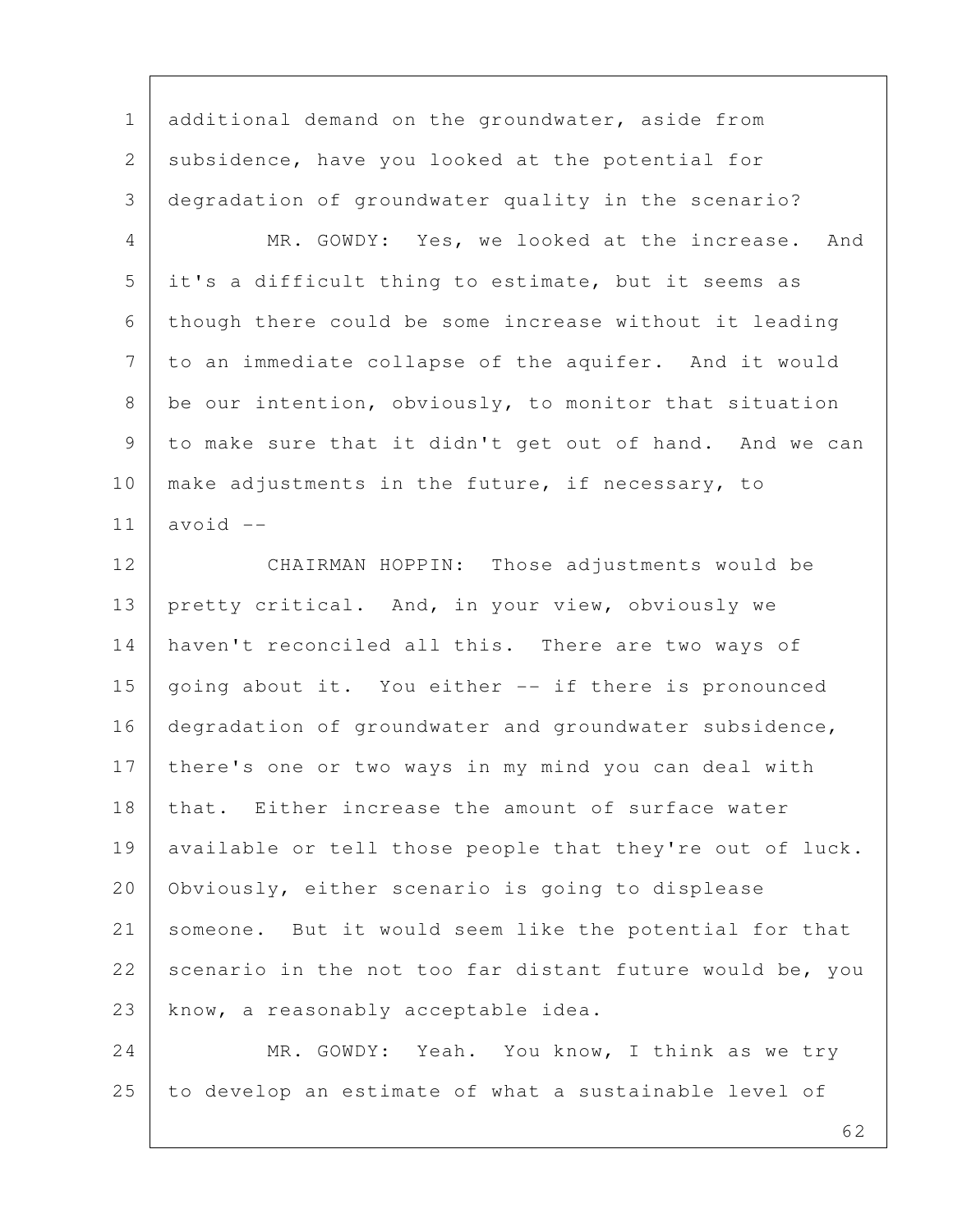1 additional groundwater pumping may be we may want to 2 consider, say, some conjunctive use or other strategies 3 that could be employed to minimize those effects but not 4 over rely our analysis on, you know, a level of 5 groundwater pumping that would not be sustainable.

 6 MR. LES GROBER: If I may add -- Les Grober, 7 Assistant Deputy Director of Water Rights. The intent 8 of looking at the analysis both ways is really to look 9 at something that we can easily bracket to what is the 10 maximum possible effect for either one; but, of course, 11 either extreme is no realistic. It becomes more 12 speculative to determine, well, what is the right mix?

13 And that can be formed by -- even as now we have 14 the information that shows during dry years much of the 15 water supplies are made up by groundwater, and these 16 areas served by surface water generally have good 17 groundwater supplies, and that's how they've been able 18 to upgrade at such times.

19 So, Felicia, as you suggested, there's some 20 | right mix that will likely happen. And that's going to 21 be based on making sound business decisions in the area 22 and is likely to draw more heavily from groundwater to 23 make up for the reduced surface water supplies but not 24 to the full extent of the surface water supplies, 25 because it then becomes an economic decision because of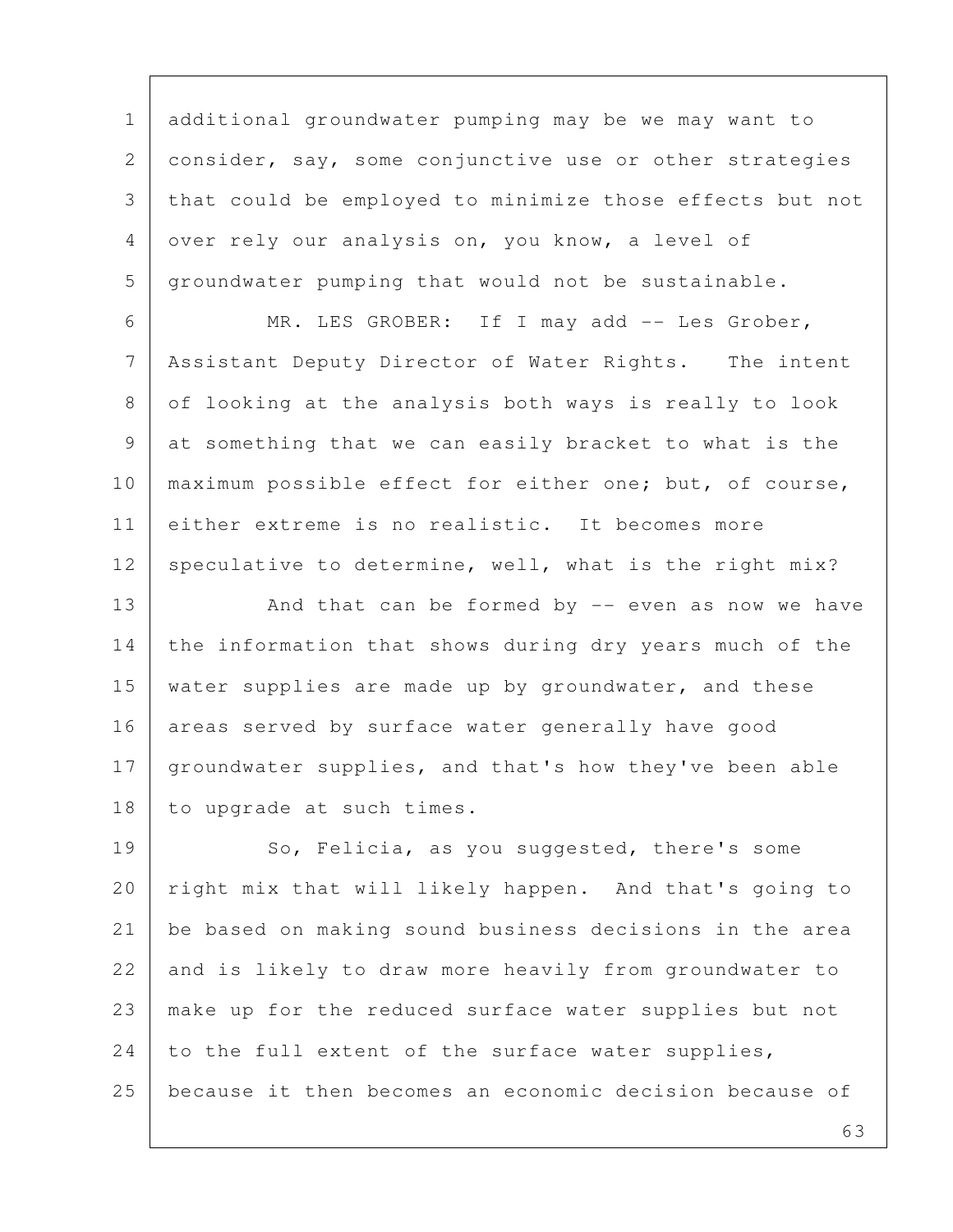1 | those increased groundwater costs.

 2 CHAIRMAN HOPPIN: Les, you referred to local 3 economic decisions. We really have no authority at this 4 point to regulate that groundwater pumping. We're going  $5$  to tell people, You go out and do the right thing, 6 without some coordinated effort. That seems like a 7 dangerous scenario to me.

8 MR. GROBER: Well, that's why it's difficult for 9 us to advance. "This is what's going to happen" becomes 10 very difficult because we can't dictate what exactly 11 will happen, and we can't know all of the information 12 that goes into making that decision.

13 But just as we see now, many of those surface 14 water supplies are made up to some extent by groundwater 15 pumping. They're not fully made up because decisions 16 are made even in the baseline economic analysis to not 17 grow some of the lower-value crops sometimes. So that's 18 | going to happen.

19 And we can make some sort of assumptions to  $20$  show  $-$  because you see many of the numbers that have 21 been presented to you here today, those extremes of, 22 | well, this is how much fowling is going to happen, or 23 this is how much groundwater pumping. None of those 24 extremes are going to happen, but we cannot say with 25 precision it's going to be exactly this; but we can come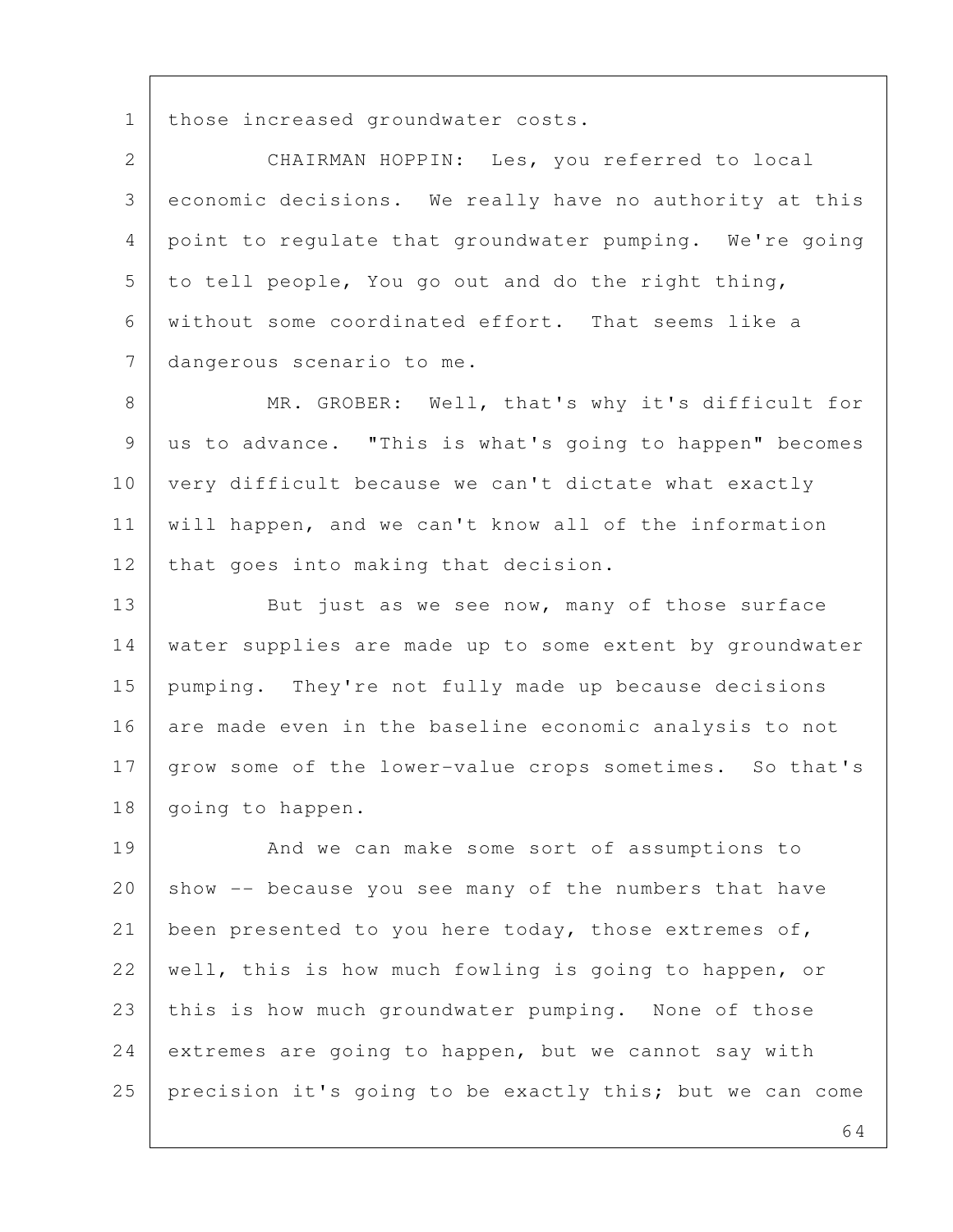1 | up with a better idea of what the mix would likely be. 2 But that number, of course, is going to be highly 3 debated. 4 CHAIRMAN HOPPIN: I'm going to call Assembly 5 Member Gray up now. 6 Member Gray, would you like to come forward? 7 | ASSEMBLY MEMBER ADAM GRAY: Good morning. My 8 | name is Adam Gray. I am the Assembly Member that 9 | represents the 21st Assembly District, which encompasses 10 all of Merced County and the western portion of 11 Stanislaus County. 12 I'd first like to thank the Board for allowing 13 me to share some thoughts on the decisions that are 14 before us today. 15 You know, we're celebrating just a few blocks 16 from here Ag Day at the State Capitol and celebrating 17 the contributions that agriculture makes to California, 18 one of our great industries, and certainly the industry 19 in the part of the State that I come from. 20 It seems a little bit ironic that we have before 21 us a decision to remove the very life blood of what 22 | makes agriculture tick in Merced and Stanislaus County, 23 which is our water. 24 I wanted to take this opportunity to speak with 25 the Board not just about water and the impacts but the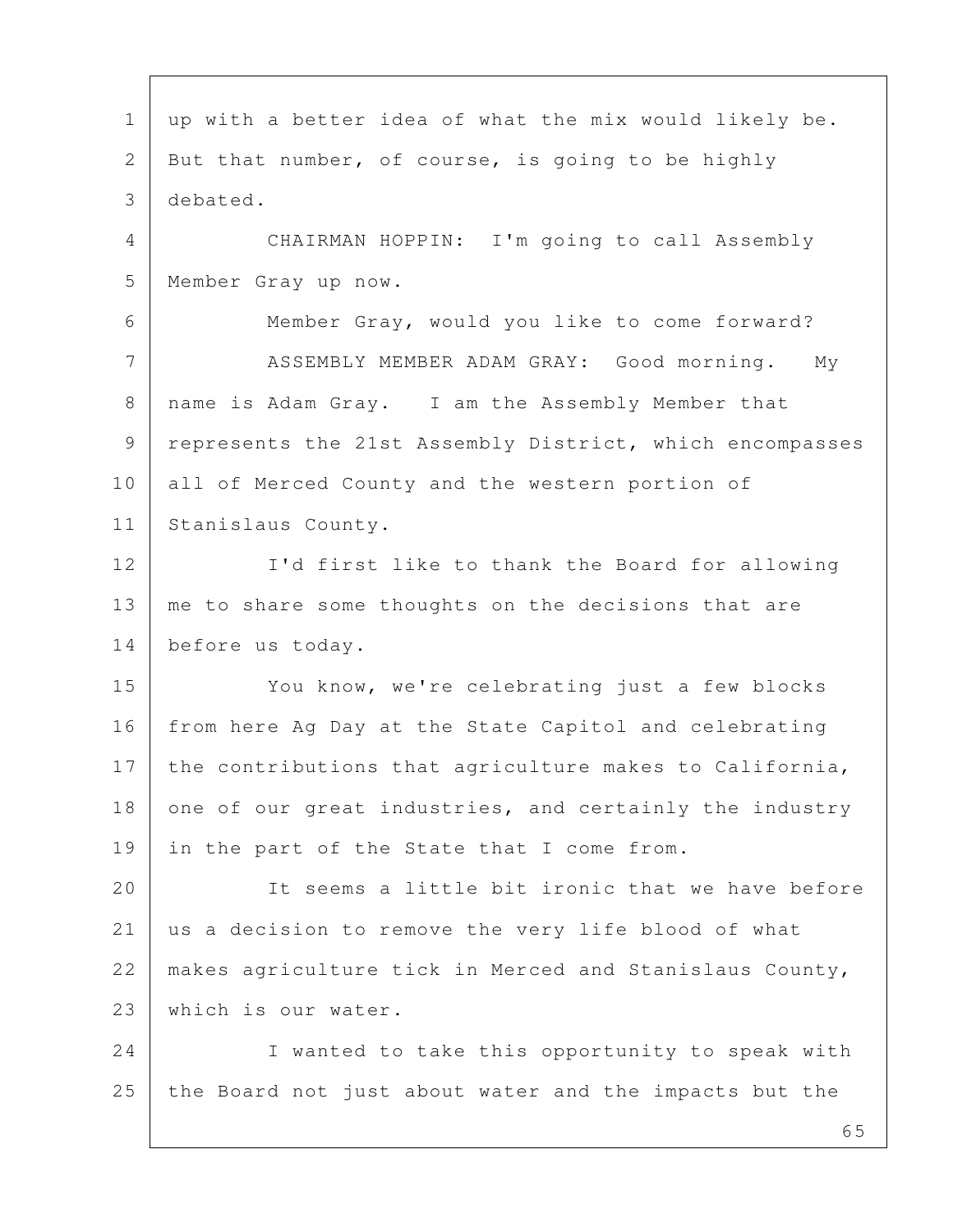66 1 economic realities that face my region in the Central 2 Valley. 3 We have experienced unemployment rates, and 4 continue to today, as high as 40 percent, unemployment 5 | rates more akin to the Great Depression than the Great 6 Recession. 7 You can certainly understand it doesn't take a 8 | Ph.D in sociology to realize the impacts not just to 9 jobs but the impacts across the community when you face 10 such rates of poverty. 11 The Board's own economic projections illustrate 12 that the proposal before you could result in a loss of 13 | up to a thousand jobs, millions of dollars in 14 hydropower, tens of million of dollars in crop revenue, 15 and hundreds of millions of dollars in lost economic 16 activity. 17 Taking more water from three rivers so vitally 18 important to our economic wellbeing is like asking 19 somebody on unemployment for a loan. 20 What does the Board say to the people in Dos 21 Palos where unemployment rates exceed 40 percent, in 22 Planada where it's almost 40 percent -- 37.6? 23 A few years ago on the west side of the valley 24 we saw the combination of high unemployment rates and 25 cuts to water result in food lines. Something you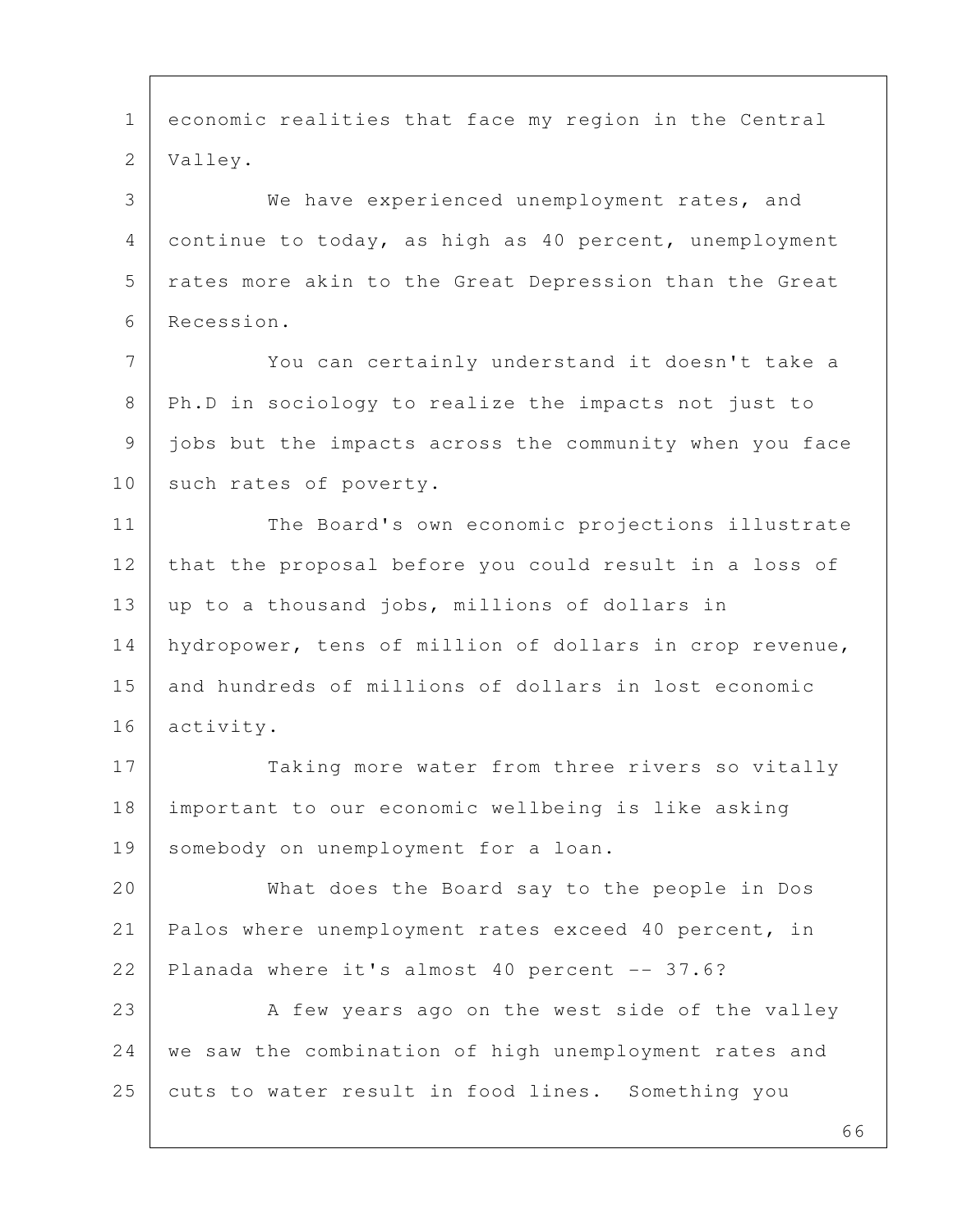1 wouldn't expect to see in the modern era. Something we 2 | saw during the Great Depression.

 3 Democrats and Republicans, I think, have many 4 differing ideas on how to solve the problem of food 5 lines, but I think one thing we all agree on is not 6 putting policies in place that create them.

7 As an elected official, I'm often asked to vote 8 on difficult issues, just as the difficult issues that 9 face this Board, and I oftentimes ask myself what are 10 the potential outcomes? And we balance those issues in 11 our own mind.

12 As I understand it, the science has not 13 guaranteed that increased flows will increase the salmon 14 population. But the studies have indicated that there 15 is catastrophic, economic damage as a quaranteed result. 16 It seems to me in such a context that this is not such a 17 difficult decision.

18 I would like to suggest that the Board explore 19 other options, including floodplain habitat restoration 20 and mitigation of predatory and invasive species in the  $21$  Delta.

22 I'm certainly not here to argue today against 23 the importance of the Delta. It is a great State 24 resource and needs to be protected. However, the 25 reality is we face unemployment and economic catastrophe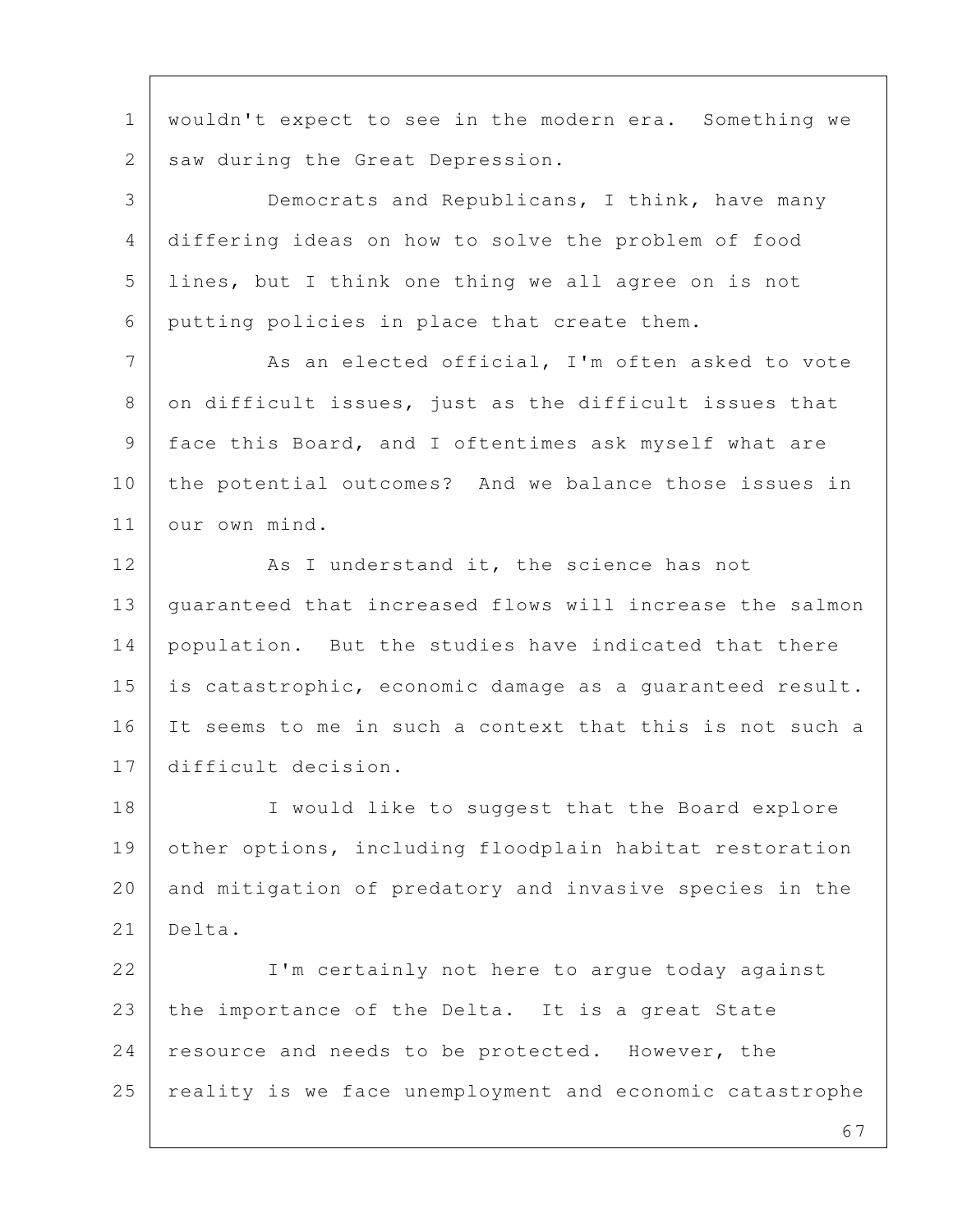1 in the Central Valley, and I'm here to appeal to your 2 sense of decency and your sense of humanity in making 3 these considerations. 4 Thank you for your time. 5 CHAIRMAN HOPPIN: Thank you, Assembly member. 6 VICE CHAIR SPIVY-WEBER: Mark, I have a 7 question, particularly around your water supply effects 8 model. 9 MR. GOWDY: Yes. 10 VICE CHAIR SPIVY-WEBER: And it comes out of 11 CALSIM. And you're making assumptions based on 12 | historical data of water year types, but from what I 13 understand -- and that certainly has been the practice 14 | up until now, but as we're starting to look ahead we're 15 starting to see a change in the water year types and the 16 | mix. And so how are you -- are you planning to rerun 17 your water supply effects model as you get more 18 scientific information about how that change in water 19 year types might unfold into the future? 20 MR. GOWDY: The model is certainly capable of 21 evaluating a change in hydrology that we might 22 anticipate in the future. And depending on the comments 23 that we get in the information that we obtain to that 24 effect, we will consider it and do the necessary model  $25$  runs.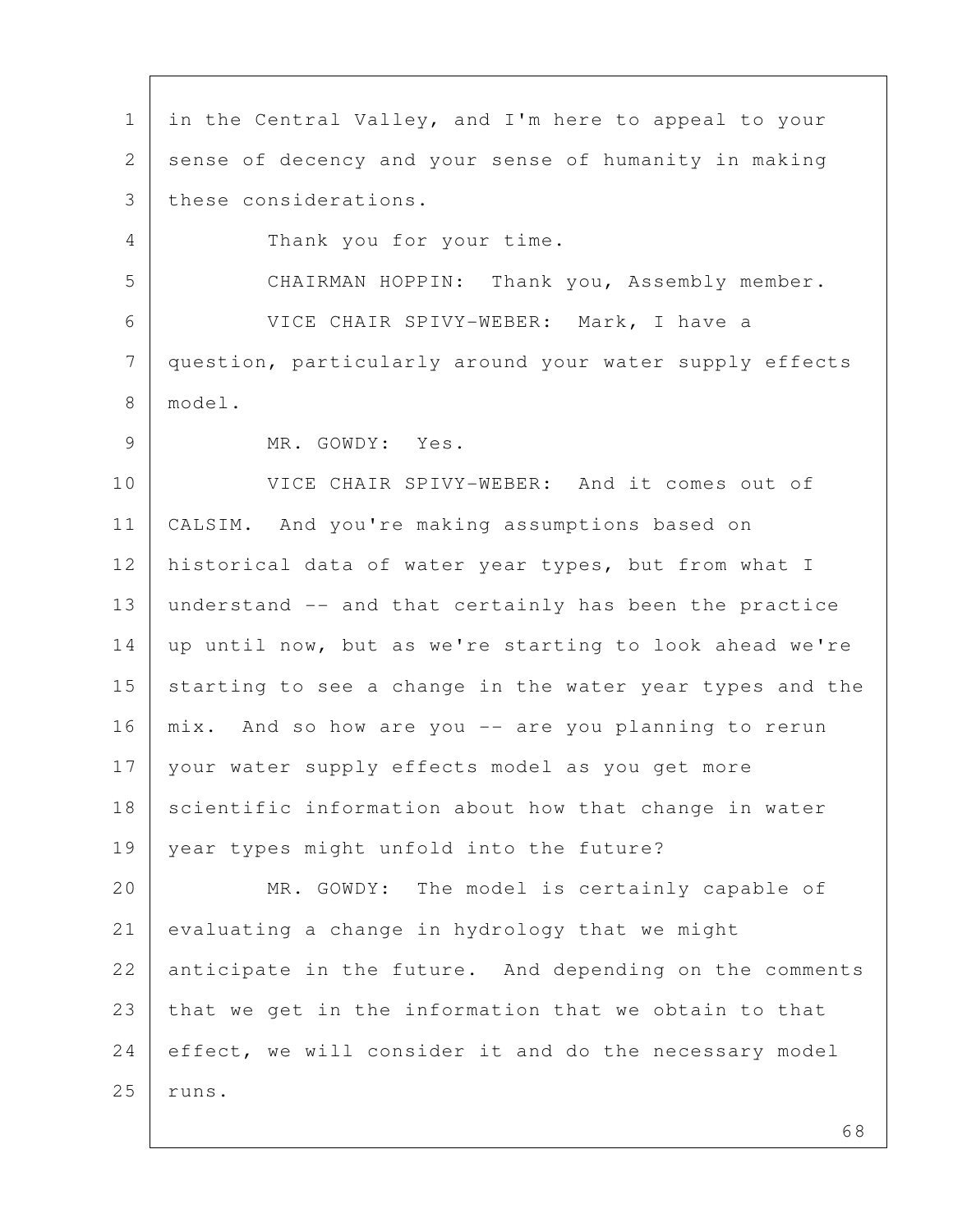1 | We're definitely open to whatever analysis is 2 appropriate.

 3 VICE CHAIR SPIVY-WEBER: That's great. So for 4 those who are here with information, particularly on 5 climate-related issues in the future, that's something 6 I'll be following.

7 | A second area is in looking at hydropower, you 8 were looking at -- you are assuming no other alternative 9 energy supplies, like wind and solar and bio gas and, 10 you know, all the other things that are being developed 11 | now. And I one hundred percent understand that, but is 12 that a factor that you'll be interested in looking at as 13 | we move forward -- the alternatives, the alternative 14 powers to mix and match?

15 MR. GOWDY: Right. I see a couple of things 16 | there. You know, we assume that all the additional 17 powers or changes in power associated with alternatives 18 will be made up for by fossil fuels. To the extent that 19 | there's actually a mix that would be the source of that 20 power, we could take a look at that and adjust our 21 estimates accordingly.

22 We would also be interested in how -- the makeup 23 of the total portfolio of generating capacity in the 24 grid changes, what the needs are for peaking power, and 25 how hydropower would be fitting into those plans in the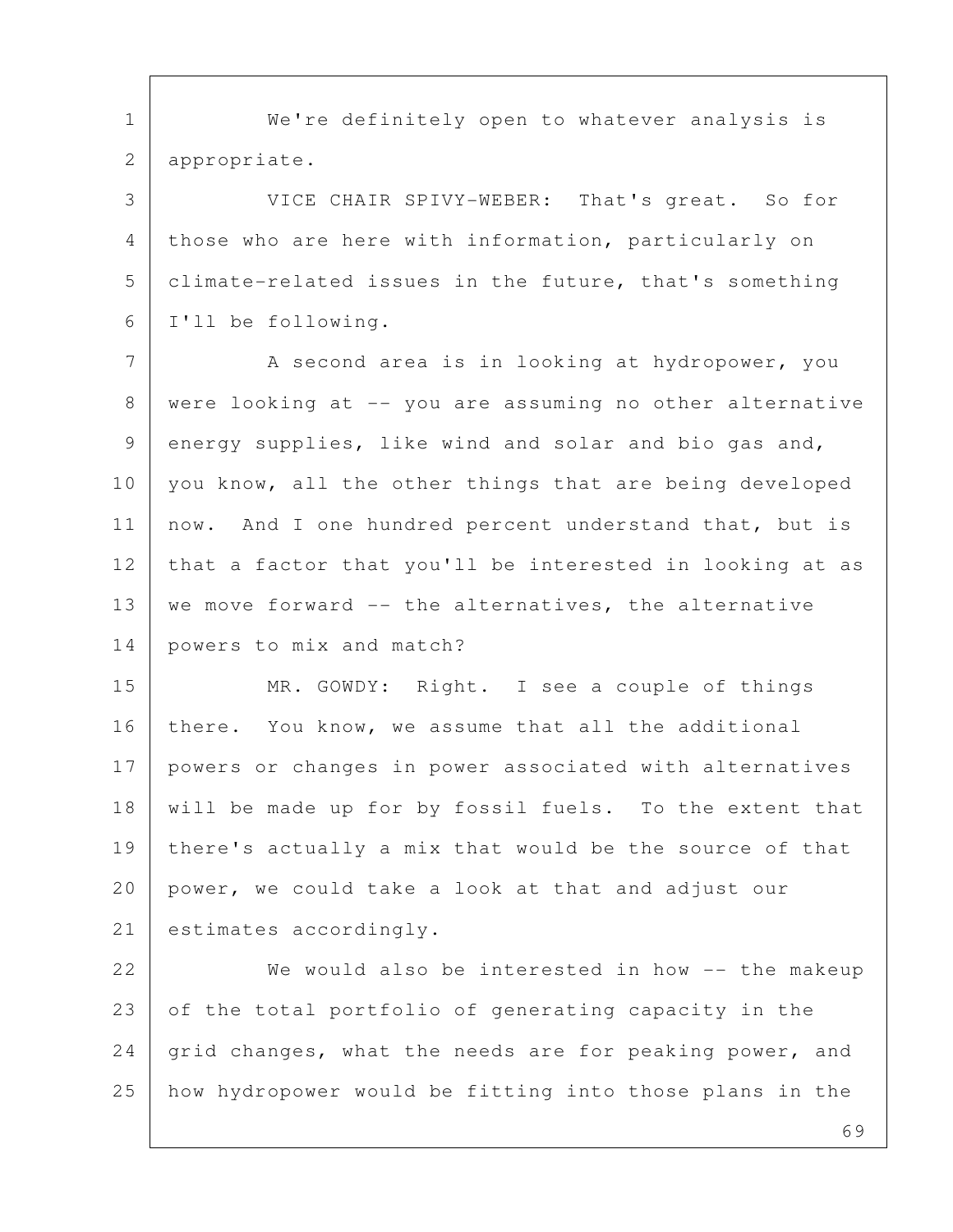1 future; but to date, we haven't gotten a lot of feedback 2 on that. And it would be useful information to 3 understanding whether our changes to generating capacity 4 would fit well or not with what the future holds.

 5 CHAIRMAN HOPPIN: Ladies and gentlemen, there 6 are more people here than we anticipated. We have the 7 opportunity to move next door to the Air Resources Board 8 Hearing Room where there will be more space. We've got 9 about half to three-quarters of another room full on 10 overflow, so we'll try and accommodate all of you in a 11 comfortable way. We're going to take about a ten-minute 12 break and move next door.

13 (Thereupon a break was taken, after which the 14 proceedings were continued in the Byron Sher 15 auditorium.)

16 CHAIRMAN HOPPIN: We've got about 50-some odd 17 cards. Those of you that have not pre-requested a block 18 of time for group presentation, I'm going to have to 19 | hold you to like a three-minute comment period. So, if 20 you would -- that's going to cut you short a minute or 21 so, if you could kind of think of how you could condense 22 vour comments.

23 If not, we're going to have people that traveled 24 all the way up here that we're going to run out of 25 daytime.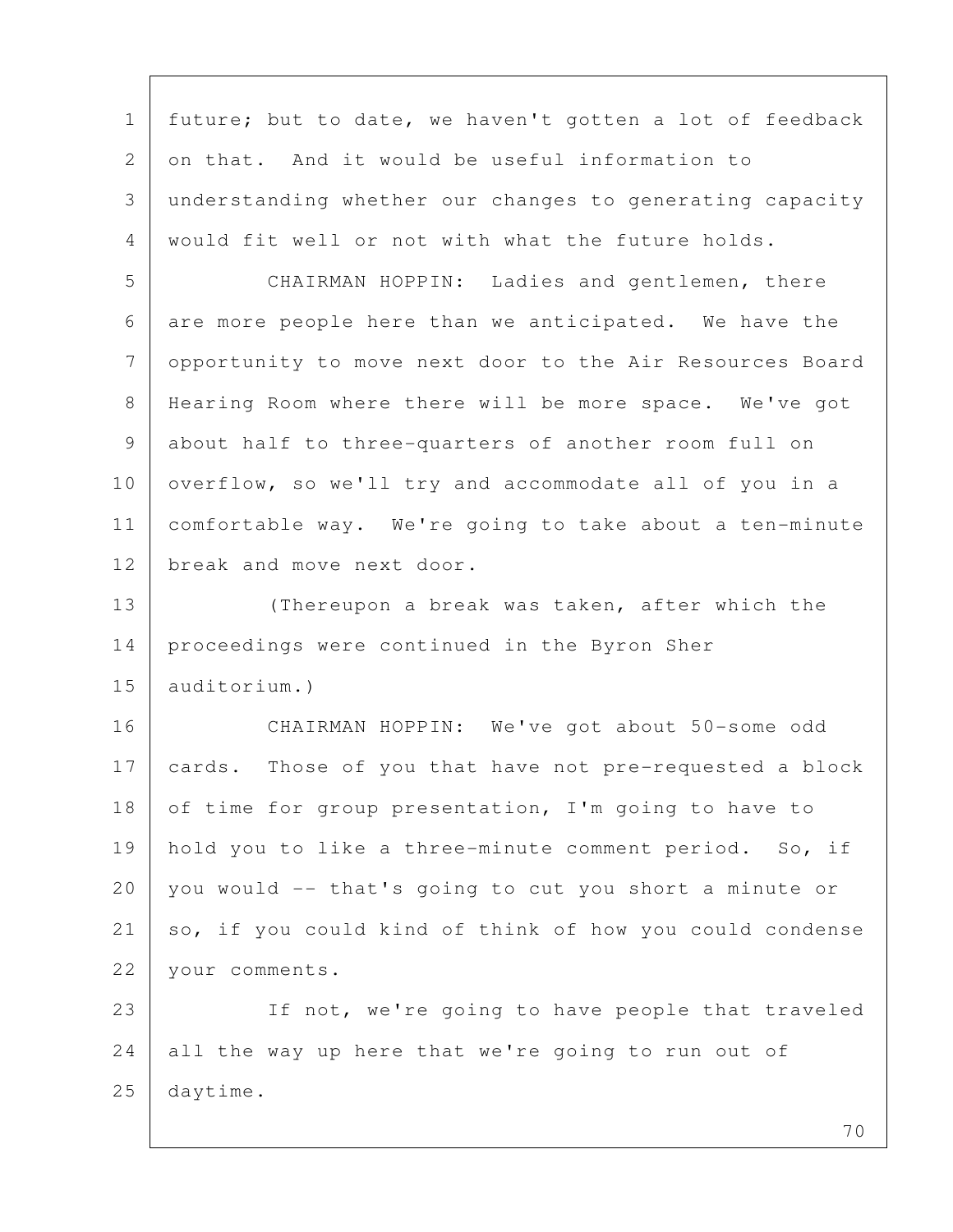1 | Also, Mr. Guinee -- I don't see you out there, 2 but when we finish with the legislative folks, would 3 your group like to go? Are you there? 4 Thank you. 5 Do we have someone from Senator Denham's staff? 6 Congressman Denham. Excuse. 7 If you all would speak very directly into the 8 microphone. These are all very poor microphones and the 9 court reporter is having a difficult time hearing, and 10 | I'm sure you want your comments on the record. 11 Go ahead, sir. 12 MR. DARREN McDANIEL: Good morning, Chairman, 13 Board members. My name is Darren McDaniel. I'm here on 14 behalf of United States Representative Jeff Denham, and 15 I'd like to request the following to be placed in the 16 record on his behalf: 17 It's a great honor to serve in the United States 18 House of Representatives on behalf of the people of 19 California's Tenth Congressional District. 20 | Like you, I share a passion for California's 21 water, as well as a reverence of water rights. 22 We have a responsibility to those we serve to 23 provide a government that works efficiently and 24 cooperatively to solve problems. Such cooperation is 25 particularly critical with a resource as vital to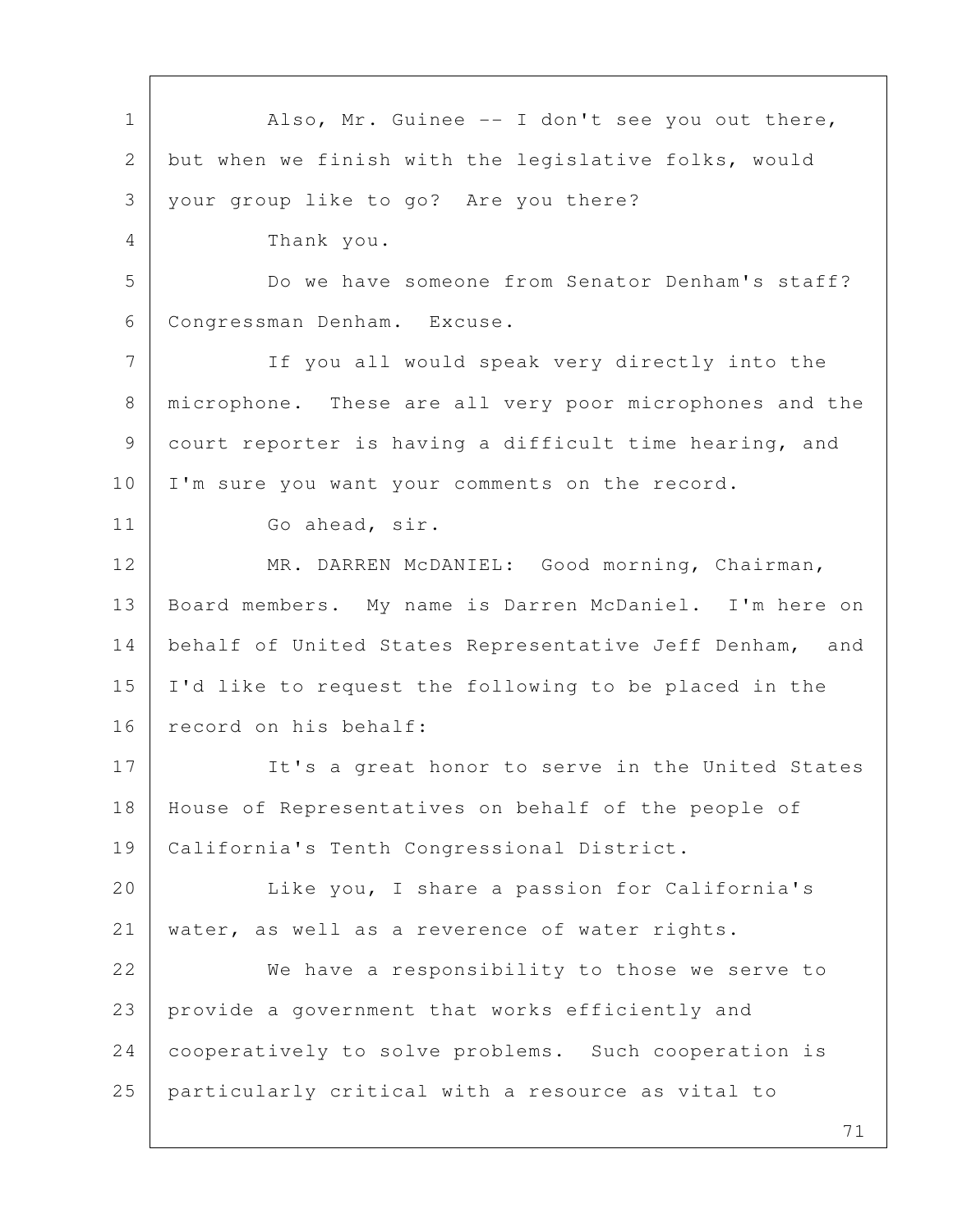1 California as water.

2 The Central Valley of California is home to the 3 world's most productive farmland. The economies of most 4 communities in the valley are buoyed by the agricultural 5 production that occurs throughout the Valley. As such, 6 our farmers and communities alike depend on a reliable 7 water supply, both in the form of surface water and 8 | groundwater.

 9 Unfortunately, the San Joaquin River flow 10 proposal from the Board being discussed today is bad. 11 It's bad for those I represent; it's bad for the people 12 and the industry of the Central Valley already decimated 13 by economic pain.

14 But, above all, this proposal is bad because it 15 punishes agricultural water users and water districts 16 | who have been efficiently putting water to its most 17 beneficial use since the water began to be diverted on 18 the tributaries affected by the proposal.

19 Further, the substitute environmental document 20 being presented makes sweeping assertions and stands in 21 direct conflict with the Delta stewardship councils' 22 co-equal goals of providing a more reliable water supply 23 for the State and protecting, restoring and enhancing 24 the Delta's ecosystem.

25 The public expects government actions to be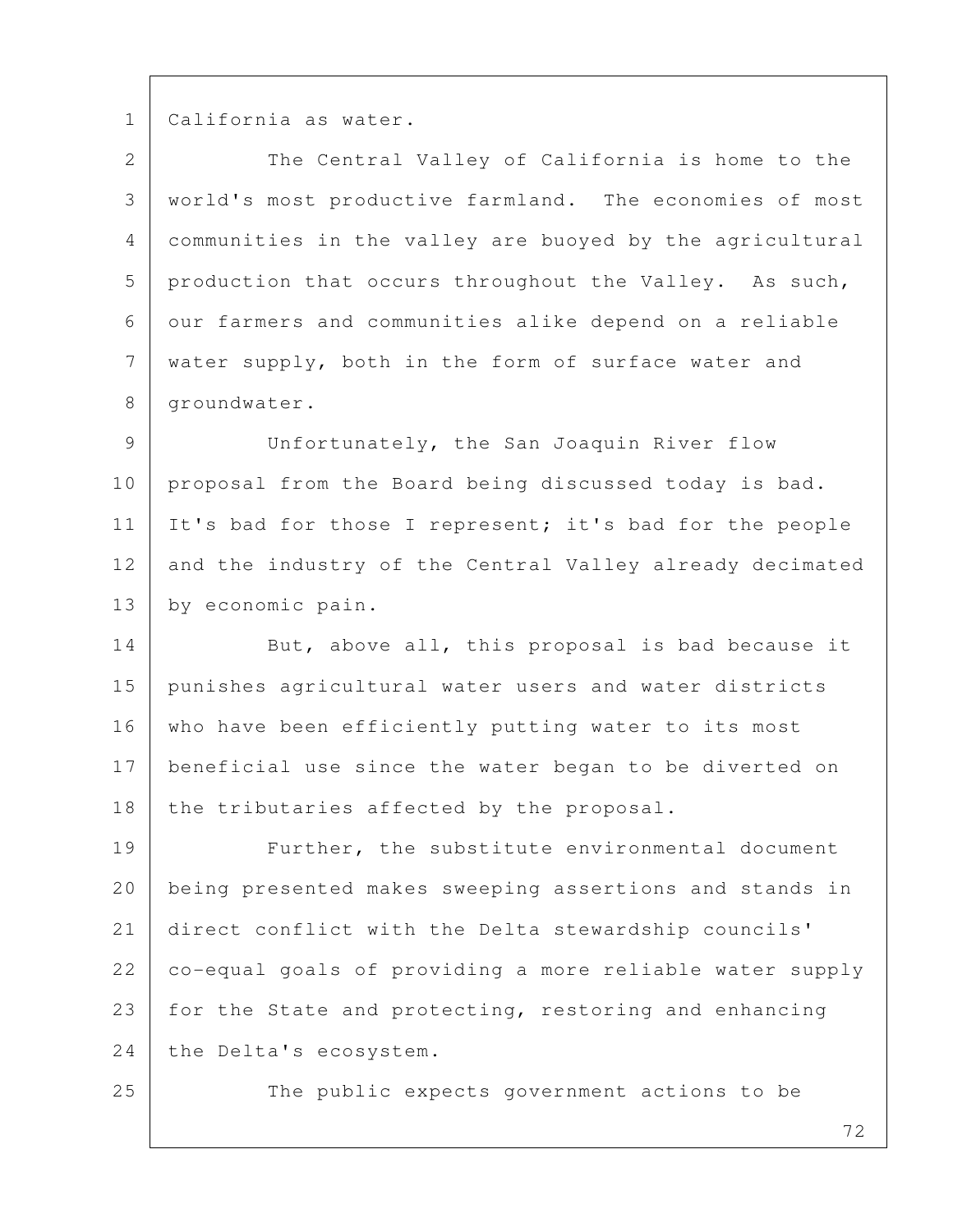73 1 anchored in evidence. However, this plan provides no 2 scientific proof that increasing flows will help native 3 fish populations. 4 To move forward with the project without any 5 rationale or scientific basis behind it is 6 irresponsible. 7 But the issue here is not just water. 8 Stanislaus, Merced, and San Joaquin counties rely on 9 summer water supplies from reservoirs for irrigation and 10 hydropower. Under this proposal, water deliveries will 11 be cut, thousands of acres will be fallowed, and we will 12 need to purchase energy elsewhere during time of peak 13 demand. 14 I strongly encourage you to consider the 15 devastating impacts your proposal would have on our 16 | communities and the farmers and ratepayers who call them 17 home. And then please take a hard look at the lack of 18 evidence supporting this proposal. 19 We've all heard the expression, "The devil's in 20 the details." And with California water, that's 21 especially true. 22 We can do better. California deserves better. 23 You must do better. 24 Thank you. 25 CHAIRMAN HOPPIN: Thank you.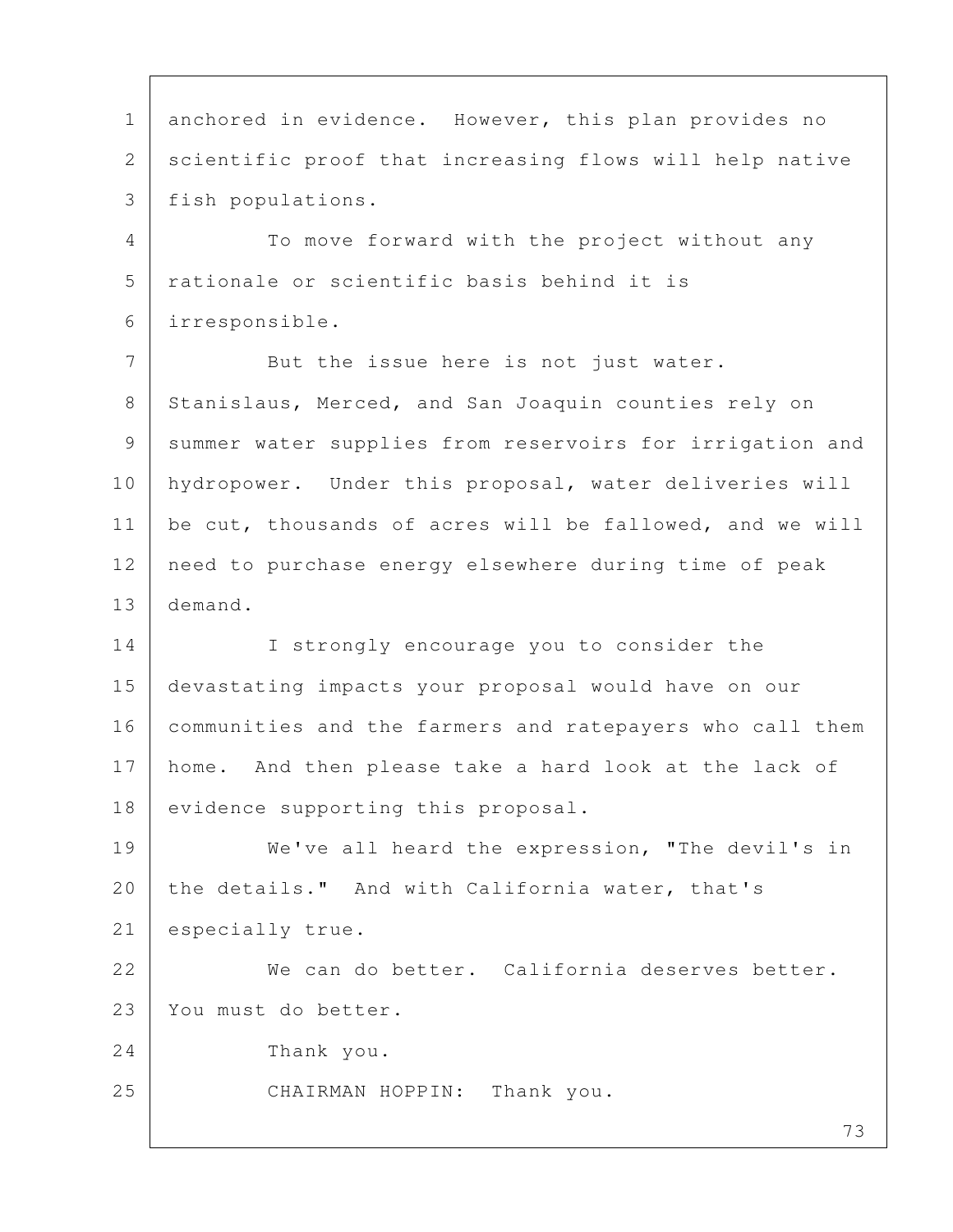74 1 | MR. McDANIEL: And I also have his written 2 | comments. 3 CHAIRMAN HOPPIN: You can give it to the young 4 lady here in the blue blouse, please. Thank you very 5 much. 6 Is Member Olsen here or a member of his staff 7 here? 8 Member Olsen? 9 Sherri Brennan, Board of Supervisors, Tuolumne 10 County? 11 Vito Chiesa. 12 MR. CHIESA: Good morning, Mr. Chair, fellow 13 members. We could play basketball in this place. I 14 thought I had a great seat. I went back to the other 15 auditorium and had a great seat up front. 16 | CHAIRMAN HOPPIN: The trouble is when you are 17 old like I am and you haven't capitulated to bifocals 18 yet, you spend half the day putting on different pairs 19 of glasses so you can see who's in the back. 20 | I know there's people in the back, but it's 21 hard. It's a difficult challenge. It comes with age, I 22 | guess. You don't know yet. You will. 23 MR. CHIESA: I definitely know, and that's why 24 | I'm holding the paper close to my face. 25 Well, thank you again for the opportunity to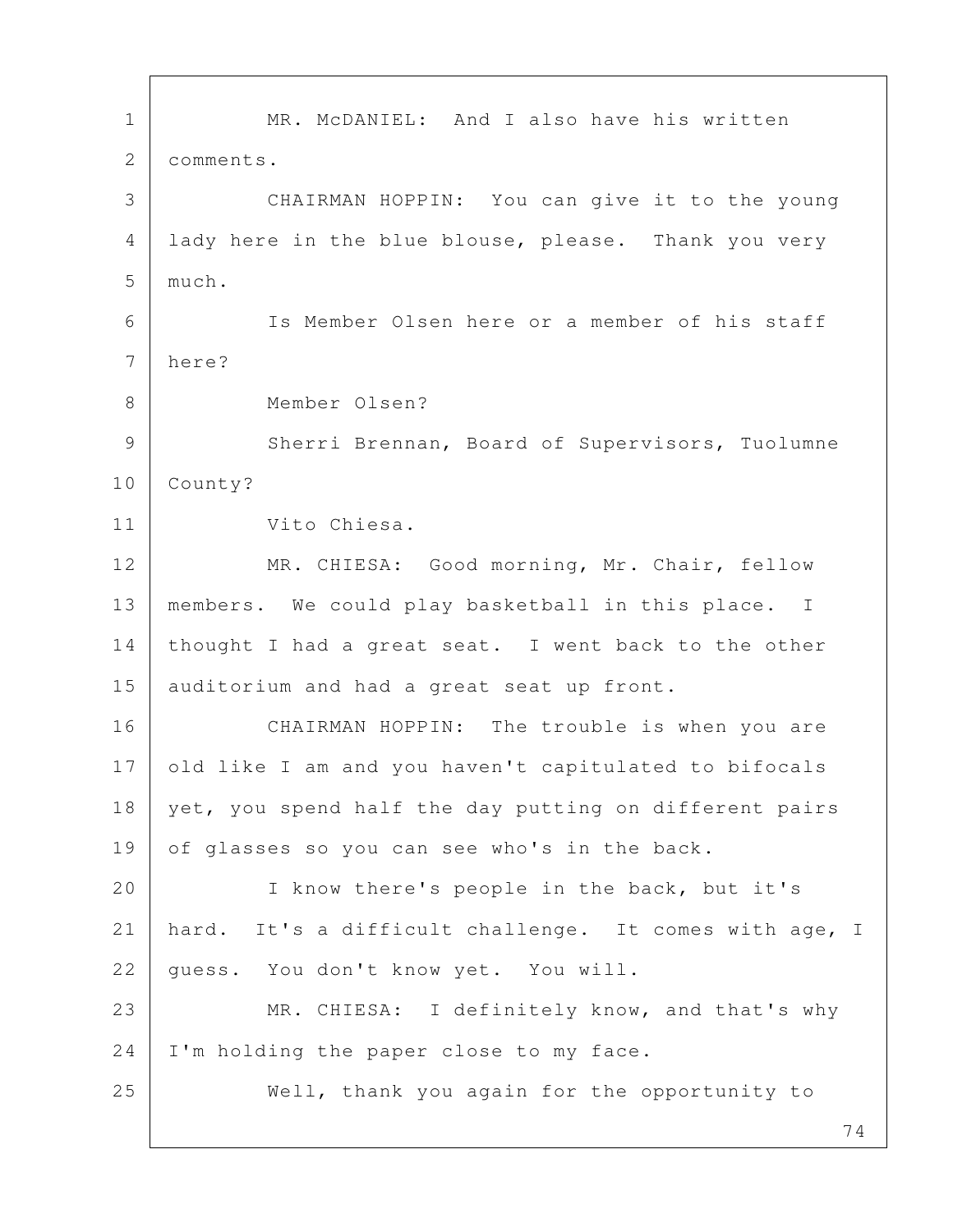1 come. My name is Vito Chiesa. I am a member of the 2 Board of Supervisors for Stanislaus County, and I am 3 currently serving as chairman of the Board. 4 I am not a water expert, nor do I purport to be 5 one. I am going to talk a little bit about some 6 perspectives from the County of Stanislaus and some 7 potential impacts. 8 Stanislaus County is a suburban county of about 9 a half a million folks. We're blessed with a temperate 10 climate, very rich soils, and mountains on the east of 11 us which accumulate snow. I think you'll be hearing 12 that over and over here about how we're blessed. 13 Agriculture is our number one industry by a long 14 shot. We have about three hundred commodities grown. 15 About a hundred of those commodities are exported to 90 16 | countries. Our top ten manufacturing employers are 17 largely based around agriculture like Del Monte, like 18 Gallo, like ConAgra; so we're very agricultural centric 19 there. 20 | I want to point out that farmers are resourceful 21 people. It took about a hundred years for them to get 22 to a billion dollars in farm gate value in Stanislaus 23 County. It took them 16 years to get to \$2 billion, and 24 it took them five years to get to \$3 billion. So you 25 actually see the acceleration.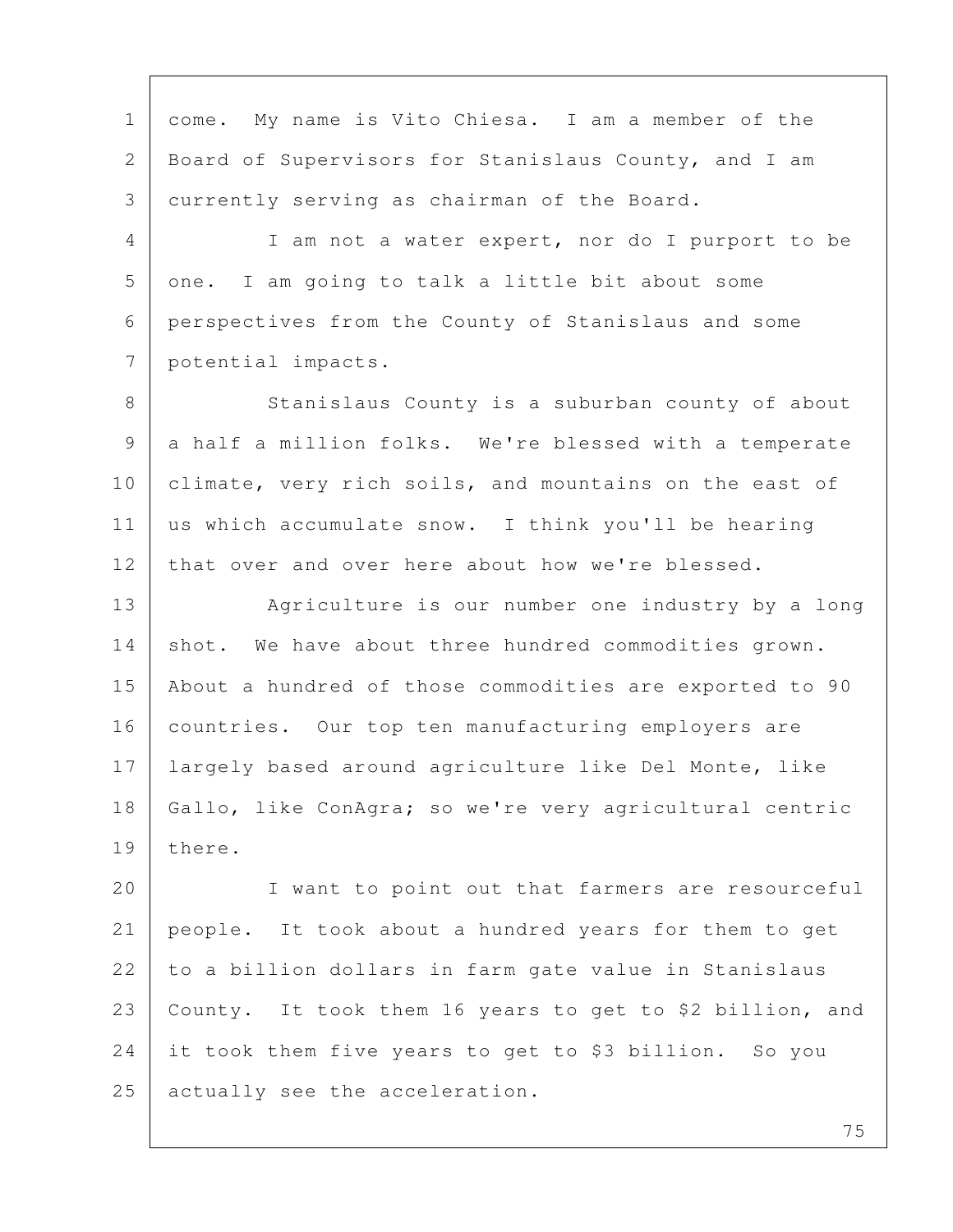76 1 | Why is that? Global demand for our products, 2 for wine products, for nut products -- increase in 3 technology, water efficiencies, fertilizer efficiencies. 4 And most of all, it's because we had a supply of water  $5$  that is apt. I don't want to say that we have excess 6 water; I think that is a misnomer, but we do have water. 7 We are a county of challenges. And this is very 8 | important. I think I've heard that from the other 9 electeds from our area. 10 We are ground zero for the foreclosure crisis. 11 We have chronic unemployment that is double the national 12 average. You can just track it for the last 30 years. 13 It's the same thing. We have 43,000 residents that 14 leave our county for their employment too. And high 15 poverty, and one in every three residents in Stanislaus 16 | County is on some form of public assistance. 17 And that's a key factor. Because when things --18 the economy gets worse, we have less revenue; there's 19 | more people that need assistance. And we are the safety 20 net for most of the folks. 21 I'm going to give you a little merry-go-round on 22 the County's revenue stream, so if you'll just bear with 23 me. 24 We have about a billion dollars budget. Of 25 that, 14 percent is discretionary; and that's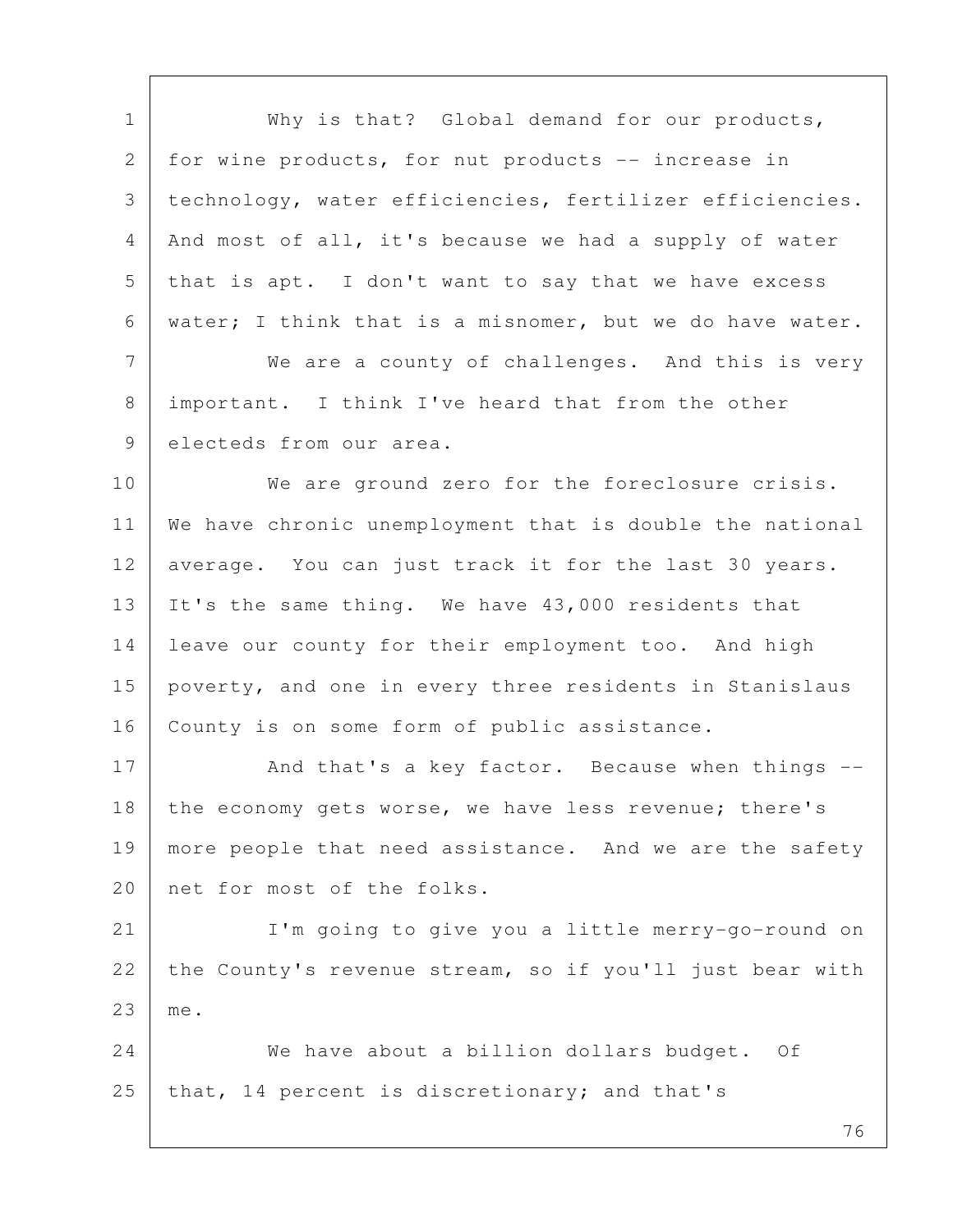1 essentially what myself and four colleagues have an 2 opportunity to have a say in. Most of that goes to law 3 enforcement: To the sheriffs, probation, district 4 attorney, library, things like that.

5 The majority of our discretionary revenue, the 6 important revenue, comes from property taxes. It's 7 close to 60 percent property taxes. And if you take 8 | this full circle, what value is our property taxes?

9 And out in the ag area, it's the ability of the 10 | land to produce, the soil type, and it's the 11 availability of water. And not just the availability 12 but sufficient water.

13 We're always on that fine balance dealing with 14 | groundwater pumping and surface water. We're very 15 fortunate.

16 But the reason we have expanded acreage to the 17 east of us, most of it is on deep wells and is starting 18 to impact the water quality in the cities.

19 Again, we're not purveyors of water -- I'll let  $20$  the cities speak to that  $-$  but because the whole 21 property tax system in Stanislaus County, our 22 discretionary revenue, is predicated on property taxes, 23 it is essentially predicated on the availability of 24 water. So that's very important to recognize going 25 forward.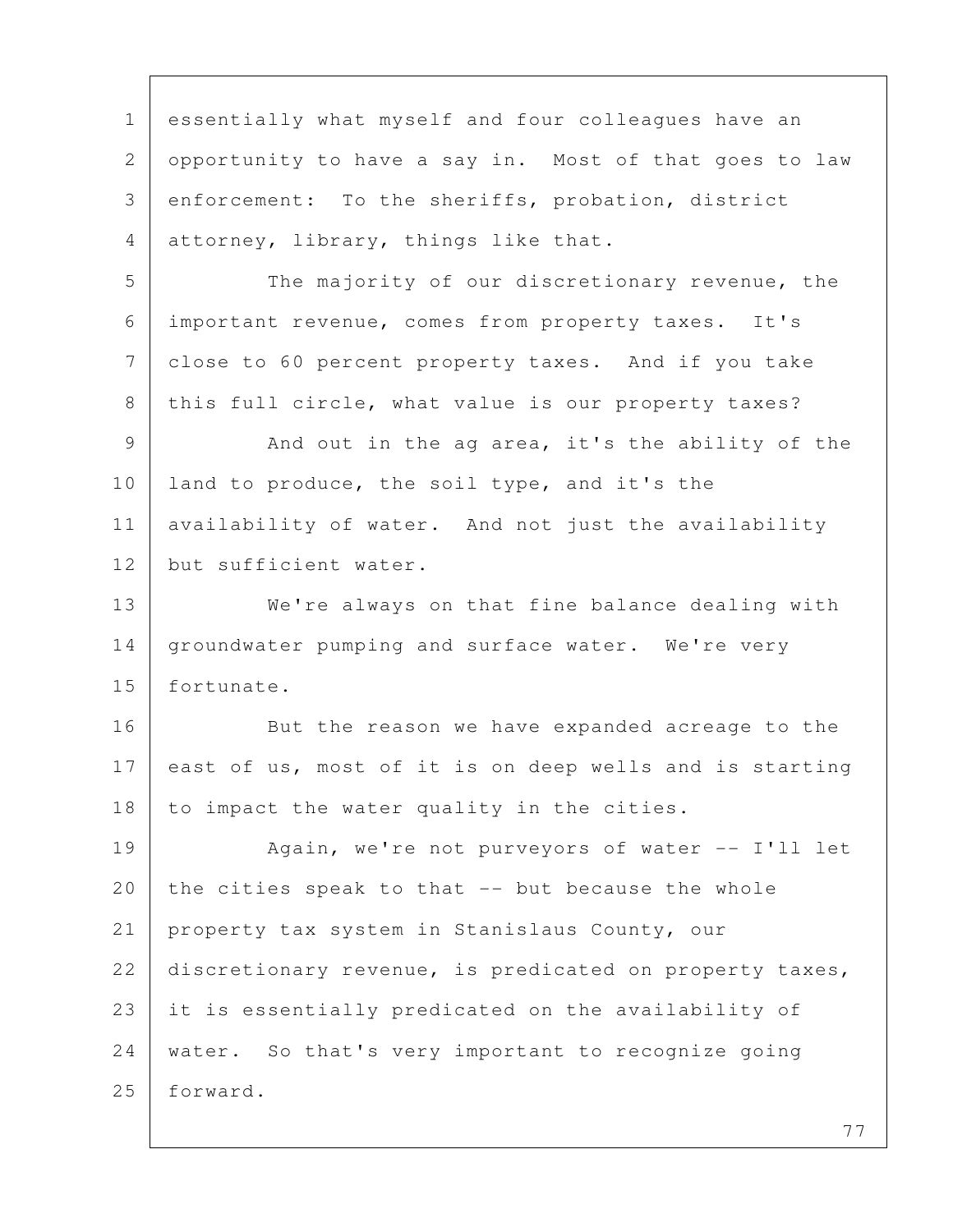1 | I think if you look at what you're talking 2 about, it could have a profound effect and a detrimental 3 effect going forward. I would see this as cataclysmic. 4 As I said earlier, one problem begets another.  $5$  And as our economy  $-$  if we lower property tax values, 6 we have less discretionary revenue to spend on things 7 when the need increases. 8 | We've just gone through essentially the worst 9 economic situation since the Great Depression. I don't 10 want to see that happen again. And for a county that 11 continually struggle with chronic unemployment and 12 poverty, it seems to be an extreme stance to me. 13 I think it's ironic -- 14 CHAIRMAN HOPPIN: Can you answer a question for 15 me? 16 | MR. CHIESA: Yes, sir. 17 CHAIRMAN HOPPIN: With the enormous growth and 18 | revenue from the agricultural sector, I would like to 19 think that there would be a corresponding increase in 20 employment. With that growth, does it seem strange to 21 you that you have such chronic unemployment? 22 MR. CHIESA: The unemployment -- you know, we 23 are a bedroom community, and the housing market is what 24 really crashed us, not the ag economy. That's the 25 | bright spot that we have.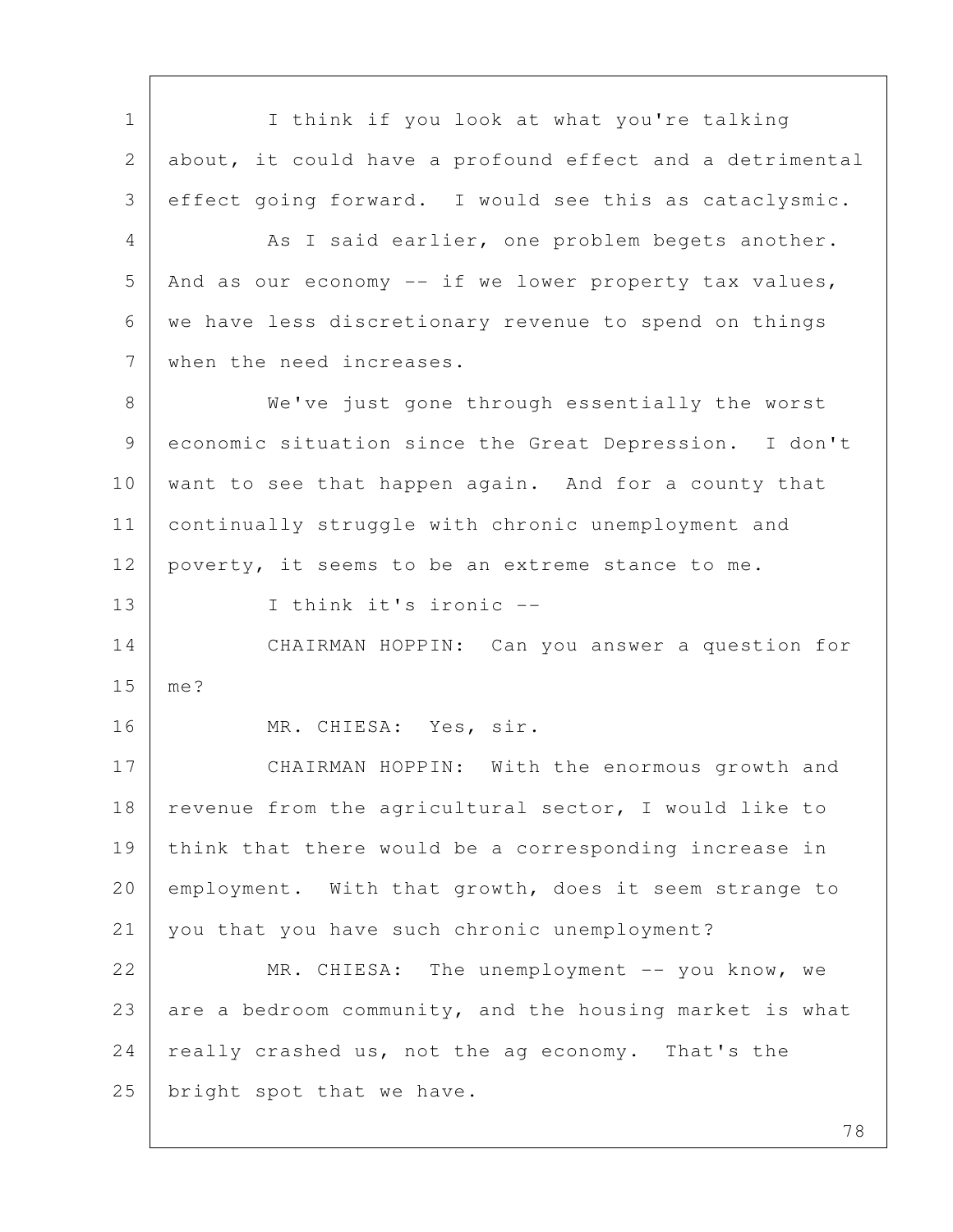| $\mathbf 1$  | If you talk to -- the tractor dealers are                |
|--------------|----------------------------------------------------------|
| $\mathbf{2}$ | growing, all the ancillary businesses associated with    |
| 3            | it. If you talk to Del Monte, they are on an increased   |
| 4            | hiring. If you talk to Gallo, they're doing expansion.   |
| 5            | So there is an increase in hiring in the                 |
| 6            | agricultural sector, but we've lost a proportional       |
| 7            | amount of jobs in the housing sector and businesses, the |
| 8            | service sector. So there is a tradeoff.                  |
| 9            | CHAIRMAN HOPPIN: Thank you.                              |
| 10           | MR. CHIESA: And I wanted to point out one thing          |
| 11           | that I thought was pretty ironic. Mr. Chairman, if you   |
| 12           | remember riding in the elevator with me a couple of      |
| 13           | months ago -- I was here in this building. I just        |
| 14           | happened to ride down and talk to you for a couple of    |
| 15           | moments.                                                 |
| 16           | CHAIRMAN HOPPIN: The way I was dressed, you              |
| 17           | said, "You must be a farmer"?                            |
| 18           | MR. CHIESA: I said, "You must be a farmer."              |
| 19           | That's right.                                            |
| 20           | It's ironic because I was here to talk about Cal         |
| 21           | EnviroScreen. And Cal EnviroScreeen is something that    |
| 22           | CalEPA is doing. It's talking about the health impacts.  |
| 23           | They're down to ZIP codes, and it talks about the        |
| 24           | cumulative health impacts. And so then it allowed the    |
| 25           | State to target disadvantaged communities.               |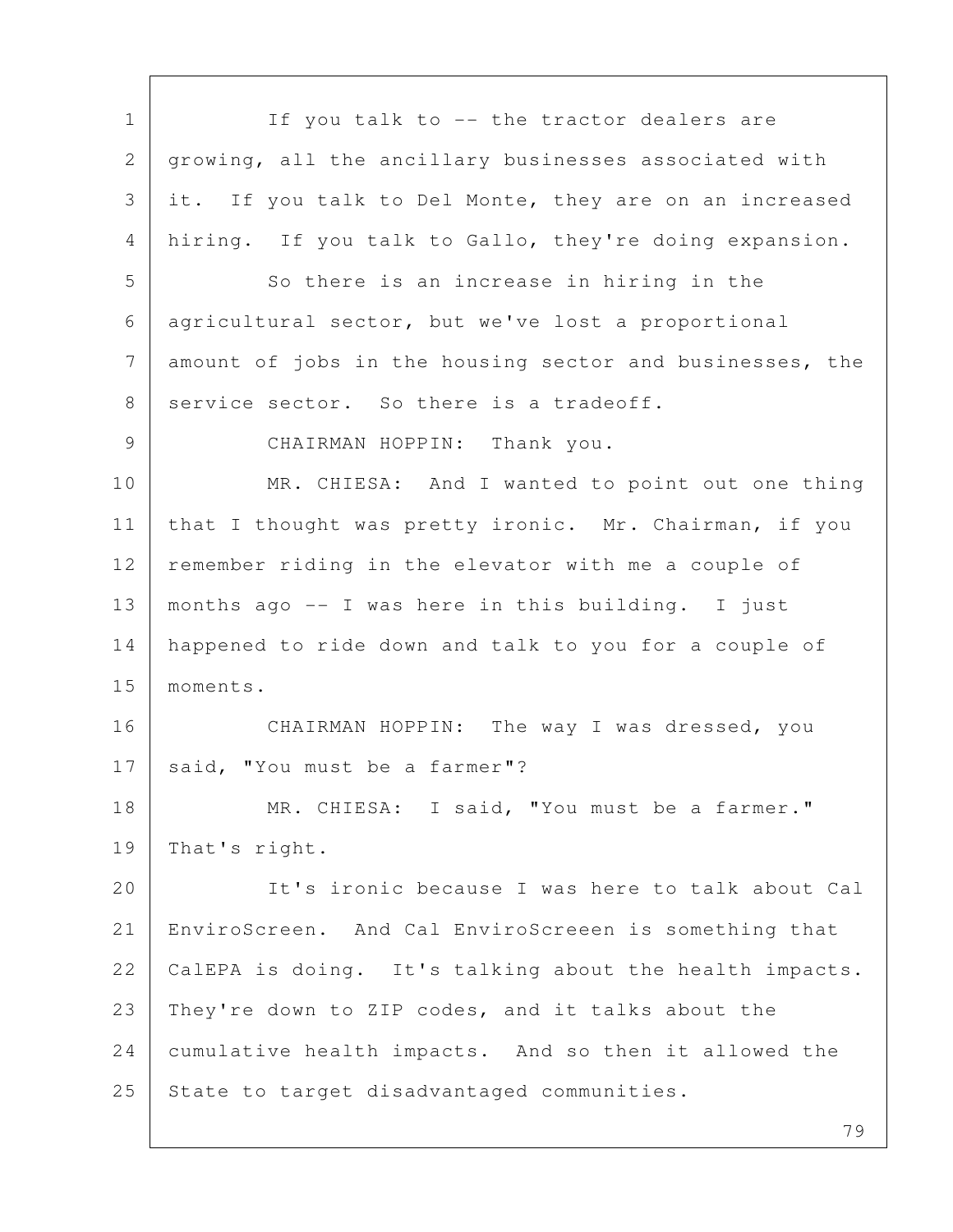1 If you look at the map, the top 10 percent of 2 the disadvantaged communities almost exclusively are in 3 the Central Valley, from San Joaquin down to Kern. 4 There are hotspots around where there were air 5 bases, and there's some pollution issues, but by and 6 large the majority of those are in the Central Valley. 7 So what you are charged with here, what you're 8 | talking about, has a potential negative impact and will 9 just accelerate the enviroscreen of covering the valley 10 essentially in the top 10 percent. So be very careful. 11 And I think that's ironic that we're having this meeting 12 here. 13 | Last night I wanted to talk about -- we had a 14 | Board of Supervisor's meeting, and we passed a 15 | resolution opposing the State Water Resources Control 16 | Board's Draft Substitute Environmental Document. I'm 17 going to put that as a part of the record. 18 | I just hope going forward -- it is really 19 important -- oh, one other fact I learned last night. I 20 think I learned it. I heard a little something 21 different from your staff. I heard that the upper 22 | watershed, which is the Hetch Hetchy system, was exempt. 23 And that was very worrisome to me because that comes to  $24$  a conquer-and-divide-type strategy. 25 I'm always cognizant of why San Francisco is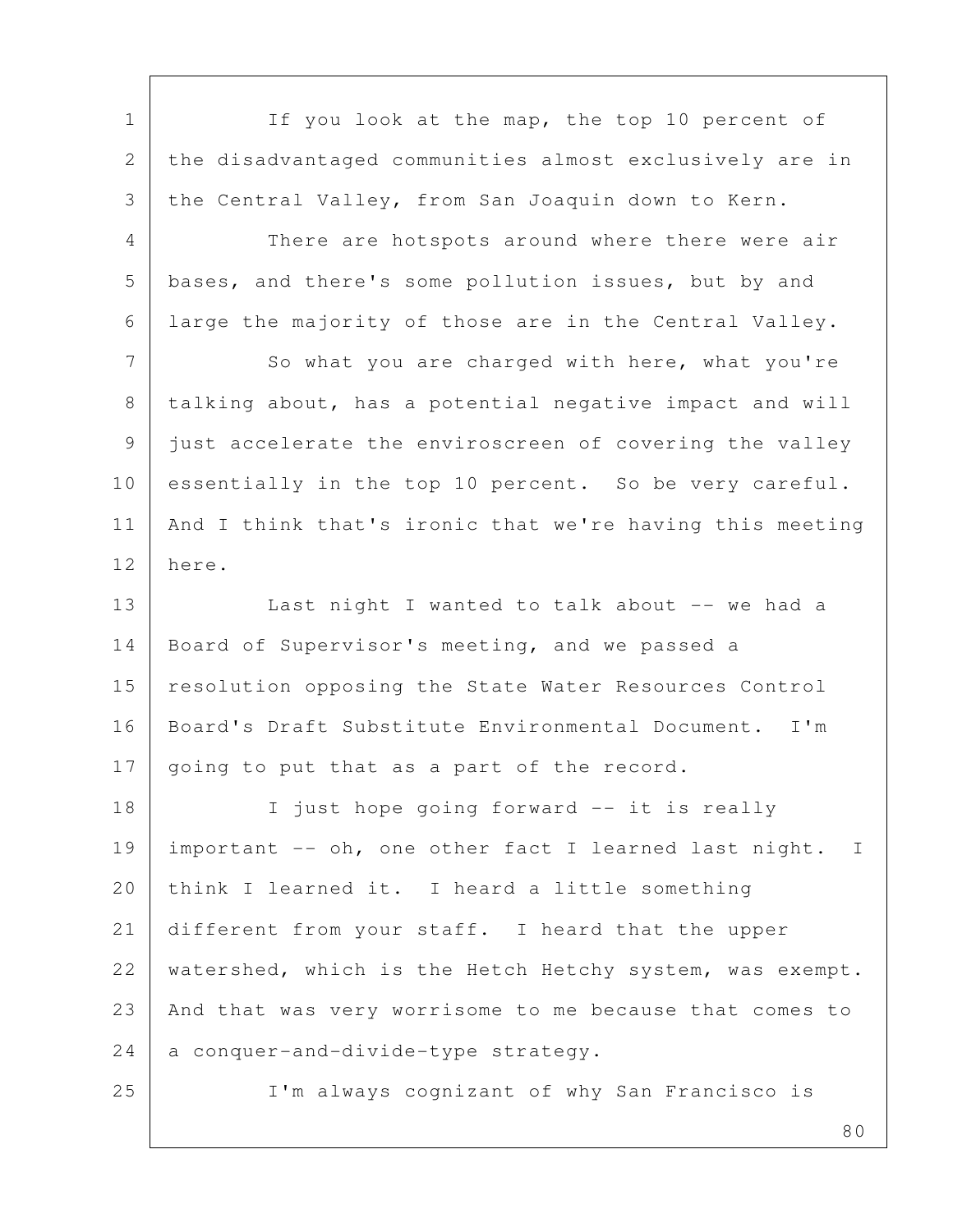1 not a part of this fight standing along the tributary 2 authority. So I hope to hear an explanation -- a little 3 bit explanation of that going forward.

 4 But I fully expect that all your decisions going 5 | forward  $-$  you know, my hope, but I expect it, is that 6 it will be based upon sound science. I think we will 7 hear that over and over and over again. It's very 8 important going forward.

 9 I would also like to tell you that I would love 10 to have a meeting down at the impacted area. It seems 11 only fair that  $-$ - you know, all these folks that drove 12 | up here  $-$  I took a bus up here myself  $-$  that you guys 13 | would come down. And I invite you. I will get you the 14 forum; I will get you the venue; I will get you the 15 speaker system; I will get you the security, everything. 16 Guaranteed.

17 So I really appreciate the time.

18 One last thing. I see your Board uses levity. 19 | I like to see that. That builds cohesiveness. You 20 | collaborate better that way.

21 Last night I used something tongue in cheek 22 after the presentation and talking about the counties, 23 and we had something on the agenda about enterprise 24 zones. So the State took our redevelopment zones; 25 they're trying to take our enterprise price zones;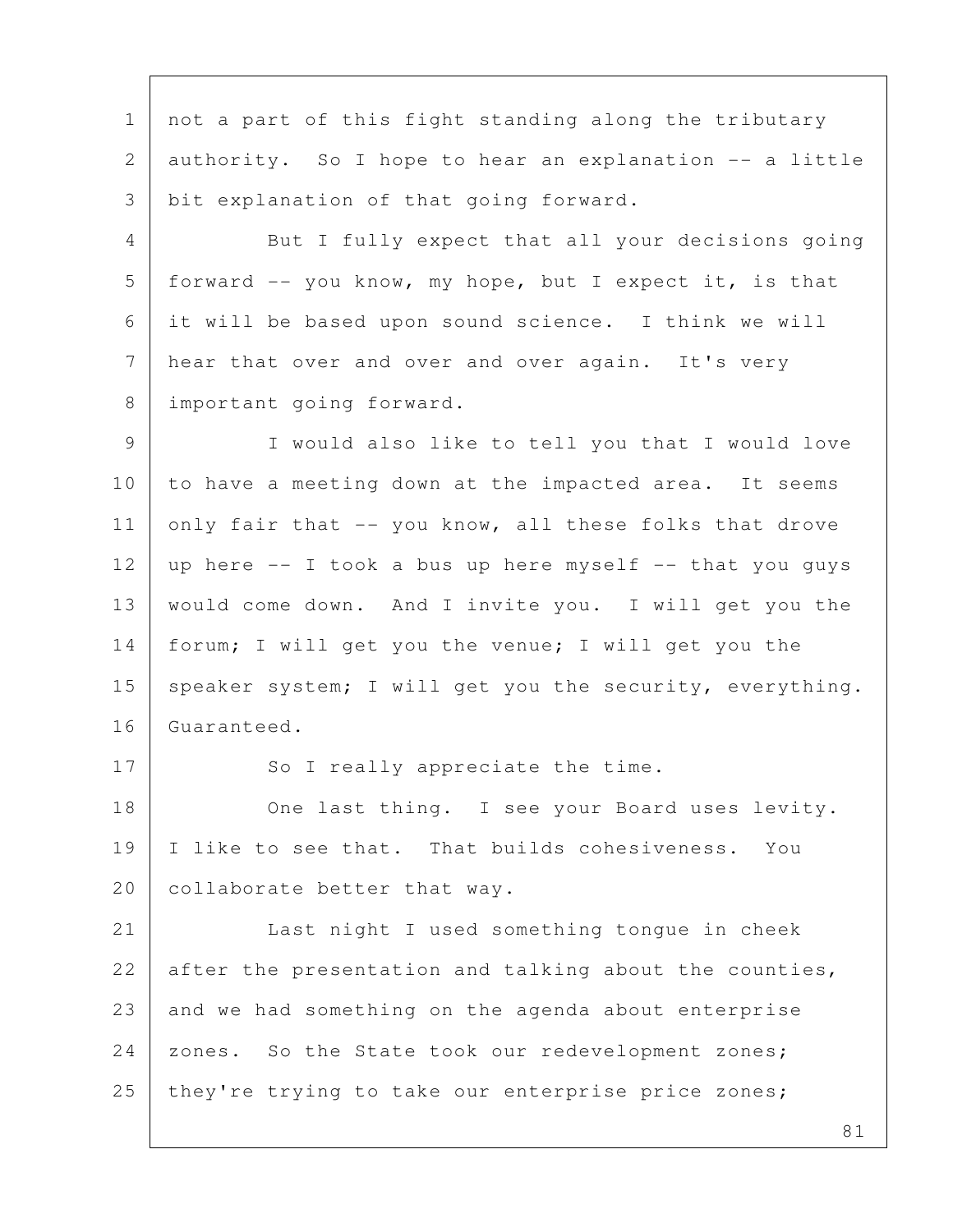82 1 | they're attempting to take our water, but they gave us 2 | their prisoners. 3 Thank you very much. 4 (Laughter and applause.) 5 CHAIRMAN HOPPIN: One thing about it, it looks 6 like those prisoners are a sustainable population. 7 (Laughter.) 8 | CHAIRPERSON HOPPIN: Mr. Larry Byrd from MID. 9 | MR. BLOM: Actually, my name is Nick Blom. I'm 10 from MID also. 11 | Larry's deferred. He's the vice president of 12 the Board; I'm the president of the Board, so he's 13 deferred to me to make a presentation today. 14 Thank you very much for providing us this 15 opportunity and to voice our concerns on the proposed 16 required 35 percent unimpaired flow from the Tuolumne, 17 | Merced, and Stanislaus rivers. 18 As I said, my name is Nick Blom, and I am not 19 only the chairman -- or the president of the Board of 20 Modesto Irrigation District, I'm also a farmer in that 21 district. 22 MID, together with TID, owns some of the oldest 23 water rights in the State, and since the last 1800s has 24 managed these water rights to serve thriving 25 agricultural communities in the Central Valley.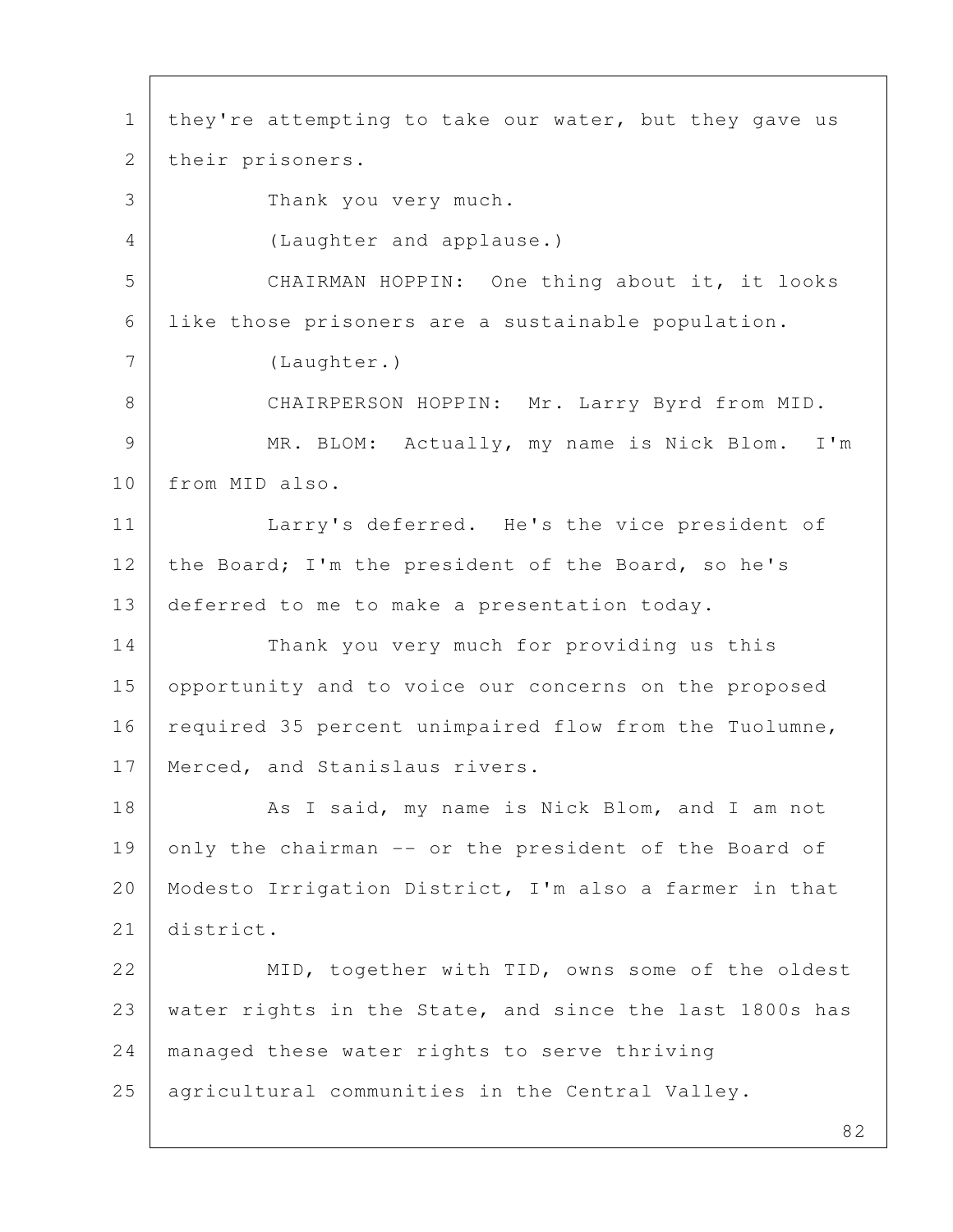1 | MID water rights are put to beneficial use 2 either as water storage, irrigation water for 3 agriculture, water for drinking, and other urban uses or 4 environmental water releases that support fish and 5 wildlife in the river ecosystem. 6 We provide irrigation water to approximately 7 3100 agricultural customers who irrigate close to

8 60,000 acres of almonds, walnuts, peaches, grapes and 9 other crops.

10 Since 1994, MID has had a successful partnership 11 with the City of Modesto treating and delivering up to 12 40 million gallons of water per day to provide up to 13 | half of the City's drinking water needs.

14 The Modesto Regional Water Treatment Plant is 15 currently being expanded to double its capacity, which 16 will allow MID to provide up to two-thirds of Modesto's 17 drinking water supply.

18 The 35 percent unimpaired flow proposal would 19 redirect water supplies away from our communities 20 without any recognizable benefit to salmon or the rest 21 of the Delta ecosystem.

22 The State Water Board staff's own impact 23 analysis forecasts significant and unavoidable damage to 24 the region's economy. But, in reality, the damage is 25 measured in lost crop production, lost farms, lost jobs,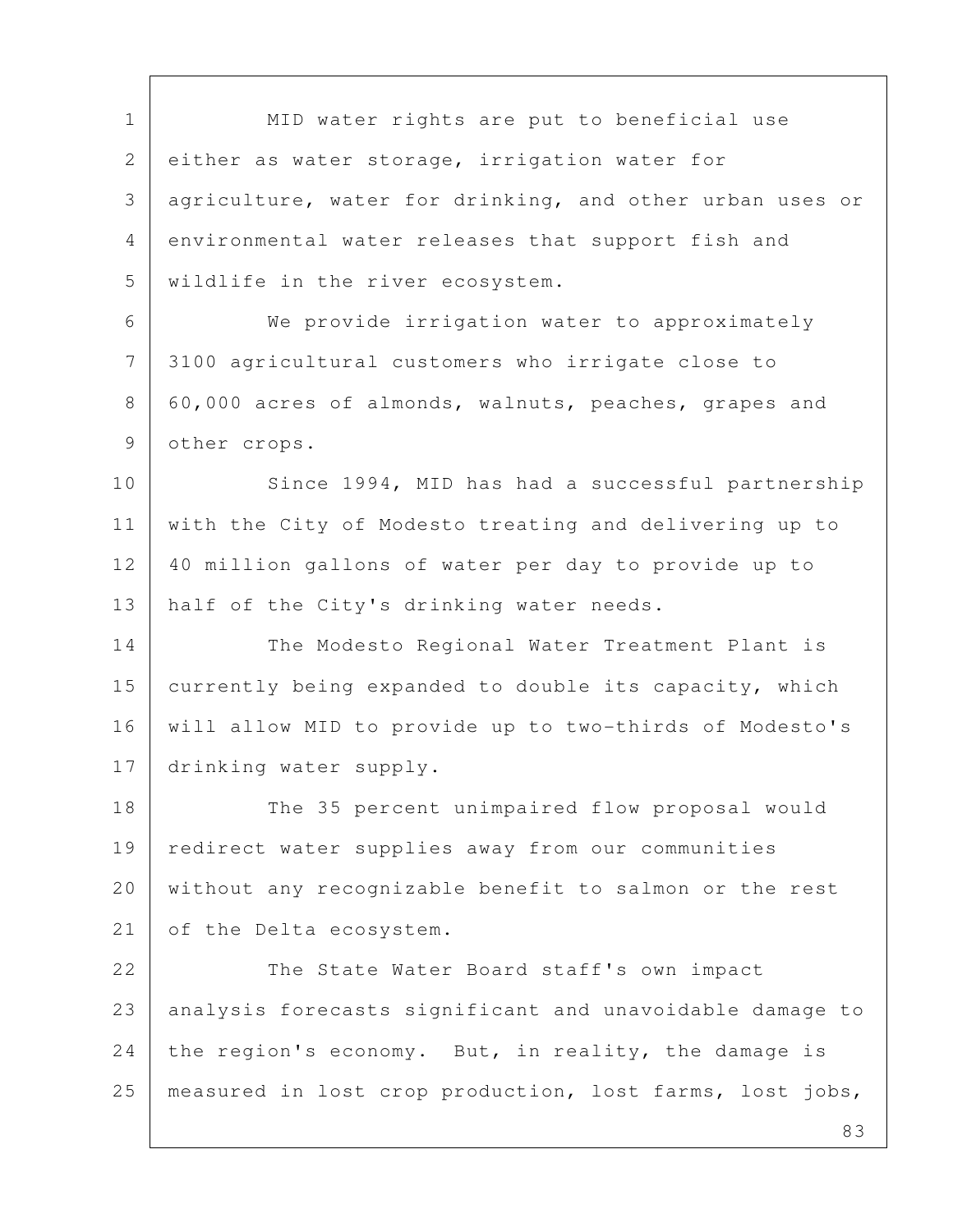1 and downturn to an already struggling economy.

2 MID would have to sacrifice up to a hundred 3 thousand acre-feet of water annually. Reductions in 4 water deliveries could require thousands of agriculture 5 acreage within MID to be fallowed in the dry years. And 6 almond crops, unlike some of the seasonal crops, you 7 cannot foul.

8 Agriculture sector income losses in our 9 community could be tens of millions of dollars during 10 dry years. Resulting job losses would exacerbate 11 already high unemployment in our region.

12 | With less water and power available, our rates 13 | for both would have to rise, further straining 14 households and businesses.

15 | Without the hydropower, there will be pumping. 16 | And with that pumping there will be costs to the 17 farmers, and those costs will then be redirected to the 18 consumers, which you just -- it's that cycle.

19 The impacts to our hydrogeneration conflicts 20 with the State's proposed goal of increasing green 21 energy or production.

22 | Increasing flows from February to June generates 23 more energy when low energy demand -- when it's a low 24 energy demand. Leaving less water in the reservoirs in 25 the summer means less hydropower at the time of peak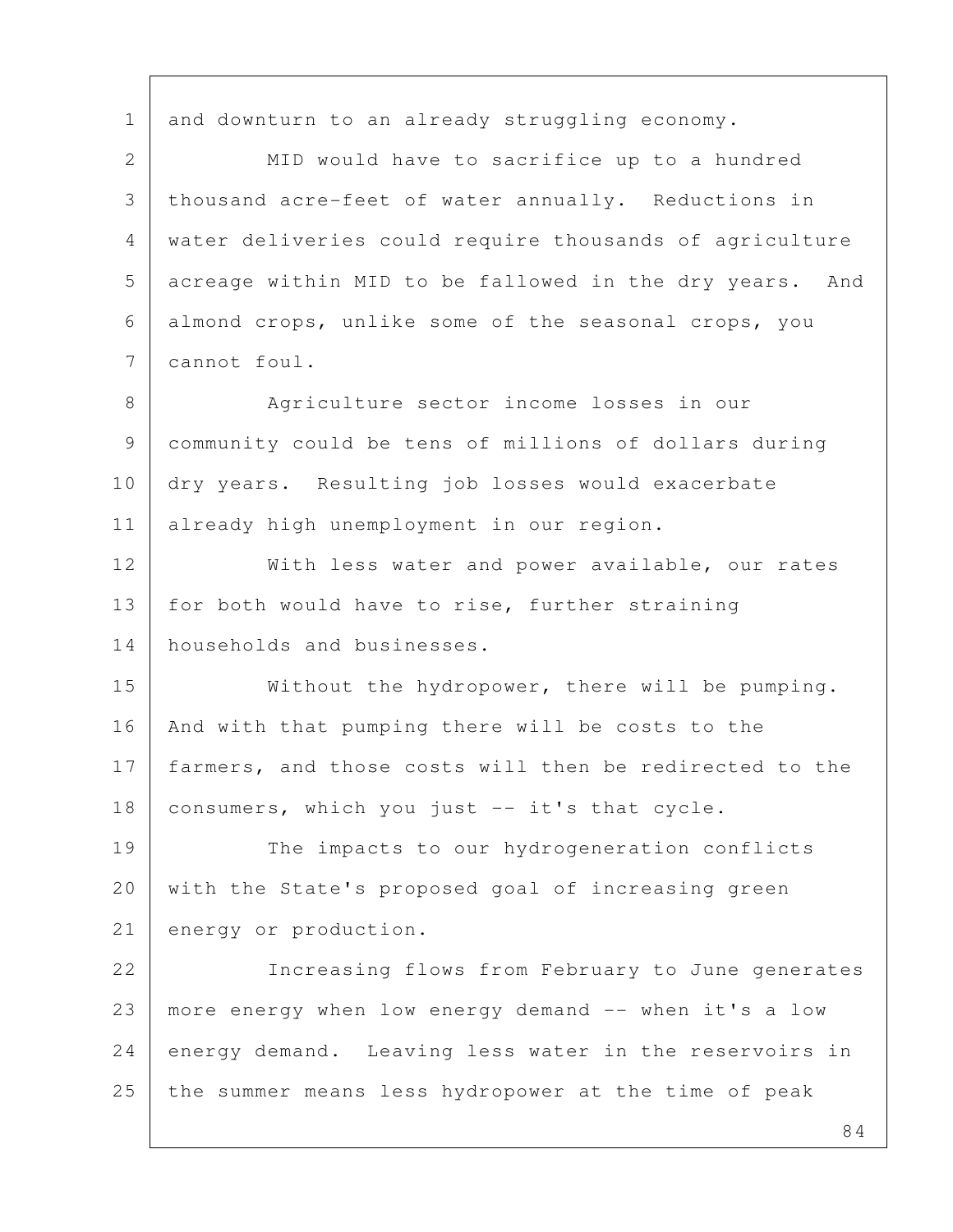1 demand. Reductions in hydroelectric generation create 2 the need to buy costly supplemental power from carbon 3 producing conventional sources.

4 To account for lost surface water, users will 5 increase the pumping of groundwater, overdrafting of the 6 water table and increasing energy uses and costs.

7 MID, together with TID, take the brunt of this 8 impact at great cost to our customers in our community.

 9 We have always been good environmental stewards 10 of the Tuolumne River, participating in habitat 11 | restoration, as well as river flow experiments; however, 12 with the proposed 35 percent unimpaired flow criteria, 13 our communities are looking at significant cost with no 14 evidence that additional water will get where it needs 15 to go or achieve the fishery goals identified by the 16 State.

17 The Board makes an assumption that greater flows 18 will meet these objectives, but no evidence to support 19 | this assumption has been provided.

20 We hope the Board will take these community 21 impacts into consideration as you move forward with this 22 process.

23 Thank you.

24 CHAIRMAN HOPPIN: Thank you, sir.

25 Michael Frantz.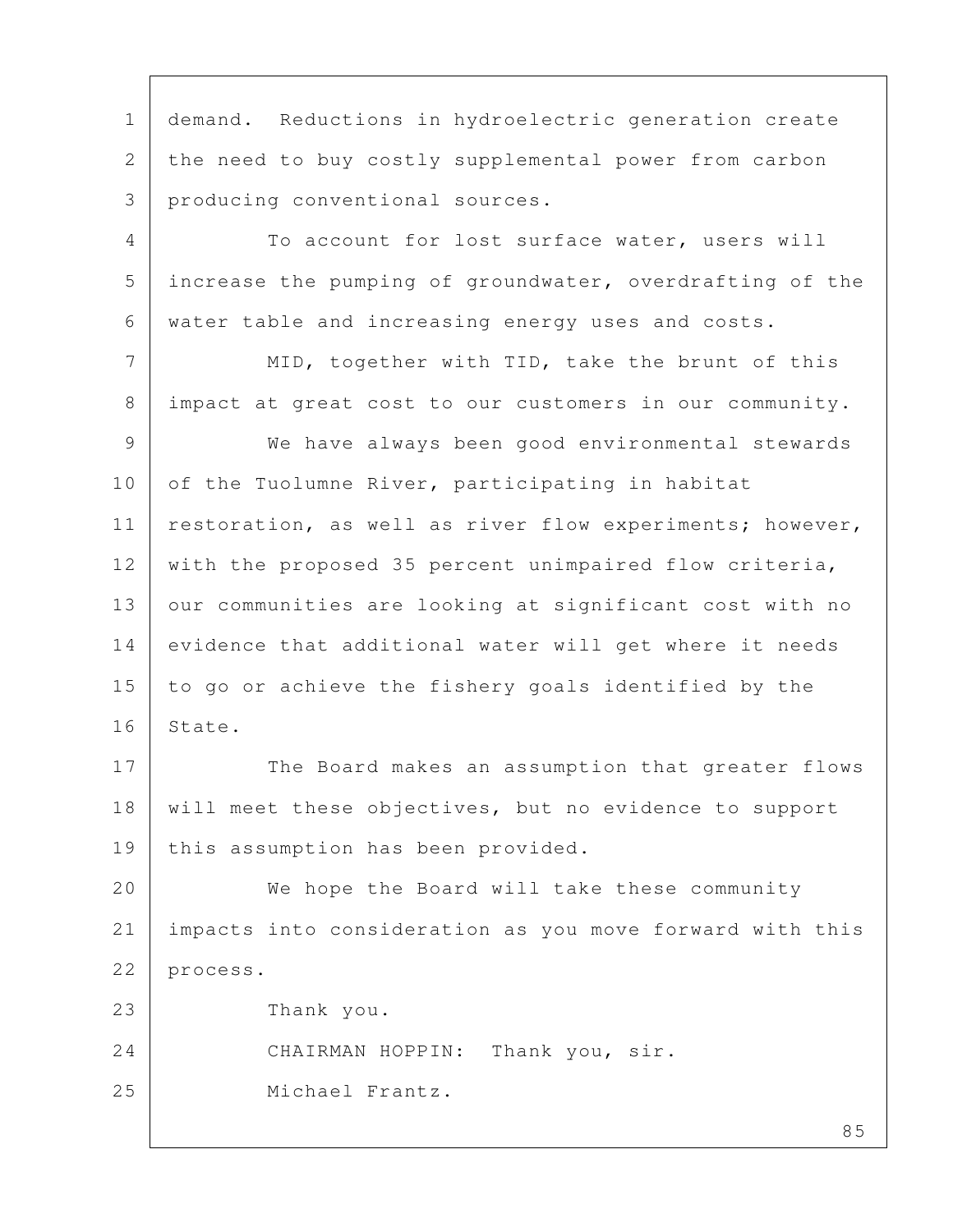86 1 Mr. Guinee, if you could kindly assemble your 2 group. 3 MR. FRANTZ: Good morning, Chairman Hoppin and 4 members of the Board. My name is Michael Frantz. 5 Before I begin, Chairman Hoffman, I should thank 6 you for your years of service and congratulate you on 7 your upcoming retirement. 8 | CHAIRMAN HOPPIN: Thank you. I'm not really 9 going to be retiring. It's just kind of like changing 10 | your socks. 11 (Laughter.) 12 MR. FRANTZ: For the last three years, it's been 13 | my honor to serve the communities of Turlock, Denair, 14 Hickman and Hughson as their representative to the TID 15 Board of Directors. 16 My constituents are both electric ratepayers and 17 small family farmers. The average parcel size in my 18 division is 24 acres. Many families have farmed on 19 | their land for multiple generations. 20 This matter being discussed today has the 21 potential to impact them severely, and as their elected 22 representative it is my duty to share our grave concerns 23 | with this SED. 24 I would like to comment specifically on four 25 areas of potential inadequacy. The first is that we, as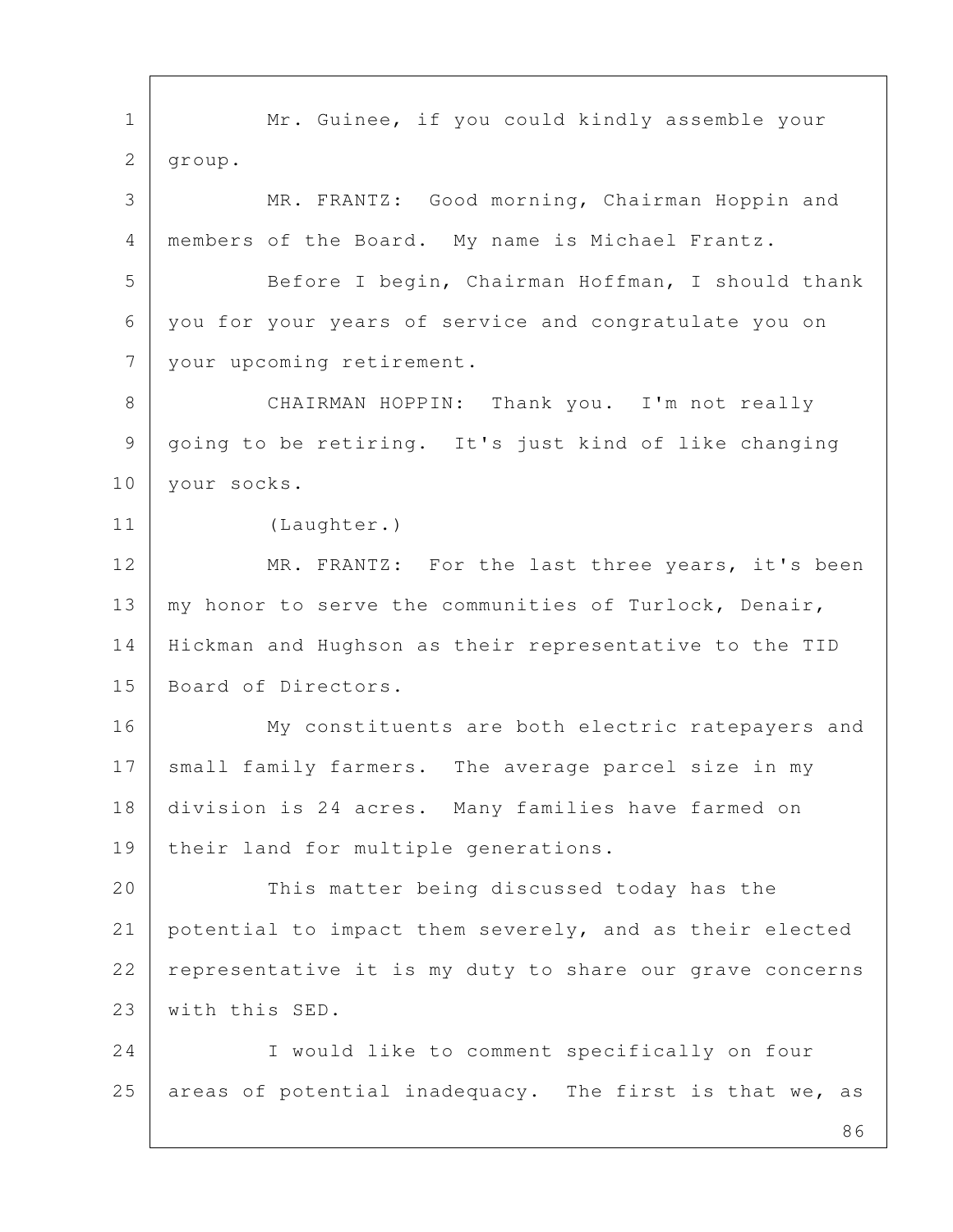1 an irrigation district, at TID do not feel heard by your 2 organization. 3 TID, as the operators of the New Don Pedro 4 Project, have invested heavily in the Tuolumne River. 5 We have tremendous pride and love for the health of the 6 river. 7 We have had a full-time biologist paid for by 8 both MID and TID for over 40 years studying the 9 Tuolumne. We have conducted and published more studies 10 about the health of the fish and wildlife in and along 11 the Tuolumne River than any other agency or NGO. 12 Seemingly, none of the 650 pages of comments 13 | that we have submitted through our agent, the SGTA, 14 through the comment period, as was said was being 15 formulated -- apparently nearly none of them have been 16 | incorporated into your document. 17 How is it possible that the agency closest to 18 the river with more institutional knowledge about this 19 precious resource than any other could possibly be 20 completely disregarded? 21 My central concern is the overriding thesis in 22 the SED that increased in-stream flows will improve 23 salmon smolt returns. Volumes of peer-reviewed science 24 show this belief to be incorrect. I can list the 25 studies. NMFS 2009. The list goes on, but I'll, for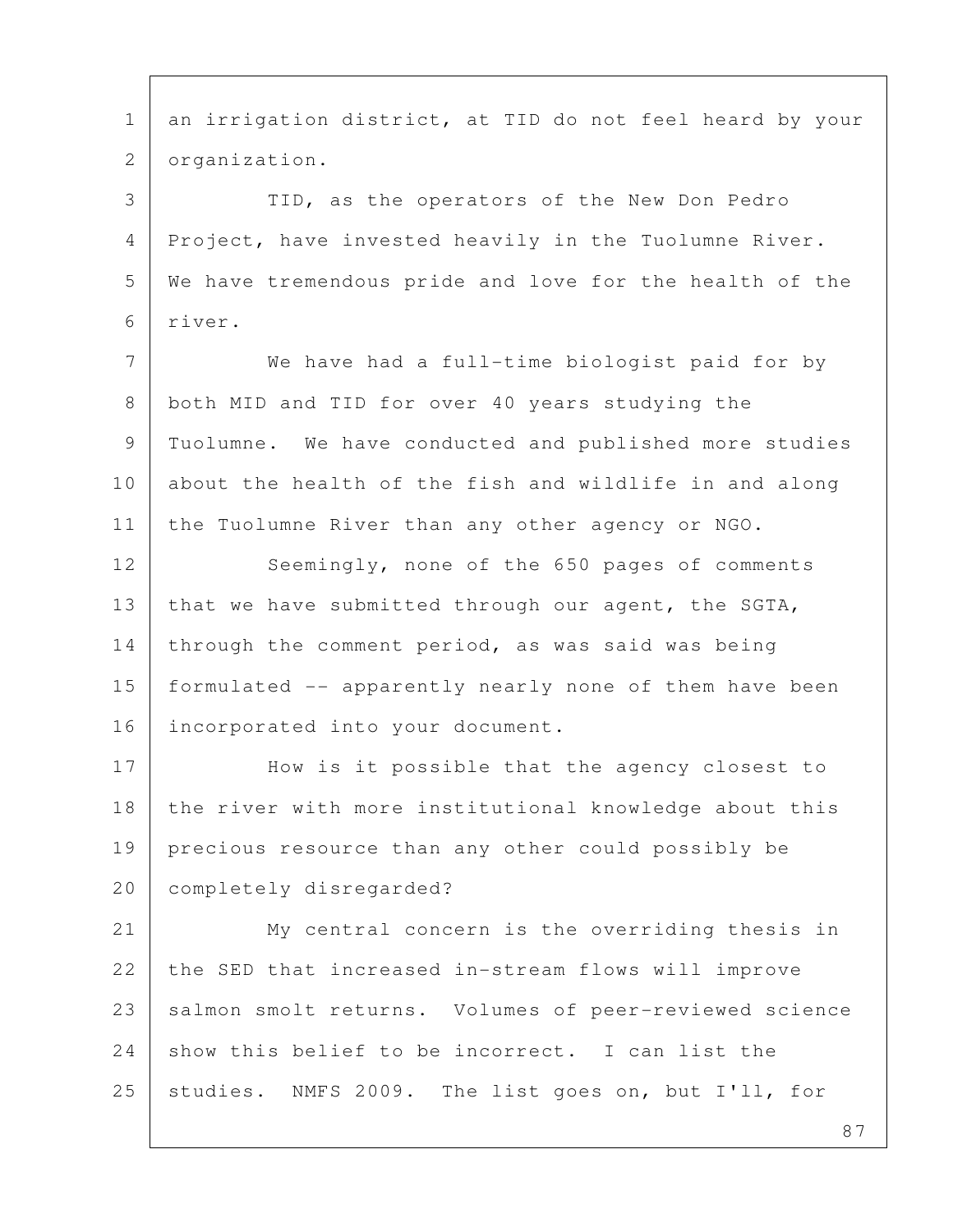1 | the sake of time, spare you. Just to name a few.

 2 Unfortunately, staff seems willing to ignore our 3 science and fallow vast swaths of productive farmland to 4 increase the flows.

5 The fallowed land listed in your environmental 6 impacts are stated as unavoidable, but is it really? I 7 implore you this: Before you ask some of the most 8 disadvantaged communities in the State with our 9 unemployment, as you heard from Supervisor Chiesa, as 10 high as it is, to give up a third of their economic 11 engine, the Porter-Cologne Water Quality Control Act, 12 common sense, and even just basic human compassion would 13 compel you to consider alternatives.

14 My request is that you would partner with us, 15 | partner with the resource closer to the river, bring 16 your ability to affect statewide policy changes and our 17 understanding of the resource.

18 I'm going to veer from my script for one second. 19 When you were having your conversation, Chairman Hoppin, 20 | I believe, Ms. Marcus -- Mark. Mark, I'm sorry. I'm 21 talking to the back of your head. But when it talked 22 about the conjunctive use of groundwater and the model 23 you are using and the model that you are hoping to use, 24 | I can't help but think as I'm sitting here in the crowd, 25 | we have a hundred years of experiential data.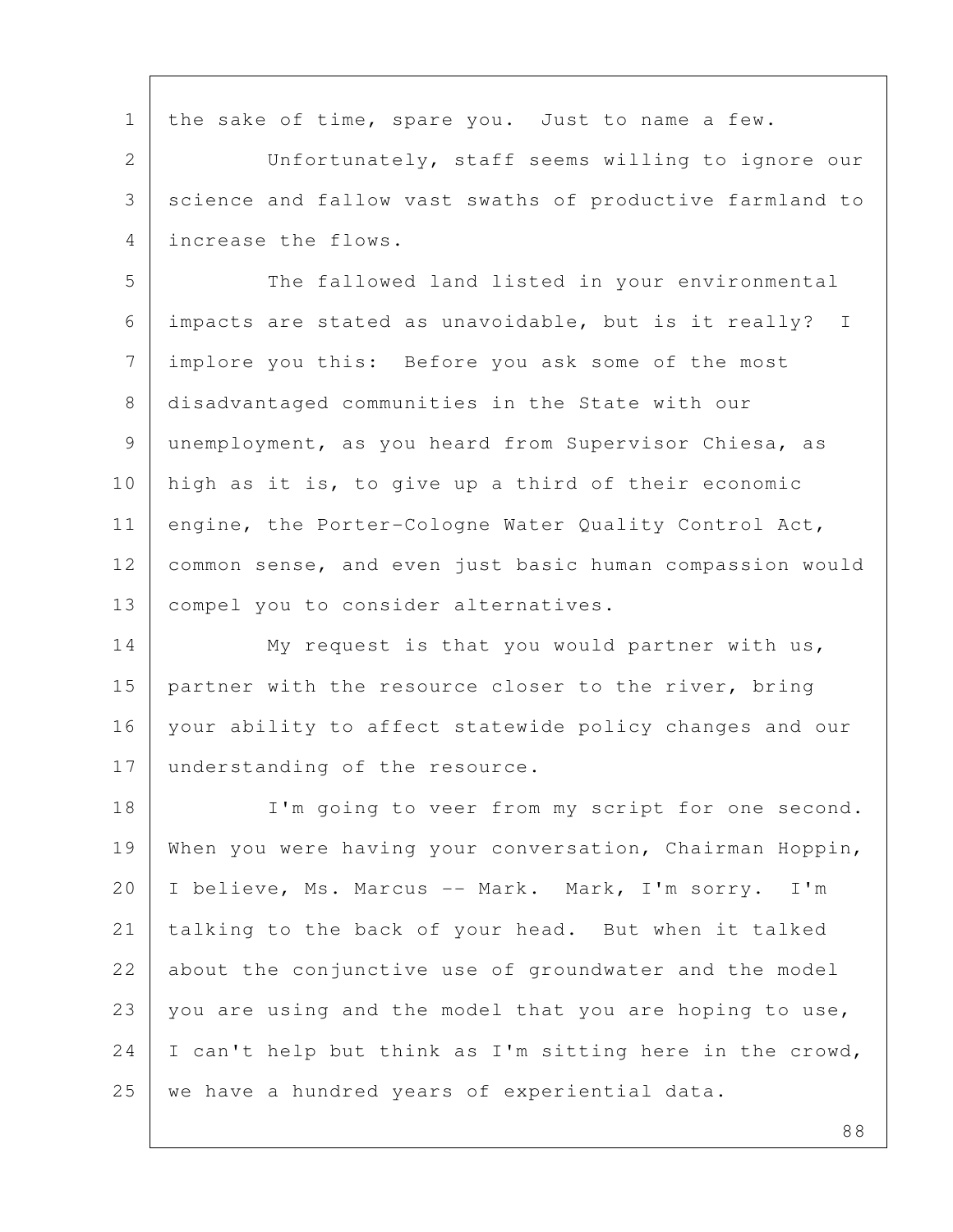1 We don't have to model it. We can look back at 2 history. We know that when times are dry we rely more 3 on groundwater; and when times are more wet, more flood 4 | stages, we're able to recharge.

5 | For example, at the end of the '80s and early 6 '90s and the end of the seven-year drought, we were out 7 of surface water, and we had numerous lawsuits come our 8 | way at TID because we were running residential and 9 | municipal groundwater wells.

10 So we know that the model that we run at today 11 during periods of dry runs out of both surface water and 12 groundwater. And we can show you that based on a long 13 track record. We don't have to model it. We can give 14 | you hard, factual data.

15 CHAIRMAN HOPPIN: Mr. Frantz, this is a golden 16 opportunity for me to remind not only you but others 17 that are here today that's why we're dealing with a 18 draft and that's why we're here taking your input and 19 why your written comments following this meeting will be 20 so critical. It's not that that data and those ideas 21 are going to be precluded.

22 This is an opportunity for people to come up, 23 just as you're doing, and present their point of view  $24$  and follow it up with whatever they need to substantiate 25 it and have it considered as the Board goes forward.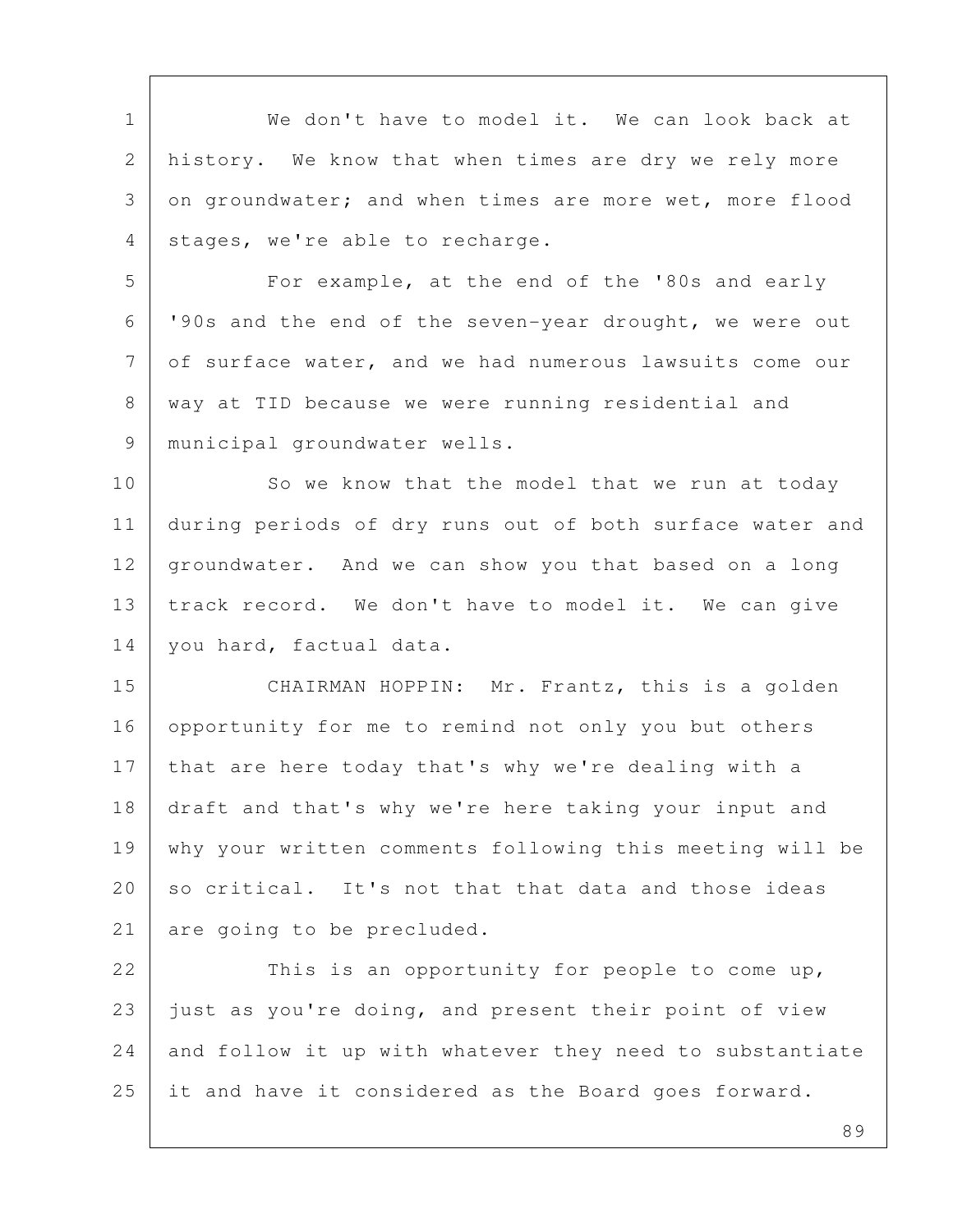1 | I'm not just saying that to you but everyone in 2 the room. 3 MR. FRANTZ: Well, thank you. That embodies the 4 concept of the critical goals, so thank you. 5 My third concern is that the south Delta 6 salinity is the stated reason for the increased flows. 7 However, our increased flows -- I'm sorry. Our current 8 existing flows are not allowed to help flush the 9 salinity out of the Delta. 10 We have studies -- Susan Poulson, 2006, will 11 prove that 98 percent of our existing -- all of the 12 existing San Joaquin River flows never make it past the 13 south Delta. Virtually all flows are picked up by both 14 | the State and federal export pumps. 15 Why not wait until the BDCP has concluded its 16 plan, which would allow the State Board to look at the 17 Delta in a more comprehensive fashion? 18 To rely on a plan that requires increased flows 19 at the expense of senior water rights holders for the 20 benefit of those with junior water rights puts the State 21 Board in an awkward legal position of facilitating an 22 illegal taking from one region to the benefit of some of 23 the richest in the state. 24 Lastly, this document has areas that makes it 25 difficult to assume that fish, wildlife and Delta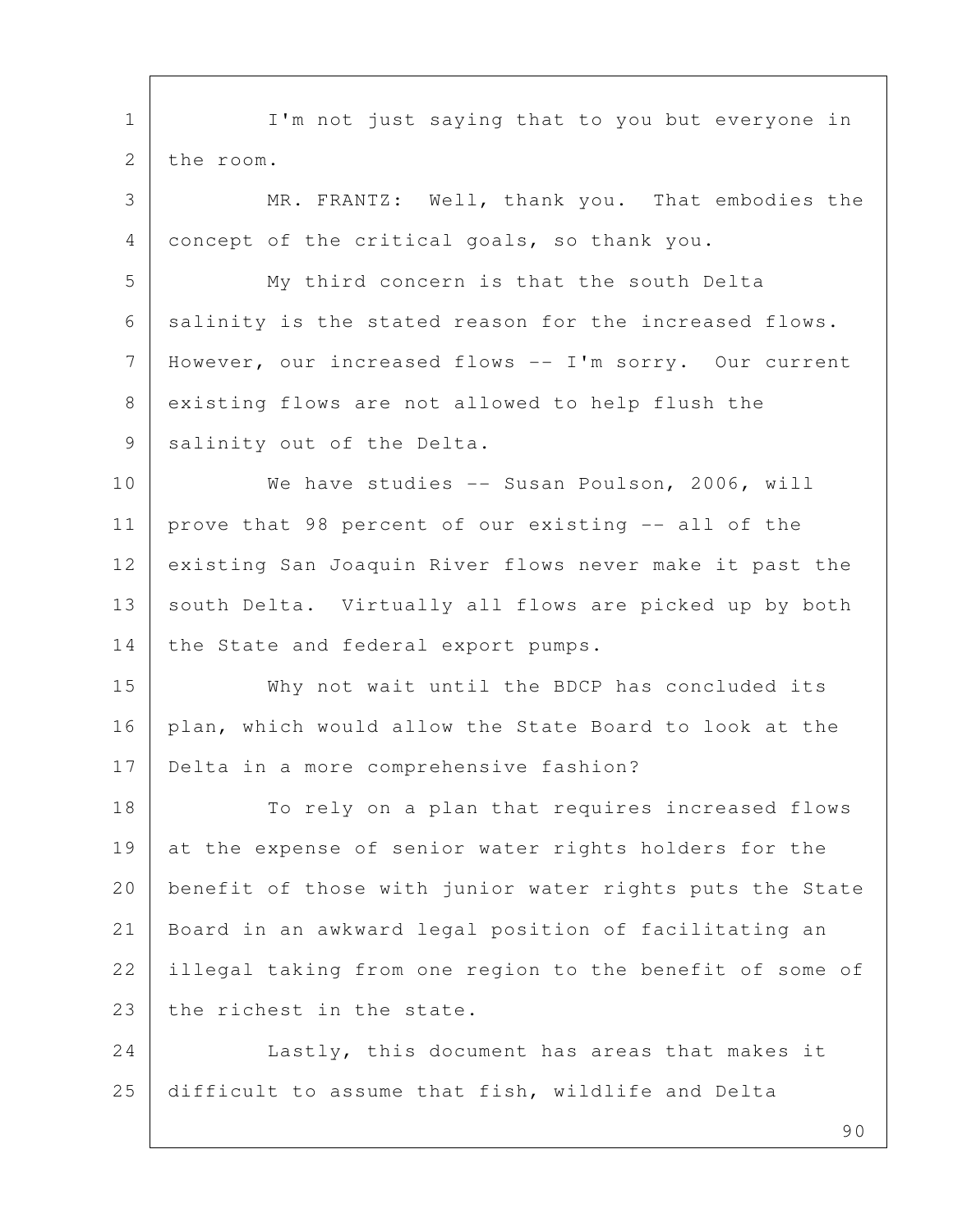1 | salinity are the true objectives. How am I to explain 2 to my constituents why the Hetch Hetchy water system is 3 excluded from the mandate? 4 How do I explain that the SED excludes the 5 entire upper San Joaquin River with source of 6 approximately one-third of the San Joaquin's unimpaired 7 flows? 8 | How do I explain that the plan proposed today is 9 an adaptive one, yet the plan for next year's flow rates 10 will be determined before the snowfall hardly begins? 11 In addition to asking you to give serious 12 consideration to the points that I have raised, I have 13 one other special request, and that's already been heard 14 today: Please hold a listening session in the Modesto 15 or Turlock area. 16 The sacrifices you are asking the families of my 17 community to make are great. I respectfully ask that 18 you meet them and to hear their stories. Come visit our 19 farms. 20 | If you come to my family's farm, you will find 21 micro irrigation and an elaborate water recycling 22 system. My farm is not unusual. Most of the farmers I 23 meet are experts at conserving water. No one wants to 24 overwater their crop and, therefore, reduce their yield. 25 If you would be willing to invest one day of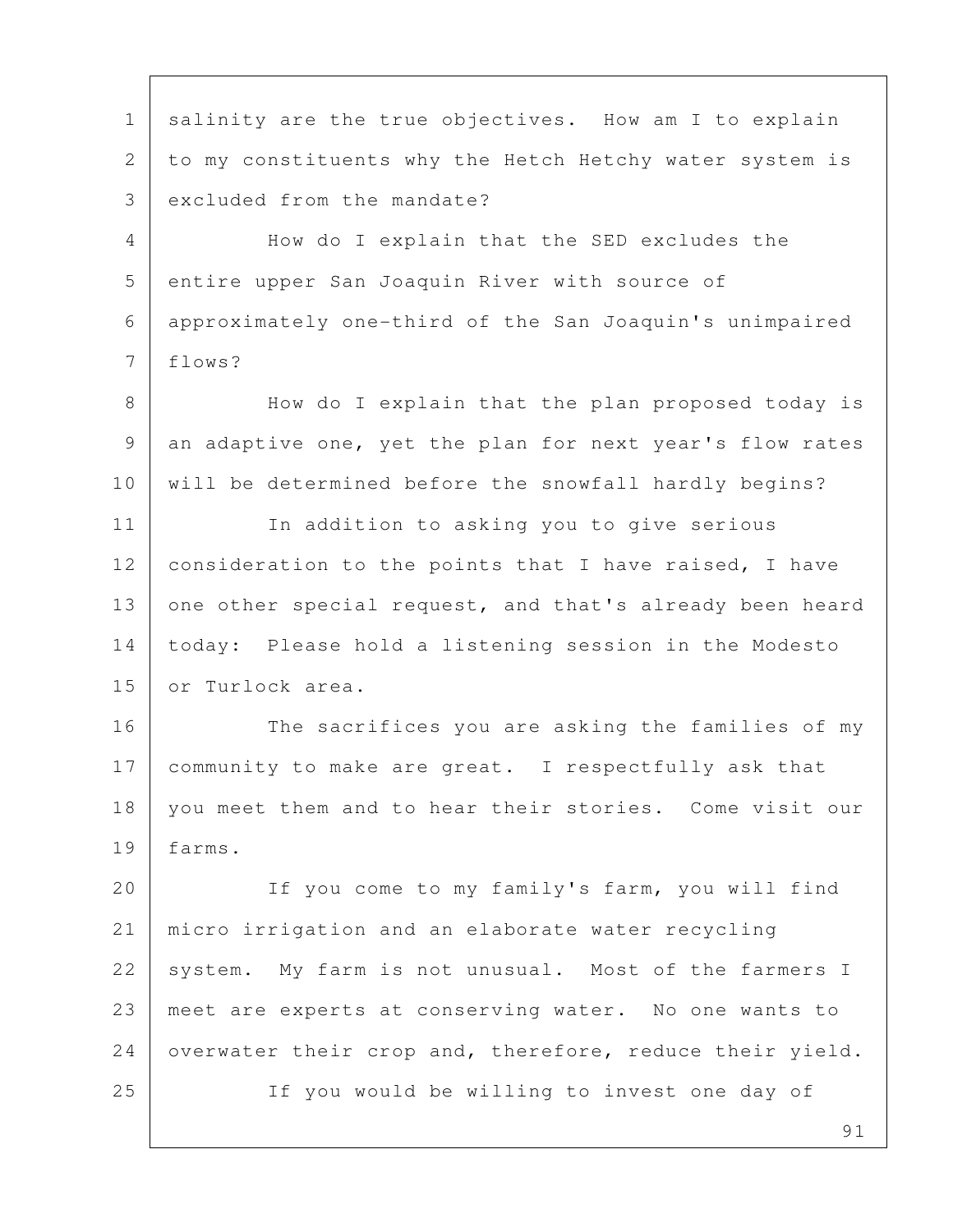1 | your time, I suspect you will come away impressed with 2 the farming practices currently in place in my district. 3 In closing, the farms in my community only exist 4 because of the sacrifices of prior generations. Our 5 parents and grandparents mortgaged their farms that we 6 now inhabit to pay for the irrigation system that greens 7 the San Joaquin. Today we feed the world, and the 8 economy of the entire state benefits. 9 Before you propose to turn parts of it back to a 10 | brown, fallowed, barren land, the people that I serve 11 deserve answers to the questions we have raised today. 12 They deserve better. 13 Thank you for your time and your consideration. 14 CHAIRMAN HOPPIN: Thank you, sir. 15 (Applause.) 16 CHAIRMAN HOPPIN: Ladies and gentlemen, before 17 | Mr. Guinee and his group come up -- we are not going to 18 take lunch today. And I have enough cards here and -- I 19 know people have traveled a long way. I don't want to 20 get to the end of the day and tell people that's the end 21 of public comment and then you need to turn around and 22 come back tomorrow. 23 I know that's going to be a burden on staff 24 because -- you know, I hope you can rotate out and go 25 get something to eat.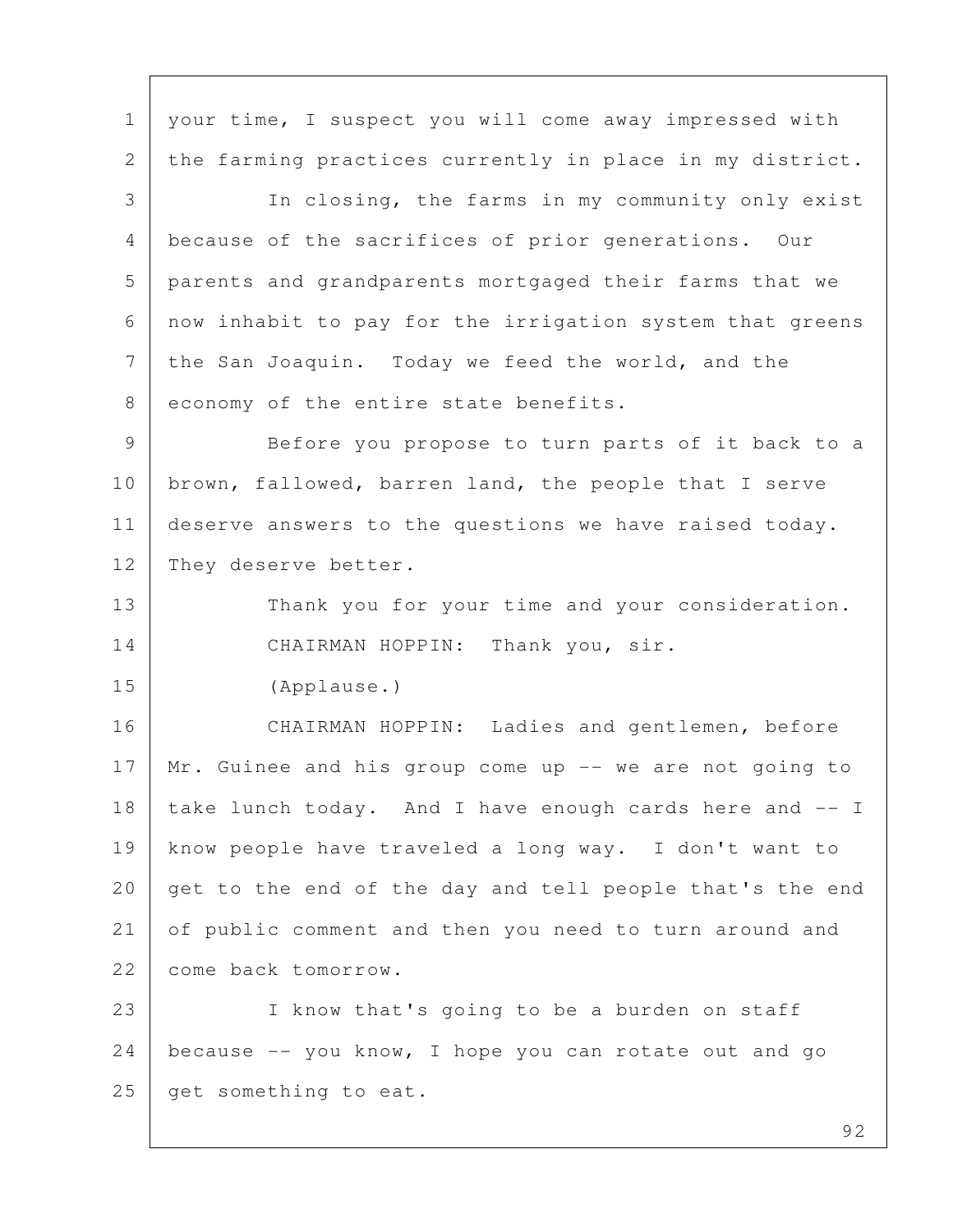1 If for some reason you decide to leave and go 2 down to the cafeteria -- which I can assure you won't 3 take very long for you to get your fill down there -- 4 and I call your name and you're out, I will not discard 5 it. I will put it aside and call it later in the day. 6 So, sorry for that inconvenience, but it's really a 7 | matter of courtesy. 8 Mr. Guinee? 9 MR. GUINEE: Thank you, Chairman Hoffman, for 10 accommodating us going now. We have a couple presenters 11 | that are not available to come back tomorrow or Friday. 12 I think we're going to take the chairs up in the 13 front. 14 CHAIRMAN HOPPIN: Before you start, there are 15 some people in the overflow in the Coastal Room. If 16 they would like to come into this room, there are plenty 17 of seats in here. Please take advantage of that. 18 Excuse me. 19 Talking about glasses, the comment that I 20 | received, there are still some personal items left in 21 the Coastal Room. If you are missing a purse, a lunch 22 bag, an iPhone, or something, you might check and get it 23 before somebody else does. 24 MR. GUINEE: Again, thank you, Chair Hoppin. 25 John Shelton from the State Department of Fish and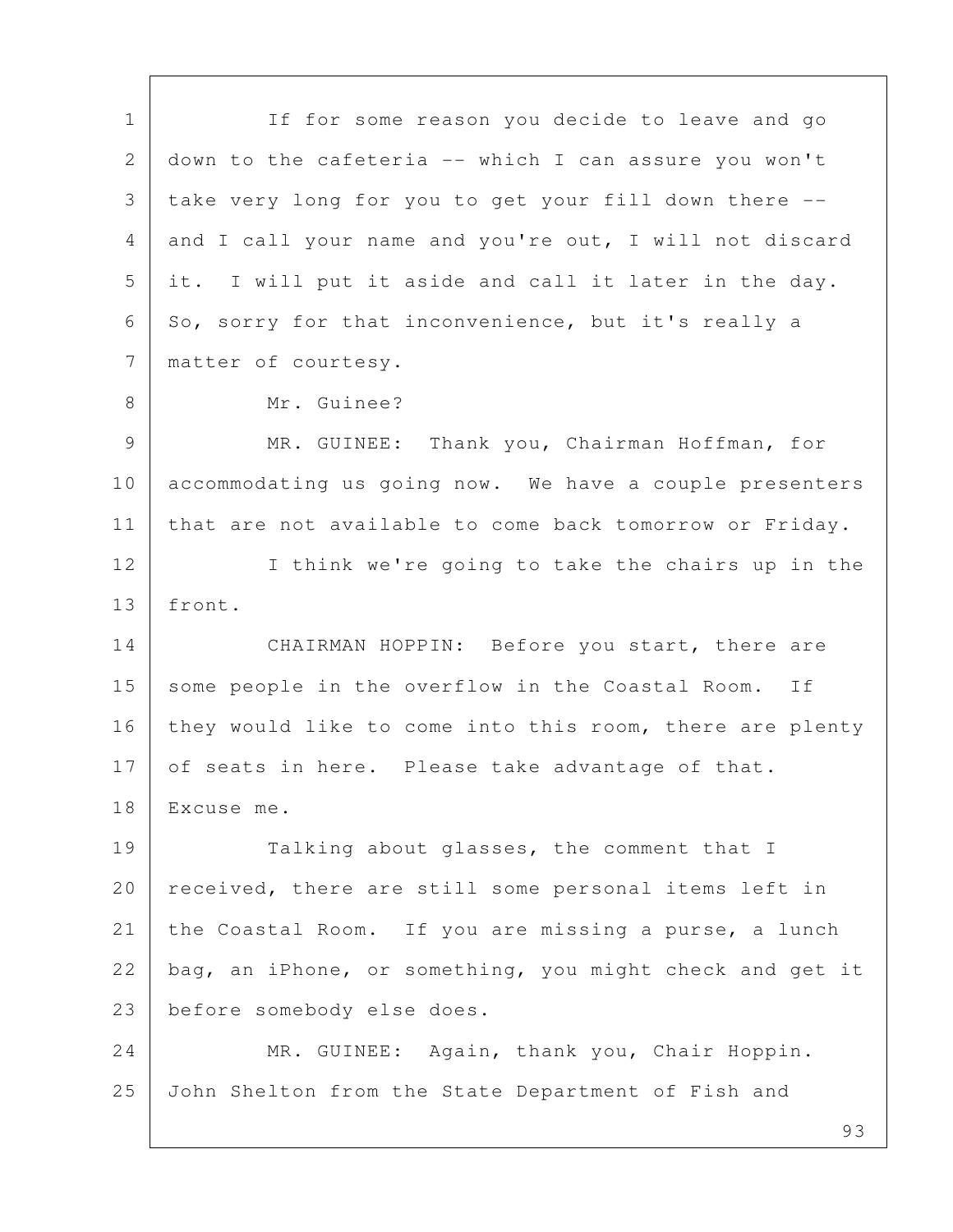94 1 Wildlife is going to start on behalf of the fish 2 agencies. 3 CHAIRMAN HOFFMAN: Roger, is that microphone 4 turned on? 5 MR. SHELTON: The green light is on. Can you 6 not hear me. How's that? Is that better? 7 So first thing I want to do is again thank Board 8 Chair Hoffman and the rest of the Board members for 9 having us here. As you understand from your staff, and 10 I'm sure you're going to hear in the next couple of 11 days, this is a very complex set of documents; and the 12 science behind it is pretty complex, both the ecological 13 science and the social and economic sciences. 14 So we did put together a panel of the fish 15 | agencies. It includes the State Department of Fish and 16 Wildlife, U.S. Fish and Wildlife Service, the National 17 | Fishery Service and the US/EPA. We are including them 18 as the honorary fish agency, although they look more at 19 | water quality and the Clean Water Act. 20 BOARD MEMBER MARCUS: That's about 20 years too 21 late, but I appreciate that sentiment. You're going 22 back to old history. 23 MR. SHELTON: So I'll go ahead and start off on 24 this. And I think at the end we do have a little bit of 25 | summary slides. But most of us, although we have worked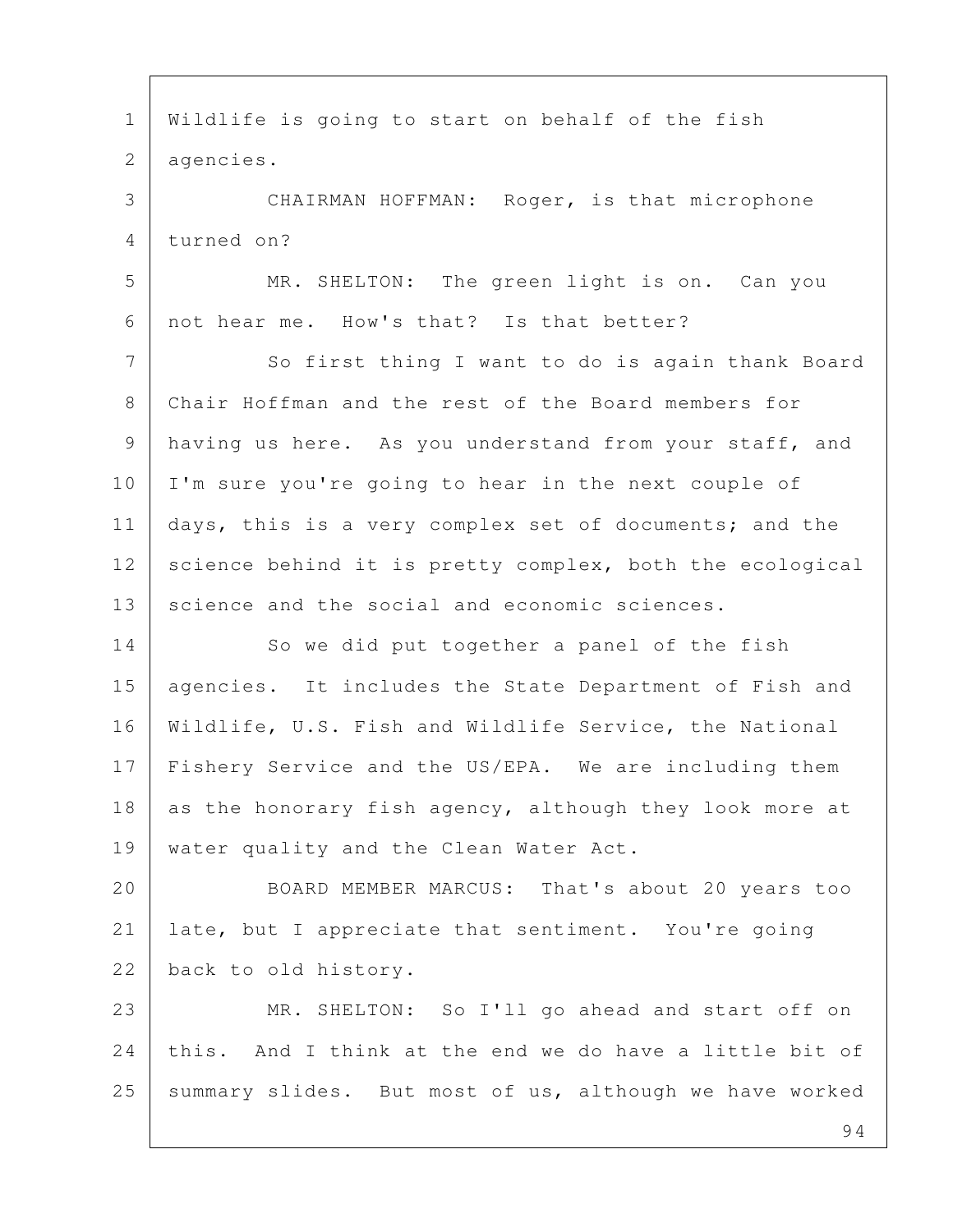1 | together, we have separate slides, separate agency 2 missions. There's a lot of overlap, but we tried to not 3 focus on saying the same thing over and over again. 4 CHAIRMAN HOPPIN: You know, if you said the same 5 thing over and over again, it might mean you all agree. 6 I kind of find that refreshing. 7 MR. SHELTON: One of those that I think we all 8 agreed on is we do think your staff has done an 9 excellent job of working through this. We don't think 10 they got everything right, but if they got everything 11 right that would be just  $-$  that would be tremendous, 12 because it's very, very tough to just figure it out. 13 So we do have some recommendations, but we do 14 believe your staff did a very good job. 15 Now if I can get the mouse to work. 16 (Thereupon an overhead presentation was 17 presented as follows:) 18 MR. SHELTON: So the Department of Fish and 19 Wildlife has a few key points. This is the recommended 20 summary of the things we're going to do at the 21 beginning. So this is your slide. You can look at it 22 at again to go back to see what we said. 23 So the first thing is we would like to see the  $24$  salmon doubling goals included in  $-$ 25 CHAIRMAN HOPPIN: Can I interrupt you for one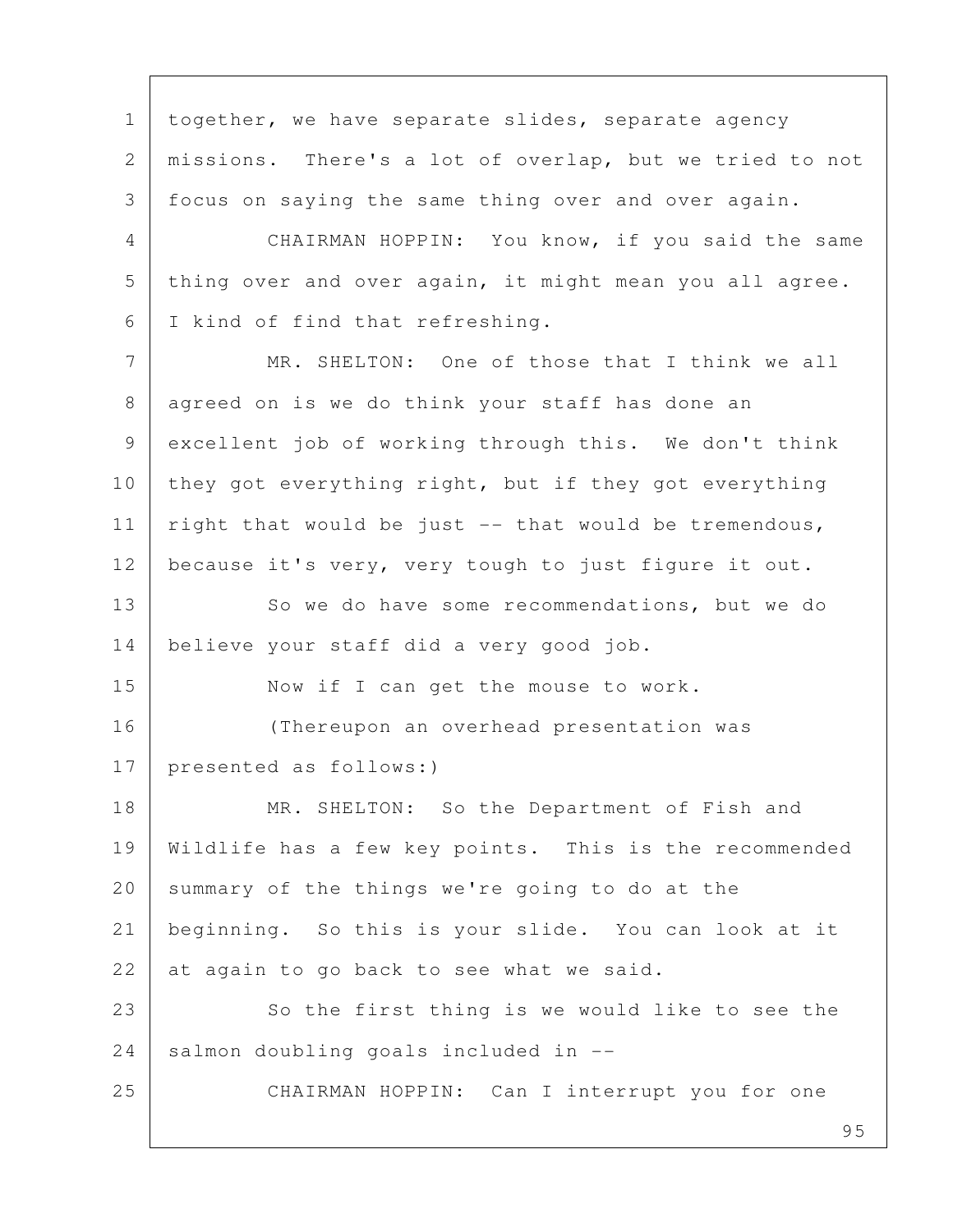1 second?

 2 Larry, this panel has a more complete 3 presentation than some. Would this be a good time for 4 the court reporter to take a break? Why don't you do  $5$  that?

6 And I think we've probably got enough material 7 here that we can include it in the record and not have 8 her fingers cramp up and not, you know, delete a comment 9 | from someone else, if that's all right.

10 MR. SHELTON: So are you saying you won't type 11 this into the record?

12 CHAIRMAN HOPPIN: Are you going to have enough 13 for the record that you can supplant it? Or is that a 14 | good idea?

15 MS. MAHANEY: I think the purpose of the court 16 | reporter is to transcribe the entire proceedings. So I 17 think if someone is speaking, it would be appropriate 18 for her to be transcribing.

19 CHAIRMAN HOPPIN: All right. Young lady, when 20 you start cramping up, make a signal and we'll take a 21 little break.

22 MR. SHELTON: So our first key point is we do 23 believe the salmon-doubling goal should be explicitly 24 stated in the Water Quality Control Plan. We had talked 25 to your staff, and they said the intent wasn't to really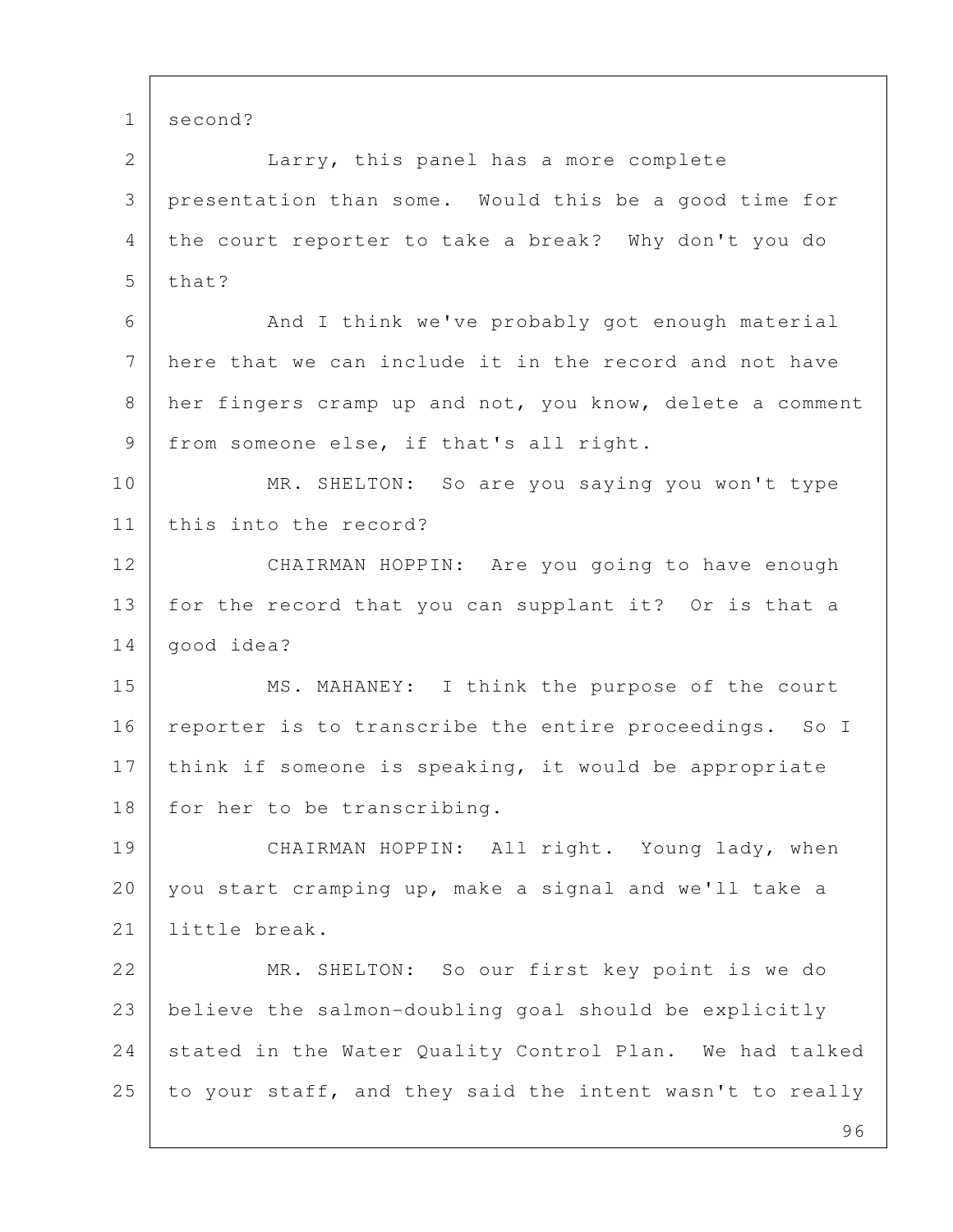1 not have it as part of it, but we do think it is should 2 be explicitly in the document.

3 Second point, our department analysis does show 4 that the 35 percent of unimpaired flow isn't adequate 5 for juvenile salmonid outmigration pulse flows. Our 6 recommendations -- and I have future slides that will 7 show what we mean on that.

8 And it's also not adequate if you're trying to 9 combine both what we would like to see for pulse flows 10 and to try to mimic the natural flow regime. You can't 11 do both. You have a hard-enough time doing our pulse 12 | flows by themselves. If you do those, you definitely 13 don't have enough room to do anything else with the 14 natural flow.

15 And the other is that our analysis is that 50 16 percent of unimpaired flow does achieve what -- our 17 recommendations from prior times. Those recommendations 18 that we had made, those pulse flows were based on the 19 old Vernalis criteria. They were also based on 20 something we were doing before we started talking about 21 | natural flow regimes.

22 So we had worked pretty hard to try to put it 23 and change it into a flow amount per year. And I think 24 the work that your staff did didn't quite hit it the 25 same way we would hit it. And I'll have a slide on that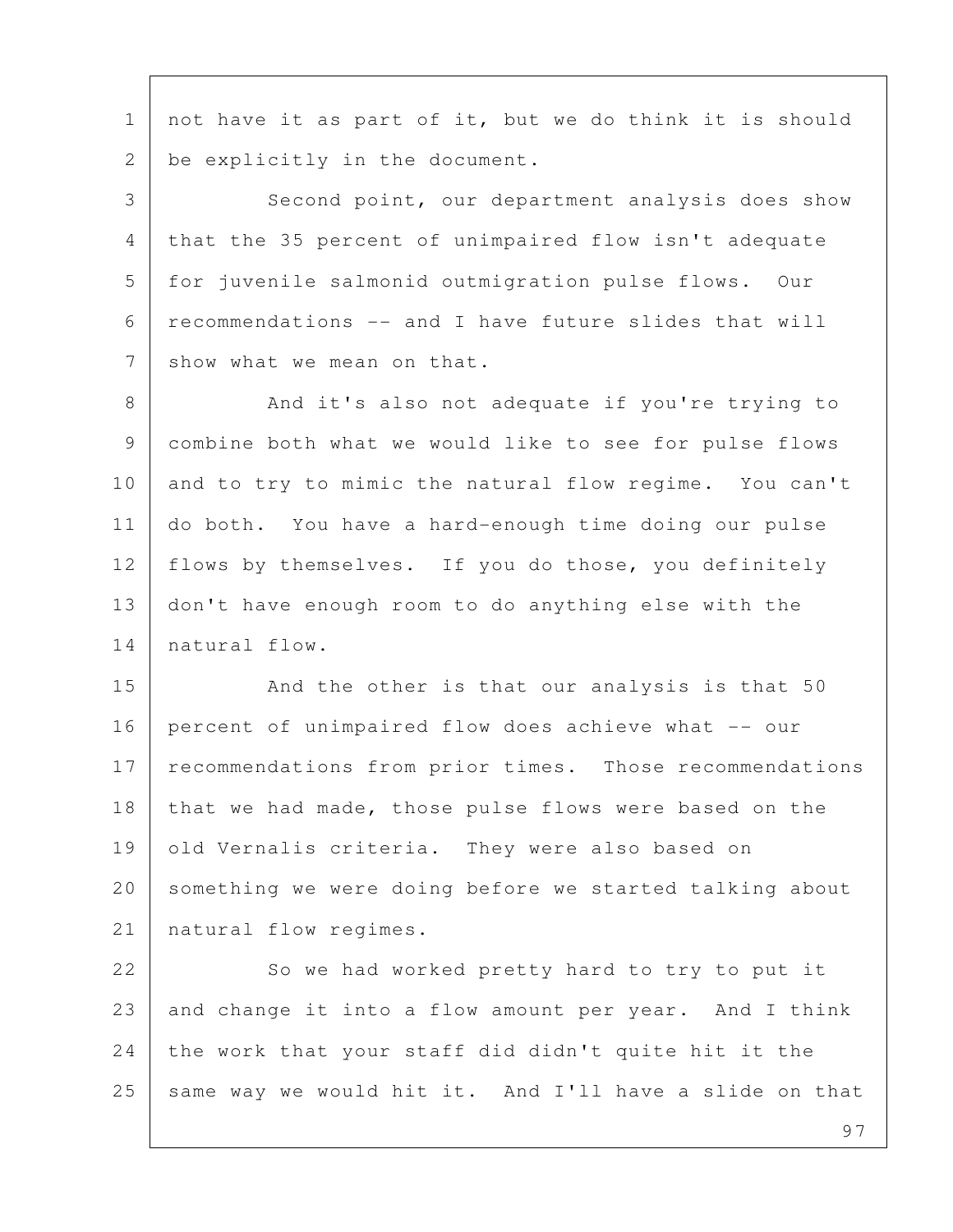1 to show you that. So I think they tried, but I think 2 | they missed it.

3 The other thing that we wanted to point out, the 4 SED does recommend a 14-day running average at the 35 5 percent unimpaired flow. We also see that doesn't 6 achieve the salmon-doubling objective. It does pretty 7 well wipe out a lot of the reason for the unimpaired 8 flow.

9 And while it will show that the economic impact 10 to declining fisheries are very significant and they are 11 important to consider as part of your balancing, we did 12 hear your staff say that, you know, CEQA does not 13 | require the analysis of positive impacts. So if you did 14 better things for salmon, salmon fisheries, and the 15 economic services that go through, that doesn't 16 | necessarily get into an SED format; but we understand 17 that you do need to balance. And in balancing you 18 should have a big picture idea of the economics that are 19 | both negative to continuing declining salmonids and, 20 also, what could be possibly done.

21 And, the last one, the revised water quality 22 control program of implementation needs details, and we 23 have some suggestions on that.

24 CHAIRMAN HOPPIN: Excuse me, John. What was the 25 | REC period on that last slide?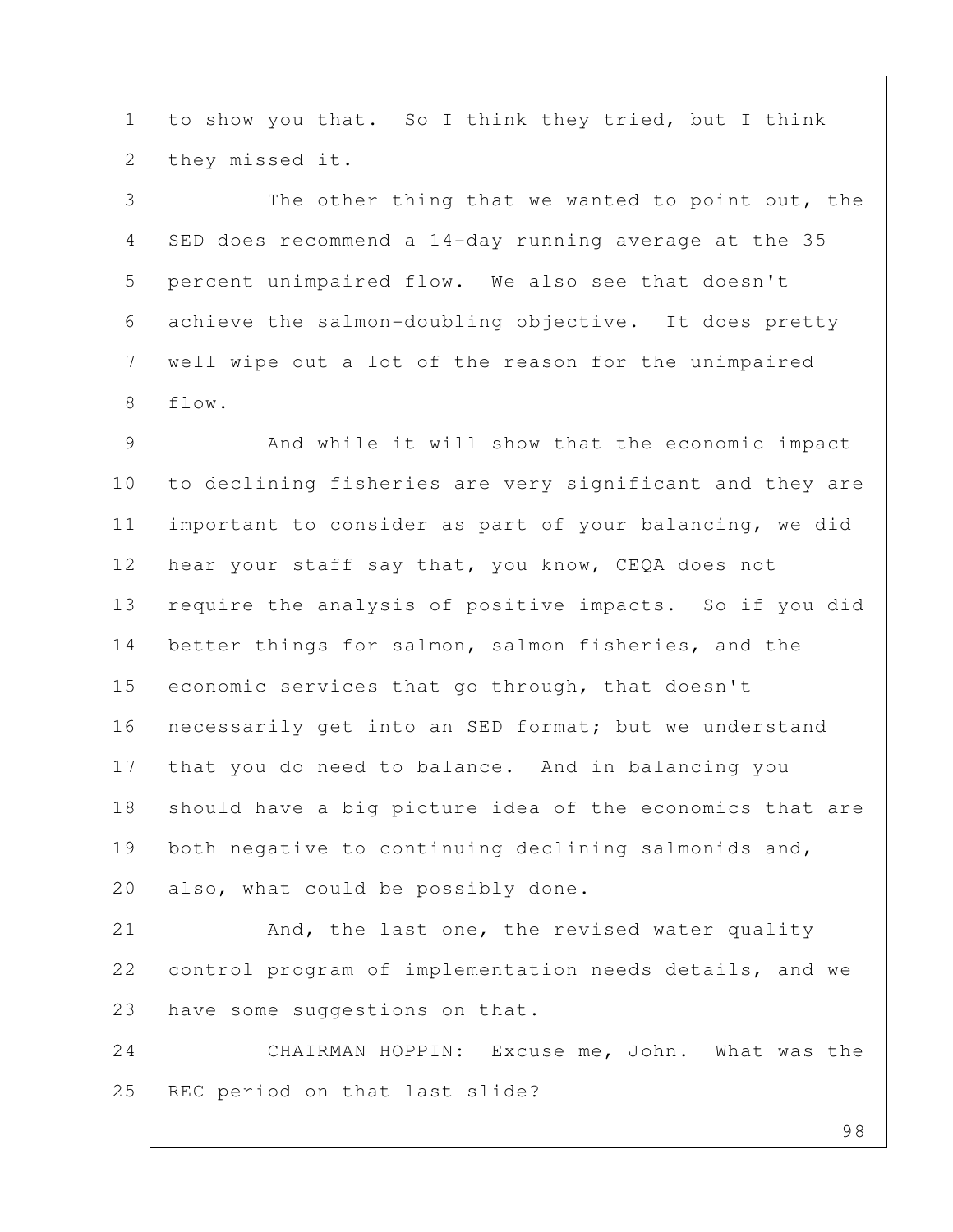1 | MR. SHELTON: The recommended period. 2  $-000--$  3 MR. SHELTON: So this is just the existing water 4 quality Lower San Joaquin Fish and Wildlife objective, 5 just again to show that it does have the doubling in 6 there. We think it's important. The other part of that 7 | is -- if I can get it to move. 8 The other is both State and federal laws require 9 doubling. So Fish and Game Code section 6900, etc., 10 Salmon, Steelhead Trout, and Anadromous Fisheries 11 Program Act requires it, and then also the Central 12 Valley Project Improvement Act. So it is the basis for 13 both of these.  $14$  --000--15 MR. SHELTON: So flows needed to achieve the 16 salmon doubling. The development of flow criteria for 17 the San Joaquin-Sacramento Delta ecosystem 2010 report. 18 The flow criteria seek second criteria that you did. 19 One of the important things that came out of 20 there was the idea of threshold flows. There were two 21 things that we quoted in here. I won't read the whole 22 quote, but it basically says that March through June 23 flows of 5,000 cfs out of the San Joaquin are important 24 | basically just to sustain. It will do some things, but 25 if you really want to do good things and start heading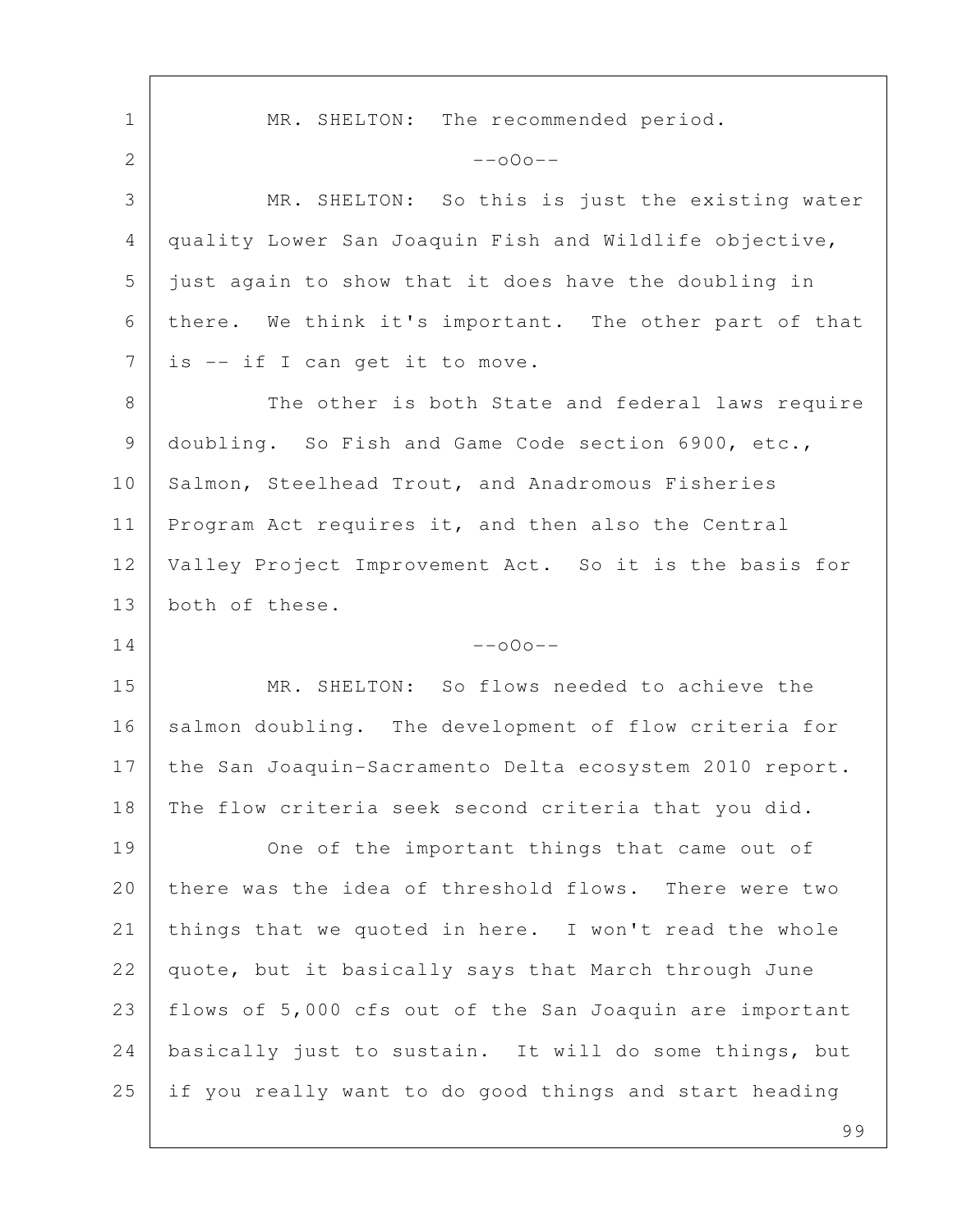1 towards the doubling, they recommended a flow of 10,000 2 | cfs average flow during that period. So it's very 3 important to get up to these threshold flows to be able 4 to do things.  $5$  --000-- 6 MR. SHELTON: One of the ways we wanted to look  $7$  at this  $-$  if you can see on this chart, there are two 8 bars, two solid lines that are flat that go across. 9 Those represent the two threshold flows, the 5,000 and 10 10,000. And then there's three lines that look at 11 different alternatives. There's the 35 percent 12 alternative, which is the recommended alternative; 13 60 percent alternative, and then we added a 60 percent 14 of unimpaired at Vernalis. This would be the total 60 15 percent of flow at Vernalis if you included all the 16 different tributaries to show that at the Vernalis area 17 when you're talking about how much flow would be there 18 under unimpaired conditions. 19 There's actually more than what we're requiring 20 in the SED and the draft Water Quality Control Plan. We 21 include that amount just to give you kind of a basis for

23 The important takeaway on this is that if you 24 look at the 35 percent flow, right about 50 percent 25 exceedance you drop below the 5,000 cfs threshold. So

22 what the overall system could be doing.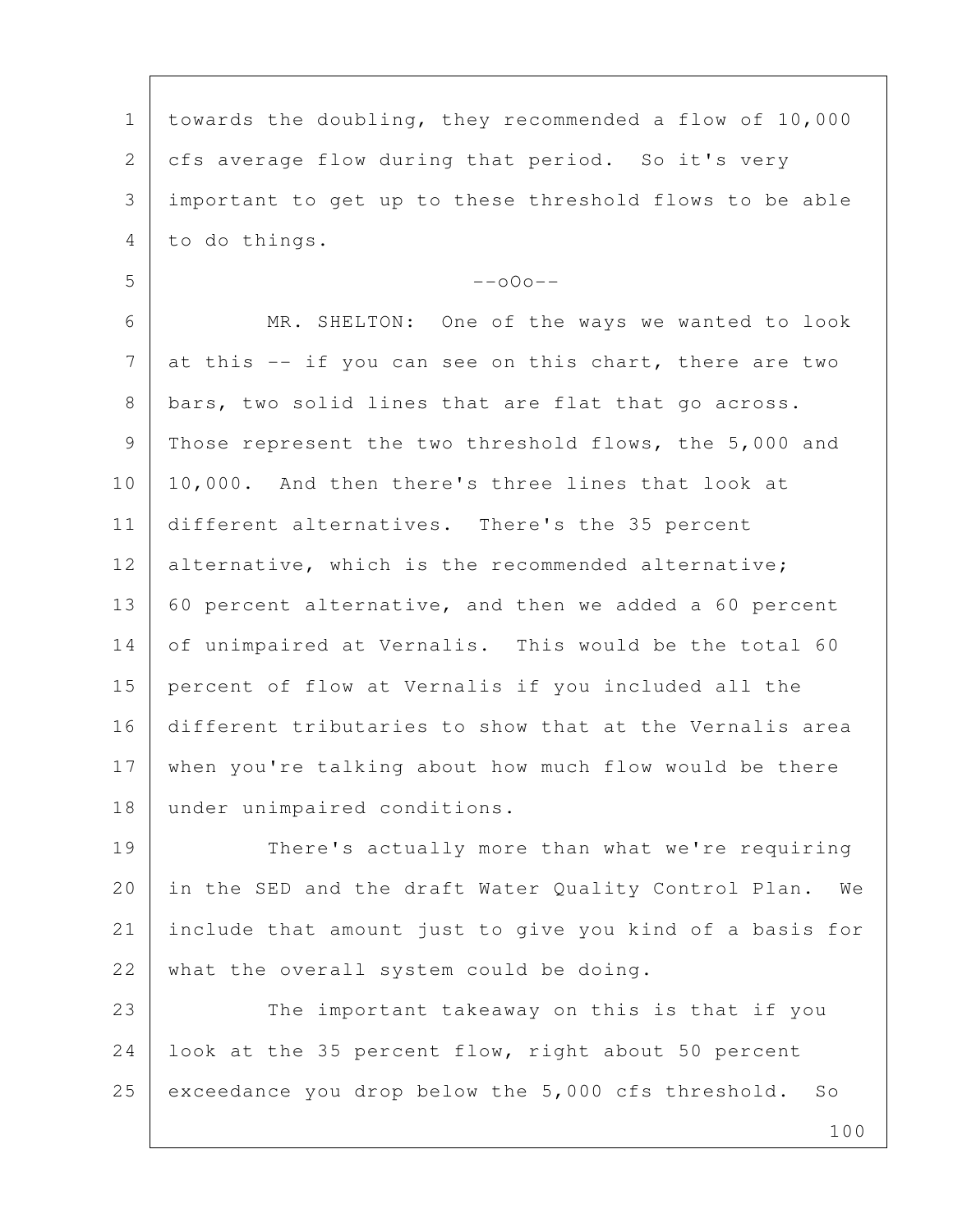1 | we're not even getting to the lower threshold that your 2 own document recommended that we needed to get up to 3 most times.

 4 We believe that there are the times during the  $5$  dry years, the normal years, and below-normal years, 6 that are really very critical to maintain the fisheries. 7 We also believe that the wet years are very good on 8 increasing the fisheries, but you need to at least 9 maintain during the dry and normal years.

10 And this shows right here a 35 percent right 11 about the average, the 50 percent year, you get 12 underneath that threshold; so you're not maintaining 13 very well even in normal years.

## $14$  --000--

15 MR. SHELTON: So our analysis of the 35 percent 16 unimpaired: We do look at what the State Board did. 17 The State Board underestimated our total volume of flow. 18 So the idea that your staff had put into the SED  $-$  they 19 took a look at our recommendations, and our 20 recommendations came as pulse flows on top of base 21 blows. And they looked at our base flows and they 22 | looked at the figures that we had put together for our 23 pulse flows and just took the times of years from that 24 for our base flows.

25 We are actually showing you when the pulse flows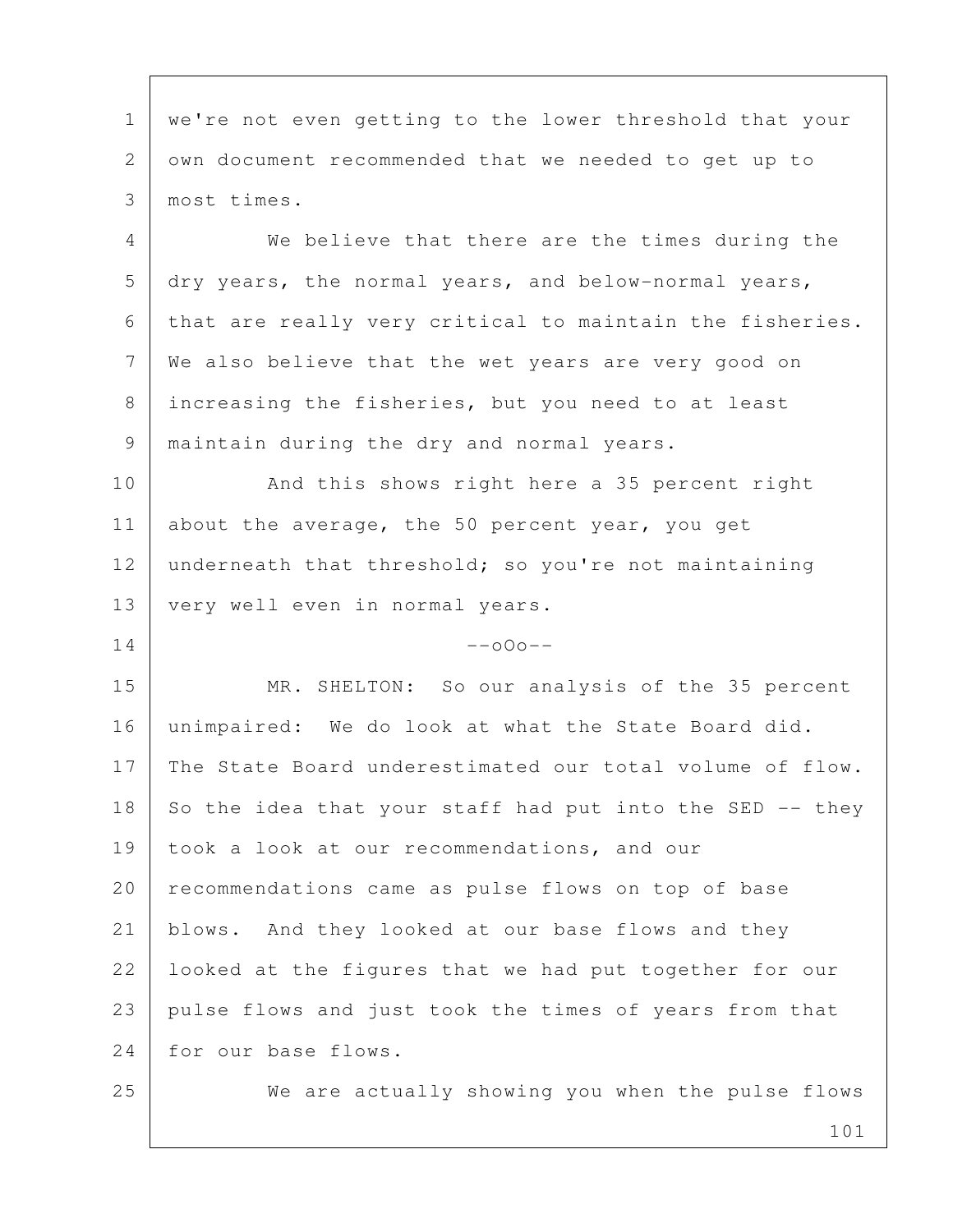1 | should occur and not how long the base flows should 2 happen.

 3 In our own Fish and Game Flow Criteria Report 4 that we put out, we showed a further extension of when 5 | those base flows should be happening. It basically goes 6 throughout the February through June period. So we need 7 those base flows. We need water in the river through 8 the whole season, through the whole spring.

 9 It would not be a very good idea to have no flow 10 at all just so that we can mold our pulse flows for a 11 couple weeks and then all of a sudden be water again.

12 CHAIRMAN HOPPIN: John, historically there were 13 | times when there was little, if any, flow in the lower 14 | San Joaquin; is that not correct?

15 MR. SHELTON: That is correct. What we did 16 | looking at our base flows, is we looked at  $-$ - basically, 17 what has historically been going on over the last decade 18 of the flows coming down the system right now. A lot of 19 | those flows are required from other agreements, FERC 20 | agreements, some two-party, three-party agreements. So 21 that water is in there. And the ability for us to mold 22 that water into a pulse flow would be difficult.

23 So that water is still there; you still need to 24 add that water to the system to keep it in there.

25 We also come back with the idea -- I think you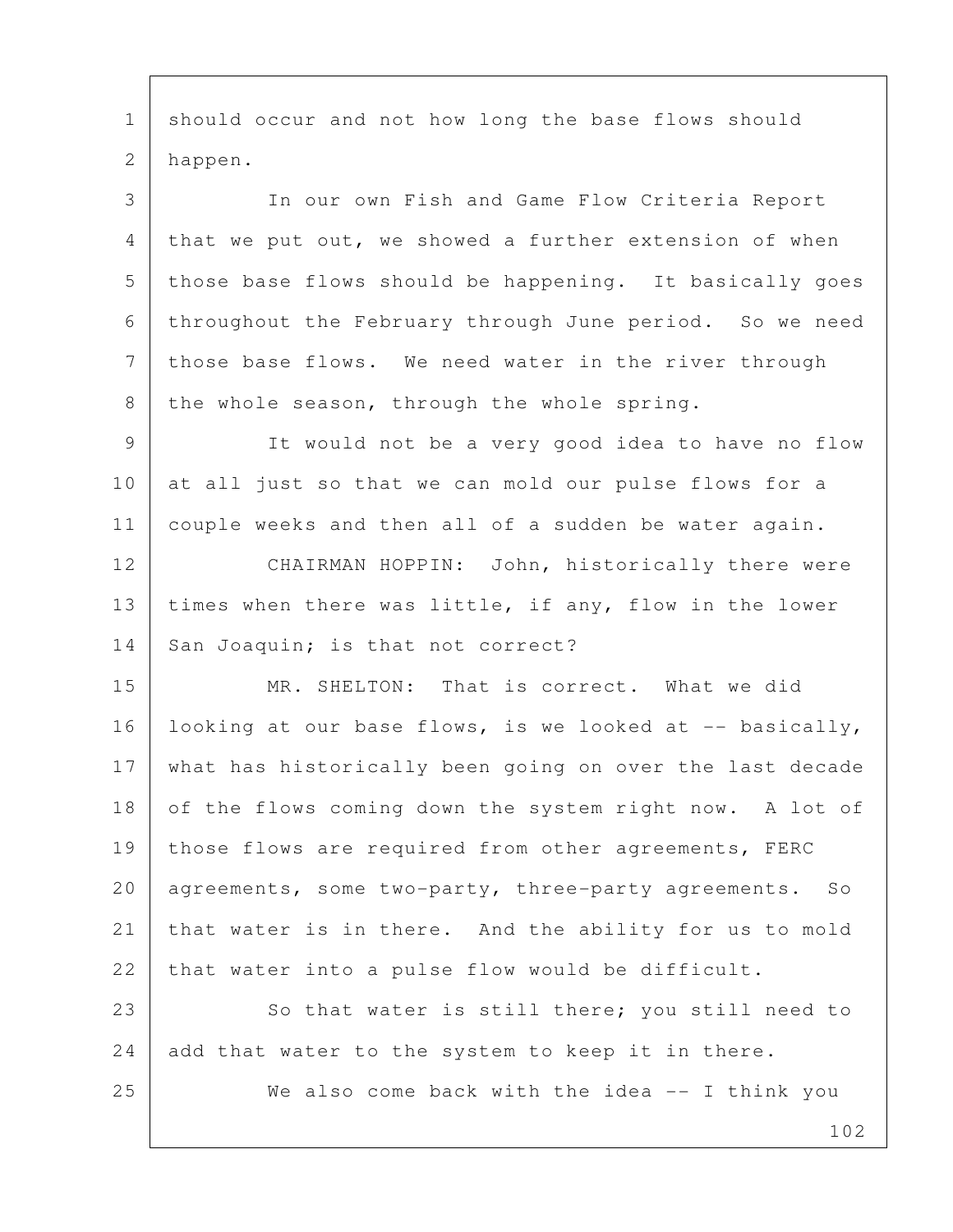1 | hear this more from the National Fishery Service. We 2 have a fishery that is on the edge. When you look at 3 steelhead, it's, you know, formally recognized as being 4 on the edge. But even the fall-run salmon are on the 5 edge. And we will recommend strongly that you've got to 6 protect it in the low-flow years. Because if you don't 7 protect it, it can get wiped out.

8 | Historically, our great years were great -- 9 hundreds of thousands of fish -- and so we could rebound 10 through some of the bad years. Now, when we only get up 11 | to thousands of fish, at best sometimes, we need 12 | protection during the dry years.

 $13$  --000--

14 MR. SHELTON: The other thing that we showed --15 or that we had put in our earlier comments, is that we 16 want to make sure everybody understands that when we put 17 together our pulse flows, we're looking at one species, 18 one life stage. All right. There is a critical life 19 stage for fall-run salmon, and fall-run salmon are a 20 critically important species for this system.

21 But we have said over and over again that 22 species needs -- other times of the year needs the 23 water, during the summer for any juveniles that hold 24 over. We definitely need fall pulse flows, and we have 25  $\vert$  a little bit in October, but we've got to make sure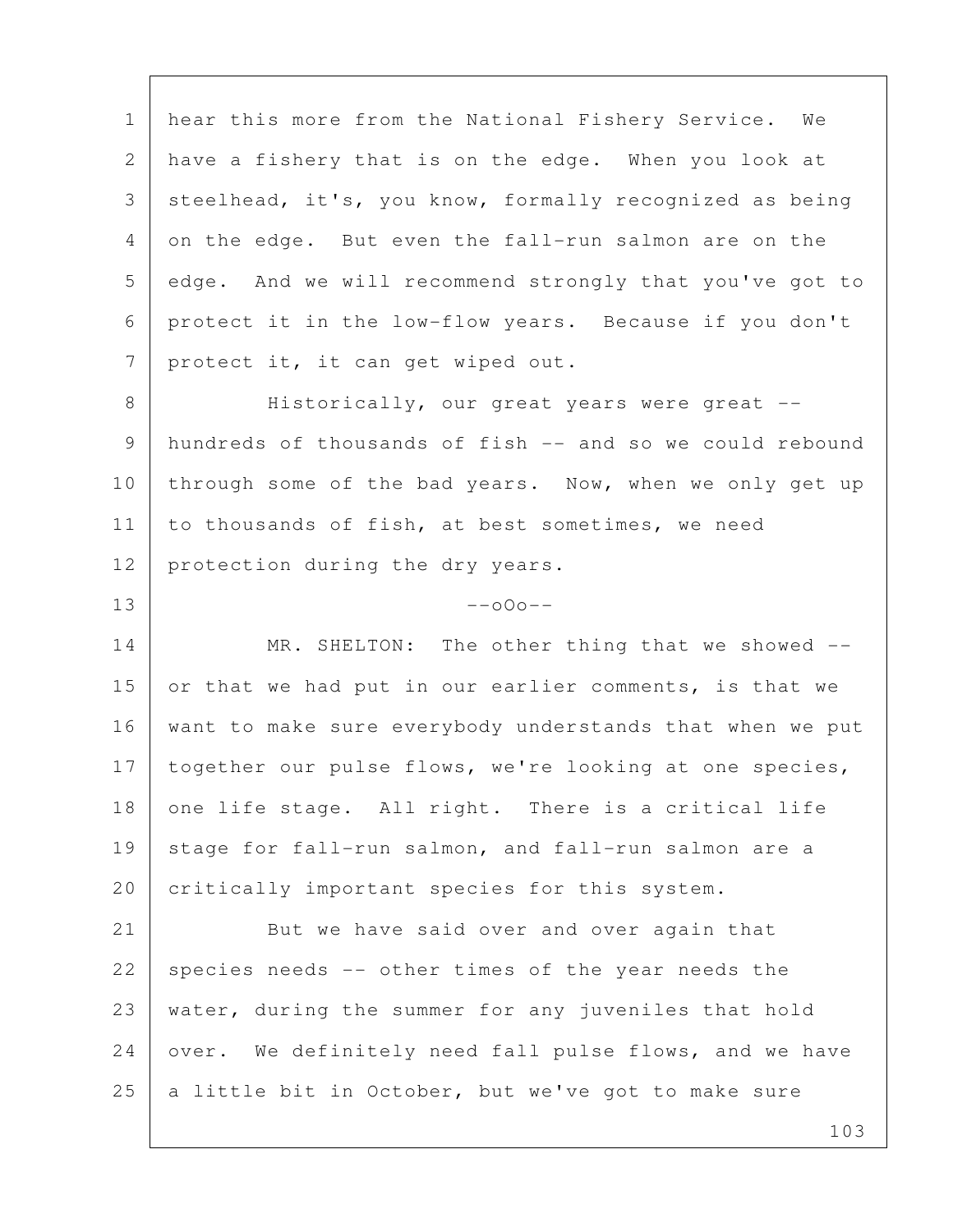1 | there's enough there. So it's year-round protection. 2 The other thing is there's a lot of other 3 species, like the steelhead, that definitely needs 4 | year-round; but there's other ones too that are both 5 within the watershed but are in the south Delta and 6 central Delta that need the extra flows. 7 So although we understand the reasoning behind 8 looking at this particular time, we want to keep making 9 sure that everybody understands the rest of the year 10 | water is important. 11 | And the other thing is that ecosystem functions 12 and services are important. So this is just the whole 13 idea of the natural-flow concept and what those natural 14 flows are supposed to support and maintain, is the 15 ecosystem services and functions beyond just the native 16 and individual species. 17 I don't know if it's a bad battery or -- there 18 we go.  $19$  --000--20 MR. SHELTON: I've got a series of slides. This 21 is the figure from the SED, figure 3.2. And it does 22 show what your staff put together as our 23 recommendations. 24 So the red line is our recommendations. This is 25 an exceedance spot, which sometimes makes it a little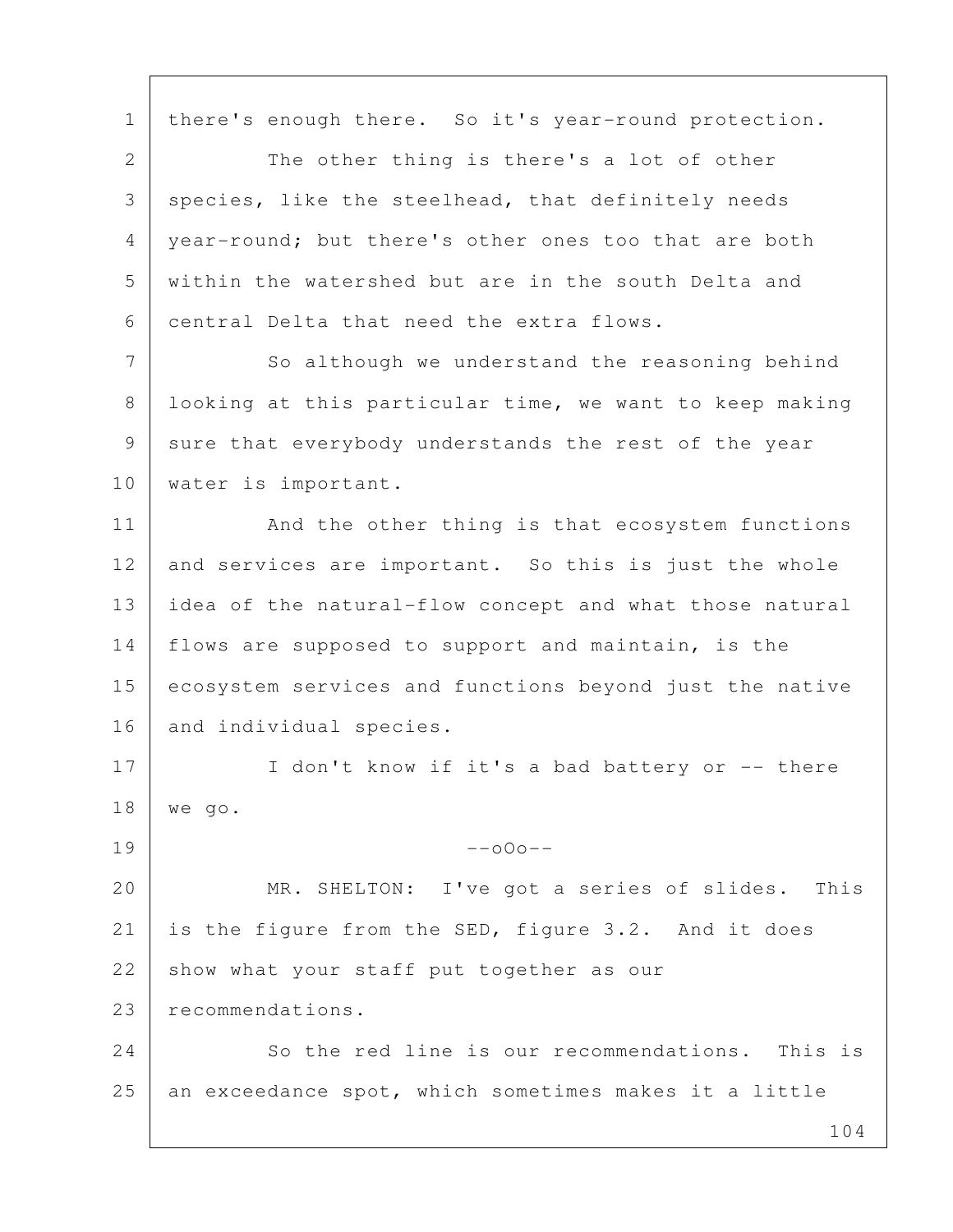1 | bit difficult to initially look at.

2 What it does tell you is that -- on the hundred 3 percent side. So the "X" axis is the amount of times 4 something is exceeded. So as you get further and 5 further on that, we have drier and drier years, which 6 means we have more times where we have less water and 7 not as much times that we have the high water. So 8 50 percent exceedance is about the normal on this stuff. 9 What we have done -- I'm hoping -- there it  $10$  goes.  $11$  --000--12 MR. SHELTON: So we added a couple lines just to 13 | help show you where these things are. There's a 14 35 percent alternative and a 50 percent alternative. 15 And in one of our earlier recommendations -- I 16 think it was the revised notice panel when we were a  $17$  part of that  $--$  we did say that 50 percent of unimpaired 18 flow basically gives us enough water to work with our 19 pulse flows for most of the years, especially the wet 20 years; so we included the 50 percent in there. 21 Then we add the black line. The black line is 22 the department's recommendations when you include the 23 base flows throughout the February through June period. 24 So it increases the amount, the volume of water. This 25 graph is based on volume but not flow.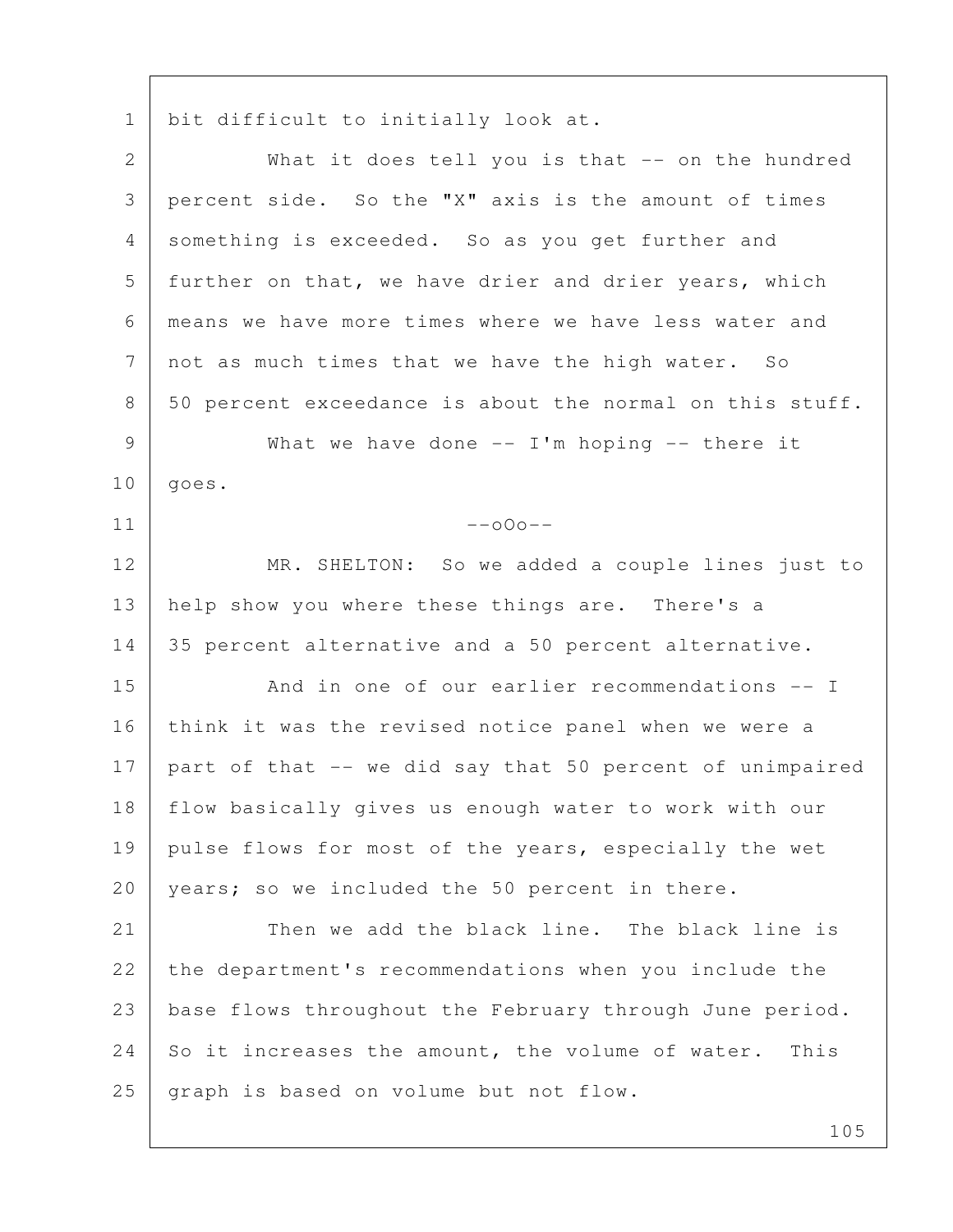1 | And what it shows you is that, yes, it does 2 increase the amount of water that you need. And the 3 35 percent no longer really hits our numbers very well. 4 It's mostly below our line. 5 | If I can go one more -- there's our line. 6 And the other thing that we can see on this is 7 it's only about 30 percent of the years that are above 8 the black line that gives us enough water to be able to 9 get to our pulse flows. And those are mostly the wet 10 | years. 11 We also included some graphs that we have of 12 some years that we used just as examples. We tried to 13 pick a few different types of years, but the most recent 14 ones of wet, dry years. 15 This is a wet year, 35 percent of unimpaired 16 | flow is sufficient. We think we can move things around 17 | fairly easily and get the pulse flow. 18 So the red line in there is our recommended 19 flows. We think we can move things around in a wet 20 year. 21 But if you get into an above-normal year, it's 22 still got a fair amount of water but not as much as a 23 wet year. We start running into problems, and the 24 ability to adaptively manage during that year and remold 25 that water into the pulse flows is going to be quite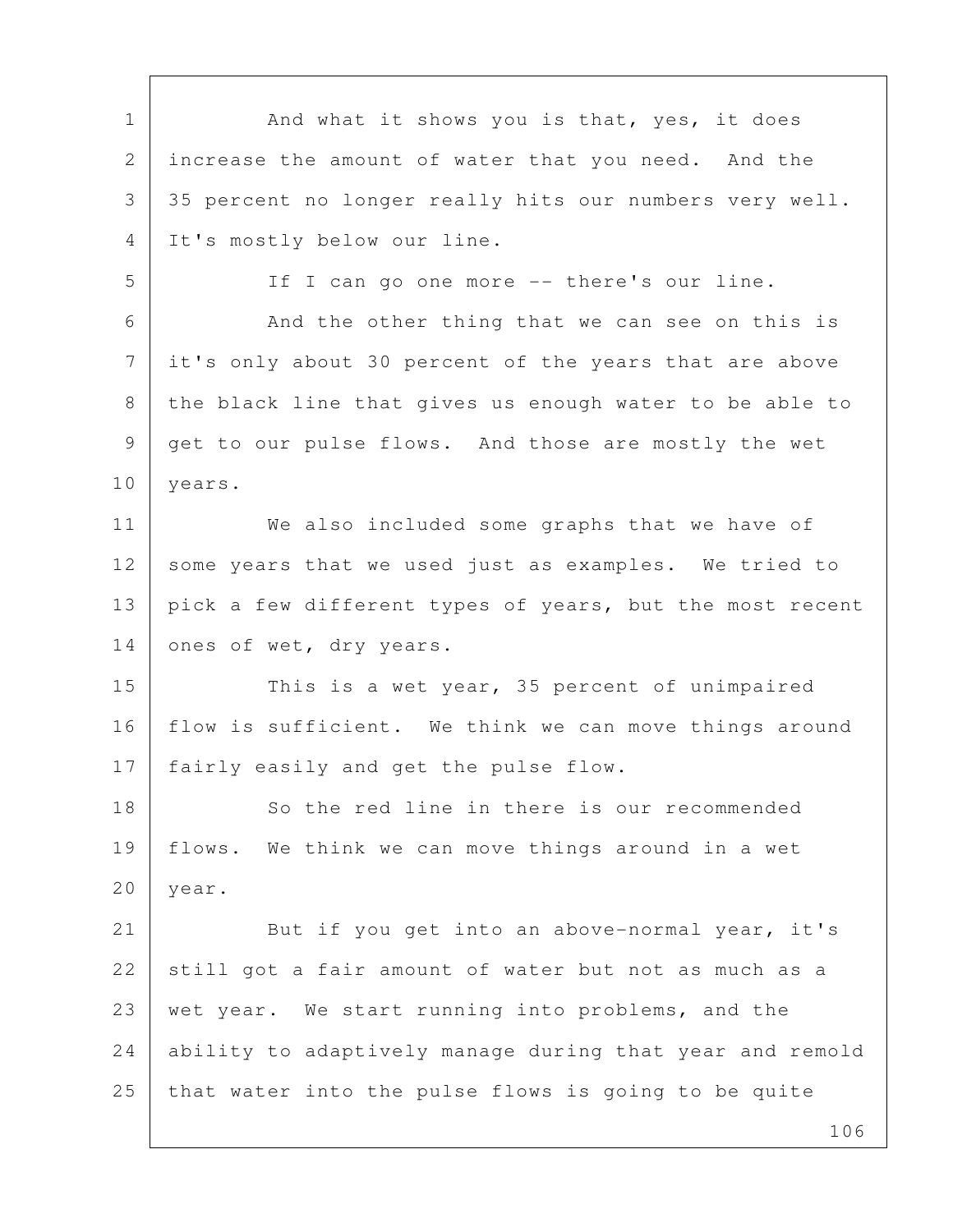107 1 difficult without dipping into our regular base flows 2 later on. 3 We are very concerned, also, about just the 4 practicality of trying to get these sort of agreements 5 in place as you're trying to forecast what the rest of 6 the year is going to be. 7 Basically, in order to do our pulse flows, you 8 would have to look at the beginning of the year and 9 start saving water, hoping that you still have that sort 10 of year at the end of the year.  $11$  --000--12 MR. SHELTON: During a below-normal year, this 13 does show that -- the green line, the 35 percent, would 14 be very difficult. In this instance, if you try to mold 15 pulse flows, we'd be taking water away from the 16 | remainder of the 35 percent of the year. 17 And I would suspect the water suppliers would 18 come up and say, Well, we don't think we're going to 19 have that water; or, We're not sure we're going to have 20 | that water, so we should be conservative and not put it 21 into a pulse flow.  $22$  --000--23 MR. SHELTON: The other thing, the SED, their 24 14-day averaging doesn't help restore and maintain the 25 ecosystem functions and services.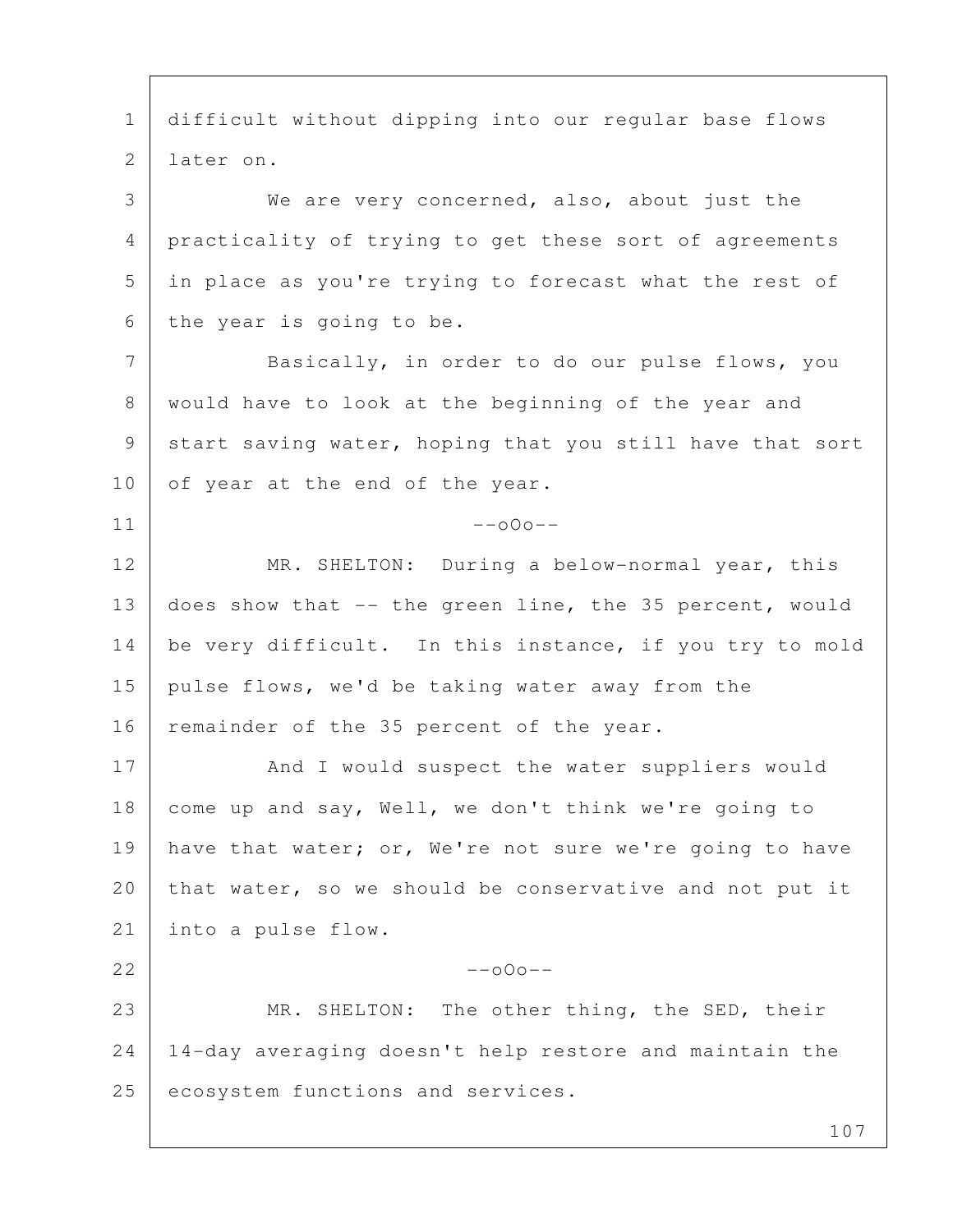1 Remember, the natural flow regime is based on 2 the idea that you have some fairly high peaks at natural 3 times when precipitation events are occurring and other 4 times are occurring. That helps set the times for seed 5 set, for germination of riparian plants, for growth of 6 riparian plants. There are other animals that rely on 7 | this stuff. The 14-day averaging does away with those 8 peaks.

 9 We did point out your basis of science report 10 for the natural flow regime. Again, a very good report. 11 | And I think, as some have already come up and said, that 12 there's not much science. There really is a tremendous 13 amount of science.

14 And your report, both the flow criteria and the 15 basis of science report, is very good on this. It shows 16 that the natural flow regime is the state of the science 17 and does show that you can maintain variability in 18 patterns of hydrograph when you maintain the ecosystem 19 services and functions. But that requires the right 20 timing, the right magnitude, and the right duration of 21 high flows.

22 Also, usually it does require low flows. But 23 then we have the problems in the system in that we've 24 had so many low flows in the past that are unnatural 25 that we've got a system in crisis, so we do need to be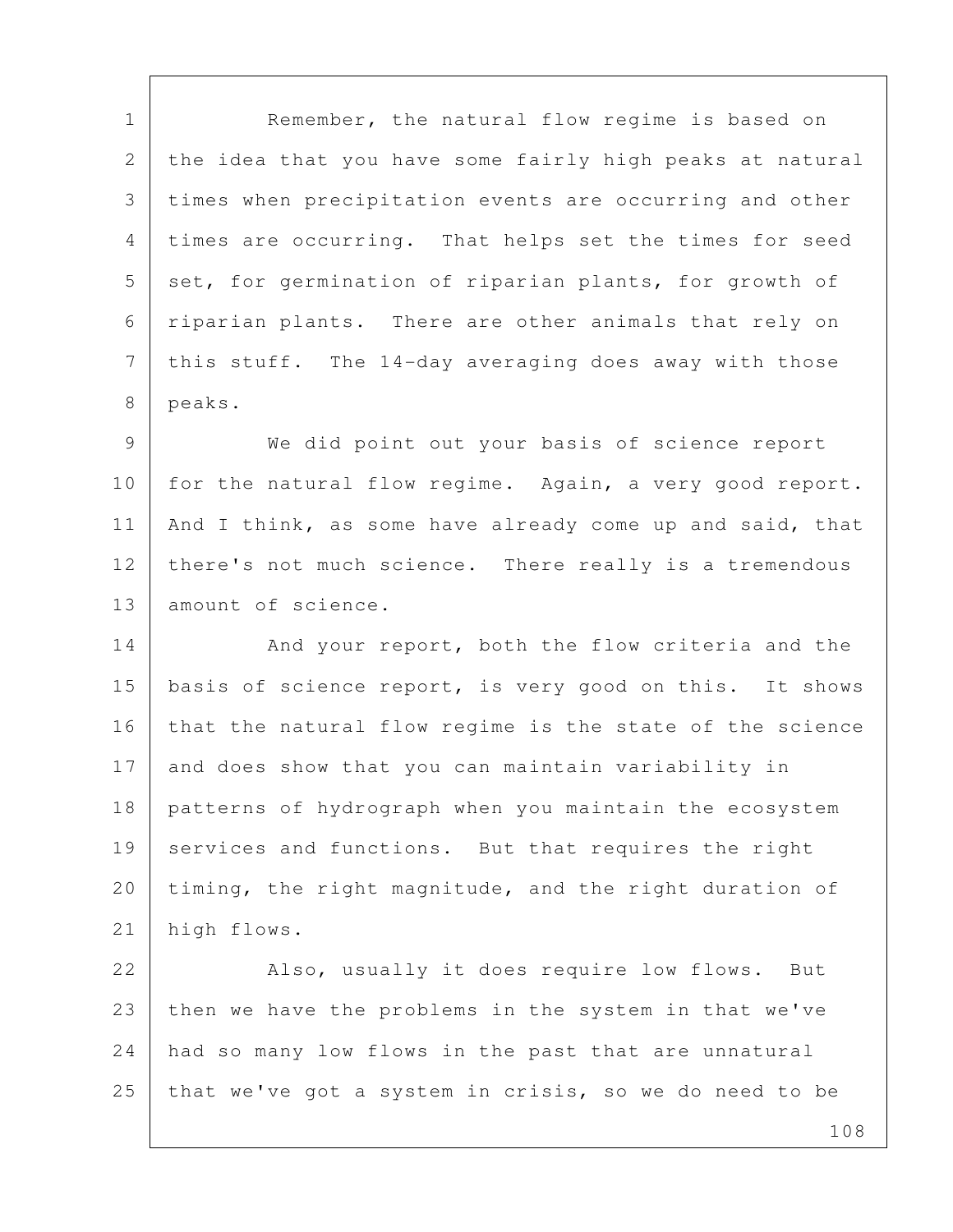1 careful in the very low flows.  $2$  --000--3 MR. SHELTON: The other thing that we have 4 concerns with in the Department, the model. I can't 5 remember the name of your model, but your spreadsheet 6 model that was put together to look at the water supply 7 | impact, the WSE model, it has in there limits because of 8 flood impact. 9 The problem with that limit for flood impact is 10 that sometimes it gets in the way and conflicts with the 11 ability to get the threshold of 10,000 cfs. And so 12 having that in there and having it in your water quality 13 control plan may not allow us to do some of the 14 ecosystem services and functions that we need to do. 15 | And I know this is a question between 16 authorities on how far you can go on flood flows and 17 all, but it's something that seriously needs to be 18 considered. 19 We also have this question, because we couldn't 20 | find it in the document  $--$  it might be there  $--$  what 21 happens to those flows if you're 200 or 300 cfs about 22 | flood flows? Is that just something that doesn't belong 23 to the environment anymore and has been given away? So 24 on a wet year is it actually less than 35 percent that's 25 required because you've hit maximum in some of the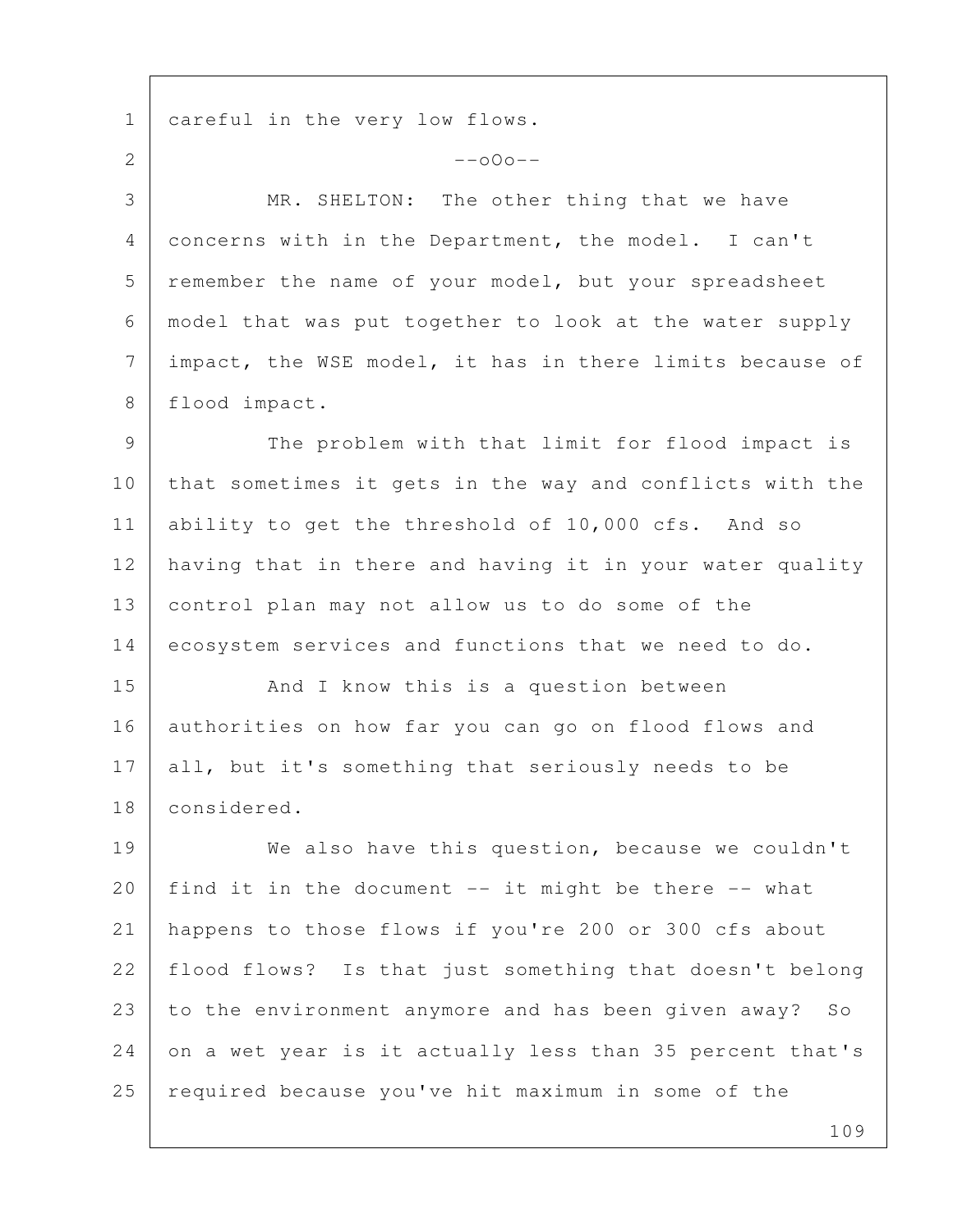| $\mathbf 1$ | systems? So we had looked at that. I think our           |
|-------------|----------------------------------------------------------|
| 2           | recommendation is to make sure that that's clearly       |
| 3           | defined and that's just stored for later. If you can't   |
| 4           | put it down then, you can put it down later.             |
| 5           | $--000--$                                                |
| 6           | MR. SHELTON: This is actually a slide that Les           |
| 7           | presented at a Davis conference, and it just shows the   |
| 8           | difference between the 3-day and 14-day averaging. I     |
| 9           | think we have an arrow that points to them.              |
| 10          | So the red line is the daily observed. The blue          |
| 11          | line is a 3-day averaging. You're able to keep your      |
| 12          | peaks. Right underneath in between is the green line     |
| 13          | which is a 14-day averaging. You've lost that peak       |
| 14          | there at the 14-day averaging completely.                |
| 15          | So a three-day averaging, which we think is              |
| 16          | possible for the operators to be able to work with, is a |
| 17          | much better averaging period to work with.               |
| 18          | We've had internal discussions where we've said          |
| 19          | three to five days. We're not set that it has to be one  |
| 20          | day or two days or three days, but we know 14 days does  |
| 21          | away with a lot of the peaks.                            |
| 22          | $--000--$                                                |
| 23          | MR. SHELTON: The next idea: The economic                 |
| 24          | impacts of declining fisheries are significant and       |
| 25          | important.                                               |
|             | 110                                                      |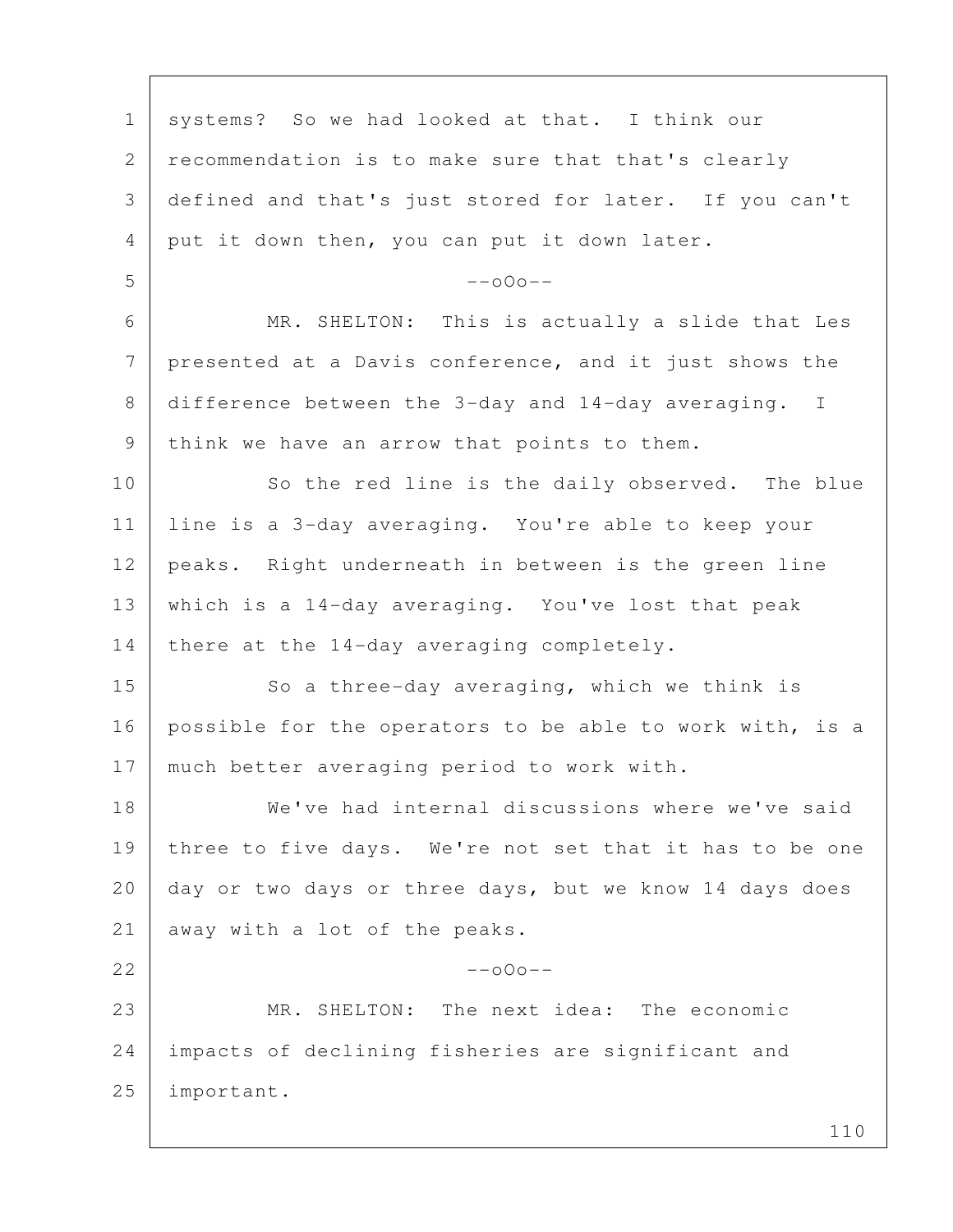111 1 For balancing, the Board needs to understand the 2 full range of economic impact. I've already explained 3 that, yeah, in a single document you don't necessarily 4 need to look at positive stuff. But for your balancing 5 you do, you need to see both positive and negative 6 impacts, recreation, commercial fisheries. 7 Again, you've already had people already testify 8 that, you know, you have in these communities a lot of 9 very low-income folks. Low-income folks very much enjoy 10 | going out to the river where it's free. 11 The ecological services -- not just fishing but 12 including fishing. Just going out on the river, going 13 out and going for a swim in a nice thriving, living 14 | river is very important to areas that have high poverty.  $15$  So it is very important to have a high quality of life 16 for everybody that's out there. 17 So when we look at this, there are economic 18 impacts. If we talk about driving the value of the 19 land, again, if you have a living river next to your 20 land, you usually have a higher-valued land. 21 So it's very important to look at these things 22 and try to make this part of your balancing. 23 The other thing that we did look at in our 24 written comments, we looked at the economic impacts to 25 agricultural use. And I think you had said you had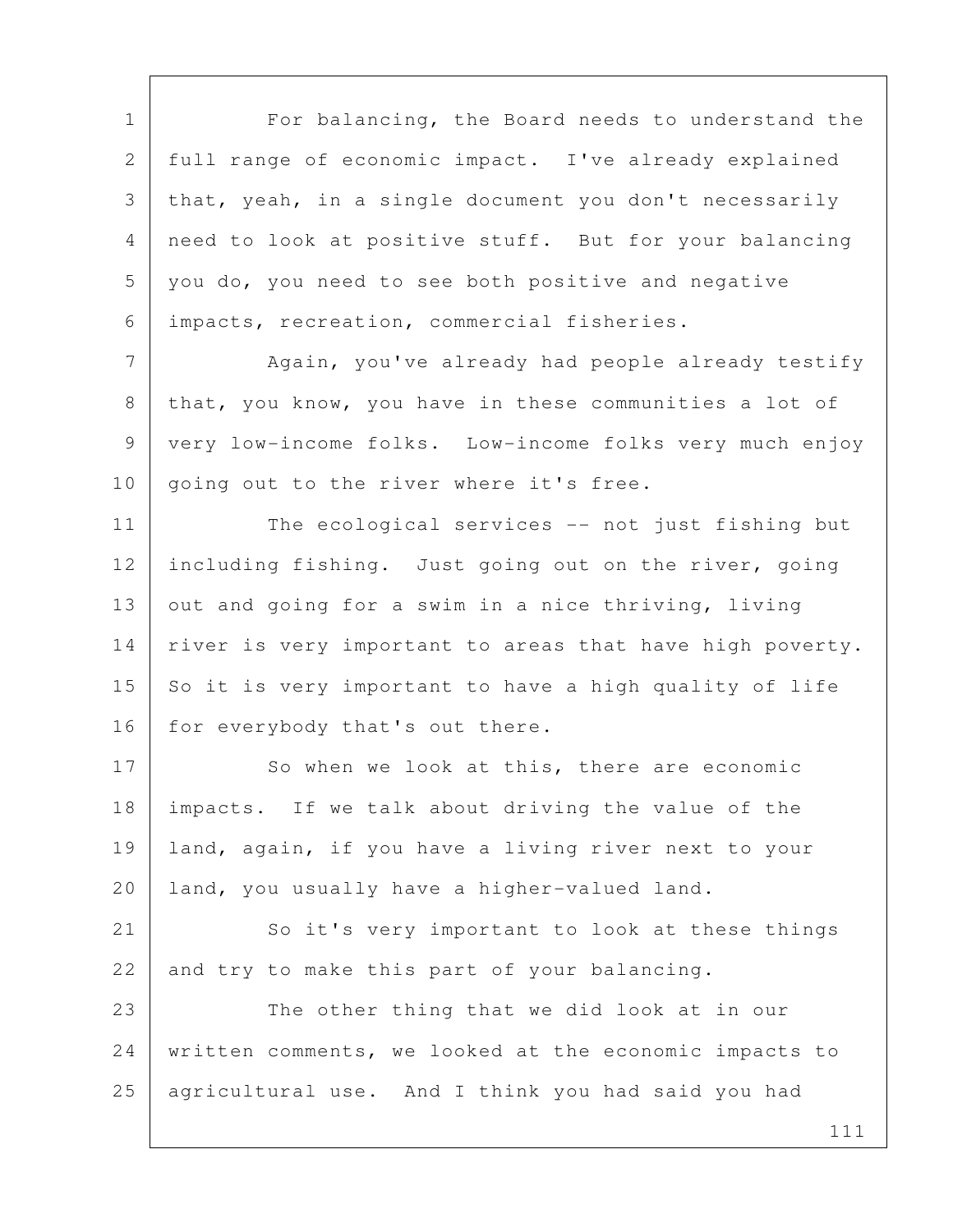1 heard from your staff saying that the model that was 2 used, it is basically some state of the art model on 3 there but it has assumptions in there, one of those 4 assumptions being groundwater taking the place of 5 surface water. 6 But the other assumption that they do explicitly 7 state in there is that it's a short-term model. It 8 looks like short-term impact to the agricultural 9 economics. It doesn't allow farmers to make a decision 10 in the model for long term. 11 So if you shut down the amount of water that 12 they get over a period of time, there are ways that 13 farmers will adapt to what's coming down the system. We 14 have seen that with both the State and federal 15 contractors, that they have done a lot of things to 16 still keep vibrant economic conditions on the west side. 17 There are issues out there, but they can do some things. 18 So the model is about as good as you can have, 19 but there are some things that need to be addressed on 20 the model, too. 21 CHAIRMAN HOPPIN: John, I think we should be 22 | mindful of the fact that a lot of the things they have 23 done is go to the permanent crops with micro irrigation, 24 but those permanent crops don't allow for fallowing and  $25$  a great deal of annual variability.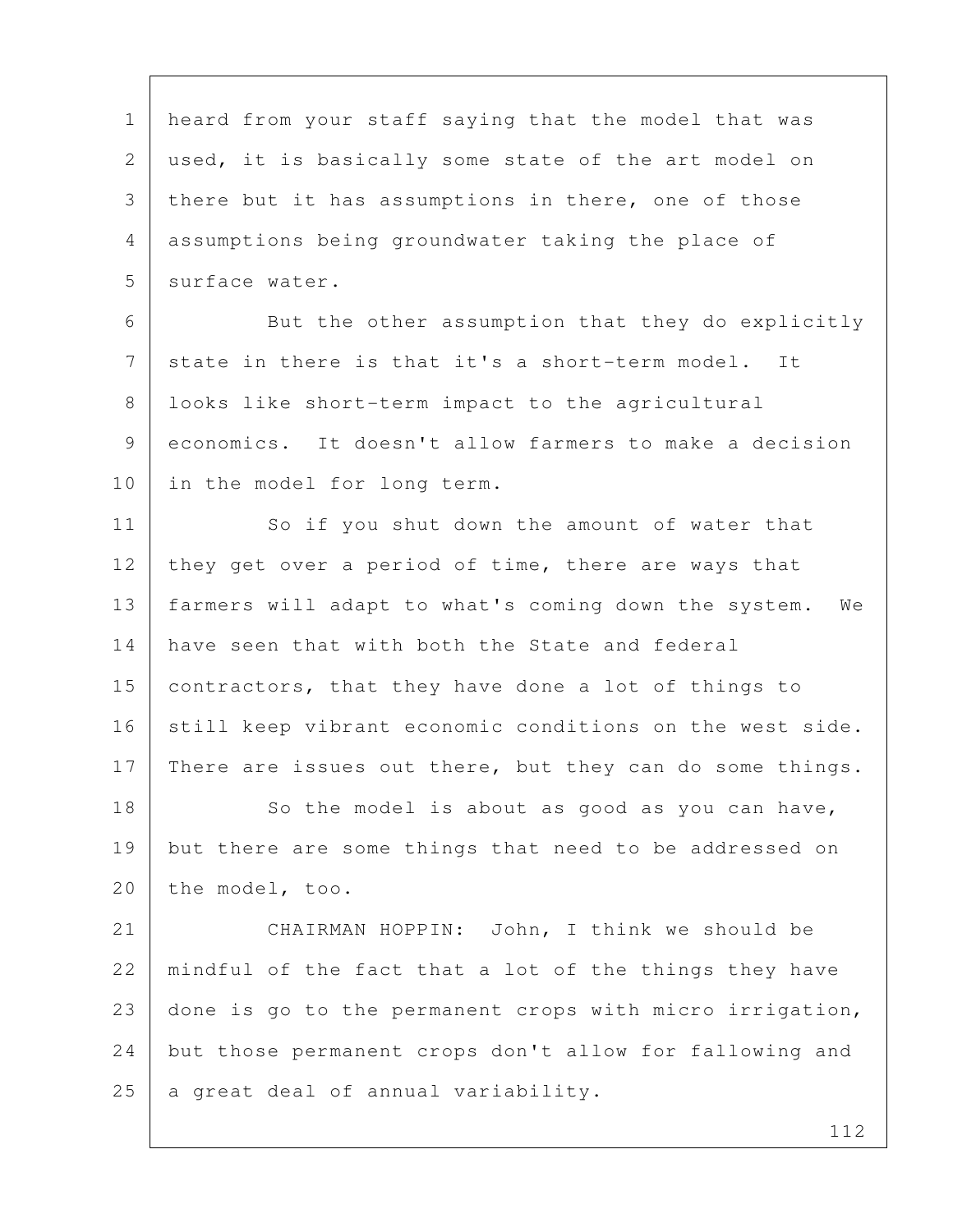| $\mathbf{1}$    | MR. SHELTON: Yeah. And, you know, back to                |
|-----------------|----------------------------------------------------------|
| 2               | the -- again, this is not my area of expertise, other    |
| 3               | than this is the area that I live. I also know it's      |
| 4               | also very tough as you go to more high-dollar value      |
| 5               | crops you also have less need for a lot of basic farm    |
| 6               | labor. So there's still employment issues. We            |
| $7\phantom{.0}$ | recognize economic impacts and employment issues are     |
| 8               | impacted.                                                |
| 9               | CHAIRMAN HOPPIN: I don't think we're ever going          |
| 10              | to get to the point where we encourage people or force   |
| 11              | them into lower-valued crops so they can hire more       |
| 12              | people. I quarantee you that.                            |
| 13              | MR. SHELTON: Yeah. But what I'm saying is that           |
| 14              | the economic impacts of the model do not capture that    |
| 15              | very well. And that is said in the SED and the           |
| 16              | appendix. It's more like, yeah, this is just more that   |
| 17              | needs to be done. So I agree with Les's                  |
| 18              | characterization that it gives you a book end, but how   |
| 19              | far from that book end it really is -- especially over   |
| 20              | time.                                                    |
| 21              | And then you also had somebody already say that          |
| 22              | this is a \$4 billion industry, and you're talking about |
| 23              | 2 percent that's moving it, which is important,          |
| 24              | especially to the people who are feeling that 2 percent. |
| 25              | But with the fishery industry -- the fishery industry    |
|                 | 113                                                      |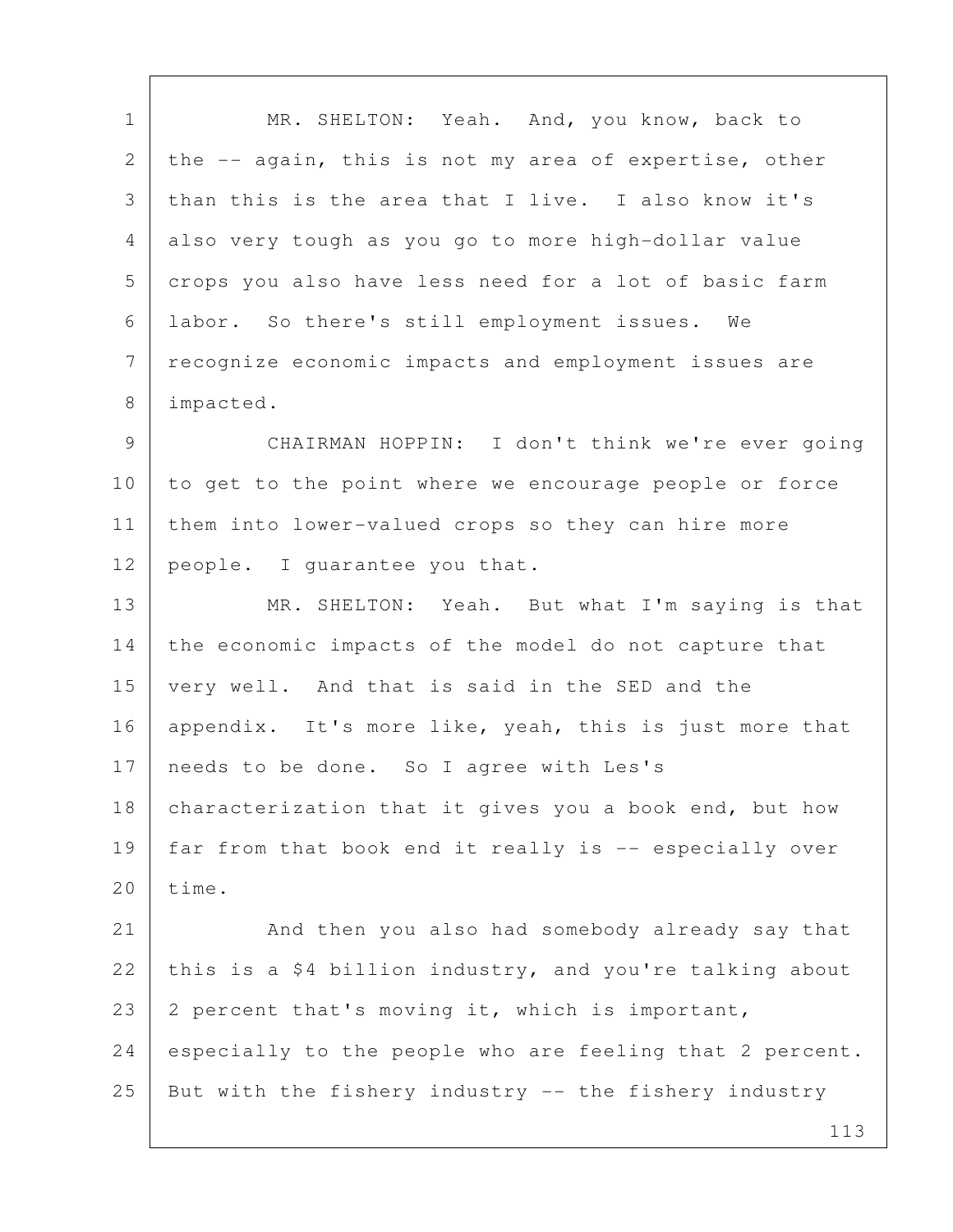1 | gets a huge percent. 2  $-$ o $0$ o $-$  3 MR. SHELTON: So the SED on this last -- on this 4 one, the SED does not assess the future negative impact 5 of the salmon fisheries which will continue to decline 6 under the 35 percent. 7 We do agree with a lot of the folks who have 8 come up and said that we don't think 35 percent is going 9 to be enough to really stop the decline. It's not much 10 better than what's going on right now. 11 We think you need more. We would be happy to 12 | give any improvement in the system, but if we want to do 13 adaptive management, we have to get enough in the system 14 to see what's going on so we adaptively manage. 15 If you give us a very little amount and then you 16 say we can go up or down, depending on how well we're 17 doing and we don't have enough increase or decrease in 18 the system -- I'm afraid we may have enough decrease to 19 make a determination; but if we don't have enough 20 increase in the system, we're not going to ever be able 21 to say we can come back down. 22 So part of the idea that we've talked with a lot 23 of people is if you want to adaptively manage, you've 24 | got to have enough water in there to show some results. 25 | We would recommend more than 35 percent.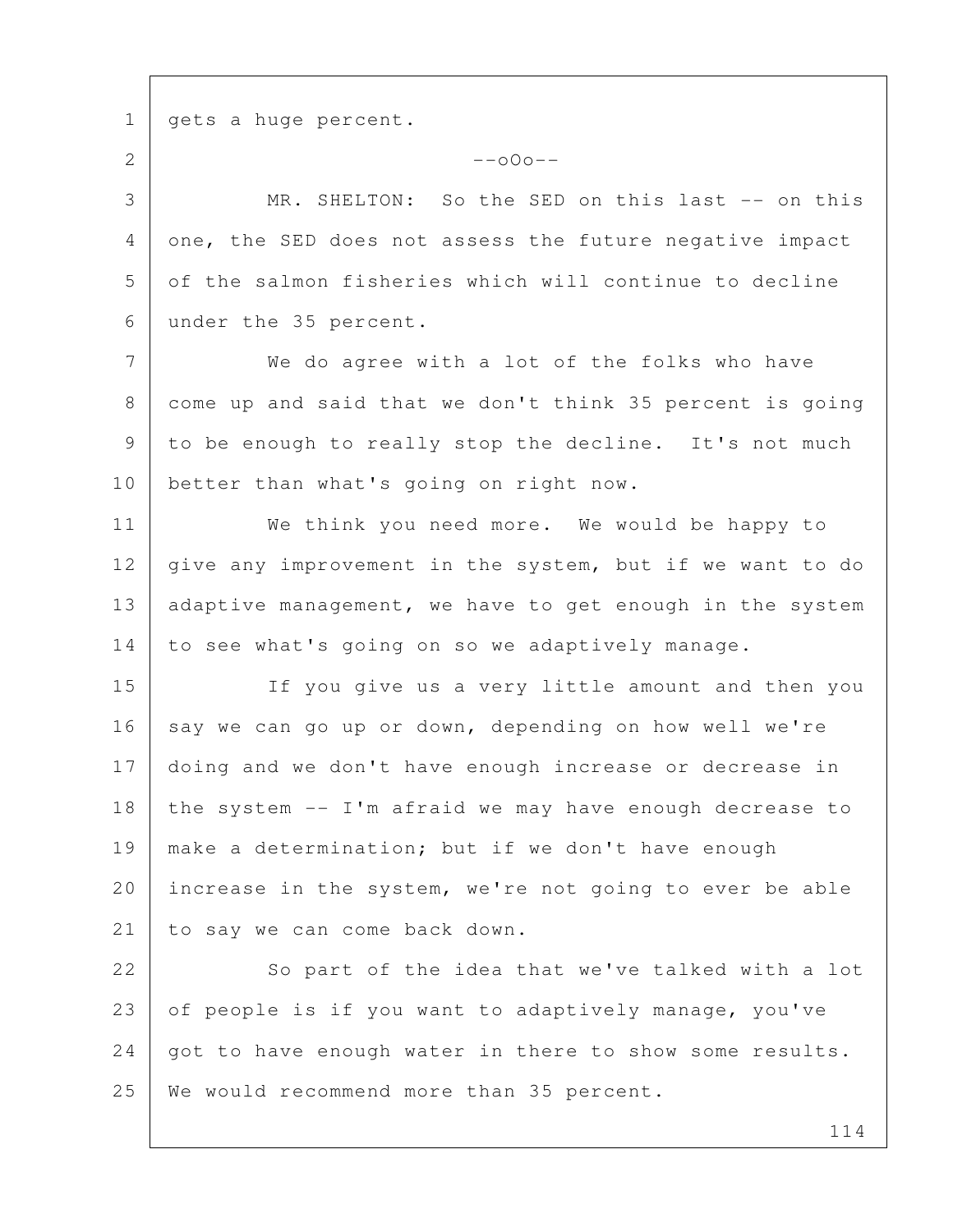$1$  --000-- 2 MR. SHELTON: This is some of the figures on 3 costs to fisheries. So back in 2010 Jeff Michaels from 4 UOP did a study. And, actually, his numbers were the 5 conservative numbers. He went through and worked on 6 this stuff: The income losses and job losses, 7 commercial and fisheries, commercial and recreational 8 fisheries. 9 | Our department helped the Governor come out with 10 a proclamation for a declaration of state of emergency 11 to the salmon industry. We estimated \$275 million in 12 income impact and a loss of 2,690 jobs in the salmon 13 | industry. 14 Now, there are big numbers if you go with the ag 15 economics. When you look at the fishing folks, again, a 16 Iot of these folks are not well off. They're struggling 17 to survive. And when you look at these numbers, this is 18 a significant part of their numbers. This is a high 19 percentage. 20 So the revised water quality control program of 21 implementation needs detail. The SED omitted that and 22 | was looking for the Department to make some of this, but 23 we want to make sure this is what you follow, our 24 recommendations is what you follow. 25 You should include a clear governance structure.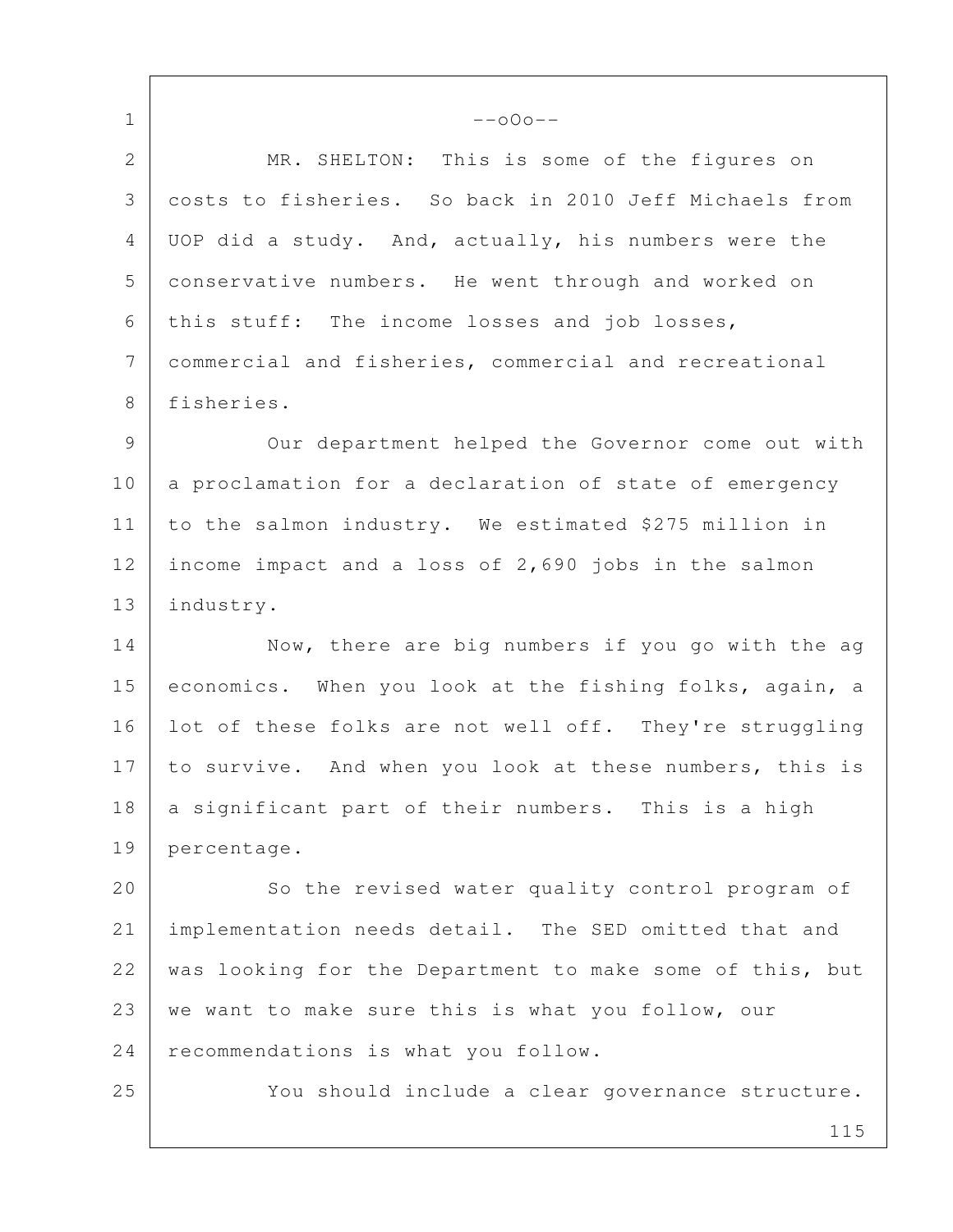116 1 You should base it on specific measurable, achievable, 2 relevant, timely objectives, smart objectives. It's 3 very important to have this set up so that you can know 4 how you are going to adapt and manage it into the 5 future. 6 Have management triggers, performance measures, 7 and times frames identified as interval components. 8 You should include an adequate process for 9 implementing and evaluating higher flows. 10 You should expand the incorporation of the 11 independent science review and advise. We think that is 12 very, very important before you go to make 13 determinations in the next go-round. As you know, we 14 | will continue to have those. 15 BOARD MEMBER MOORE: I have a quick question. 16 On those smart objectives and getting more details in 17 the program of implementation, are you going to furnish 18 some suggestions in your written comments? 19 MR. SHELTON: We have some. Some of those are 20 still based on the doubling goals, so there are some 21 pretty good numbers out there. 22 Some of those suggestions are also on how to 23 develop those smart objectives. So we may not have 24 them, but it's our focus to have them when we get to the 25 implementation. And we have so far worked very well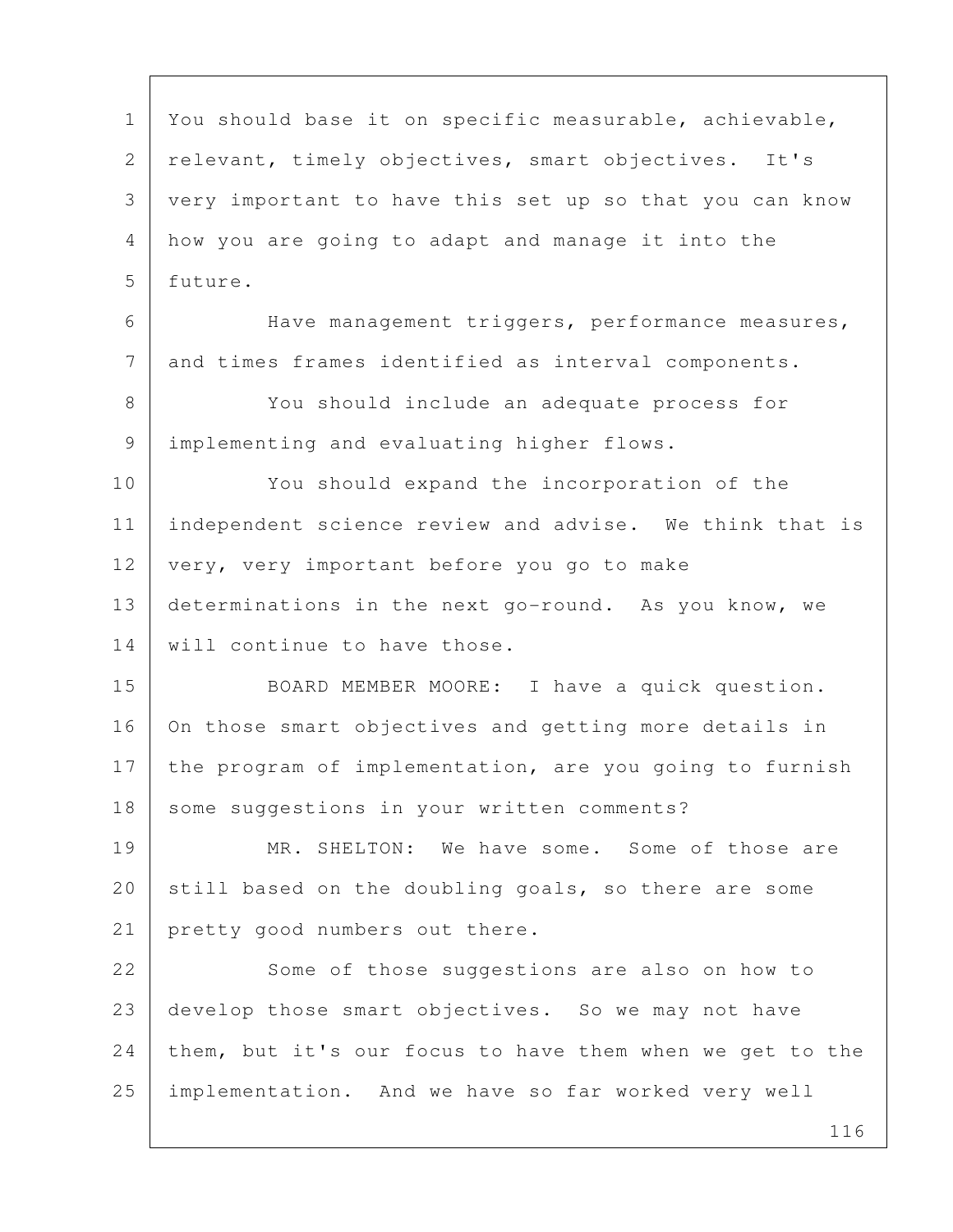117 1 with your staff, and they have worked with all the 2 agencies. We have monthly calls that they are a part  $3$  of, and we hope that will continue. 4 BOARD MEMBER MOORE: I just would point out 5 there is attention there between how specific we are in 6 the Bay-Delta Plan versus as we work through our 7 adaptive management collaborative structure that we're 8 proposing when we get that far down the road. 9 I think we all understand the importance of that 10 kind of adaptive management approach. It's just where 11 do we place it, the plan and the program of 12 implementation? 13 VICE CHAIR SPIVY-WEBER: I'm assuming that 14 | you're assuming the range is basically 25 to 45, but if 15 the range is 35 to 45, are you analyzing activities 16 within the range or are you just targeting 35? 17 MR. SHELTON: We looked at with our analysis the 18 35. We like the idea of the range. One of our issues 19 with the range based on past experience is the 20 practicality of moving things within a year. 21 And this may go back to the way we set up the 22 | COG. And I can't remember what the COG stands for, but 23 the different implementation committees and groups. We 24 have some specific suggestions on that. 25 But we think implementing from year to year is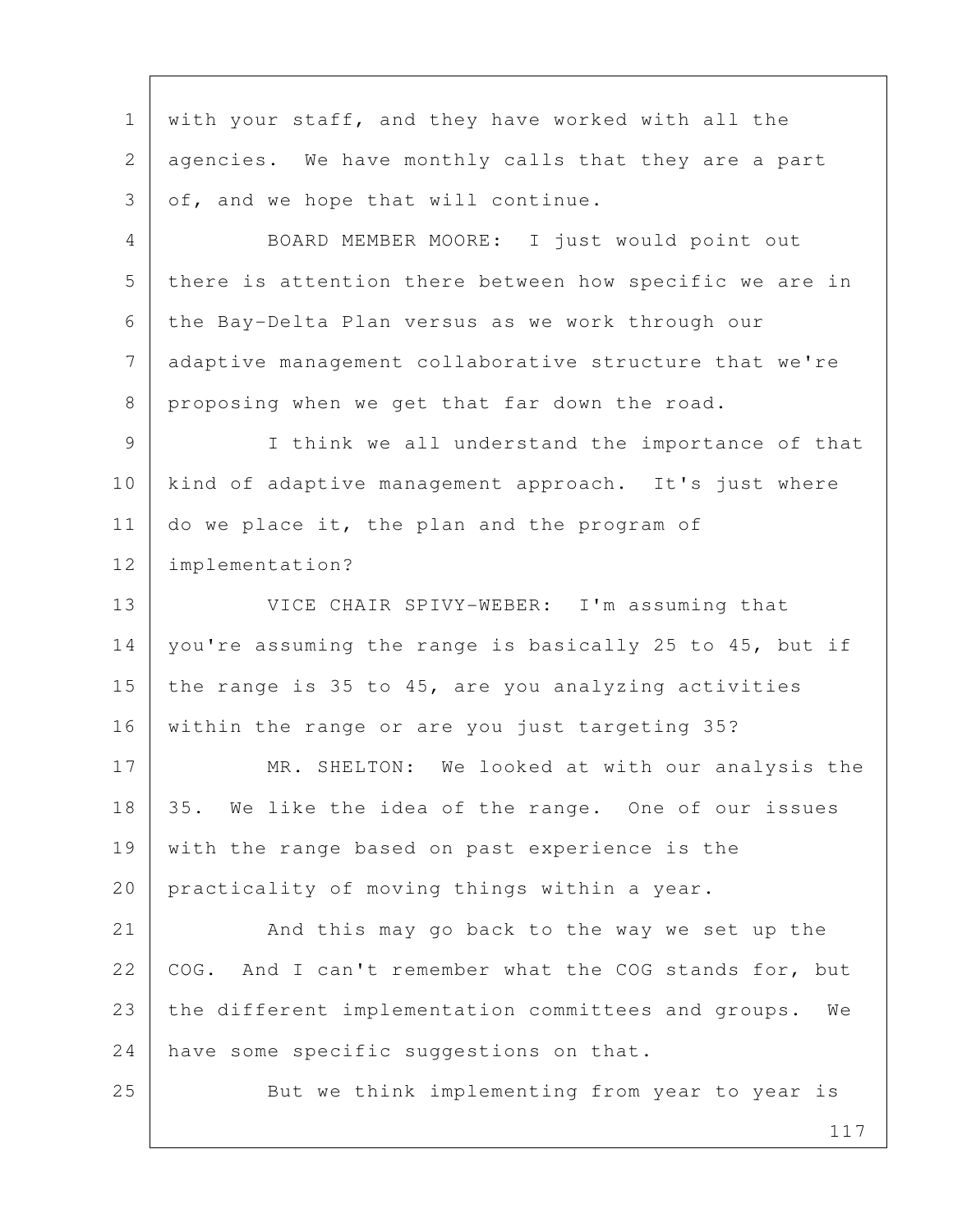1 fairly tough. And one of the things we do recommend is 2 that if you have a range, you need to start on the high 3 end of the range because coming down is relatively easy 4 to do.

5 And not that we always see everything perfectly 6 as a State department and other trust agencies, but if 7 | we have information that says, yes, we are getting 8 enough other actions taking place and that we're doing 9 great and we can have less water in the system, we 10 have -- that information will get developed and will be 11 in front of us.

12 But the other way around, if the system is doing 13 the same as its always done and its variation and other 14 things are in there so we don't know what's going on, 15 | our arguments for more flow to show that it is going on, 16 | we'll have the same argument that we always get: No, 17 | it's something else. It's gradation or it's -- or we 18 don't have enough habitat that you guys paid for, or 19 something like that.

20 We know all those are important, but we need the 21 flow, and we think we need the flow ahead of time. A 22 l lot of restoration actions take time.

23 MR. LINDSAY: Chairman Hoffman, I've gotten the 24 signal from the court reporter. If we're changing in  $25$  speakers, this might be a good time.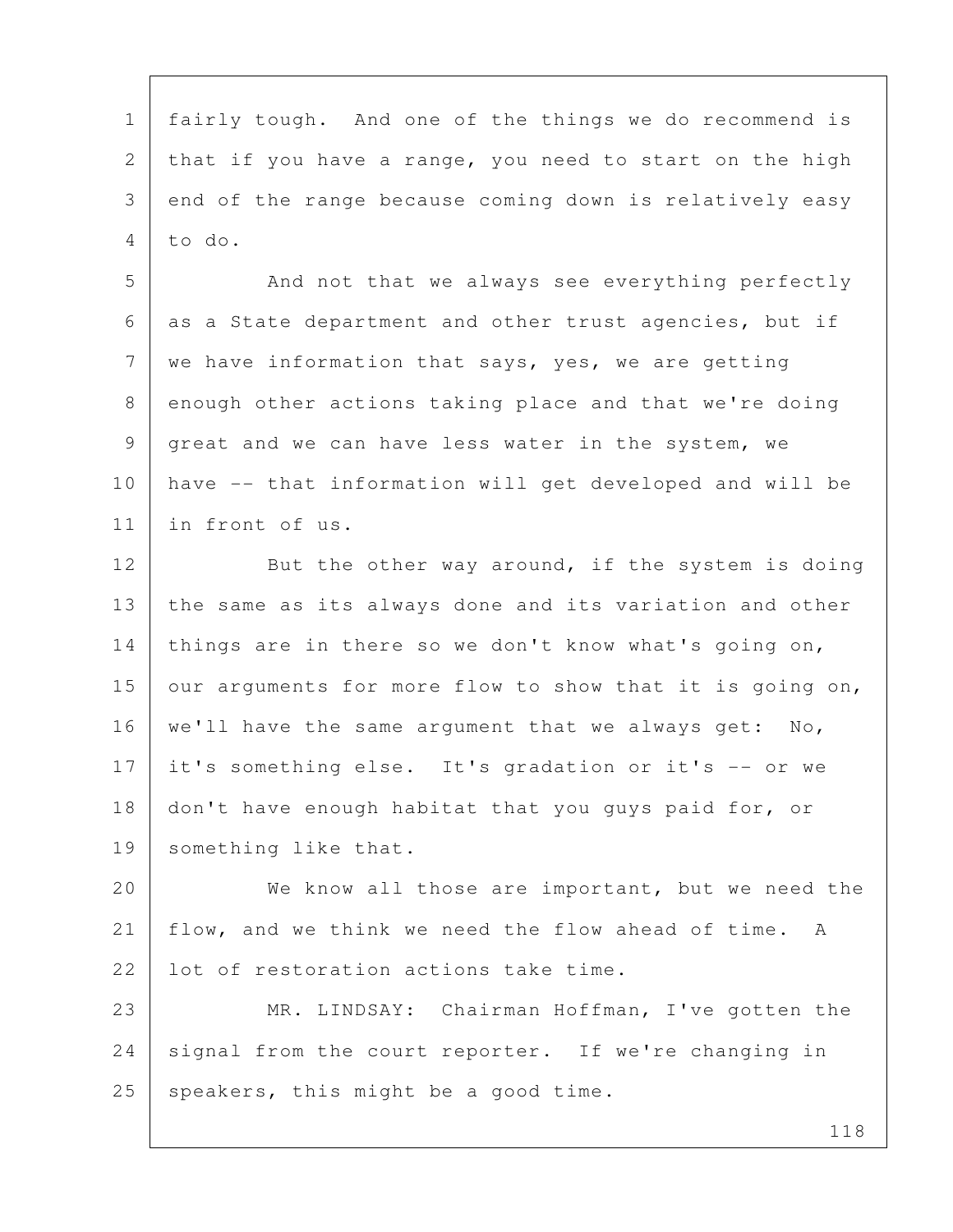1 | CHAIR HOPPIN: All right. We're going to have a 2 break for about 15 minutes.

 3 (Break taken.) 4 CHAIRMAN HOPPIN: I'm going to do what I can to 5 accommodate those who came by bus that I assume may not  $6$  be on the bus tomorrow, but we will have an 7 opportunity -- we've got about a three-and-a-half hour 8 presentation to start at 9:00 o'clock tomorrow morning, 9 and any cards that I call and the people aren't here, if 10 you need to leave, I will call them again tomorrow 11 sometime after 1:00 o'clock. I can't tell you exactly 12 what time it would be. Mr. Lindsay has been flooded by 13 people who need to go next.

14 I'm not trying to be rude; I just can't change 15 it all that much. So please know if you don't get a 16 chance today there will be an opportunity tomorrow. And 17 | I apologize for the inconvenience.

18 No pressure, Roger.

19 MR. ROGER GUINEE: Thank you, Chairman Hoffman. 20 Can you hear me with the microphone? Okay. 21 Thank you, again.

22 Chairman Hoffman, members of the Board, and 23 | Board staff, I appreciate the opportunity to come talk 24 to you today.

25 And on behalf of the U.S. Fish and Wildlife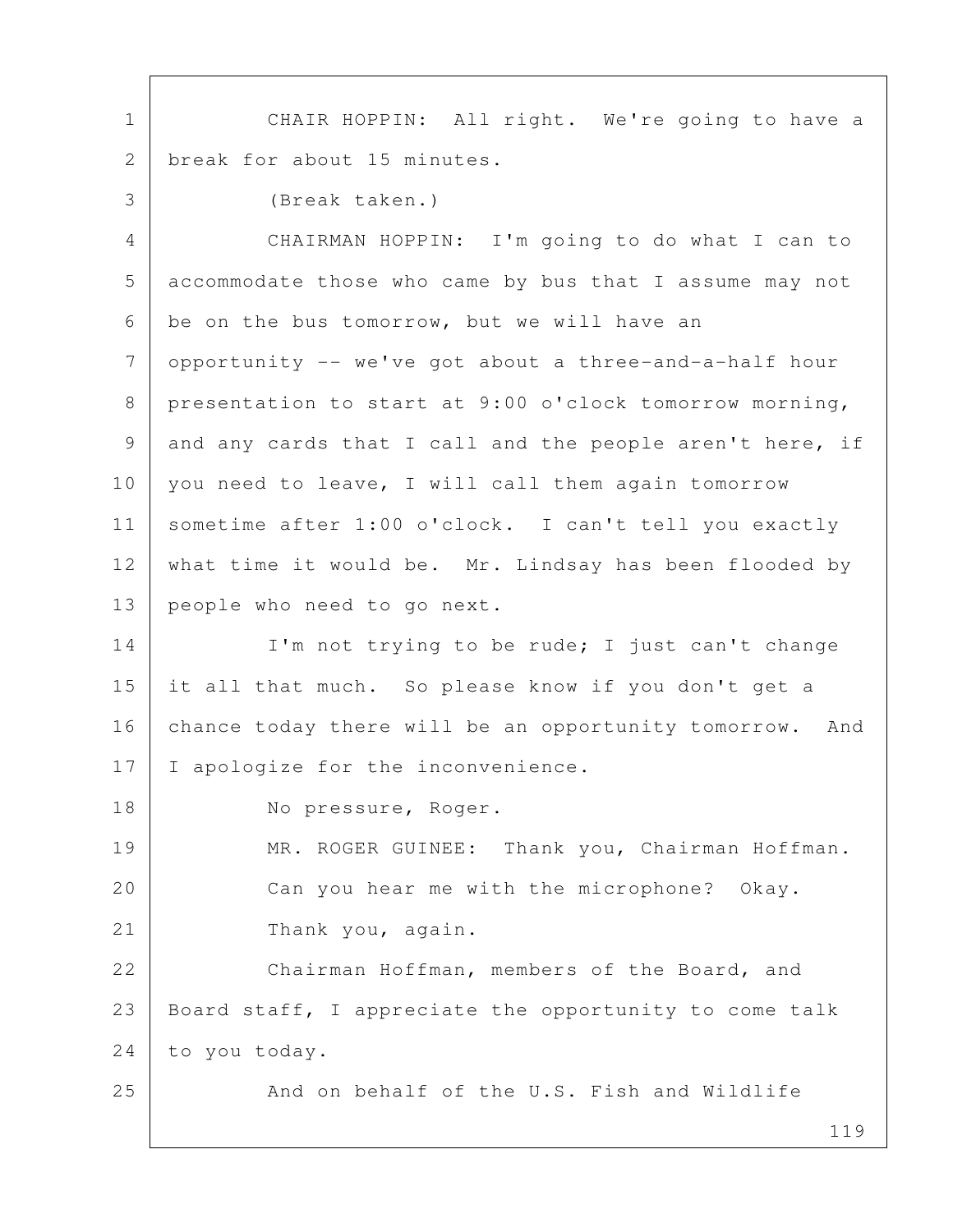1 Service, my name is Roger Guinee. I'm the Assistant 2 Field Supervisor for the water operations and science -- 3 Water Science Division in our Sacramento Bay-Delta 4 office.

5 And with me is my colleague, Julie Zimmerman. 6 She has a Ph.D in fisheries and extensive experience on 7 flow management for aquatic resources. She and I are 8 | going to share this presentation.

9 | I'll start with, first of all, acknowledging the 10 effort of the State Board staff and the hard work that 11 | they put into preparing the environmental document, and 12 we appreciate that the SED evaluated the percent 13 unimpaired in all three tributaries: Stanislaus, 14 Tuolumne, and Merced. That's going to be important to 15 restoring salmonids in all those tributaries.

16 In the spirit of Chair Hoppin's comments at the 17 beginning, to make sure we let you know some of the 18 specific comments on the adequacy of the SED, I will 19 start by saying that in our view the SED didn't do an 20 adequate analysis of the effects of the alternatives, 21 especially the third alternative on fish, habitat, and 22 particularly things like inundated floodplain, things 23 like that.

24 Also, the SED does not encompass a reasonable  $25$  range of alternatives  $-$  excuse me. The Board's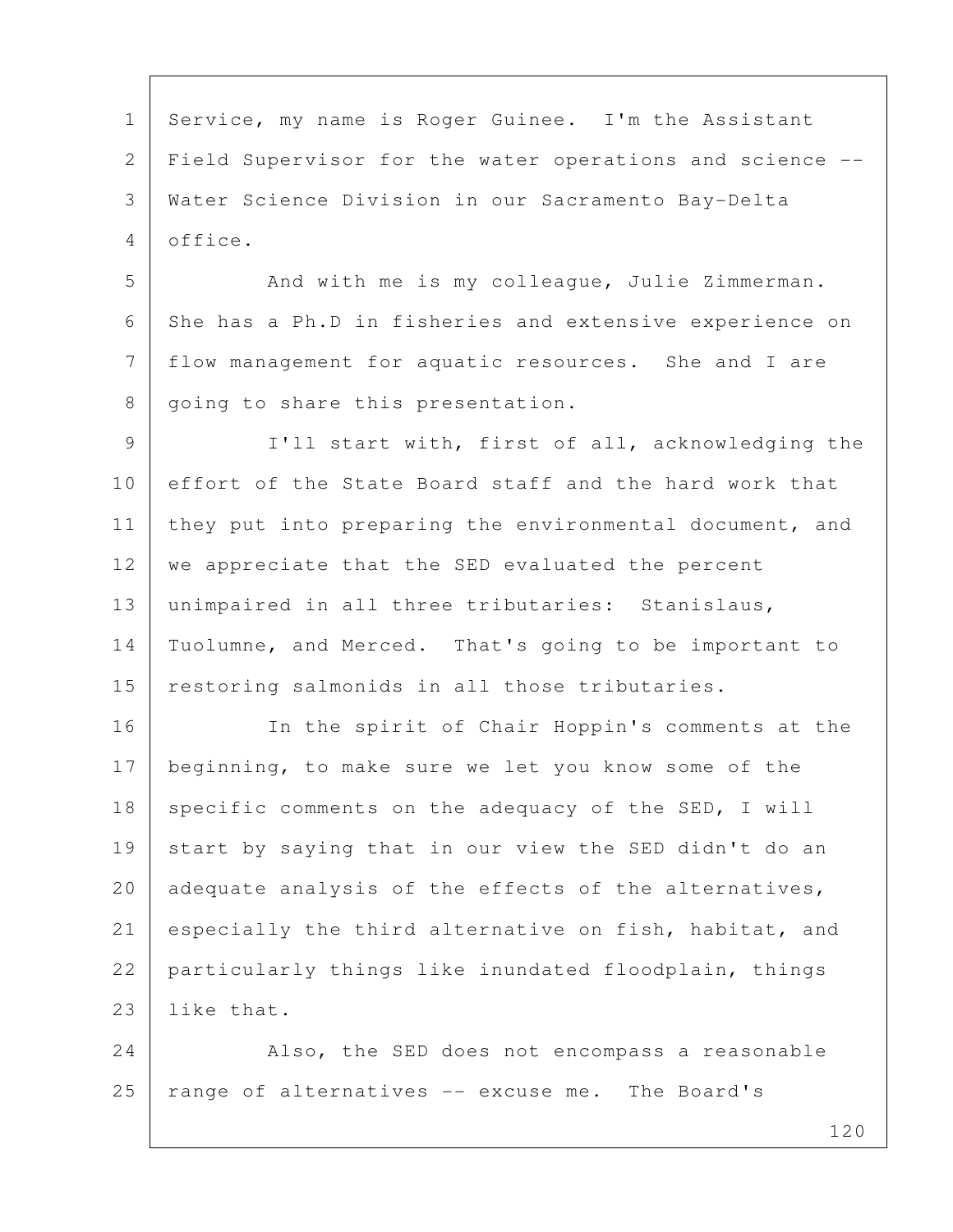1 narrative objective of supporting reasonable natural 2 production of viable native fish populations is not 3 specific or measurable. 4 And then -- let's see if I can talk and run this 5 at the same time. It's going to be an adventure for me. 6 (Thereupon an overhead presentation was 7 presented as follows:) 8 MR. GUINEE: So it is unclear why the SED does 9 not evaluate the service's proposed alternative from the 10 AFRP 2005 report as part of evaluating a full range of 11 alternatives to encompass all strategies that can 12 achieve the Board's objectives; and so -- here we go.  $13$  --000--14 MR. GUINEE: So I wanted to put this graph up to 15 point out that the Service, in developing the Anadromous 16 Fish Restoration program's doubling, this is an example 17 of a specific and measurable quantitative goal. 18 You can see under CVPIA doubling goals for all 19 | three tributaries. Well, maybe you can't see it. Here 20 we go. 21 The baseline during the '67 and '91 period was 22 | approximately 39,000 fish in those three tributaries. 23 The doubling goal since the CVPIA was enacted in 1992 is 24 78,000 salmon, fall-run Chinook salmon, again combined 25 for all three tribs.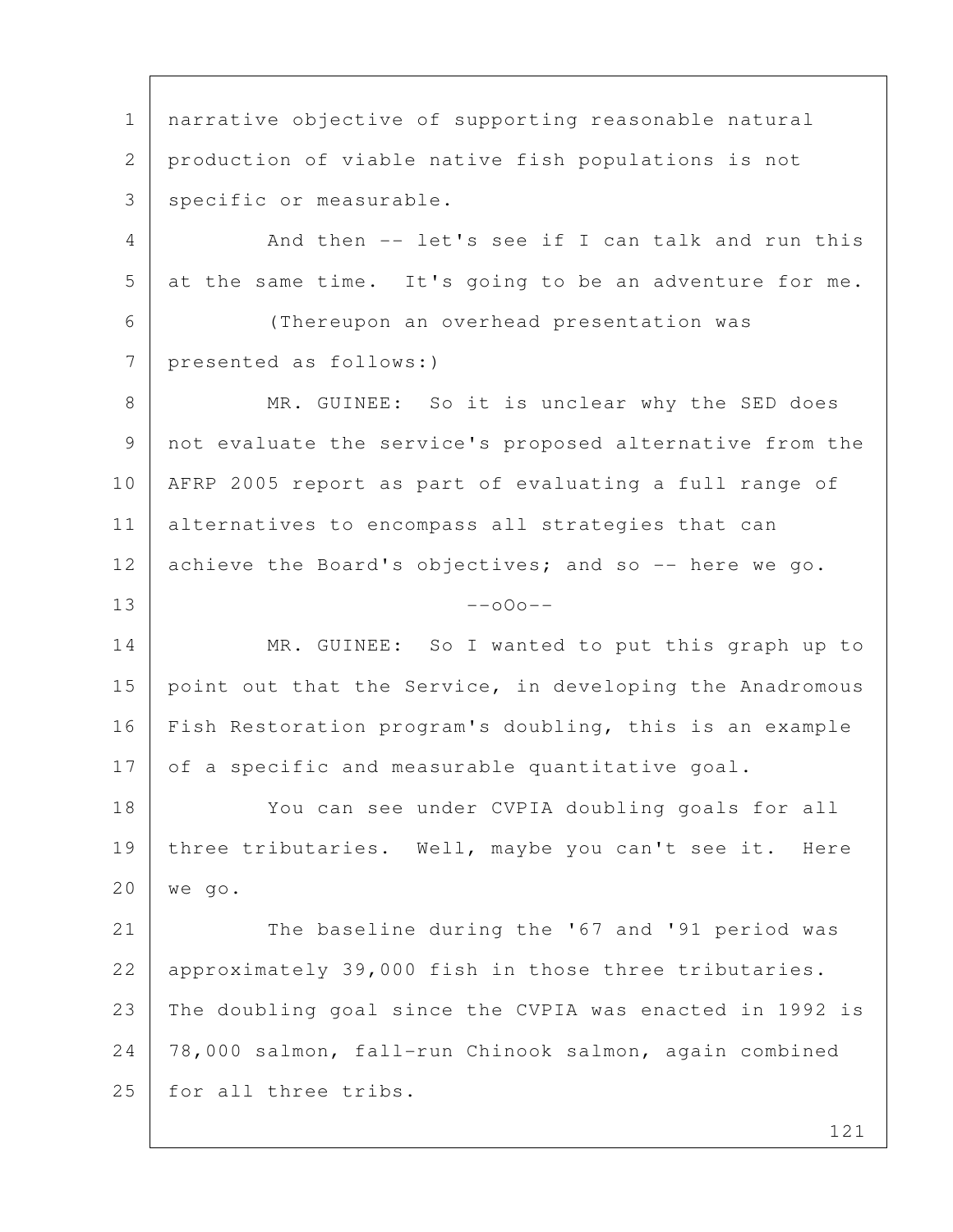1 | And the current population estimate from '92 to 2 2011 has been a little over 19,000, which represents 3 less than half, 50 percent, of what was there, even 4 during the baseline. So we're not making progress 5 toward doubling. In fact, the population has continued 6 to decline. But, again, these are examples of 7 quantitative goals. 8 So, just again, that comes up over 50 percent 9 decline central baseline.  $10$  --o $0$ o--11 | MR. GUINEE: So in addition to not evaluating 12 the AFRP 2005, the SED does not evaluate or link the 13 percent of unimpaired flows to its ecological functions. 14 And those ecological functions are intended to provide 15 | habitat variability, to mimic the natural patterns and 16 enhance functions, to inundate floodplain habitat for 17 juvenile rearing, and to provide emigration cues for 18 | salmonid smolds going to the ocean. 19 The Board may remember this table we submitted 20 in our AFRP 2005 showing an average total annual volume 21 of water in acre-feet and a percent unimpaired flow 22 required to increase fall-fun Chinook salmon in this 23 first table by 53 percent, and then in the table below  $24$  by a hundred percent, or IE doubling. 25 So Julie will discuss adaptive management and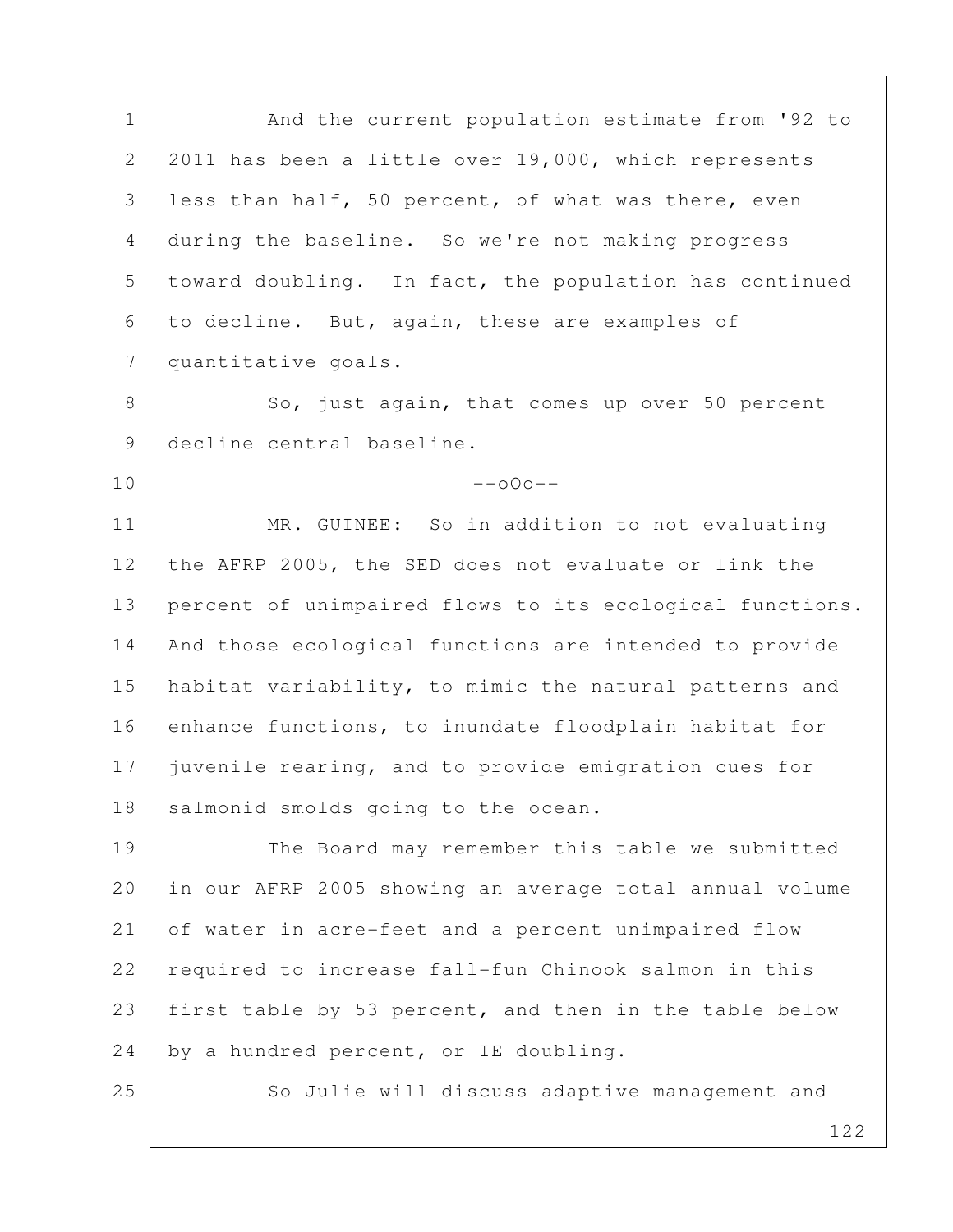123 1 uncertainly in her talk, so I'm going to move on to an 2 example of an analysis that the SED could do in the 3 future. And this slide is based on preliminary data and 4 analysis from Mark Gard from the Fish and Wildlife 5 Service, and it's on the Stanislaus River. 6 You can see he has several study sites where he 7 has modeled and evaluated flows up to 5,000 cfs, and the 8 amount of wetted acres. As soon as I can get that to 9 come up. There it is.  $10$  --o $0$ o--11 MR. GUINEE: So those are the study sites from 12 Goodwin Dam down to Ripon. Those are the three that 13 modeling has been completed. 14 There's another study site downstream of Ripon 15 that he's still working on, and hoping to have his 16 | report  $-$ - the goal is to get it completed by the end 17 2013. 18 And so this table is something that one of our 19 staff, J.D. Wiker, did for us, and it shows how you can 20 link the flows to average minimum acres inundated for at 21 least two weeks, which provides the benefits of 22 floodplain inundation. 23 So you have the actual from 1995, which shows 24 that you have the 145 acres under the 35 percent 25 alternative. In the SED, it would be 95 acres, or about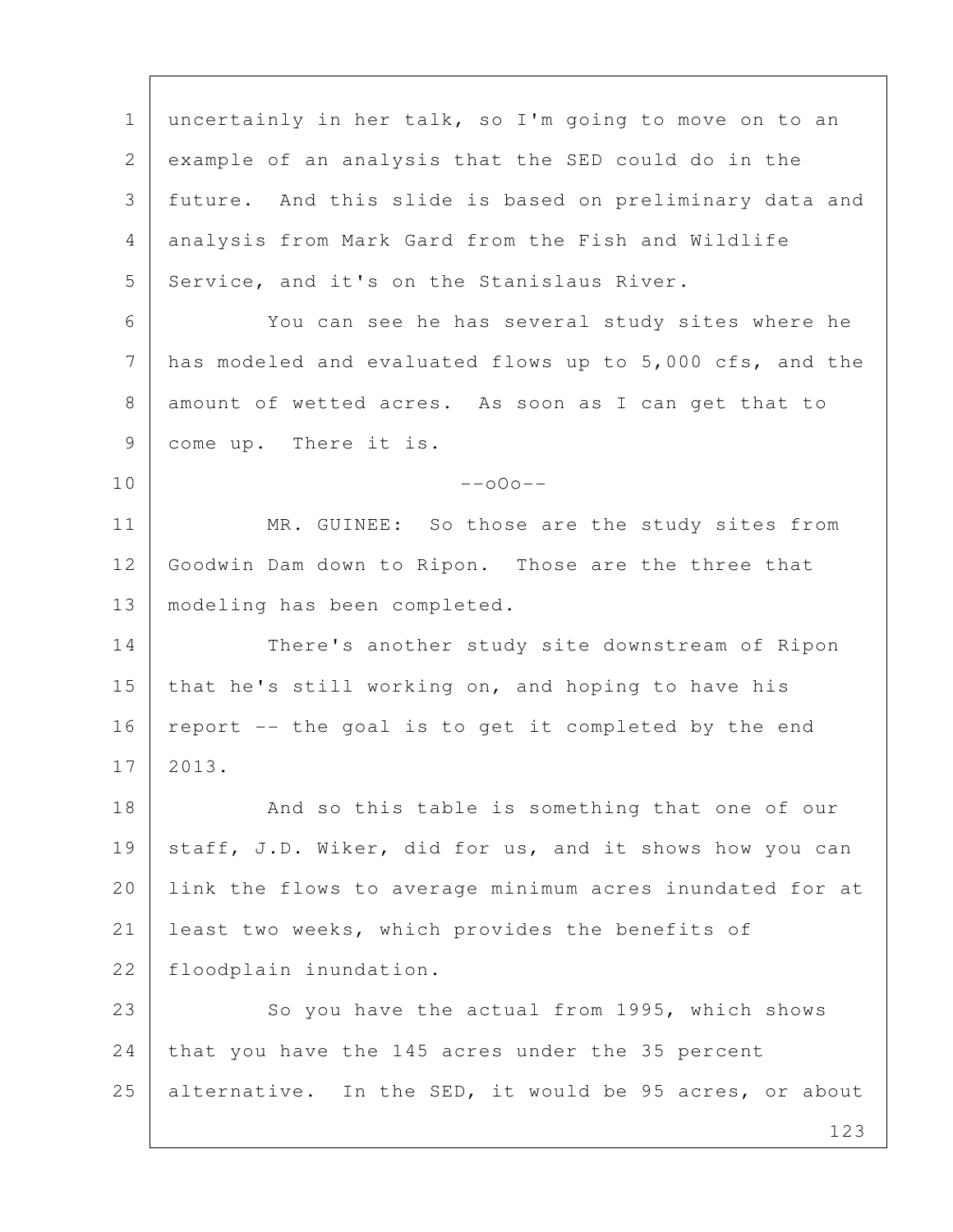124 1 65 percent of what was actually seen in the last 18 2 years. And then under the AFRP doubling flows, you 3 would get 296 acres, or 204 percent. 4 And so this is an analysis that the Board could 5 conduct, because in terms of using a combination of 6 flows and non-flow habit restoration measures, you can 7 see the minimum acres needed for doubling and how short 8 the alternative is; so you would have to try to 9 establish some non -- some minimum acres using non-flow 10 measures.  $11$  --000--12 MR. GUINEE: Here we go. Another way of looking 13 at this bar graph is a hundred percent, '95 and 2012, 14 and then 65 percent in the SED, and 204 percent in the 15 doubling.  $16$  --000--17 MR. GUINEE: So my next slide also has a few 18 animations. Let's see if I can get this to work. 19 The first line you see is the Goodwin flow. 20 This is an example, again, of a year such as 2000, which 21 is an above-normal year. And on the left side is wetted 22 acres of floodplain. So in the blue you saw how many 23 acres of floodplain were inundated in the actual year 24 2000. 25 The red is what would have been inundated using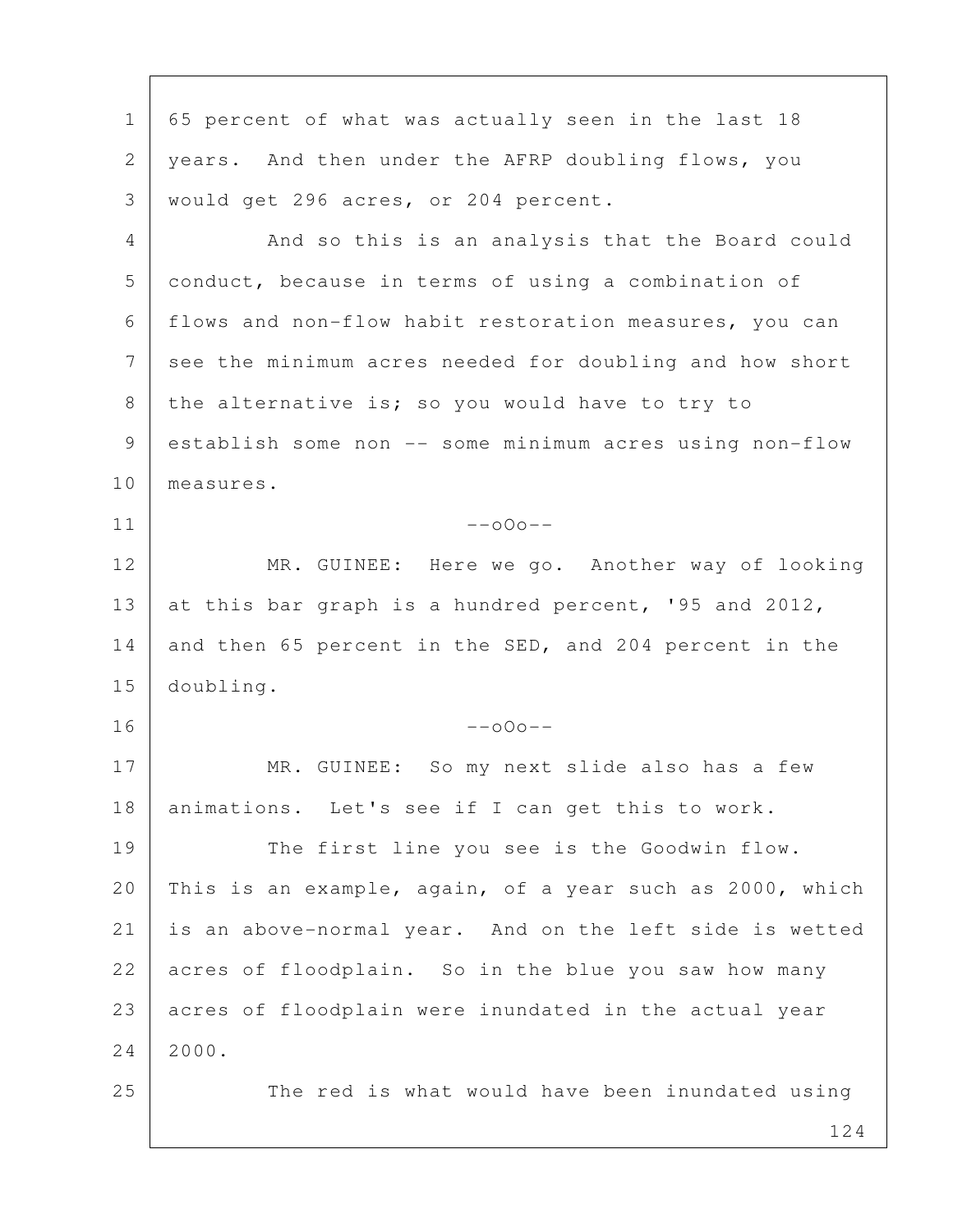1 | the Board's 35 percent of natural flow in the SED.

2 And then the next line is this green line, which 3 is the same 35 percent using a two-week averaging 4 period. And it makes the same point that John made 5 earlier: That you lose a lot of the peaks in terms of 6 acres of inundated floodplain when you smooth it out 7 over a two-week period.

8 And then this next slide is -- or this next line 9 is -- dashed line is representing the AFRP doubling 10 | flows. Not from that previous table but, I believe, 11 it's Table 2 in that report. And they were displayed as 12 monthly averages but intended to be implemented as a 13 percent of unimpaired.

 $14$  --000--

15 MR. GUINEE: Lastly, is this graph where you see 16 in the black is a full 100 percent of unimpaired. So 17 just to kind of give you a basis of comparison again for 18 | that same year, 2000.

19 So I offer this as an example of an analysis 20 that our staff did. And we'd be happy to work with the 21 Board to do additional analyses like this to connect the 22 percent of unimpaired flow to the actual ecological 23 function that it's intended to address in this case -- 24 inundated floodplain.

25 BOARD MEMBER MARCUS: Did you analyze 45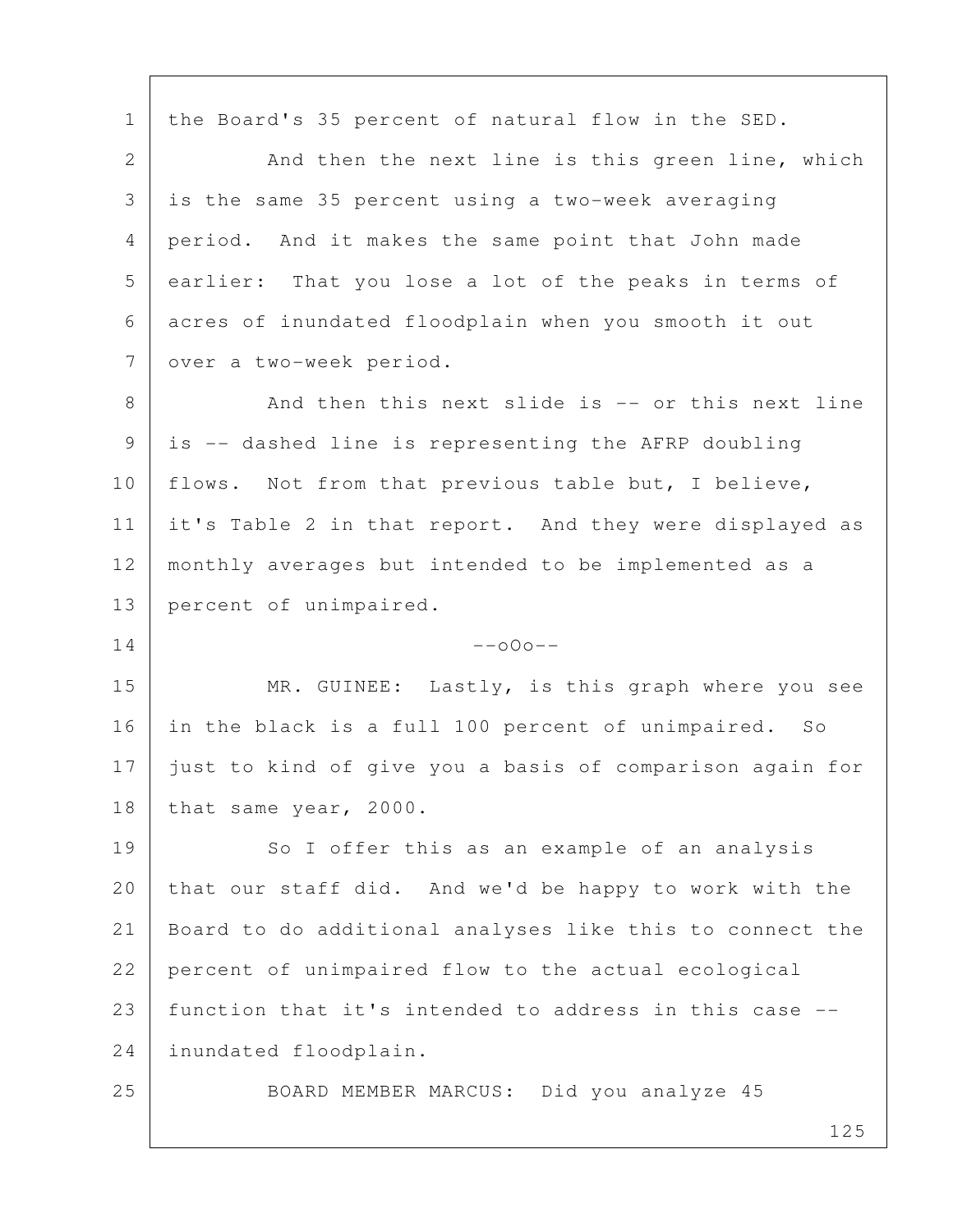126 1 percent? 2 MR. GUINEE: No, we did not, Felicia. We just 3 took the time to do this one. But it could easily be 4 done. 45, 50, 60 percent, all of those could easily be 5 done. Not by me but my staff.  $6 - -000 -$ 7 MR. GUINEE: So moving on then, the next slide 8 is just sort of a visual and -- okay. So back it up for 9 a minute. 10 This is an example of a photograph taken by J.D. 11 on the Stanislaus River. This is floodplain habitat 12 | where some non-flow habitat restoration has been done. 13 It's near Lover's Leap, for those of you familiar with 14 the Stanislaus River.  $15$  --000--16 MR. GUINEE: And this next slide shows that same 17 site with water in. And so, again, to emphasize the  $18$  point that we can't just accomplish  $-$ - you know, 19 | there's  $-$  how do I go back? Oh, there it is. 20 There are no fish going to be able to use this 21 habitat, obviously; and so it's important to have a 22 combination of flow and non-flow measures when restoring 23 habitat for the management of fish, and particularly 24 salmon and steelhead.  $25$  --000--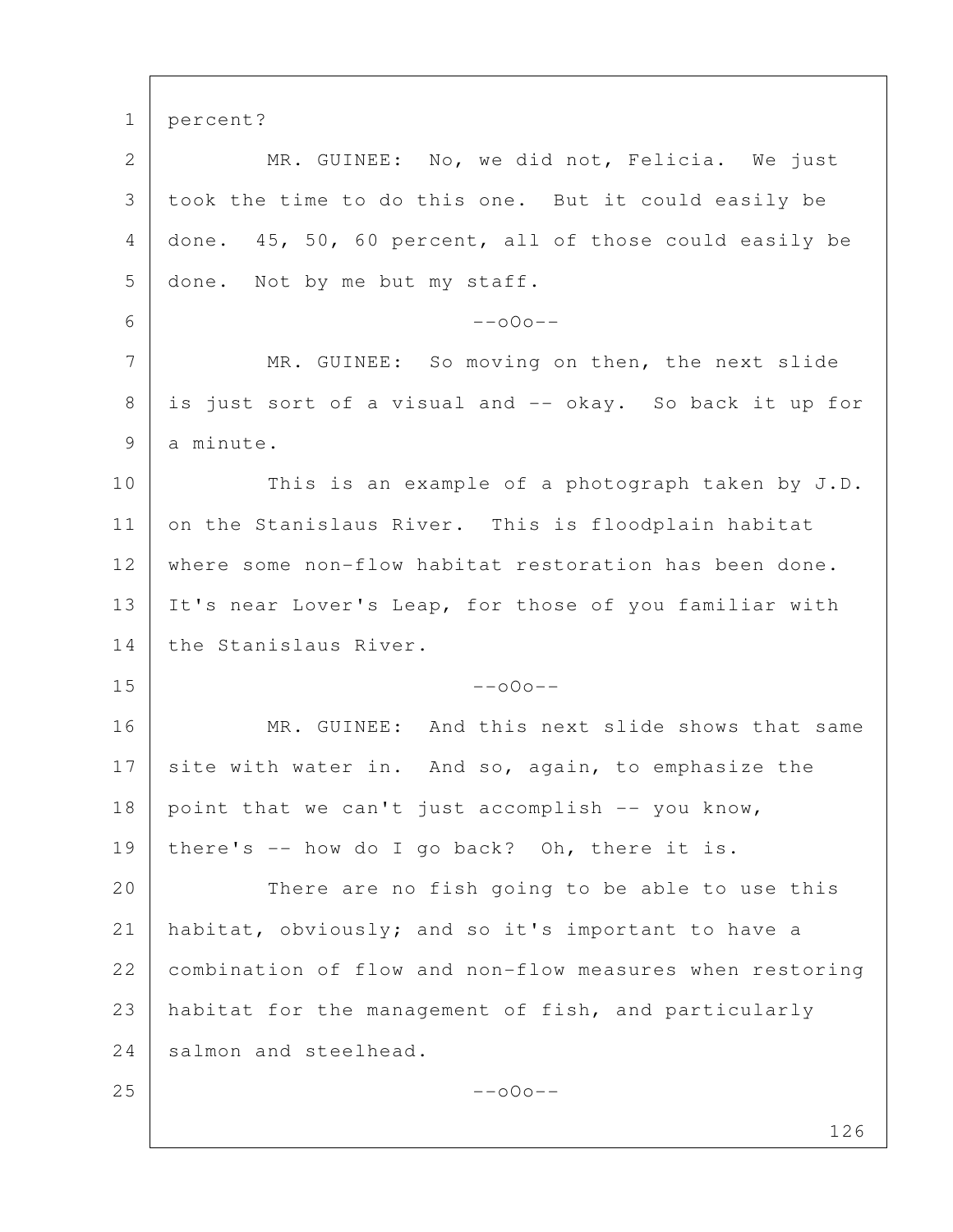| $\mathbf 1$    | MR. GUINEE: And so this last slide, I think the          |
|----------------|----------------------------------------------------------|
| $\mathbf{2}$   | point I want to make here -- you know, John kind of      |
| 3              | covered this one pretty well. And I think the main       |
| 4              | point I want to make with this slide is the box that's   |
| 5              | going to come up -- as soon as I figure out how to --    |
| 6              | there we go.                                             |
| 7              | Looking at the 40 percent of unimpaired,                 |
| 8              | approximately 42 percent of the points on the graph      |
| 9              | exceed the AFRP -- 33 out of 79 -- and the rest do not.  |
| 10             | So we're highly concerned there that the analysis didn't |
| 11             | fully encompass the range of alternatives needed to      |
| 12             | achieve the Board's objective for viable fish            |
|                |                                                          |
|                | population.                                              |
| 13<br>14       | $--000--$                                                |
|                | MR. GUINEE: And to recap then, the SED -- there          |
| 15<br>16       | we go. The SED did not include specific measurable       |
|                | objectives such as doubling. The range of alternatives   |
| 18             | did not fully encompass the AFRP 2005 flows, and the SED |
| 19             | didn't link the percent of unimpaired on the effects on  |
|                | fish, their habitat, and ecosystem function. And so      |
| 17<br>20<br>21 | that would be important in terms of addressing the       |
|                | natural variability, the inundated floodplain habitat,   |
| 22<br>23       | riparian colonization of native species, of willows and  |
| 24             | cottonwoods, and adequate juvenile salmon emigration     |

 $\overline{\Gamma}$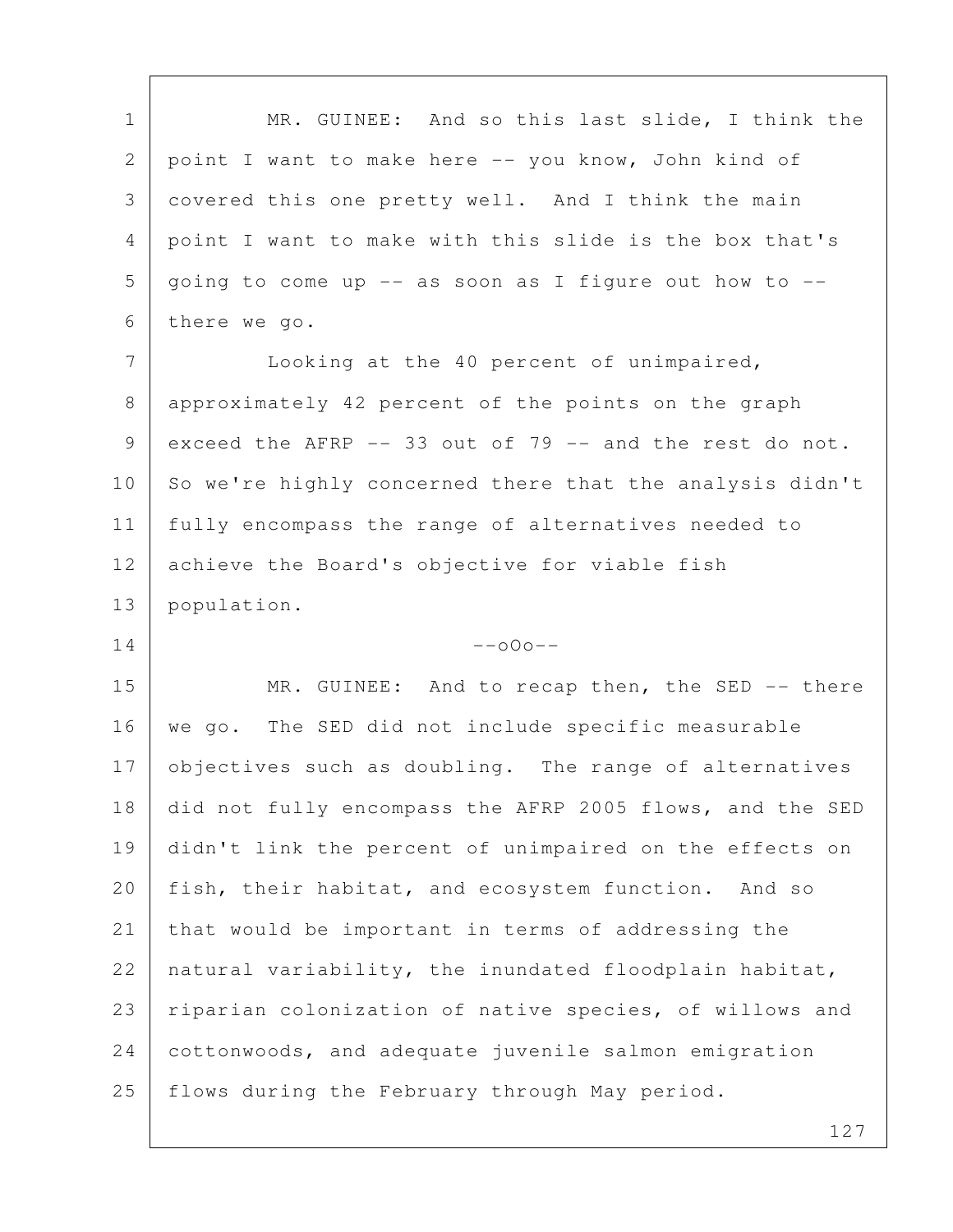128 1 And so before we transition to Dr. Zimmerman and 2 her adaptive management presentation, you can either -- 3 well, I guess we're transitioning. So you can ask 4 questions at the end again. 5 CHAIRMAN HOPPIN: Is it true that that last 6 photo was a sonogram of the inside of a striped bass? 7 (Laughter.) 8 MR. GUINEE: No. I think those are actually a 9 sample in one of the --10 DR. JULIE ZIMMERMAN: So I'm going to focus more 11 on adaptive management as it was described in Appendix 12 | K. And we think that it is important that adaptive 13 management is included in the SED, so we applaud that. 14 | And that encompasses the range of unimpaired flows, but 15 | we think there needs to be a lot more specificity in how 16 it's intended to be implemented and what it is intended 17 to achieve. 18 As it's described in Appendix K, it sounds like 19 it's more allowing for flexible regulations rather than 20 providing a science-based framework to achieve 21 information or gain information to improve 22 decision-making over time. 23 So we would encourage the Board to think about 24 the latter: That it really needs to be more of a 25 science-based program for gaining information and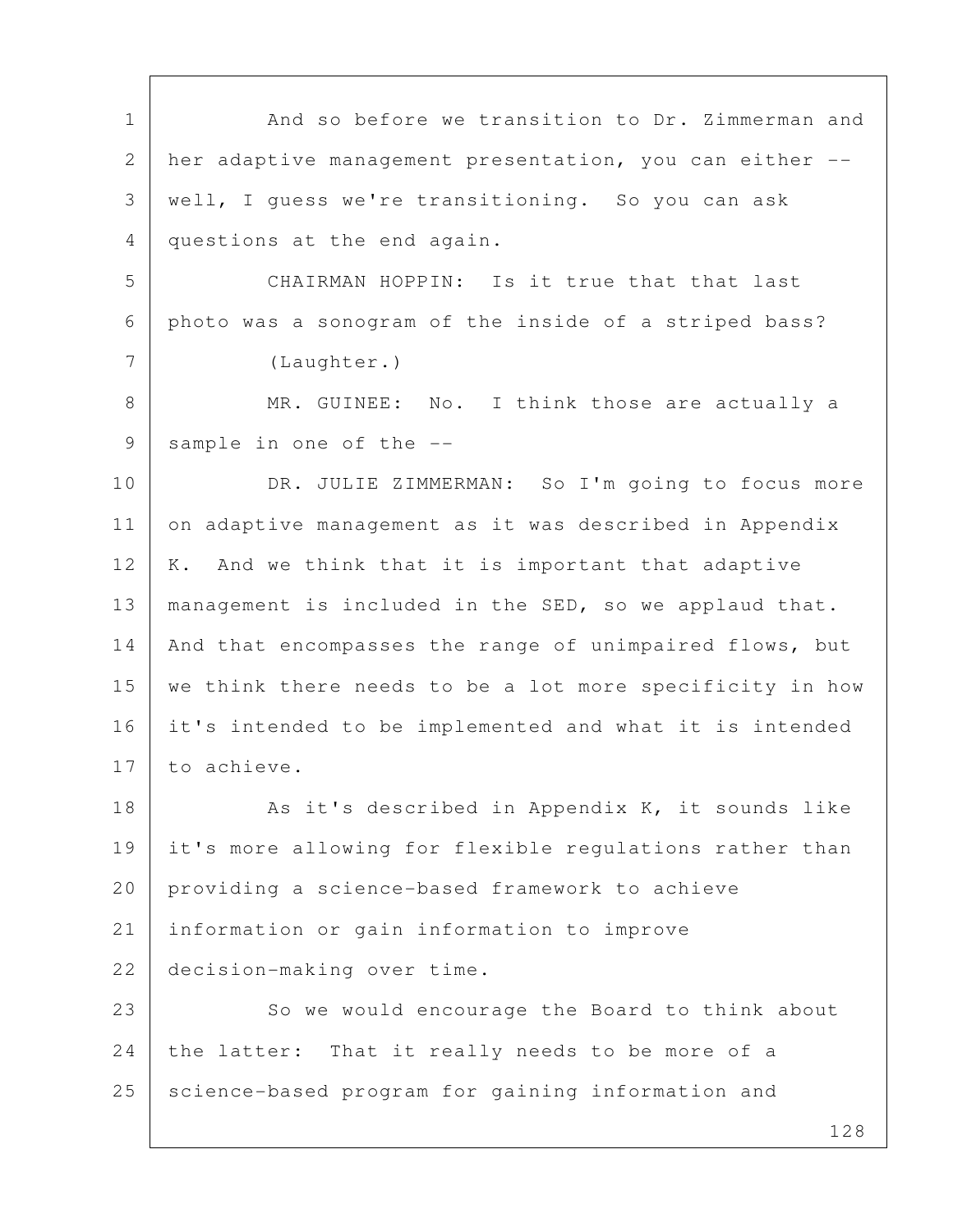1 improving decision-making.

| $\overline{2}$ | So just to give an overview of our points, we            |
|----------------|----------------------------------------------------------|
| $\mathcal{S}$  | think adaptive management should be included as part of  |
| $\overline{4}$ | the decision-making framework and as part of the         |
| 5              | Workshop 3 from Phase II of the update of the Bay-Delta  |
| 6              | Plan I presented on structured decision-making as an     |
| 7              | approach that we recommended for doing the whole overall |
| $8\,$          | decision-making. And adaptive management is a special    |
| $\mathsf 9$    | case of structured decision-making and is a good way to  |
| 10             | integrate it into the whole decision-making framework.   |
| 11             | And this would be a good reason not to do                |
| 12             | animation in your slides.                                |
| 13             | $--000--$                                                |
| 14             | DR. ZIMMERMAN: And the second point we really            |
| 15             | want to highlight is that we think the objectives in the |
| 16             | SED were not measurable and specific enough to really be |
| 17             | able to determine what was meant to be accomplished.     |
| 18             | So one of the main points in adaptive management         |
| 19             | is that measurable objectives need to be defined.<br>And |
| 20             | not just for fish but for other objectives that are      |
| 21             | trying to be achieved.                                   |
| 22             | Models and metrics need to be developed so that          |
| 23             | you can begin to examine the predicted effects of        |
| 24             | management alternatives on your performance metrics and, |
| 25             | ultimately, your objectives. And then you can evaluate   |
|                | 129                                                      |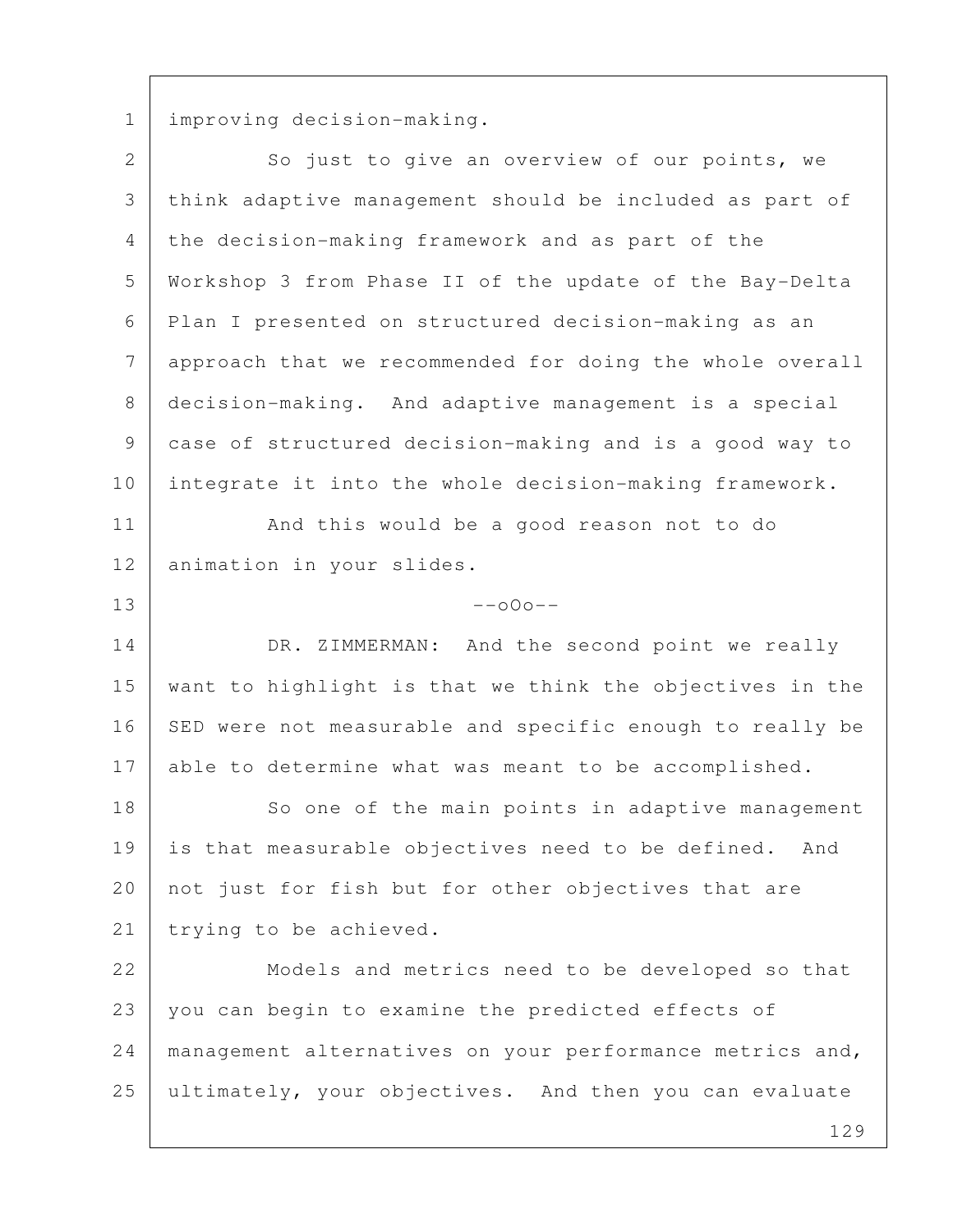1 | tradeoffs among those objectives and have it be clear 2 for everyone how you're doing your balancing. 3 And then, finally, targets and triggers need to 4 be quantified for all actions. So not just flow but 5 also the restoration actions and predation and other 6 actions that are included in the SED as ways to achieve 7 the narrative objective for fish.  $8$  --000--9 DR. ZIMMERMAN: And this is just an overview of 10 structured decision-making. I presented this slide in 11 | that last workshop. As part of a structured 12 decision-making framework, you have a problem that 13 | you're trying to solve, and then you develop your 14 objectives. And so those would be value based. 15 So it would be not just the fish objective that 16 | you're trying to achieve but what are your other 17 objectives for balancing beneficial uses for water 18 | supply? And those should all be very specific and have 19 performance metrics associated with them.  $20$  --o0o--21 DR. ZIMMERMAN: Once you have those objectives, 22 you can come up with management alternatives that you 23 would predict would achieve those objectives, and then 24 develop models that let you examine the consequences of 25 | implementing different alternatives.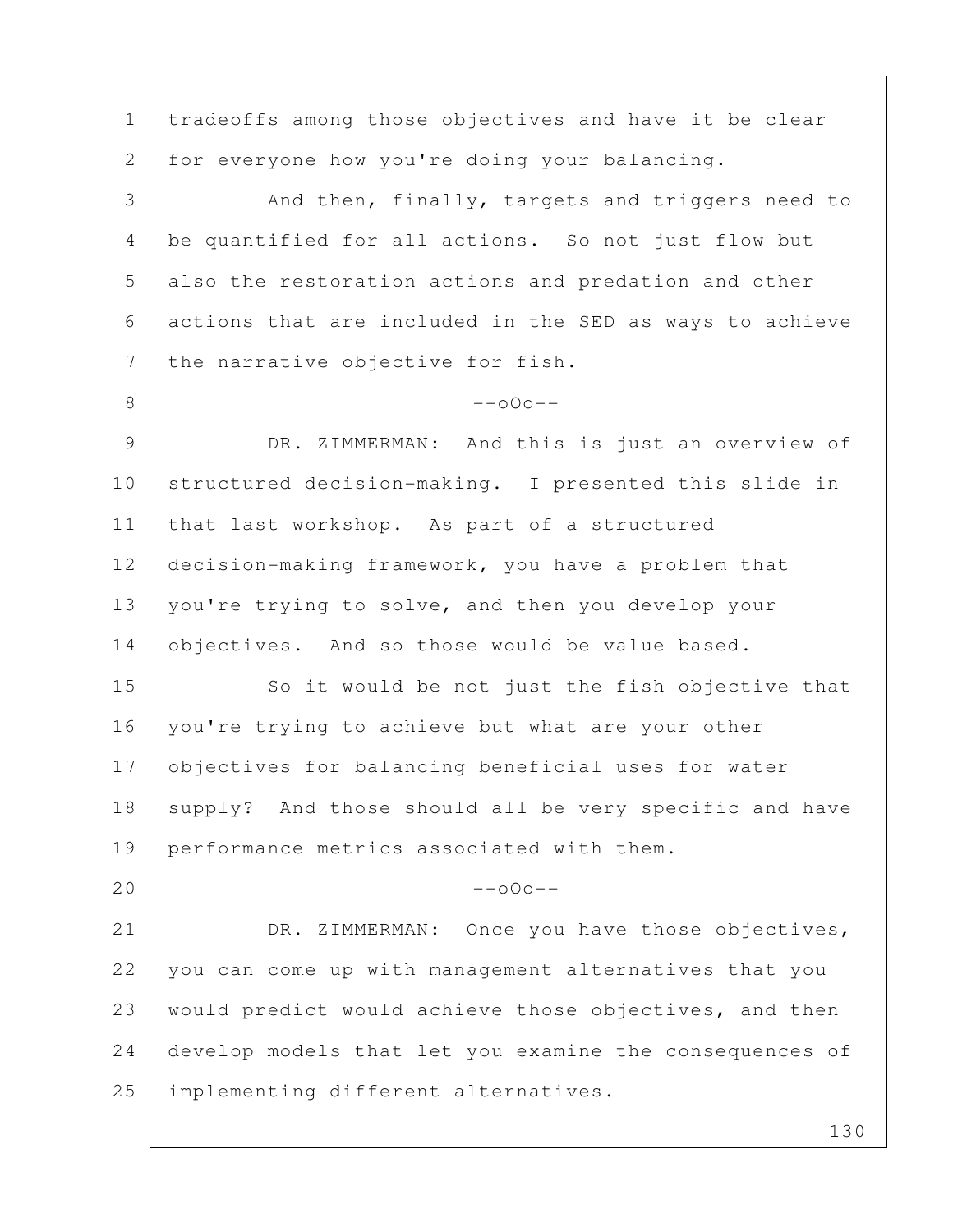1 | And then, finally, once you can model those 2 consequences, you can look at tradeoffs between your 3 objectives and do some sort of optimization to see what 4 you predict to be your best solution. And then that's 5 where you actually make a decision and take action. 6 And then, depending on what you actually observe 7 after you take action, you go into the adaptive 8 management loop. So then you go back to your 9 alternatives and revise accordingly, or try different 10 actions until you gain the information that you need to 11 improve your position.  $12$  --000--13 DR. ZIMMERMAN: So what we would suggest as the 14 first place to start would be to develop a specific 15 adaptive management plan as part of the SED so that 16 everybody is clear about what's trying to be achieved 17 through the adaptive management process. So this would 18 include, again, measurable objectives, and then 19 performance metrics that are associated with them. 20 Management actions should be linked explicitly 21 to those metrics. And then that can inform your 22 monitoring plan so that you would collect information 23 that may need to change, and not just monitoring for 24 monitoring sake but where do you have significant 25 uncertainties that if you could reduce that uncertainty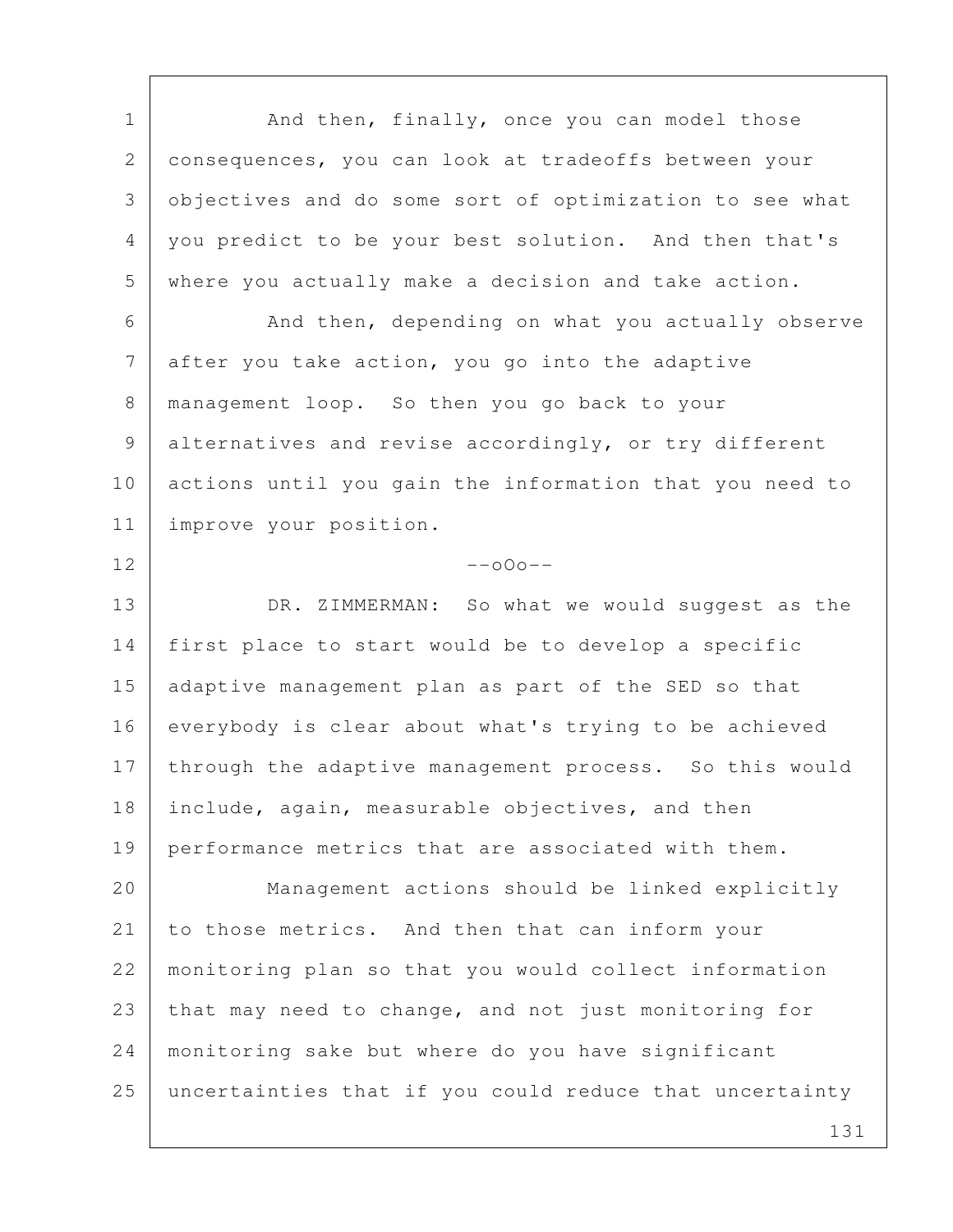1 | would actually cause you to make a different decision. 2 And then, finally, you incorporate new data into 3 whatever model you have to base your predictions on your 4 alternatives to improve decision-making. 5 So the rest of what I'm going to talk about with 6 these slides really are focused on how to create this 7 plan or what should be included in it.  $8$  --000--9 DR. ZIMMERMAN: So the fish viability metric is 10 the narrative objective for fish in the SED, and we 11 | think that that is a good one; but, again, we don't 12 think that it's measurable or specific enough. 13 And then, again, there aren't any other 14 objectives that are included in there, other than the 15 discussion about balancing for beneficial uses; so we 16 | would like to see very specific metrics for each of 17 those beneficial uses so that it's clear what's being 18 evaluated and how they're being developed. 19 So then in the plan you have all of these 20 different actions that you could take. You have flow, 21 habitat restoration, predation, water quality and 22 changes in temperature and dissolved oxygen. 23 And for flow, there are some targets that were 24 examined, such as the 20 up to 60 percent of unimpaired, 25 and then the preferred alternative of 35 percent. But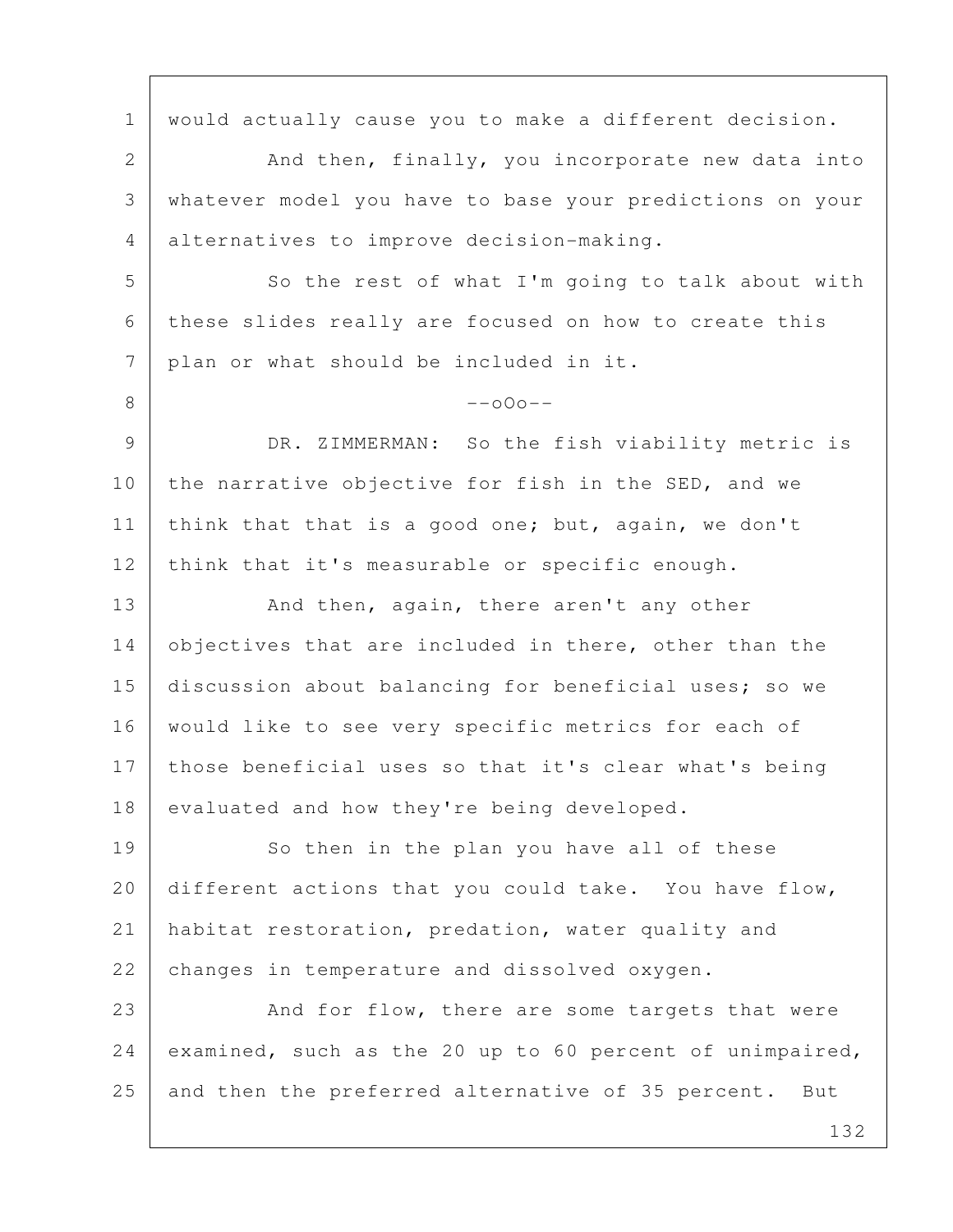1 | there weren't any targets specified for these other 2 actions, these other management alternatives.

3 So in your adaptive management plan you would 4 need to have targets for all of these management 5 actions. And you would gain those targets from models 6 and from analyses such as what Roger showed earlier 7 about looking at the floodplain inundation under 8 different flows.

9 And then you would want to link those targets to 10 all of your performance metrics for your objectives. 11 So, for example, for fish viability, you might have 12 performance metrics that included natural production, 13 number of spawning populations in the basin, spawning 14 grounds, or number of juvenile out-migrants.

15 These are things that are really specific and 16 can be measured, and you can either decide to try to 17 maximize those performance metrics or come up with some 18 | numbers that you want to achieve.

19 | And then for your other objectives for other 20 | beneficial uses, you should also have specific 21 performance metrics that are associated with them.

22 And then when you're implementing adaptive 23 management, you would need to have some sort of triggers 24 that would cause you to evaluate different targets for 25 each of your different management actions or different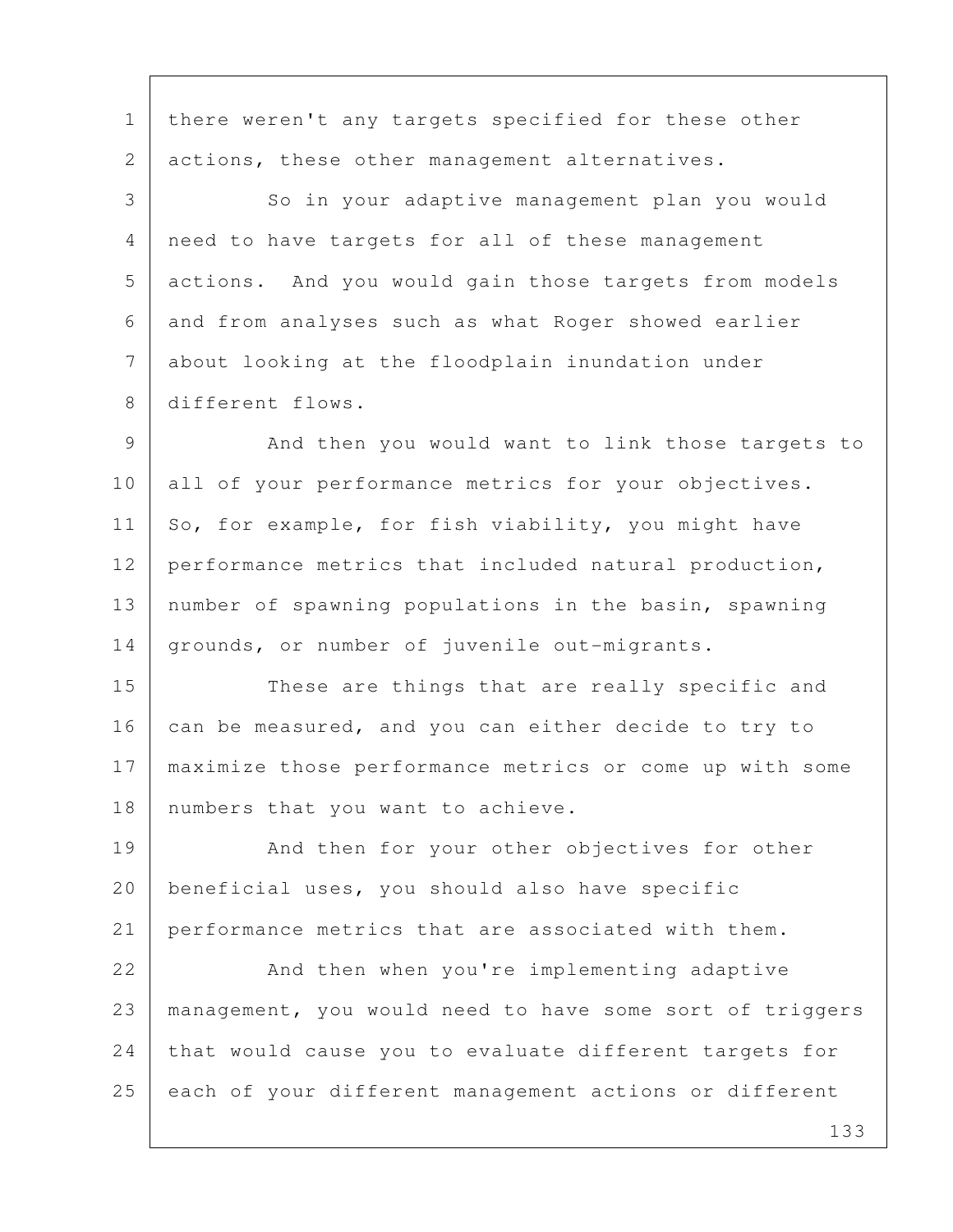1 alternatives.

| $\overline{2}$ | So, for example, if you're trying to figure out          |
|----------------|----------------------------------------------------------|
| 3              | where in the 35 to 45 percent range of flow, what would  |
| 4              | cause you to evaluate 35 percent versus 45 percent, for  |
| 5              | example? Would it be based on a performance metric and   |
| 6              | on what the fish population is doing, or would it based  |
| 7              | on the water year type? Those things should be           |
| 8              | specified so that we actually get to the point where     |
| 9              | we've evaluated all of these alternatives and can gain   |
| 10             | some useful information.                                 |
| 11             | $--000--$                                                |
| 12             | DR. ZIMMERMAN: Another thing that needs to be            |
| 13             | addressed in the plan is the amount of uncertainty in    |
| 14             | the information that we have. We know there's            |
| 15             | uncertainty linking flow to fish population. We know in  |
| 16             | general fish populations improve as flow increases. And  |
| 17             | we have a lot of information on that, but it would be    |
| 18             | useful to narrow that amount of uncertainty through an   |
|                | 19   adaptive management plan.                           |
| 20             | But to do that, you need to examine the flow             |
| 21             | range that's broad enough to actually detect a response. |
| 22             | So in that 25 to 45 percent range that was suggested for |
| 23             | adaptive management, it's likely that you won't see      |
| 24             | enough of an effect in fish populations to really look   |
| 25             | at the response relationship.                            |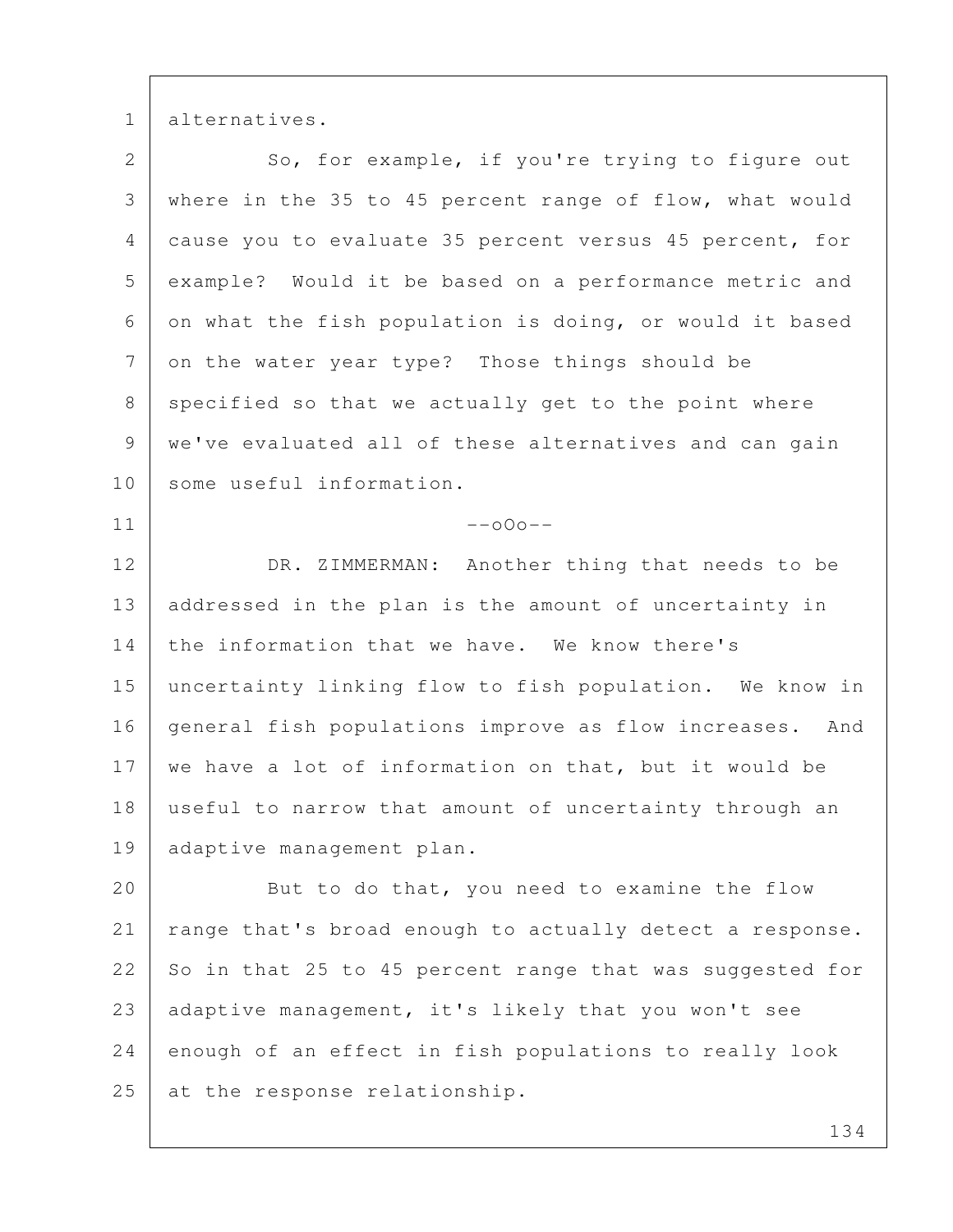1 So we would suggest that you may need to 2 increase that up to 60 percent, which is what has been 3 identified as what's needed to show recovery.

4 So if you can encompass what's needed for 5 recovery, then you would have a broader range that will 6 let you look at the sensitivity of your performance 7 metrics to your management action, as well as the shape 8 of that response. It might not be linear; it might have 9 some other shape, and then within that 25 to 45 percent.

10 And then another concern we had that wasn't very 11 clear to us is the difference between the annual and 12 long-term adaptive management. So it seems like in the 13 SED there are two different time scales and two 14 different objectives.

15 So for the annual adaptive management, it looks 16 more like allowing for flexible implementation within a 17 year. And so you need to average 35 percent of 18 unimpaired flow within the February to June time period, 19 but we can reshape those flows if we want to achieve 20 some other benefit, like floodplain inundation.

21 But that's doing something a little different, 22 so you're not implementing unimpaired flow then; you're 23 implementing an ecosystem function flow. And so, if 24 that's the case, if we want to evaluate that as a 25 management action, we would need to set up an adaptive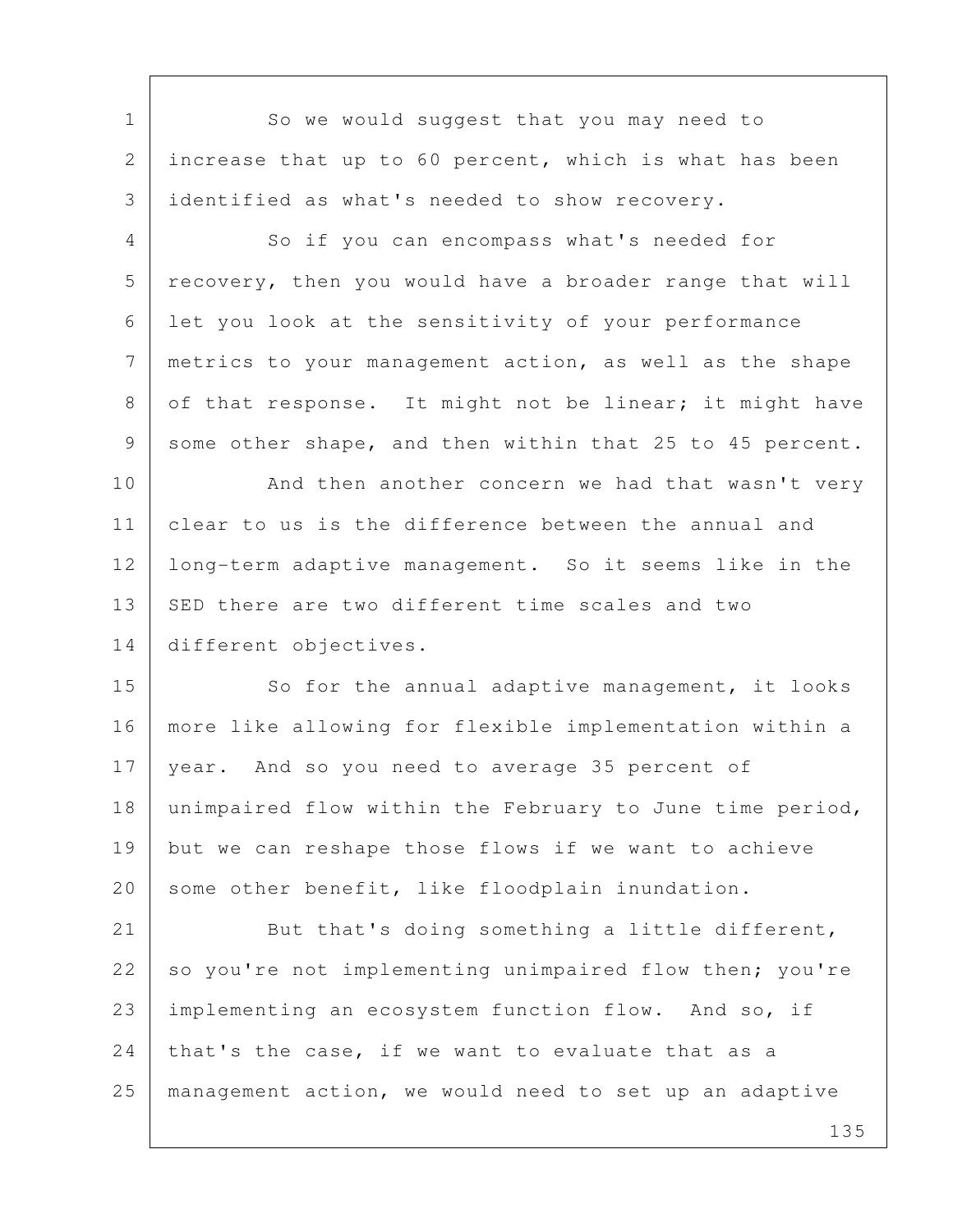1 management plan to let us see if that does a better job 2 than straight percent unimpaired flow at getting the 3 response that we're looking for.

4 So it should be integrated with this long-term 5 time scale of adaptive management which seems to be set 6 up more for determining the actual percent of unimpaired 7 | flow that would be most beneficial; although, without 8 | the specific objectives it's a little bit unclear as to 9 what that percent unimpaired is meant to achieve. Is it 10 supposed to provide the greatest fish benefit within 11 | that 25 to 45 percent, or is it supposed to balance 12 between beneficial uses?

13 So I think we just need -- it just would be 14 useful to have more clarity in that plan about what you 15 actually are trying to get within the range of flows.

## $16$  --000--

17 DR. ZIMMERMAN: So I have in here just one 18 conceptual model example of adaptive management. So the 19 | first thing to do, again, is to define specific and 20 measurable objectives. And this one here might be to 21 have juvenile salmon survival of .5. This is just for 22 hypothetical purposes.

23 So then you would use models to determine the 24 | flows, as well as other management actions that you 25 would need to meet that biological objective, and then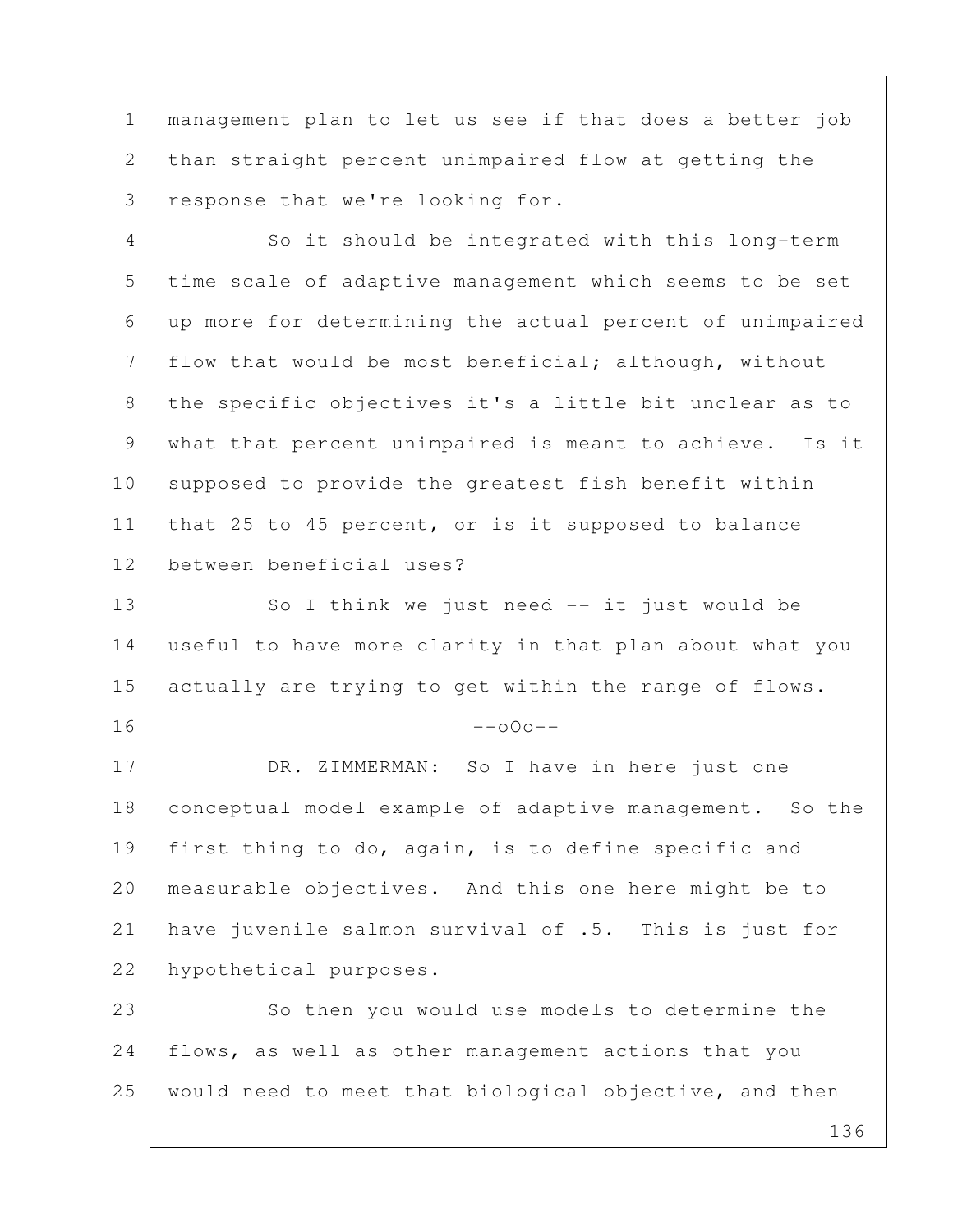1 alternate targets that you would want to evaluate. 2 So for flow alone, we have here 25 percent of 3 unimpaired, 45 percent, and 65 percent; but you have to 4 incorporate the other actions, too. 5 So if you have low levels of unimpaired flow, 6 25 percent of unimpaired is not going to provide 7 floodplain inundation; you're not going to get that 8 | function, whereas you might with 65 percent. So 9 obviously you would have to do a lot more of the other 10 actions, like floodplain restoration, to achieve the 11 necessary benefits in the lower flows. 12 So these alternative actions are linked in that 13 | way, and they have to be thought through. 14 So then you would implement your experimental 15 flows based on triggers of what water type it is or what 16 the population is doing and which one you want to 17 examine. And then you monitor where your objective is 18 achieved with that flow level that was prescribed, as 19 well as the other actions that were implemented. And 20 then you see what happens. 21 If yes, then you continue your present flow 22 standards and monitor in case of changes in the feature. 23 You might have some confounding factors that you need to 24 take apart, but you would stay with what you were doing 25 until that happened.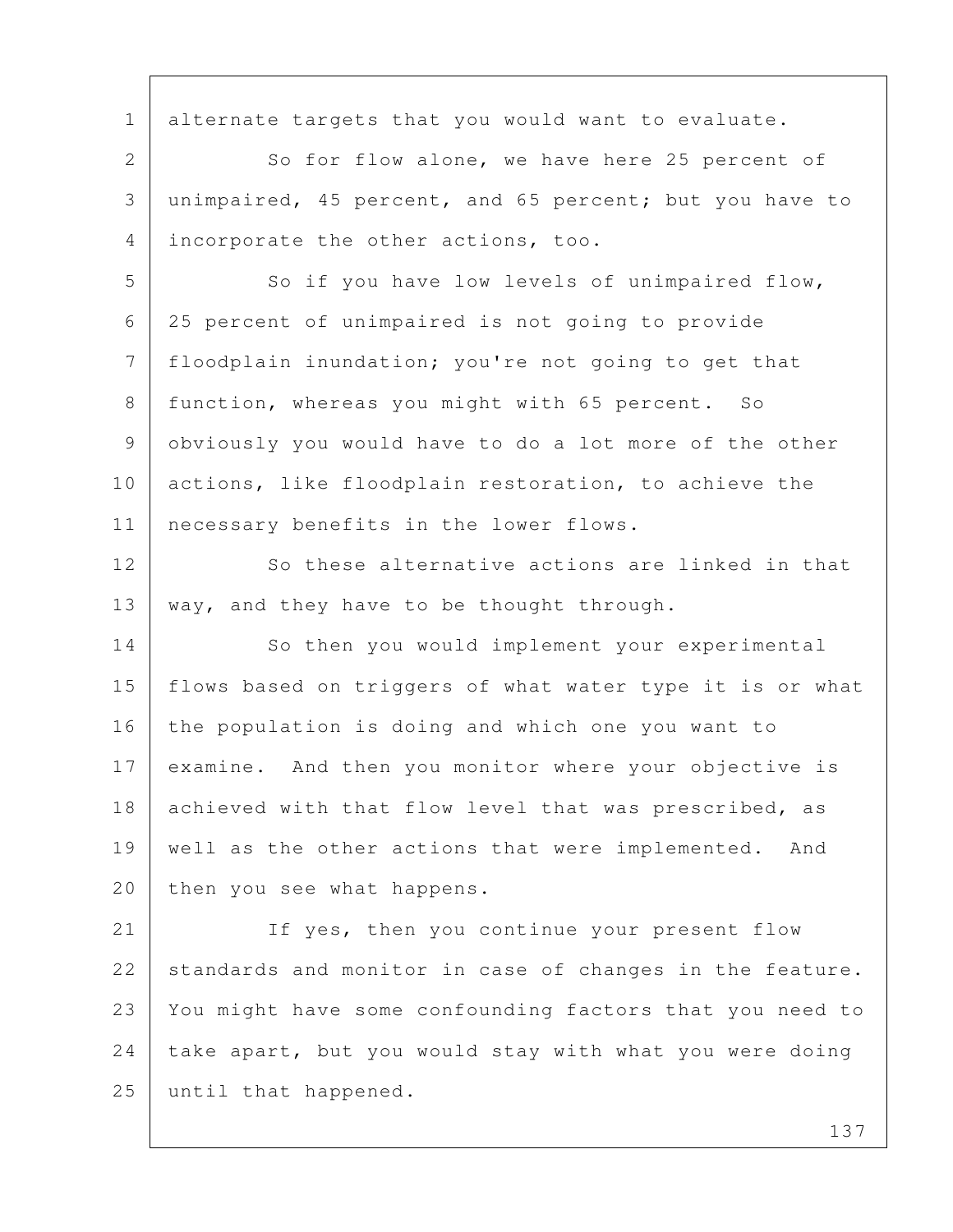138 1 If no, then you would go back and modify the 2 flow standards, and then go through that loop again. 3 And I'd like to point out, too, that we have a 4 lot of information on the low end of this range, the 5 25 percent to 35 percent. That's a lot of what we see, 6 and we have data for that. But up to the 55 percent is 7 where the focus should be at the beginning because 8 | that's where we don't know the relationship. That's 9 | what has not been implemented.  $10$  --000--11 DR. ZIMMERMAN: And so just as a recap for the 12 adaptive management team, we would suggest having more 13 explicit, measurable objectives with performance 14 metrics, and then developing models to make the 15 alternative measuring actions to those performance 16 metrics, and let you quantify tradeoffs between your 17 objectives. 18 There needs to be an explicit directing of 19 uncertainties to make sure that you are looking at the 20 | right range to actually find the response. 21 And then the plan should be included in the SED 22 and be science based. So rather than just allowing for 23 | flexible regulations, we think there should be a 24 science-based plan to make sure that we actually do gain 25 useful information. It should include all the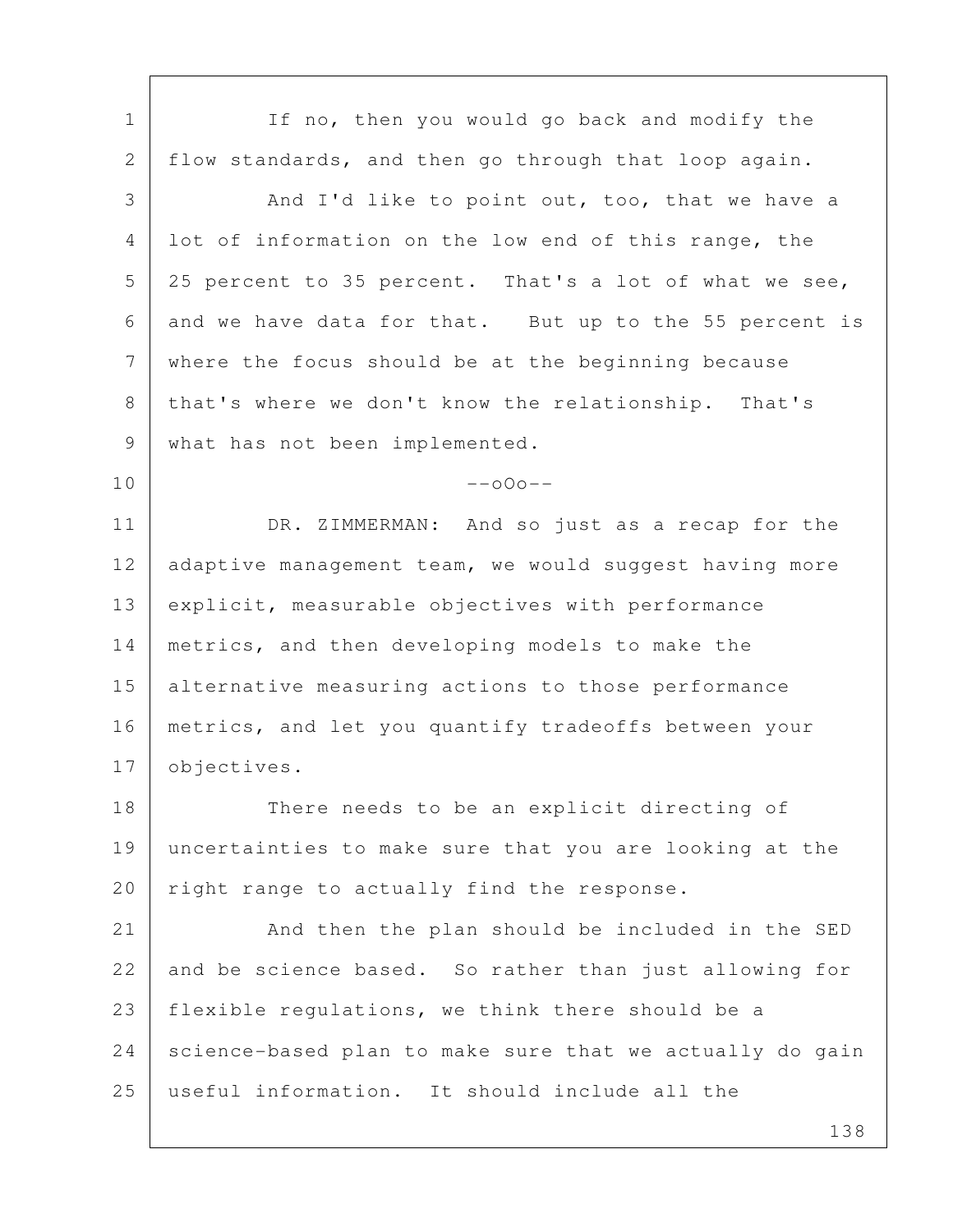1 | management alternatives, the specific targets, the 2 performance metrics, and the triggers as to when each of 3 these management alternatives would be implemented so 4 that we get data points across the whole range and 5 actually see what works best. 6 MR. GUINEE: Thank you, Julie.

7 And then before we yield to Rhonda Reed from 8 NOAA Fisheries, I did have a couple of closing points 9 that I missed earlier, if I could just add those right 10 now.

11 You know, we said that the SED needs to evaluate 12 effects on aquatic resources and the habitats they use 13 of both flow and non-flow measures. As you know from 14 | past presentations we've made, the service and its 15 | partners, both federal and stakeholder partners, have 16 been implementing a lot of non-flow habitat measures 17 using CVPA funds or CALFED bond money. And we've been 18 doing this for about 20 years, and yet the populations 19 continue to decline.

20 And so when we're asked, "Why is that?" it's 21 mainly because we haven't been able to achieve the flow 22 objectives that have been described not only in the AFRP 23 2005 report but we haven't even met the ones in the AFRP 24 2001 restoration plan.

25 And I know you're going to hear from others --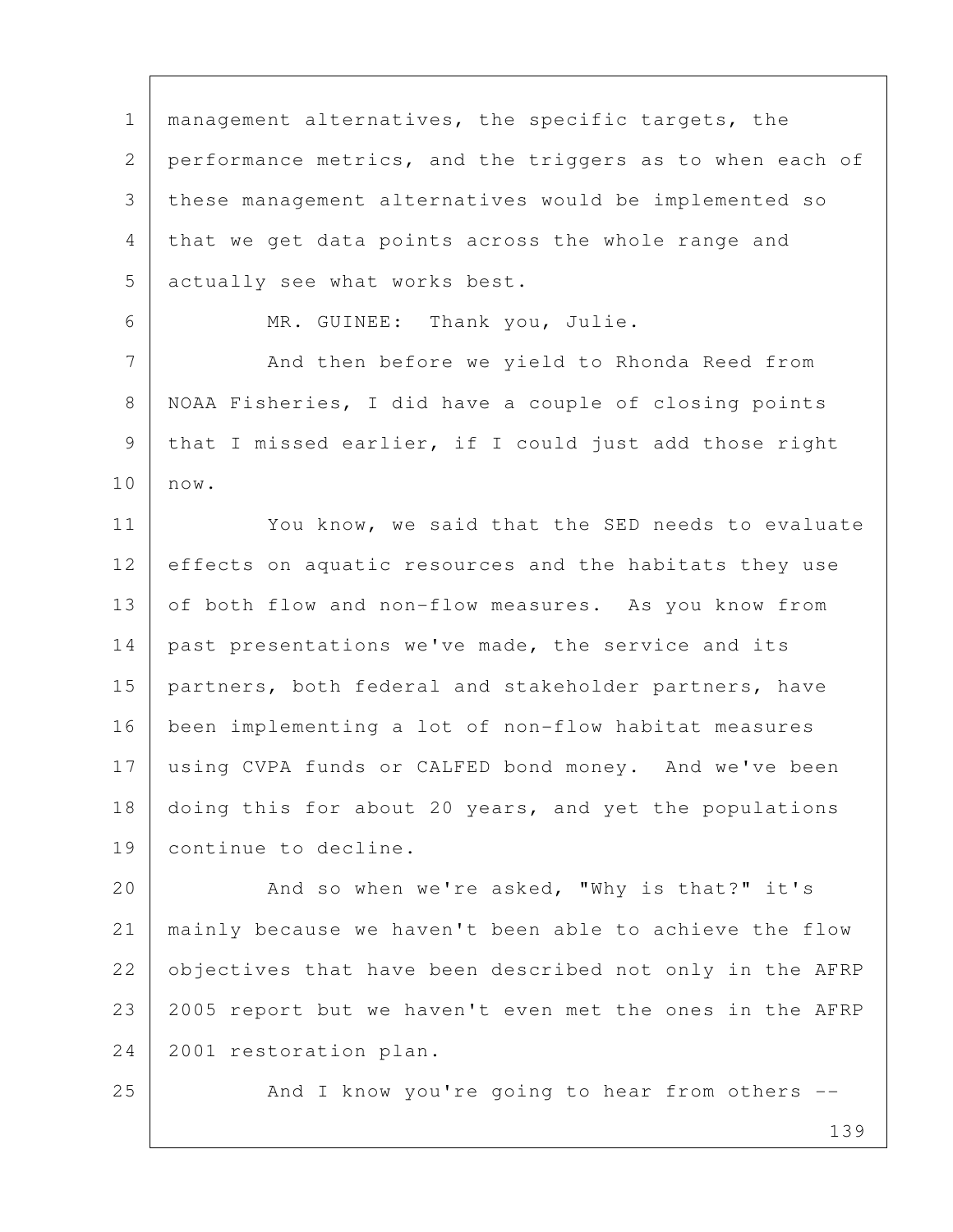1 | maybe even tomorrow morning -- that we've already done 2 | flow; we did VAMP and all that. But, again, those flows 3 were not adequate in the same level to flow that was 4 needed and so, again, those entire flows, as Julie just  $5$  said, should be more thoroughly evaluated.

 6 Also, as was mentioned earlier, we're at a 7 critical juncture right now where the Board has the 8 opportunity to not only provide adequate flows for the 9 Delta in Phase II to, you know, sustain a healthy 10 productive Delta ecosystem, it needs to ensure a healthy 11 | productive ecosystem in the San Joaquin basin as well; 12 and so the SED should evaluate the relationship of the 13 San Joaquin flows in Phase I in the Delta and Phase II.

14 And then the last couple of points I wanted to 15 mention is that with me today in the audience are 16 members of our Fish and Wildlife service staff in Lodi, 17 and we would be really happy to invite any of the 18 members of the Board or the Board staff to come see some 19 of the salmon restoration sites at the inundated 20 | floodplain on the Stanislaus River, Tuolumne River, or 21 Merced, whichever you would prefer.

22 And I think it's important to get out and see 23 those, and we can explore opportunities to co-exist with 24 | agriculture. Because it's not really about agriculture 25 versus fish -- and we can consider examples like the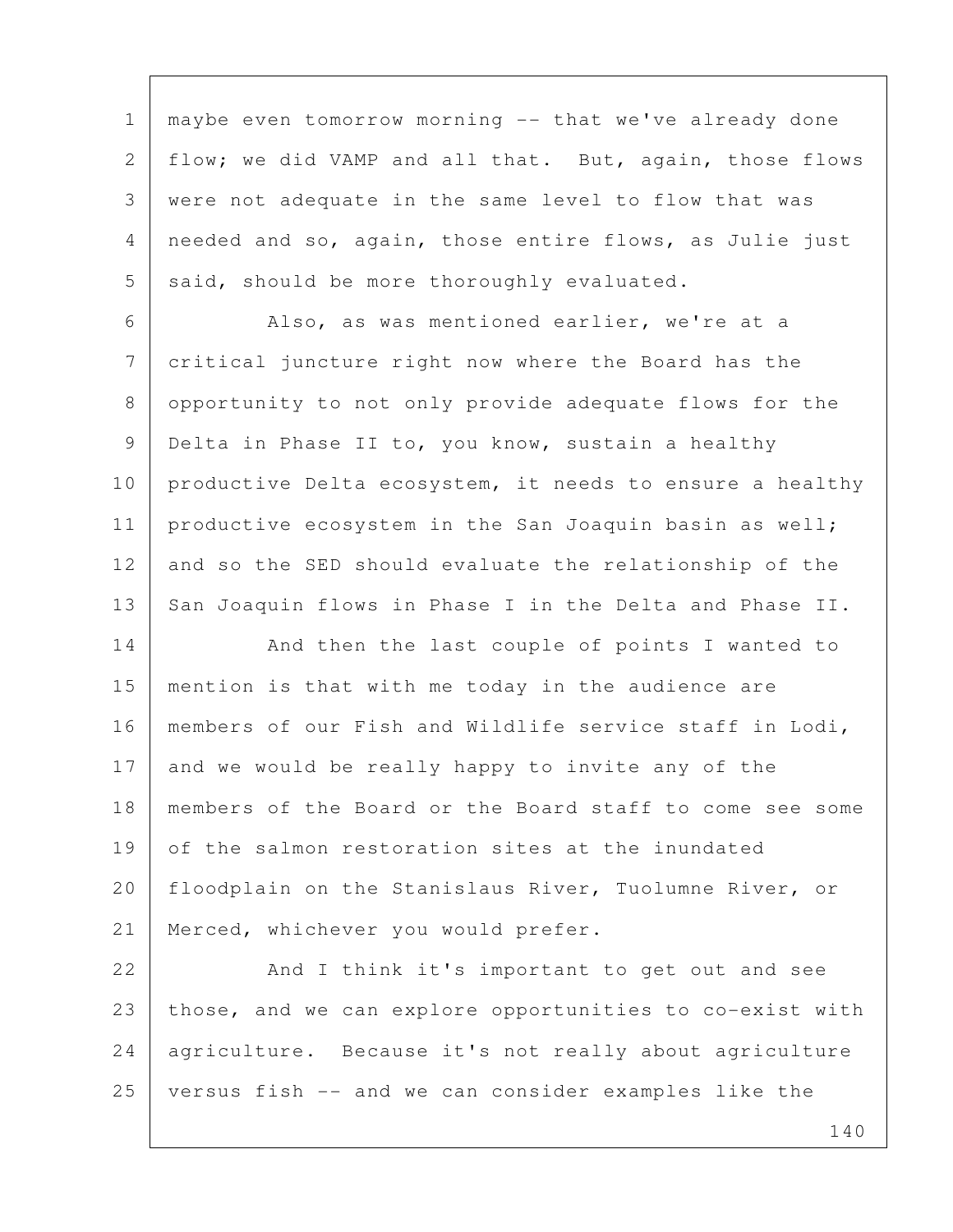1 Cosumnes River where agricultural production co-exists 2 with the inundated floodplain and fish reproduction on 3 an annual basis. So all of that the SED needs to 4 evaluate. 5 So thank you. Do you have any questions for 6 Julie or I before we defer to Rhonda? 7 Thank you for your time. 8 MS. REED: My name is Rhonda Reed. Good 9 morning. Good afternoon, Chairman Hoppin and other 10 members of the Board. I want to say thank you for 11 allowing us to have this block of time to present our 12 concerns to help address the question of the adequacy of 13 the substitute environmental document. 14 I am the San Joaquin River Basin Branch Chief 15 | for the National Marine Fishery Service out of our 16 | Central Valley Office here. And you've seen me here 17 | before talking on San Joaquin issues. 18 (Thereupon an overhead presentation was 19 presented as follows:) 20 | MS. REED: So I wanted to start with a quick 21 kind of run-through of some of the key issues that the 22 National Marine Fishery Service has brought to the 23 attention of the Board with respect to our concerns on 24 the San Joaquin River and the flows associated with it. 25 The previous comments that we've provided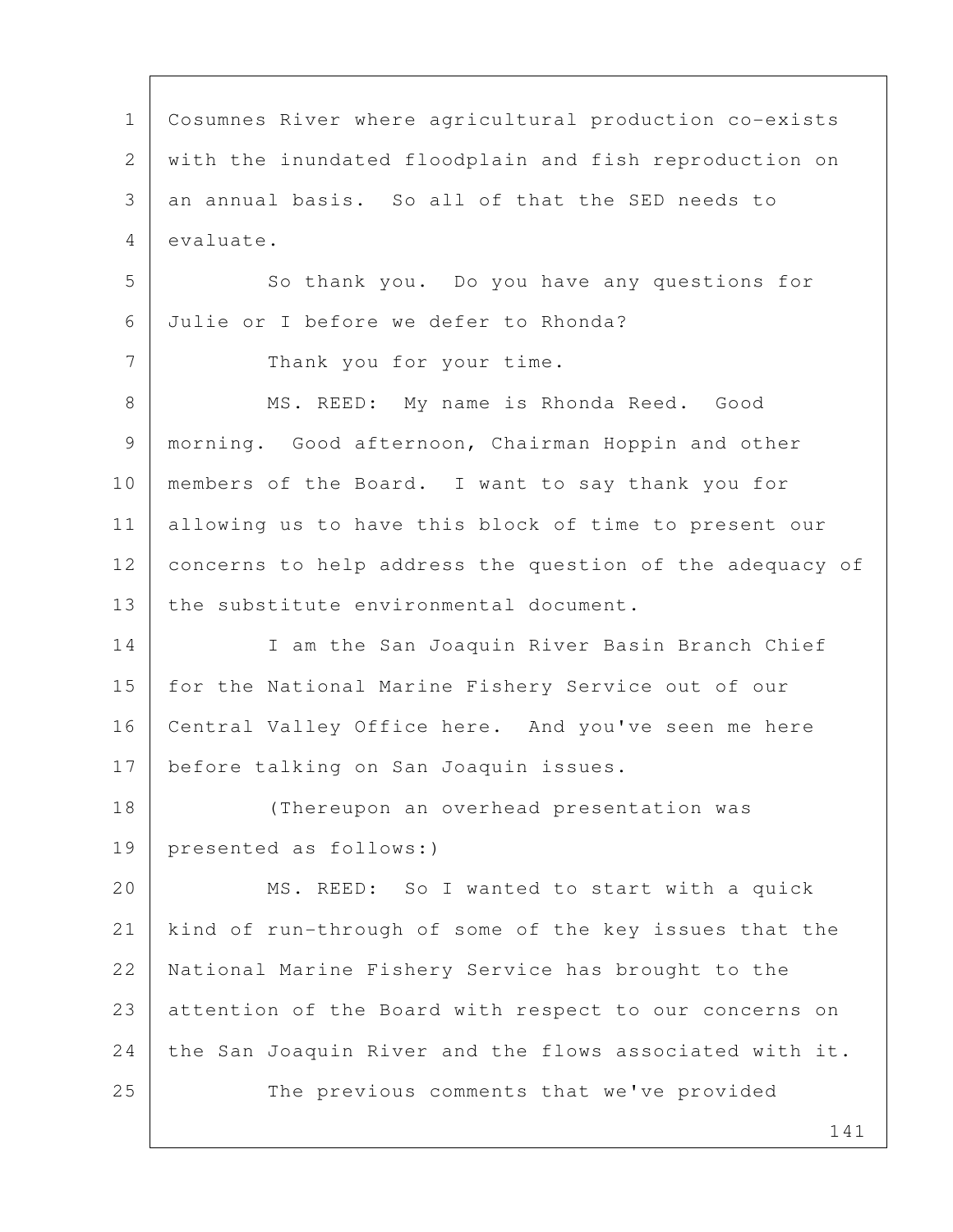1 | identified our desire that the Board identify standards 2 at Vernalis, as well as with each tributary, because 3 each of the tributaries that stream to the San Joaquin 4 River are salmonid streams, and particularly they have 5 steelhead populations which are listed as threatened 6 under the Endangered Species Act. And those populations 7 are not doing well, so we're seeking opportunities to 8 provide benefits and ways of supporting those 9 populations.

10 We agreed that the concept of using a percent of 11 unimpaired flow was a good starting point, with the 12 concept that it can provide the sorts of natural signals 13 and ecosystems services that our species need in order 14 to survive in the rivers; but the caution that we had 15 | was using unimpaired flow metric, given that our systems 16 are very flashy -- we can have high water years and very 17 low water years -- a percent of unimpaired flow in a 18 variable water year can be disastrous for fish and be 19 totally not sufficient.

20 | Our experience also in developing the reasonable 21 and prudent alternative suite of actions on the 22 Stanislaus River for the 2009 biological opinion and a 23 lot of the modeling we did gave us a certain amount of 24 experience in understanding that if you are looking at 25 increasing flows at one time of the year you may have an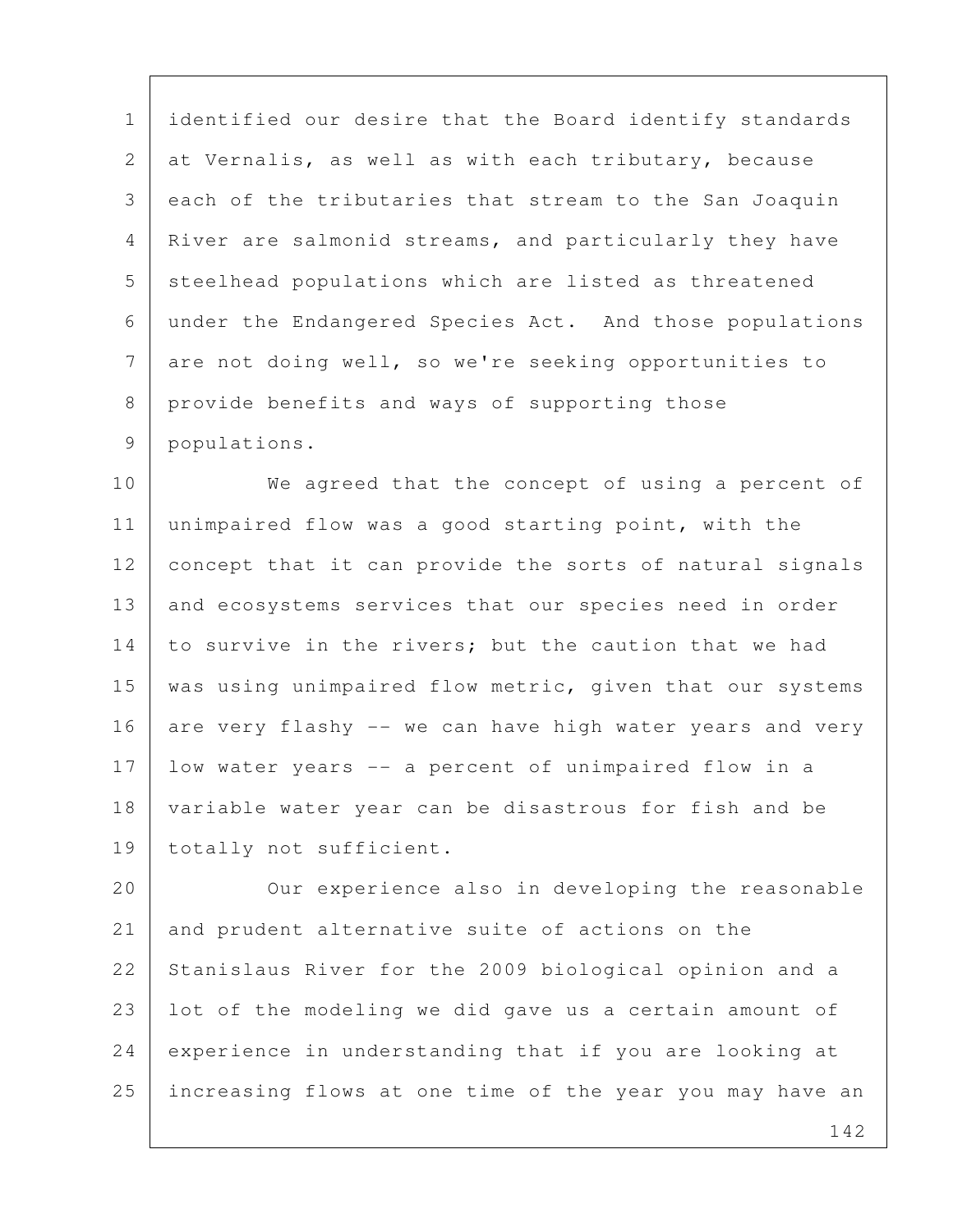1 unintended consequence of reduced reservoir storage 2 which may have temperature consequences. And so looking 3 at an annual flow schedule which allows you to model 4 both the desired effects for fish, as well as the 5 potential effects on reservoirs and other operations 6 that can also affect fish habitat, is important. And 7 looking at an annual schedule that includes not just 8 flow but effects on temperature, on habitat quality, and 9 the geomorphic processes that are important for rivers 10 to kind of maintain the natural functions of rivers.

11 In particular, on the rivers of the San Joaquin 12 system, the summertime temperature is especially 13 important and critical for steelhead because they are in 14 the river year-round. And if you look at the 15 temperature modeling that has been done in the past, and 16 even in the SED, it identifies that there are some very 17 key areas, especially late summer, that are problematic 18 for temperatures for fish in the San Joaquin.

19 So the key issues that we had with the adequacy 20 of the substitute environmental document is that the 21 thousand cfs criteria for Vernalis is inadequate. We 22 recommend that the Board reconsider some of the previous 23 criteria that were established for guiding the VAMP 24 period, which were based on water year type. And they 25 varied, if I recall correctly, from about 3,000 to 8,000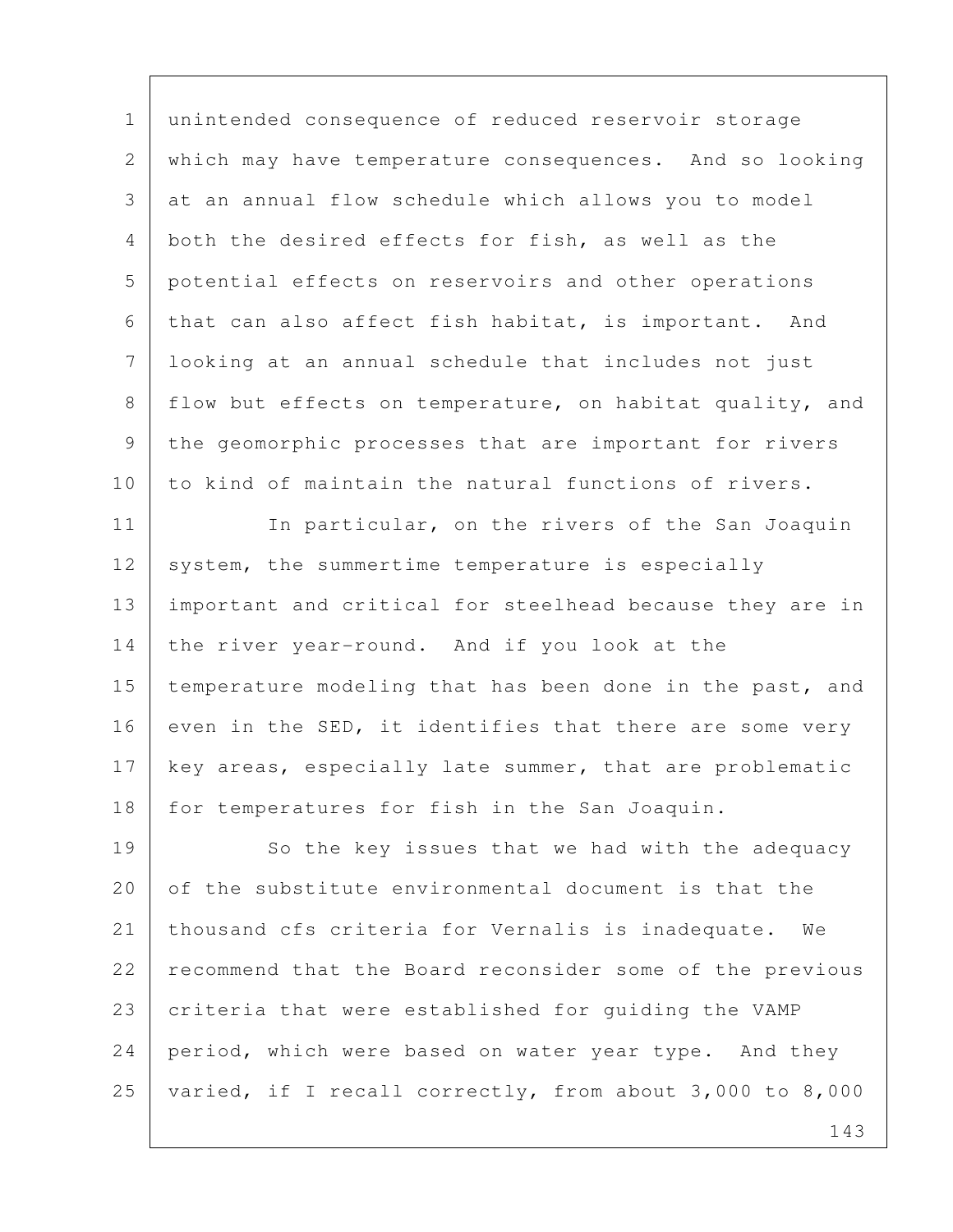1 to 10,000 cfs, depending on the water year type.

 2 Okay. I think Valentina will talk a little more 3 about the modeling under the SED and how that tracks the 4 Vernalis flows. But I guess the point is if your 5 proposed alternative is going to meet a particular 6 standard that is significantly greater than the thousand 7 cfs, it's like a thousand cfs doesn't create any value, 8 and biologically it's not a useful biological flow.

9 | The specific justification for the 35 percent 10 unimpaired flows in the analysis. It doesn't show how 11 specifically the doubling objective would be met. I 12 think that's been identified by my previous fish agency 13 partners.

14 The analysis, as your staff identified this 15 morning, it doesn't meet the RPA flows. The analysis 16 says that in some years it provides more. I would like 17 to point out that the reasonable and prudent alternative 18 is a suite of actions that are intended to avoid 19 | jeopardizing the continued existence of the species. If 20 your objective is to double the species, just avoiding 21 | jeopardy is not going to get you there.

22 And, as your staff has identified in terms of 23 the larger picture, the reasonable and prudent 24 alternative is a flow component that's part of a larger 25 suite of actions that need to be addressed. And it is a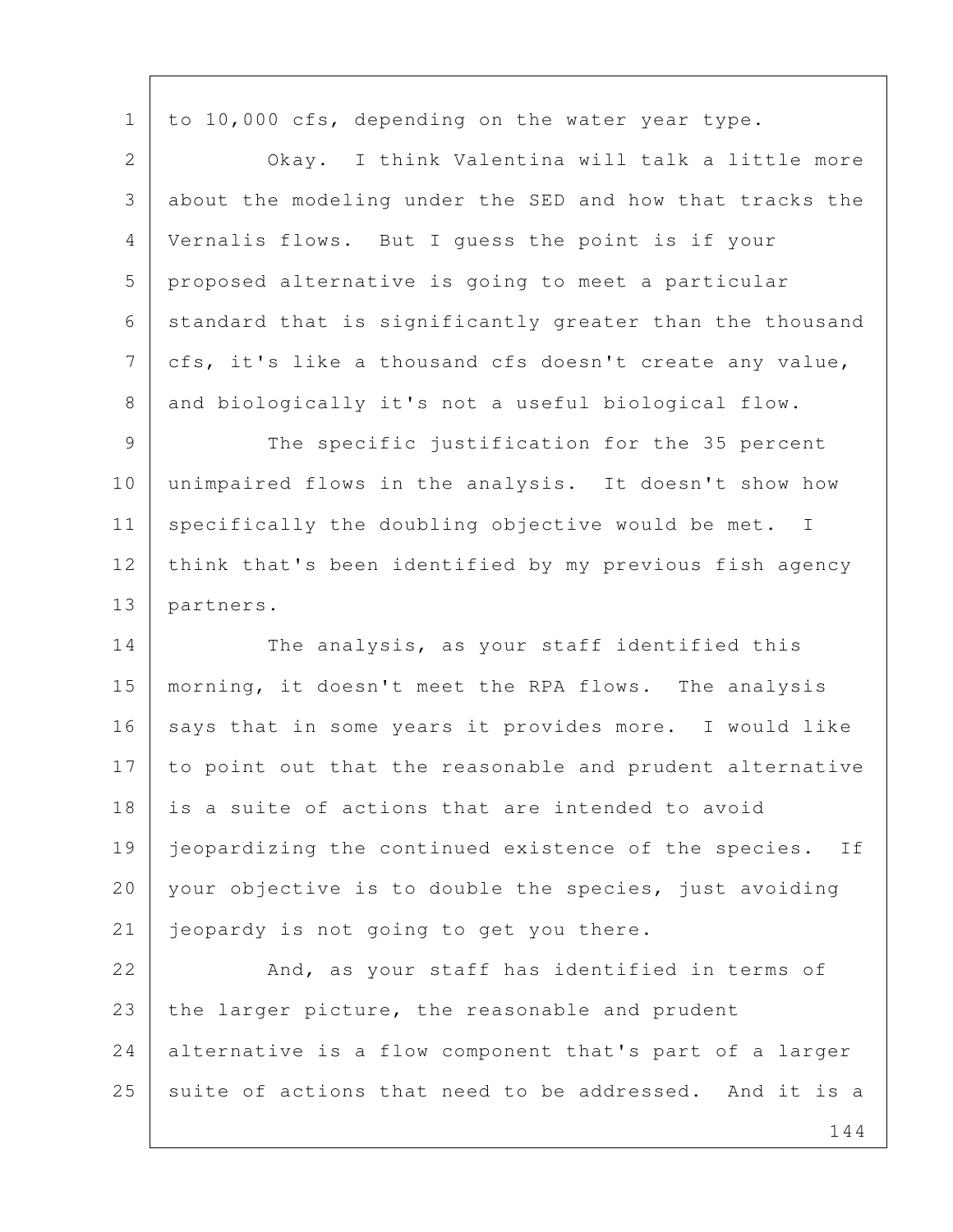1 | minimum flow that  $--$  the modeling, using the conditions 2 defined in the reasonable prudent alternative and 3 current CALSIM models will also include additional flows 4 provided at other times of year for water quality. 5 So the comparison of the models using the 6 SED with  $--$  you know, calling them RPA flows is not 7 necessarily an exact comparison. It's basically the 8 that flows haven't given existing conditions on the 9 D-1641, as well as flows required by the biological 10 opinion. 11 We believe there is an over reliance on 12 restoration and other actions to offset the need for 13 | real flows in the rivers. And, as you are aware, that 14 restoration actions take time to implement and also time 15 to show the benefits on a population level. We've yet 16 to see those, except in certain areas in the areas where 17 | we've made great investments under the Central Valley 18 Project Improvement Act. These are the areas of the 19 CVPIA where we've had significant changes in the fish 20 populations. It's usually been accompanied with an 21 increment -- at increment flows. Specifically, I'm 22 thinking of Clear Creek and Butte Creek. 23 Further, we are a little confused on why the 24 selection of the third alternative, the 35 percent 25 unimpaired flow, doesn't seem to correlate with the 2010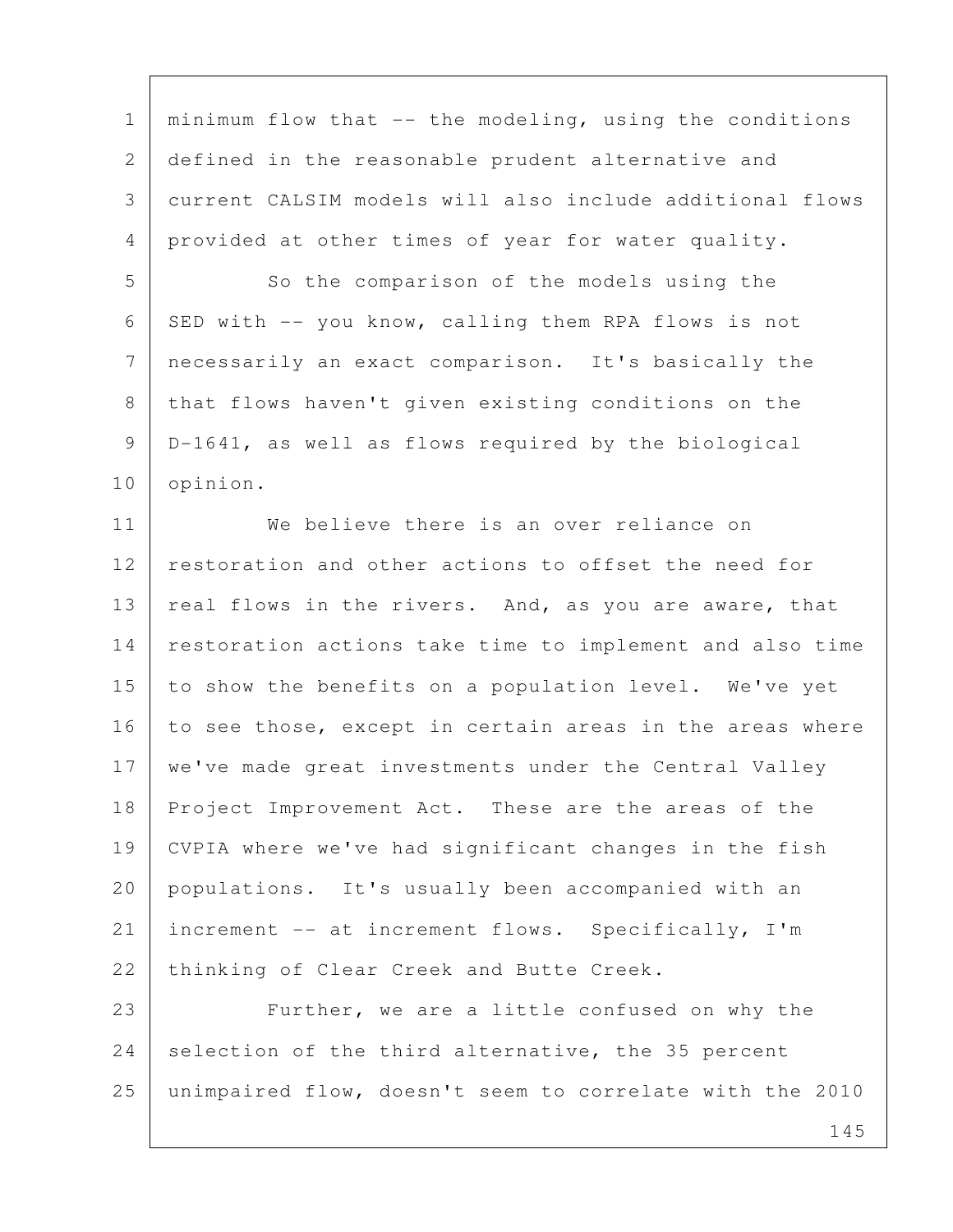1 | report that calls for 60 percent unimpaired flow 2 requirement for the Delta. Given that fish move through 3 the Delta, we need a healthy environment there for them. 4 I was trying to buy some time. I will continue 5 with my notes, and eventually I'm hoping that the slides 6 will catch up.  $7$  --000--8 | MS. REED: The 14-day running average tends to 9 flatten the flows and defeats the purpose of having an 10 unimpaired flow metric that could give some of the 11 natural signals of an unimpaired flow. 12 We also had concerns with respect to the model 13 time steps that are used. A monthly temperature time 14 step is not biologically valuable, and neither is an 15 average maximum temperature for the fish in a month. 16 Day-to-day temperatures are important. Just 17 yourself, if it's a hundred degrees today but it's  $18$  80 degrees tomorrow, if your average temperature is then  $19$  | 90, you're still a lot hotter on the day that it was a 20 | hundred degrees than when it was 80 degrees; so 21 biologically it makes a difference, and fish are exactly  $22$  the same. 23 Trying to use these sort of broad-brush model 24 tools to make comparisons with the RPA flow schedule is 25 kind of like comparing apples and pears. The flow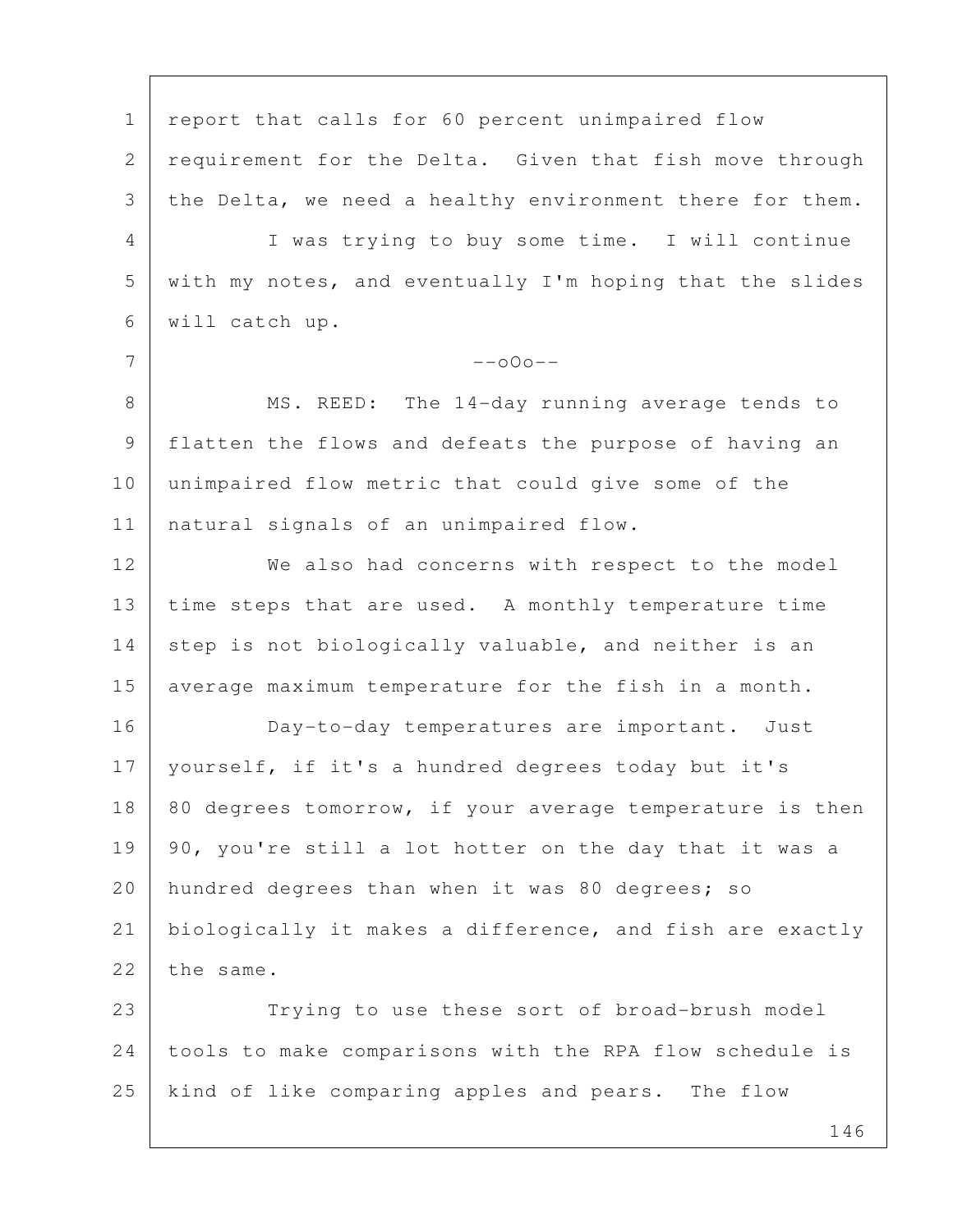1 schedule that was designed under the reasonable prudent 2 alternative looked at a variety of things, not just a 3 percent of unimpaired flow. I mean, it does bring in 4 some of that natural variability that we would expect 5 | from an unimpaired flow, but it was crafted with a 6 variety of conditions in mind: The water year type, 7 | because if it's correlated with reservoir storage, and 8 that's correlated with cold water that can be 9 immediately available to achieve the temperature 10 objectives for the fish.

11 We are also concerned that the preferred 12 alternative has a very low cap on the peak flows that 13 are called for in the percent of unimpaired flows. They 14 don't correlate with the allowable flood capacity for 15 any of the rivers; and they are, in general, lower than 16 what's needed to be able to do geomorphic work to 17 maintain gravel, spawning gravel, and riparian habitat 18 in those floodplains.

20 We are also echoing that we are concerned with 21 the adaptive management process as described is not 22 I likely to be successful. It doesn't have a clearly 23 defined decision-making process. We felt that the 24 objectives were unclear. And we also thought that the 25 process was delegated very strongly from the Board to

 $19$  --000--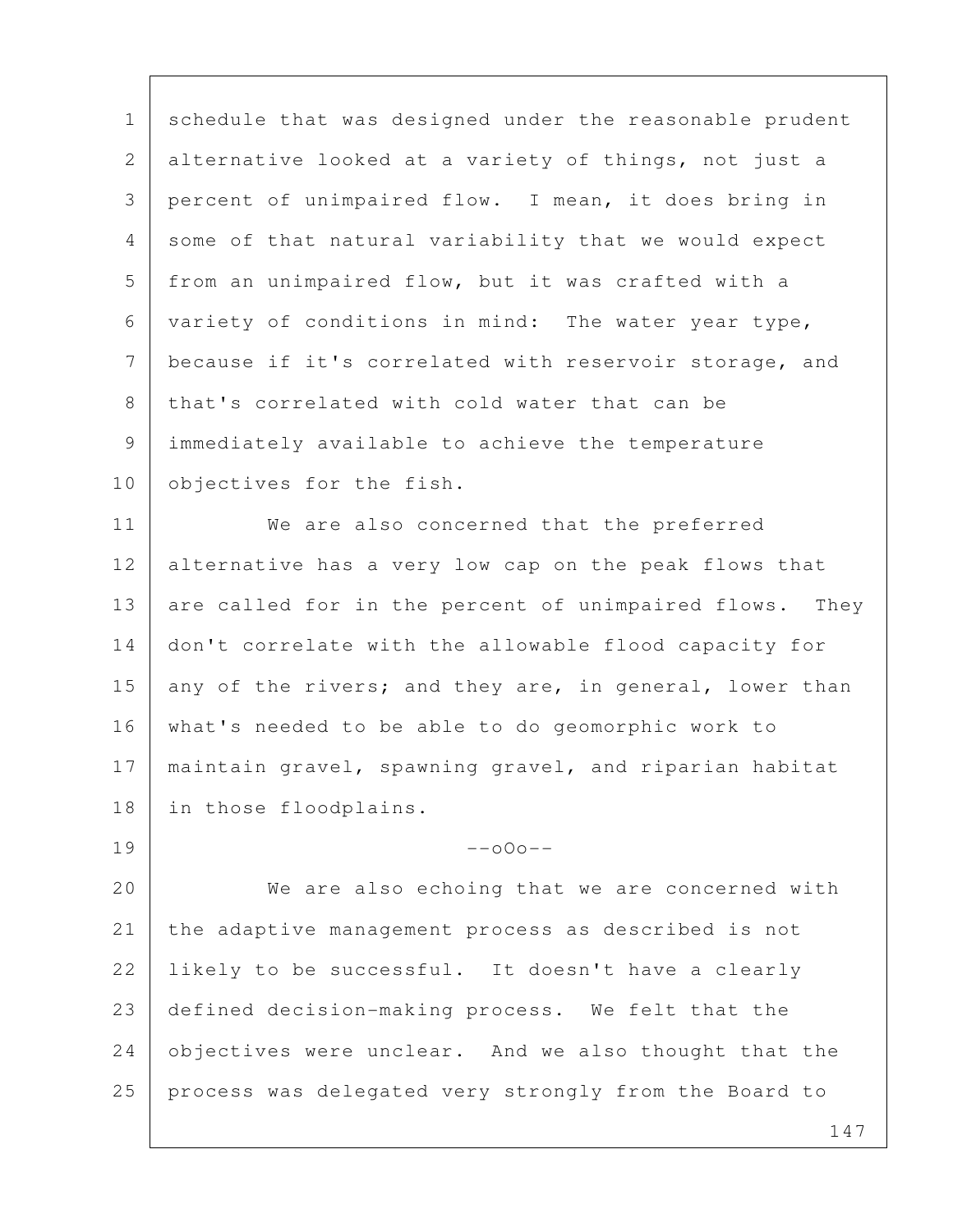1 another party.

2 So we would recommend that the Board staff lead 3 such an adaptive management process and be very clear 4 about the objectives and the outcomes that they are 5 looking for.

6 | The proposed model includes a lot of involvement 7 from local stakeholders and agencies, including NMFS. 8 | And I know we all have limited resources, so the ability 9 to participate and make that process effective could be 10 | very challenging for NMFS.

 $11$  --000--

12 MS. REED: We're also concerned that the 13 economic analysis is inadequate. The preferred 14 alternative seems to be driven by the economic analysis 15 of presumed agricultural changes or agricultural impacts 16 from the status quo.

17 It also does not consider the economic benefits 18 of doubling on recreational commercial fishing-related 19 activities, or the consequences, as was brought up by 20 the Department of Fish and Wildlife, of not improving 21 the fishing conditions for the -- the fishery conditions 22 and continuing the trajectory that the populations are 23 going so it would be not viable and not able to support 24 those fishing and migration activities.

25 With respect to the agricultural effects and the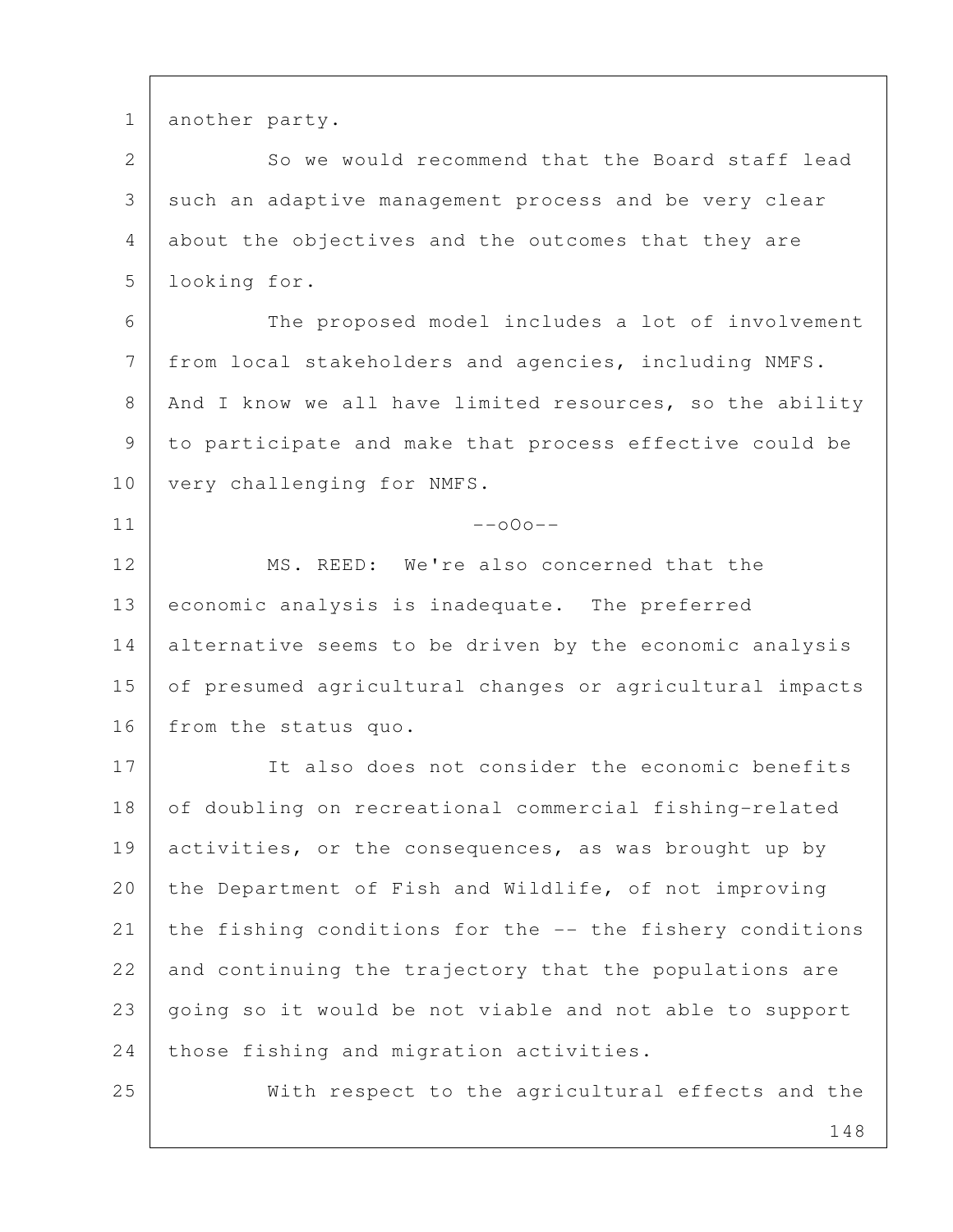1 | models that were done, we believe it's flawed. We 2 assumed that there would be no shift to groundwater. 3 The diversification of agricultural water supplies is 4 already under way. If you did take a trip down to 5 Modesto to hold a listening section down there, you 6 would be very aware of the number of new trees and new 7 orchards that are being planted in the areas of concern. 8 It is true that these are permanent crops, and they 9 | require water every year.

10 And what isn't happening and is beyond the 11 | purview of the organization is to  $-$  it would be, from a 12 | logical perspective, useful to have a holistic 13 perspective in terms of how our agricultural uses impact 14 us and the crops we choose as a society, or 15 individually, to support how that comports with 16 available water supply, whether it's groundwater, 17 | surface water, whatever.

18 As totally dependent on surface water -- we're 19 in a Mediterranean climate. That is, we have wet years 20 and dry years, and permanent crops are always challenged 21 by those dry years. So assuming that the changes in  $22$  surface water would have the drastic effects that were 23 categorized in the worst-case scenario models, I think, 24 is an unrealistic assumption.

25 Cameron Speer, who is an economist -- we are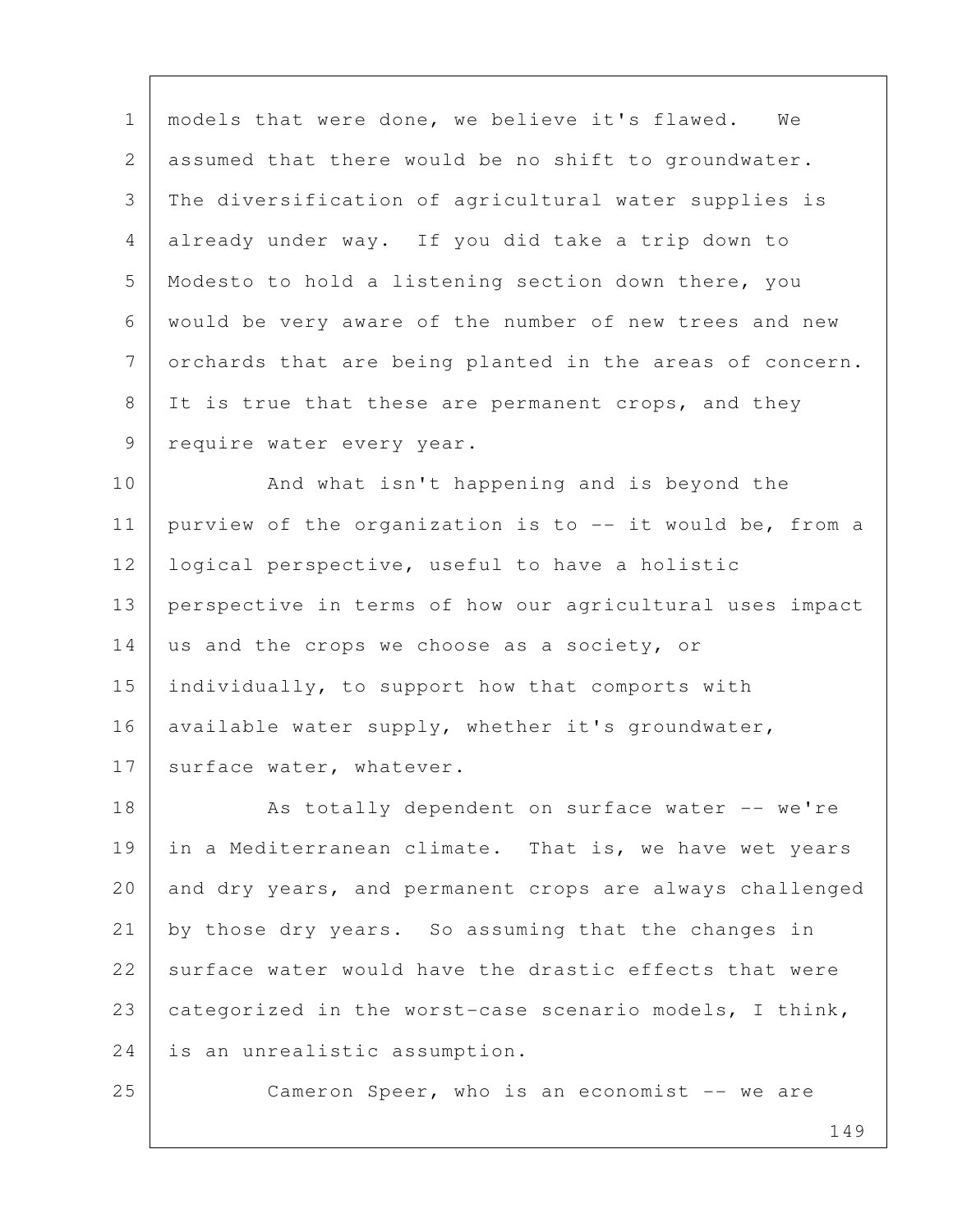1 | part of the Department of Commerce. He's an economist 2 working in our history/science center, and he has 3 provided an analysis of the agricultural evaluation 4 that -- economic evaluation that was done. The models 5 that were used were consistent with the models that are 6 used for these sorts of analyses, but they're known to  $7$  overestimate the impacts. And, in particular, there was 8 a study done that estimated the impacts in 2009 of water 9 policy decisions and the effect of the biological 10 | opinions on the Delta export facilities. 11 In January of 2009, in a report done at UC 12 Davis, the projected impact was 40,000 lost jobs and a 13 loss of revenue of \$1.4 billion. Those estimates were 14 revised in May of 2009, September 2009, and 15 September 2010. The ultimate model analysis estimated a 16 loss of 7500 jobs, as compared to the original estimate 17 of 40,0000 jobs, and a revenue loss not of \$1.4 billion 18 but of \$307 million. The actual figures in that time 19 period were changed in 1900 jobs and \$340 million. 20 So the message is that these models need to be 21 taken with a grain of salt to kind of understand the 22  $\vert$  range of variability in the  $\vert$ -- in their reliability to 23 do predictions. 24 While the agricultural community is able to 25 diversify their water supply, there are a number of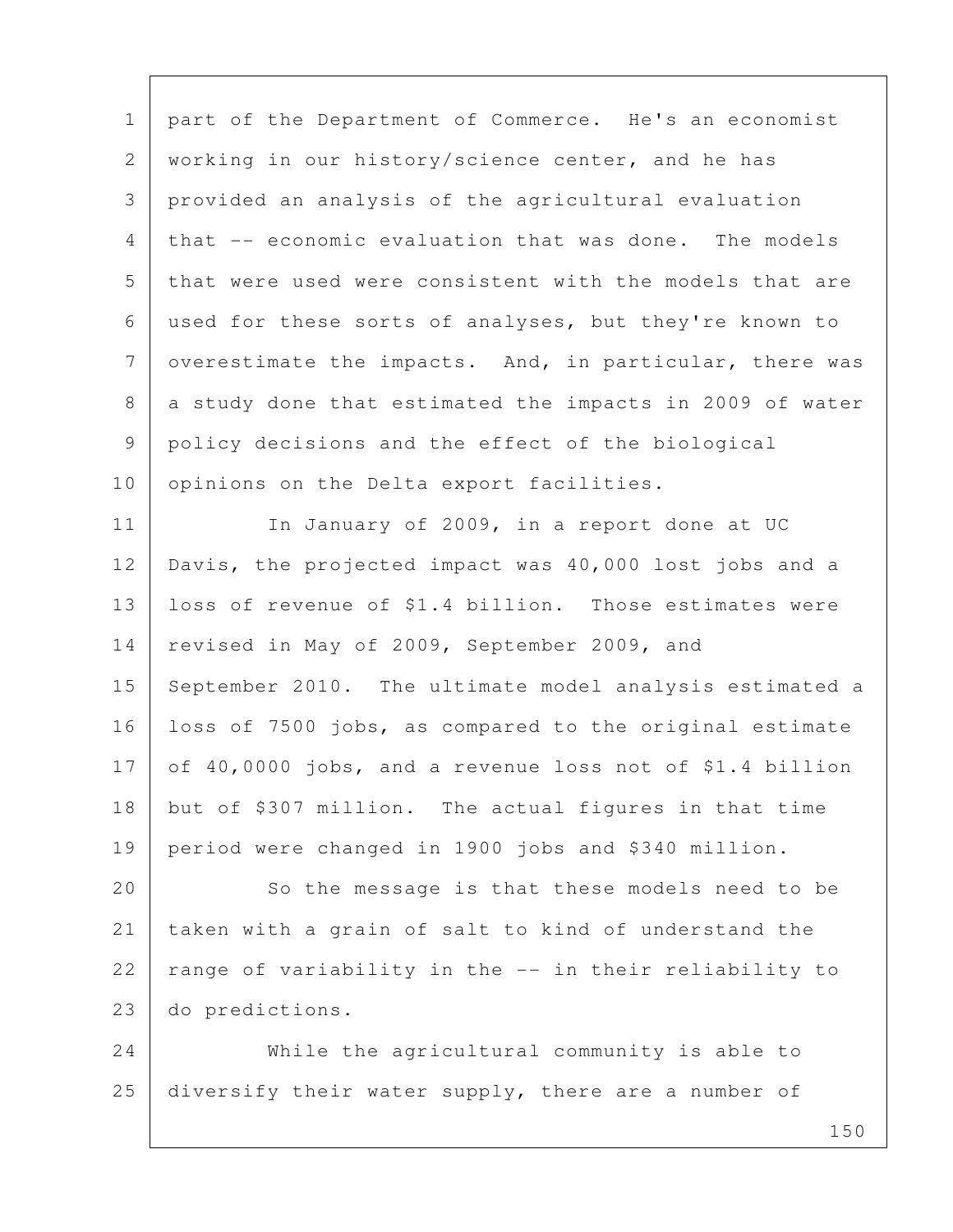1 | programs that have been in place through the Department 2 of Water Resources and other CALFED funding, etc., to 3 encourage agricultural conservation, diversity, and 4 conjunctive use to be able to use the water, surface 5 water and groundwater, in a more conjunctive and 6 creative way to be effective.

7 On the other hand, with respect to fishery 8 resources, the fish cannot diversify their water supply. 9 And we have requested the Board consider in your 10 balancing that the fish have just one source of water 11 for survival, and that is the water that's in the 12 streams.

13 So we're concerned that third alternative relies 14 upon economic analyses that are variable in their 15 | reliability, but we're concerned about real effects to 16 | fish as a result of changes in in-stream flows.

17 Our recommendations are that the Board adopt 18 protective standards at Vernalis and for each 19 contributing tributary; that the Board look at a 20 year-round flow schedule for each tributary that 21 addresses temperature, summer conditions, and habitat 22 | maintenance. The spring period is important, but it 23 needs to be supported by a year-round flow for the fish 24 in the river.

25 If the Board chooses to move forward with the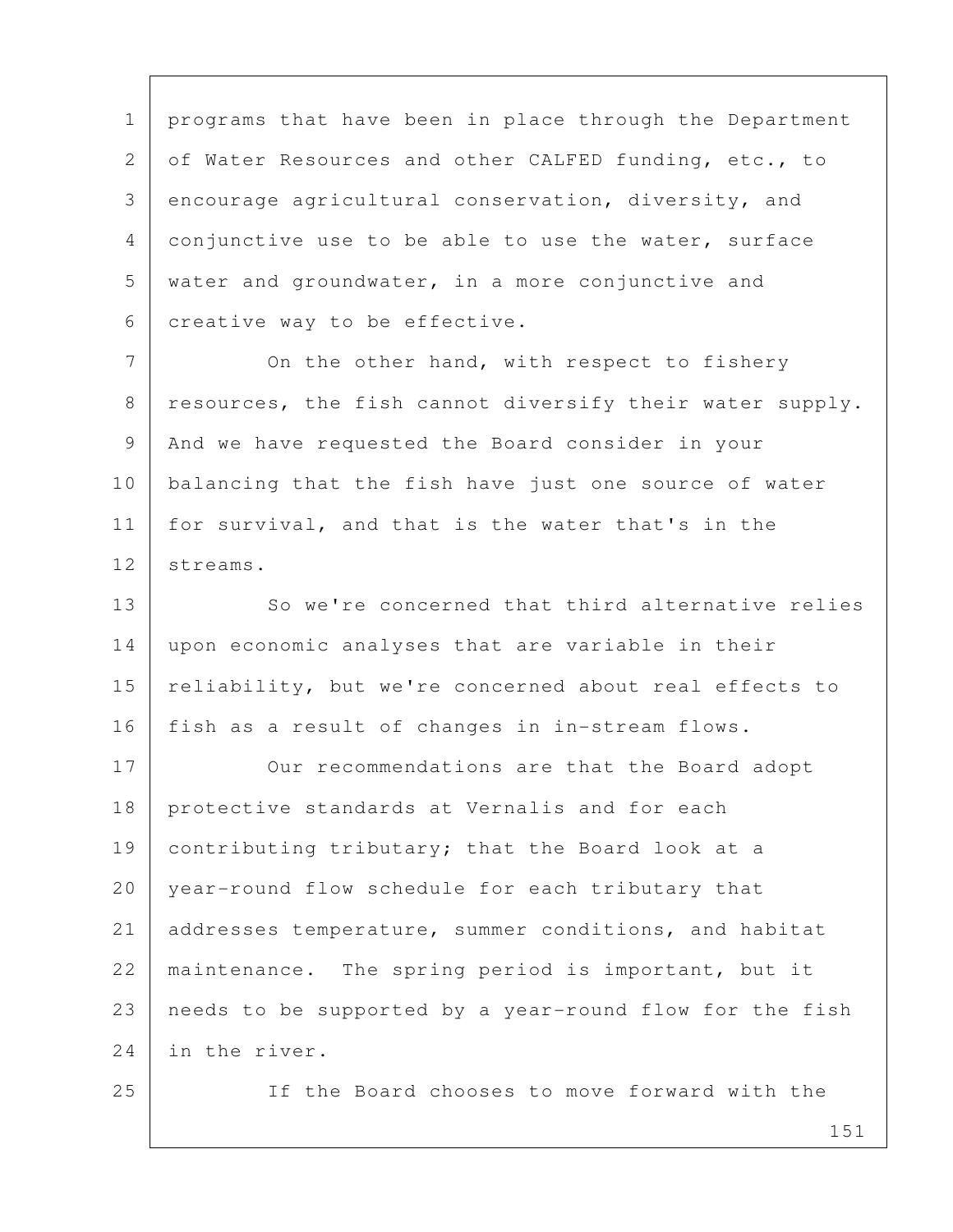152 1 percent of unimpaired flows, we advise starting at a 2 higher level, at least 45 percent, which is an 3 improvement on the conditions in all of the rivers, and 4 revise that level as populations respond and restoration 5 actions are brought online, rather than waiting for the 6 fish to try to survive with an inadequate flow and hope 7 that the restoration efforts become successful. 8 Thank you. 9 MS. CABRERA-STAGNO: I'm Valentina 10 Cabrera-Stagno, and I work at the watershed office of 11 the EPA. I have a background in water quality and I'm 12 with the San Joaquin River Basin in the EPA office, 13 | which is why I am here today. 14 EPA greatly appreciates the opportunity to 15 | comment, and we're encouraged the SED the State Board 16 has proposed fresh water flows for the protection of 17 aquatic water. We do fully recognize that there are 18 multiple stressors in the Bay-Delta aquatic ecosystem.  $19$  --000--20 MS. CABRERA-STAGNO: We urge the Board to 21 update the water quality control plan as expeditiously 22 as possible. 23 It is important that the State Board act and use 24 the authority that it does have to control the stressors 25 that it can.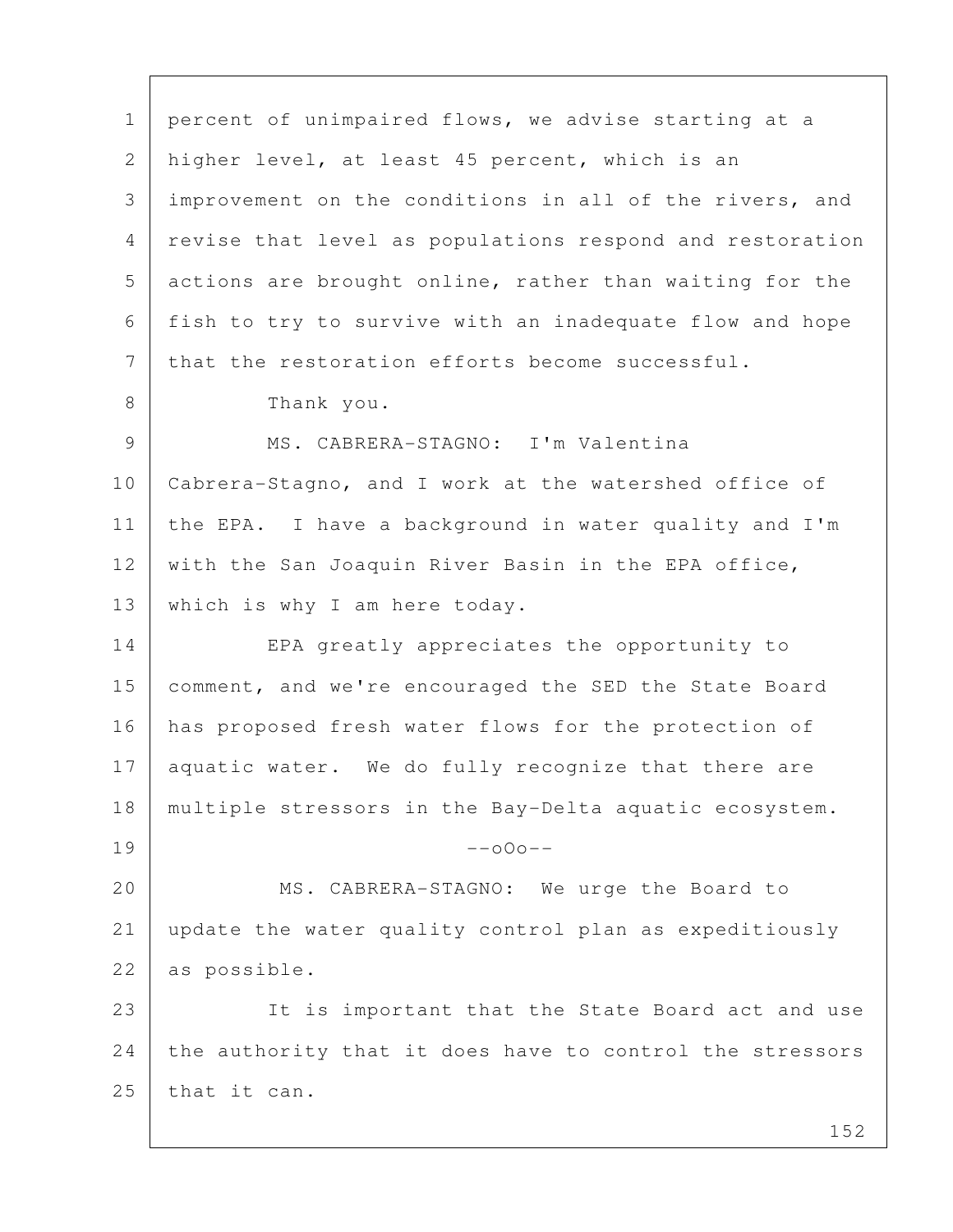1 The Board has articulated a valid approach to 2 addressing flows as a primary stressor. Many other 3 agencies, as well as other Waterboard actions, are 4 already addressing contaminants in restoring habitats in 5 the basin. The benefits of increasing fresh water flows 6 can be realized quickly and help recover struggling 7 | native migratory species.

8 Once the Board concludes these actions, EPA will 9 | review any new or revised criteria.

10 I'm going to cover for you on the screen the 11 | text of the narrative objective as proposed in the SED. 12 It describes having flow conditions that are protective 13 of viable native migratory fish population. This is a 14 great goal and very compatible with Clean Water Act 15 | goals.

16 One concern we do have is that it's only 17 identified as occurring from February through June. It 18 seems contra to the goal itself to say that you only 19 want a viable native migratory fish population in just 20 five months of the life cycle, so we think that one 21 approach could be to only have the program 22 implementation apply actions to certain months of the 23 year, as it currently does, yet has the goal overall 24 defined as addressing -- as occurring year-round. 25 As it is now, both the narrative criteria and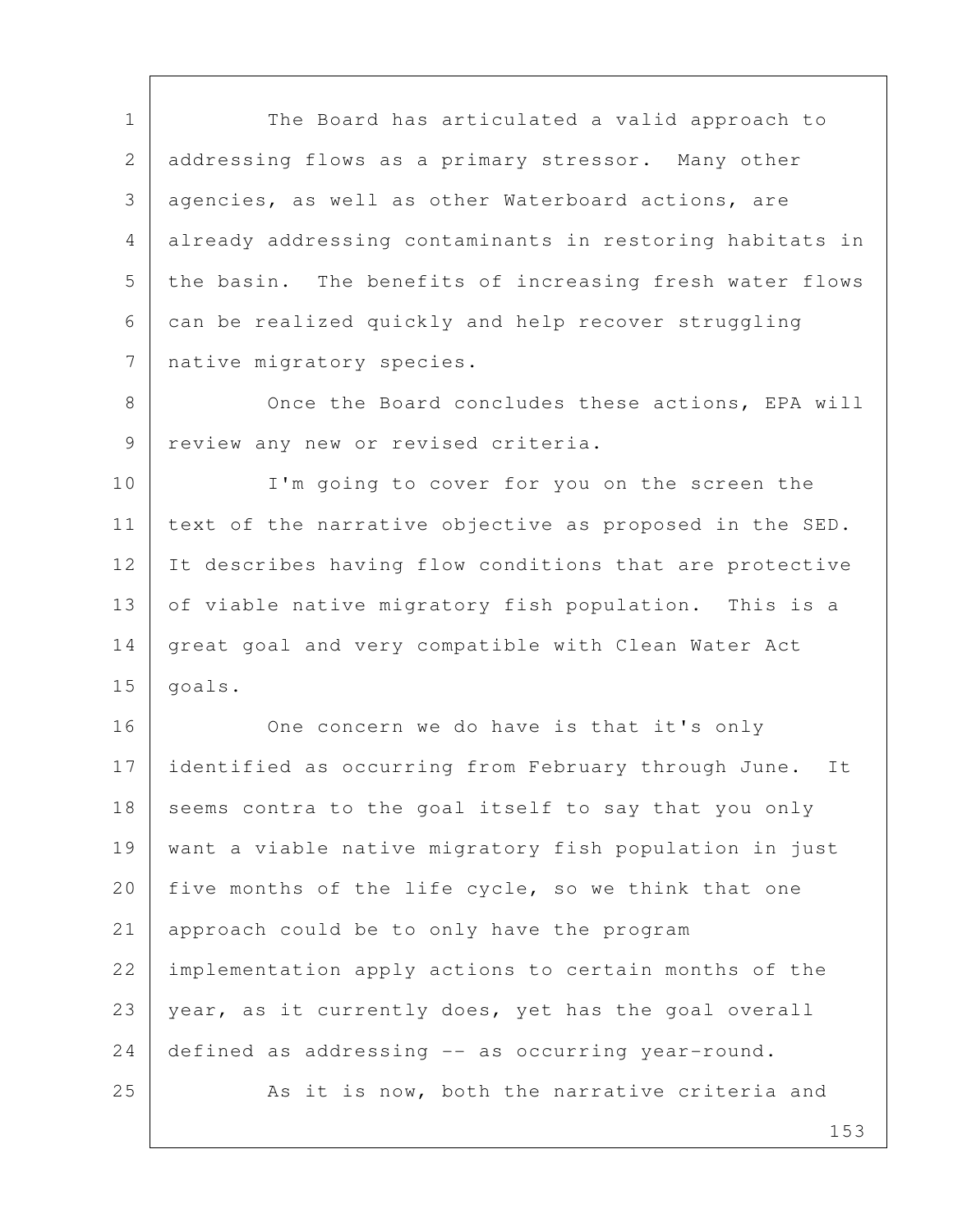1 | the program of implementation are identified as only 2 | occurring five months of the year.

 3 We are also looking at the Board could clarify 4 the relationship between the business narrative criteria 5 that is proposed in the Water Quality Control Plan and 6 another one, the salmon-doubling objective that's 7 already in there. We're wondering if "viable" 8 means doubling or if viable means better than doubling 9 the salmon population. Some clarity on that would be  $10$  good. 11 | And then the last thing I'm going to point out 12 from the definitions in the SED is the phrase "together 13 | with other reasonably controllable measures." We think 14 that this phrase confuses the purpose of the objective. 15 It's unclear whether only if these other measures are 16 | happening then the flow conditions are required. And 17 it's also unclear what those other reasonably 18 controllable measures are. Are those the things that

19 the Board is already doing with its many other programs 20 and policies, or are these things that are outside of 21 the Board's control?

 $22$  --000--

23 | MS. CABRERA-STAGNO: So, as you heard here today 24 already, the 35 percent of unimpaired flow as proposed 25 applies to the three tributaries and does not apply at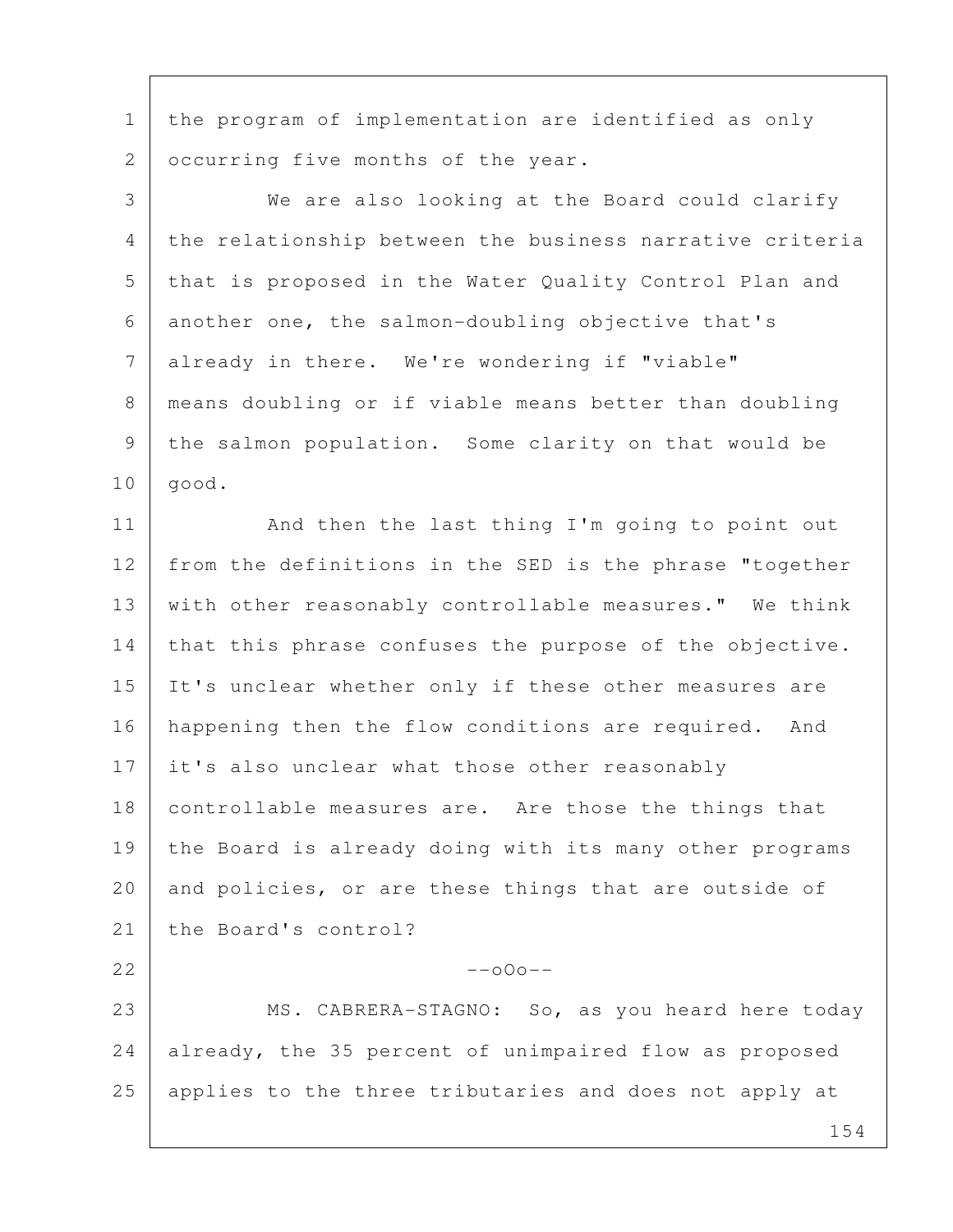1 Vernalis. So it translates to something less than that 2 at Vernalis. The flows were very appropriately 3 apportioned to the three tribs based on their historic 4 percent of unimpaired contributions.

5 The upper San Joaquin River, however, was left 6 out of the analysis and modeled at something less than 7 the 35 percent. So when you look at what would be seen 8 at Vernalis, it becomes lower than the 35 percent on 9 average.

10 What we've got shown on the screen is a passage 11 of time, so 1984 to 2009. And the "Y" axis is the 12 percent unimpaired flow for the February through June 13 period. And those little red squares are what was 14 observed at Vernalis in each of those years. And the 15 predicted is the little -- it's the orange circles. And 16 | that's showing what is the 35 percent alternative 17 | modeled that would be reaching Vernalis. And the models 18 stop for 2003, so that's sort of where those dots stop.

19 One thing that popped out to us as we were 20 | looking at this is that these two sets of numbers aren't 21 a lot different. So we looked at the period after 1995, 22 which was the last major update to the Water Quality 23 Control Plan that required flow changes, and when you 24 look at the median flows that are observed in that 25 period, it's about 31 percent. And when you look at the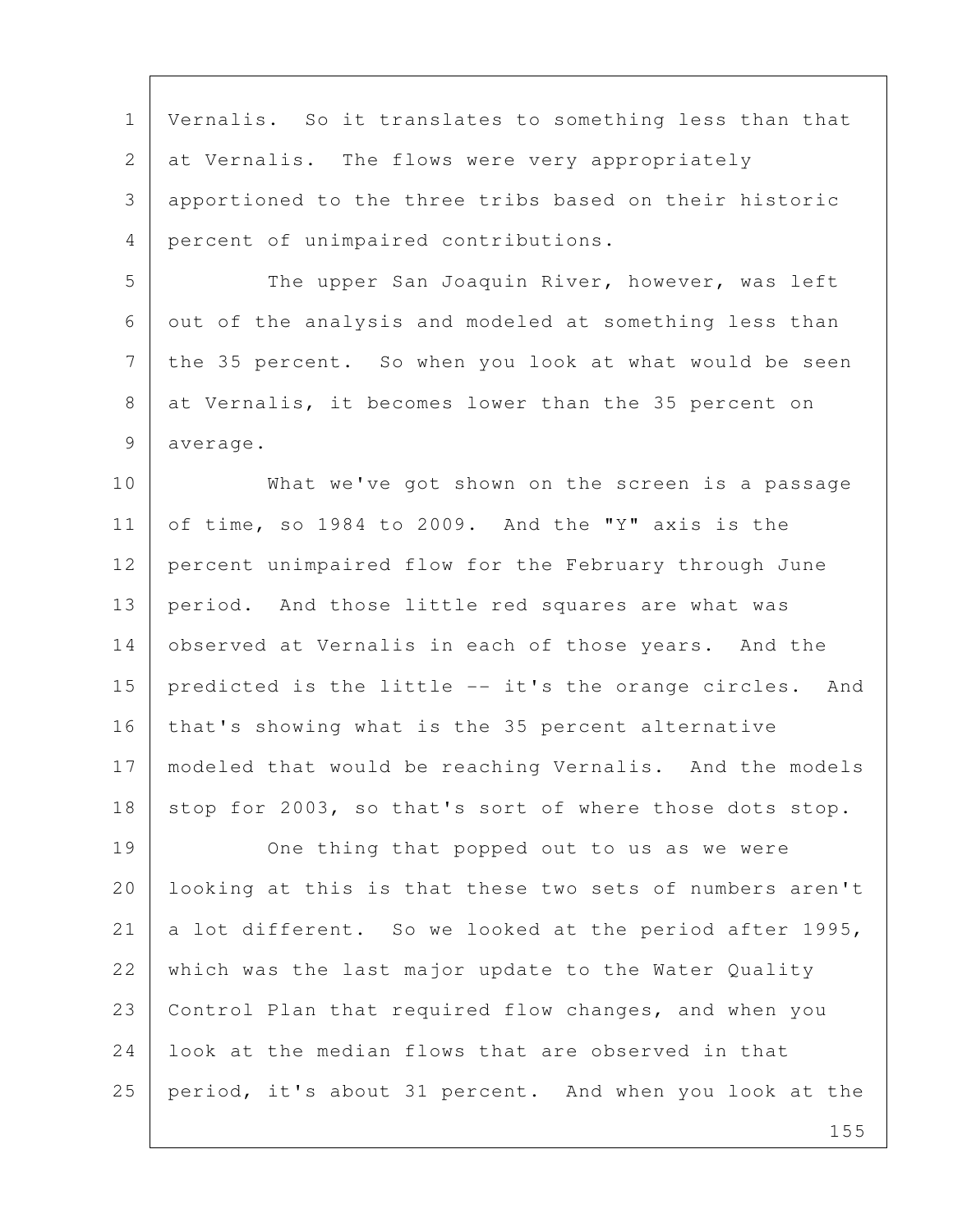1 median of the observed flows that would be predicted for 2 that period, it's about 33. So there's a difference 3 | there but not a huge difference.

 4 I searched around the SED to see if I could find 5 | a margin of error for the model and I couldn't find one. 6 I'm guessing that's within the margin of error.

7 And as you're well aware, these conditions are 8 not adequate for salmon and steelhead populations. This 9 is identified by both the Department of Fish and Game 10 biological objective that they recommended in 2010 and 11 the State Board's 2010 flows report. A meaningful 12 change from the status quo is going to be necessary to 13 improve conditions.

14 As you heard in Phase II workshops, other 15 countries and other parts of the U.S. have also adopted 16 similar flow standards. The example, though, that are 17 represented from other basins usually include a much 18 greater percentage of flow that is left in the river.

19 This flow is 35 percent. The standards make it  $20$  hard  $--$  I'm sorry  $--$  the flows are no longer adequate 21 for such basic functions as flushing of gravel, 22 activating floodplains, and providing adequate 23 temperatures.

24 This underscores a need for base flows at the 25 tributaries and at Vernalis to allow the survival of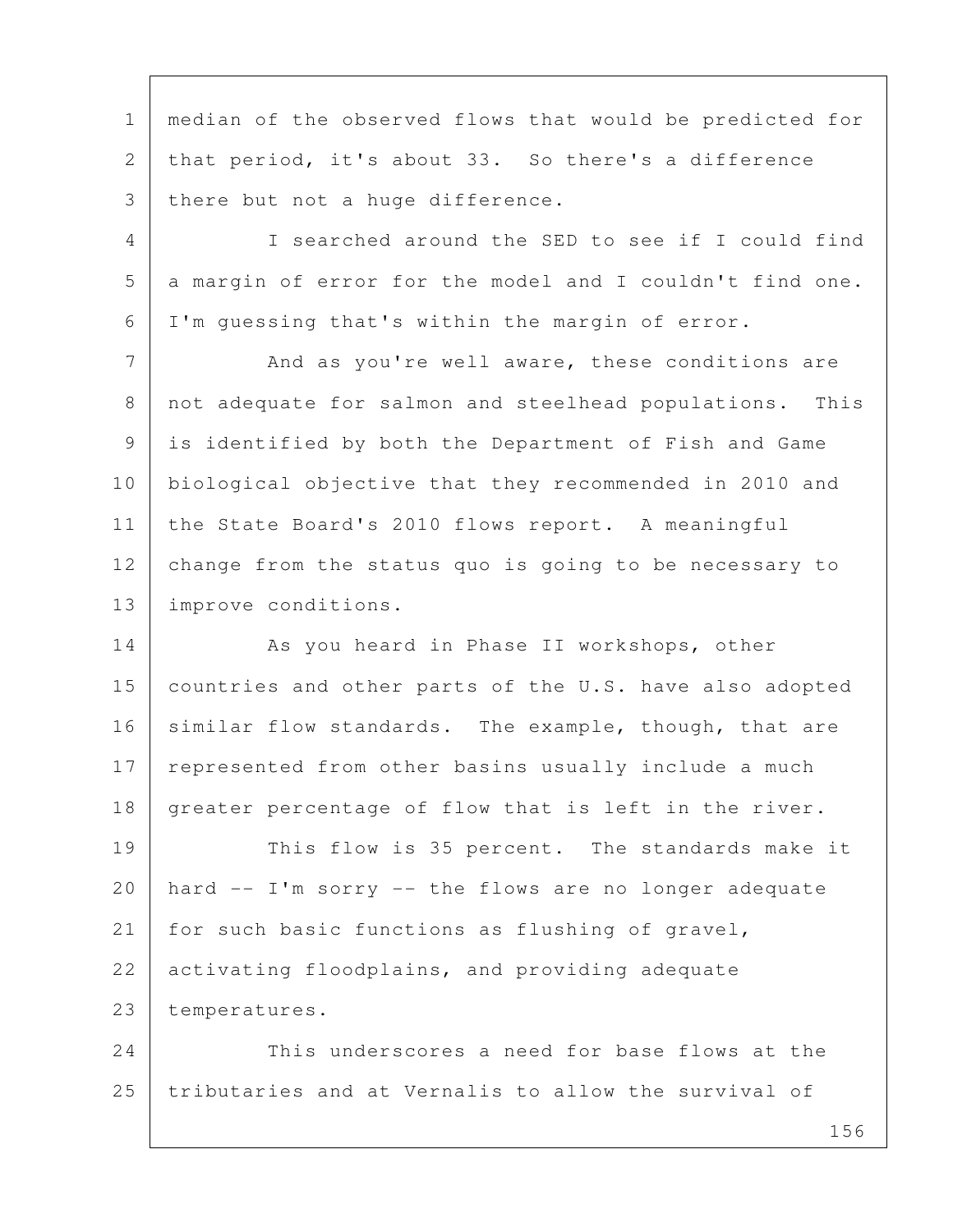1 | sensitive species in critical years.

 157 2  $-$ o $0$ o $-$  3 MS. CABRERA-STAGNO: This graph that I am 4 showing here is one that you have seen before. This 5 actually is the Fish and Wildlife Service's recommended 6 doubling flows from their 2005 report. That's the red 7 line. But let me sort of describe it because it is very 8 important. 9 The "X" axis is the exceedance frequencies. So 10 on the right-hand side is the very dry years and on the 11 | right-hand side is the wet years. And then the "Y" axis 12 is the cumulative flow in thousand-acre feet for the 13 February through June period. 14 The three sets of lines -- sorry -- four sets of 15 lines describe the hundred percent unimpaired flow 16 scenario, the  $60$ , the  $40$ , and the  $20$ . 17 The 35 percent flows analyzed in this particular 18 section of the SED is a graph pulled from there, but 19 even at this 40 percent, as you heard before, the 2005 20 salmon doubling flows are only met in 42 percent of the 21 years. 22 | The Department of Fish and Wildlife shows on the 23 their chart their recommendations. And something that 24 pops out from both those and these is that the  $25$  recommendations in the dry set of years, which is at the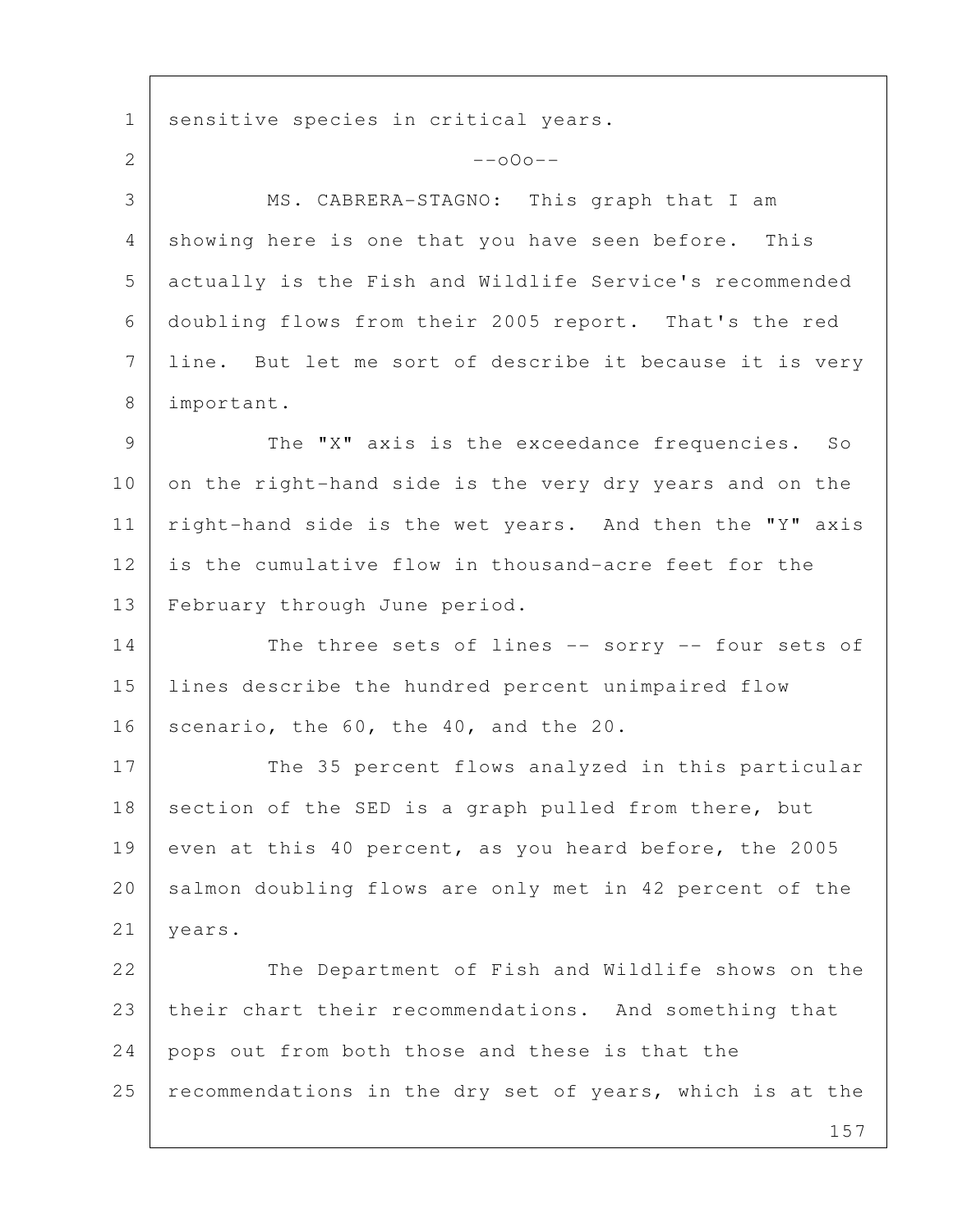1 | bottom 10 to 15 percent  $-$ - so in the 85 to 100 2 percent on the chart -- aren't adequate in that they 3 don't meet what fishery agencies have been recommending 4 for flows. This suggests that the 1,000 cfs at Vernalis 5 is not adequate as a base flow for protecting sensitive 6 species.

 $7$  --000--

8 | MS. CABRERA-STAGNO: As you heard a few times 9 now, the proposed flows are restricted to February 10 through June. And particularly this is problematic 11 because there are other sensitive species in the fall 12 run and other parts of the year in the system. For 13 example, fall-run Chinook salmon migrate from September 14 through October; they spawn October through December, 15 and steelhead rear from June to September. These time 16 | frames are almost entirely out of the window that is 17 being considered.

18 One thing that is concerning about that is that 19 when you look at the analysis of temperature, there are 20 some things that pop up outside of the window that are 21 | rather important and dramatic to aquatic life. The 22 40 percent unimpaired flow alternative was analyzed in 23 the SED, and the temperatures show that on average in an 24 | average year they would reach equal limits in September 25 on Stanislaus, Tuolumne, and Merced; and then in the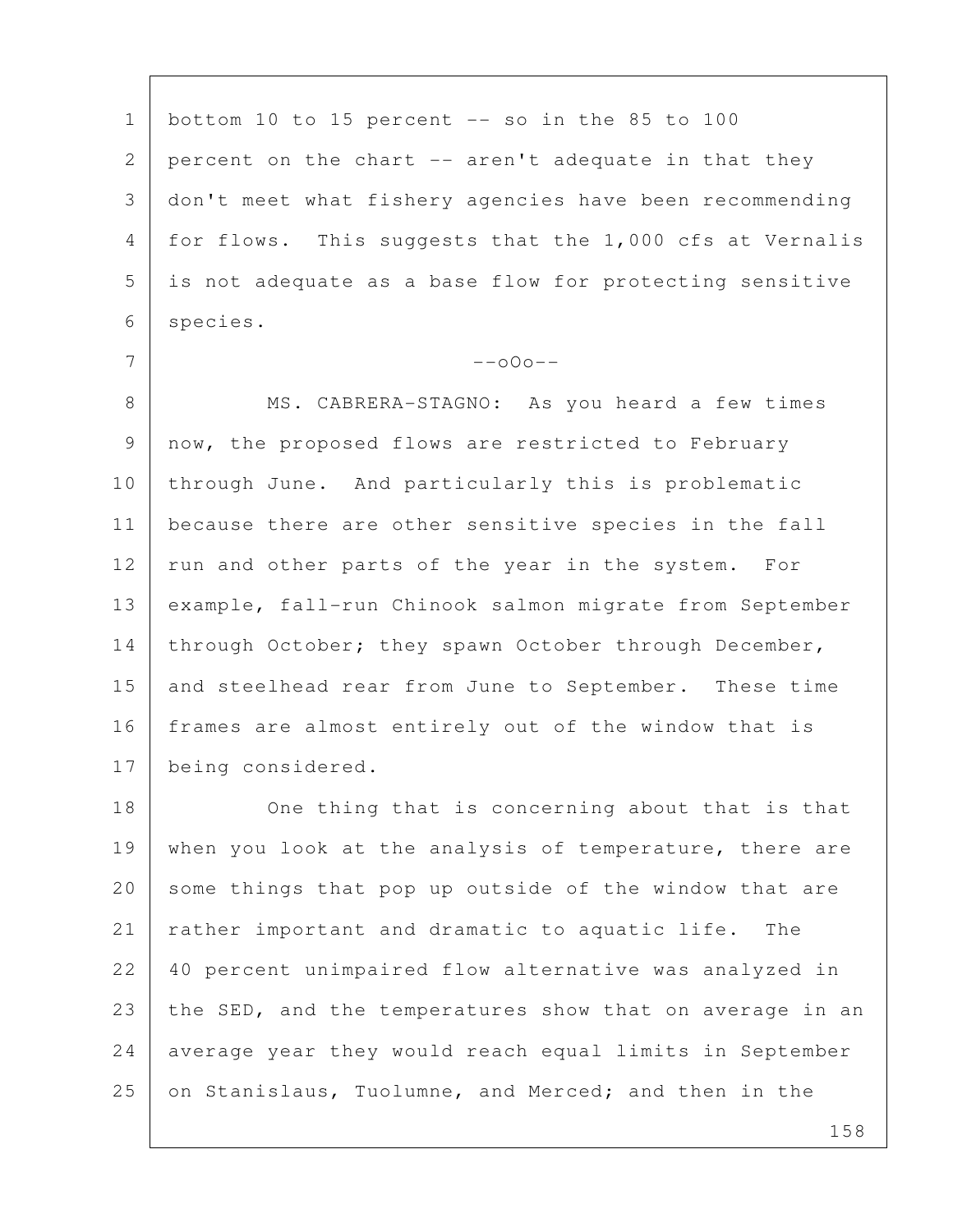1 lower San Joaquin River, in August September and 2 October.

 3 It seems that if the purpose of this exercise is 4 to support salmonid populations, any water that is sent 5 down in the spring during rearing would ultimately be 6 wasted if the salmon trying to migrate in the fall spawn 7 are decimated from high temperatures.

8 Another related concern that we have in the lack 9 of year-round standard is that the SED very 10 simplistically assumed that people aren't going to 11 modify their behavior. When it comes to water diversion 12 and water storage, experience in the system shows that 13 people do modify their behavior.

14 It was assumed in the SED that outside of this 15 five-month window diversions wouldn't increase more than 16 they did in the baseline. The SED should analyze the 17 indirect impact to aquatic life during the other seven 18 months of the year from the newly proposed flow 19 objective.

20 It would be unfortunate if July 1 and January 31 21 became very inhospitable places on the San Joaquin River 22 for fish as an indirect impact of a very well-meaning 23 new criteria intended to protect fish.

 $24$  --000--

25 | MS. CABRERA-STAGNO: So a picture of the Delta.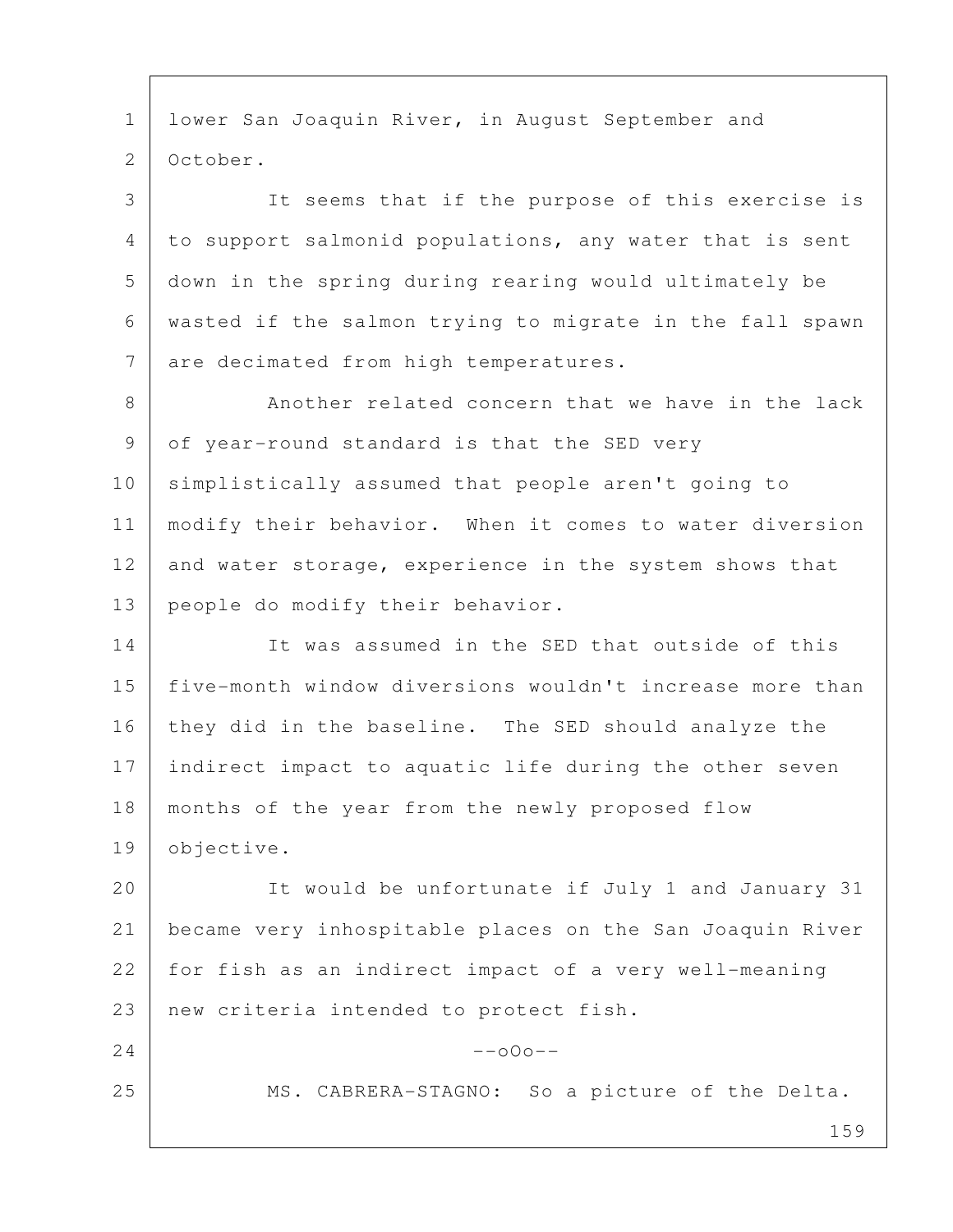1 | That's the Bay into the ocean. As you know, native 2 migratory fish migrate. So salmonids from the San 3 Joaquin River basin have to make it all the way out into 4 the Bay to the ocean, and then turn around and find 5 their way back.

 6 The return journey in the San Joaquin River 7 becomes a little bit complicated because the physical 8 and chemical cues that would typically be used to find 9 an available stream by a salmon are no longer there. 10 Sufficient flows are needed from the San Joaquin River 11 basin to address this issue. If it's not addressed now 12 in Phase I, it should be revisited in Phase II.

13 Additionally, the EPA recommends the State Board 14 analyze the effects of the proposed flows, the base 15 | flows at Vernalis, and the alterations to the salinity 16 standard on meeting dissolved oxygen objectives in the 17 Stockton deepwater ship channel, the main stem of the 18 San Joaquin, the Old and Middle rivers, all the channels 19 in which salmon must migrate.

## $20$  --o0o--

21 MS. CABRERA-STAGNO: You're heard a lot about 22 adaptive management here on the panel, and EPA echoes 23 the same concerns. Greater clarity on the goals, the 24 decision-making structure, and the triggers from the 25 management actions are going to be needed in the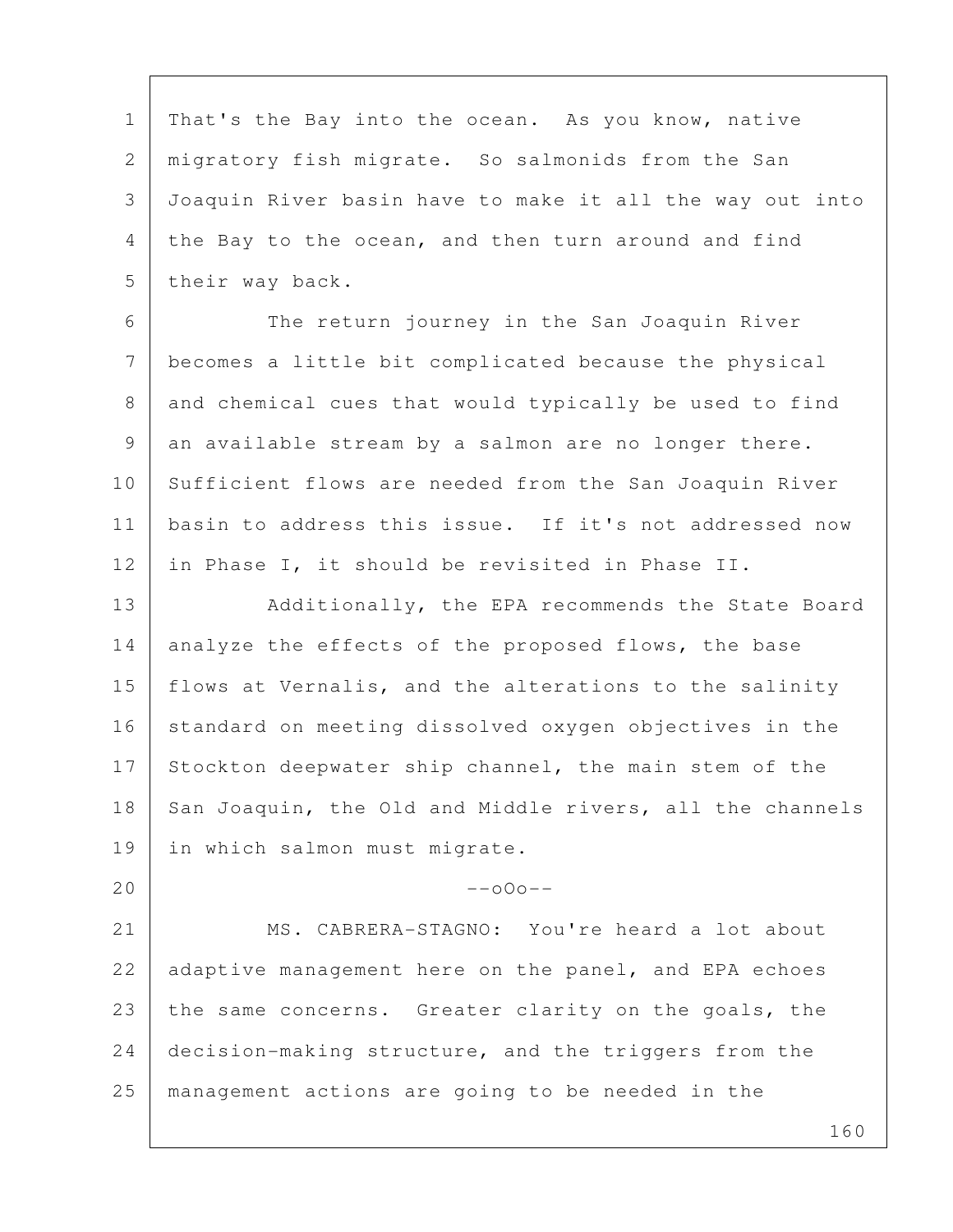161 1 framework in order to make sure that the intent of the 2 objective is carried out by the COG. 3 Additionally, the State Board should clarify its 4 authority to make sure to avoid the appearance of 5 transferring authority to a third party. 6 We are also concerned with the range of 25 to 7 45 percent that was included for the adaptive 8 | management. In dry years, we think this would be too 9 | restrictive. To achieve the salmon doubling objective, 10 Fish and Wildlife Service had recommended flows between 11 | 76 and 97 percent of unimpaired flows from the three 12 tribs. The ranges currently proposed does not allow the 13 flexibility to protect salmon in the critical years.  $14$  --000--15 MS. CABRERA-STAGNO: So this is actually my last 16 slide for EPA's comments; however, we have one final 17 slide which is how we heard -- what we heard from our 18 sister agencies on the panel. It is sort of the common 19 theme throughout each of our presentations that we sort 20 of want to reiterate at the end.  $21$  --000--22 MS. CABRERA-STAGNO: As you heard, the adaptive 23 management has caused all of us to sort of scratch our 24 heads. Defining the measurable performance targets and 25 decision rules in the narrative objective and then also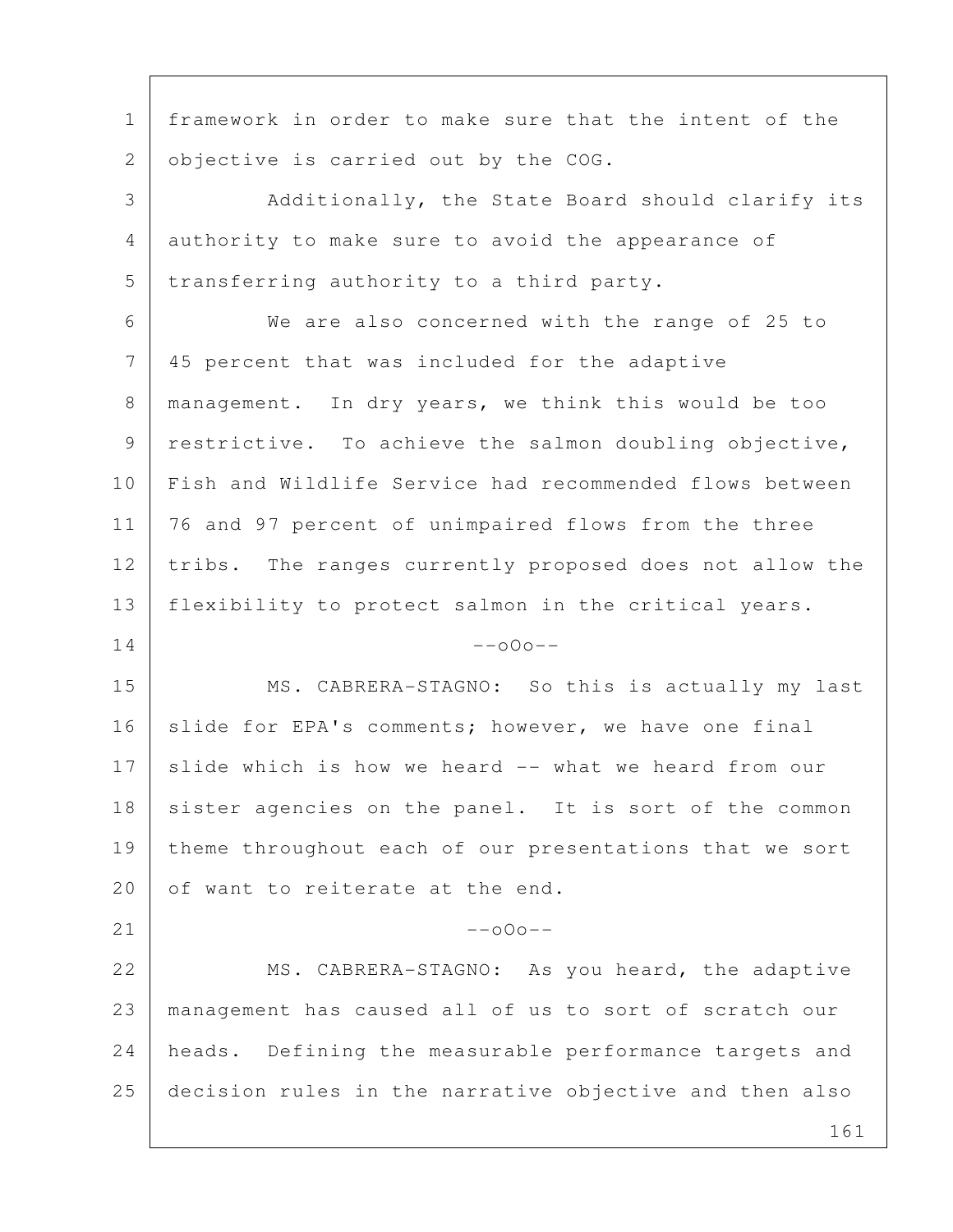1 in the adaptive management framework will be necessary 2 for establishing an effective objective, if possible to 3 be measured. A decision support structure with built-in 4 triggers will also be necessary so that the difficult 5 natural resource management choices can be made 6 effectively.

7 Secondly, you heard from all of us our agency is 8 having a year-round standard. All months of the year 9 should be included in the proposed objectives because 10 native and migratory fish are the system in all months 11 of the year.

12 And, lastly, the proposed plan of implementation 13 does not provide enough water to reach the existing 14 salmon doubling objective.

15 The panel would like to thank you for your time, 16 and we'll open the floor to any questions.

17 BOARD MEMBER DODUC: Not a question, thank you, 18 but a suggestion. It seems like you have some notes 19 from which you are reading. It might be helpful to the 20 court reporter if you could share those with here in the 21 event she couldn't hear quite what you were saying. 22 CHAIRMAN HOPPIN: Thank you very much. 23 Has Representative Olsen or a member of his 24 staff arrived?

25 Sherri Brennan from the Tuolumne Board of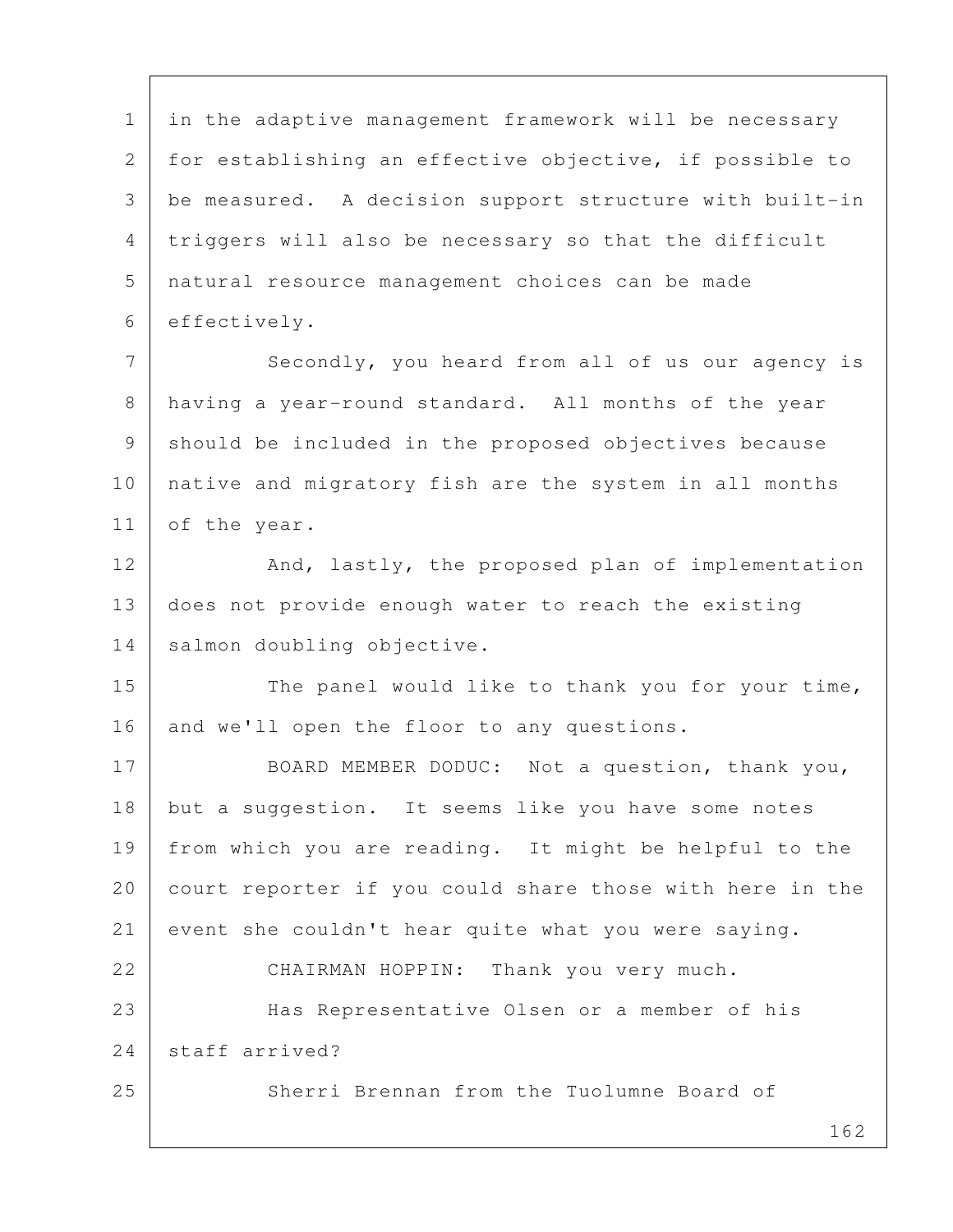1 Supervisors?

2 I'm going to call up five public members. If 3 the folks right on this end of the first row, if you can 4 move over and give me five seats there, then I can call 5 people up in groups.

 6 The first group will be led my John Rubin. 7 After that, Chris Scheuring from the Farm Bureau, or 8 Justin -- Frederickson is not here. John Sakura, Kala 9 Hirschbein and Bill Mattos. If you'd stage yourselves 10 up here in the first row.

11 Mr. Rubin, do you want to lead off, please? 12 MR. RUBIN: Good afternoon, Chair Hoppin, 13 members of the Board. My name is John Rubin. I'm 14 Senior Staff Counsel for the San Luis & Delta-Mendota 15 Water Authority. I'll be presenting today, coordinated 16 | with representatives from the State Water Contractors 17 and Metropolitan Water District. And you'll also hear 18 from Allison Feebo and Rebecca Sheehan.

19 | I would like to start by commending your staff. 20 The proposed update contains a substantial improvement 21 upon the draft objectives presented in the April 1, 22 2011, Revised Notice of Preparation, and specifically 23 noting the elimination of the water level and 24 circulation narrative objective.

25 | I also wanted to note that the proposed update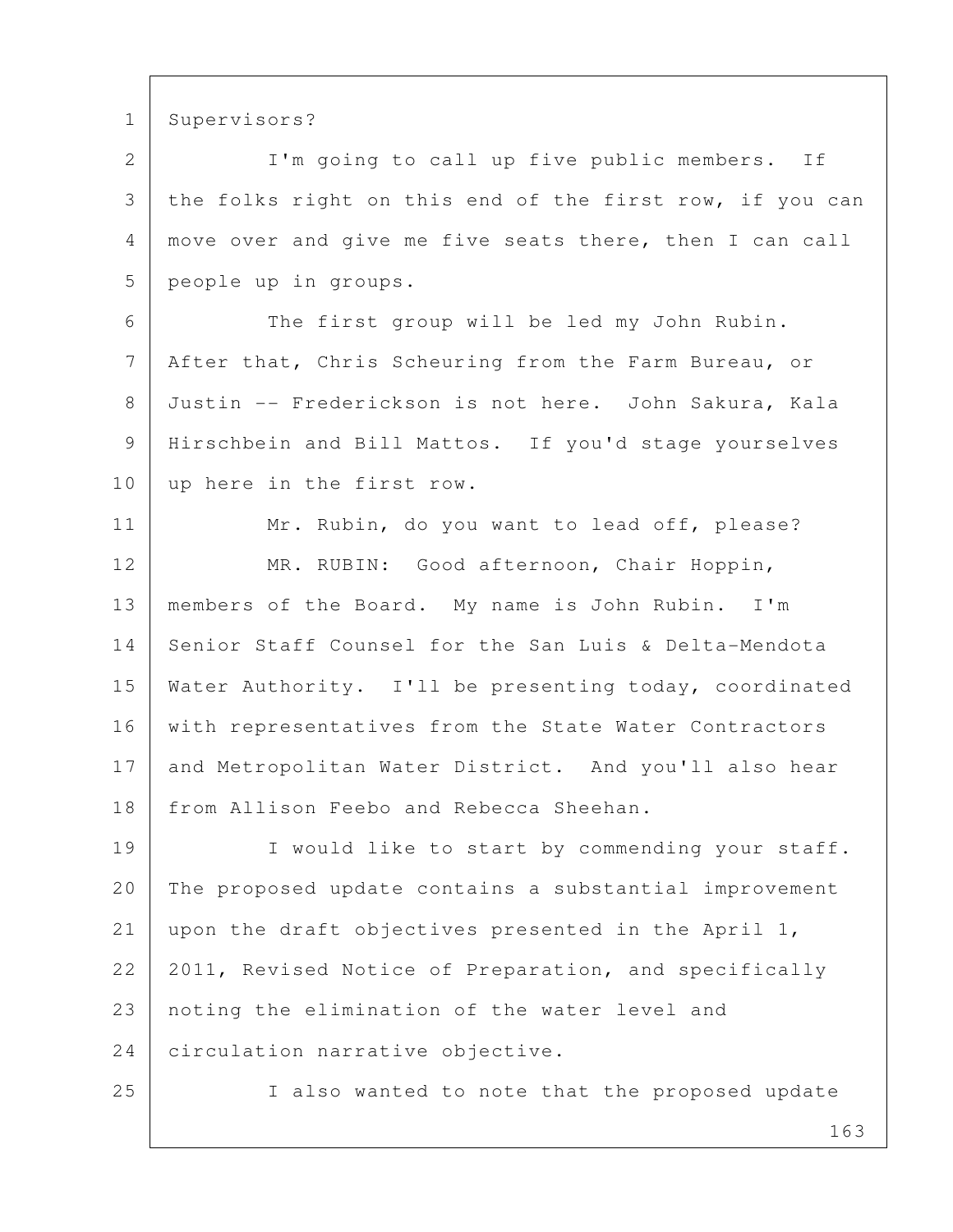1 | reflects an important change. The program of 2 implementation contained in the 2006 Water Quality 3 Control Plan, and specifically the elimination of an 4 intent to condition the water rights of Reclamation and 5 DWR on compliance with interior south Delta salinity 6 objectives -- those measured in the San Joaquin at 7 Brandt Bridge, Old River near Middle River, and Old 8 River near Tracy Road Bridge.

 9 With that being said, the San Luis & 10 | Delta-Mendota Water Authority and State Water 11 Contractors have significant concerns with the proposed 12 update and the draft SED.

13 The State Board's update to the Water Quality 14 Control Plan presents important opportunities. It 15 | presents an opportunity to improve the understanding of 16 the factors comparing beneficial uses by fish and 17 wildlife within the Bay-Delta estuary to move past 18 surrogates to consider mechanisms that are directly 19 impacting fish and wildlife.

20 The update presents an opportunity to improve 21 the likelihood proposed actions will provide the 22 intended benefits to meaningfully assess whether 23 proposed actions will address the mechanisms that are 24 affecting fish and wildlife.

25 The update also presents an opportunity to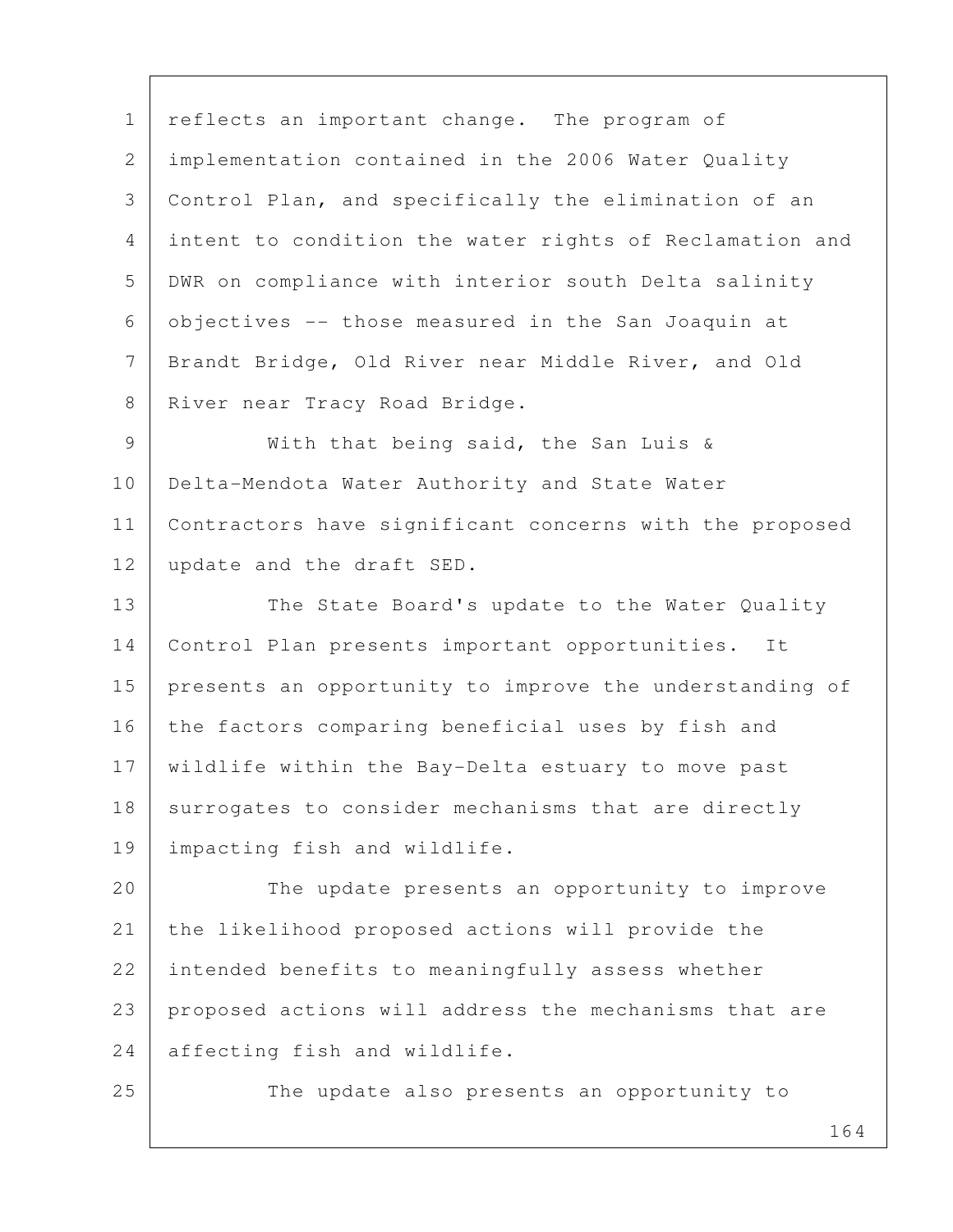1 establish salinity objectives and a program of 2 implementation for those objectives based upon a 3 complete and balanced presentation of information. 4 Unfortunately, the proposed update and the draft SED do 5 not take full advantage of those opportunities. 6 I will be discussing two critical failings, and 7 Ms. Allison Feebo will expand on the second. 8 | Ms. Rebecca Sheehan will be presenting two additional 9 failings. 10 The first failing I will be discussing concerns 11 | the south Delta salinity objectives. 12 By raising a concern with the objectives, the 13 San Luis & Delta-Mendota Water Authority and the State 14 Water Contractors are not advocating at this time for 15 | specific increases to the objectives. Rather, we are 16 seeking sufficient information to be presented to you to 17 allow you to balance all relevant factors before 18 determining what objectives are reasonable. 19 Simply put, the documents released for review do 20 | not provide sufficient information to allow the State 21 Water Board to determine what amount of increase is 22 reasonable. And I'll provide some examples to 23 demonstrate the failing. 24 The draft SED indicates that an increase in the 25 south Delta salinity objective to 1.4 EC would impact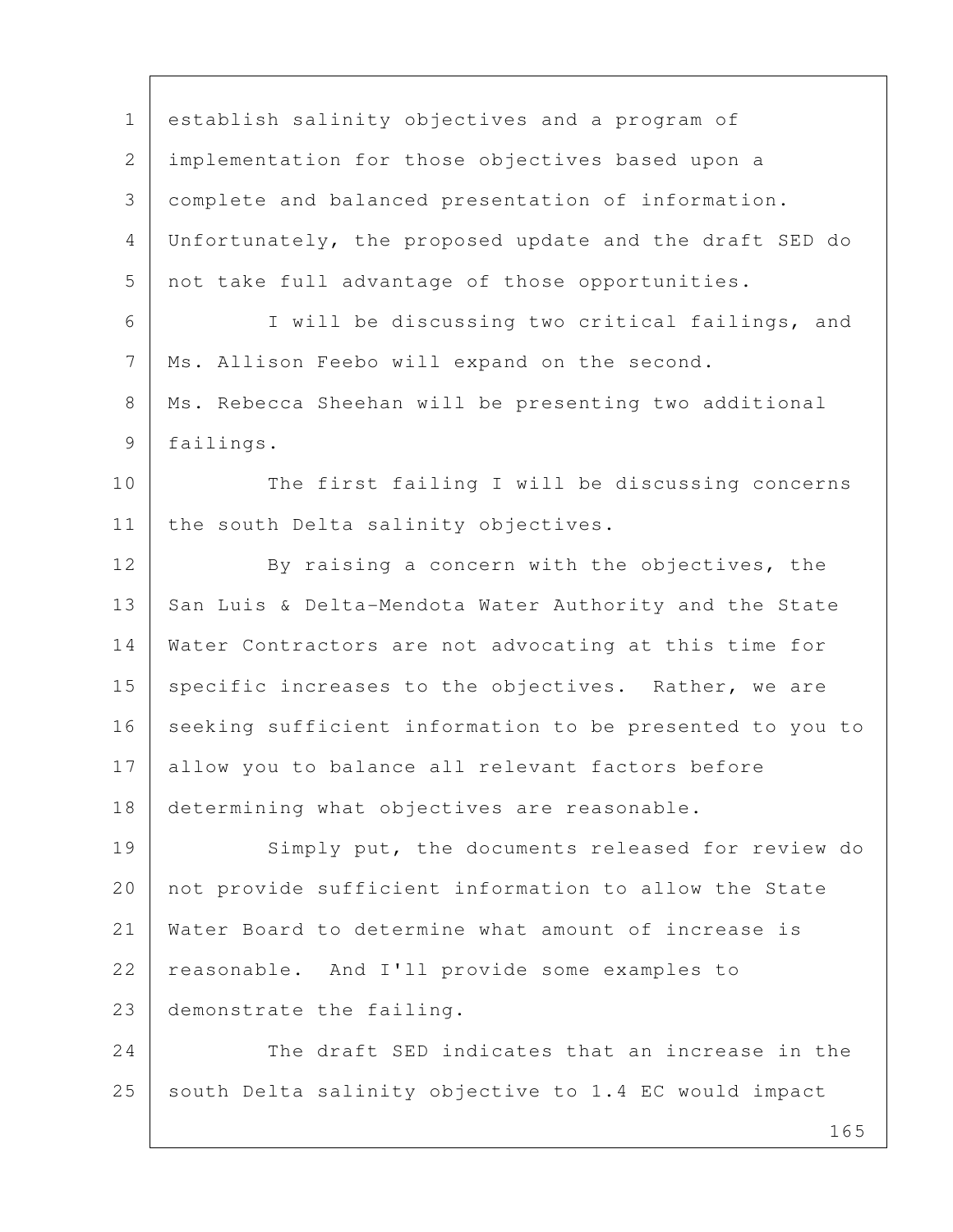1 | two crops: Dry beans and almonds. The document 2 indicates a 5 percent yield reduction to dry beans and a 3 | 3 percent yield reduction to almonds. 4 The draft SED, however, does not characterize 5 the highly conservative nature of those impact 6 estimates. The draft SED should have explained that the 7 underlying analysis are based upon assumptions that are 8 | not realistic, and that if realistic assumptions were 9 used -- excuse me -- if realistic assumptions were used, 10 | lesser or no impacts would be identified. 11 The draft SED also does not attempt to monetize 12 the impacts to the southern Delta agricultural 13 community. Based upon information published by the San 14 Joaquin County Agricultural Commissioner, assuming the 15 extent of impacts identified in the SED are true, 16 southern Delta agriculture would experience roughly 17 | \$500,000 of economic loss due to the yield reduction. 18 That information is not presented. 19 Further, the draft SED does not consider those 20 monetary losses in relation to the costs for 21 implementing the salinity objectives. If it did, the 22 draft SED would likely show that the costs for 23 implementation are magnitudes greater than the 24 | overstated impacts to southern Delta agriculture. The 25 annual installation and operation of the ag barriers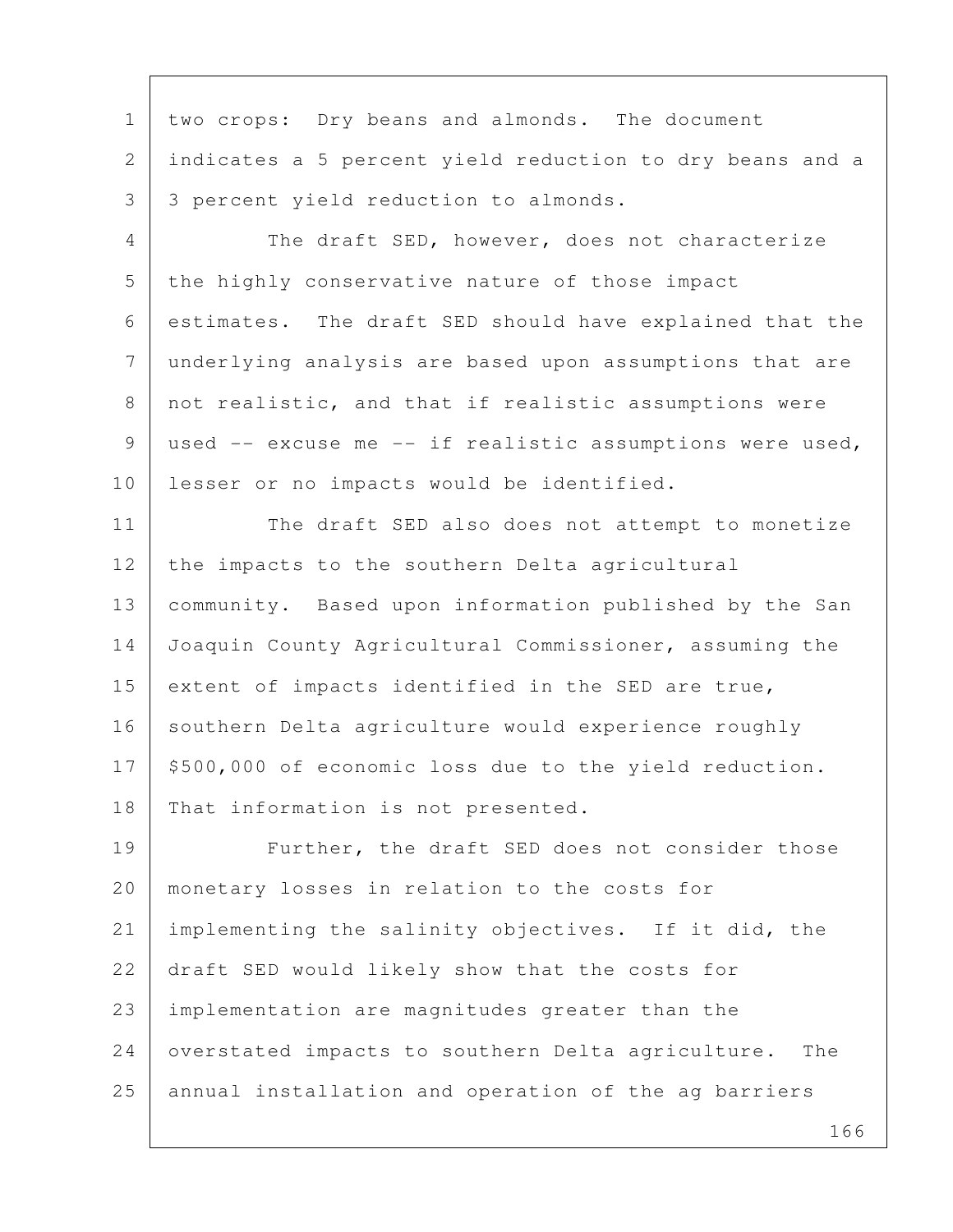1 alone run approximately six million dollars a year.

 2 Finally, the draft SED fails to consider how 3 changes in salinity may impact water service providers. 4 | As you probably are aware, salinity in drinking water 5 can cause corrosion, unpleasant taste and odor, economic 6 impacts to utilities and their customers, and can 7 constrain water recycling and groundwater management 8 programs.

9 | With changes in salinity, entities that supply 10 drinking water may experience increased costs because of 11 the need to blend the water with water of lower 12 salinity. And with the changes, entities that supply 13 drinking water may also experience increased costs 14 because of the need to incorporate additional facilities 15 or processes to treat the water. And these options may 16 | not be available to all service providers.

17 These types of issues are not discussed in the 18 draft SED.

19 I'll now turn to the second concern that the San 20 Luis & Delta-Mendota Water Authority and the State Water 21 Contractors will highlight today, and that is on the 22 factors that are discussed that affect salinity in the 23 Delta.

24 And on this second issue I will highlight two 25 | failures. And these failures appear to cause the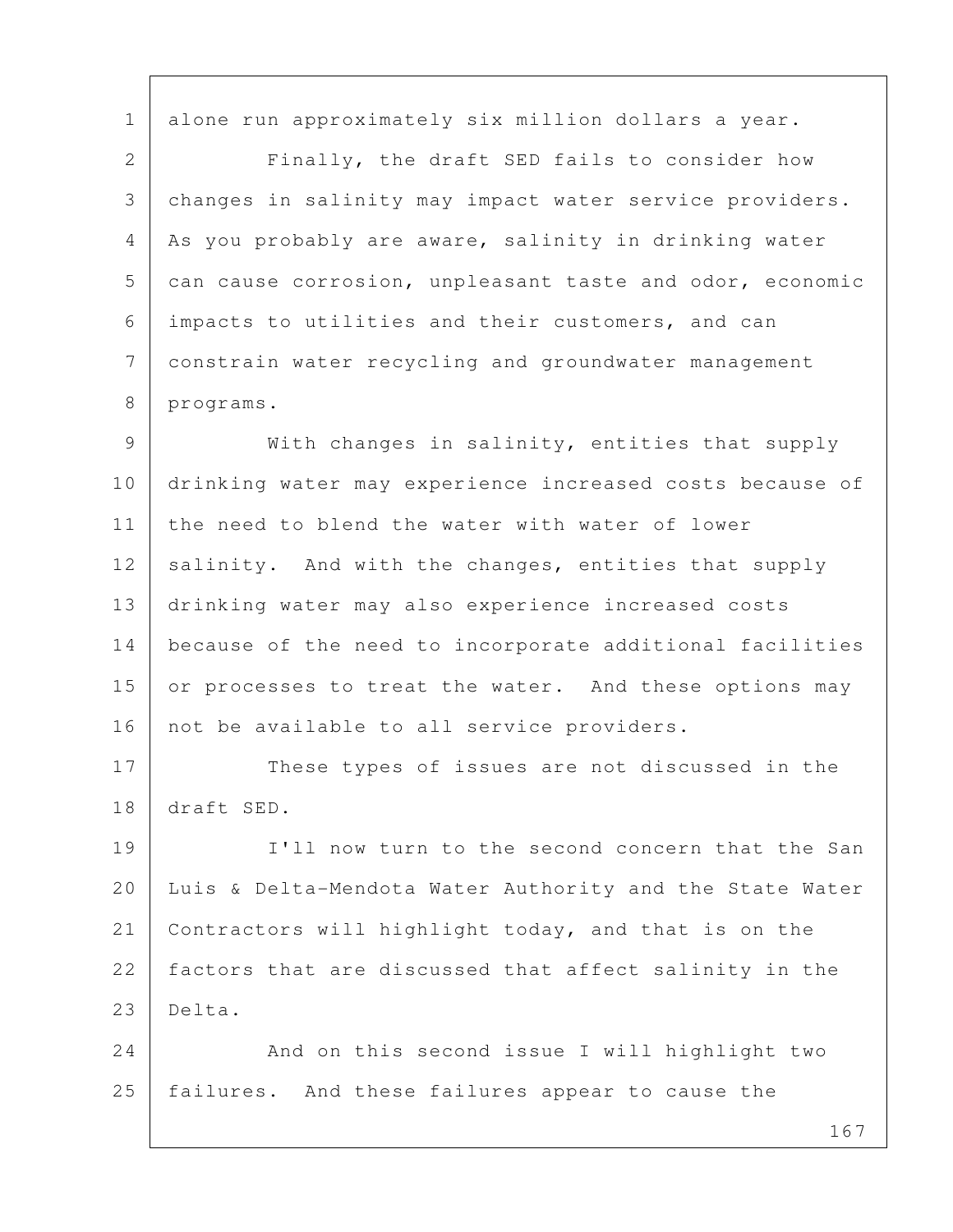1 salinity program of implementation to assign improperly 2 significant responsibility to Reclamation and the 3 Department of Water Resources.

 4 First, the proposed update and the draft SED do 5 not appreciate the results of drainage management 6 efforts that have occurred on the west side of the San 7 Joaquin Valley.

8 The draft SED does not acknowledge that the 9 entities that discharge to the San Joaquin River have 10 substantially reduced their discharge of salt, selenium, 11 and boron.

12 And as many, if not most of the Board members, 13 | have seen personally, the Grassland's Bypass Project has 14 been a very successful program. And I'll highlight here 15 and our written comments will expand on this.

16 But if you were to compare the conditions in 17 1995 to 2012, what you would see is the Grasslands 18 Bypass Project reduced the annual salt discharge by 19 84 percent, from approximately 237,000 tons to 20 38,000 tons.

21 Comparing that same period, the Grasslands 22 Bypass Project reduced the annual selenium discharge by 23 94 percent, from roughly 11,900 pounds to 750 pounds. 24 | And during that period, the lands that are served by the 25 Grasslands Bypass Project have remained highly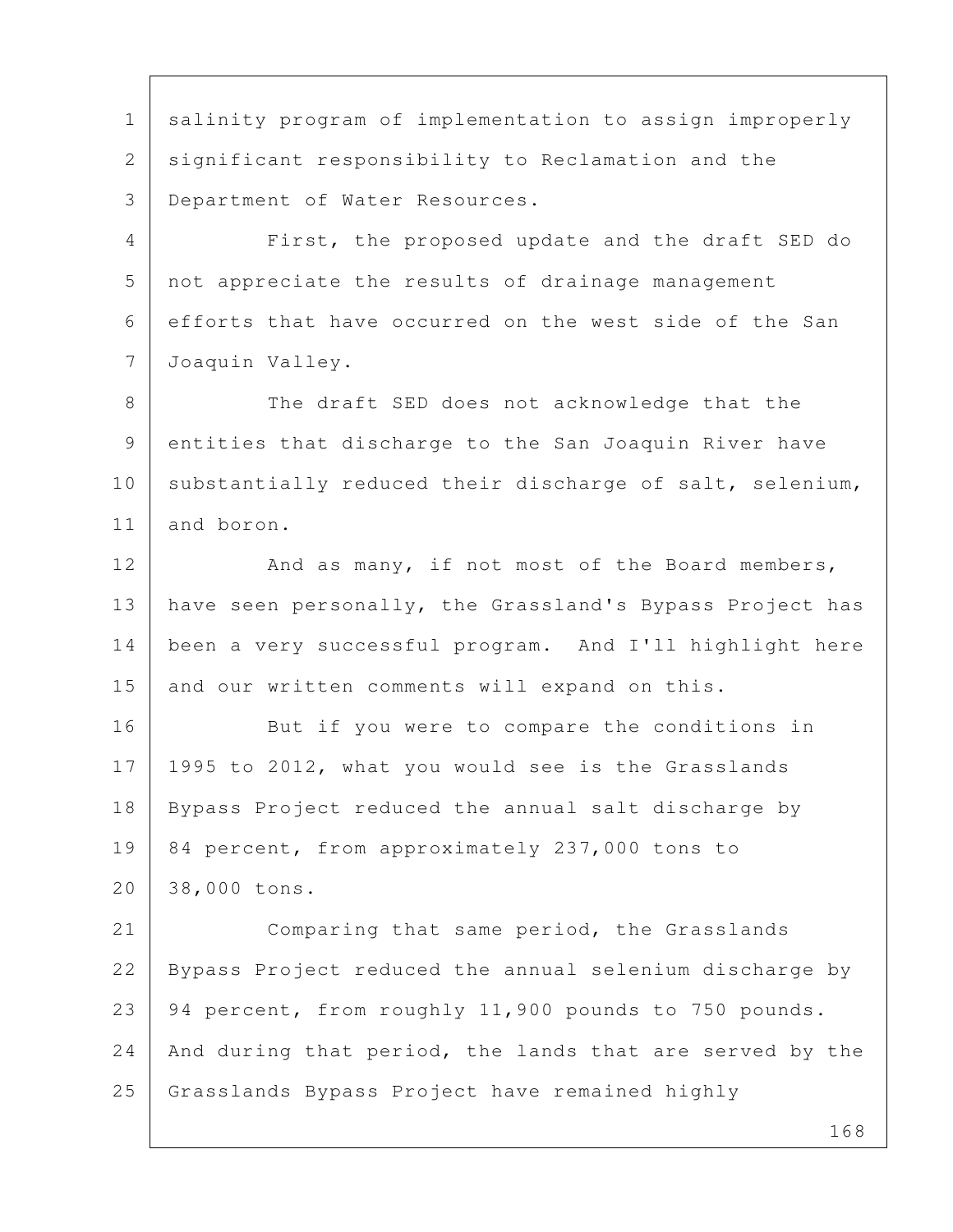1 productive.

2 There's no discussion about the program -- any 3 meaningful discussion about the program and the benefits 4 of the program in the documents that are out for review.

5 The second failure that appears to cause the 6 program of implementation to improperly assign 7 significant responsibility to Reclamation and DWR 8 concerns water levels and circulation.

 9 The proposed update in the draft SED do not 10 appreciate the limited effect that operation of the 11 Central Valley project and State Water project 12 facilities in the Sacramento River Basin and Delta have 13 on water levels and circulation in the Delta.

14 At this point, I will turn to Ms. Feebo, who 15 will now discuss some data concerning water levels and 16 circulation in the south Delta data that are not 17 | apparent in the draft SED.

18 MS. FEEBO: Good afternoon. I am Allison Feebo. 19 I am a Senior Water Resource Scientist with the State 20 | Water Contractors. I am going to specifically discuss, 21 as John Rubin just mentioned, the effects of CVP and SWP 22 pumping on south Delta water quality, water levels and 23 circulation.

24 Department of Water Resources has performed a 25 | significant modeling effort using DSM 2, and they've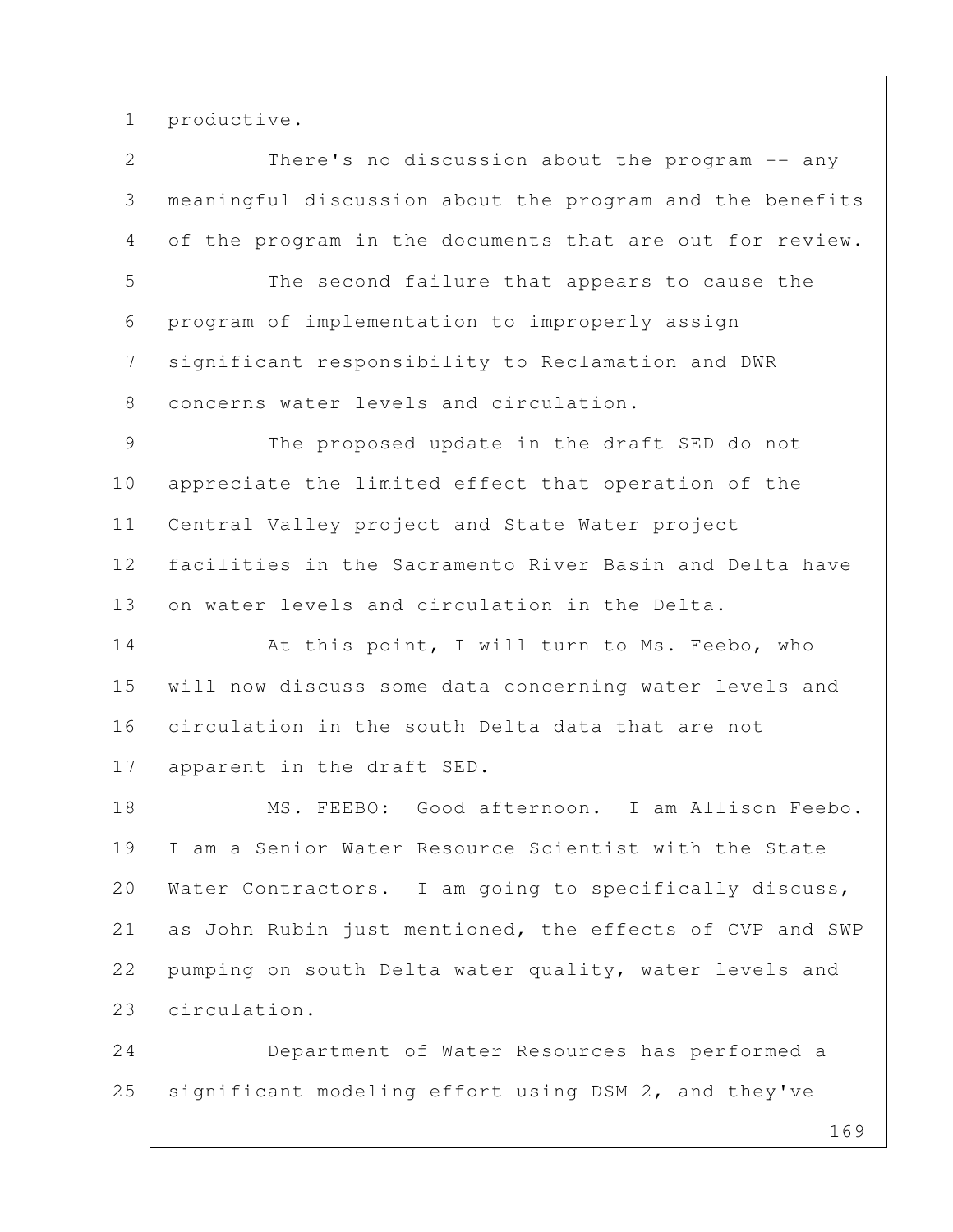1 submitted that modeling effort to you and your staff.

2 That effort specifically analyzes the effects of 3 CVP and SWP pumping on the south Delta issues. And 4 while it analyzes that, it does not consider effects of 5 other factors that might contribute to issues in the 6 south Delta, including channel configurations, including 7 delta inflows, and including other local users in the 8 south Delta.

9 So this analysis specifically just isolates the 10 effects of the CVP and SWP pumping and probably 11 over-characterizes theses effects because it's an 12 isolated analysis.

13 This modeling information can be used to dispel 14 three major myths that have been ongoing about the 15 effects of CVP and SWP pumping.

16 The first myth is that CVP has to be pumping and 17 caused -- increased their elevated salinity in the south 18 Delta. The reality, when you look at the DSM 2 modeling 19 result, you see that the CVP and SWP pumping actually 20 have a neutral effect on south Delta water quality or 21 actually sometimes improve south Delta water quality, or 22 actually, sometimes improved south Delta water quality.

23 The second myth that we see is that CVP and SWP 24 pumping cause water levels to drop below acceptable 25 levels more often than would occur without CVP and SWP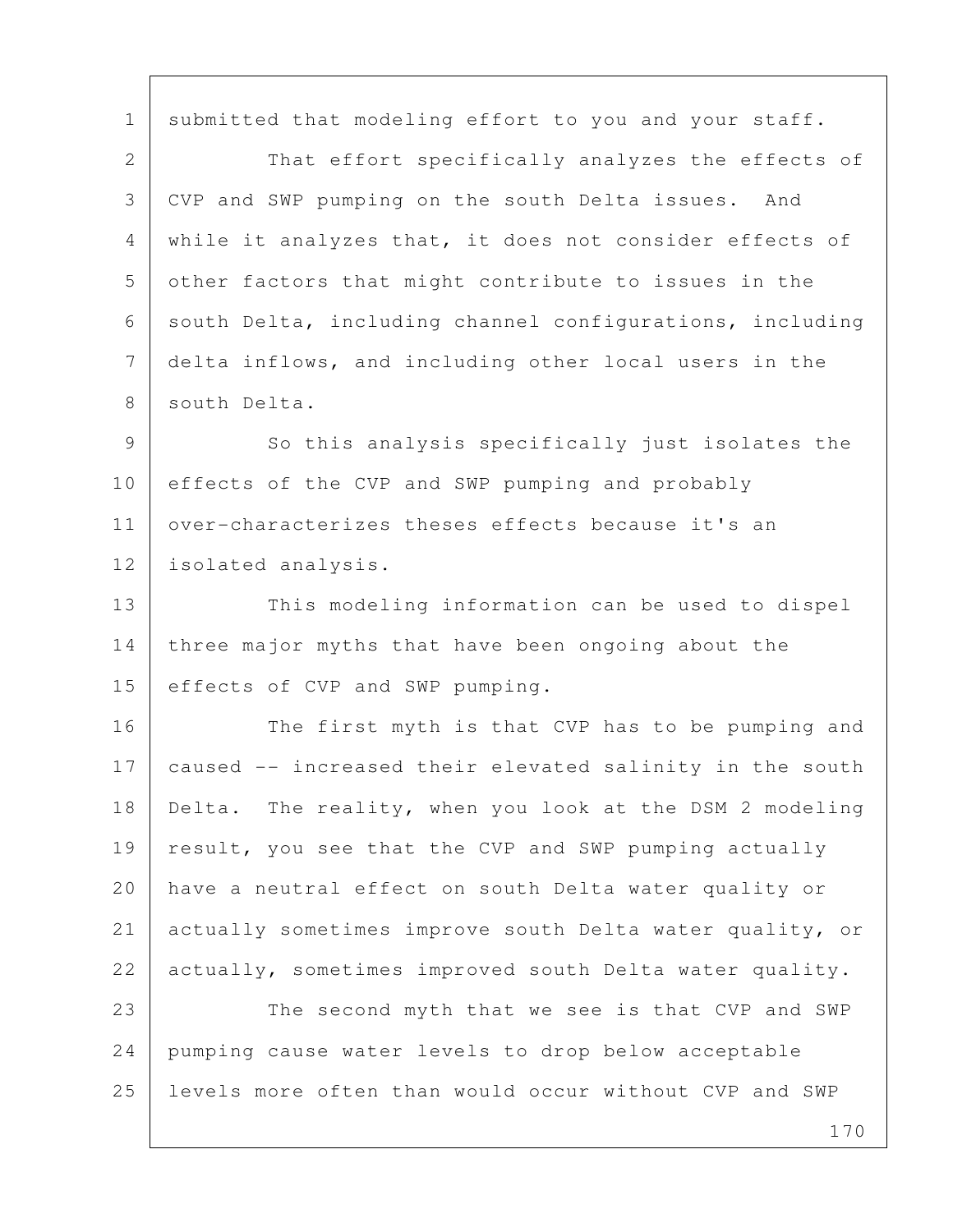1 pumping.

| $\overline{2}$ | The reality, again, when you look at the DSM 2           |
|----------------|----------------------------------------------------------|
| 3              | modeling, is that you see that with CVP and SWP pumping  |
| 4              | and without temporary barriers installed, you see a      |
| 5              | decrease in water levels relatively small, about six to  |
| 6              | eight inches; and the amount of time that it drops below |
| 7              | the commonly acceptable levels that are reached by local |
| 8              | pumps and siphons is increased by maybe two to three     |
| 9              | hours per day.                                           |
| 10             | With temporary barriers installed, those effects         |
| 11             | go away and the water levels increase to levels far      |
| 12             | beyond what they would be without CVP and SWP pumping;   |
| 13             | so the effects of the CVP and SWP pumping are highly     |
| 14             | over-mitigated with installation of temporary barriers.  |
| 15             | We believe that there are other ways to deal             |
| 16             | with these relatively small water level effects,         |
| 17             | including agricultural management practices, different   |
| 18             | ways to irrigate the land in the area, different         |
| 19             | timings. Also, possibly, physical changes, including     |
| 20             | physical changes, including physical changes in the      |
| 21             | location of the pumps or siphons in the south Delta that |
| 22             | are experiencing issues due to water levels. The third   |
| 23             | myth that we see is that salinity spikes experienced in  |
| 24             | the Delta are due to poor circulation and that poor      |
| 25             | circulation is caused by CVP and SWP pumping. And based  |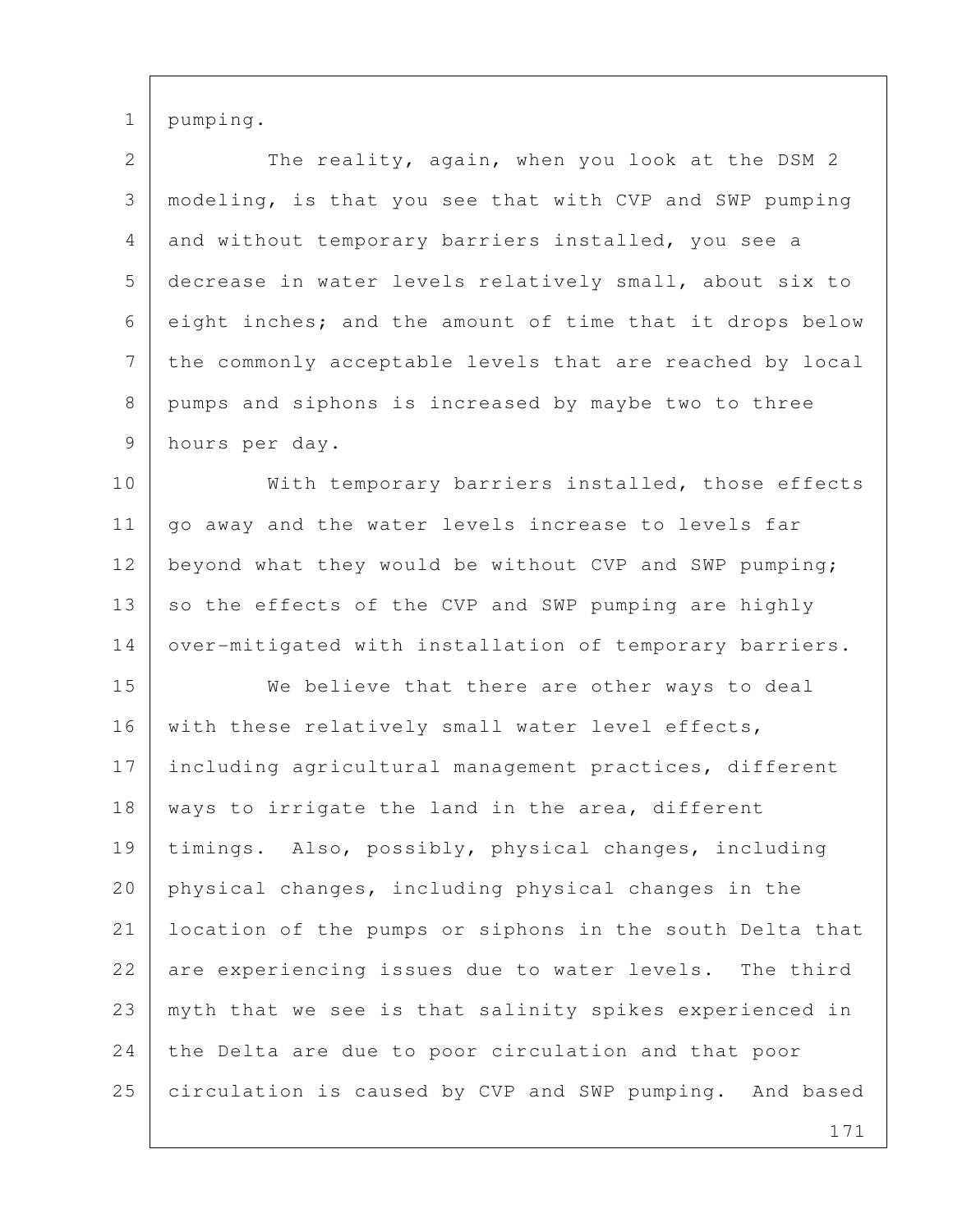1 on preliminary analysis of the DMS 2 modeling, we looked 2 at null zones which are a common metric for analyzing 3 circulation, and found that the occurrence -- the 4 frequency of occurrence and duration of occurrence are 5 generally the same with and without CVP and SWP pumping. 6 The actual location of null zones just changes within 7 the south Delta.

8 An additional consideration is that salinity 9 spikes do occur in the south Delta and have been 10 observed even at periods of high flow, indicating that 11 it is possible that null zones and poor circulation are 12 not the problem or are not causing the salinity spikes 13 | that we're seeing.

14 | So based on the modeling evidence, we believe 15 it's inappropriate to assign significant responsibility 16 to the Bureau of Reclamation and Department of Water 17 Resources for activities for implementing south Delta 18 | water quality objectives.

19 We also believe that requirements for 20 installation of the temporary barriers is not 21 appropriate to address water quality concerns in the 22 south Delta.

23 I was unable to attend earlier this morning, but 24 I was told there was some discussion on project effects 25 or effects from CVP and SWP pumping on assimilative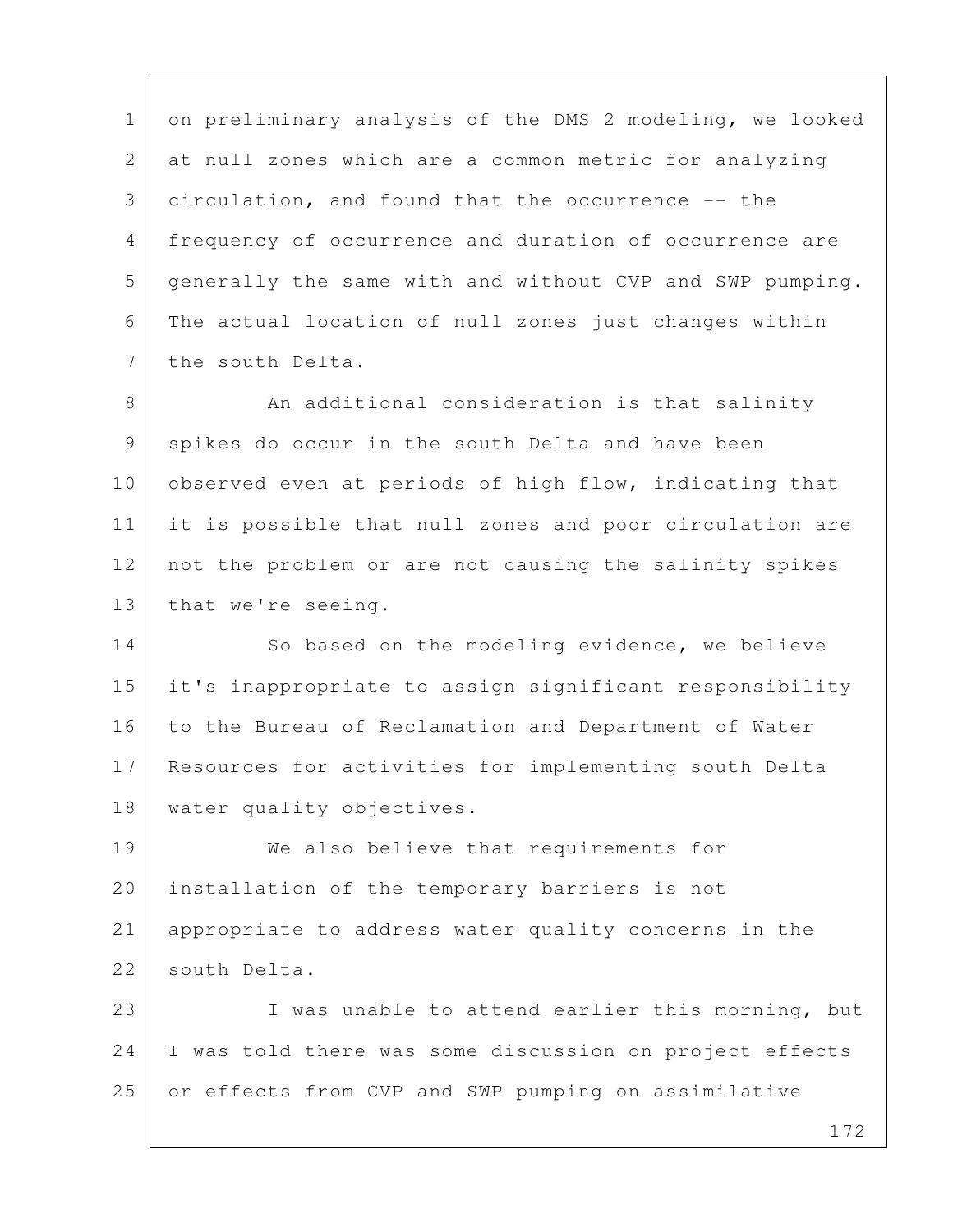1 capacity in the south Delta. I don't totally understand 2 this assertion at this time, and so I would need more 3 information before I can comment on that issue. 4 And I also believe that Department of Water 5 Resources will be providing more detail on the modeling 6 analysis that I've discussed here later to you. 7 Thank you. 8 MS. REBECCA SHEEHAN: Good afternoon. 9 My name is Becky Sheehan. I'm Senior Deputy 10 General Counsel with Metropolitan Water District, and 11 I'm here on behalf of the San Luis Delta-Mendota Water 12 | Authority and State Water Contractors. 13 The proposed amendment to the San Joaquin River 14 numeric flow criteria contains analytical and technical 15 issues that rise the level of the Stanislaus with the 16 Bay-Delta Plan, as well as invoking several CEQA 17 | concerns. Primarily, we're concerned about the failure 18 to rigorously apply the best available science. 19 The proposed narrative objective is based on two 20 | fundamental assumptions that are not evaluated anywhere 21 in the SED or in Appendix C, which does purport to be 22 the document that describes the biological benefits of 23 the proposal. 24 The first not evaluated -- unevaluated 25 assumption is that by mimmicking the percent of the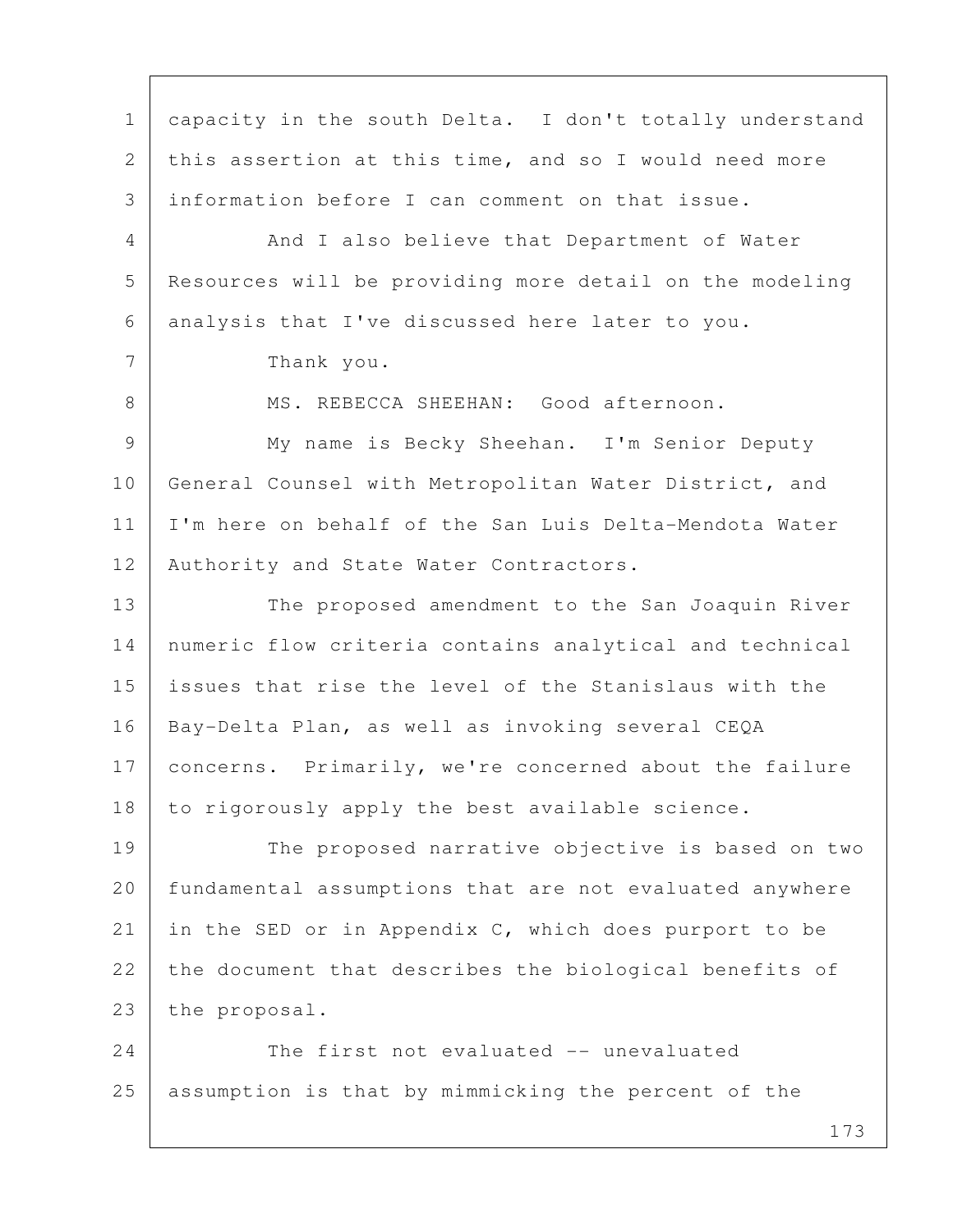1 hydrograph and using that as the approach that there 2 would actually be a measurable benefit in the salmon 3 viability factors.

 4 The second assumption that is also not evaluated 5 is that by mimmicking the percent of unimpaired 6 hydrograph that this represents conditions to which the 7 native fish are adapted.

8 The SED does not contain any analysis showing 9 that by using the percent of unimpaired hydrograph 10 approach there would be any measurable improvement in 11 any of the salmon viability factors in the system.

12 Appendix C contains a partial description of the 13 results of experiments around the world where a similar 14 approach has been attempted. However, what Appendix C 15 does not explain is that the results of these studies 16 are mixed. Those studies do not support the concept 17 that more flow will always enhance the targeted 18 environmental conditions.

19 As Poth and Zimmerman reported in their 2010 20 paper after reviewing 165 papers on this topic, they 21 also concluded that the results are mixed and uncertain. 22 Their analysis revealed that there is apparently some 23 sensitivity to different ecological groups that 24 alterations inflow magnitudes, but they found no 25 consistent robust statistical relationships between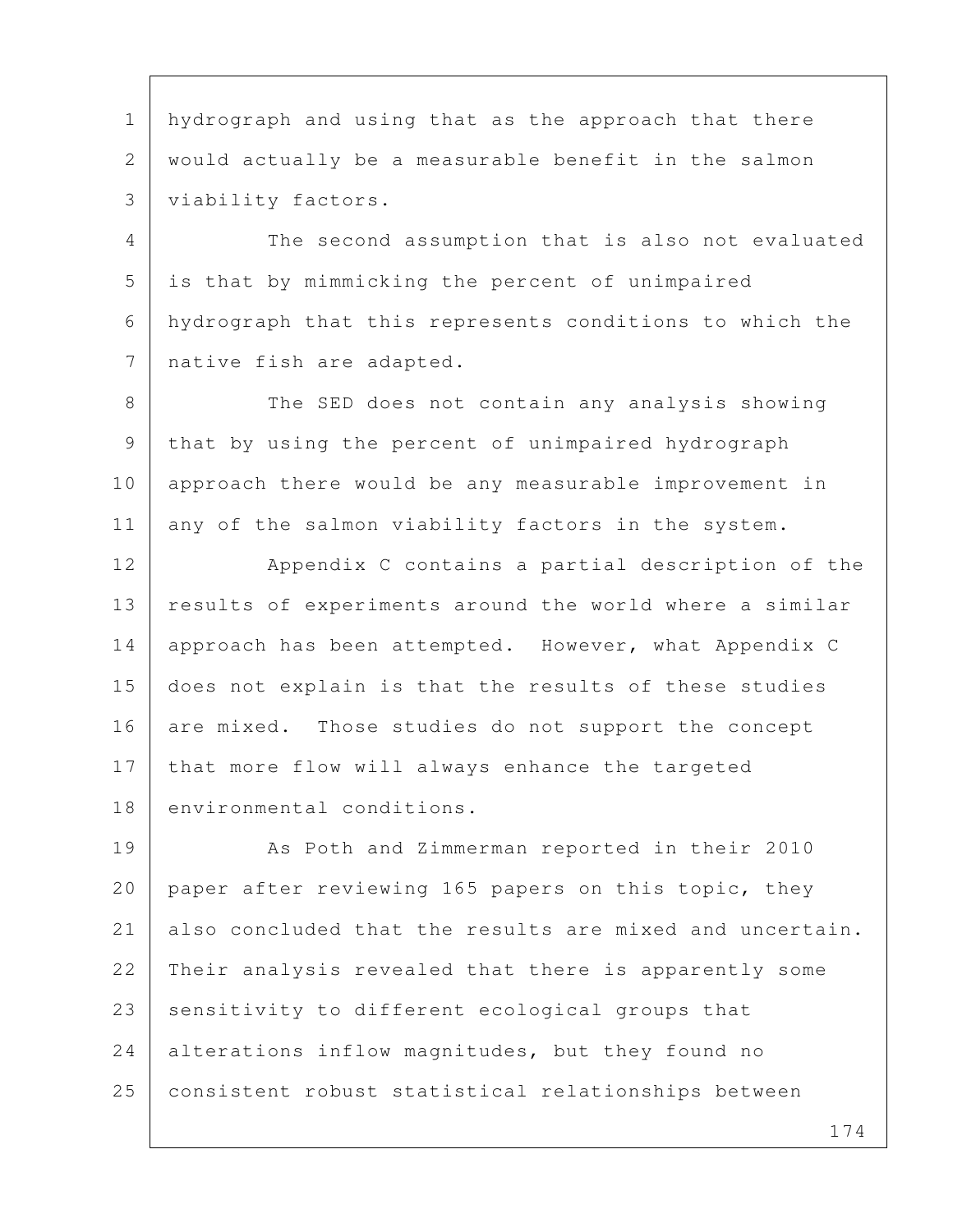1 flows and many important biological responses of the 2 aquatic community.

3 As Pauth in his 1997 paper reported, that using 4 natural flows as a restoration tool could be effective, 5 although to varying degrees, depending on the present 6 extent of human intervention and flow alteration 7 effecting a particular river. And, of course, our 8 system is one of those highly altered systems.

9 The SED should have evaluated the extent that 10 flow can be used as a restoration tool in our system.

11 | However, even if that showing had been made, 12 there is also no analysis or discussion in the SED about 13 to which using a percent of unimpaired hydrographic 14 approach is -- or represents natural conditions to which 15 | native fish were adapted.

16 The percent of the unimpaired hydrographic 17 approach might approximate natural flows or more natural 18 | flows very high up in the system of the tributaries, but 19 it does not do so down in the valley in the main stem of 20 the San Joaquin or in the south Delta.

21 As described in the recent SSFEI report, the 22 physical environment has been significantly altered from 23 historic or natural conditions and, as a result, the 24 | natural historic flow and flow patterns are very 25 different; and under today's conditions, regardless of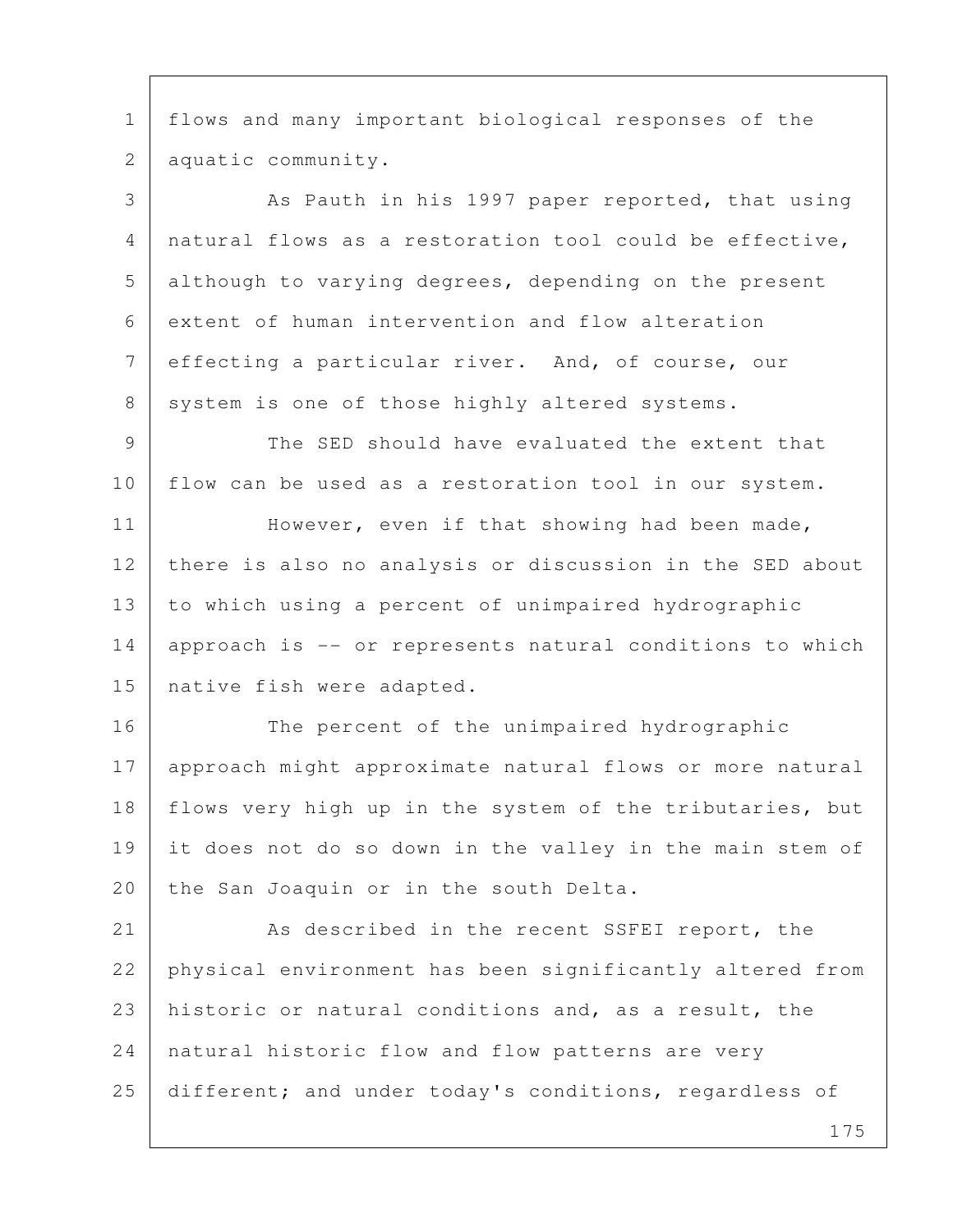1 | the magnitude of flow, the physical environment is so 2 changed.

 3 What the Water Board needs to do is undertake a 4 rigorous investigation using various analytical tools to 5 approximate the natural physical environment, and then 6 determine what ecological functions flows served in that 7 environment and then take action to target those flow 8 | functions. And while flow may be one of the tools, it 9 is certainly not the only tool. And the Board should be 10 looking at other actions as well, including gravel 11 | augmentation and habitat restoration.

12 Our second category of scientific concern is 13 actually with the Adaptive Management Plan. And we 14 actually might have agreement with the fishery agencies 15 on this one.

16 The Adaptive Management Plan is an overlay on 17 every one of the implementation programs or plans for 18 the fishery flows, and it contains a COG group that 19 would advise the executive director on what flows should 20 be ordered in any year or in any portion of the year. 21 We categorized or summarized our concerns into five main 22 points.

23 First, this is not adaptive management. 24 Adaptive management in the scientific context is very 25 different than what's being proposed.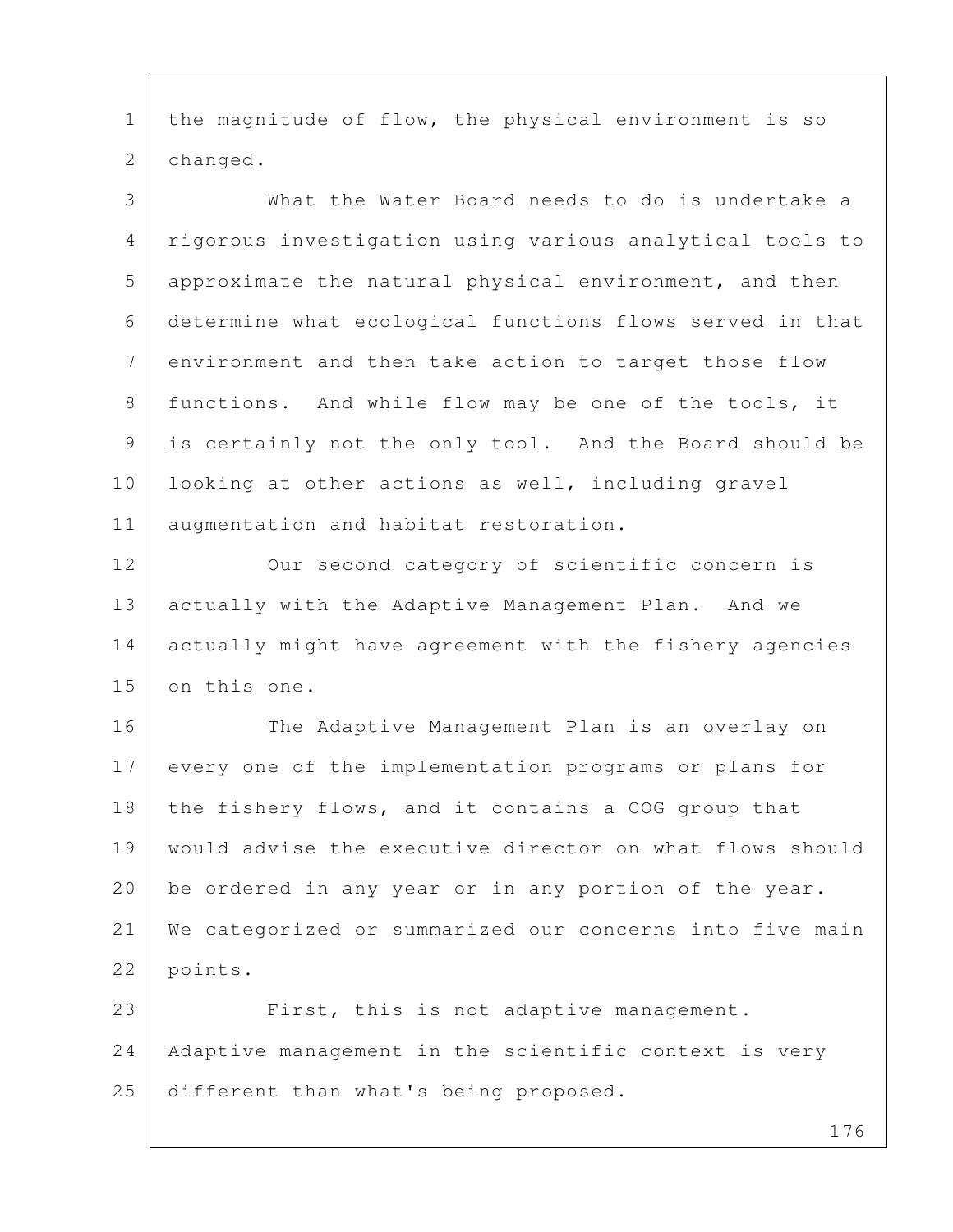1 Second, the SED does not provide any analysis or 2 any disclosure of what the range of actions may be that 3 the executive director may take. And those 4 environmental effects are not evaluated, rendering the 5 SED inadequate.

 6 We're also concerned that -- as was also raised  $7$  by the fishery group -- that this appears to be an 8 inappropriate allocation or dedication of responsibility 9 to the fishery agencies and the executive director, and 10 may also be a violation of due process as flow schedules 11 could be changed at any point of the year without any 12 | hearing or review by the Water Board.

13 We're also concerned that this adaptive 14 management proposal really changes the nature of the 15 unimpaired-flow approach, making more of a water bank, 16 the bounds of which, the quantity of which, are bound by 17 a percent of the hydrographic approach but the actual 18 flow actions and actual flows that will be ordered are 19 dictated by the executive director.

20 And, finally, we're concerned that the Adaptive 21 Management Program's success will be measured by its 22 ability to increase the standard viability factors; but 23 there's no evaluation of the actual 20, 40 and 60 24 percent of hydrographic approaches and their ability to 25 achieve the salmon viability factors.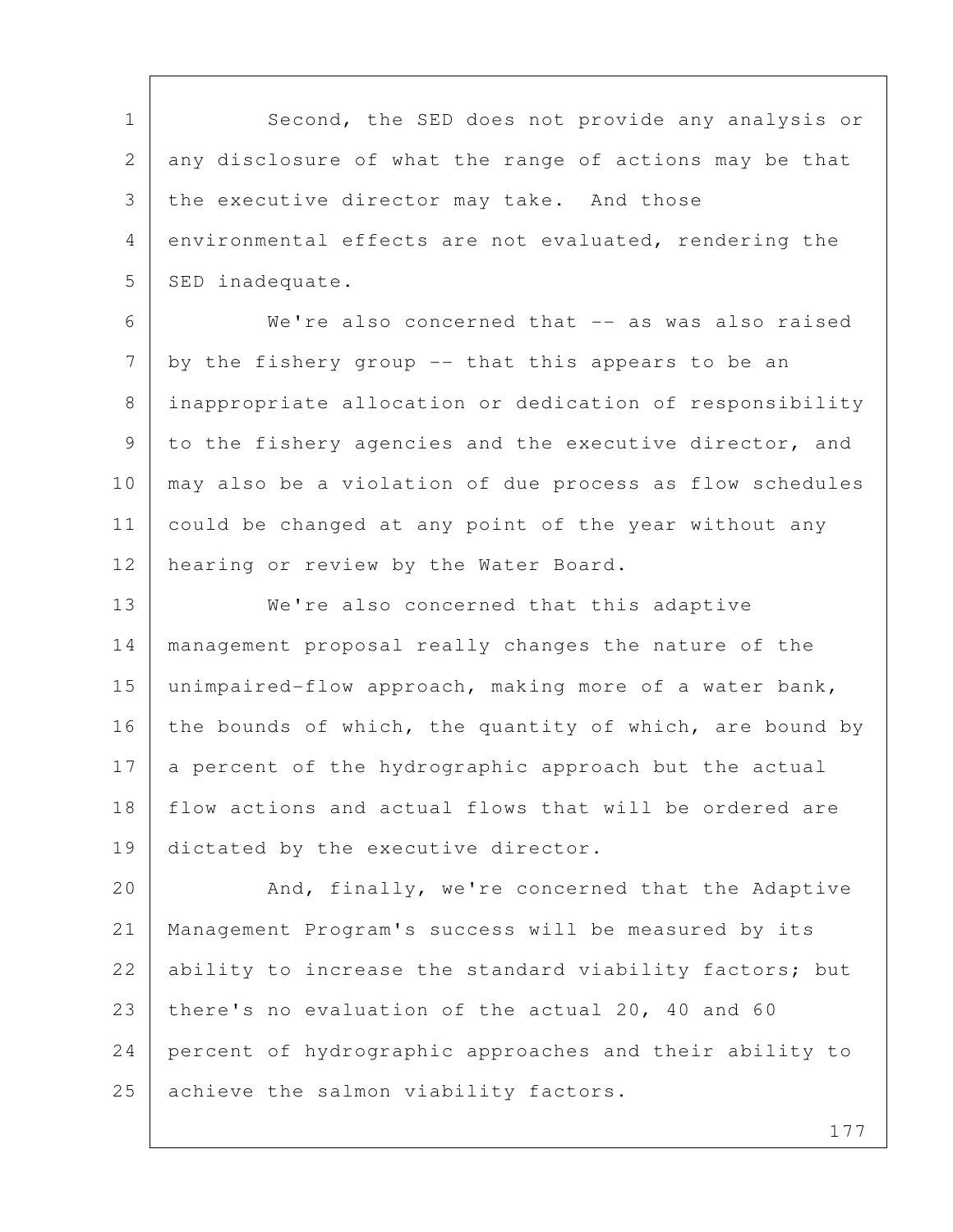1 In fact, many of the benefits that are 2 hypothesized to occur in Appendix C, when you look at 3 Chapter 7 of the SED, they in fact are not occurring at 4 all. There's a fair number of them. I won't say half, 5 but probably about four of the big ones won't occur 6 based on the analysis in Chapter 7. 7 And, finally, we have a number of legal concerns 8 as well. The one that I'll share with you this 9 afternoon we think is the most fundamental, and that 10 being that the proposed implementation plan appears to 11 be making project-level determinations without providing 12 | procedural protections of a water rights proceeding. 13 In the 1995 and 2006 Water Quality Control 14 | Plans, those implementation programs were truly 15 | programmatic; however, the currently proposed 16 implementation plan is allocating responsibility to 17 certain users and also limiting the tools the Board will 18 have available to it to meet those standards. 19 As Judge Robie's decision reminded us, the water 20 quality control plan objectives have to be fully 21 implemented, but what the proposed implementation does 22 is limit the water forces scratched in, in determining 23 who is responsible, and limiting the tools available to 24 the Board in fashioning an implementation plan that can 25 fully satisfy the proposed water quality standards.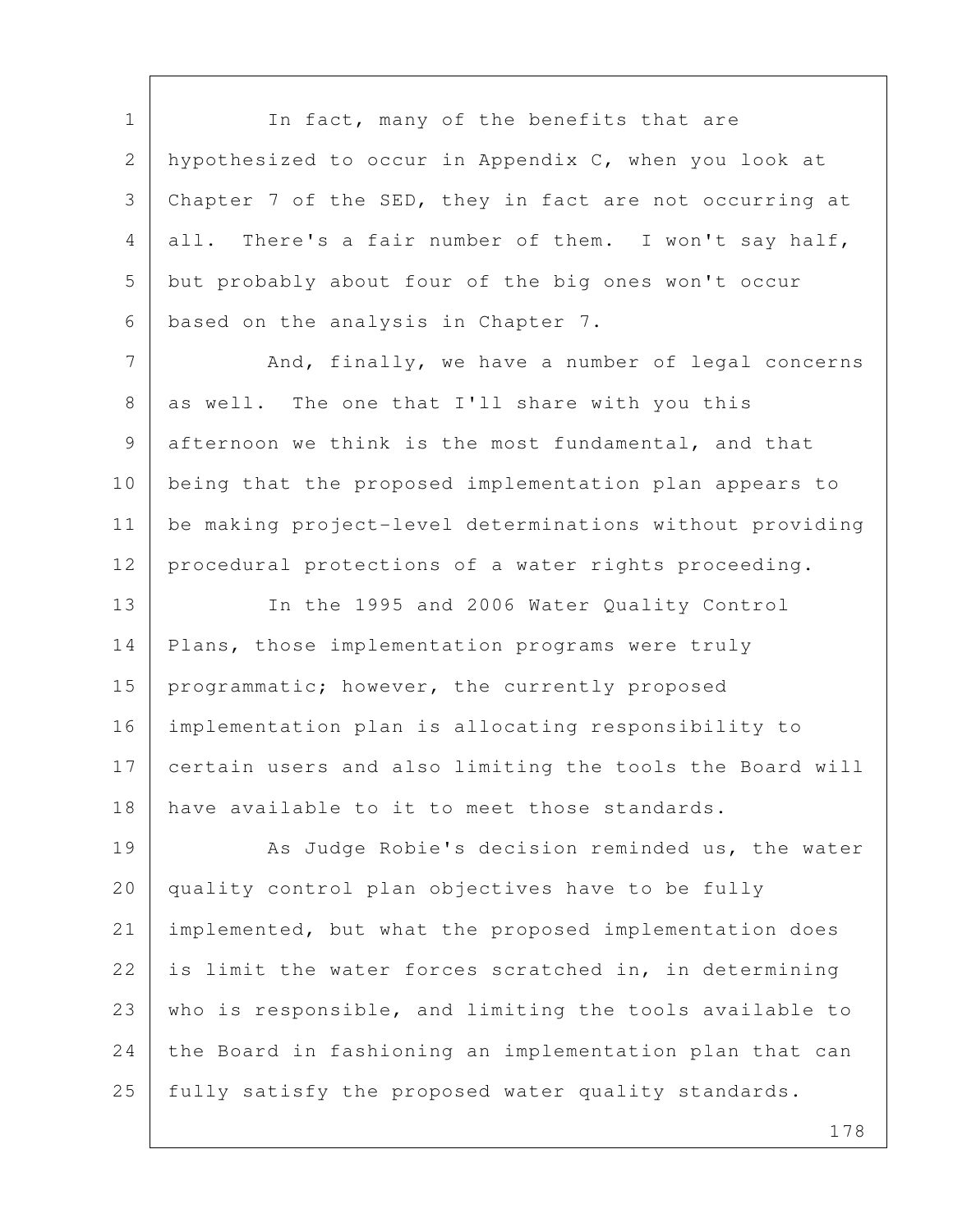| $\mathbf 1$    | We will be submitting a joint written submittal          |
|----------------|----------------------------------------------------------|
| $\mathbf{2}$   | with more technical comments and concerns.               |
| 3              | CHAIRMAN HOPPIN: Thank you.                              |
| $\overline{4}$ | MR. SCHEURING: Good afternoon, Chairman Hoffin           |
| 5              | and members of the Board. I am Chris Scheuring, and      |
| 6              | today I appear on behalf of the California Farm Bureau   |
| 7              | Federation and its statewide membership. I apologize if  |
| 8              | I'm squinting. I did not prepare my remarks in 24 point  |
| 9              | font like John Rubin did, so I may have to squint here.  |
| 10             | Thank you for the opportunity to appear before           |
| 11             | you today and to provide some comments on what we think  |
| 12             | is a very important public policy issue in its           |
| 13             | environmental review in the substitute environmental     |
| 14             | document. We are fully intending to provide extensive    |
| 15             | written comments before the deadline on March 29th, so   |
| 16             | what I am giving you today is just a brief set of        |
| 17             | highlights.                                              |
| 18             | On behalf of agriculture, we certainly have a            |
| 19             | number of concerns about the proposed flow standards and |
| 20             | their environmental impacts in the SED and other         |
| 21             | analysis the staff is putting in front of you. We're     |
| 22             | going to focus in greater detail in a written            |
| 23             | submission; but, in shorthand, these are the main        |
| 24             | points.                                                  |
| 25             | The first relates to -- and I won't belabor              |
|                |                                                          |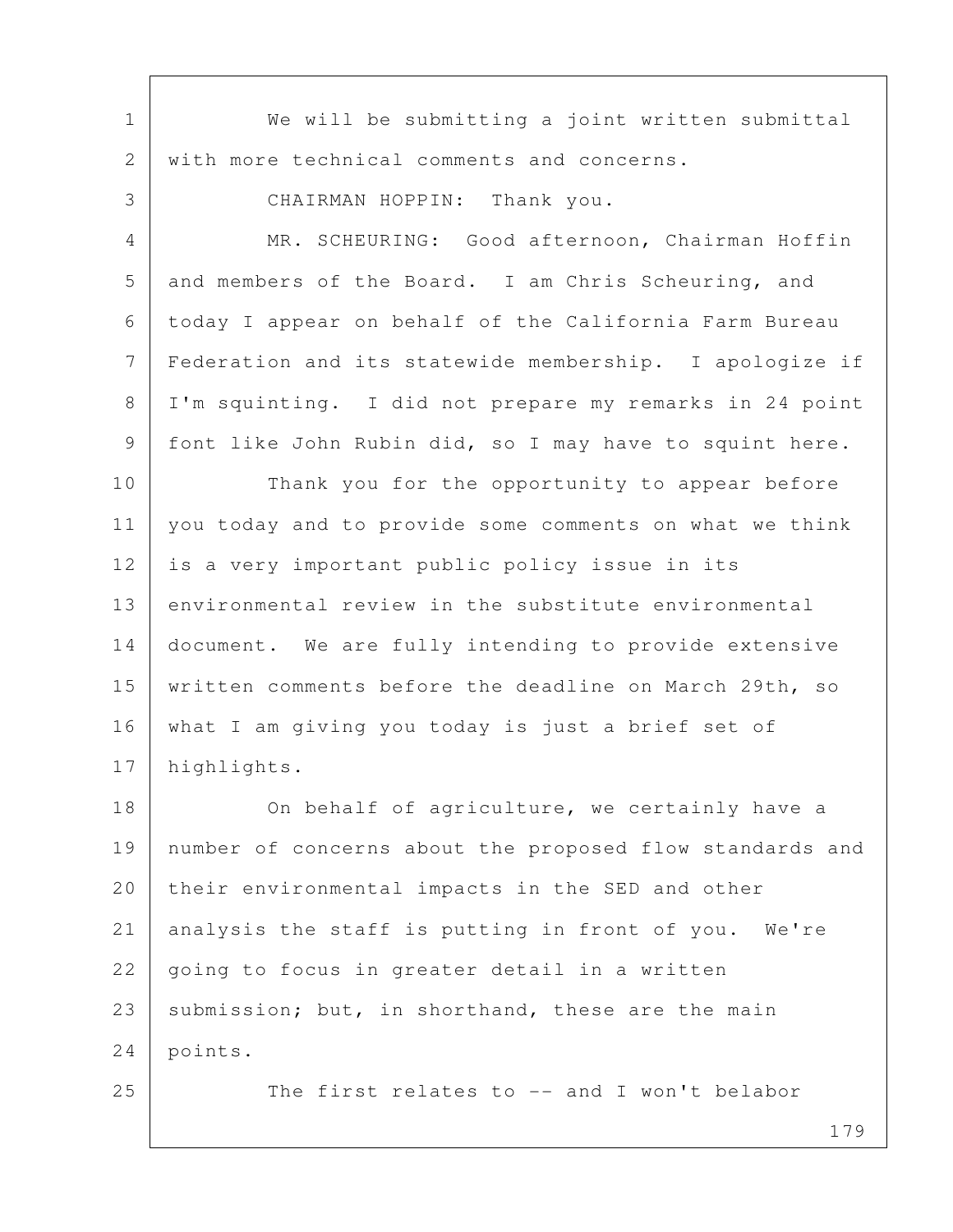1 | this. It relates to the project's purpose and need. 2 | And as you've already heard, folks have concerns about 3 the classic issue of a flow centric approach to 4 rehabilitating fisheries in a system that is as altered 5 as the Delta watershed is and with as many stressors as 6 it has which are apart from the flow regime.

 7 We question the science and the scientific-basis 8 report which would underpin these flow standards and 9 whether there is any meaningful basis on which to trade 10 off the numerous certain adverse agricultural impacts 11 for the elusive goal of rehabilitating fisheries through 12 flows. And I would stress the word "elusive" again in 13 | that context because I think that -- and I'm not a 14 scientist but as near as I can tell, it remains an 15 elusive goal to rehabilitate a fishery through flows.

16 Secondly, we are concerned, of course, about the 17 fallowing of what is a marvelously productive 18 agricultural landscape which has been water for 19 generation by very senior water rights on these rivers.

20 It is important to note not only the economic 21 impacts of that, which you've heard about today, but 22 also the environmental impacts in terms of habitat, 23 | recharging, and all the other public good that are 24 supported by the application of water to a working 25 | agricultural landscape.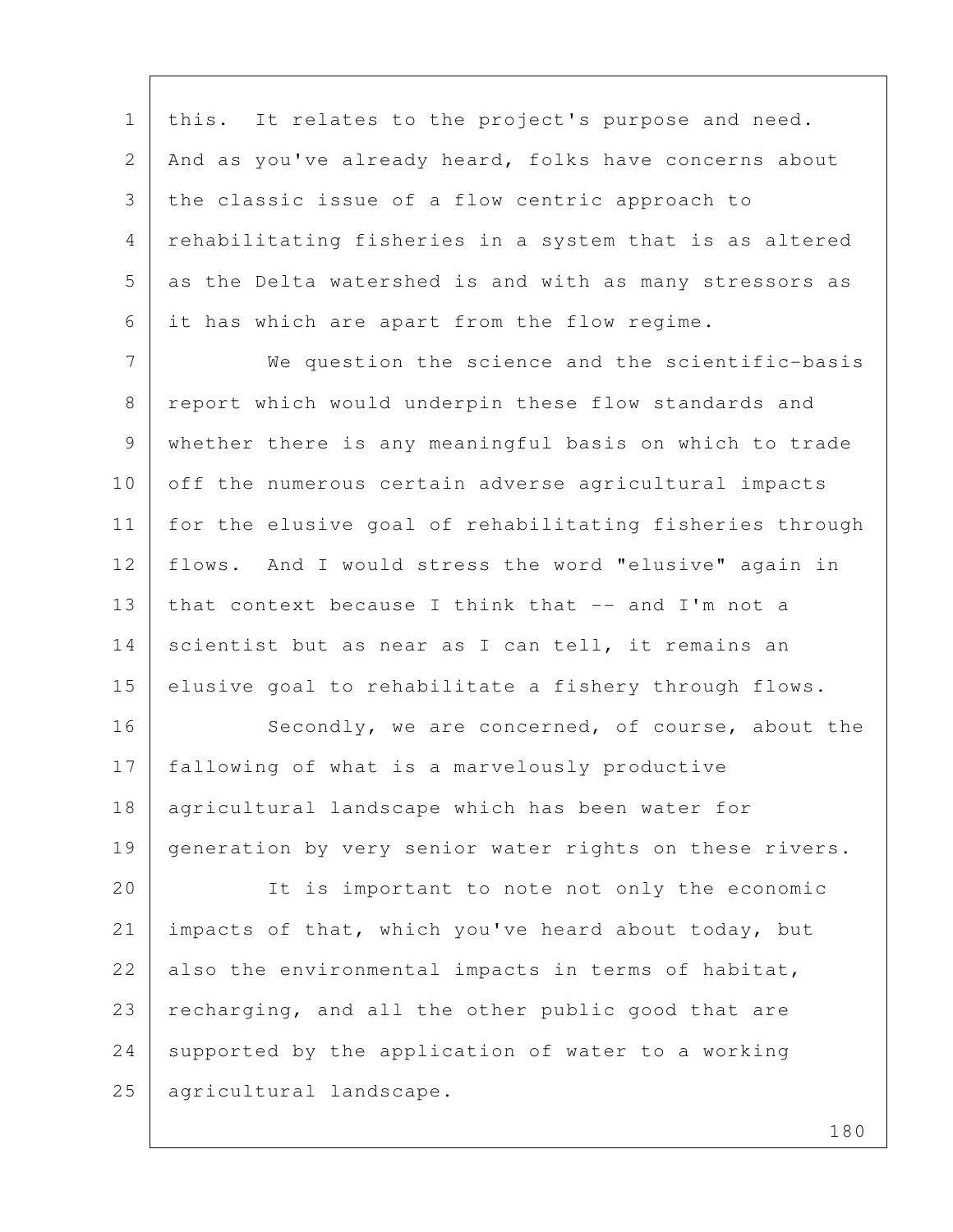1 Third, as the SED notes, there's going to be a 2 serious impact in groundwater resource as farmers turn 3 to their pumps increasingly. This is probably only the 4 most obvious of the substitution effects that are going 5 to result from the implementation of flow standards.

 6 Like anything else in the field of water policy, 7 proposed flow standards run the serious risk of a ripple 8 effect on other water resources across the Board as 9 farmers and other users cast about for other sources of 10 water to replace what may be lost in the flow standards. 11 Those are the so-called redirected impacts.

12 And then, finally, we would most definitely 13 support flexibility and implementation to relax the flow 14 | standards during certain very dry years in order to 15 avoid the worst impacts to agriculture which I just 16 discussed.

17 So those are just a few of the highlights. The 18 | written submission will be a lot better than that.

19 I should finally also note that we at the State 20 Farm Bureau are supportive of protecting the 21 agricultural beneficial use of water throughout the 22 delta watershed upstream and downstream.

23 | So I appreciate your time today and your careful 24 | review of what the State Board staff has put in front of 25 you and the comments that you're going to hear, and we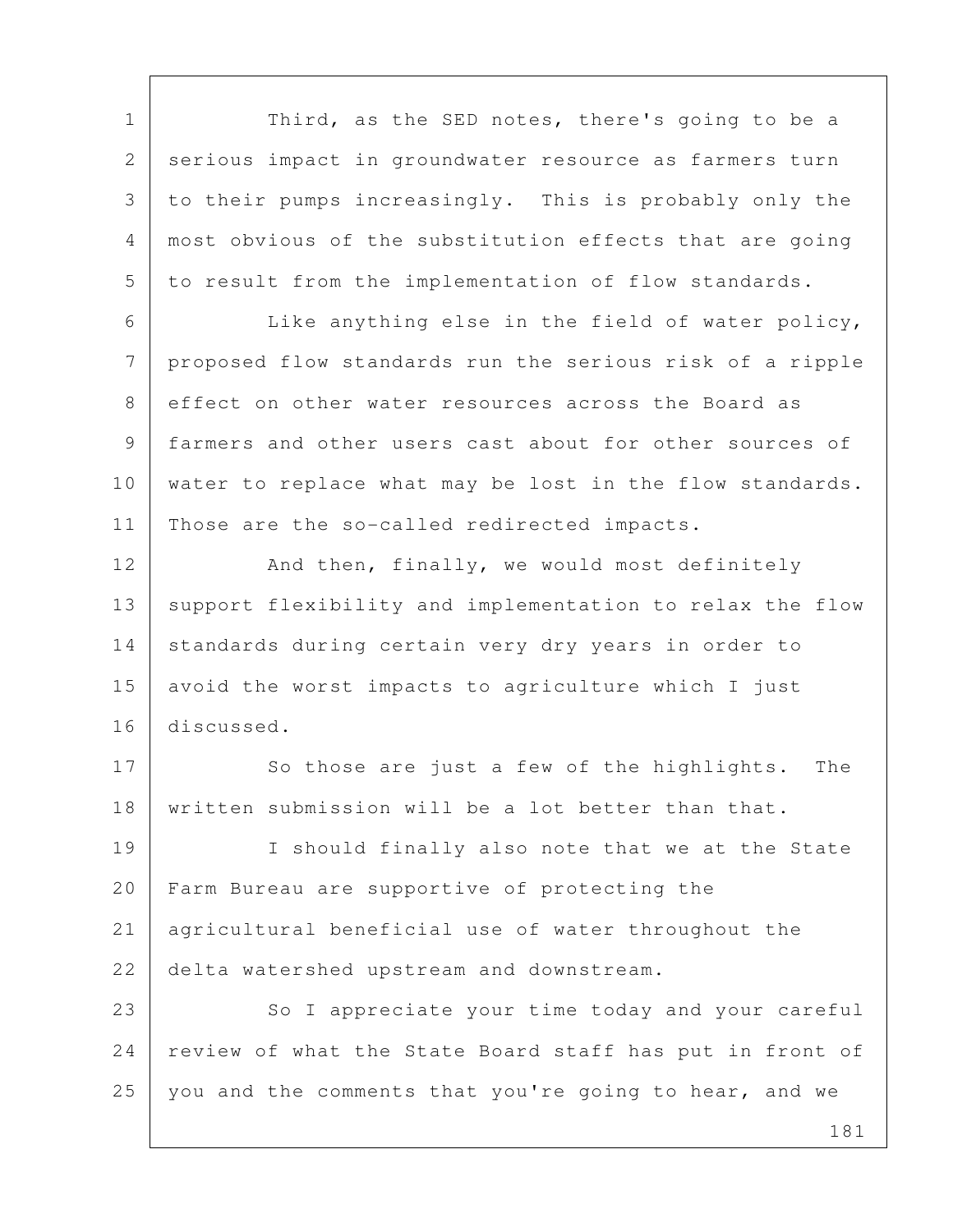1 look forward to further engagement on the issue. 2 CHAIRMAN HOPPIN: Thank you. 3 MR. SCHEURING: Thank you. 4 CHAIRMAN HOPPIN: Mr. Sakura. 5 MR. SAKURA: Good afternoon, Mr. Chair and 6 Board. I'm John Sakura, and I'm from Trout Unlimited. 7 I've been a fisherman for about 60 years, and 8 I'm speaking on behalf of myself, as well as I'm the 9 secretary of the California State Council of Fisheries. 10 We represent over 10,000 members in the State. 11 I'll be brief. You've heard a lot of discussion 12 on various aspects of your draft. Bottom line is we see 13 | from all the studies, all the surveys, that 35 percent 14 is just not adequate. That's not going to cover the 15 water needed to sustain the fisheries. 16 What appears to be the ticket item is like 17 60 percent of the unimpaired flow, and we would support 18 that. But also understanding we're looking at 19 | compromise here, 50 percent might cut it. And that 20 would probably be about as low as we could safely say 21 would be adequate for trying to either restore or 22 sustain the fisheries. 23 And, too, that's our main purpose, is we're 24 trying to sustain and restore the cold water fisheries 25 in California. We're doing it up and down the State.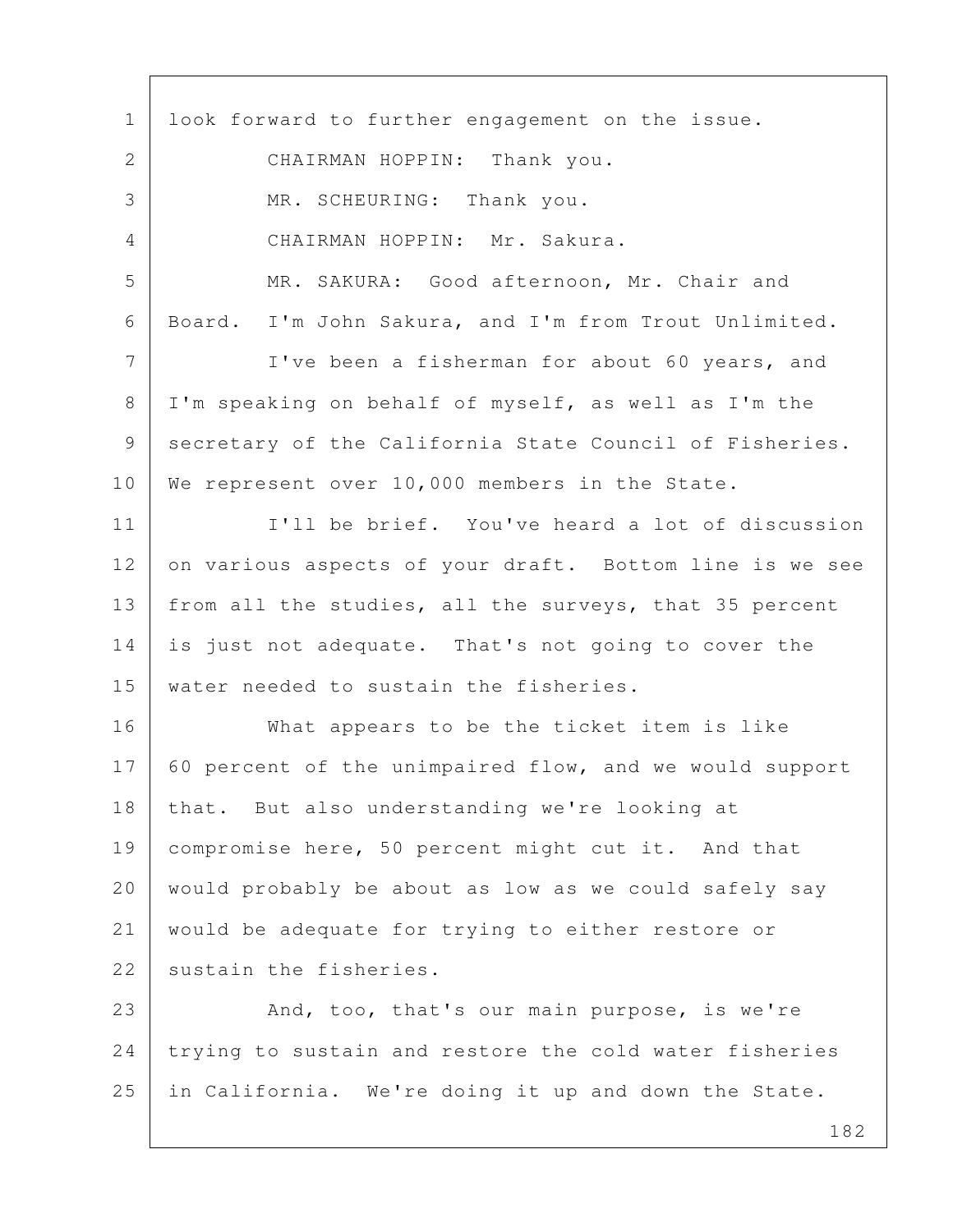1 I'm with the chapter out in El Dorado County, and we've 2 got our hands full working with the forest service to do 3 exactly that.

4 But with respect to this identified area, you 5 talk about the adaptively managed flows, and on that 6 respect I would just say that we are supportive; 7 however, the way it's drafted -- at least the way I read  $8$  it -- it's not clear enough to me with any specificity 9 to know what you're getting.

10 The comments earlier about the devil being in 11 | the detail I certainly think applies here; that you do 12 | need to have a little more specificity.

13 If it goes as drafted, then I would say that 14 then you would probably be required to scope every one 15 of those adaptively managed flow returns for the various 16 stretches of the tribs or the San Joaquin.

17 Later on, more of our staff will be here talking 18 about this in detail; but, you know, I've been listening 19 to a lot of the comments, and to a certain extent I 20 guess I'm going to take off my team off my TUD hat and 21 speak as John the fisherman.

22 The obvious under statement: Not enough water; 23 too many users. And how do you manage that? I mean, 24 it's an incredible burden you quys have.

25 One thing that kind of jumps out at me is that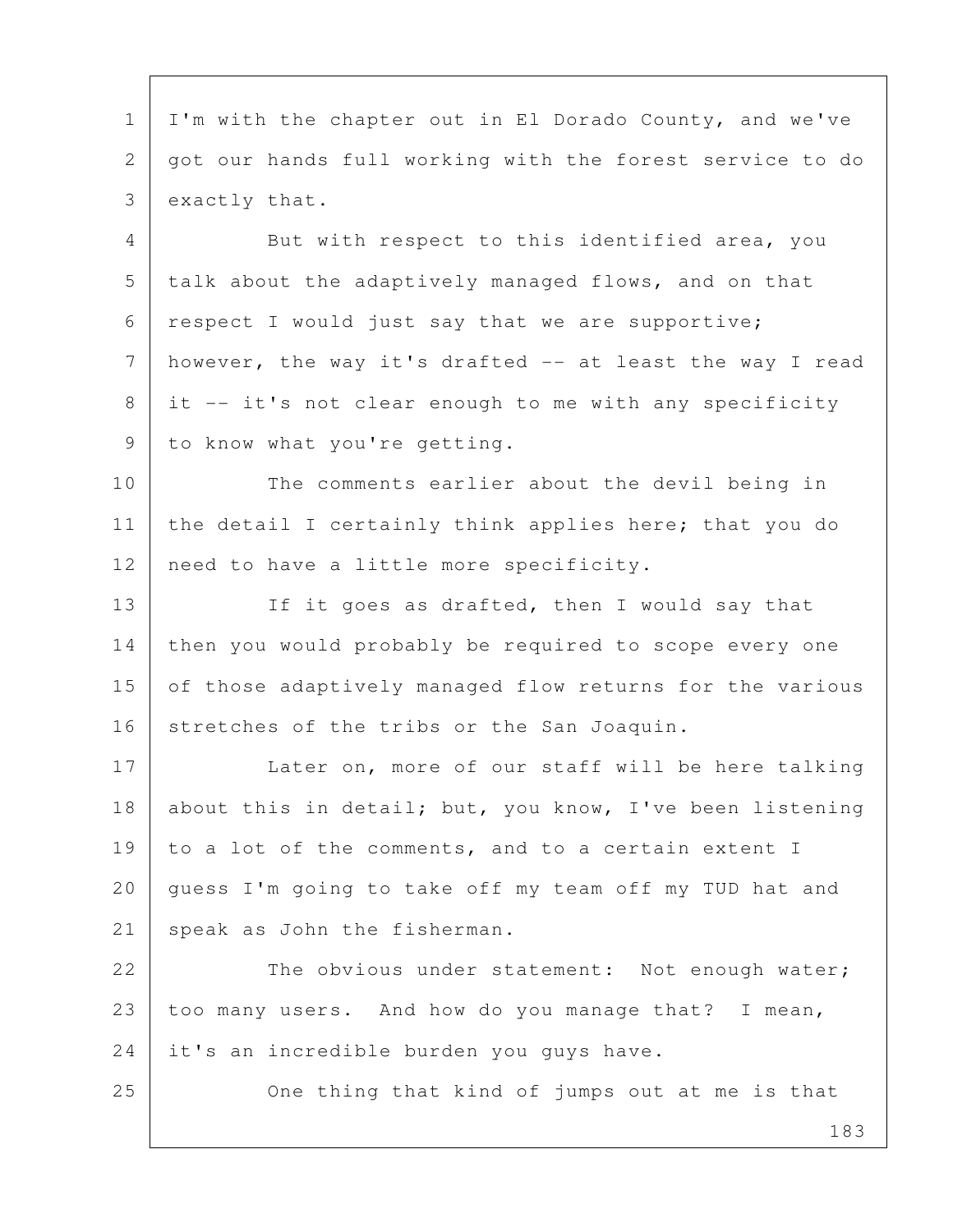1 when we talk about  $-$  we just heard that, you know, for 2 years the senior water rights users had plenty of water 3 to water their fields. But if you took that number of 4 acreage and looked at what they're trying to water now, 5 you're probably going to find it's doubled or tripled or 6 quadrupled. That's one of the big problems.

7 There's only so much water coming out of the 8 faucet and you can only put so many teacups under three 9 to keep drawing that water out. So somebody has to say, 10 hey, there's is a limit on this. You can't keep coming 11 back here trying to take more of the finite amount of 12 water and infinitely spreading it around. How do you do 13 that? Maybe it's the water districts. Maybe it's the 14 counties.

15 We heard earlier today where one county was 16 | talking about how they've really increased the amount of 17 | money they've been receiving. Their profits are up in 18 the  $-$  in five years they're up to \$3 billion, even 19 though their unemployment is down. And I share your 20 same question, Mr. Chairman. How does that happen? 21 But, again, maybe they need to look at how they are 22 doing things a little differently.

23 The fishing industry is a booming industry and 24 the outdoor recreation industry is a booming industry. 25 Through the depression, fishing has increased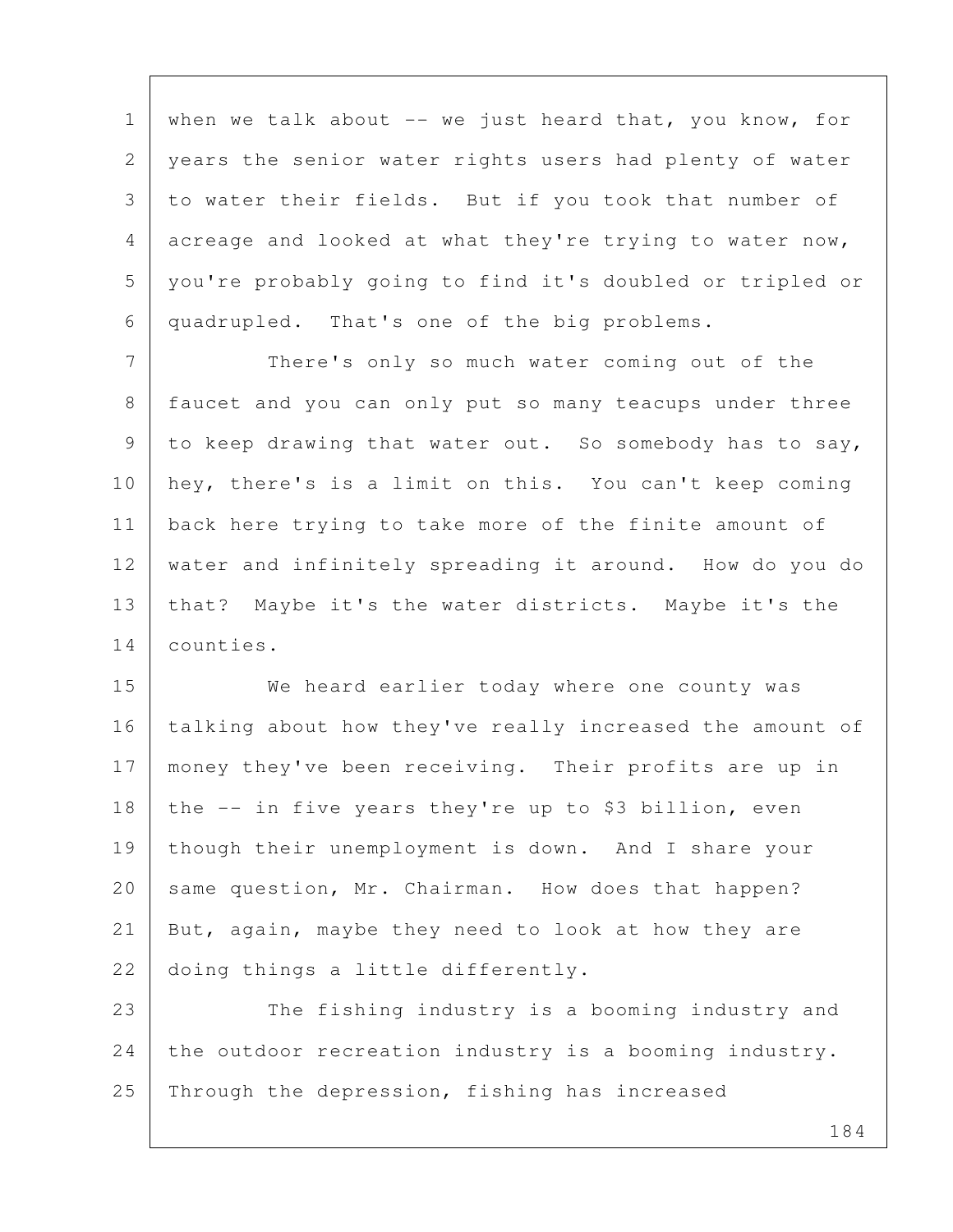1 dramatically in the state. Over \$2 billion is spent in 2 this state in fishing, and that's as of 2006. And it's 3 increased since 2006 and 2011.

 4 The outdoor recreation is up to about  $5$  \$85 billion in this state. So when you talk about 6 increasing the flows through the San Joaquin and through 7 its tribs, you're talking about now opening up more 8 recreation for all of California.

9 So possibly in these areas where they may be 10 losing some of the ground that they want to water and 11 | not being able to produce some of the crops that they 12 want to produce and they can't add more acreage, as we 13 just heard they're doing, they're kind of, like  $-$ - to 14 | me, it's like adding, you know, more problems to deal 15 with, not trying to solve the problems that you 16 currently have. Maybe we should focus on 17 fishing-related or outdoor-related activities and see 18 what kind of income you can generate for that specific 19 area.

20 One of the reasons you don't see a lot of it in 21 the lower San Joaquin is because the river has been 22 dried up so much. It's not a great fishery, although it 23 could be. It could be a great fishery.

24 I don't know. I'm just saying as far as what 25 TUD and what most of the fisherman like to see is to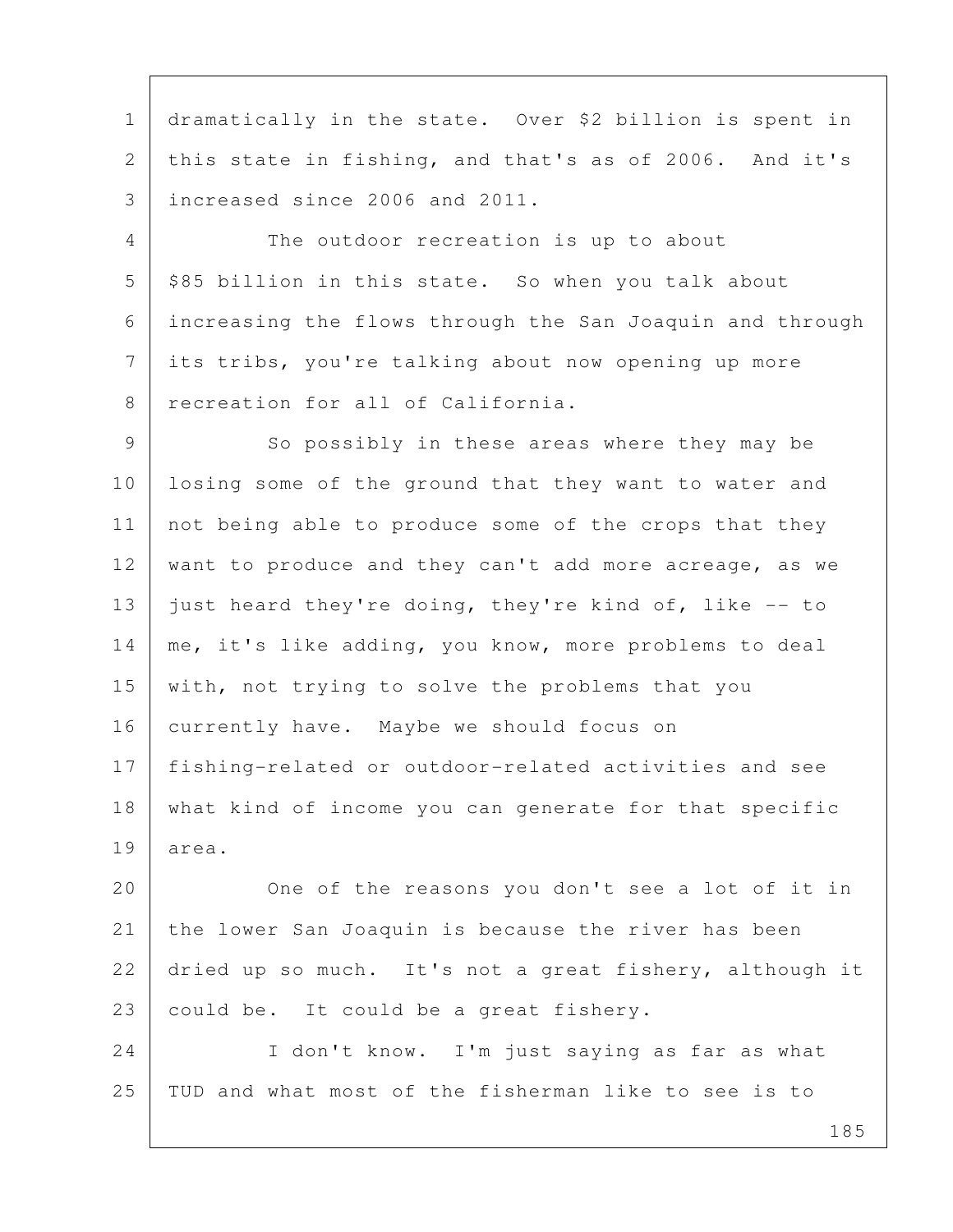1 have a happy medium. Farmers and ranchers are some of 2 our best friends. You know, we work with them; they 3 work with us all over the state. And we'd like to keep 4 that harmonious relationship going.

5 But as far as their comments here, the comments 6 to you today, I would just ask for more specificity on 7 what kind of flows you intend to put out there. The 8 35 percent is just not going to cut it. That's way too 9 low. Even starting at 45 percent as a minimum might be 10 a bit on the low side. But, again, I'll let the experts 11 deal with that.

12 I like to fish. I want you to know that there's 13 a lot of us out here. And there's also quite a number 14 of commercial fishermen who may not be able to get here 15 to speak who have a lot of the same interests and share 16 a lot of the same interests we do.

17 Thank you for your time.

18 CHAIRMAN HOPPIN: Thank you.

19 If all of you for public comment could do your 20 very best to limit your comments to three minutes, I'd 21 really appreciate it, in consideration of those 22 following. I've got about 60 cards left to go through. 23 We're clearly not going to get through them today.

24 I am going to call one more five-group panel up, 25 and then I'm going to get to the folks that I believe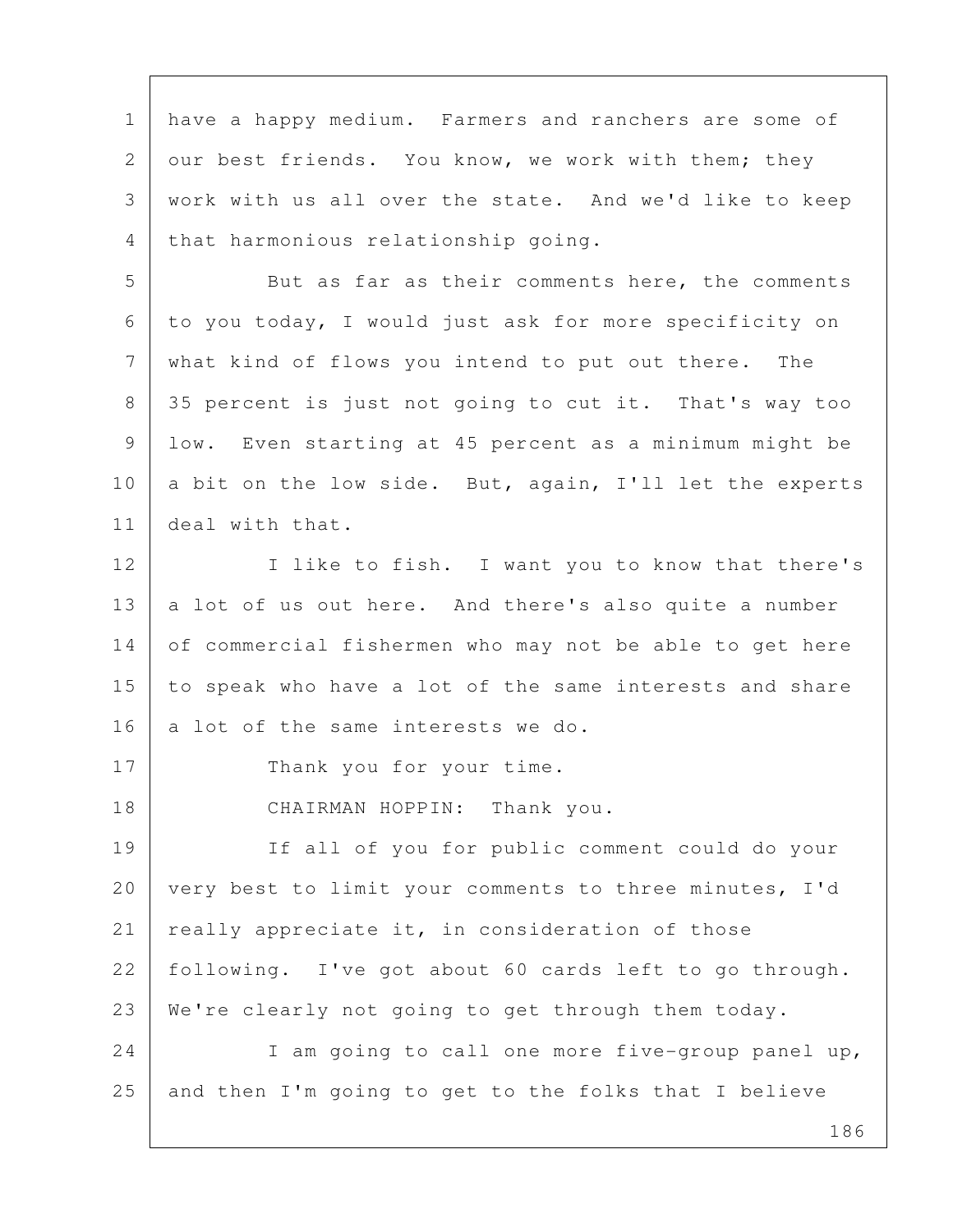1 are the ones who came on the bus, which I am assuming it 2 is going to be difficult for you to get here tomorrow. 3 But if you would please keep your comments as concise as 4 possible.

5 Go ahead.

 6 MS. HIRSCHBEIN: I'm Kalla Hirschbein. I'm here 7 on behalf of the Pacific Coast Federation of Fishermen's 8 | Associations and Salmon Aid. Both are nonprofits. Both 9 | represent fisherman, fishing interests. PCFAA generally 10 represents commercial fishermen.

11 We have hundreds of members among 13 member 12 ports along the Pacific Coast. A lot of them fish for 13 | salmon. Salmon is the lifeblood of California's fishing 14 industry. And we, in the 1980s and 1990s, had about 15 | 5,000 fishing boats fishing for salmon. We had some 16 droughts. We had two years of closure. We definitely 17 understand the unemployment because during those two 18 years we had a hundred percent unemployment in the 19 commercial fishing sector of those who fished for 20 salmon. It still is remaining, and a lot of people are 21 still feeling from that. Right now we have about 22 600 boats that are fishing that fished in 2012.

23 I am trying to go through my notes and not 24 repeat things said by the agencies and go quickly. 25 I was really encouraged by a lot of the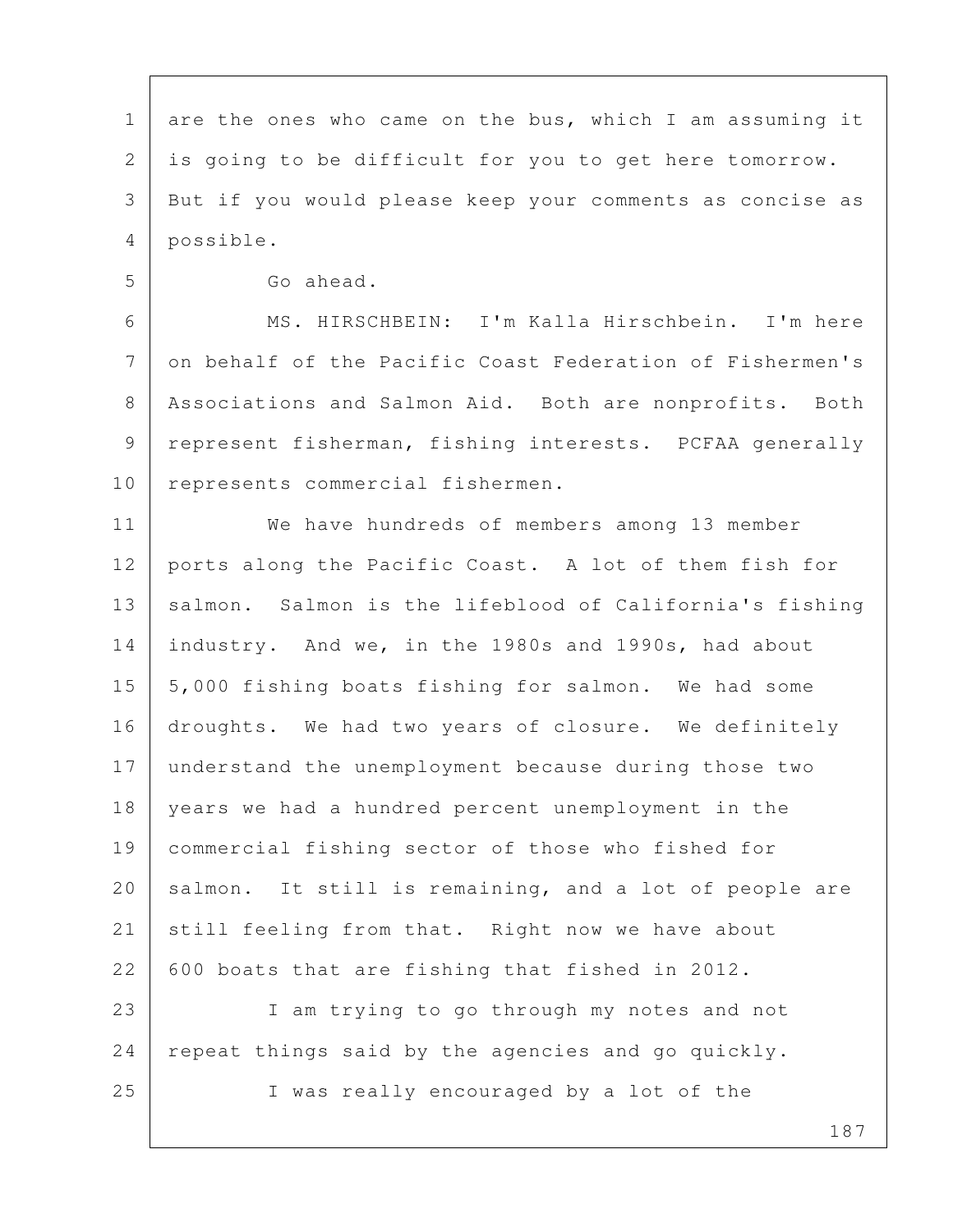1 agencies' comments that they would like to see an 2 economic analysis of fishing in the SED. It's the 3 oldest industry in California, and salmon is an iconic 4 species. And we have here an opportunity to really 5 restore the fisheries. And the fishermen will come back 6 if that salmon were back. So it would be a travesty to 7 l let them continue to decline.

8 And I also want to make the point that the Delta 9 and the Bay don't only support salmon. They also 10 support Dungeness crab and herring, which are two really 11 important fisheries in the Bay Area as well.

12 I want to encourage you not to let your focus 13 stray to gradation. It's an issue that's in the Delta, 14 but it really is not the main issue here. We really 15 should be focused on flow, which is the master variable. 16 It will affect all the other variables, and gradation 17 will be diminished if flow is increased.

18 We can waste a lot of time on money like they 19 did on the Columbia River where they implemented a lot 20 of gradation reduction programs and it just really 21 wastes time and money. So I encourage you, just focus 22 on the flows.

23 All of the fish agencies support increased 24 | flows, and we support their comments and their 25 percentages.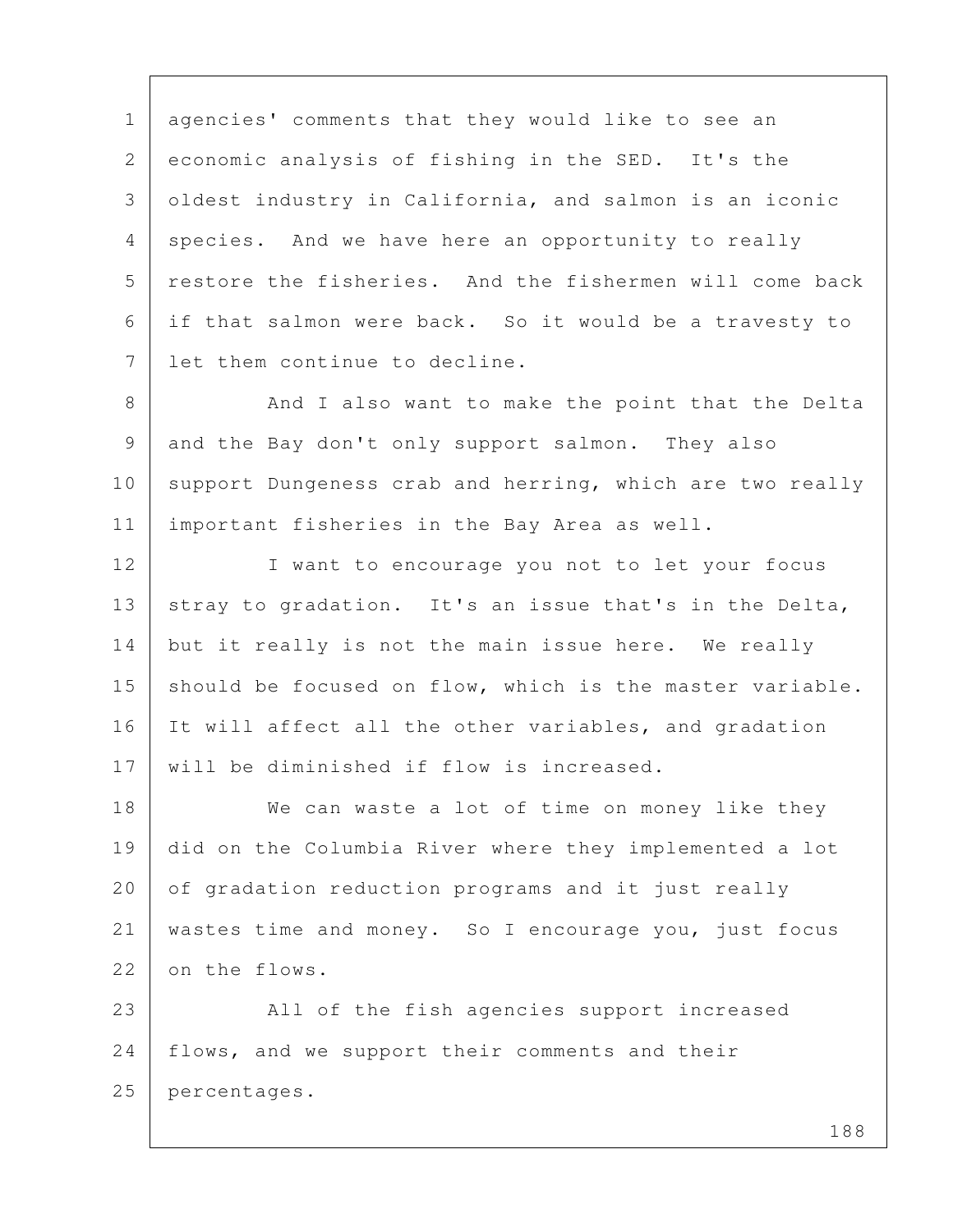| $\mathbf 1$  | That's pretty much it. I wanted to be brief,            |
|--------------|---------------------------------------------------------|
| $\mathbf{2}$ | and I know a lot of other people are going to be        |
| 3            | speaking on behalf of fisheries, so thank you.          |
| 4            | CHAIRMAN HOPPIN: Thank you.                             |
| 5            | Bill Mattos.                                            |
| 6            | MR. MATTOS: Good afternoon, Mr. Chairman,               |
| 7            | members of the Board. I'm Bill Mattos, president of the |
| 8            | California Poultry Federation. I'm here on behalf of    |
| 9            | Foster Farms, who is the largest employer in Merced     |
| 10           | County and the largest chicken producer in the west.    |
| 11           | Just for your information, obviously water is           |
| 12           | the lifeblood of agricultural, but we don't talk a lot  |
| 13           | about birds. A lot of times you are hearing about       |
| 14           | crops, so I want to bring you up to date.               |
| 15           | Foster Farms in Merced has 12,000 employees             |
| 16           | throughout the nation. In the Merced County/Stanislaus  |
| 17           | County area, they employ about six to seven thousand.   |
| 18           | Most of these folks are unskilled laborers.             |
| 19           | They're trained to work in the processing facilities.   |
| 20           | And they have complete medical and health benefits;     |
| 21           | they're members of UFCW, Teamsters, the Machinists      |
| 22           | Union. And it's a good employment for the Merced County |
| 23           | Area.                                                   |
| 24           | You heard earlier about the lack of employment          |
| 25           | in that county. And this is one industry that's very    |
|              |                                                         |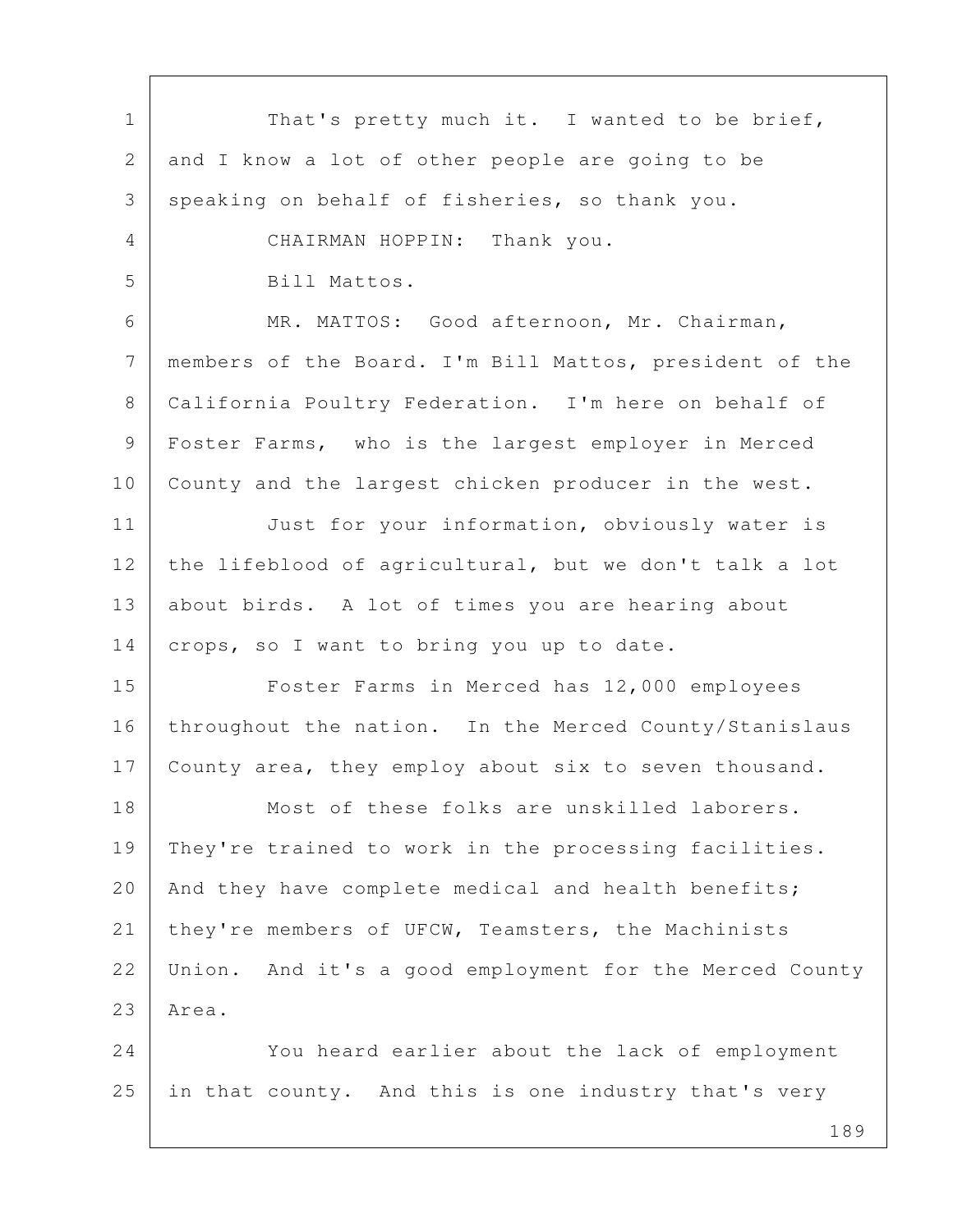1 employee rich.

 2 We're very concerned about what you're 3 considering today just because we're just not sure where 4 the water is going to come from in the future for what 5 we do.

 6 Foster Farms, for example, Livingston processes 7 450,000 to 550,000 chickens a day. All those chickens 8 | take water to wash. They have a very sophisticated 9 system to where the water is recycled and reused. Their 10 | waste treatment plant is recycled and reused.

11 But outside of the ranches, they're raising in 12 Merced County 80 million chickens in a year; in the 13 Stanislaus County, 55 million chickens a year. So all 14 those chickens also take water. And they've done as 15 efficient a job as they can. They've worked on the 16 | carbon footprint.

17 They're out at the Ag Day today announcing that 18 | they're the first American humane certified large 19 company in the nation, and they're announcing that up 20 and down the West Coast today.

21 They're a very good company in Livingston and in 22 Turlock. They are in Fresno and in other places 23 throughout the Central Valley, but the two impacts in 24 Stanislaus and in Merced County could be devastating if 25 there's not enough water there to actually process the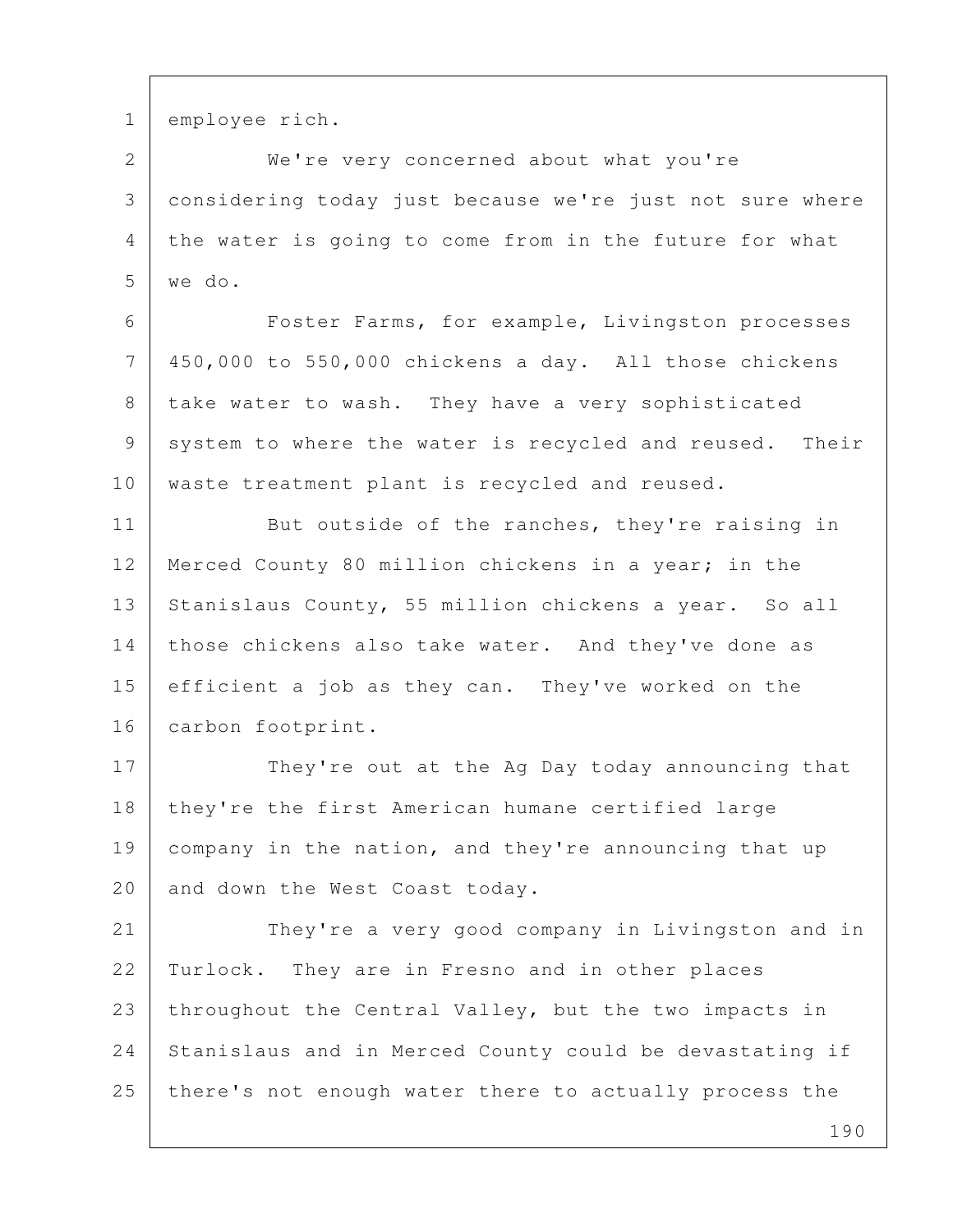1 product.

2 The reason their plant is large -- and they're  $3$  only about the ninth largest company in the nation, but 4 their plant is the largest plant in the world because 5 they tried to reduce the carbon footprint and do most of 6 it in one area rather than having it in all the 7 different communities where the trucks would go up and 8 down the Central Valley.

9 So it's a very progressive family oriented 10 company. It's only one of our companies, but it is the 11 biggest. And they wanted me to at least come here and 12 | testify on behalf of them today, saying it's potentially 13 very -- could be devastating to the employees that they 14 would have to let go if they have to shift chickens or 15 stuff  $-$  growing so many birds in that particular area.

16 | I really appreciate the opportunity to speak to 17 | you. The industry is a \$22 billion economic-generated 18 industry for California, which is a lot, and Foster's 19 probably 90 percent of the chicken industry and half of 20 the turkey industry.

21 So I appreciate being here today. 22 CHAIRMAN HOPPIN: Thank you very much. 23 Will the next five come up, please. Jacky 24 Douglas, Roger Thomas, Ruth Muzzin, Mike Perreira, and 25 Stan Zen.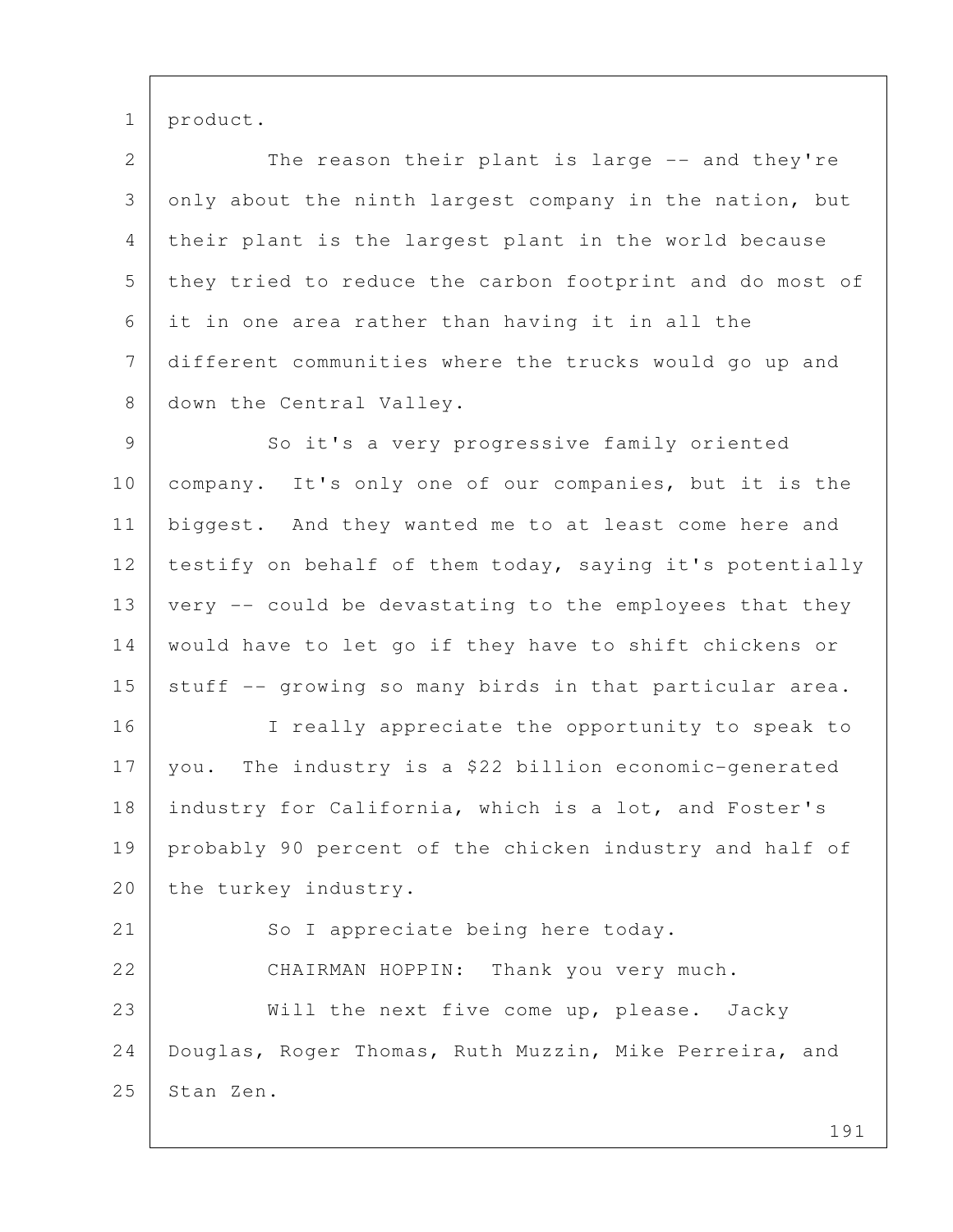192 1 Jacky, why don't you go right to the podium, 2 please. 3 MS. DOUGLAS: Thank you. Thank you very much 4 for your time. And I'm surprised that I'm still here. 5 I don't know how many times I've had to get up and say, 6 "Yeah for Salmon." Well, I'm still doing it. I really 7 appreciate you listening for a couple of minutes. 8 | First of all, I am on five different boards. 9 | No. Three boards and five different outfits. The first 10 one I joined even before I became a skipper years ago 11 because I fell in will love with salmon. Thank heavens 12 | I did, or I wouldn't be able to stand here. 13 The Golden Gate Fishermen's Association back 14 | in -- well, early 50s -- 60s. I'm sorry. And that was 15 my beginning. I didn't know I was going to become a 16 skipper and to be able to take thousands and thousands 17 of people out fishing and enjoy it like I do. 18 And, also, as I raised four girls, they had fish 19 all the time. Now they're fully grown and their way and 20 out of the house and everything, and now they say, 21 "Where's the fish, Mom?" 22 | It's just like you've got to save the anchovies 23 for the fish, you've got to save -- everything's for the 24 | fish, but mainly they need water. They can't be 25 subsidized. They need water. And the only way we are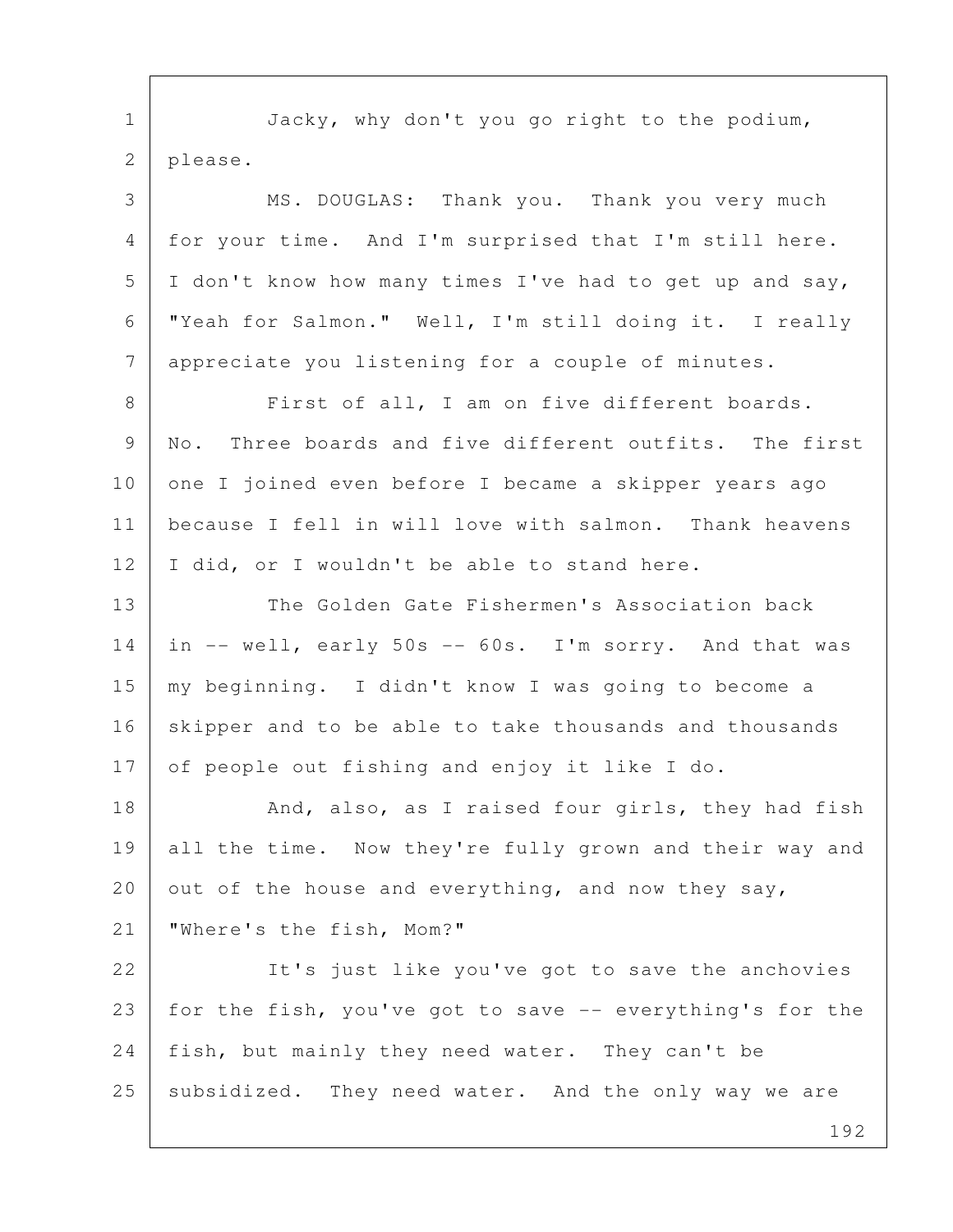1 | going to get water is from you people figuring out how 2 much water that they can have. And I hope they can get 3 it.

 4 I have a bad osteoporosis problem, and I just 5 kind of, like, was really fading if it wasn't for 6 salmon. Not just because it's fun to get out there and 7 enjoy the whole outdoors and the water and fresh air and 8 all the nature around you but it's so good to eat. 9 There's nothing better than the wild salmon.

10 And I wish the commercial boys were here. I 11 think back to the Yukon gang with their little 12 commercial boats going out there, and I think of old 13 Captain -- oh, boy. I better watch my English here. 14 Wait a minute. Captain Al Sancimino, the Spadaros, all 15 | the old-timers. I miss them. But if they were here, 16 | you'd get a mouthful, believe me. They were pretty 17 strong, witty guys, I know, and tuff. But I managed to 18 get through all that and enjoy life with them for a 19 while. Thank God.

20 I appreciate your time, and God bless the 21 | salmon.

22 CHAIRMAN HOPPIN: Thank you, Jacky. 23 Roger Thomas.

24 MR. THOMAS: Good afternoon, Mr. Chairman, and 25 members.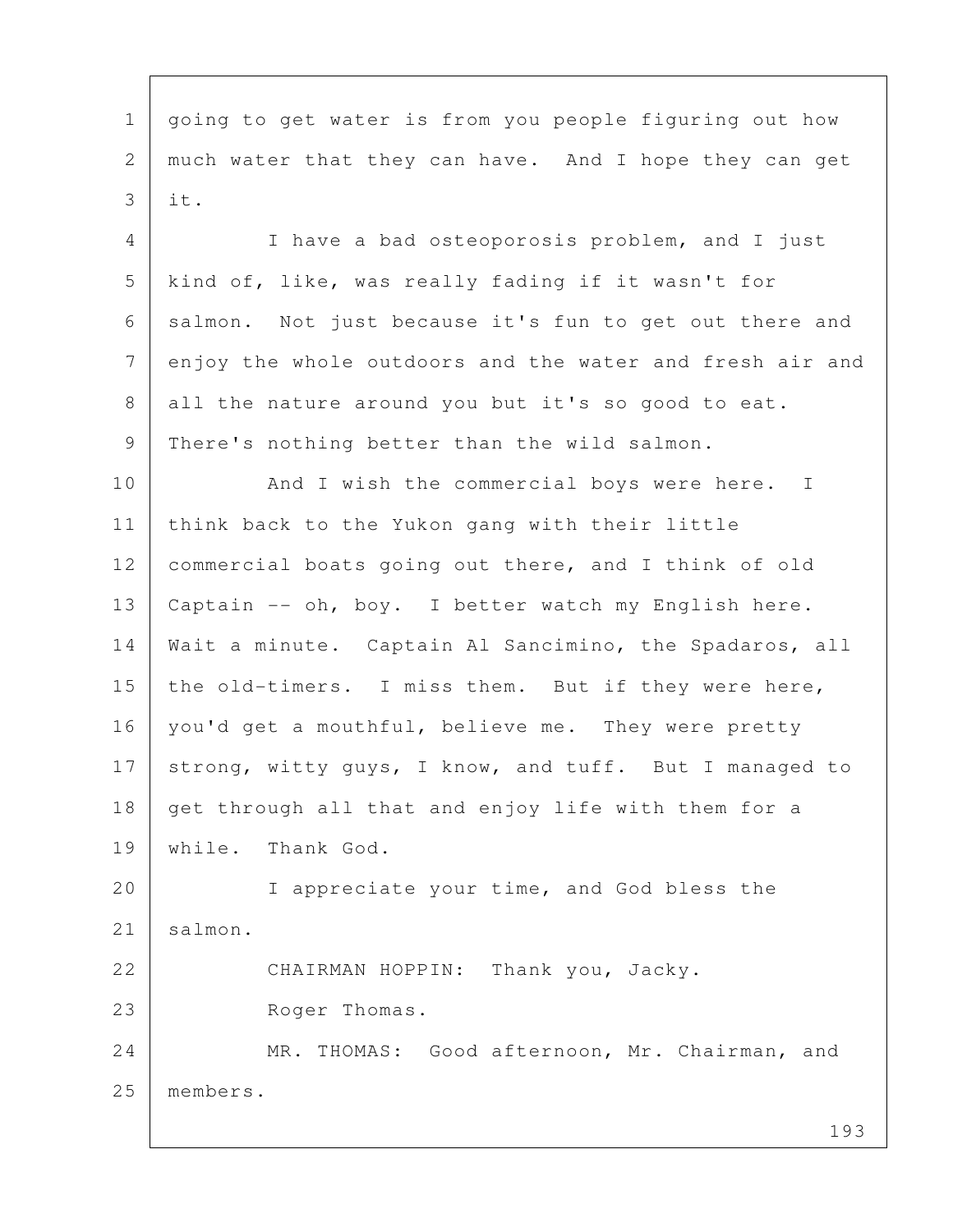1 My name is Roger Thomas. I'm the president of 2 the Golden Gate Fishermen's Association. 3 Jacky Douglas is one of our great members. We 4 represent the majority of the commercial passenger 5 fishing vessels from Morrow Bay north to the Oregon 6 border. 7 I think all of you know but I'm going to say it 8 | again: Salmon is the heart of fishing on the Pacific 9 Coast from Morrow Bay to Oregon -- the Oregon, 10 Washington border, and our Central Valley fish make up 11 the majority of the fish that are caught. 12 You can see what happened when the runs went 13 down when the seasons were closed or shortened 14 dramatically. Many harbors lost their fuel docs. They 15 lost the shipyards. They lost everything in the smaller 16 communities. 17 Salmon is a great resource. It saves all the 18 coastal communities, the infrastructure. It's estimated 19 if the doubling happens the commercial industry will 20 employ 23,000 people, and that will contribute 21 one-and-a-half billion dollars. So doubling is very 22 important; and, obviously, water is very important to 23 doing that. 24 We all support the fish and wildlife agencies 25 and their recommendations, and we hope that you folks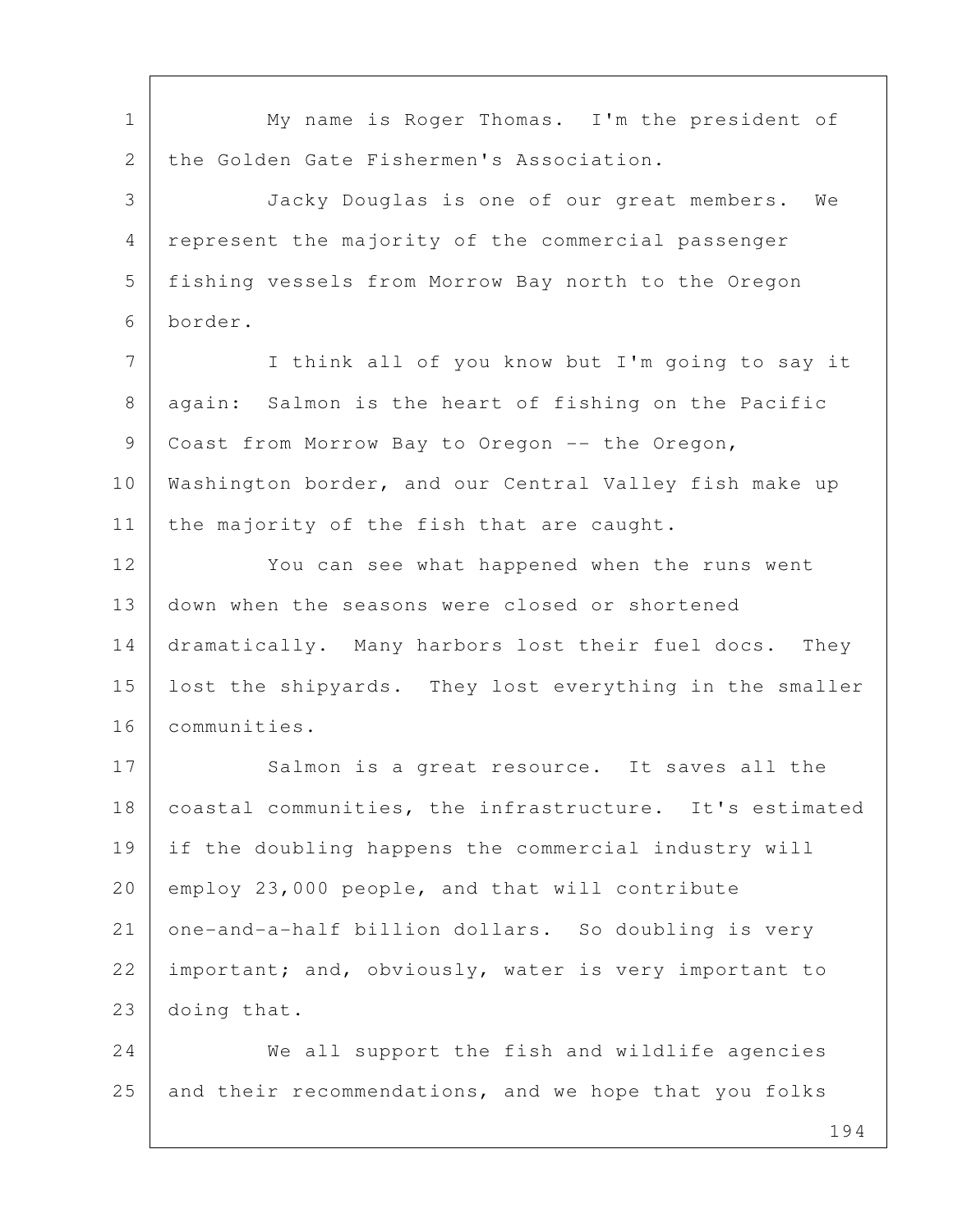1 consider that very seriously. 2 Thank you for the opportunity to speak with you. 3 CHAIRMAN HOPPIN: Thank you, Roger. 4 Stan Sabin. 5 MR. SABIN: My name is Stan Sabin. I'm from 6 Pacifica on the coast, and I'm here because I love the 7 Delta. 8 | I don't think anybody would argue that the Delta 9 is one of the great ecosystems in the western United 10 States, and at this point it is broke. 11 | Human beings are one of the most adaptive 12 species in the world, as evidenced by seven billion of 13 us sharing this planet. However, fish and flora and 14 fauna have a very narrow window for adaptation. And 15 | that's why the Delta is broke. 16 | I've heard all the numbers today that everybody 17 else has heard, so I'm not going go to  $-$ - I'll throw 18 that away and basically say I'm for the 50 to 60 percent 19 of flow that most of the scientists back. 20 I believe we're here to and we are responsible 21 for protecting the land that we live on, and a healthy 22 Delta will lead to a healthier California. 23 Thank you. 24 CHAIRMAN HOPPIN: Thank you very much. 25 Ruth.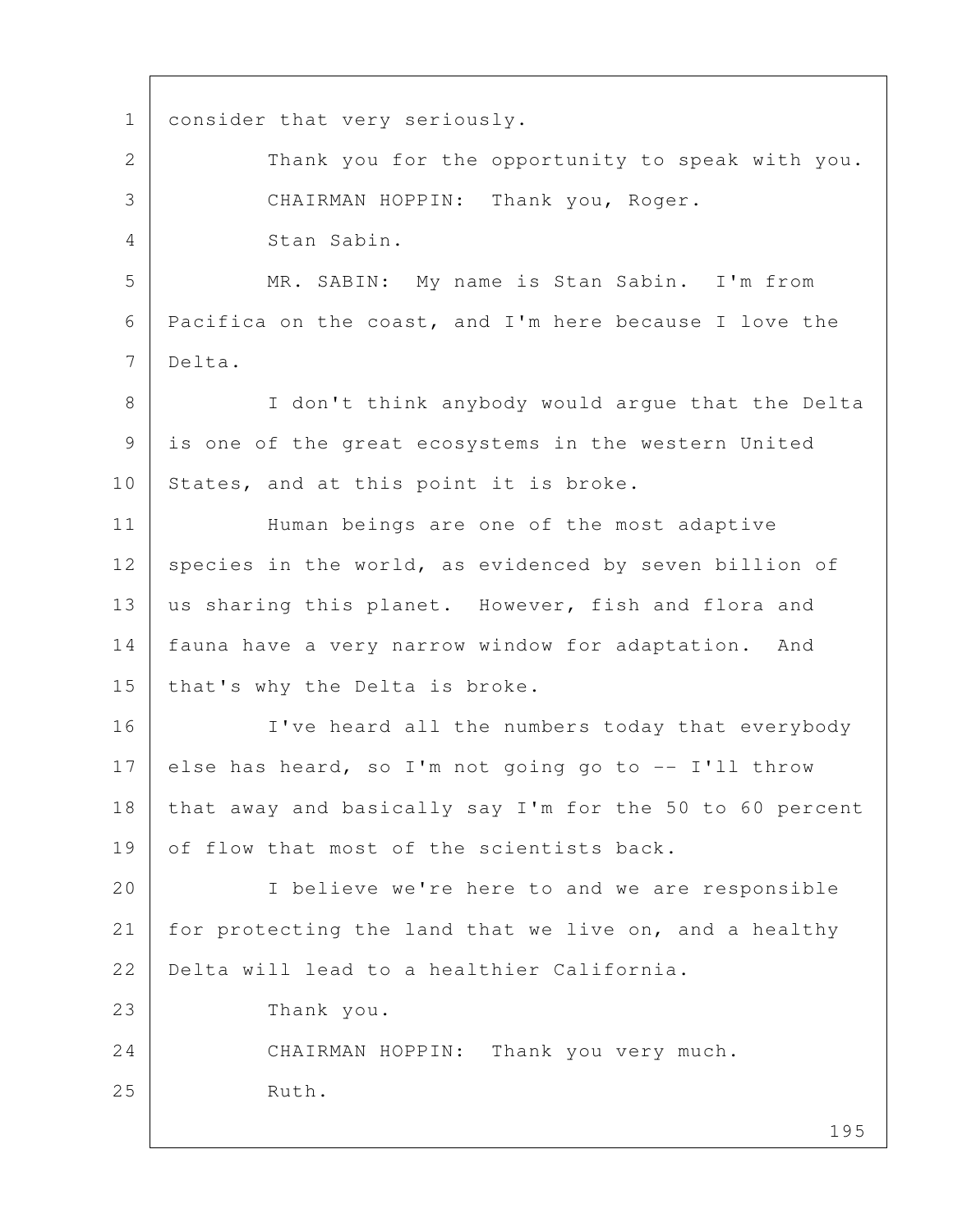1 | MS. MUZZIN: Board members, thank you very much. 2 My name is Ruth Stoner Muzzin, M-u-z-z-i-n. I 3 live in Montara on the San Mateo County Coast near the 4 harbor where a lot fishermen are based. I work in San 5 Francisco. I'm an attorney. I'm a member of the Loma 6 Prieta chapter of the Sierra Club, which has territory 7 both on the Bay and on the Pacific Ocean coast side. 8 | And I'm also a member of NRDC. But I'm here today just 9 to give you my own view.

10 And I believe that the decision you need to make 11 has to be supported by the best available science. I 12 think that there is substantial evidence in the record 13 that is before you and that is being developed today -- 14 because clearly you're getting a lot of information that 15 you didn't already have -- and it will go into the final 16 environmental document.

17 I think there is substantial evidence to support 18 a decision for a 60 percent flow. And I think the 19 fishery agencies have some very interesting information 20 that appeals to me to consider a range that could be 21 variable, you know, five percent up or down from a basic 22 flow number; and I encourage you to think about that as 23 | you're coming to a final conclusion.

24 Now, I do sympathize with the farmers and the 25 communities in the Central Valley. I understand that we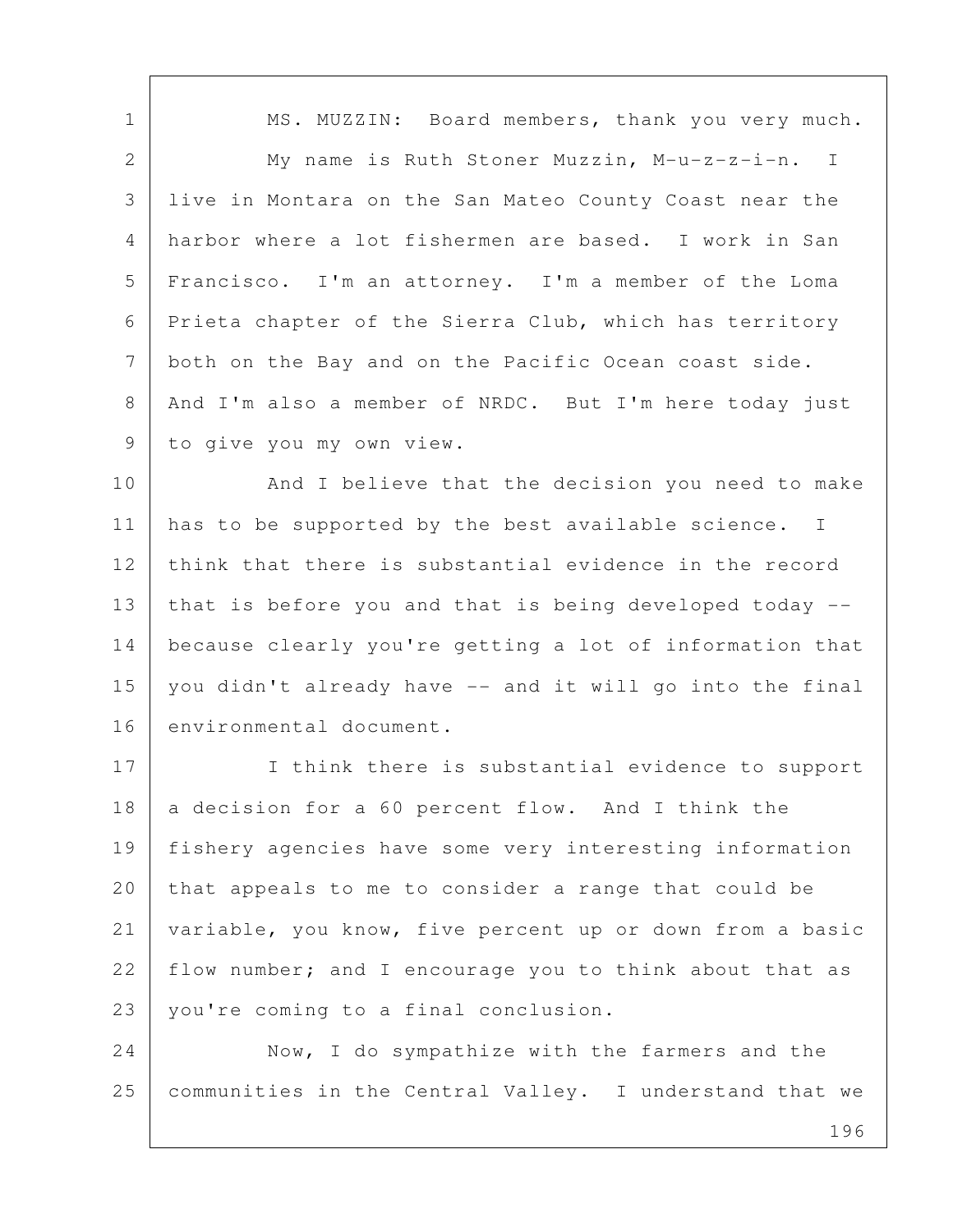1 | need to be having, perhaps, a very comprehensive 2 statewide conversation about the crops that we grow in 3 California, where we grow them, how and when we irrigate 4 them. But that's not the issue that's in front of you 5 today and with this document. 6 The issue that you are addressing is restoration 7 and protection of the Delta. And I think that you have  $8$  a lot of very good information; you may need some more, 9 and it seems to be coming towards you. 10 And I'm very grateful for your time and 11 attention and the ability to speak to you today. I 12 encourage you to consider something in the neighborhood 13 of 60 percent flows. 14 Thank you very much. 15 CHAIRMAN HOPPIN: Thank you, Ruth. 16 | MS. MUZZIN: And I also join in Senator Lois 17 Wolk's comments. 18 CHAIRMAN HOPPIN: Mike Ferreira. 19 MR. FERREIRA: Good afternoon, Commissioners. 20 I'm Mike Ferreira. I'm from the small town of Moss 21 Beach currently on the San Mateo coast. I'm a former 22 council member and planning commissioner for the City of 23 Half Moon Bay just south of Pillar Point Harbor, which 24 went through some stressful years, economically 25 speaking, when we had the salmon and other species shut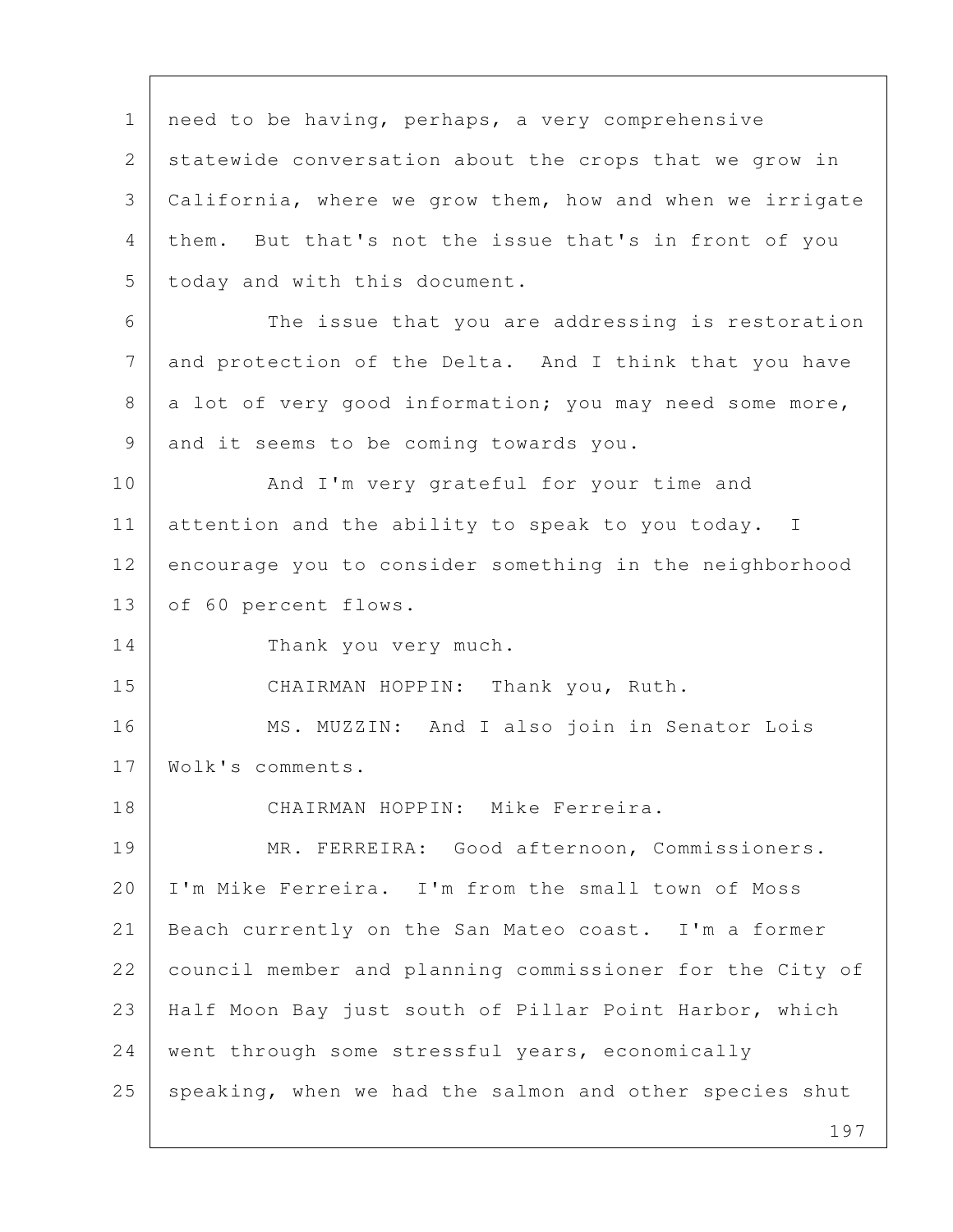1 down.

2 What brought me here today is -- and I'm not a 3 scientist, but intuitively a crashing ecology that 4 evolved at the hundred percent flow is not likely to be 5 restored by a 35 percent.

 6 I would just like to say that in coming here I 7 have listened to the agencies' presentations to you. I 8 | would agree with what they've put forward; that we need 9 to follow the science carefully. The 2010 plans at 10 60 percent, to me that seems a bit chancy even at 60.

11 One other thing that I think I would like to add 12 is that, you know, we are aware that climate change is 13 staring us in the face. It's highly unlikely that 14 climate change is going to give us more water. We need 15 now to be looking at some ways to try to control and 16 protect the environment, as well as to help our 17 | agricultural community.

18 Speaking as a taxpayer, I have no problem with 19 the idea that the State should try to invest in helping 20 our agricultural community, make better use of the 21 dwindling resources.

22 And the last thing I would say is that -- I 23 don't know that it's within your purview, but I don't 24 know that it's helpful for these water-wheeling things 25 to be done that would move water to large developments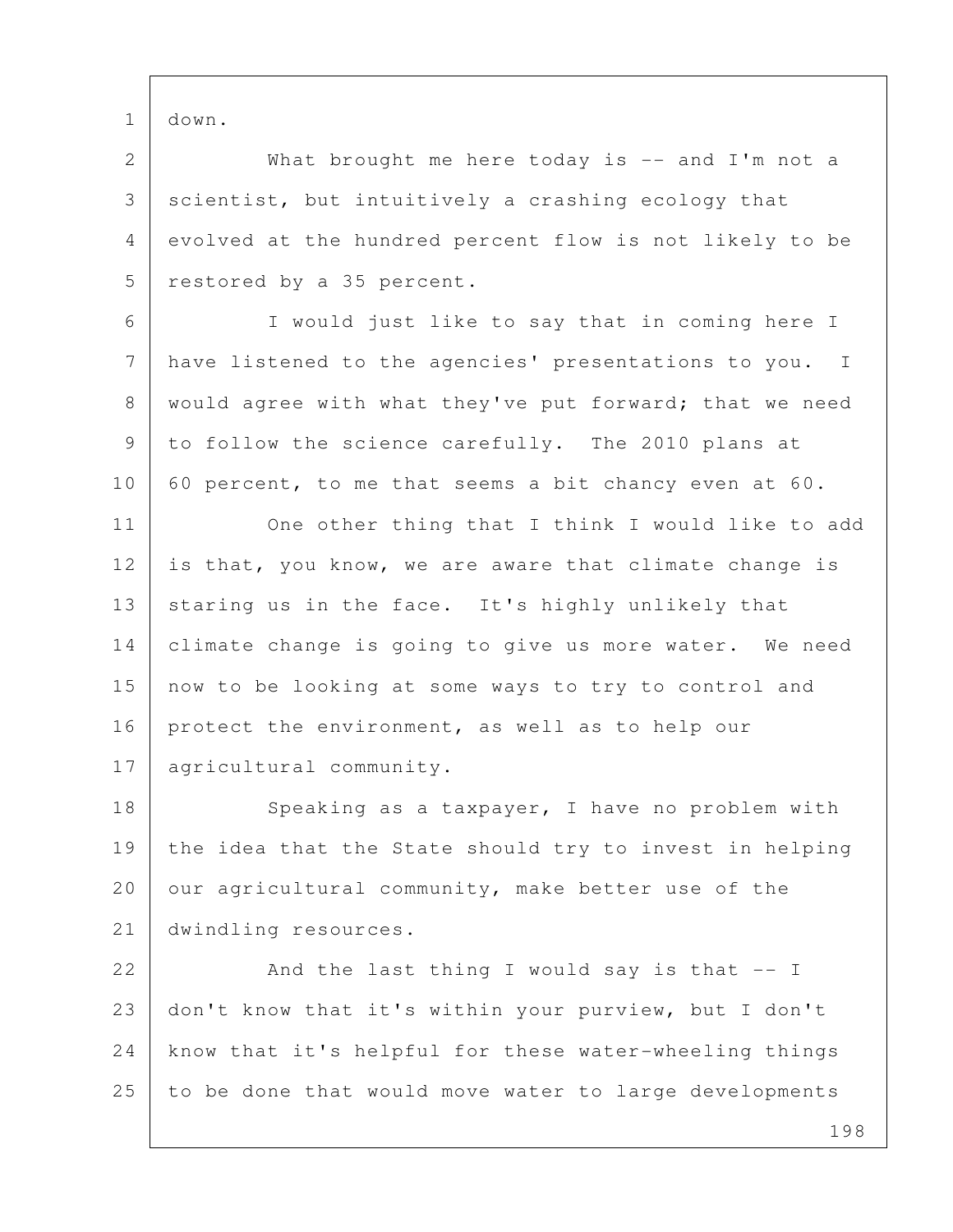1 of the Bay Area. 2 That would conclude my remarks. I would hope 3 that you could direct staff to move to a more protective 4 percentage. 5 Thank you. 6 CHAIRMAN HOPPIN: Thank you. 7 The next group of five, if you'd come up. Bret 8 Warner, Andy Gottlieb, Karen Bryant, Carolyn 9 | Campodonica, and Tony Betschart. 10 MR. LINDSAY: I think we might have missed one 11 person. 12 CHAIR HOPPIN: What was your name? 13 | MS. CUTLEMAN: Mary Cutleman. 14 CHAIRMAN HOPPIN: I didn't call you. I'm sorry. 15 Bret. 16 | MR. WARNER: My name is Bret Warner. 17 I'm a walnut farmer in the Turlock Irrigation 18 District. My family is third generation. My 19 grandfather started farming our ranch in 1913. 20 It's funny how everybody else has an opinion 21 about our water; that we're senior water rights holders. 22 My livelihood is worth nothing, I guess, to these people 23 and the under-assessment of what it costs to ag. And as 24 | far as I'm concerned, we're the food basket of the 25 world. You can starve people by doing this.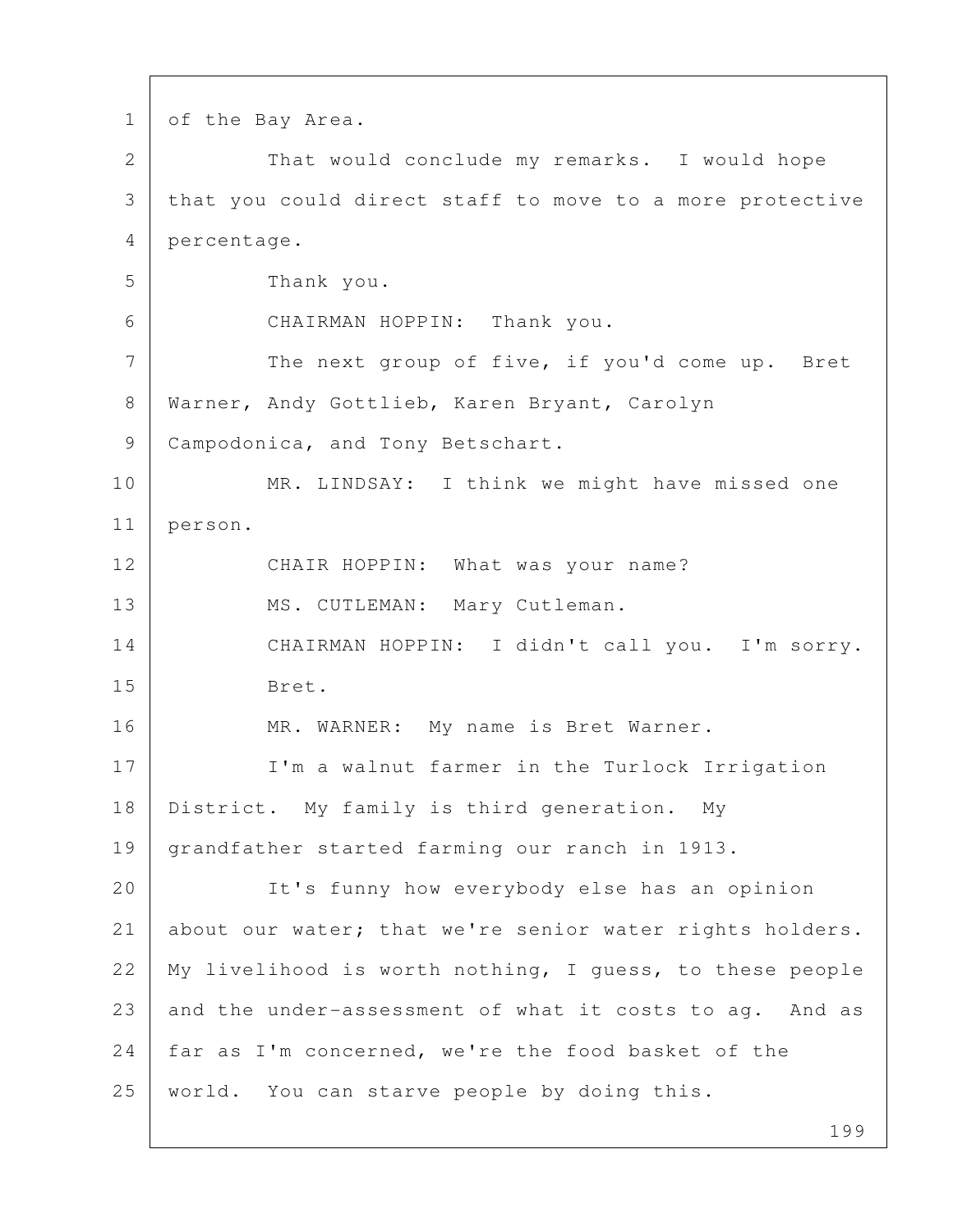| And we're talking 35 percent. I never heard of              |
|-------------------------------------------------------------|
| this 60 percent and more of our water.                      |
| Every person in the District would have to put              |
| in a well. And the fish guy was saying that there's         |
| more trees going in and more ag going in. There's more      |
| ag in, but it's all -- they supply their own water.         |
| The irrigation district has not grown.<br>The               |
| district was set back in the beginning and it's still       |
| the same. There is no more land in the district than        |
| there ever was. We aren't taking more water than we         |
| ever did.                                                   |
| I'm between the Turlock main canal and the                  |
| Tuolumne River at the spawning grounds, so I'm right in     |
| the middle of all this. We've had with the Salmon River     |
| Reclamation projects trying to take property from us.       |
| They put billions of dollars and millions of dollars        |
| 17<br>into salmon riffles. Every five years Bert takes more |
| water from us for salmon. Yet, constantly the numbers       |
| have gone down.                                             |
| You are going to take away my livelihood, my                |
| kids' livelihood. Would you guys like to give up            |
| 50 percent of all your income and give it toward salmon?    |
| That's what you're asking me to do.                         |
| There's six billion people in the world and                 |
| we're trying to feed them. When we have a few salmon        |
|                                                             |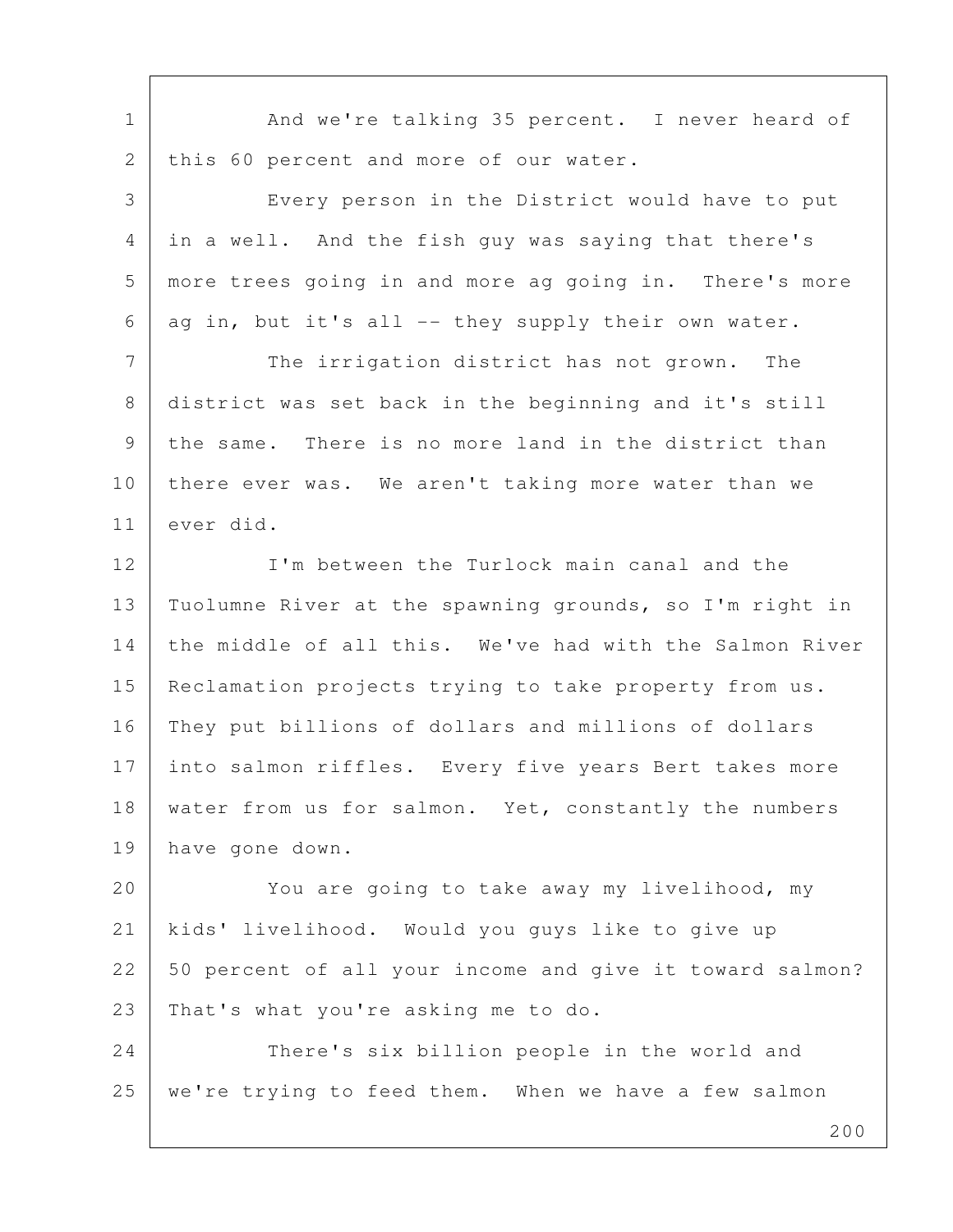201 1 and no people left, maybe everybody in this room will be 2 happy. I think it's coming at a huge cost. 3 I ask you not to do this. There's other -- I 4 don't know what the answer is, but there's too little 5 water. 6 All the new acreage is going in are all wells. 7 In my situation, I have 77 acres of walnuts. If you do 8 | this, even the 35 percent level, I would have to put in 9 a well. That costs about \$150,000. I'd have to pay an 10 additional \$1500 in property taxes for that improvement. 11 It would be about \$6,000 a month for electricity. 12 Right now I have gravity-flow irrigation. I 13 have micros on the gravity flow, so no pumps. I'm not 14 using electricity. Electricity would be probably 20 15 times more electricity than I am using now. 16 I have rights on the Tuolumne River, too. 17 Because with the regulations and whatever, I probably 18 couldn't irrigate. We have some ponds. It's illegal to 19 pump from those. My only choice is to dig a well. 20 | Think this is insanity, really. All the lies 21 and the assumptions that I've heard today is -- I can't 22 believe. 23 Choose fish or people. We've all got to get 24 along somehow, but -- that's all I have to say. 25 Thank you for your time.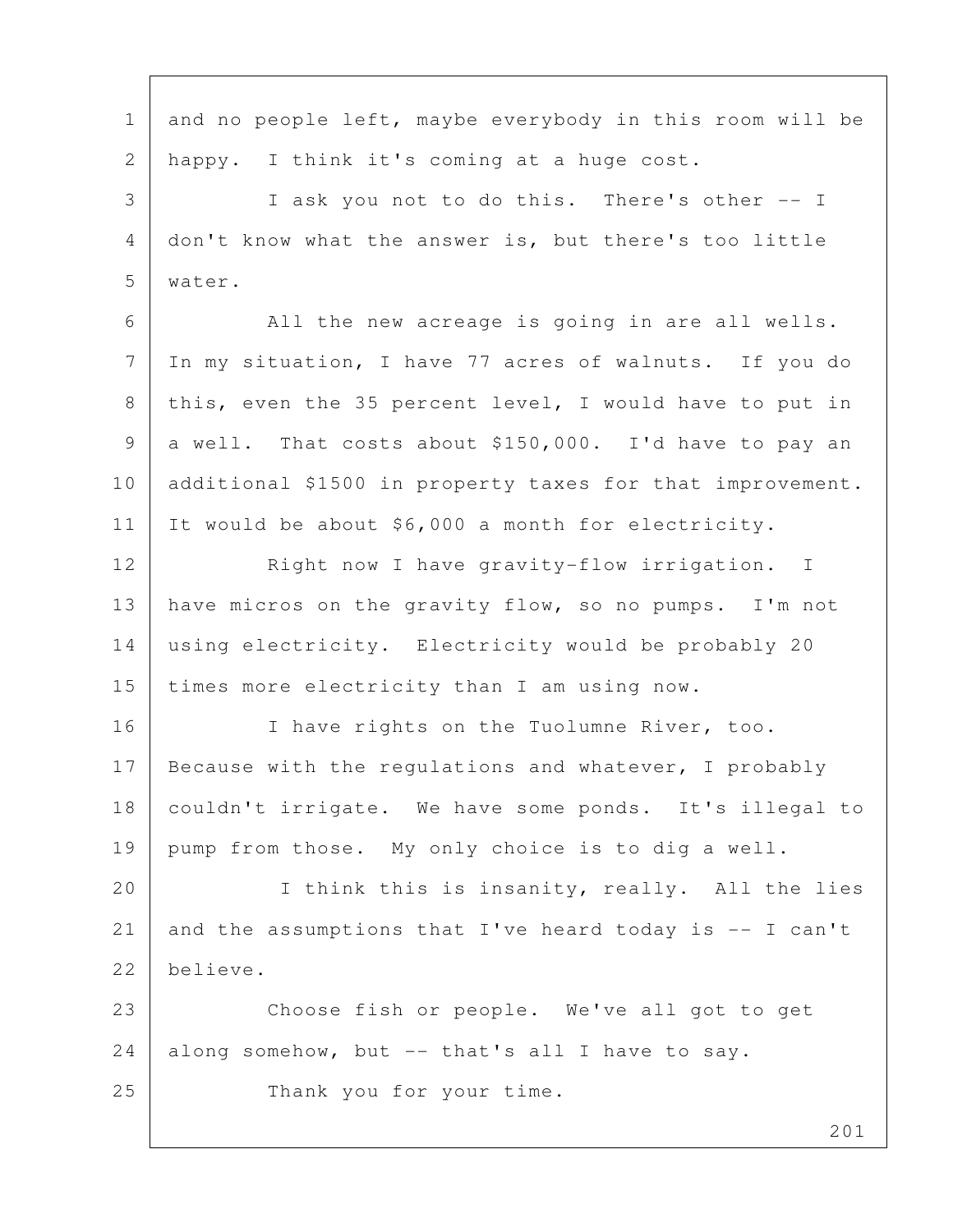1 | CHAIRMAN HOPPIN: Thank you for your time, Bret. 2 (Applause.) 3 MR. GOTTLIEB: Chairman and members of the 4 Board. This is the first time I've spoke to the State 5 Board. We did get a -- the Divisional Board sometimes 6 comes out to our ag building in Modesto, and we 7 appreciate that. And we get time to talk to them on the 8 side. But I just never could get up here until they had 9 a free bus today from the MID; so, thank the people that 10 put that together -- TID and MID. 11 | I came specifically to talk about two manmade 12 pollutants that are being eventually dumped into the San 13 Francisco Bay, even starting up in Merced and Los Banos. 14 The name of the -- well, San Francisco Water 15 Department switched from chlorine to sanitize the water 16 to chloramine. 17 And about four years ago I did a -- I was 18 invited by the Internet to put together some comments on 19 the effects of ammonia. Because when you put chlorine 20 and ammonia together, which tells you on your bleach on 21 your washing machine don't do that, but somehow they 22 figured out how to do that. 23 And, now, what they assure me is at the 24 wastewater treatment plants they're taking the ammonia

25 out. But I don't think all wastewater treatment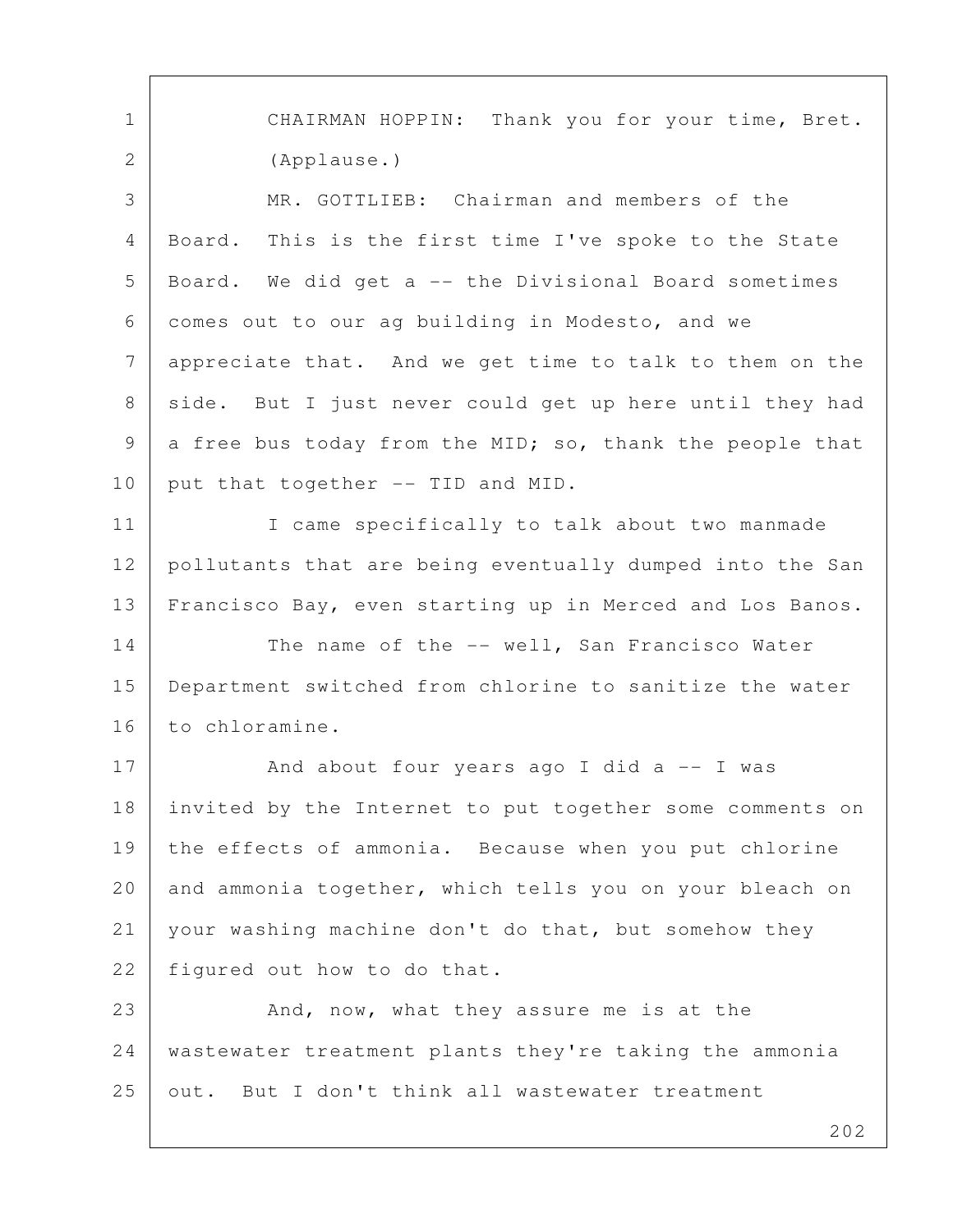1 plants -- it may not be tertiary. Maybe somebody is 2 getting waivers. I'd like to have you check that out. 3 I made 15 copies of my meta study that I did. 4 The other thing is that for over 40 years I 5 calculated that there's like two rail cars per every two 6 days, like San Francisco; and they're going to the water 7 treatment plant and the East Bay MUD water treatment 8 plant where they put in what's called silicofluoride. 9 And silicofluoride comes from the phosphate, or 10 primarily phosphate -- or there's a national shortage of 11 it right now. We're importing containers of it, 12 primarily from China right now. You can get those 13 reports on the Internet. 14 But what happens is there's been some big 15 studies where silicofluoride and chloramine get together 16 and it pulls the lead off the plumbing. And so the 17 schools, specifically in the towns of Washington D.C. 18 and Seattle, had to do some replumbing because they 19 determined the lead was too high in their drinking water 20 due to that fact of those two getting together. 21 Anyway, San Francisco sells their -- wholesales 22 their water for about 29 -- I've lost count -- cities 23 around the San Francisco Bay. They wholesale it to 24 them. And they deliver it already treated with the 25 chloramine and this silicofluoride.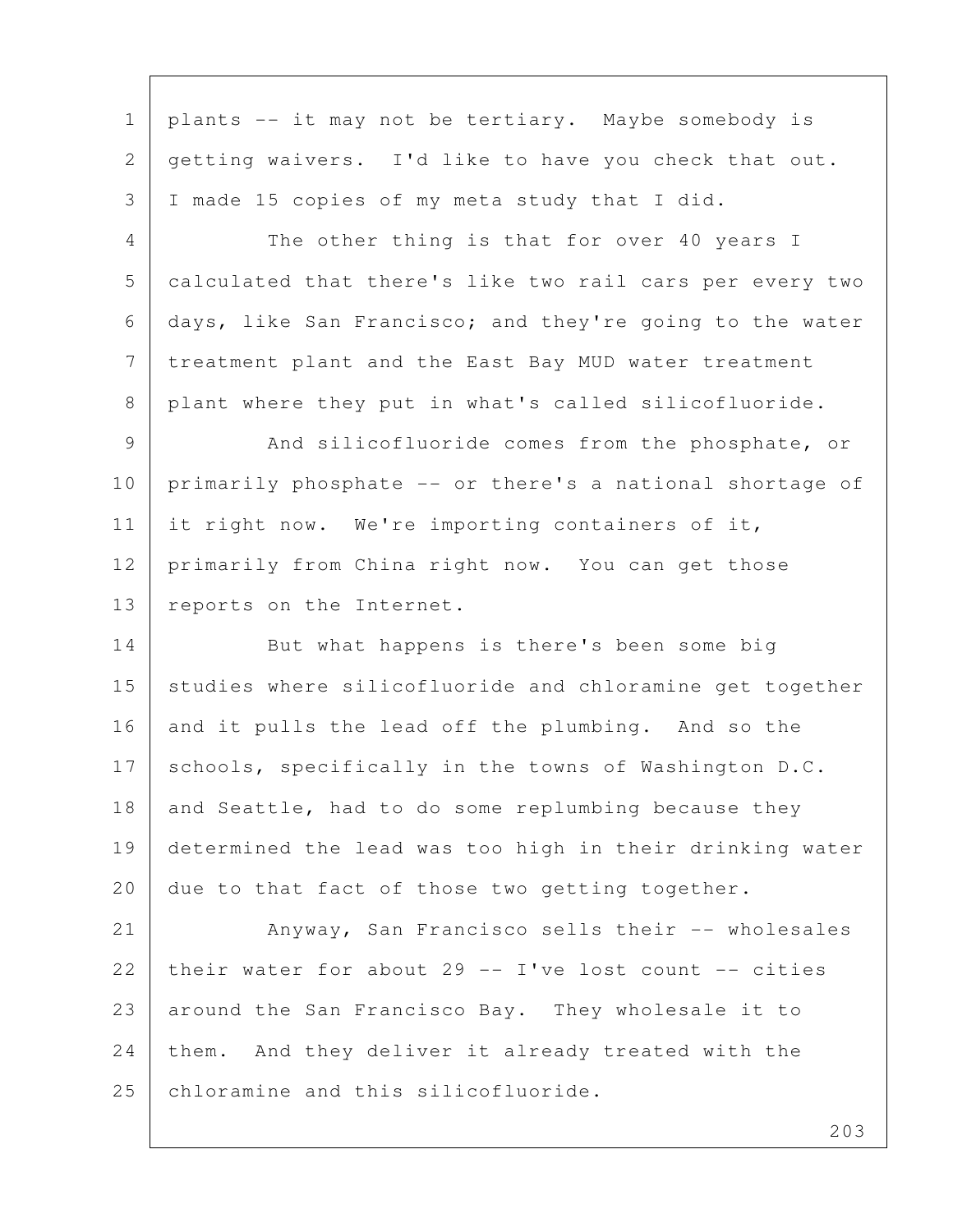204 1 You can read the whole study. There's a major 2 study here that relates specifically to salmon. What 3 happens is when they get hit by fluoride, they lose 4 their sense of direction on how to get back to where 5 they came from. 6 An Oregon State has done extensive lab studies 7 and realtime studies on the Snake River and Columbia 8 River, and those are all shown in this report. I would 9 appreciate if you would read about that. 10 Plus there's some other studies of how these 11 chemicals affect salmon. And I think the end result is 12 the whole putting of those chemicals in for what's 13 called better oral health should be stopped. Many 14 cities are stopping this in the U.S.A. because -- well, 15 primarily now because -- 16 CHAIRMAN HOPPIN: Andy, if you could wrap it up 17 so I don't run out of time for other people here, 18 please. 19 MR. GOTTLIEB: Yes, sir. And I'll leave these 20 | with the secretary. 21 CHAIRMAN HOPPIN: Karen, do you want to come up? 22 | MS. MAHANEY: Chair Hoppin, just as a reminder, 23 if the speakers would identify themselves for the 24 record, that would be helpful. 25 CHAIRMAN HOPPIN: Karen Bryant.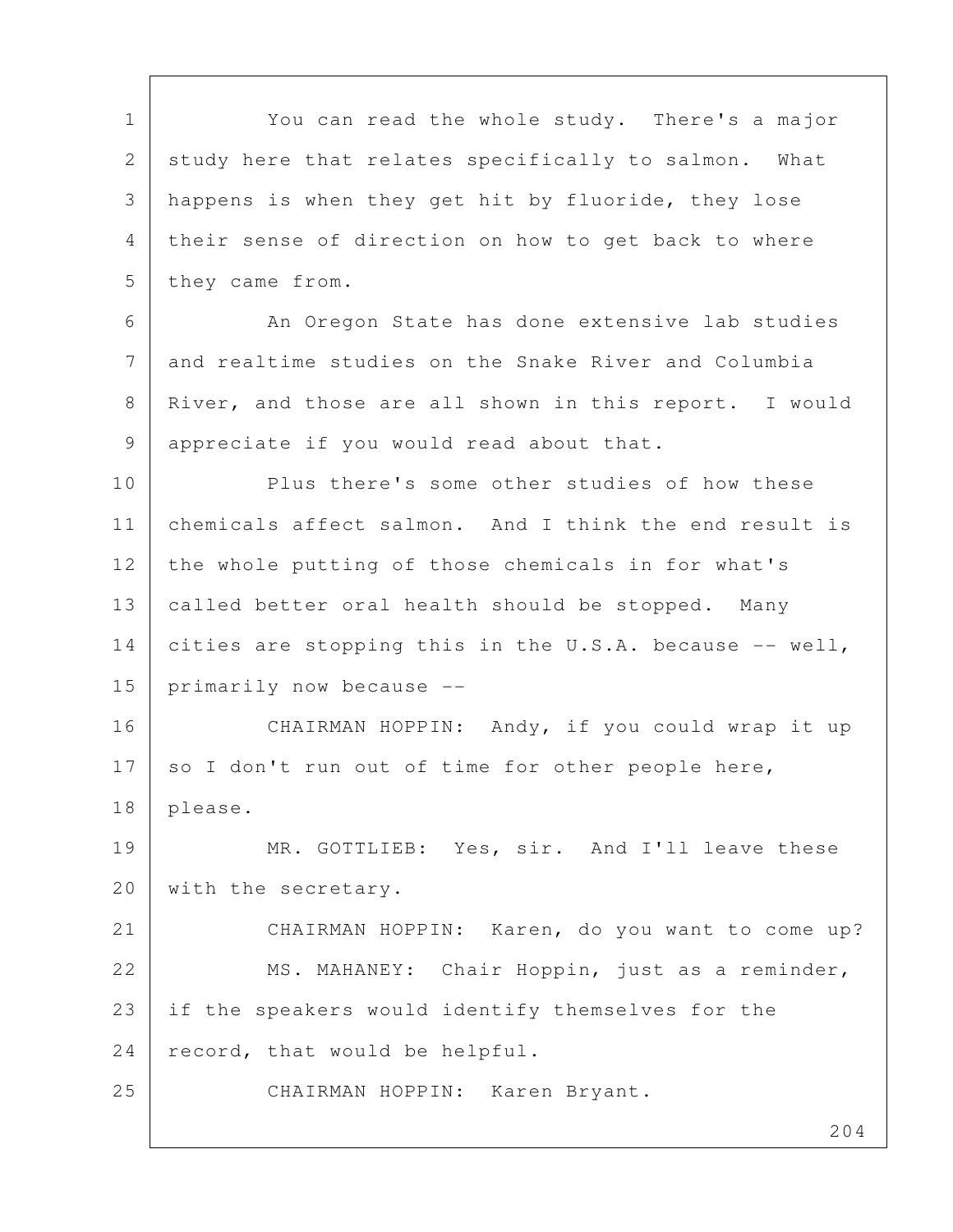205 1 Carol? 2 MS. CAMPODONICA: Hi. Carolyn Campodonica, and 3 I am from Merced. 4 And I want to tell you that I am really 5 disappointed with a lot of you people because I think 6 you're overzealous. I think some of the things that you 7 do are right. 8 | I save all my bottles and bring them back to 9 | have them replant -- or recycled, most of the stuff. 10 But, you know, farmers are the best caretakers of the 11 earth, and you don't give them credit for it. 12 And I believe the panel is biased. You make a 13 hundred bucks a day, each one of you. I believe you 14 make up stories and your facts are incorrect. I think 15 they're embellished. I think you use scientists -- I 16 don't know if they got paid off or what. 17 CHAIRMAN HOPPIN: Let me tell you something. 18 We're here listening. Don't call us zealots and -- 19 | MS. CAMPODONICA: Well, I do believe you are. 20 CHAIRMAN HOPPIN: All we're doing is listening 21 to you. 22 MS. CAMPODONICA: Because guess what you're 23 doing? You are not -- you are listening to these 24 people, and I bet if you turn around you will wind up 25 not hearing what they say.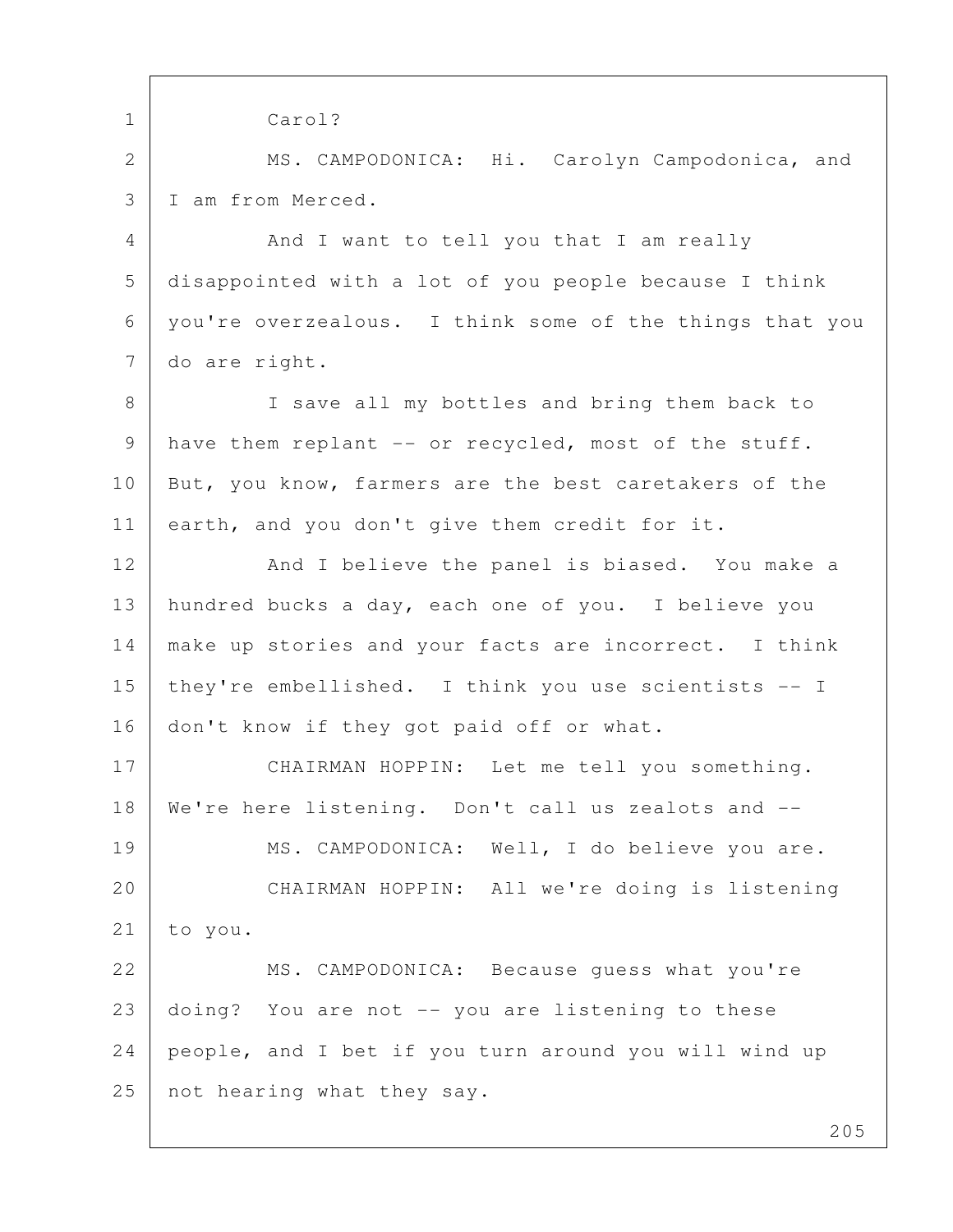1 | And the thing of it is, Foster Farms is not too 2 | far away from me, and guess what? I know a lot of 3 people who work for Foster Farms. If they lose their 4 jobs, they've probably lost their houses and they've 5 lost their cars. And you people would be responsible 6 for it. 7 The thing of it is, is that we have a lot of 8 people  $-$  we had 30 to 40,000 people on the west side 9 who lost their jobs. They've never ever been in the 10 | food stamp line, and they were stuck in the food stamp 11 | line. A lot of them have moved to Fresno and that area. 12 We have a lot in the Merced area. They're still in the 13 food stamp line. They are very proud people. 14 It's unfortunate that a lot of you mess with the 15 water and think that it's a A-okay. Well, it is not 16 A-okay. 17 Everybody eats. Everybody thinks, oh, well, 18 let's see. We'll get it from Argentina. We'll get it 19 from there. We're broke. Folks, we are broke. 20 We're not only broke as a state but we are also 21 broke as a nation. We're printing our own money. And 22 when the other countries -- we used to be the number 23 third one for people to want to invest in our country. 24 In Nevada state, I'm sure they did. Because there's a 25 lot of businesses fleeing out of this state and going to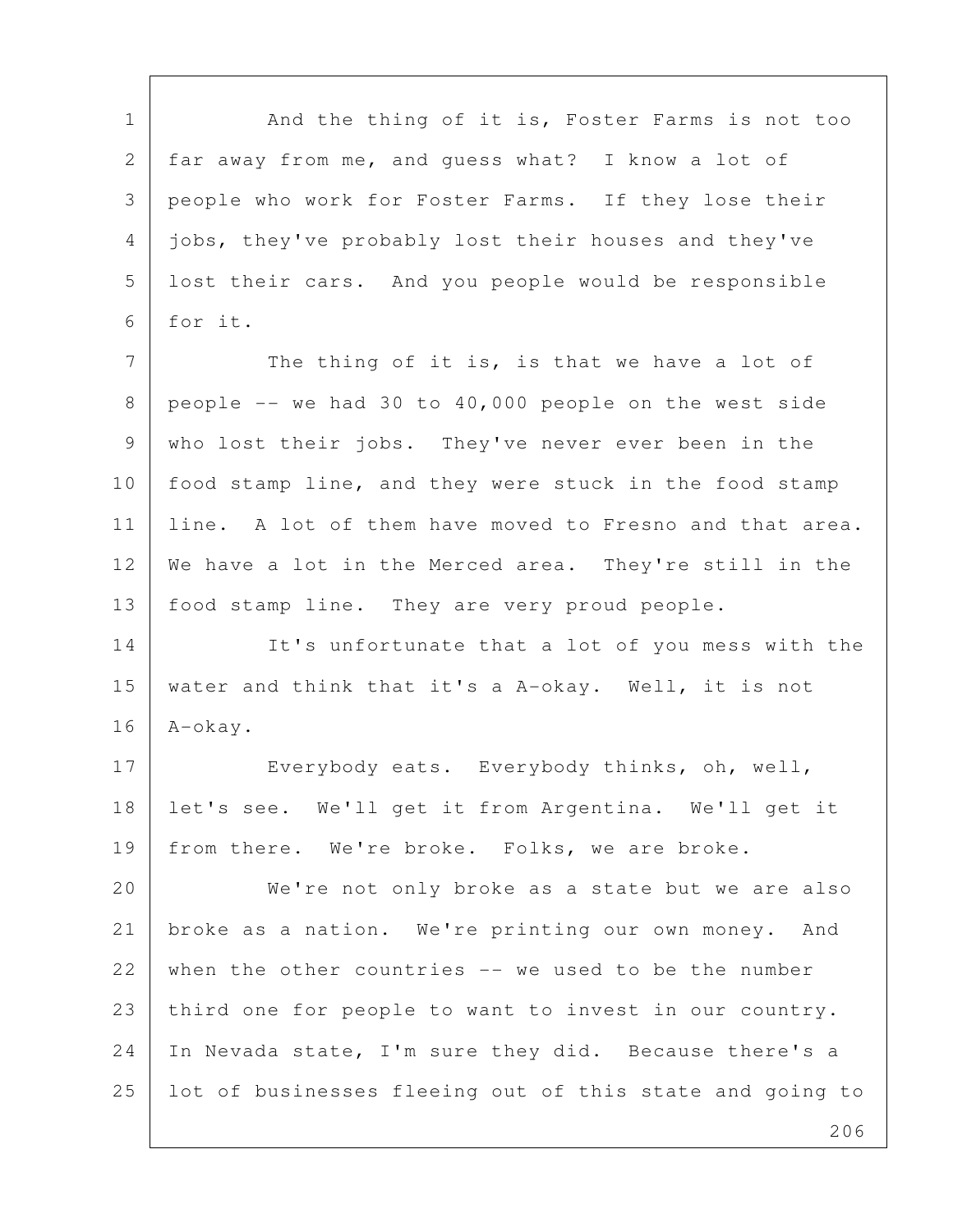1 other states. And it's because of the regulations and 2 the older regulations that you have created for all the 3 farmers for every single business person that is here in 4 | California. They are leaving in droves.

 5 I've seen vehicles from other states come in. 6 And I know that they're probably from the state, and 7 they have enticed people to leave. You have Governor 8 Perry. You had North Dakota governor. You had New 9 Mexico governor coming in and enticing. I saw three -- 10 three trailer trucks -- they were called cattle drive --11 and they were leaving the state. Our cows were being 12 hauled to Utah.

13 And so people from all the other states are 14 coming and enticing businesses. And I'm going to tell 15 you that off of farming, whether it's directly or 16 | indirectly, let me tell you something. There are 300 17 different businesses, and when you mess with one -- when 18 one farmer goes out or one person goes out, that deals 19 with -- okay. You got the paper. Okay. Who has the 20 paper? Somebody else has the -- what do you call it? 21 CHAIRMAN HOPPIN: Carolyn, would you wrap up 22 your time, please? 23 MS. CAMPODONICA: The cell phone. They have  $24$  different  $-$  and the ink. And you're  $-$  all those are 25 indirect businesses, just like the bank. They loan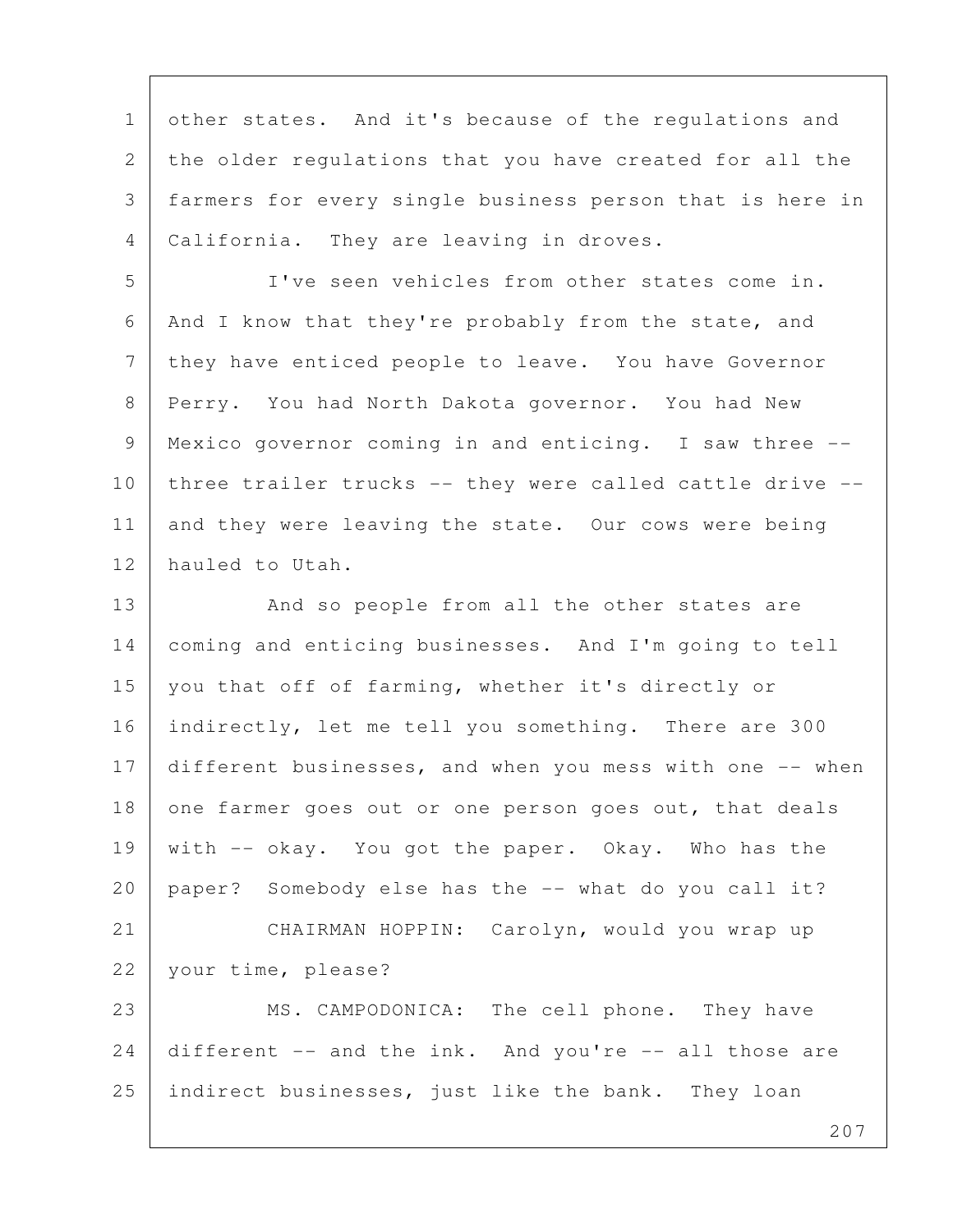1 money.

2 So I'm letting you know. Do not cut our water 3 I in Merced nor Stanislaus because we need that water. 4 And I'm going to tell you personally -- I don't 5 care. I hate salmon. I don't like the taste of salmon. 6 I don't care which side of the river it comes on. But 7 you know what? What you need to do is what Santa 8 Barbara did. You need to do desalinization. 9 CHAIRMAN HOPPIN: Please finish your comments. 10 MS. CAMPODONICA: Then you'll have plenty of 11 fresh water. 12 CHAIRMAN HOPPIN: Thank you very much. 13 | MS. CAMPODONICA: You're welcome. 14 CHAIRMAN HOPPIN: Tony Betschart. 15 | MR. BETSCHART: Good afternoon. My name is Tony 16 | Betschart. I'm in the Turlock Irrigation District, 17 Stanislaus County. And I don't know if I want to talk  $18$  after that, but  $-$ 19 (Laughter.) 20 | I'm a farmer there. And I've never -- you know, 21 I've heard all of this about water and for the fish and 22 stuff, but I haven't heard anything about maybe putting 23 up more dams for just the fish to bank their own water 24 and release it down the Tuolumne or, you know, rivers as 25 they need it.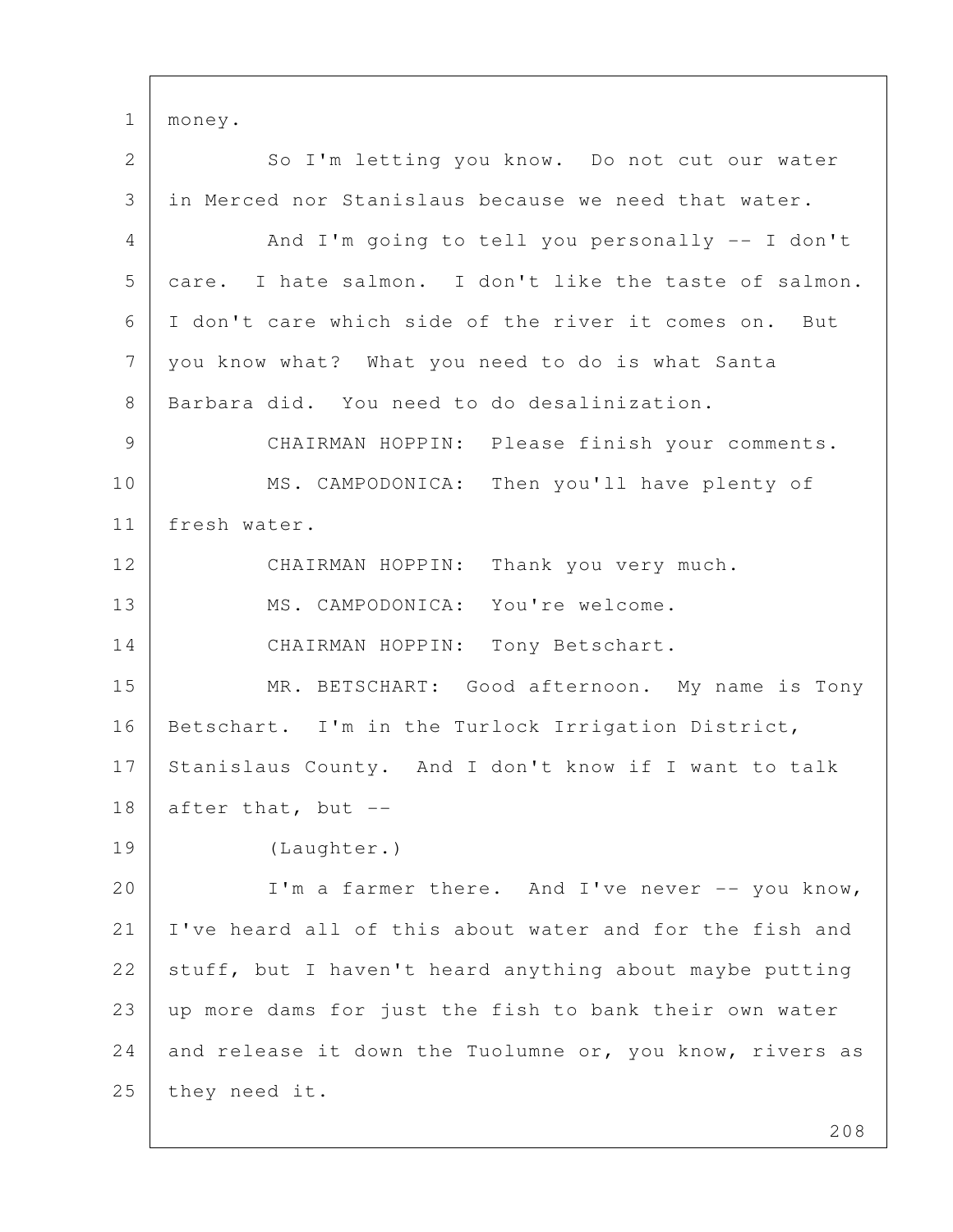209 1 They just want to take and -- you know, I have 2 to buy the water. I pay the water that my grandfather 3 helped put on it behind that bank, you know. If I want  $4$  a new vehicle, I go buy one. I don't take somebody 5 else's. 6 Thank you. 7 CHAIRMAN HOPPIN: Thank you. 8 (Applause.) 9 CHAIRMAN HOPPIN: If the next five speakers 10 | would come up, please. Jake Winger, Jeffrey Goshen, 11 Debbie Webster. 12 You came on the bus, Debbie? 13 Joe Scoto and Loren Scoto. 14 Jake, come up to the podium, please. 15 MR. WINGER: Good afternoon. 16 My name is Jake Winger, fourth-generation farmer 17 from Modesto. We farm walnuts and almonds. It's 18 "am-monds" not "all-monds." We've got to get that set 19 first off. Just like you don't say "saul-mon"; it's 20 | "Sam-mon," right? 21 (Laughter.) 22 First off, I want to address just a few of the 23 comments that were made. There was one that -- you  $24$  know, a lot of this comes up we gotta  $--$  we gotta pull 25 water from the farmers. They gotta do more. We need to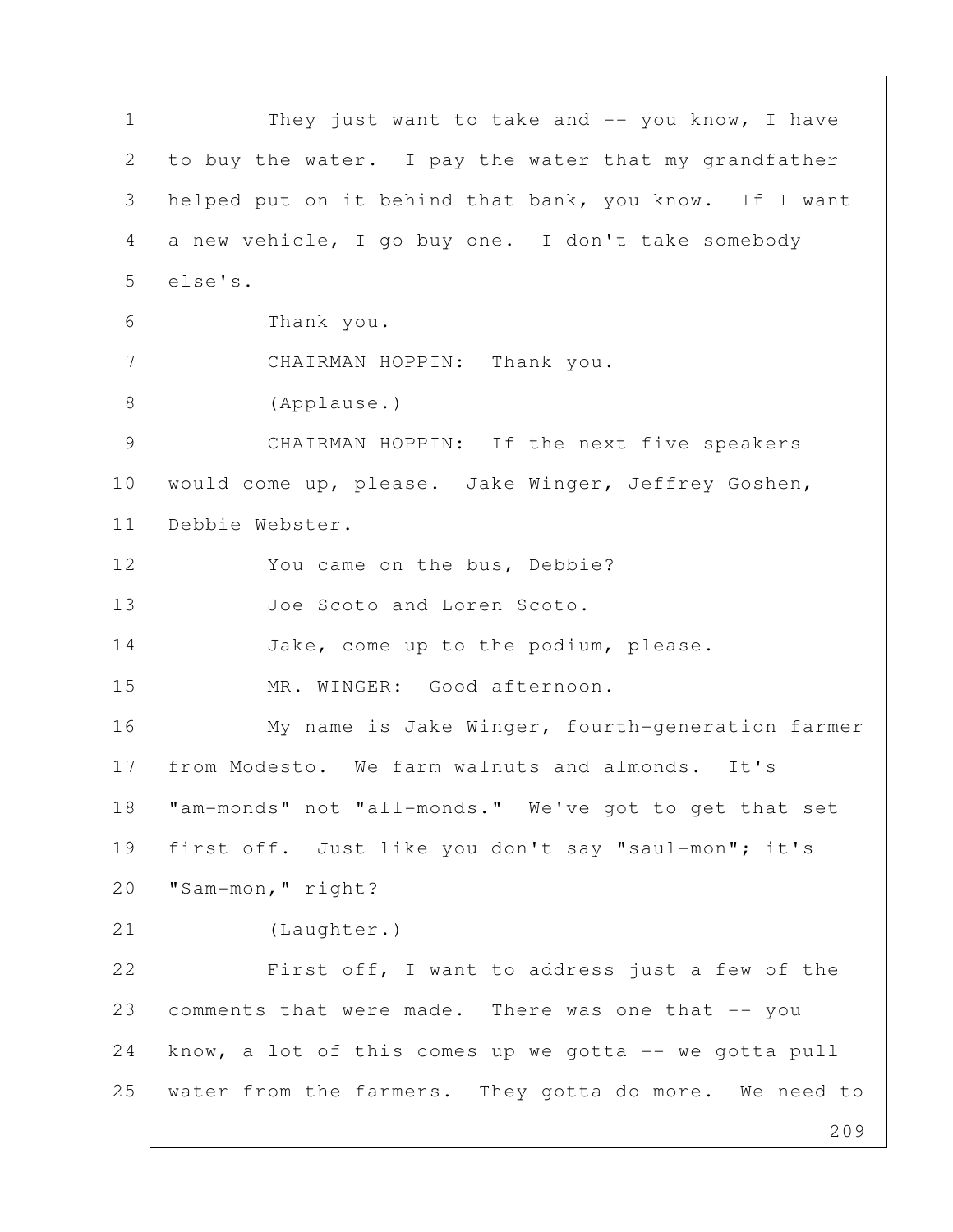1 do better. One comment was: I would even invest in 2 something in the state to help farmers come up with a 3 better way. 4 Well, we have, since 1914 when the Cooperative 5 Extension was created for the UC system through the land 6 | grant university system. 7 I've worked really close with agents from our 8 cooperative extension, and we take very serious how we 9 irrigate. We use pressure testers, and we actually pull 10 leaf samples off the trees and test the amount of 11 moisture within that leaf to determine exactly what that 12 tree needs so we know exactly when to irrigate, how much 13 water to put on, so we're not over-irrigating our trees. 14 It does a multitude of things for us, because 15 when those trees sit in an environment that's over 16 watered -- at least in walnuts specifically -- they can 17 develop diseases that are going to hinder their growth; 18 so I don't want to overwater them. I don't want to put 19 on too much. 20 So we are doing everything that we can to try 21 and establish how much water we need and how much we 22 need to use. 23 We've heard that, well, drip irrigation will 24 solve all of our problems. Everybody needs to go to 25 drip irrigation. Well, NRCS does soil mapping to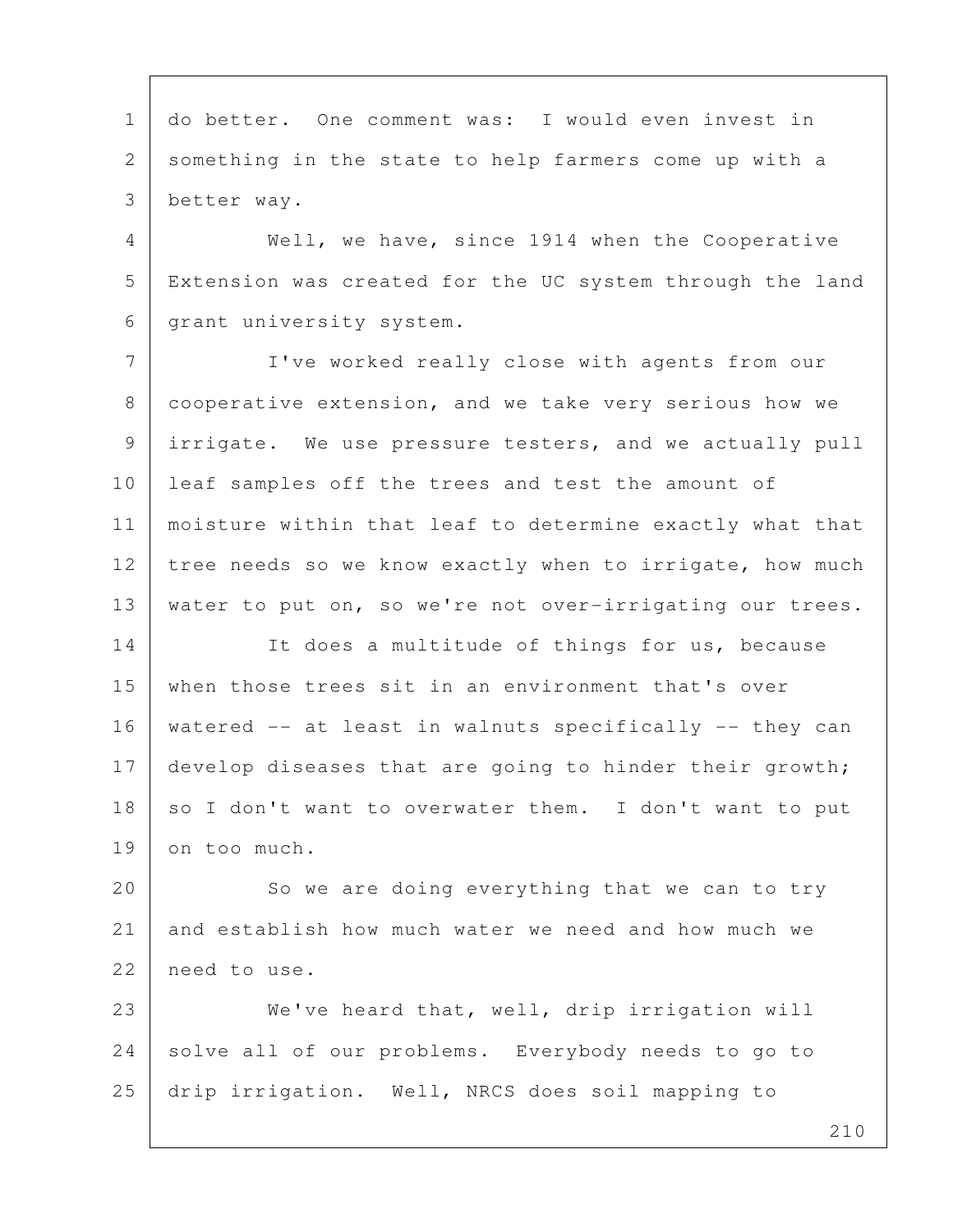1 determine what types of soils that we have in our areas. 2 I have a neighbor who has a ten-acre block who has four 3 different soil types on that ten acres. Each one of 4 | those soil types is going to take that water 5 differently.

6 So to say we're going to do a massive cut to the 7 amount of water available to you and everybody go to 8 drip irrigation would be like telling everybody in this 9 | room you need to survive on a thousand calories a day.

10 Some people -- a few of them might get by, but 11 pretty much everyone else, you are going to start to 12 whither away and hope to survive. Because maybe not all 13 of our diets, depending on our activity levels, 14 depending on our metabolisms -- they cannot sustain that 15 massive decrease in need of nutrients. I think the 16 | metaphor, at least, is fitting to an extent.

17 We heard that the models that we're using over 18 estimate the impacts on agriculture, when we also know 19 that they don't even take into consideration the 20 groundwater effects. That's kind of peculiar.

21 We heard a little bit to the extent of what's 22 going to happen within the districts. And that's where 23 my main concern is as an irrigator in the Modesto 24 Irrigation District.

25 If we're going to go to groundwater pumping,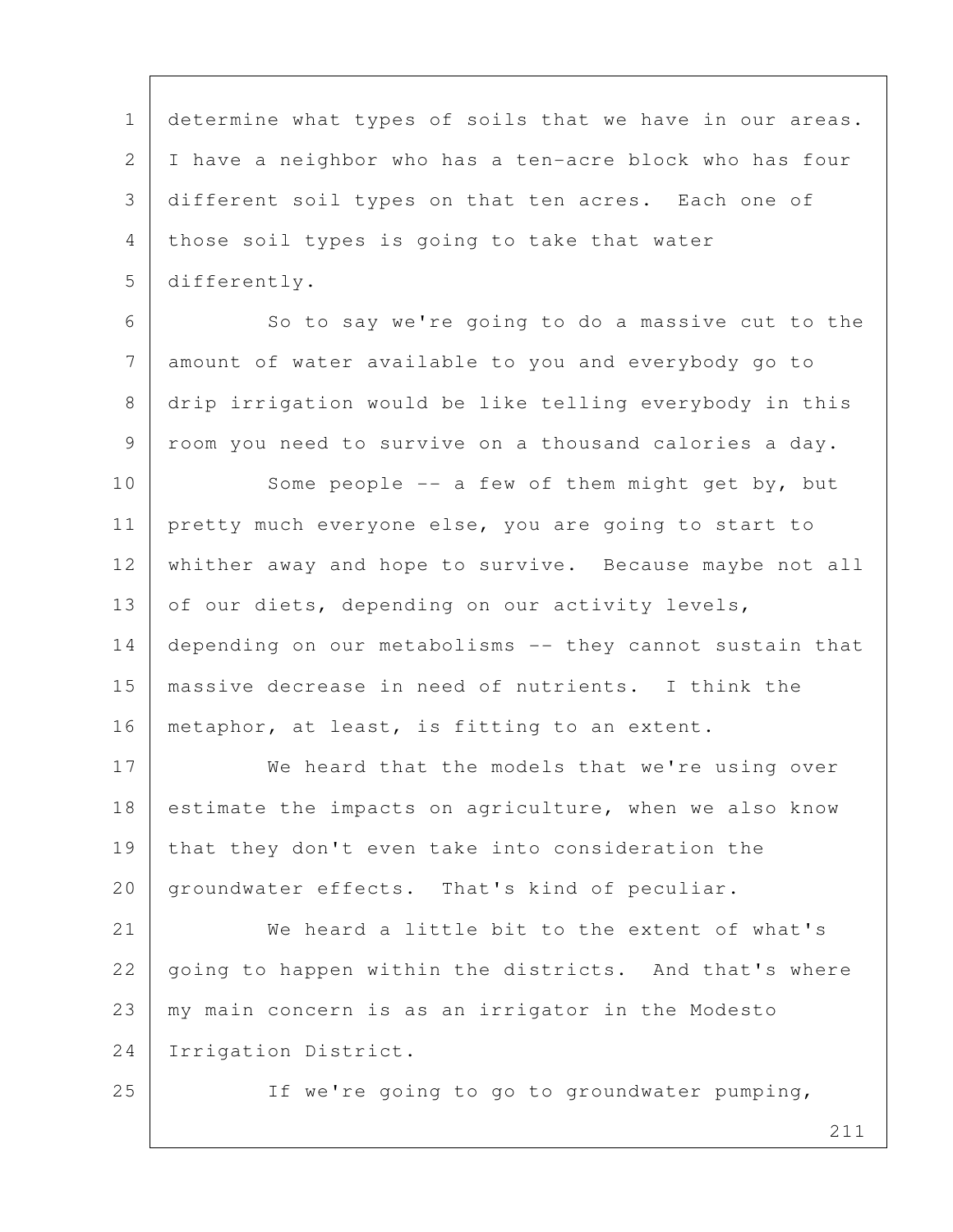1 which would have to happen, we're going to have to start 2 putting in a lot of pumps. We already know that the 3 water table is going to drop. The City of Modesto gets 4 most of their water -- much of their water from pumping. 5 They now have to offset some of that water with surface 6 water.

7 | A lot of their pumps that are still in 8 existence, the water that those pumps produce by 9 themselves is not fit for human consumption because the 10 levels of arsenic. So they are dependent upon that 11 | surface water to help dilute the levels of arsenic to 12 make the water drinkable for the residents of Modesto.

13 So what happens when there's less water out 14 there and we're pumping more groundwater? We're not 15 only reducing the table but now the arsenic levels go 16 | up. So what happens? They need more water.

17 | Well, Modesto Irrigation District was just cut 18 | back on their allotment, so they don't have a lot more 19 water to give. So where is that water going to come 20 | from? Well, it's going to be converted from ag use to 21 municipal use. And what happens then is we need more 22 | wells. And it creates this vicious cycle.

23 I know my time is already up. Man, three 24 minutes goes by awfully fast.

25 So I just want to sum it up with one thought.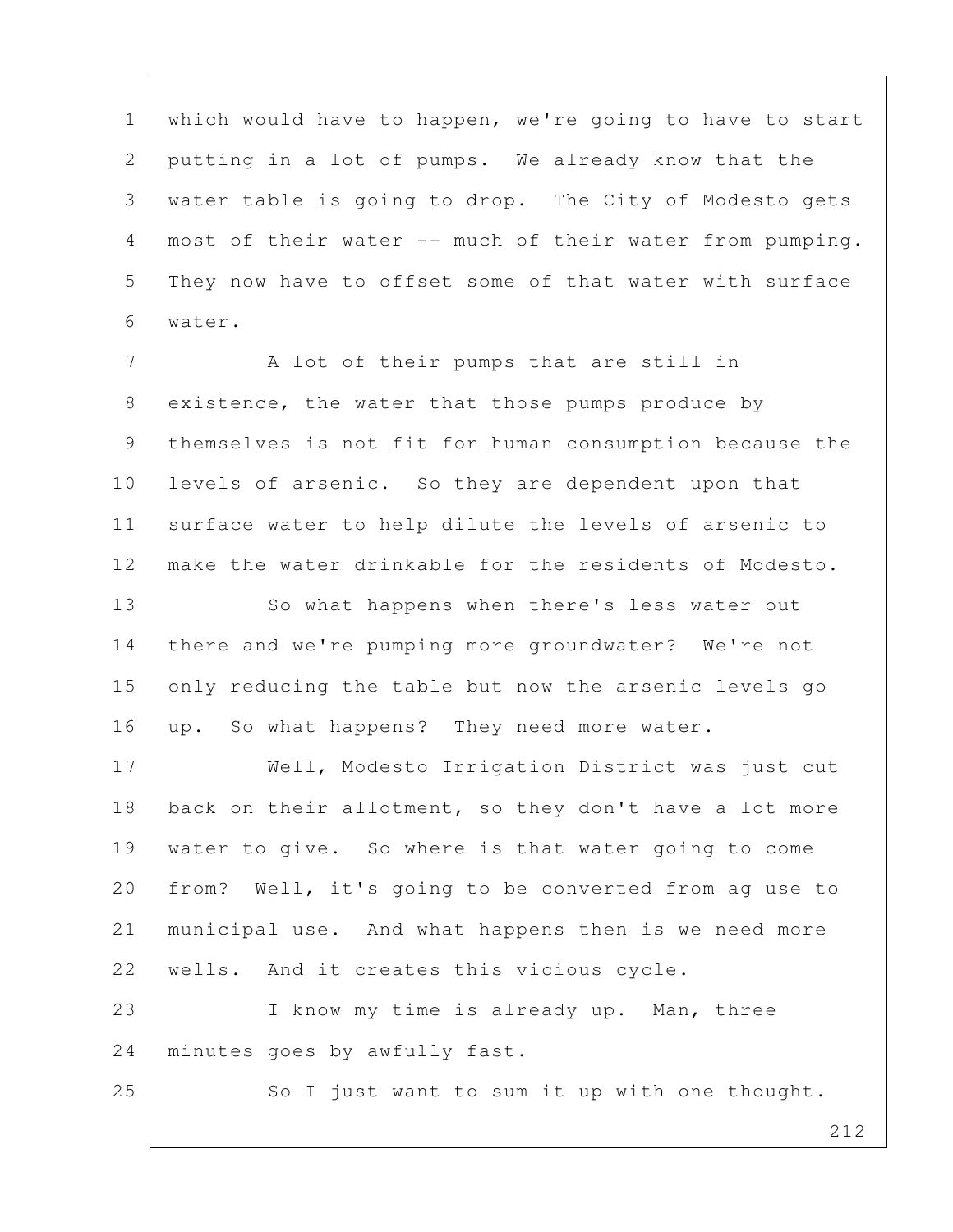1 It seems on the outside looking in that this is a 2 complicated issue with an easy solution: More water. 3 35 percent, not enough. Let's go to 60. Let's crank it 4 on. More water is the solution. 5 Unfortunately, as we all know, complicated 6 issues aren't generally solved by simple solutions. 7 | They require complicated solutions. If simple solutions 8 worked, I think our government would be in a little 9 better position. We wouldn't be in sequestration. We 10 wouldn't have bailouts, and I wouldn't be in this 11 meeting. I'd be flying to my beach house in my flying 12 car. 13 Thank you. 14 (Applause.) 15 MR. JEFF GOSHEN: He made a lot of sense. He's 16 a hard act to follow. 17 My name is Jeff Goshen. I'm from Oakdale, 18 California. I'm a local businessman. 19 The numbers in some of the things I'm seeing 20 | here scare the living heck out of me, simply put. 21 One of the things too I have is a community 22 center. I actually hear all the needs of families and 23 everything else. Some people may love salmon. You know 24 something? I love families. I love the families in my 25 community and I love my community.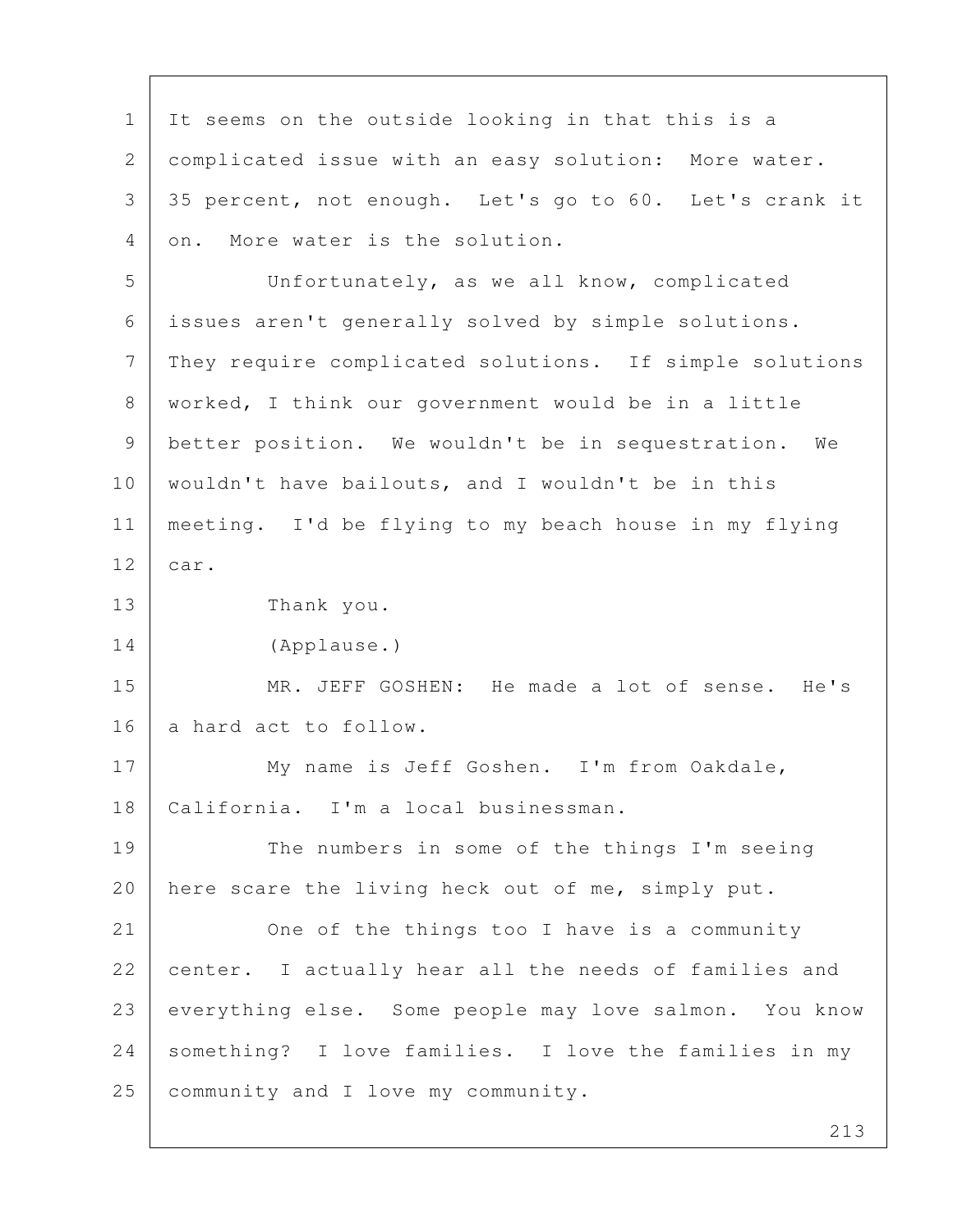1 From what I am seeing, the pictures you had up 2 there -- from my backyard I actually see Lover's Leap. 3 That was Knights Ferry Bridge that you're seeing. I 4 actually go out and see the salmon run. I fish. I'm 5 that average guy. I'm the one that everybody is trying 6 to protect.

7 Sure, you have 10,000 people. I represent those 8 millions of people that use our natural resources. We 9 really care about this stuff. What's going to happen 10 with these type of flows? We're going to devastate 11 areas.

12 There's other ways to do things. The salmon 13 industry, maybe take less salmon. Just common sense 14 stuff. I'm just the average guy. It worked for rock 15 fish in Chesapeake Bay. You can tell from my crazy 16 accent I came from Maryland. I've been here twenty 17 | years.

18 I've seen what can happen to a ecosystem. I'm 19 an environmental Republican, which is an oxymoron. I 20 | have solar at my house. I truly care. But at the end 21 of the day, I see some false science here.

22 When I hear a gentleman saying we'll pull twice 23 as much or three times  $--$  oh, by the way, we'll still 24 | base all our hydroelectric rates on a full flow, the 25 math doesn't make sense. You just drained it down.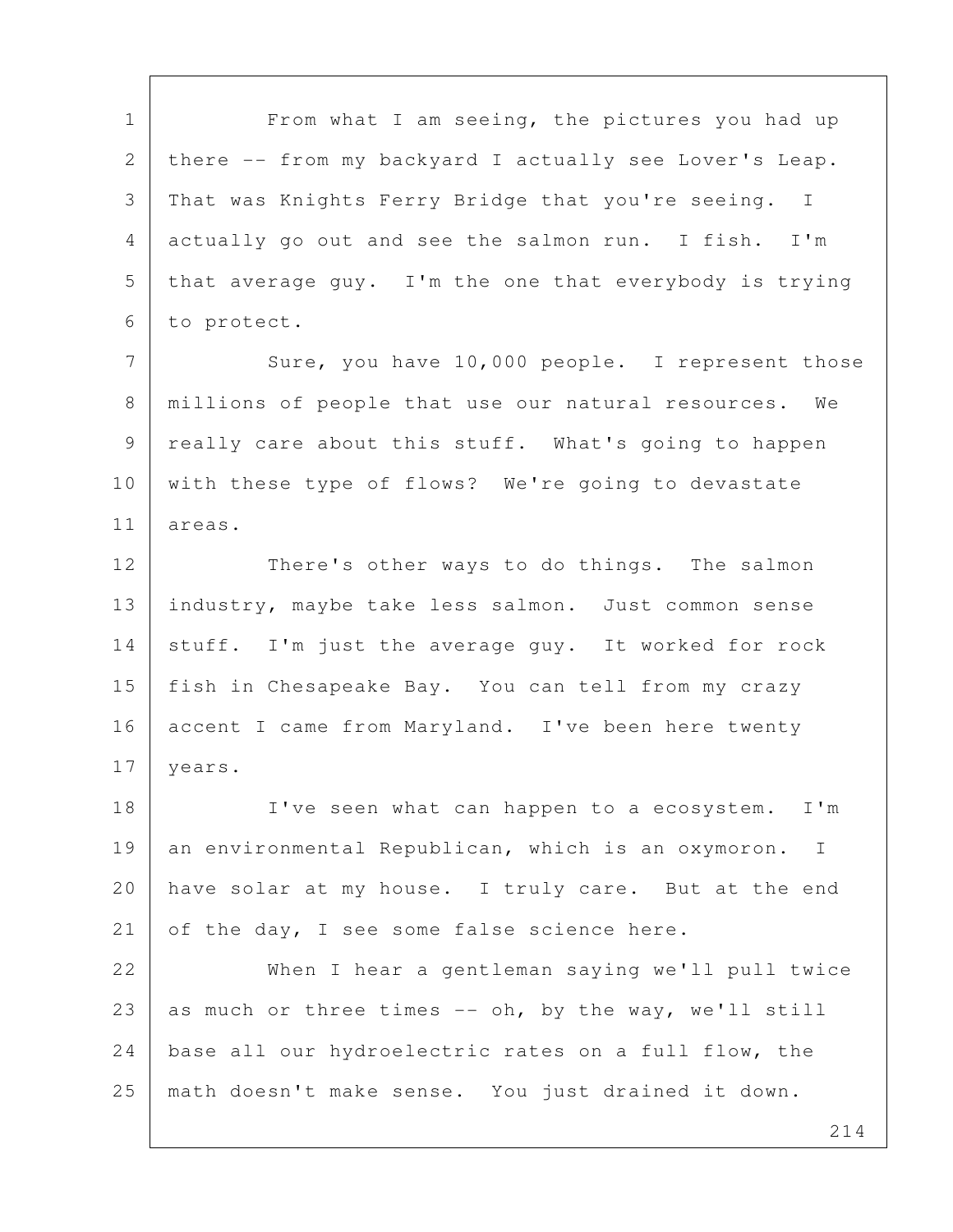215 1 I would have you -- please look at some of the 2 information you're looking at. I don't think the 3 numbers are correct. 4 So, on that, love family. Everybody loves 5 family. Please protect my family and other families in 6 our area. Because California, this is what made us  $7$  special -- where people care. I'm seeing some things 8 that really concern me. 9 Thank you for the time. 10 CHAIRMAN HOPPIN: Thank you. 11 Debbie Webster. 12 Did you really come hest on the bus, or did you 13 just figure that was a good way to speak? 14 MS. WEBSTER: No. I came in at the same time. 15 CHAIRMAN HOPPIN: All right. 16 | MS. WEBSTER: Good afternoon, Chair Hoppin, 17 members of the Board. Debbie Webster. I'm with the 18 | Central Valley Clean Water Association. 19 I appreciate this time to talk. 20 (Thereupon an overhead presentation was 21 presented as follows:) 22 MS. WEBSTER: The substitute environmental 23 document appropriately states that POTWs will not  $24$  significantly affect the salinity problem  $-$  affect the 25 objectives and could result in some significant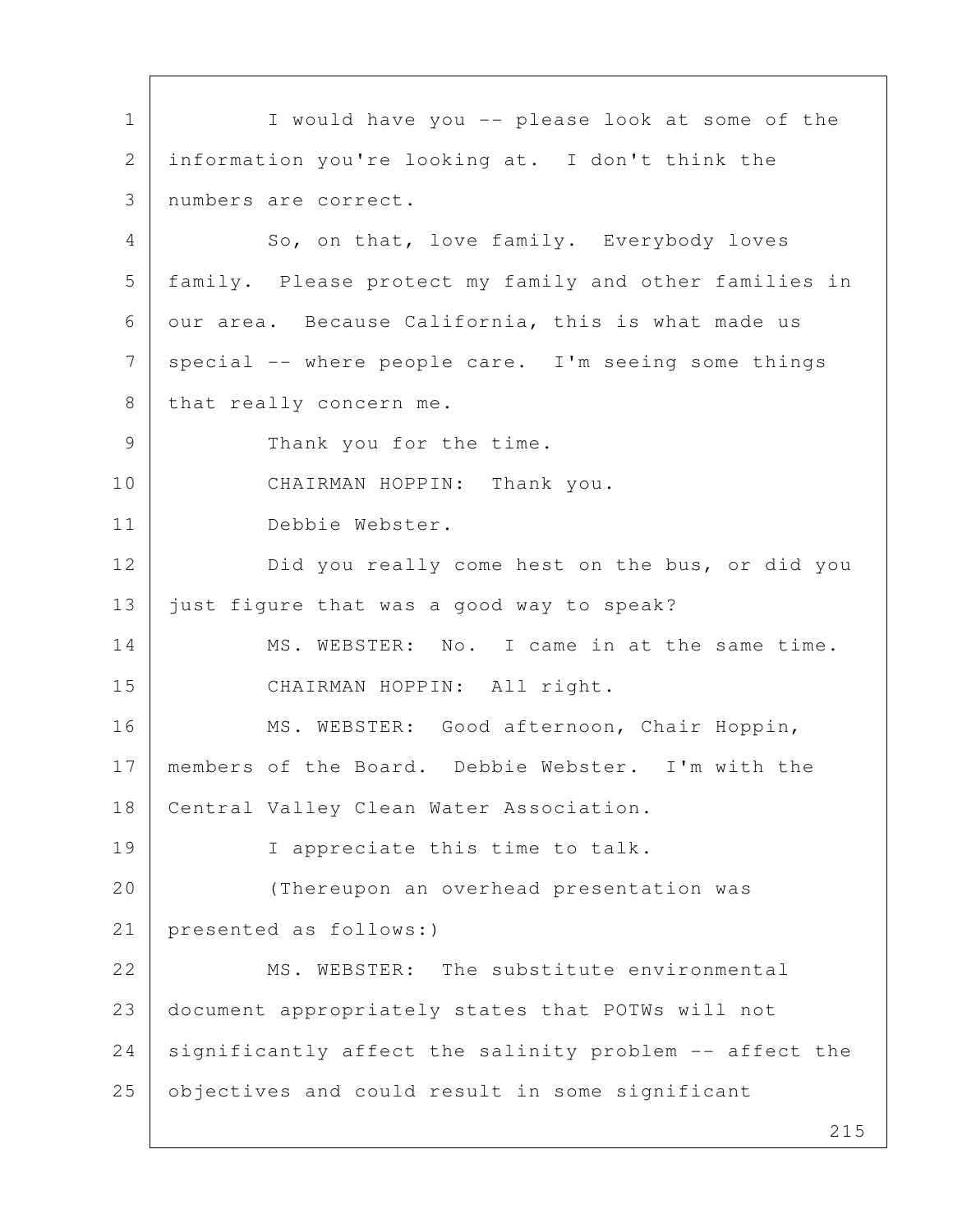1 requirements for POTWs.

| $\overline{2}$ | About six years ago there was a modeling effort          |
|----------------|----------------------------------------------------------|
| 3              | that was done with multi-stakeholders that included some |
| 4              | of the cities, DWR, CSPA, and others to model what the   |
| 5              | effects of some of the POTWs were.                       |
| 6              | $--000--$                                                |
| 7              | MS. WEBSTER: They looked at comparisons and              |
| 8              | flows and high exports. And we're looking at current     |
| 9              | objectives. And basically here's the low export slide.   |
| 10             | And the next slide will show you the high. It found      |
| 11             | that the POTWs are de minimus requirements.              |
| 12             | $--000--$                                                |
| 13             | MS. WEBSTER: However, if we go to this table             |
| 14             | from table 17.1, when we look at the alternatives, we    |
| 15             | see that the only significant impact comes to service    |
| 16             | providers, or POTWs. So we're looking at a significant   |
| 17             | impact with insignificant results. And so that's what    |
| 18             | I'm here to talk to you about.                           |
| 19             | I think that there's remedies that you can do in         |
| 20             | order to minimize the significant impact. And that       |
| 21             | includes looking at an alternative salinity effective    |
| 22             | somewhere between Alternative 2 and 3, say 1200, because |
| 23             | that's where POTWs comply without having to go to        |
| 24             | reverse osmosis.                                         |
| 25             | You can look at other things like different              |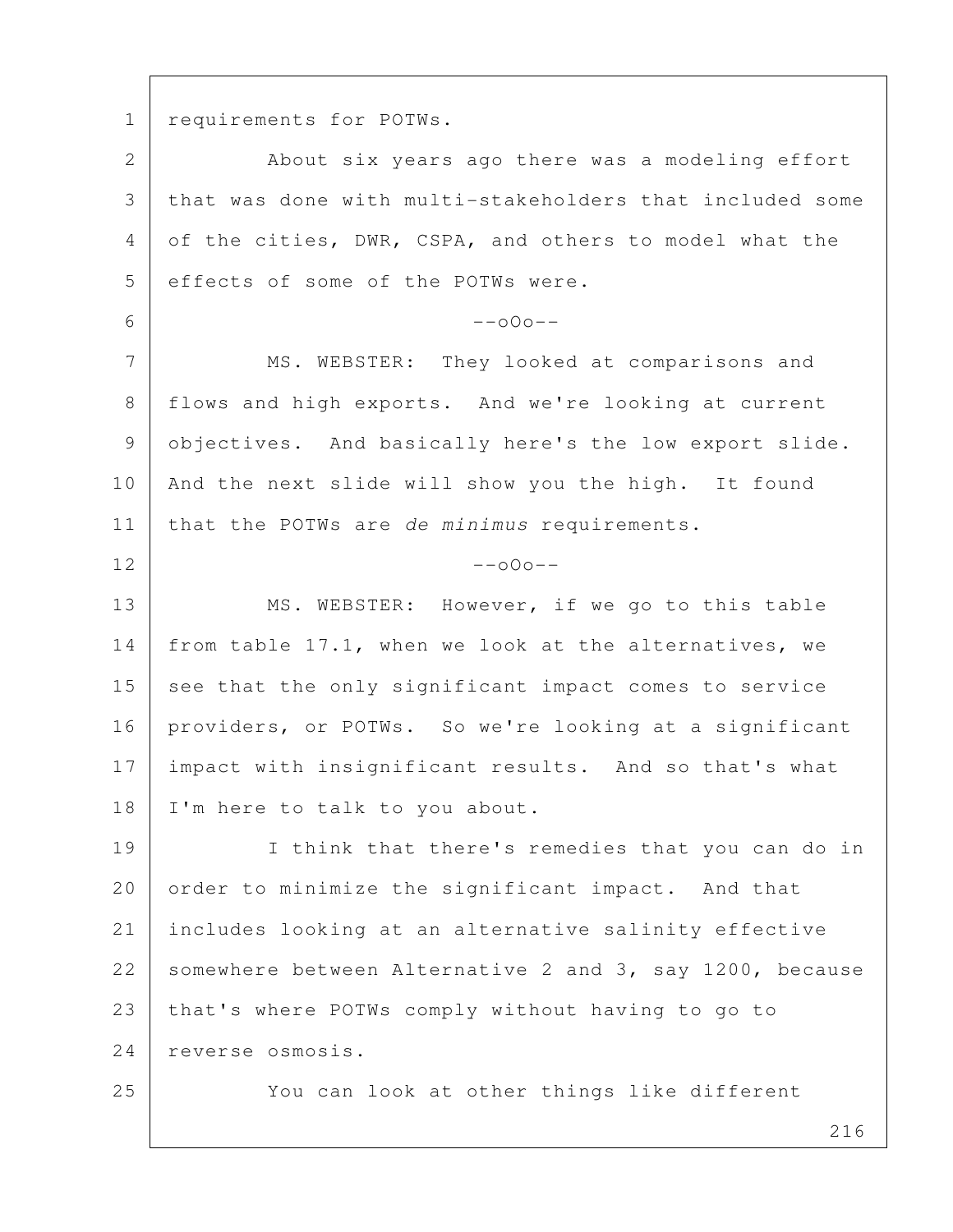1 averaging periods, mixing zones, variances. There's a 2 slew of ways that you can address this without causing 3 | significant impact. 4 So we've had a chance -- we really appreciate 5 it. We've had chance to talk to your staff about that. 6 We will be submitting written comments. They will also 7 include some revised estimates on the costs, which we  $8$  think are about two-and-a-half times lower than they 9 | really should be. 10 And we'd love to be able to continue this 11 | conversation with you, but this is an important issue 12 | where I really think common sense is needed. 13 So thank you for your time. 14 CHAIRMAN HOPPIN: Thank you, Debbie. 15 Joe Scoto. 16 MR. SCOTO: Good afternoon. Hello. 17 My name is Joe Scoto. I'm a lifelong citizen of 18 California, and I'm a third-generation farmer of more 19 than 32 years. 20 First off, to begin with, I thank you for the 21 opportunity and time that you have given to hear what I 22 have to say. 23 Number one, I'd like to make a few comments.  $24$  one of the individuals said that  $-$  they assumed in one 25 of the PowerPoints that there's not going to be any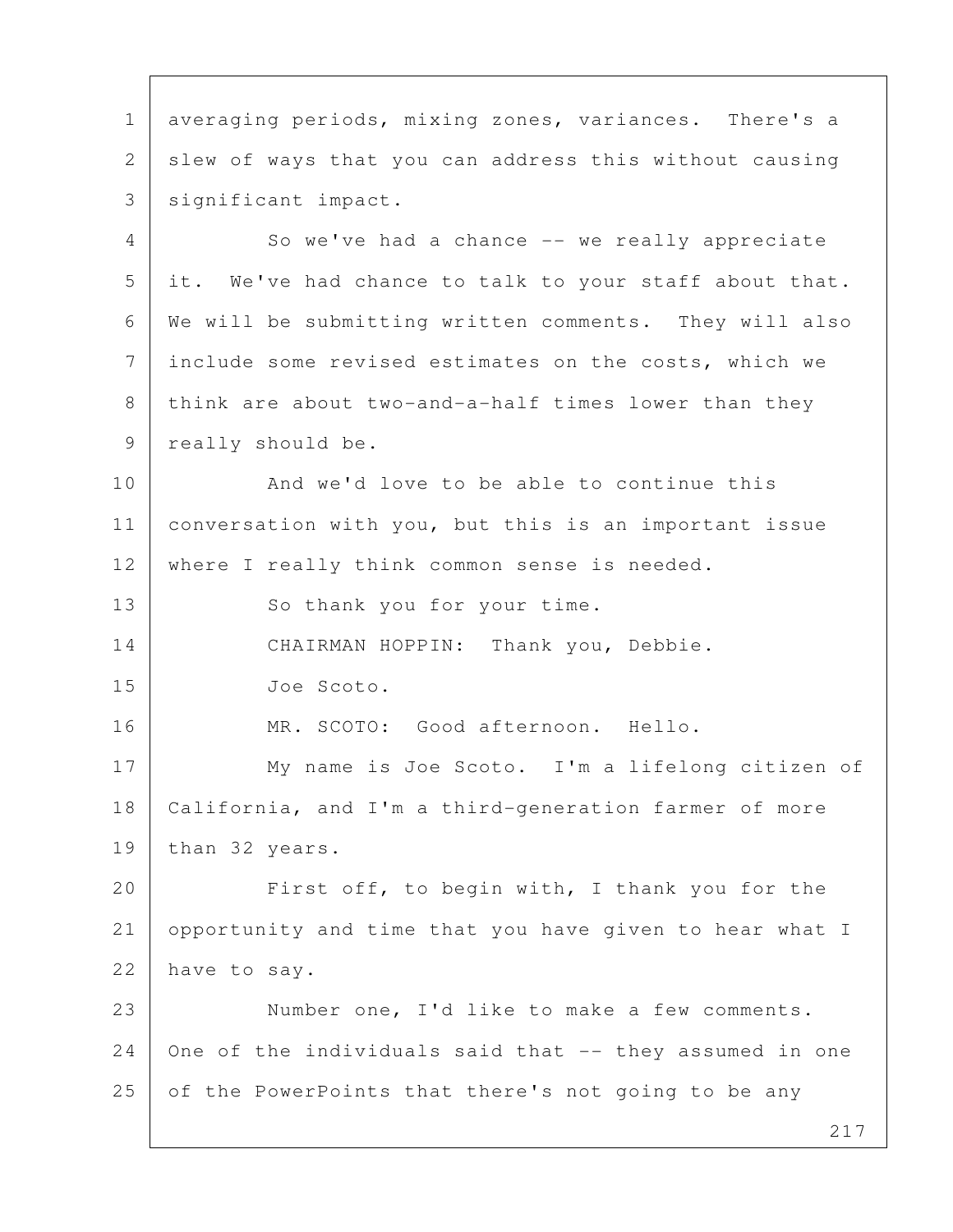1 | groundwater pumping. That's incorrect.

2 | T mean, we have lots of pumps in the area. The 3 city of Merced is 100 percent groundwater. If 4 agriculture gets the water cut off, we're going to 5 starve all our wells.

 6 When I was a young -- I'm 51 years old. When I 7 was 13 years old, the water level was around 12 feet. I 8 went and measured the well the other day; it was 45. 9 45 feet and it's dropping. You cannot cut the water 10 from agriculture and keep it that way.

11 | And the other comment was that the Merced River, 12 if we keep the flows going down there, that the 13 people -- the low-income people are going to go to the 14 | river. They are going to go to the river because there 15 won't be any water to take a bath. They're going to go 16 to the river to take a bath. That's the only water 17 | that's going to be around.

18 And the value of the property is going to go up. 19 | I don't own any property next to the river, so my 20 property values are going to go down if I don't have the 21 water.

22 So water, especially here in California, is the 23 backbone of what has driven the State and its populace 24 to become the eighth largest economy in the world. 25 | However, as of late, water usage by agriculture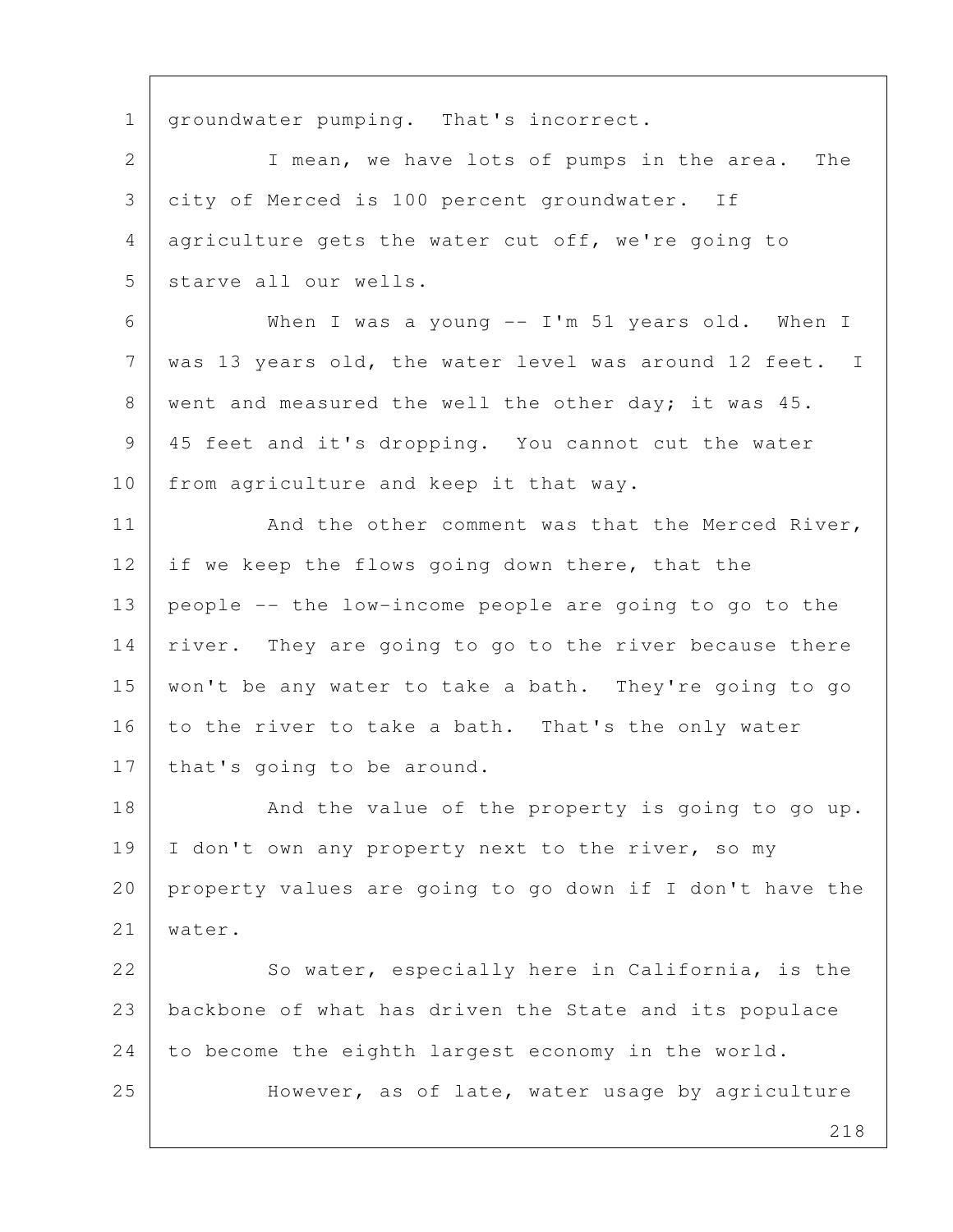1 seems to have come under attack. At the core of this 2 attack lies the Delta smelt, as well as salt water and 3 brackish water issues from the Delta. 4 I am sure the Board has heard many facts about 5 how devastating a cutback of water to valley farms is 6 and will become. These facts are relevant and pertain 7 to however much water you choose to take from us. 8 Today I will not be restating these same facts. 9 I am going to present a hopeful solution to the Board 10 with a sense of urgency and concern. 11 If the Board makes a decision that includes the 12 use of our 35 percent of unimpaired flows, my life's 13 work, as well as my farm's future and California, will 14 | turn to dust. But I digress. 15 As I stated earlier, I come before the Board 16 today with a solution. I believe that the future of 17 water usage can be accomplished with the use of 18 desalination plants. 19 In 2008, a Connecticut-based firm won approval 20 to build a desalination plant north of San Diego that 21 would produce 50 million gallons of drinking water per 22 day. This would be enough water for 100,000 homes at 23 the cost of 81 cents per cubic meter, or 264 gallons, 24 equaling three one hundredths percent of a cent per 25 gallon. This plan has got to be fully operational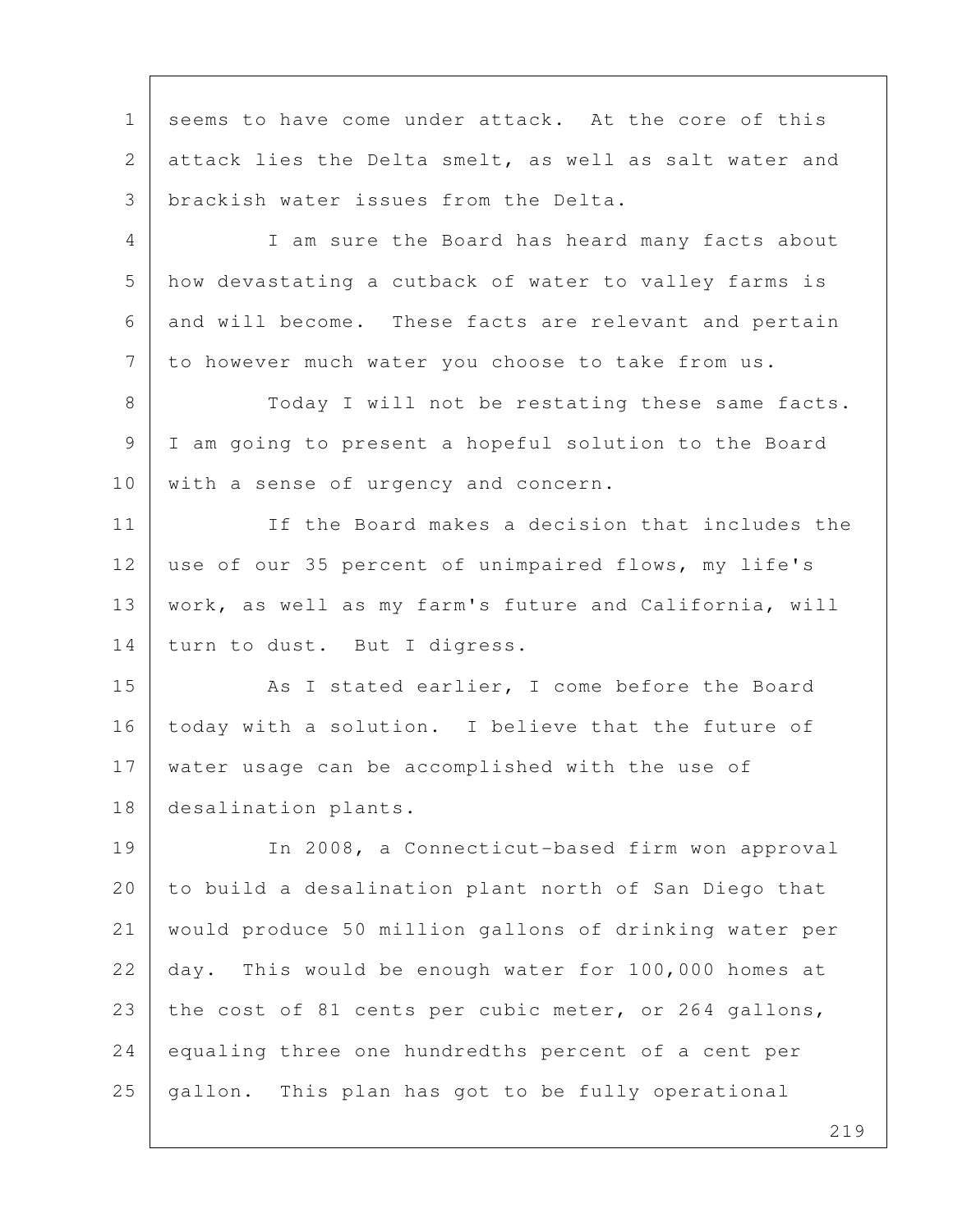1 because of environmental issues.

2 A San Leandro company has been desalinating 3 water for 46 cents per cubic meter, or one hundredth of 4 a cent per gallon. This company has installations all 5 over the world from Istanbul, Australia, Europe, India, 6 and many more locations. A desalination plant can make 7 its own energy to power itself.

8 The Board is asking us farmers to give up 9 approximately 1,260,000 per-acre feet per year. This 10 could feed over one million people per year. This would 11 equal 252,000 acres of farm ground that would need to be 12 set idle.

13 With each side attacking each other -- farmers 14 versus environmentalist -- we are not really on the same 15 side providing for the people. Shouldn't we really be 16 trying to work toward a common goal, which is ensuring 17 that the populace has enough water and food to feed 18 present and future generations? 19 First and foremost, humans and --20 CHAIRMAN HOPPIN: Joe, can I give you Loren's 21 | time? Is that all right with Loren? 22 MR. SCOTO: No. I'm done. I'm done. 23 California is always ahead of the curve. Let's 24 keep the water in the reservoirs to be productive and  $25$  grow the safest and most cost-effective food in the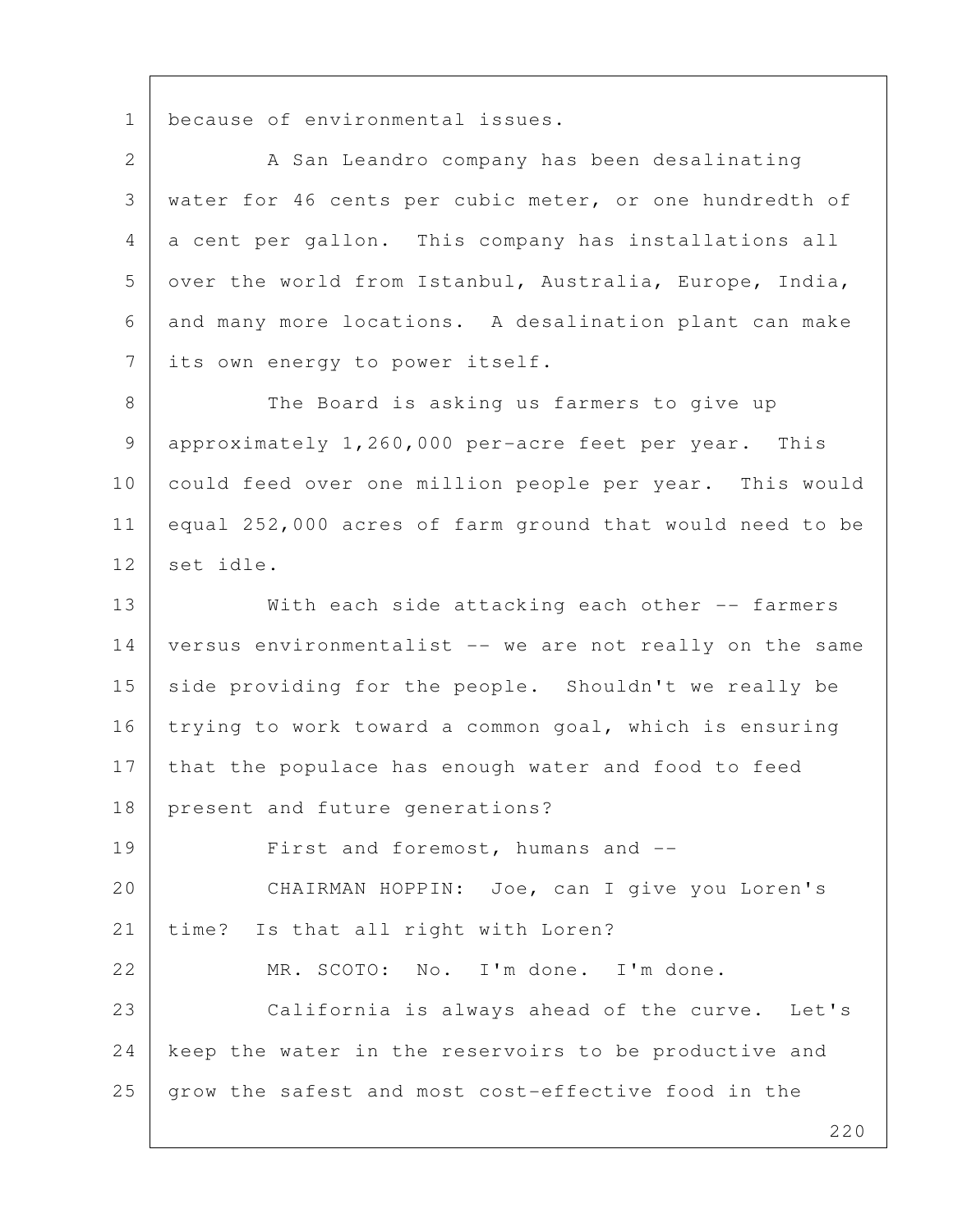1 world.

| $\overline{2}$ | We have one thing that other highly populated            |
|----------------|----------------------------------------------------------|
| 3              | states don't have, and this is 840 miles of coast line.  |
| 4              | Let us be like other countries around the world and make |
| 5              | a sensible decision by building cost-effective           |
| 6              | desalination plants and provide for future generations   |
| $7\phantom{.}$ | and keep water in the Delta.                             |
| 8              | Thank you.                                               |
| 9              | CHAIRMAN HOPPIN: Thank you, Joe.                         |
| 10             | Loren.                                                   |
| 11             | (Applause.)                                              |
| 12             | MR. LOREN SCOTO: Well, I believe you met my              |
| 13             | father.                                                  |
| 14             | (Laughter.)                                              |
| 15             | Hello. I'd like to start by expressing thanks            |
| 16             | to the Board by allowing me to speak today.              |
| 17             | My name is Loren Scoto. I'm 23 years old, and I          |
| 18             | was born and raised in Merced. I come from a family of   |
| 19             | farmers that stretches back three generations. I just    |
| 20             | graduated from college, and I represent one side of the  |
| 21             | two-sided coin that the Board is flipping and making     |
| 22             | these water decisions.                                   |
| 23             | Surrounding me here today are individuals whose          |
| 24             | experience far outweigh mine. These individuals' trials  |
| 25             | and tribulations in agriculture have helped California   |
|                | つつ1                                                      |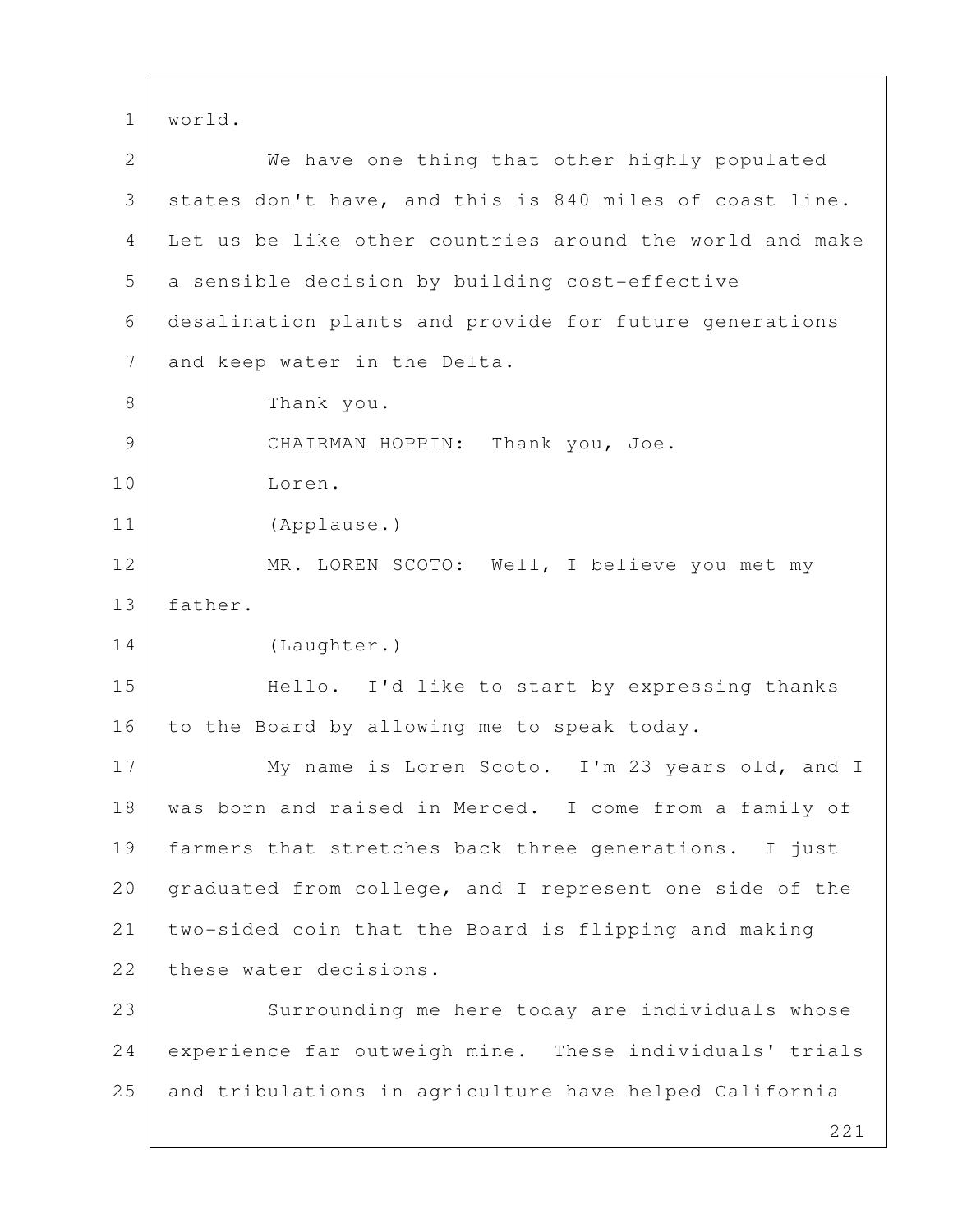1 become a powerhouse in the world economic front. The 2 respect that I have for these ladies and gentlemen is so 3 high that it is hard to describe, and I can only hope to 4 emulate their life's work. They all represent the first 5 side of the coin.

 6 However, I am not representing this group of 7 people. I am here representing the upcoming generation 8 of farmers and agriculturalist.

 9 I represent the side of the coin that many 10 people seem to forget about, the side of a coin that has 11 undoubtedly fallen to the wayside. There's not much of 12 | my generation willing to take the step forward and be 13 heard or stay involved with the farm they grew up on and 14 have come to love.

15 I do not want the Board to forget about this 16 important group of people when making a decision. 17 | There's no doubt that you have been bombarded with facts 18 and solutions all day today, and I assume you are all 19 tired of hearing the same thing. I will not barrage you 20 | with these same numbers.

21 I feel it is more important for the Board to get 22 to know exactly who is affected by the decision that 23 will be made.

24 My entire life all I've wanted to do is farm and 25 to be involved in agricultural, like my father, my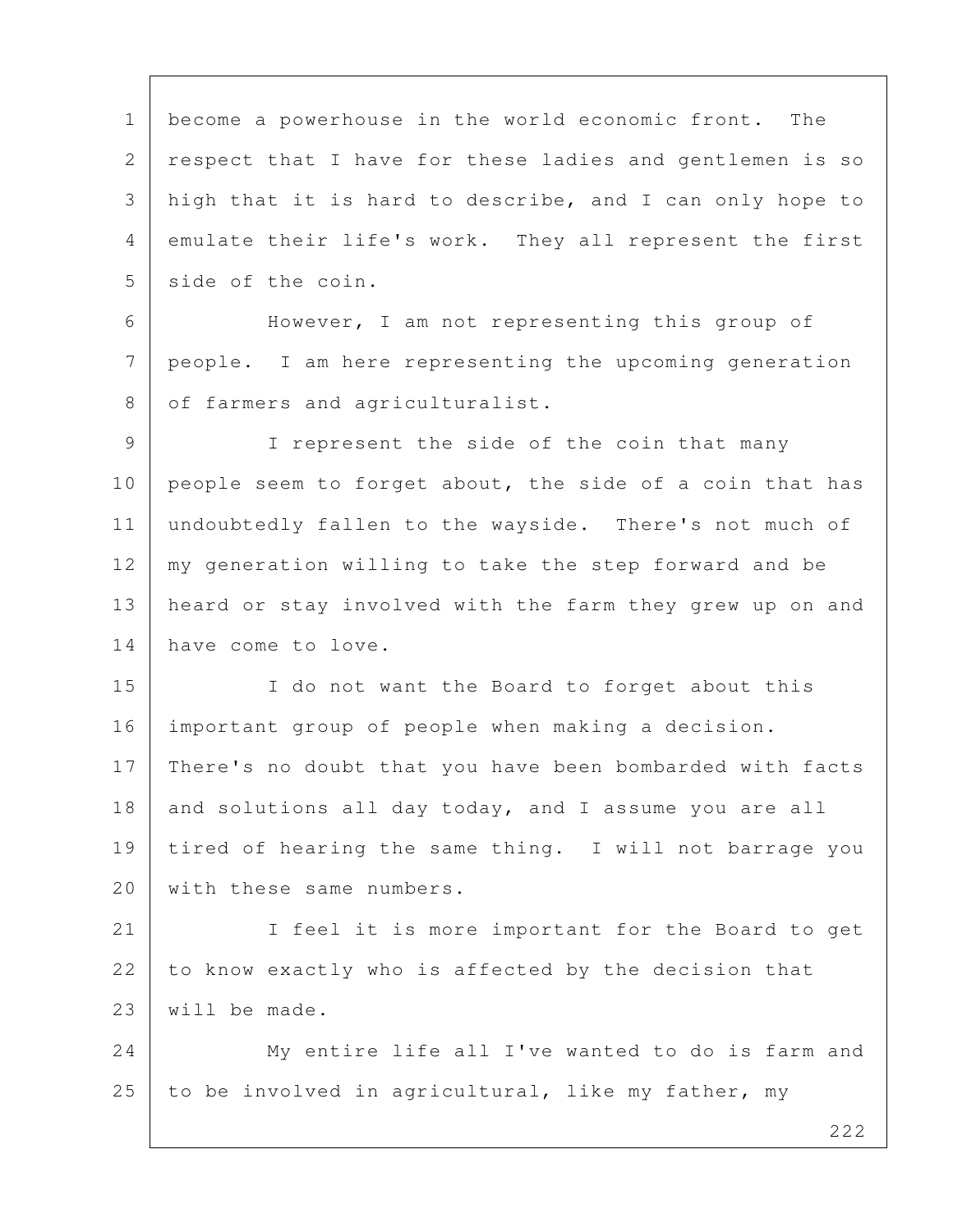1 | grandfather, and my great grandfather.

 2 I have grown up in the fields filled with 3 tomatoes, alfalfa, corn and cotton. Much like the 4 almond trees that I've come to love across Merced 5 County, I have grown in Boston.

6 Molded by my surroundings, agriculture is part 7 of me just as much as are the roots of said almond 8 | trees. My heart and soul are intertwined with the 9 land.

10 | It was my intent to come back from school --11 excuse me -- and help my father and my uncles prosper 12 and grow. I have the tools in front of me, a four-year 13 crash course in crop science, and over a hundred years 14 of combined experience to help me learn along the way.

15 The best way to move forward is to embrace old 16 and new. I represent the new technology and hope to 17 blend with the tried-and-true technology of years past.

18 There will always be challenges ahead of me. I 19 have accepted that. And with my face turned toward the 20 | rising sun, I've confidently embraced these challenges 21 and learn and grow.

22 However, there's some challenges that may be too 23 much for me. The Board's decision on unimpaired flows 24 will be one of these challenges that happen to fall 25 under this category.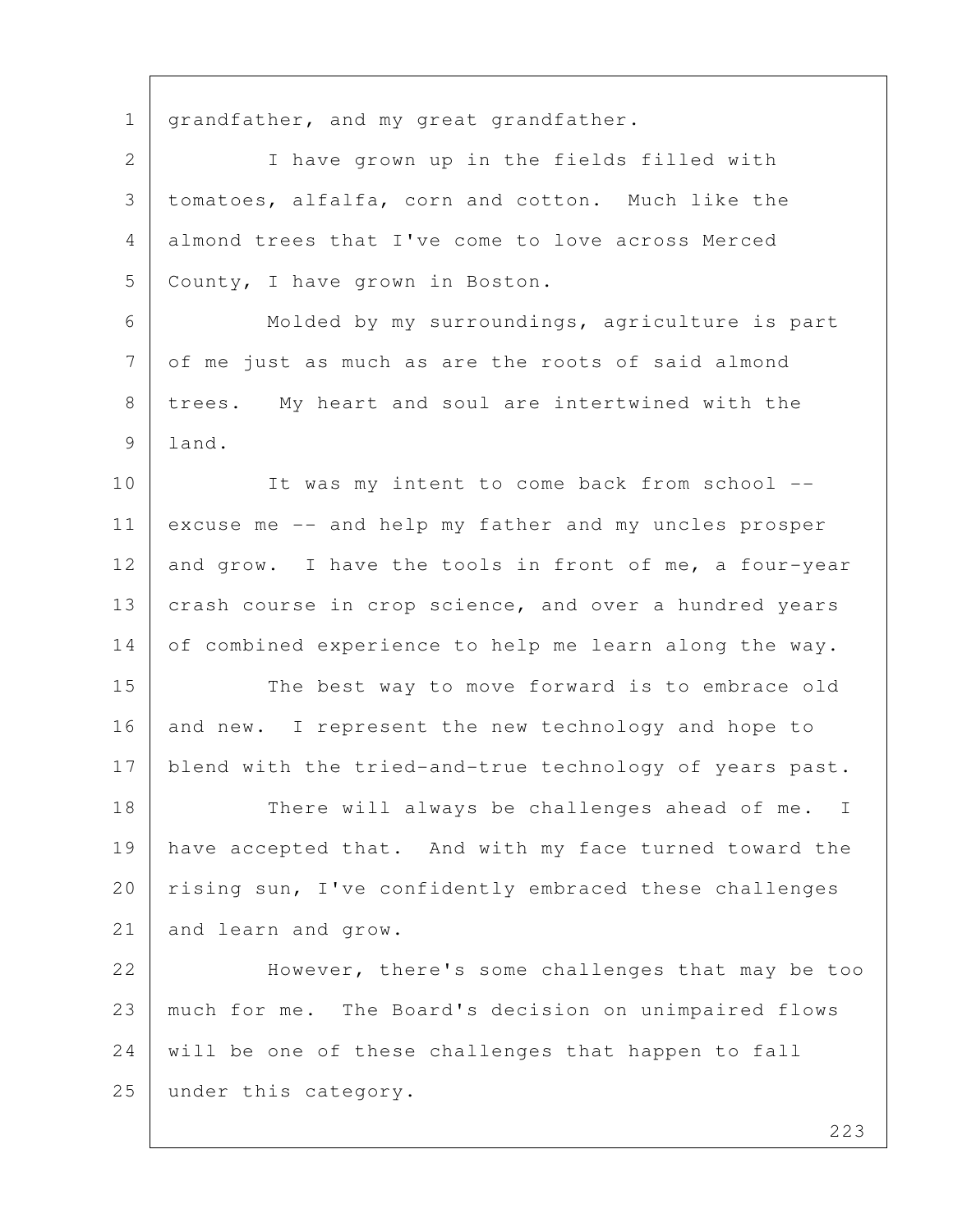1 | I want the Board to understand -- I'm sorry. I 2 want the Board to understand that the result of your 3 verdict will directly affect me and young people exactly 4 like me. Your ruling could very well spell an end to 5 the family farm, and it's been in my family for three 6 generations. 7 Sorry. You guys are intimidating. 8 | CHAIRMAN HOPPIN: Take a deep breath, Loren. 9 You'll be fine. 10 MR. LOREN SCOTO: I'm sorry. I'm not feeling 11 too well. I'm going to go ahead in there and -- I do 12 have to sit down. 13 (Applause.) 14 CHAIRMAN HOPPIN: Will Amanda Carvagal, Jake 15 Verburg, Richard Long, Jennifer Carlson, Jim Morrison, 16 and Kent Higgins come up. 17 To the best of my knowledge, that's the last of 18 | folks that were on that bus. If there's anybody that 19 | needs to speak, if you would see Mr. Lindsay, the 20 gentleman in the blue shirt in the front of the room, 21 give him your name. I will do my best so you're not 22 separated from the bus. If you're not on the bus and 23 you try and tell me you are, then make sure you're on 24 the bus when you go home tonight. 25 (Laughter.)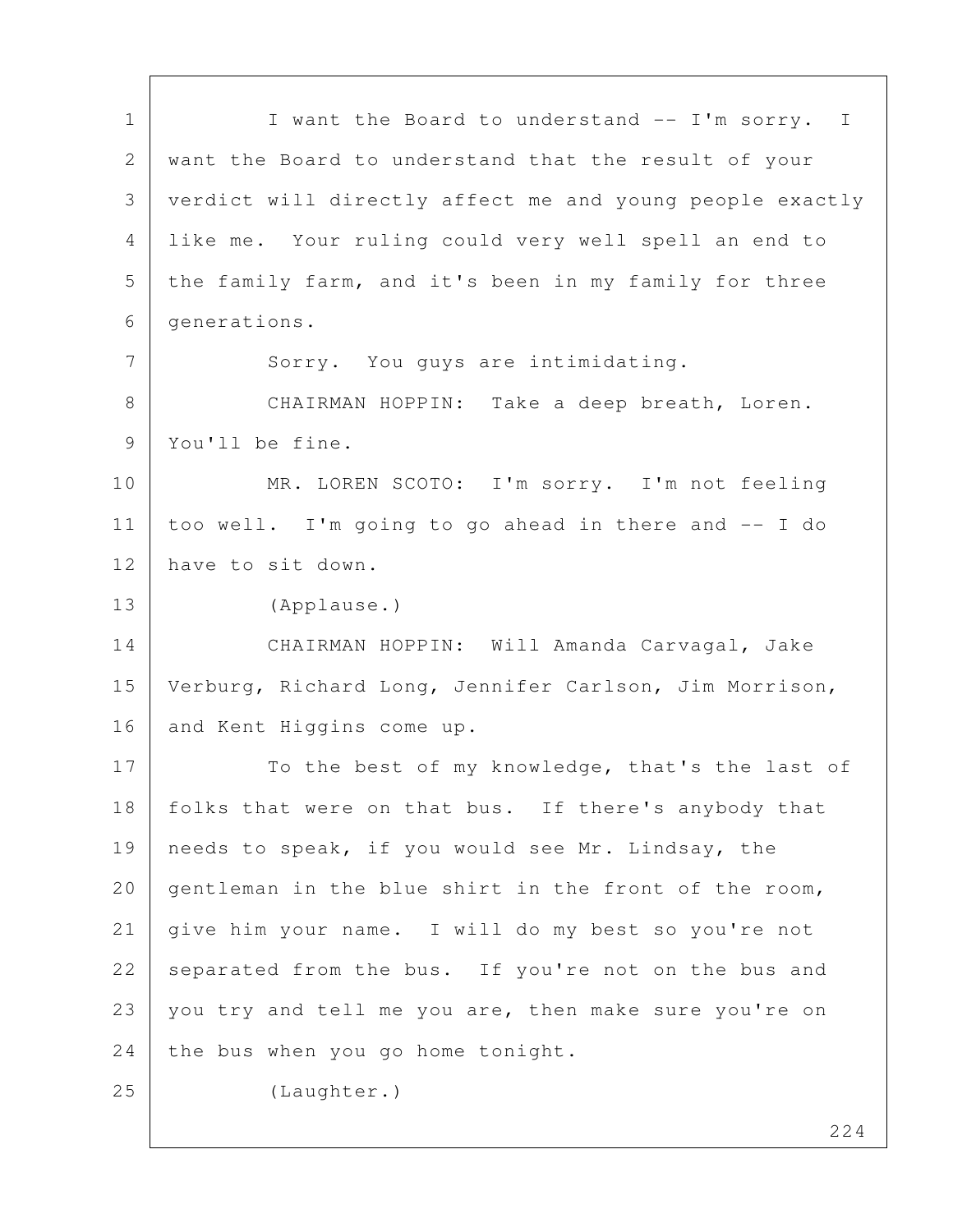1 | Amanda, do you want to go ahead? 2 MS. CARVAGAL: Good afternoon. My name is 3 Amanda Carvagal. I'm the executive director with the 4 Merced County Farm Bureau. Thank you for listening to 5 all of us today. I know it's been a long day for you. 6 It's been a long day for us as well. 7 Just to start off, Merced County Farm Bureau 8 represents 1500 farmers and ranchers in Merced County 9 since 1917. We're the fifth most productive county in 10 the United States, and we are a \$3.2 billion industry as 11 of last year. That is annually, and that is just cash 12 receipts. That does not include anything that is a 13 | multiplier fact which, if in fact was the case, is 14 almost \$10 million. 15 So that said, why do we have concern? 16 Obviously -- you've heard repeatedly -- water is our 17 | lifeblood. We need it in every aspect of our lives, in 18 | agriculture and in our day-to day lives. 19 Some of the biggest problems that I have seen 20 with the SED is the document itself -- and I think it's 21 been touched on repeatedly -- is the analysis of the 22 environmental aspect versus the economics. And I know 23 in CEQA you don't have to analyze the environmental 24 impact as thoroughly. It still needs to be touch on. 25 However, when the two numbers don't compare and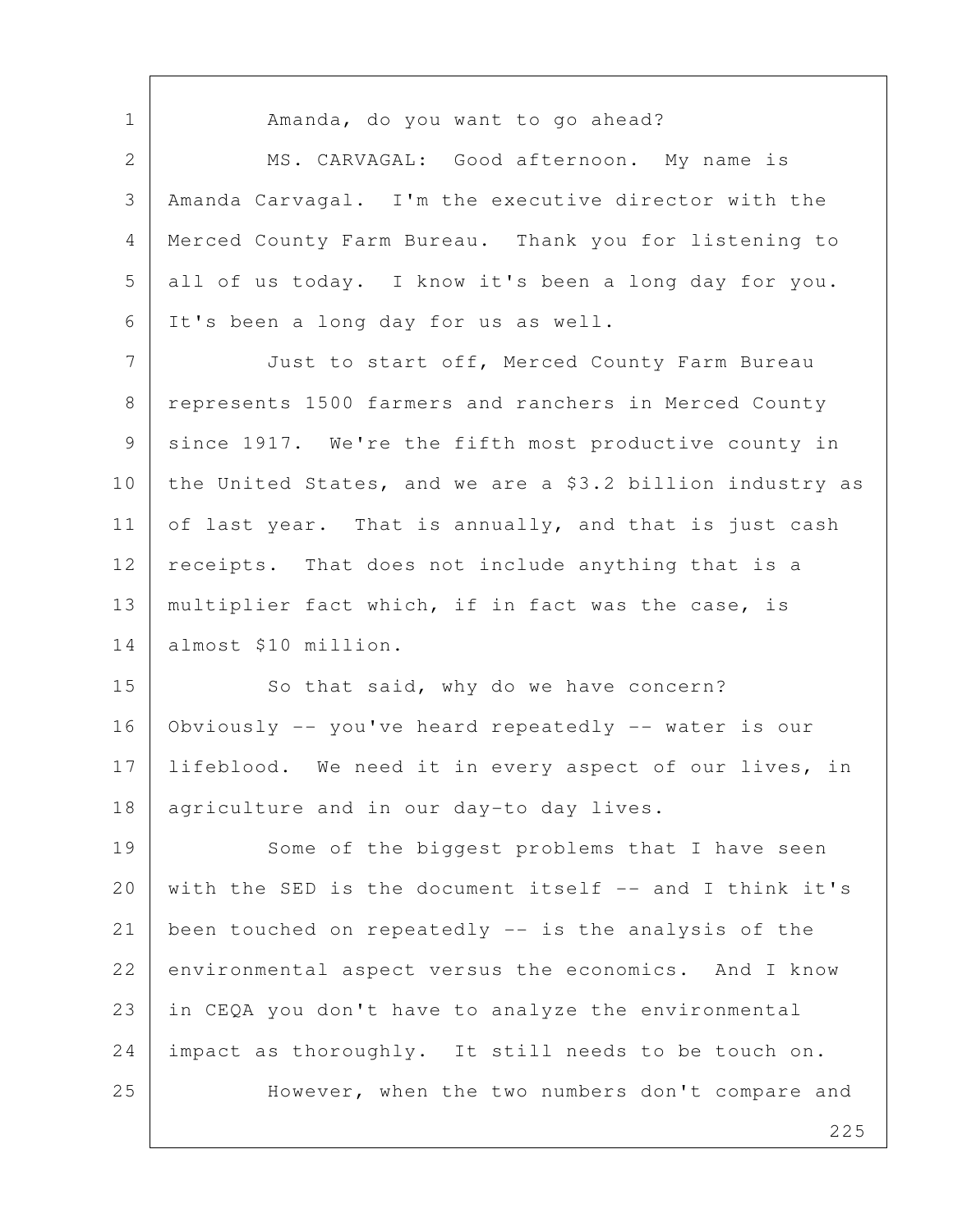1 | you don't find a full analysis, you make us question 2 everything that you guys are doing. And so we just want 3 to make sure that the analysis is full.

4 And if you guys are going to look at the fullest 5 impact that could occur, we need to see all the same 6 types of numbers, including groundwater. And, 7 ultimately, we have large numbers, and our guys are not 8 | going to step down, because productivity is required. 9 Not because they want to make the money but because we  $10$  have a population that is still growing  $-$  and 11 | rapidly  $-$  that we have to continue to feed.

12 So this is something that I am just trying to 13 | kind of hope that resonates with you guys, is what all 14 of our guys are trying to reach out to you today.

15 Not only will this groundwater be affecting our 16 | farmers but, like was mentioned earlier, all of the 17 cities on the east side of the county, not just Merced 18 | City, are reliant on groundwater. That means not only 19 will the farmers be fighting with the cities but all of 20 those in the rural communities who aren't farming, just 21 a rural residential house, we will all be competing for 22 this groundwater.

23 And we've already had issues with this. And in  $24$  our area alone, that's over 20 -- or 130,000 people 25 we're talking about.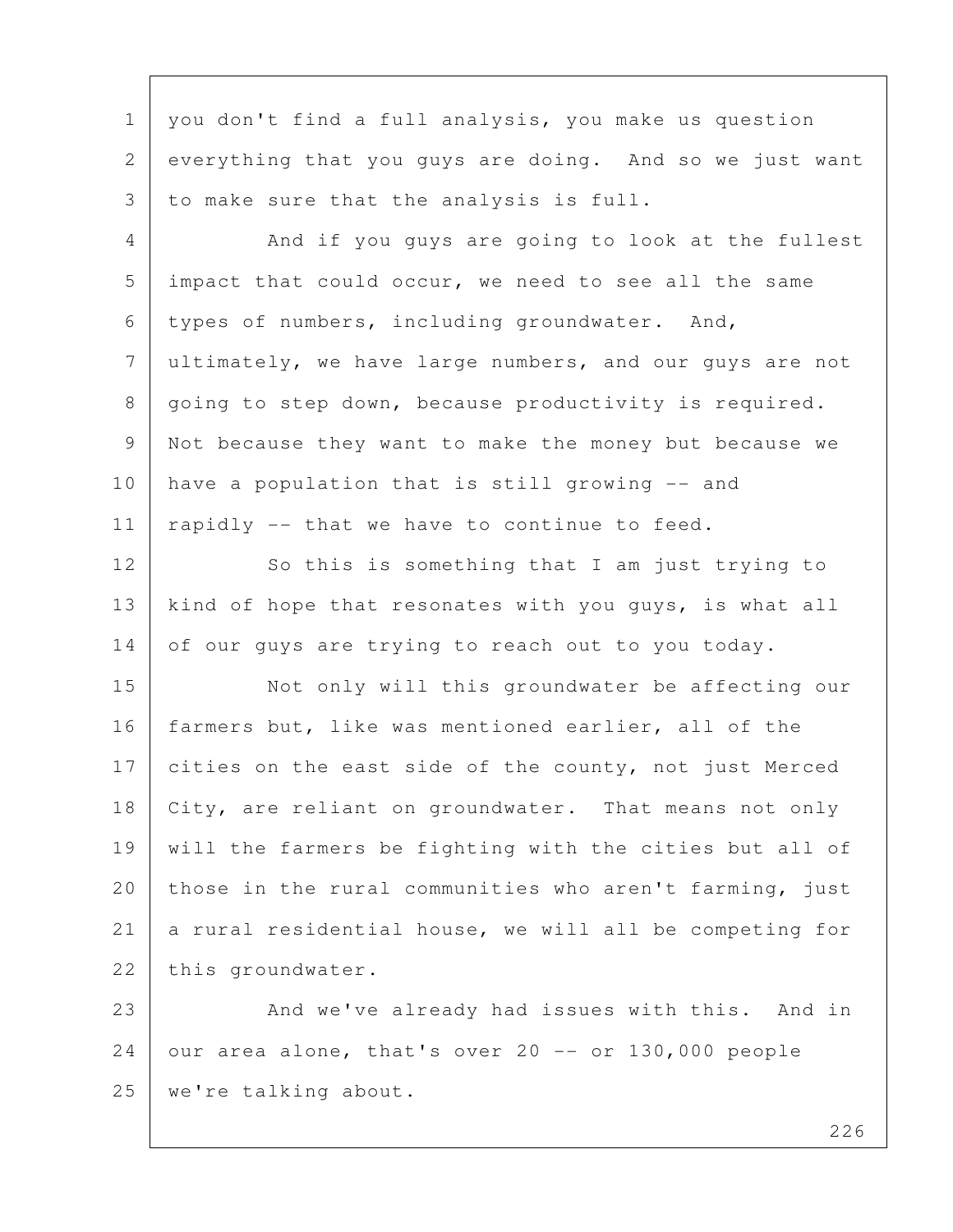1 So this is a very, very specific concern that 2 isn't just relative to agriculture; it's my home town 3 and my community that we're trying to direct here. 4 Specifically, the other aspect that I'm not sure  $5$  was touched on -- we got here a little late, so it might 6 have been touched on -- is during the presentation when 7 we were talking about the groundwater and everyone 8 | turning on the pumps, is there an analysis of the air 9 quality impacts of the pumps? I know there is, but is 10 that at the fullest extent possible? 11 Because if we have guys who are going to be 12 turning on their pumps, which they are, we're going to 13 have air quality issues. And we are in Merced County 14 and we regulated to the nth degree. And it's really 15 frustrating because my guys are paying for it day in and 16 day out. And this is another thing that ultimately is 17 going to fall on  $-$  the burden on them. And we just 18 want to make sure that this is included in the analysis 19 to the fullest extent possible. 20 Finally, we do have a major concern with the 21 fact that this decision, though your guys are proposed 22 at 35, it could vary from year to year, going up to 45. 23 In planning for your next season -- these guys are 24 starting in October and November when they are 25 harvesting their last fields. This makes it really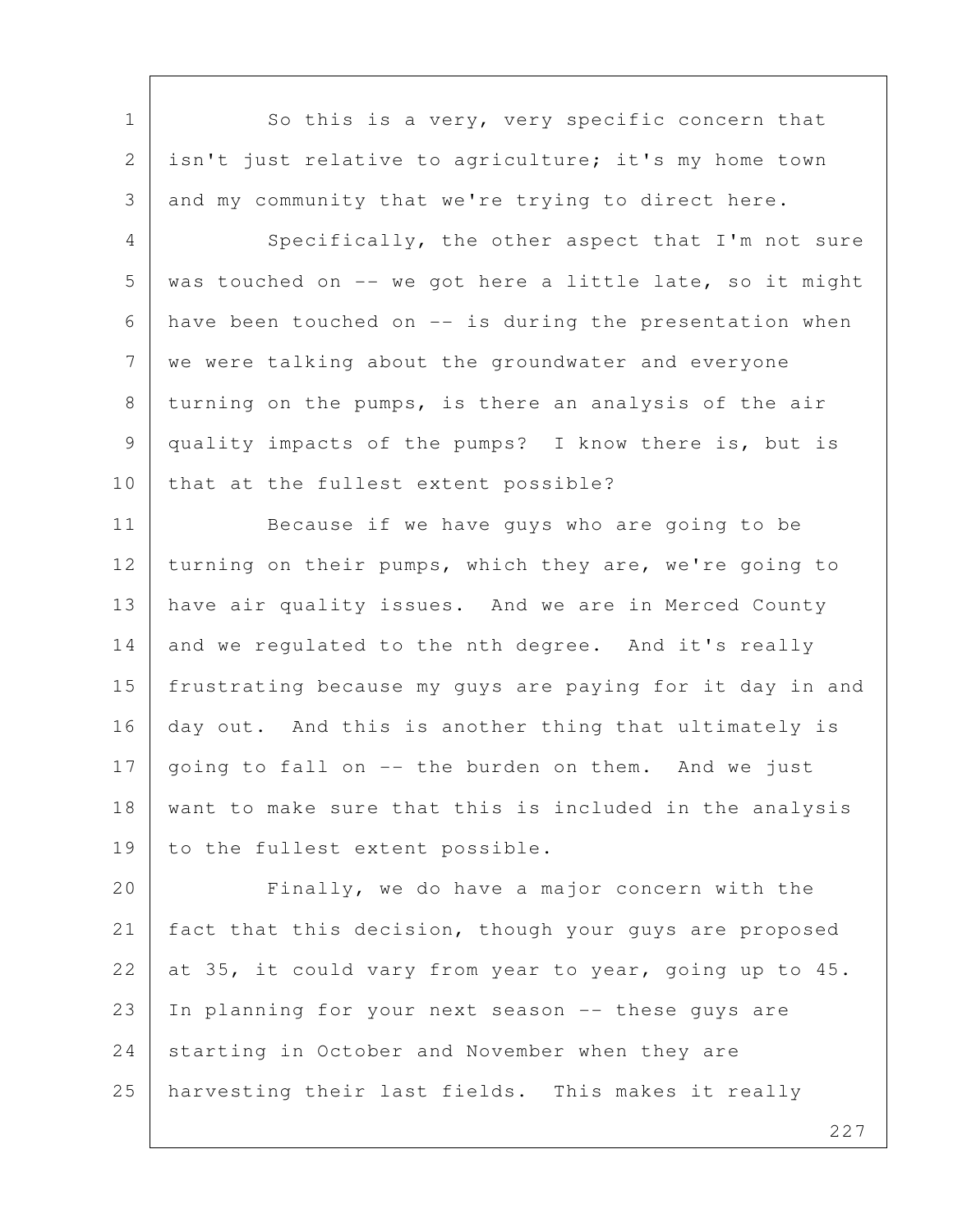1 difficult. When you don't know how much water you're 2 going to have, you can't plan for the future. That 3 means your employees, your long-term employees, who they 4 consider family, cannot have their plans made. They 5 can't really plan for the future. My guys like to plan 6 for the future. Let me tell you.

7 | Finally, one of the things that was mentioned 8 with the CEQA process, CEQA doesn't require perfection. 9 And we understand that. However, it does require the 10 adequacy, the completeness, and good faith. And in 11 reading some of this document in our analysis, it's not 12 there right now. And we need to have that whole faith 13 in your guys in the conversation that goes between 14 anyone in the agriculture industry, may it be water 15 purveyors or other, and you guys. Because we don't feel 16 Iike that communication has been there.

17 So thank you so much, and I look forward to 18 | working with you in the future.

19 CHAIRMAN HOPPIN: Thank you, Amanda.

20 Jake.

21 MR. VERBURG: My name is Jake Verburg. I'm a 22 dairy farmer in Modesto, California. I've been there 23 for 49 years. I'm an immigrant from Holland, so I 24 wasn't born here but -- there was a comment made in the 25 Modesto Bee, and that comment was made by this gentleman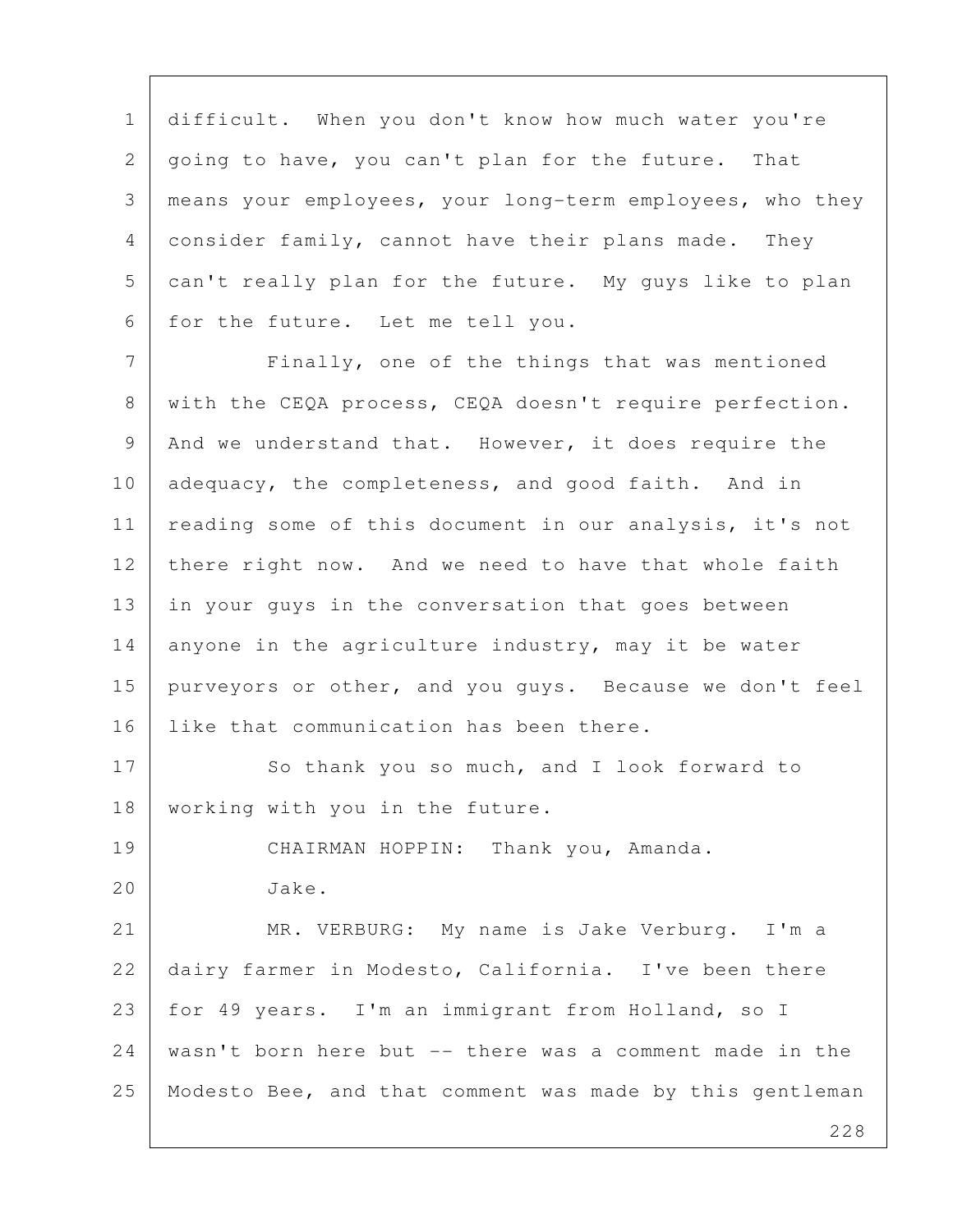229 1 here this morning, about, well, we just need to go to 2 high-valued crops, like almonds. 3 I'd like to know how he's going to feed my cows 4 with almonds. I don't think they're going to eat them.  $5$  So we need alfalfa. We need corn. We need those types 6 of crops to sustain the dairy industry. 7 The dairy industry today in California is 1600 8 of us. Within the next year, there's going to be 1400 9 of us. We're being forced out of this state as it is 10 already. All this is going to do is accelerate an 11 industry which is the number one industry in this state. 12 That's all I have to say. Thank you. 13 CHAIRMAN HOPPIN: Thank you, Jake. Thanks for 14 | your time. 15 (Applause.) 16 CHAIRMAN HOPPIN: Jennifer Carlson. 17 Jim Morrison. 18 Kent Higgins. 19 MR. HIGGINS: Thank you for letting me speak. 20 My name is Kent Higgins. I am just a concerned citizen. 21 I am familiar with what happened at the 22 Siskiyou/Klamath River dams awhile back, and I just 23 wondered if there's any parallels to what's going on 24 right now. 25 The Department of the Interior and other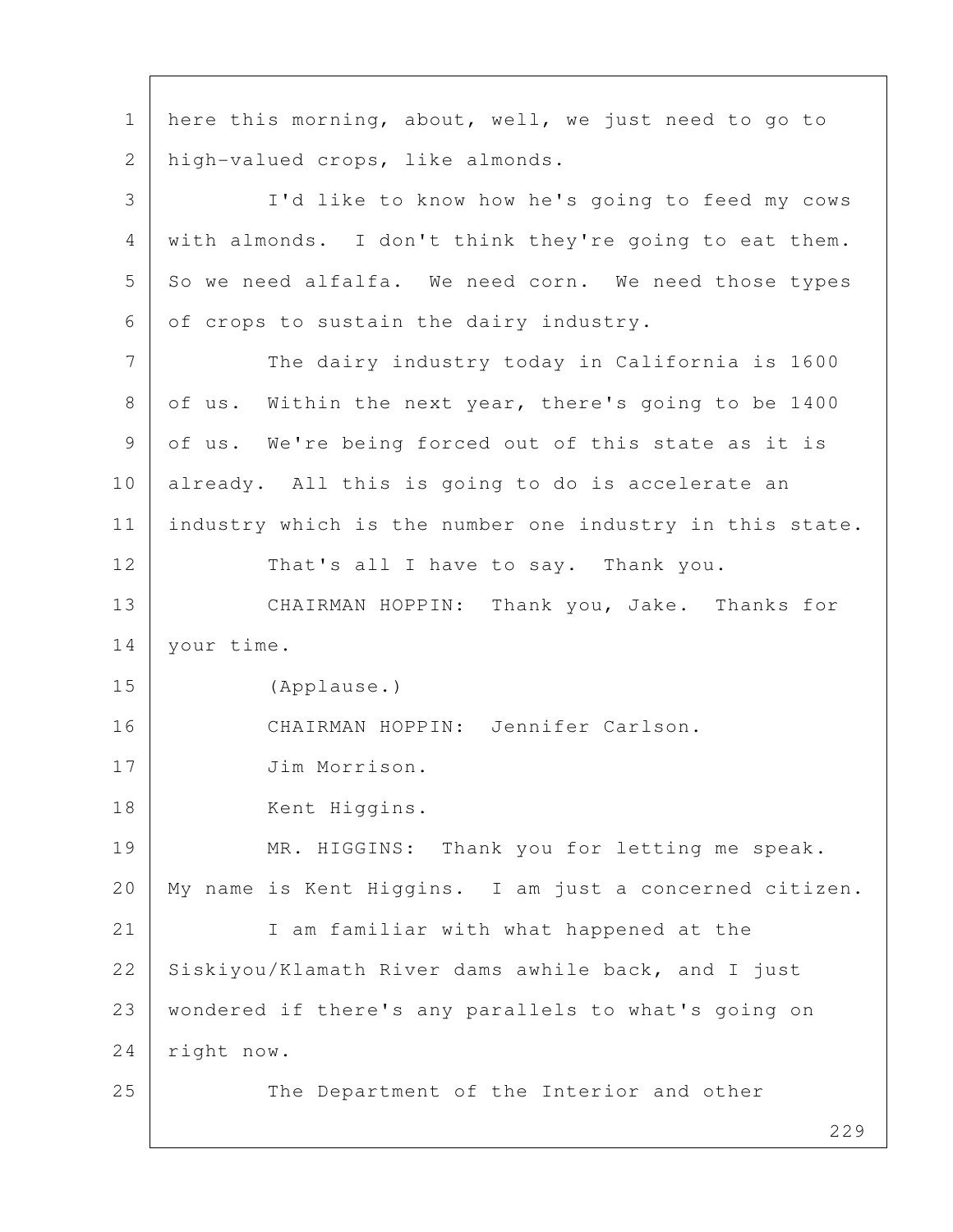1 environmental groups, including the Fish and Game, were 2 there, and they wanted just to take down the dams. 3 There were three dams in California, one in 4 Oregon. One was the Iron Gates. The other one was the 5 Copco 2 and the other up with was Copco 1. That was in 6 California. Then there was a John C. Boyle, and that 7 was in Oregon. And this was all about saving the coho 8 salmon. They wanted to blow these dams up. 9 And it was later proven that the fish were not a 10 threat -- or were not threatened. And they weren't 11 | native; they weren't a native fish, and they had no 12 commercial value. 13 And if they destroyed all these dams, which they 14 didn't -- the people fought against this and they 15 stopped it. There was just too much upheaval about it. 16 But if they did, it would have taken away a low-cost 17 energy from the dams, a clean energy source, carbon 18 free. There were 70,000 homes that would have been 19 affected. Their electricity would have been gone. They 20 would have been gone anyway. The fish hatchery that 21 produced six million king salmon and 200,000 steelhead 22 and 75,000 coho salmon would have been gone too. 23 It would have wiped out the agricultural area 24 there, which was 97 percent of the whole economy there,

25 and property values would have fallen. They already did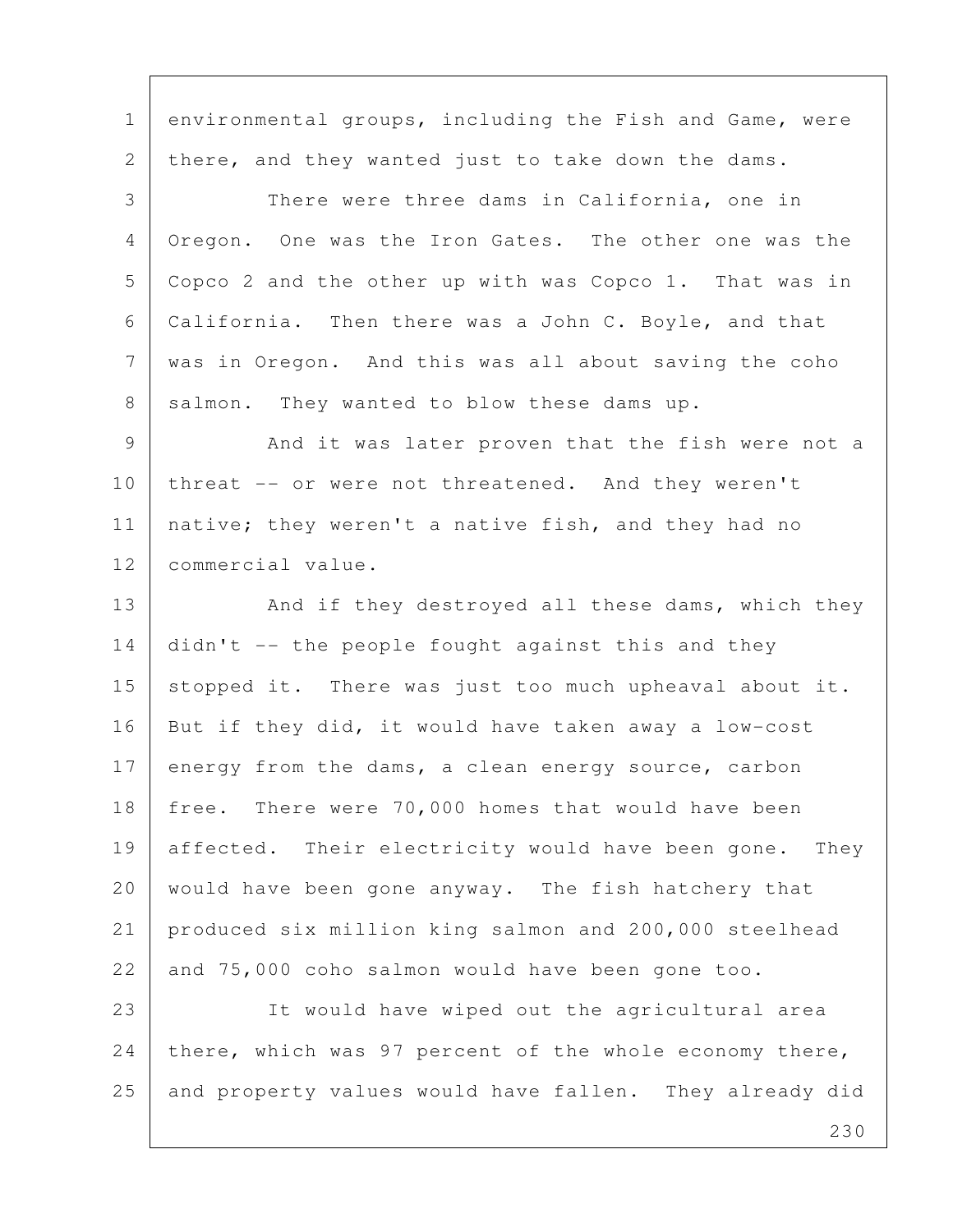1 while they were talking about the dam. They fell 2 50 percent. And the taxpayers, to be completely 3 insulted, would have had to pay for the dams, which for 4 the dams to be taken down would have been millions of 5 dollars. 6 So I just would like to say that in conclusion 7 maybe we should -- let's see. Instead of speculation, 8 why don't we just look into science more? This could be 9 just speculation science we're talking about. None of 10 this stuff can really be proven. We're just talking 11 about it. 12 So I thank you. I hope I got under my three 13 | minutes. Thank you very much. 14 CHAIRMAN HOPPIN: You did. You might want to 15 check some of those dam facts, as they say. 16 MR. HIGGINS: Well, can you give them to me? 17 CHAIRMAN HOPPIN: Kent Higgins. Oh, that was 18 you. 19 MR. HIGGINS: That was me. 20 CHAIRMAN HOPPIN: I thought you were confused 21 and it was me. 22 | Louie Bandoni, Ashley Bandoni, Pamela Sweeten, 23 and Richard Ulm, if you'd come up, please. 24 MR. LINDSAY: We might need to take a brief 25 | break for the court reporter.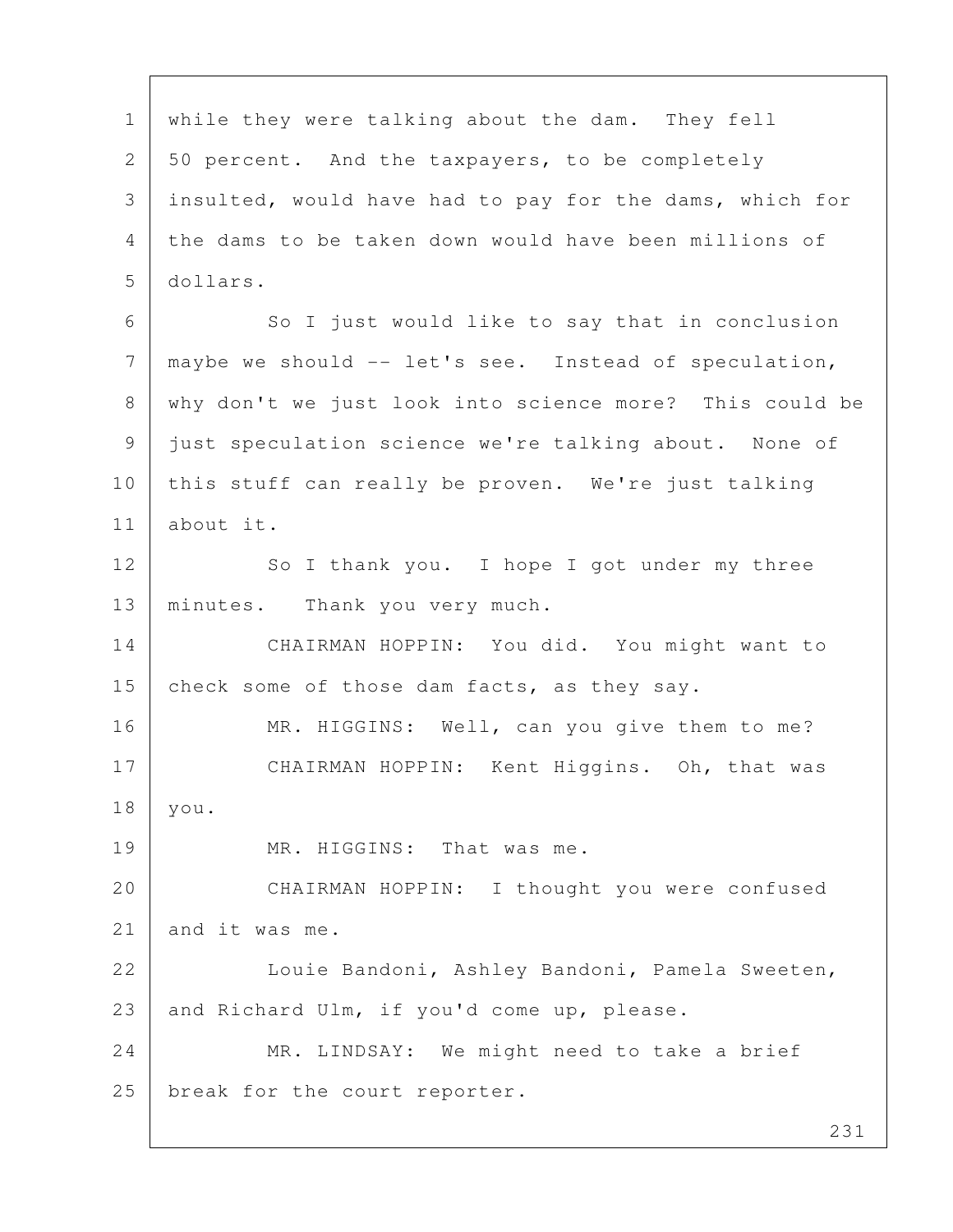1 CHAIRMAN HOPPIN: Is she cramping up? We'll let 2 the court reporter take a little break here. 3 (Break taken.) 4 MR. BANDONI: Chairman Hoppin and fellow Board 5 members, thank you very much for giving me the 6 opportunity to speak. 7 | My name is Louie Bandoni, and I'm from Merced. 8 | I am a third-generation farmer. That's what I've done 9 all my life. I know farming in and out. 10 One thing I would like to say is that there's a 11 | big turnout of farmers today. There's a reason for 12 that. It's really, really hard to get farmers to go to 13 any functions at all. They're so busy and so dedicated 14 to what they do, and the fact that there's so many of 15 them here goes to show how important we feel this issue 16 is. It's extremely important. Water to us is 17 everything. 18 The one thing I'd like to say is my father 19 taught me everything I knew from when I was a little 20 kid. He really worked with me. And I'm doing -- I did 21 the same with my son when he was growing up. That is a 22 resource. To have a family farm and have children that 23 are willing to take over the farm is a resource that you 24 do not want to lose, because you cannot replace somebody 25 who's willing to get up at two in the morning and go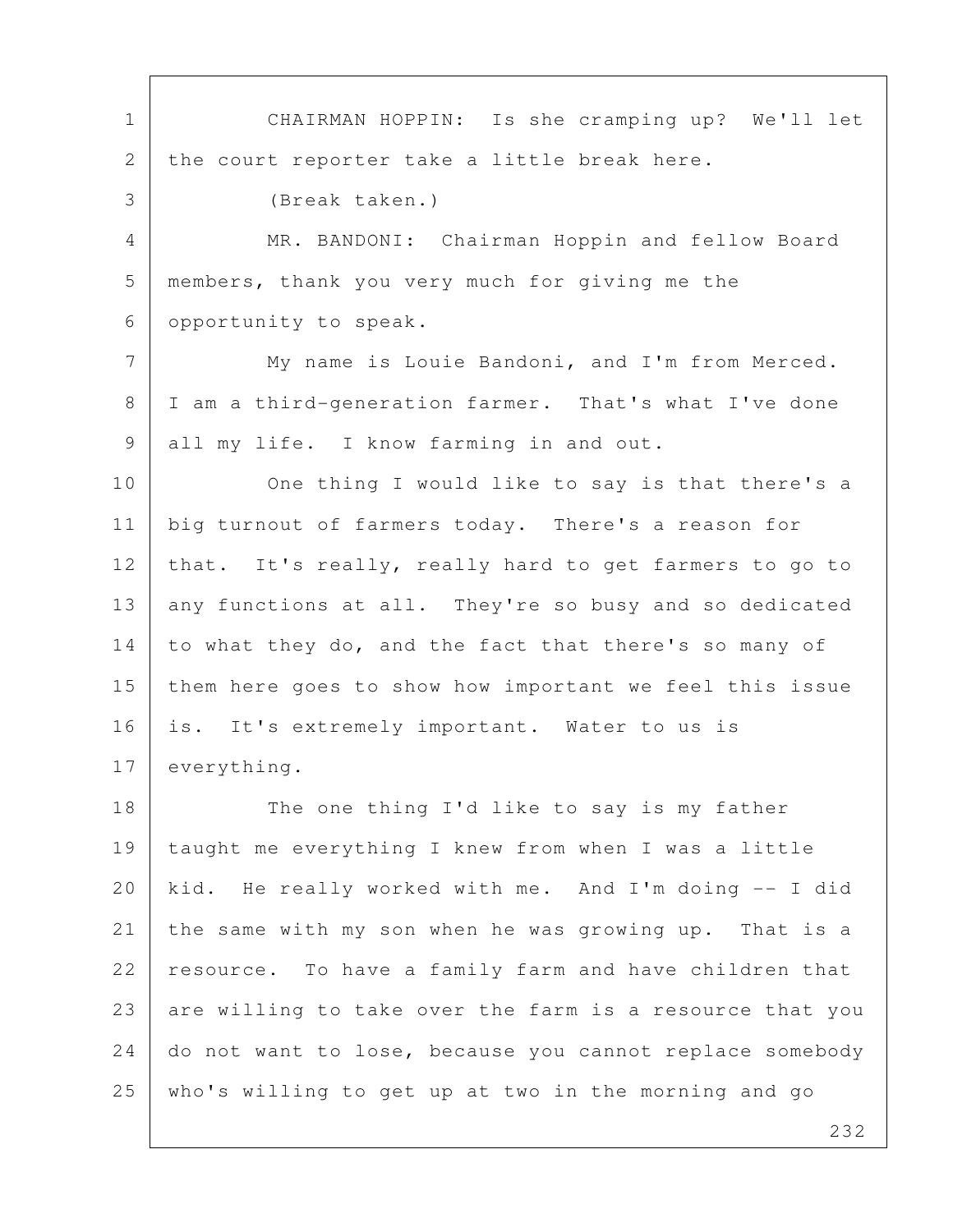1 check for frost, which my son right now is irrigating, 2 believe it or not. And to have that kind of work ethic 3 and to be a farmer is a resource that you cannot lose.

4 And so that's why it's so important to protect 5 that resource. And I'm fortunate to have not only my 6 son who wants to farm. Also my daughter-in-law, who's  $7$  right here and she's going to be speaking after I am,  $8$  that's totally involved in agricultural -- both of them. 9 And I think that's something that is very important.

10 The one thing that I think you have to realize 11 is that farmers are also endangered. You start taking 12 water away from us, you are endangering something that 13 cannot be replaced.

14 And, also, the San Joaquin Valley, food equals 15 water, or vice versa. And without water, especially in 16 the San Joaquin Valley which can grow upwards of 300 17 different crops, you cannot grow food.

18 And the issue with the pumping, around our area 19 | we already have what's called subsidence, which land is 20 sinking. And that's from overpumping. You're going to 21 force us to pump.

22 We're so fortunate to live in a district where 23 | we can use gravity water and supplement with pumping. 24 But when you're forcing us to use pump water as one of  $25$  our main sources to try to  $-$  you know, if, for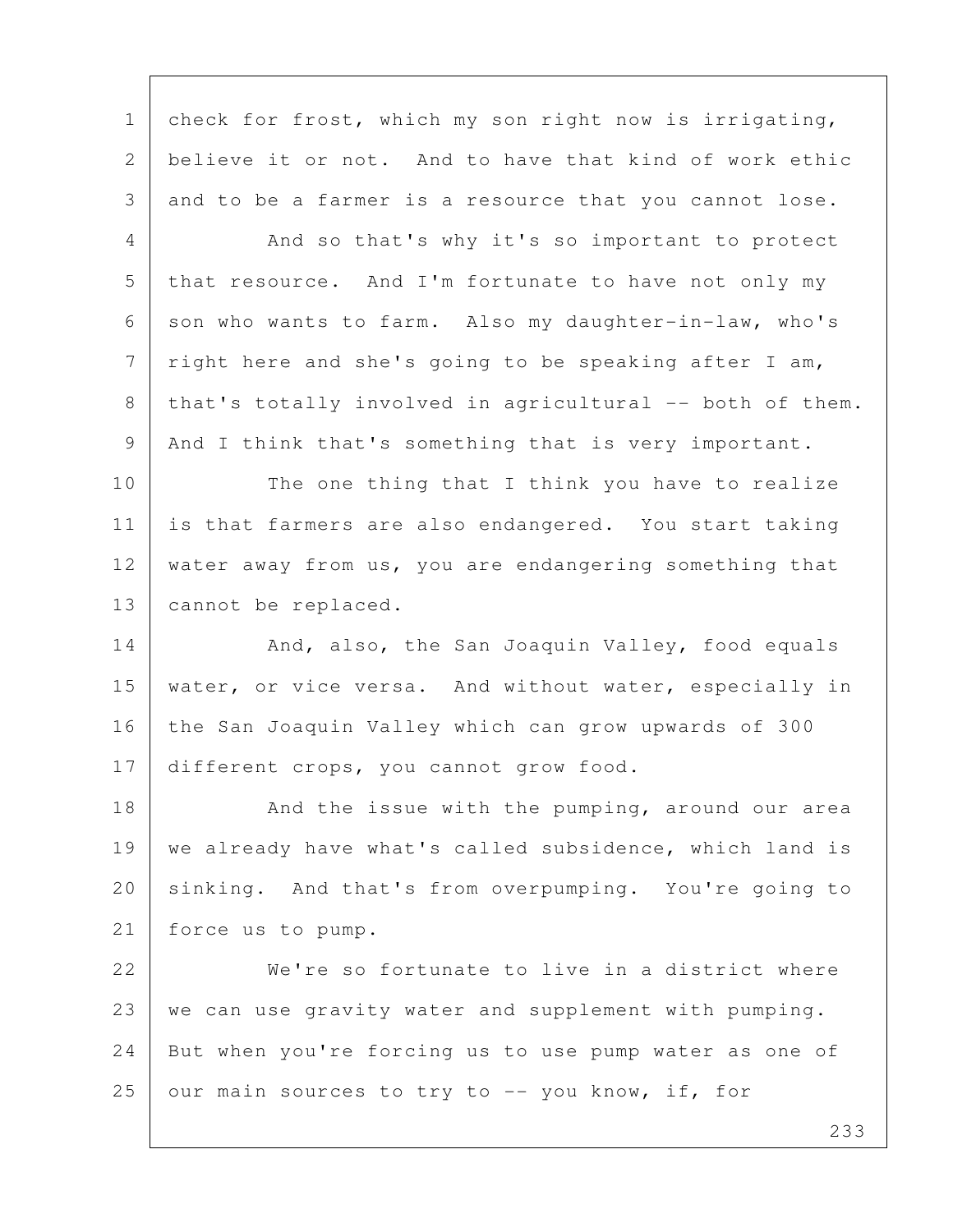1 instance, we got the 35-acre unimpaired flow  $2$  -- 35 percent, excuse me -- we would be down to a little 3 over one foot, and so we would have to supplement all 4 that water. And we would be over-drafting our 5 underground to the point that I don't know if we would 6 start subsiding. So I think that's an important issue. 7 So, anyway, I don't have much else to say. And 8 so thank you very much for letting me speak. 9 CHAIRMAN HOPPIN: Thank you. 10 Ashley. 11 | I've got about 45 cards left to go. You can do 12 the math on three minutes. I don't know how to say it 13 other than ask  $-$  when it gets to three minutes, I'm 14 going to ask you to sit down. And I'm not trying to be 15 | rude, but we've got people from all over. We didn't 16 anticipate this many cards, so please understand that 17 | we're not trying to cut you off. If you can, kind of 18 | gather your thoughts up. 19 With that, Ashley. 20 MS. BANDONI: Thank you, Board, for the time. 21 I'm very honored to follow my father-in-law, who is a 22 very inspiring man. And I hope to be as successful in 23 life as he has been. He's truly wonderful. 24 I'd like to give you some perspective who I am 25 and why I am here. I'm a pest control adviser/crop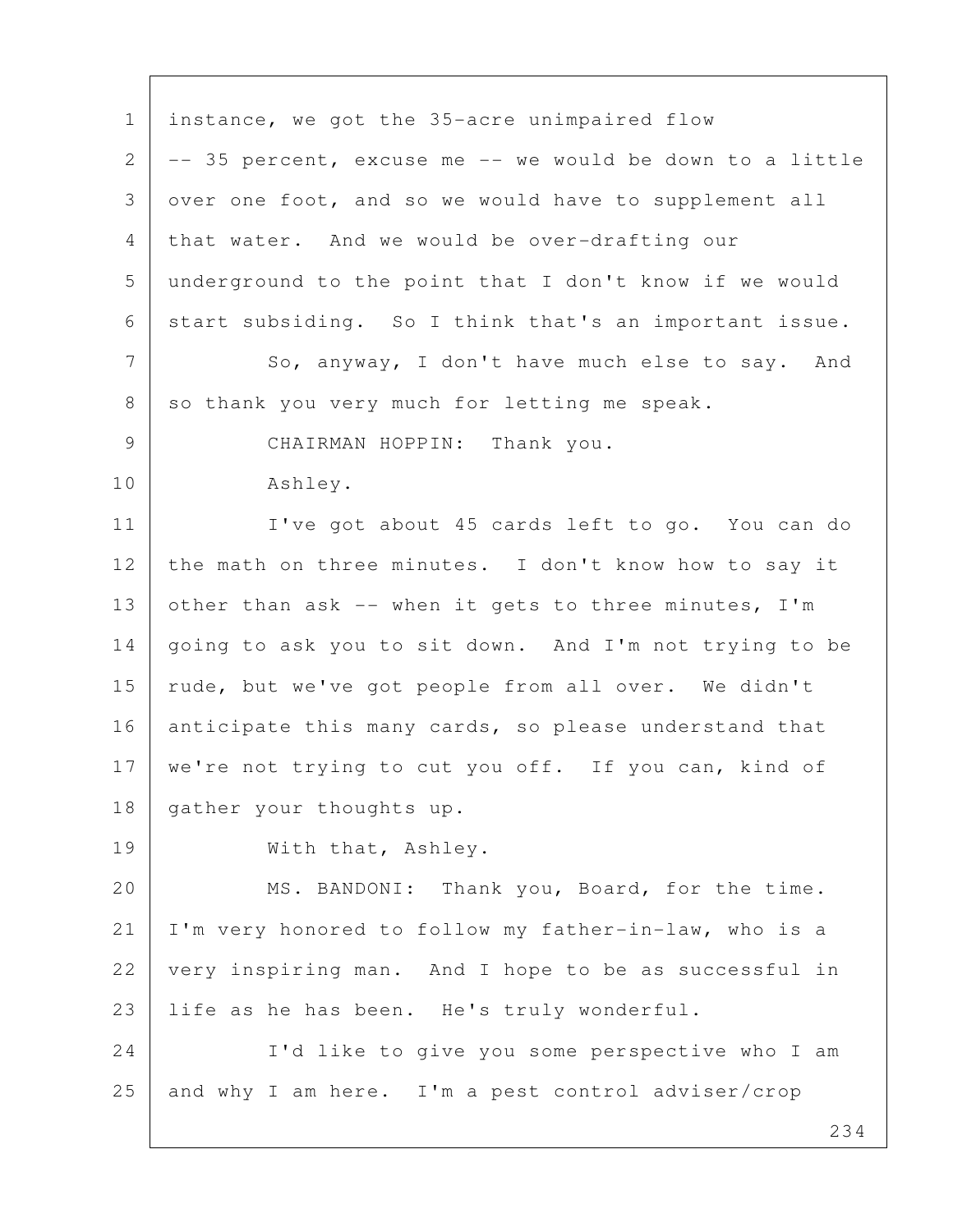235 1 adviser. My husband, a fourth generation farmer, and 2 | myself, are almond growers. 3 I'm a sales representative with Syngenta. I 4 sell seeds, seed care, and crop protection chemicals to 5 | thousands of growers in Merced, Stanislaus and San 6 Joaquin. 7 I'm the secretary for Merced County Young 8 Farmers and Ranchers. I'm also the first vice president 9 for Merced County California Women for Agriculture. 10 I came today to try and represent all of these 11 people and organizations, as well as the next generation 12 of California, but especially the next generation of the 13 | world. Just yesterday, I helped to host an event with 14 450 women in attendance who support and are ready to 15 fight for California agricultural. 16 I understand that in this room there are many 17 | people who would call themselves environmentalists. I 18 believe that the passengers on the buses that came from 19 Merced and Stanislaus counties today are by and large 20 the true environmentalists in this room. 21 By the nature of the job, a farmer has to be 22 sustainable and environmentally conscious. I challenge 23 you to find a better steward of the land than a farmer. 24 Members of the Board, each of you have been 25 appointed to make decisions which will affect the future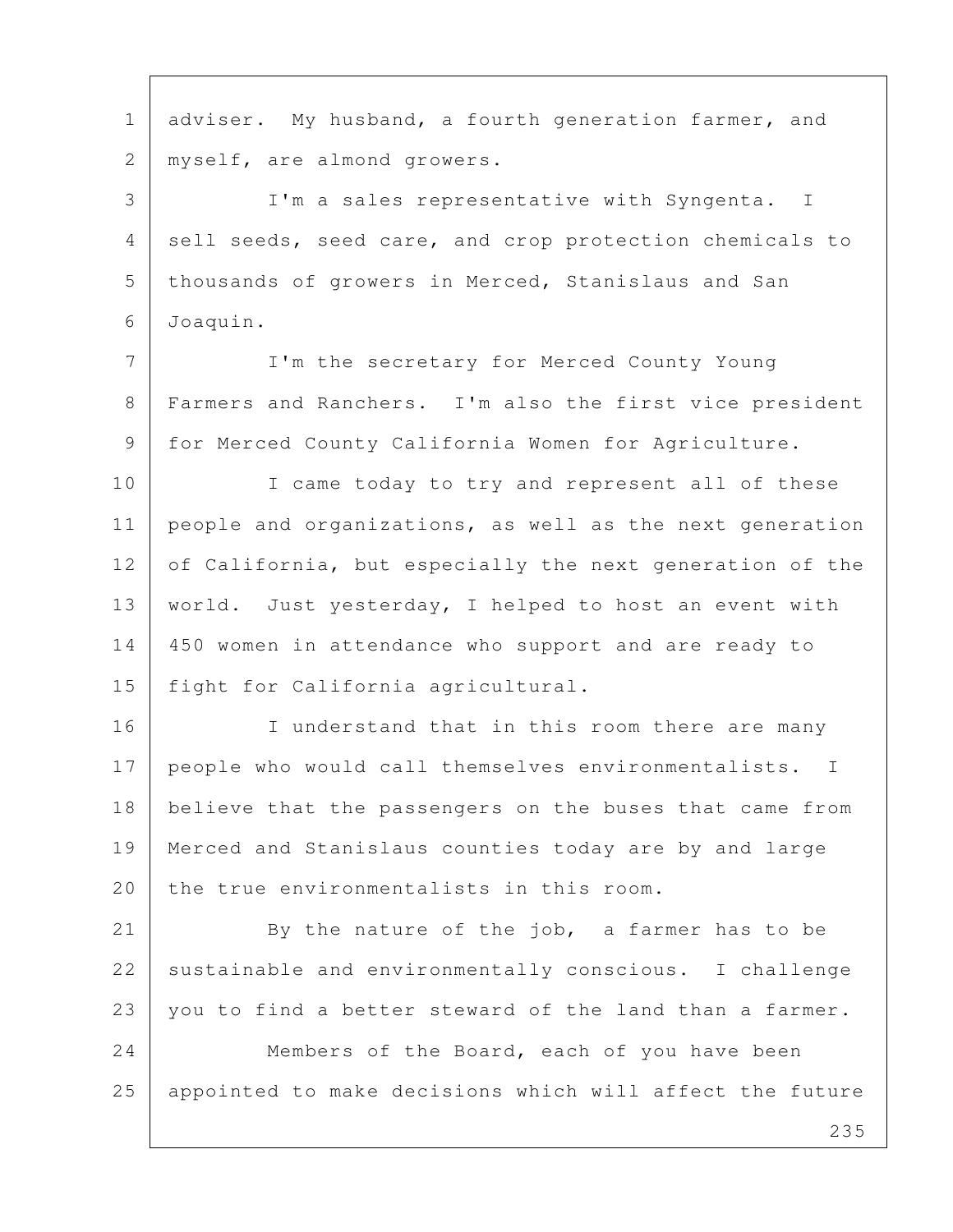1 of California's economy and, most importantly, the 2 world's food supply.

 3 California produces high quality, safe food that 4 the world relies on. It is time for each of you and 5 this State to realize that you are threatening to 6 destroy our State's sustainable food supply.

 7 I am worried about the future of the State and 8 the future of California agriculture. Ask yourselves if 9 you want to continue eating safe and affordable food, 10 and if you want your children to have that same 11 opportunity. Ask yourselves if you'd like to know where 12 your food comes from and if you'd like to keep it that 13 way.

14 By approving this proposal, you are killing jobs 15 | for California; you are killing our state food supply. 16 You are choosing for countries who rely on California 17 produce to struggle to feed themselves.

18 Members of the Board, if you're considering to 19 approve this proposal, I'd like to invite each of you to 20 come to the Central Valley. I would gladly introduce 21 you to the families and show you the fields which will 22 no longer be producing your states an affordable food.

23 I have heard many comments today concerning an 24 inadequate flow of water for the salmon population. 25 What I have not heard is the concern for adequate amount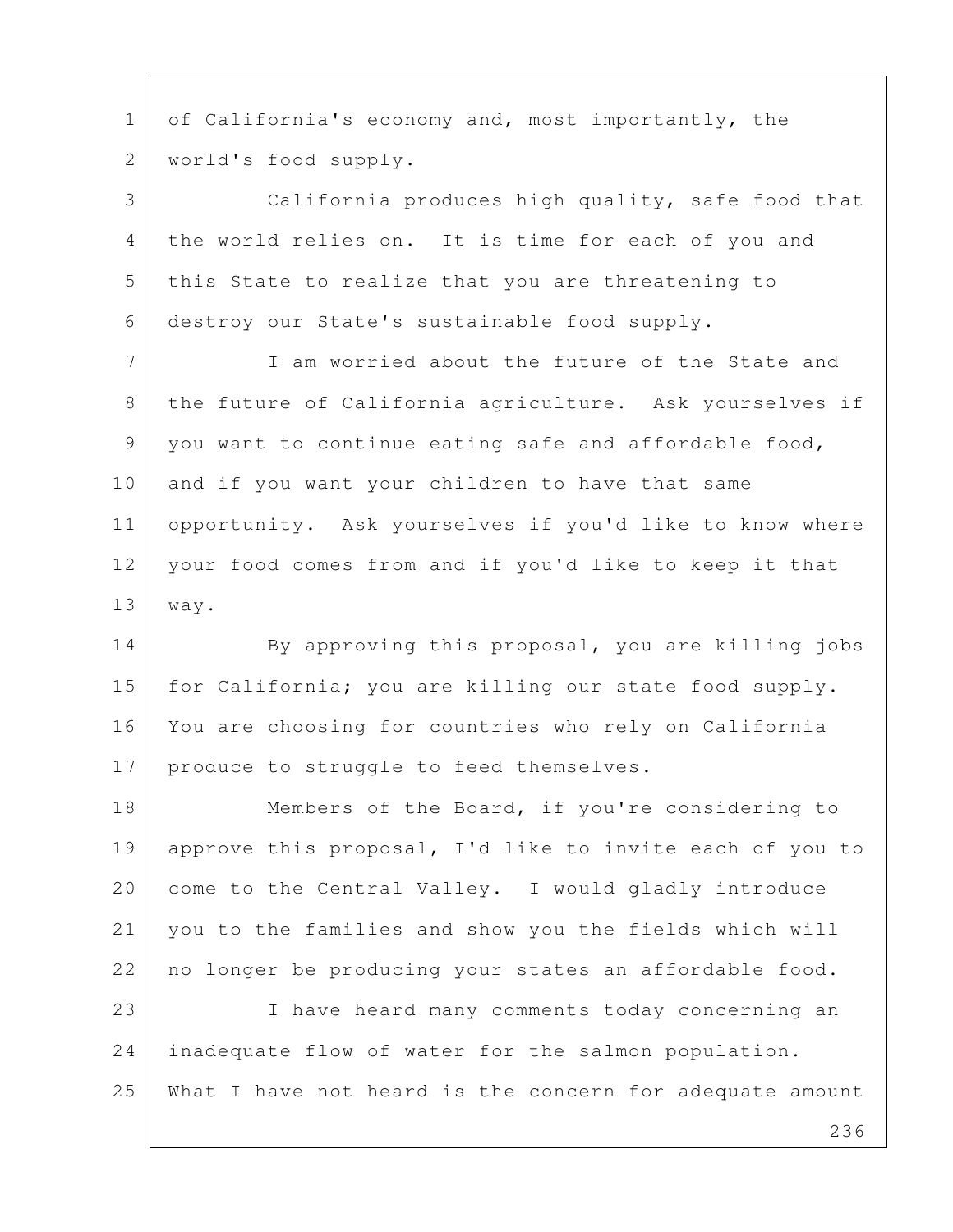237 1 of water to grow the food for our increasing population 2 of the world. 3 People will not -- California will not feed the 4 world with salmon. California will feed the world with 5 | our agricultural products. 6 When I got here this morning, I noticed some 7 individuals wearing badges saying, "California needs 8 | salmon." California needs agriculture. California 9 needs to feed the world. 10 Members of the Board, do not take this decision 11 lightly. Please do not take the water which feeds the 12 | world. I urge you to choose California agriculture. 13 CHAIRMAN HOPPIN: Thank you, Ashley. 14 (Applause.) 15 CHAIR HOPPIN: Pam. 16 MS. SWEETEN: Members of the Board, I, too, am 17 | with California Women for Agriculture, representing 18 over 200 farm families in Stanislaus County. And we 19 actually have our meeting tonight on classic wine 20 | vinegars. 21 Agriculture is doing more and more every day. 22 Farmers are innovative and always changing what they're 23 doing and how they're working to have value-added crops. 24 Those value-added crops add jobs. 25 Just last week in Fresno, there were over 60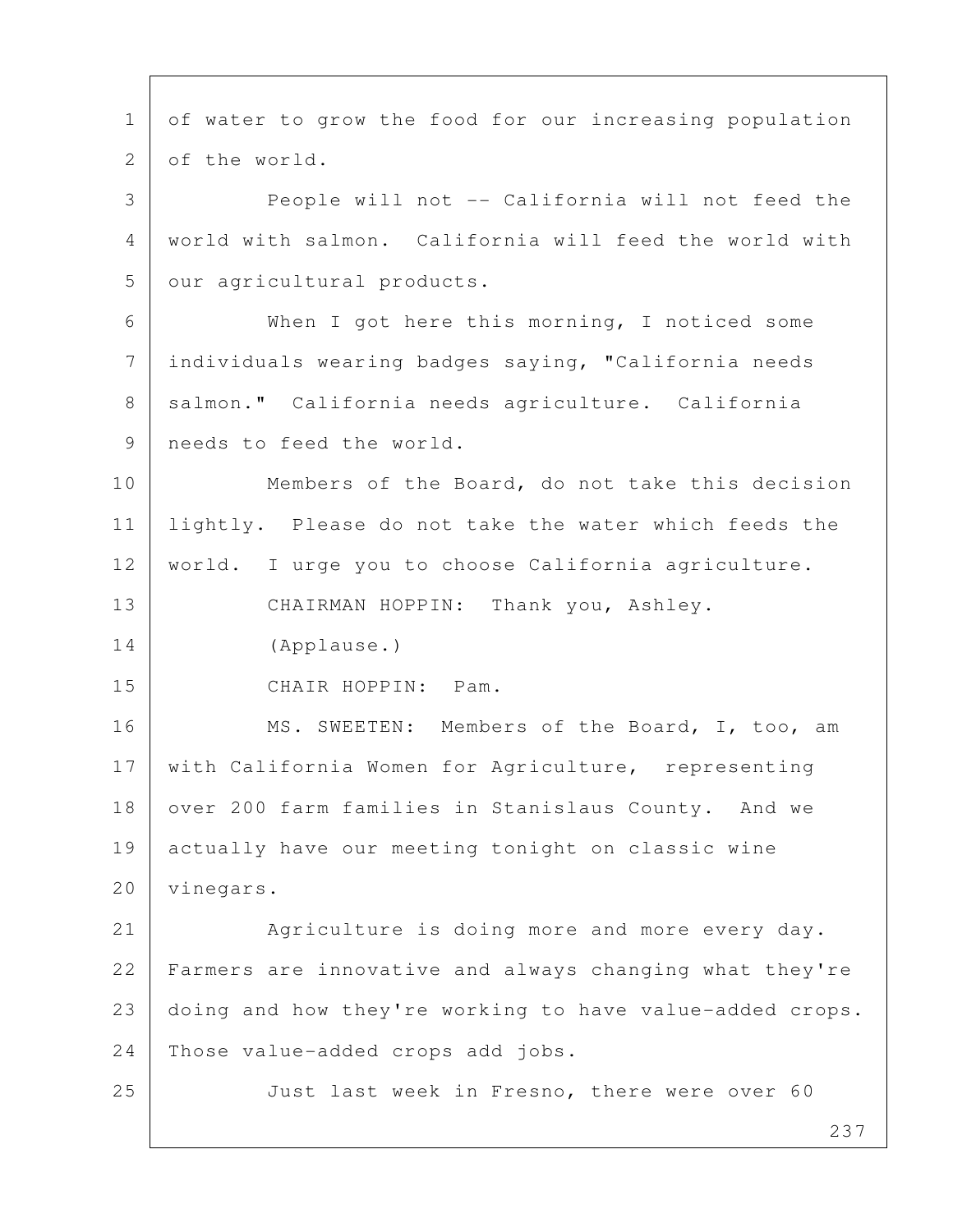1 | companies from the Central Valley represented, showing 2 off their wares to the world and to the country, and 3 people coming in from Costcos and Sam's clubs. And 4 these are creating very big jobs.

 5 Did you realize that one out of every four 6 containers that leave a port in Long Beach are leaving 7 with ag products in them?

8 So it's not just California ag jobs that we're 9 worried about. What about these jobs in the ports in 10 | Oakland? They're going to lose jobs over there too. 11 It's not just the farmer.

12 But less than 10 percent -- I'm going to just 13 | read this one quote here that I've got because I think 14 it's very important. It says it all. "Americans spend 15 | 10 percent of their income on food, the lowest of any 16 | country, thanks to farmers and smart farm policies."

17 And if all of you can just remember this, the 18 FFA motto is: "Learning to do, doing to learn, earning 19 to live, and living to serve."

20 Your farmers are involved in your school boards, 21 your city councils, your water boards. We're just not 22 on the farm doing our own thing. We're involved in the 23 community in lots of other ways -- serving as board of 24 directors for various organizations and nonprofits. And 25 all of these things will be impacted if you're going to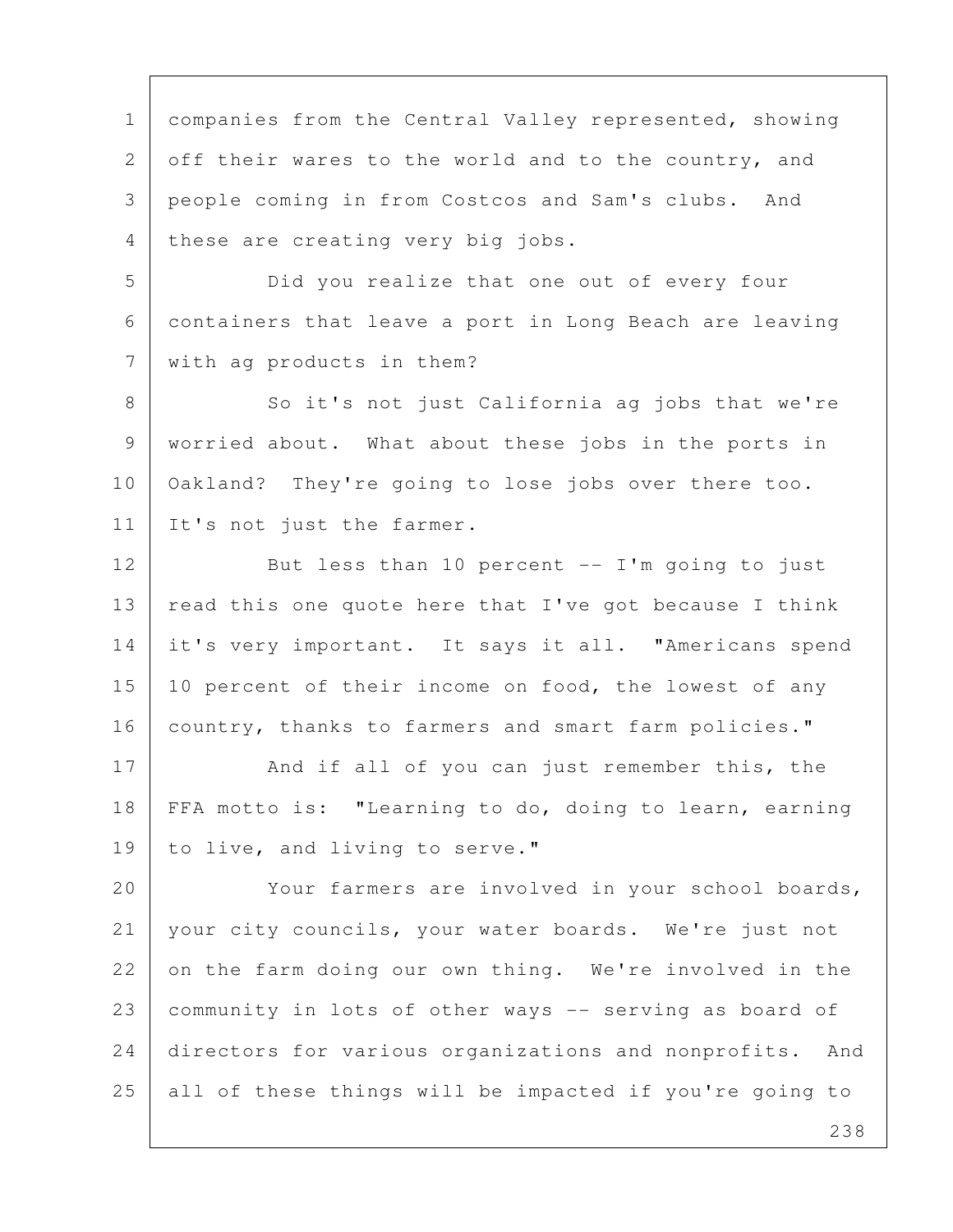1 | impact the farmer and what's happening on that farm. 2 I support an organization called Sierra Vista 3 Children's Services out of Modesto. We put on a golf 4 tournament and raised over \$40,000, and that money goes 5 back to families. 6 But you know what? It's agriculture that puts 7 on that tournament and raises that money. It's 8 | agricultural that brings that money in to support these 9 families that need this help. So without the 10 agricultural dollars that are being made on the farms, 11 | those are going to be other issues that are going to 12 come up that won't be supported because agricultural 13 | loses out because we don't have water. 14 Thank you. 15 CHAIRMAN HOPPIN: Thank you, Pamela. 16 Richard. 17 MR. ULM: Thank you, Mr. Chairman, members of 18 the Board. Richard Ulm. I'm the Director of Utility 19 Planning and Projects for the City of Modesto. And in 20 the interest of full disclosure, I'm also a 21 third-generation farmer. And usually -- sometimes I 22 have conflicts between my city work and farming 23 interests, but we're fully aligned here today. 24 So I just want to put a little face on another 25 type of user that hasn't gotten too much -- other than a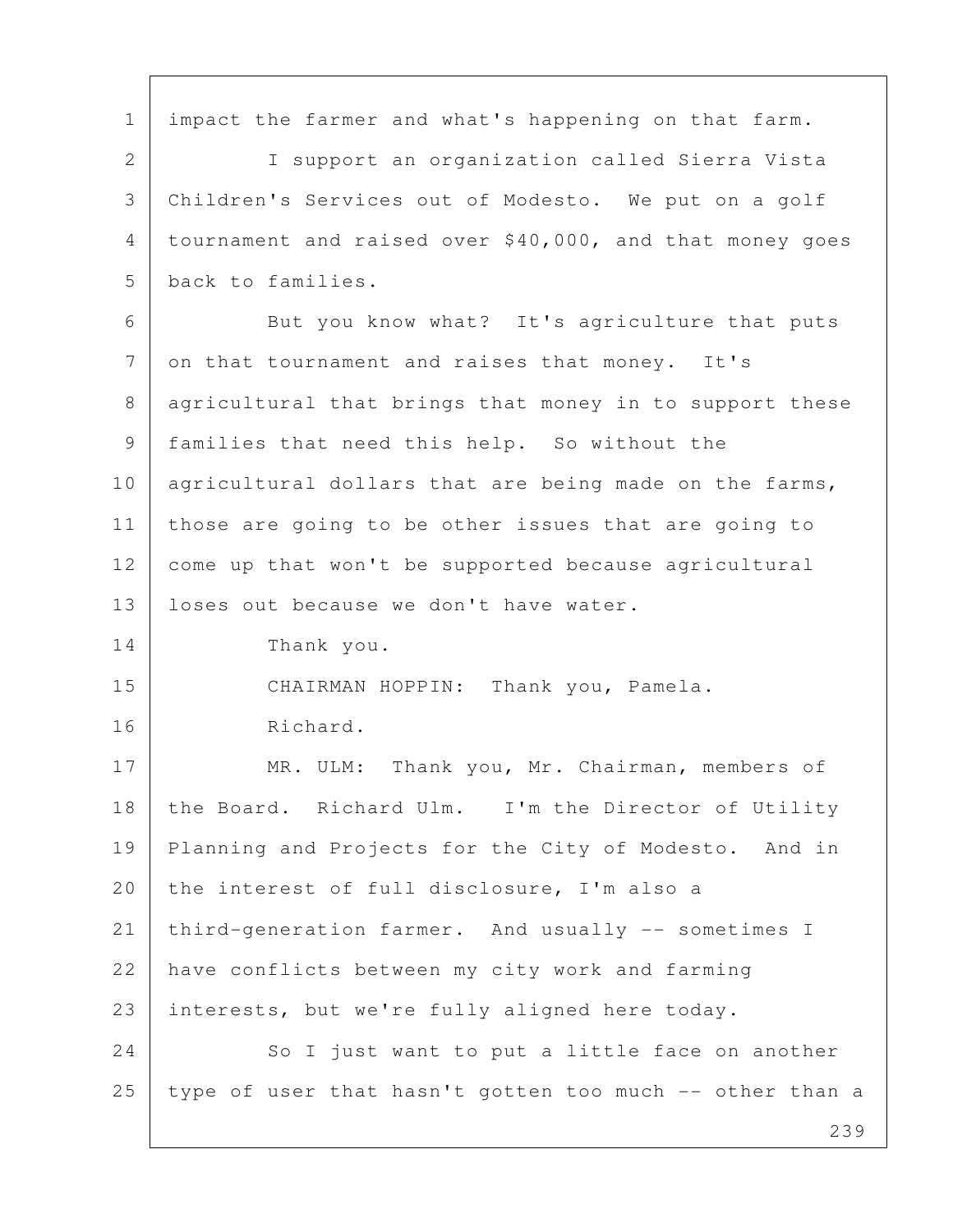1 | mention today, which is the municipal user. 2 The City of Modesto serves a population of 3 265,000 people today. We ultimately plan to serve 4 400,000 people with water. Currently, we spend -- or we 5 get 45 percent of our water from surface water in a 6 partnership that we have with Modesto Irrigation 7 District; and ultimately we plan -- our urban water 8 management plan indicates that we are planning on 9 ultimately serving 65 percent surface water for our 10 residents. 11 We are also working with the cities of Turlock 12 and Ceres to try to work with a similar-type project 13 south of the Tuolumne River with Turlock Irrigation 14 District. 15 One thing I wanted to point out is that 16 Modesto's surface water supply is directly tied to the 17 ag supply. We have an agreement with the Modesto 18 Irrigation District that we get a proportional -- if 19 | there's a cut in ag water supply, we get a proportional 20 cut in the municipal water supply. 21 Modesto learned the hard way in the '80s that 22 | going to groundwater is not sustainable. We had 23 precipitous drops in our groundwater table. Those have 24 recovered somewhat, actually, probably back to the 25 levels they were in the 1970s. But groundwater is --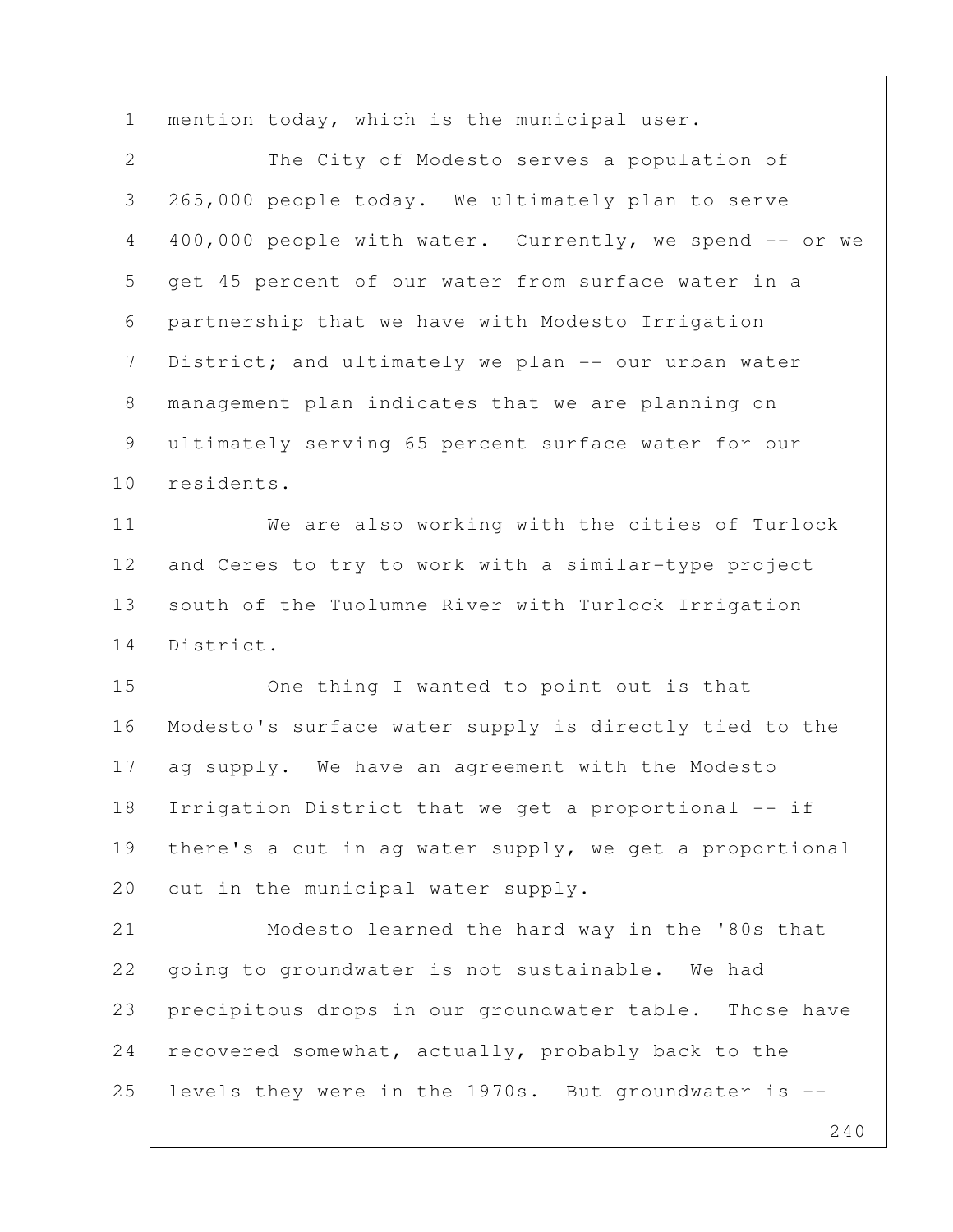1 | the point I want to make is groundwater pumping is not 2 sustainable in the long run.

 241 3 Modesto is an ag-based economy, and it relies on 4 a lot of the farm community and the food processing for 5 employment. And a lot of our lower resident -- many of 6 our lower-income residents rely on that industry for 7 employment. And I just want the Board to consider that 8 reducing the ag economy will have an impact -- a 9 disproportionate impact on some of our disadvantaged 10 communities in the area. 11 So looking at the SED, I saw very little 12 information in there about the impacts to your municipal 13 service providers. I think that's something that really 14 needs to be stepped up in there. It's really kind of a 15 footnote in a few of the tables. 16 So that's probably the main point I wanted to 17 make, other than I wanted to reiterate an invitation to 18 have you come down to the Stanislaus County/Modesto. 19 We'd do our best to set up a venue if you are interested 20 in talking to some of the people that may be impacted by 21 this decision. 22 CHAIRMAN HOPPIN: Thank you, Richard. 23 Loren. 24 I want you to know, Loren, I've done exactly 25 what you did a couple times. I get so wound up in what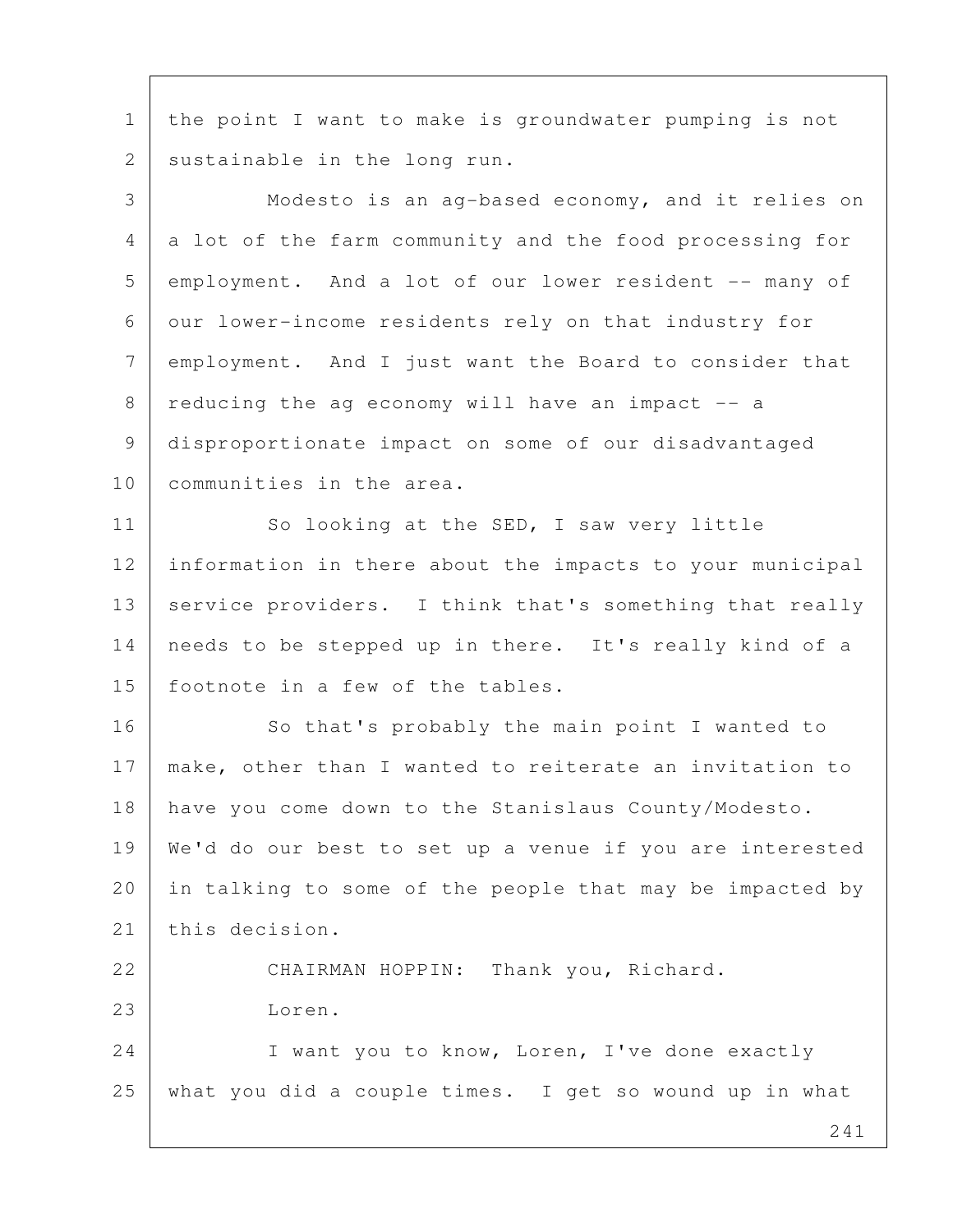1 | I'm talking about I forget to breathe. 2 MR. LOREN SCOTO: Thank you. 3 CHAIRMAN HOPPIN: Just stop and take a deep 4 breath. I've been there. 5 MR. LOREN SCOTO: I'm kind of embarrassed. 6 Thank you for letting me finish this. 7 | I just have, like, two more quick points that I 8 | want to say and that I believe I left you quys at. That 9 there are some challenges that may be too much for me. 10 The Board's decisions on unimpaired flows will 11 | be one of these challenges that happen to fall into this 12 category. I want the Board to understand that the 13 | result of your verdict will directly affect me and young 14 people exactly like me. 15 Your ruling could very well spell an end to a 16 | family farm that has been in my family for four 17 generations, with a loss of employees who have worked 18 | alongside of us for over 25 years. 19 The thought of losing everything my family has 20 worked for and everything I've ever wanted to do is 21 | truly the definition of heartbreak. 22 Imagine with me for one moment that each one of 23 you has built something that you want to pass down to 24 your kids or your grandkids. Now imagine that the dream 25 is taken way from you and you are left with only the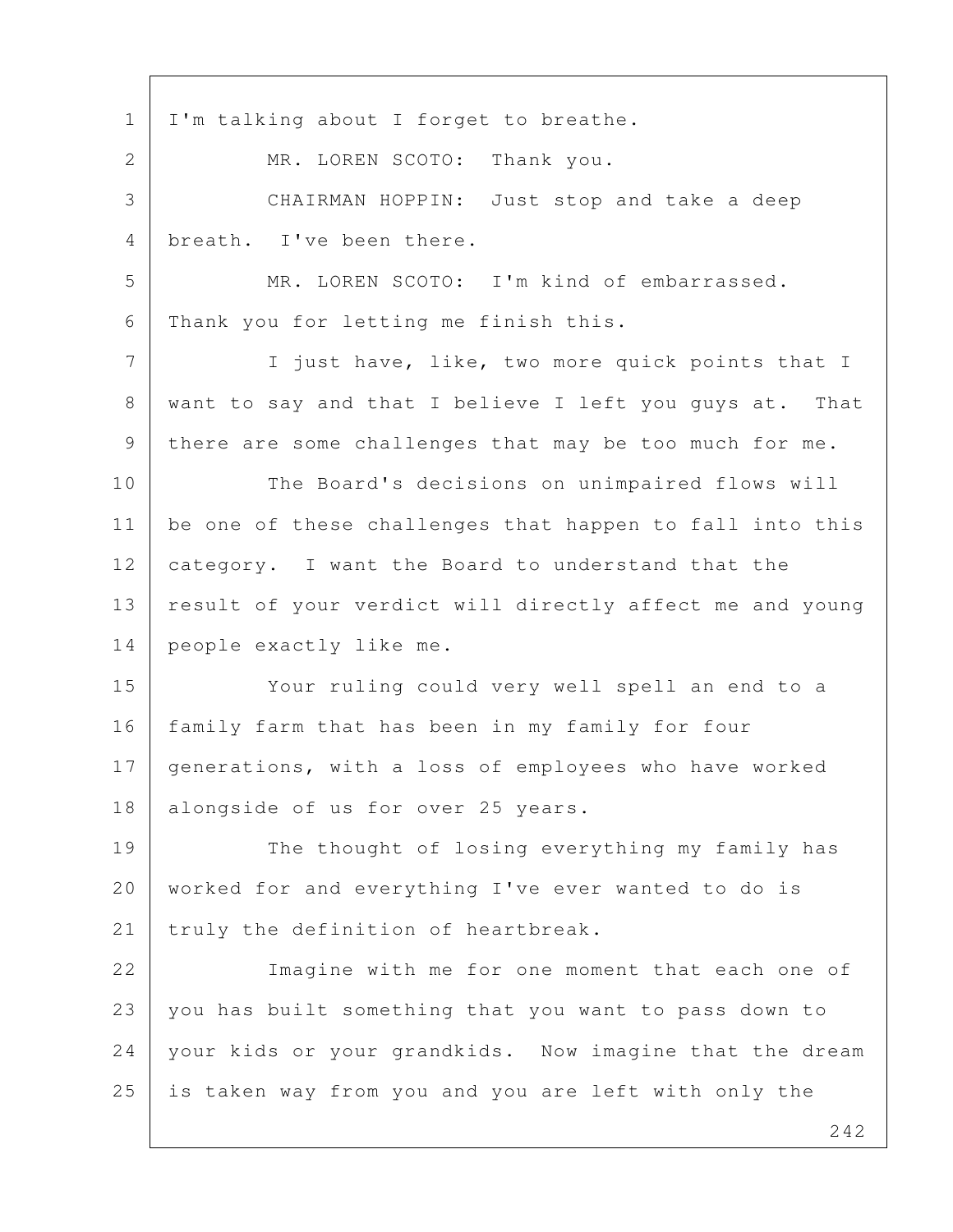1 story of what once was.

2 I understand that it may be hard to imagine 3 this, but it is a grim reality for myself and my father 4 to watch the land that is fallowed by this reduction in 5 water.

 6 We are on the verge of a judgment of a lifetime, 7 and so I stand before the Board not as a Democrat, not 8 | as a Republican, not as an environmentalist or an 9 agricultural zealot. I stand before you as a humble, 10 scared young man who is hoping that you may make the 11 | right decision not only for my livelihood and my dream 12 but for the generation like me whose voices cannot be 13 heard and whose livelihood relies on you.

14 And for the record, I just wanted to ask the 15 Board a quick question: Do you guys know where you 16 | would be without the farmer?

17 CHAIRMAN HOPPIN: We do. I quarantee you I do. 18 MR. SCOTO: Naked and hungry.

19 Thank you.

20 (Applause and laughter.)

21 CHAIRMAN HOPPIN: I can see why you didn't cede 22 your time to your father-in-law.

23 Michael.

24 MR. MACIEL: Good afternoon. I'm Michael 25 Maciel. I'm mayor pro tem for the City of Tracy.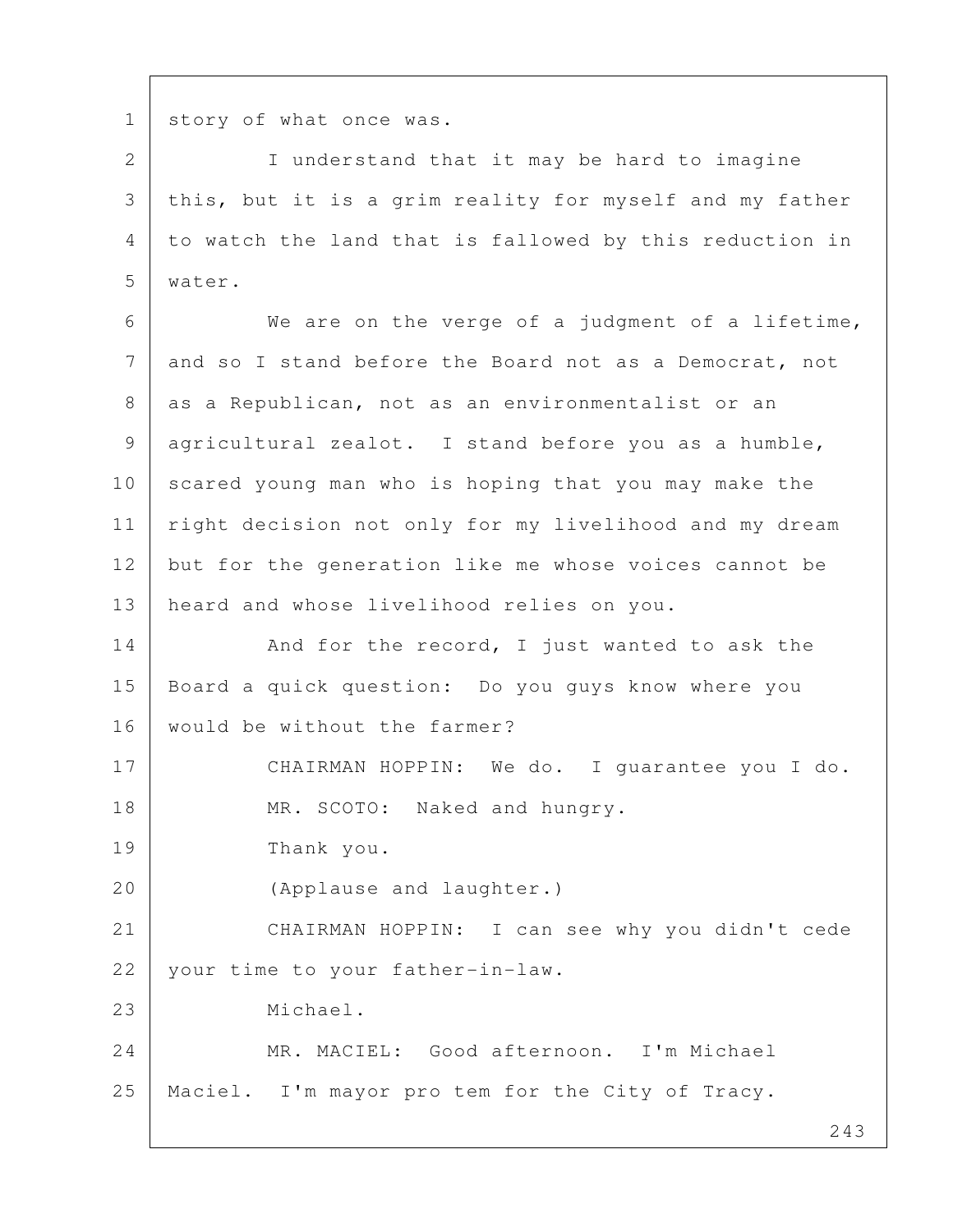1 CHAIRMAN HOPPIN: I didn't even come close, did 2 I? 3 MR. MACIEL: Close enough. Somebody told me 4 that they were talking about me, so I took their word. 5 | And even if you were wrong, I'm here now. 6 (Laughter.) 7 First of all, I'd like to share with you the 8 insignificant fact that I actually grew up and lived in 9 Vernalis. I thought I was the only person in the room 10 that could make that claim, but there was a gentleman 11 here earlier who was also from Vernalis. It's a real 12 | place. It's actually not where your station is, but 13 it's about six miles away as the crow flies. 14 Thank you for the opportunity to speak today. 15 The City of Tracy is keenly interested in the proposals 16 here for a couple of reasons. One, it could affect our 17 prospective water supply. And it could also have an 18 impact on our wastewater discharge salinity into Delta. 19 Tracy takes its environmental responsibility 20 seriously. We've worked very hard over the past 20 21 years to reduce salinity. We've achieved significant 22 reductions. We're at about half the discharge levels as 23 we were in the '90s. 24 We've done this largely through switching to the

25 | use of surface water. We're previously a community that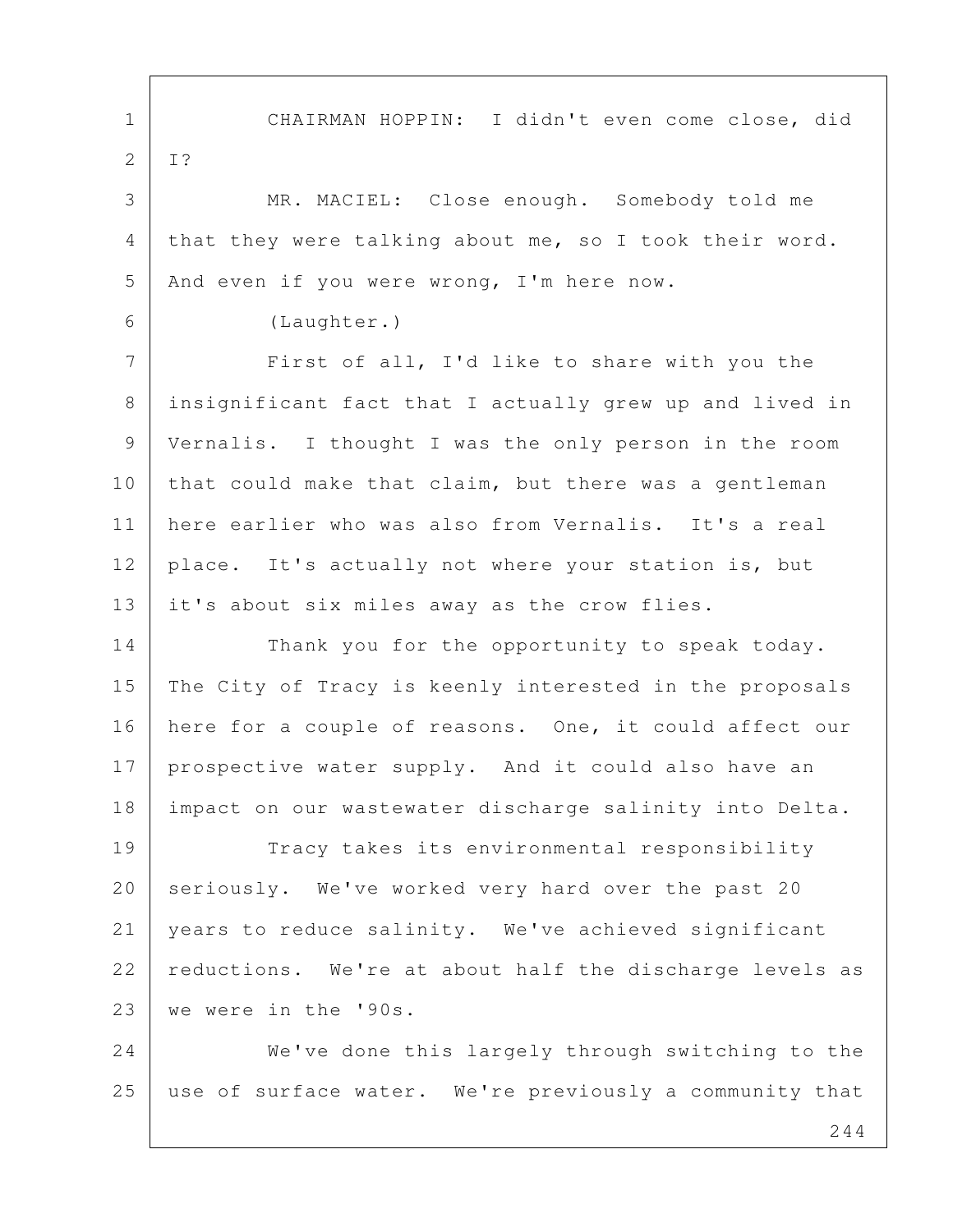1 | was dependent upon groundwater. Our groundwater sucked. 2 It was very high in salinity. In fact, if we were to 3 pump our groundwater directly into the Delta, it would 4 not meet standards.

5 So we backed away from using groundwater. We're 6 at 98 percent surface water now, and 70 percent of that 7 we get from the South San Joaquin Irrigation District.

8 They've expressed concerns that some of these 9 regulations could result in reduced supplies to us in 10 dry years. That could conceivably force us back to 11 using groundwater, and then we'd be back in that 12 situation of struggling to meet salinity discharge 13 | standards. So the potential here is that it could cause 14 us to take a significant step backwards.

15 I encourage the Board to consider the ideas 16 | proposed by the technical people that will come up here. 17 I'm certainly not a scientist. I don't envy you trying 18 to interpret all the graphs that were presented 19 throughout the day. I couldn't. But that's your 20 charge, and that's what you are faced with.

21 Again, we've heard a lot from agriculture today; 22 we've heard a lot from environmental fishing interests. 23 And, again, we come from a different perspective.

24 I think I've talked quickly enough. I probably 25 only have a few seconds left.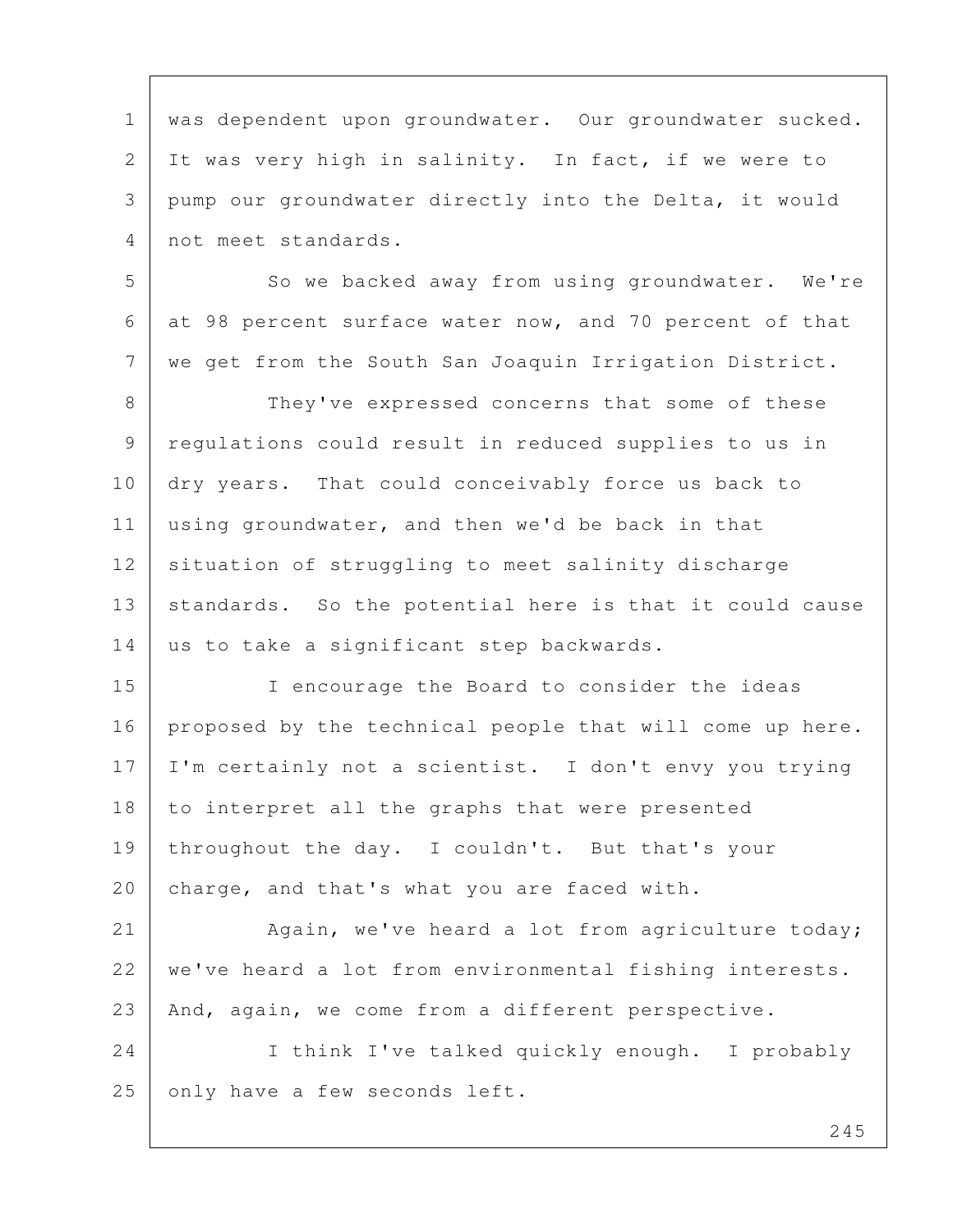1 | Taking off, my representative of Tracy -- and 2 speaking just as a person in the audience, this, 3 unfortunately, almost shapes up as an agricultural 4 interest versus environmental interest issue. And maybe 5 that's unavoidable.

6 The end result will probably have to involve 7 some sort of compromise. I don't want to sound too 8 | judgmental, but some of the folks on the environmental 9 side, they're talking about 60 percent-plus. I would 10 bet you every penny in my wallet that the ag people are 11 insulted by those proposals. It just won't work for 12 them. And in our concern that probably would cause us 13 | some concern also.

14 So please keep in mind that there needs to be 15 compromise. And some of these proposals, you know, from 16 the ag perspective, are just not viable.

17 In full disclosure, I also come from an 18 agricultural background prior to my law enforcement 19 career, prior to my public service career as an elected 20 official.

21 So thank you very much for your time. 22 CHAIRMAN HOPPIN: Thank you, Michael. 23 Sherri. 24 MS. BRENNAN: Sherri Brennan, Supervisor,

25 Tuolumne County. Thank you very much for the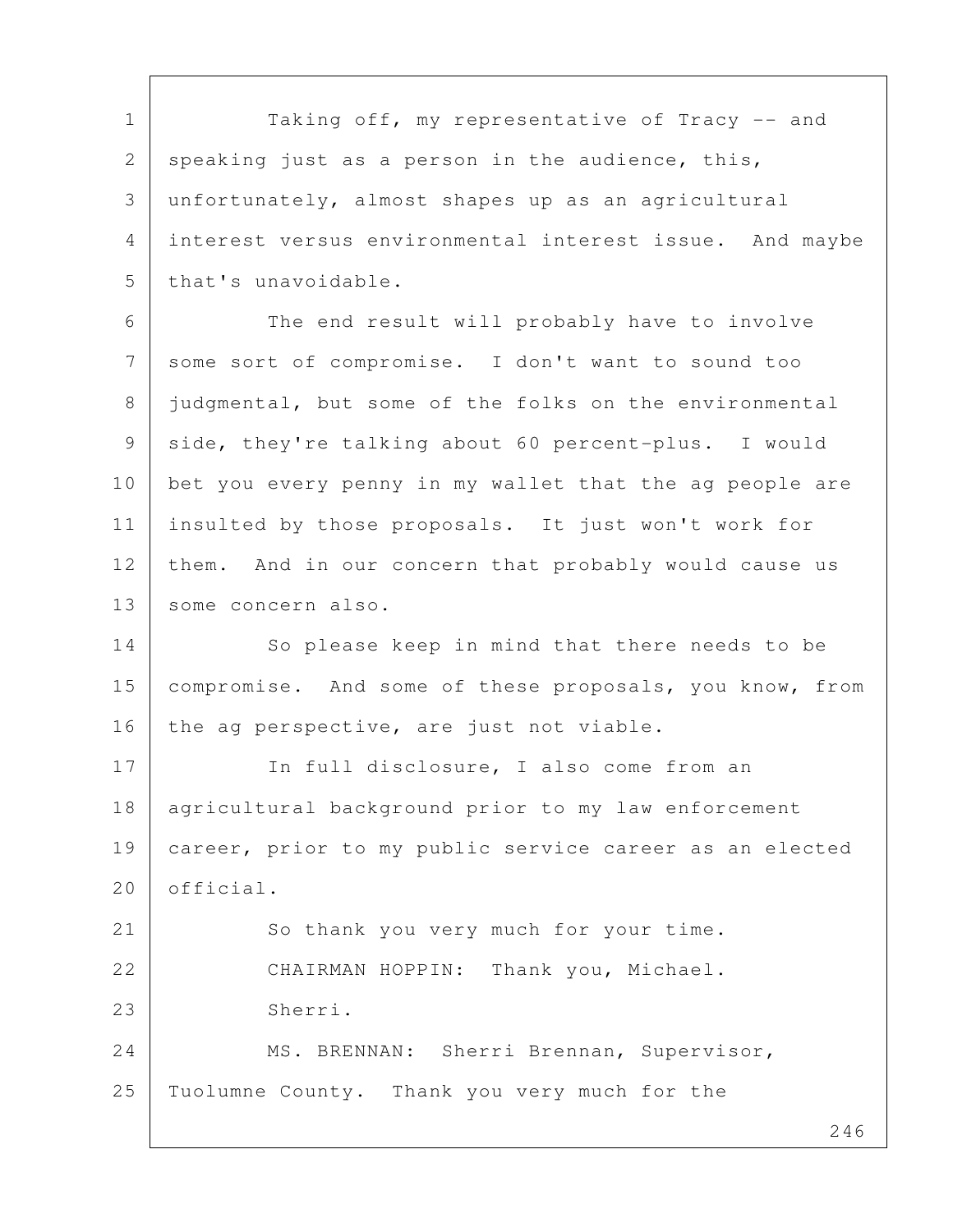1 opportunity to speak to you today.

2 Tuolumne County is home to the reservoirs that 3 we're talking about -- the Stanislaus and Tuolumne 4 River.

5 More importantly, 75 percent of our county is 6 public lands and makes up the watersheds that feed those 7 reservoirs and subsequently supplies the water that 8 | we're talking about today.

 9 We all have to be saddened when we hear two 10 industries battling each other for a resource -- the 11 | fisheries and the ag community, a community that 12 literally is feeding the world.

13 Tuolumne County will be submitting extensive 14 comments on accumulative impacts, but I really want to 15 talk about those watersheds for just a minute.

16 | We have had a situation in Tuolumne County with 17 our public lands where we have been engaged in 18 management of single species for a number of years. 19 | Currently, the Stanislaus National Forest, those 20 two watersheds, grows approximately 130 million board 21 feet every year. Something in the neighborhood of 22 14 million board feet and woody mass is taken out of the 23 | watersheds. That means every year cumulatively we are 24 adding a hundred million board feet to those areas. 25 We have good science. We know that two-thirds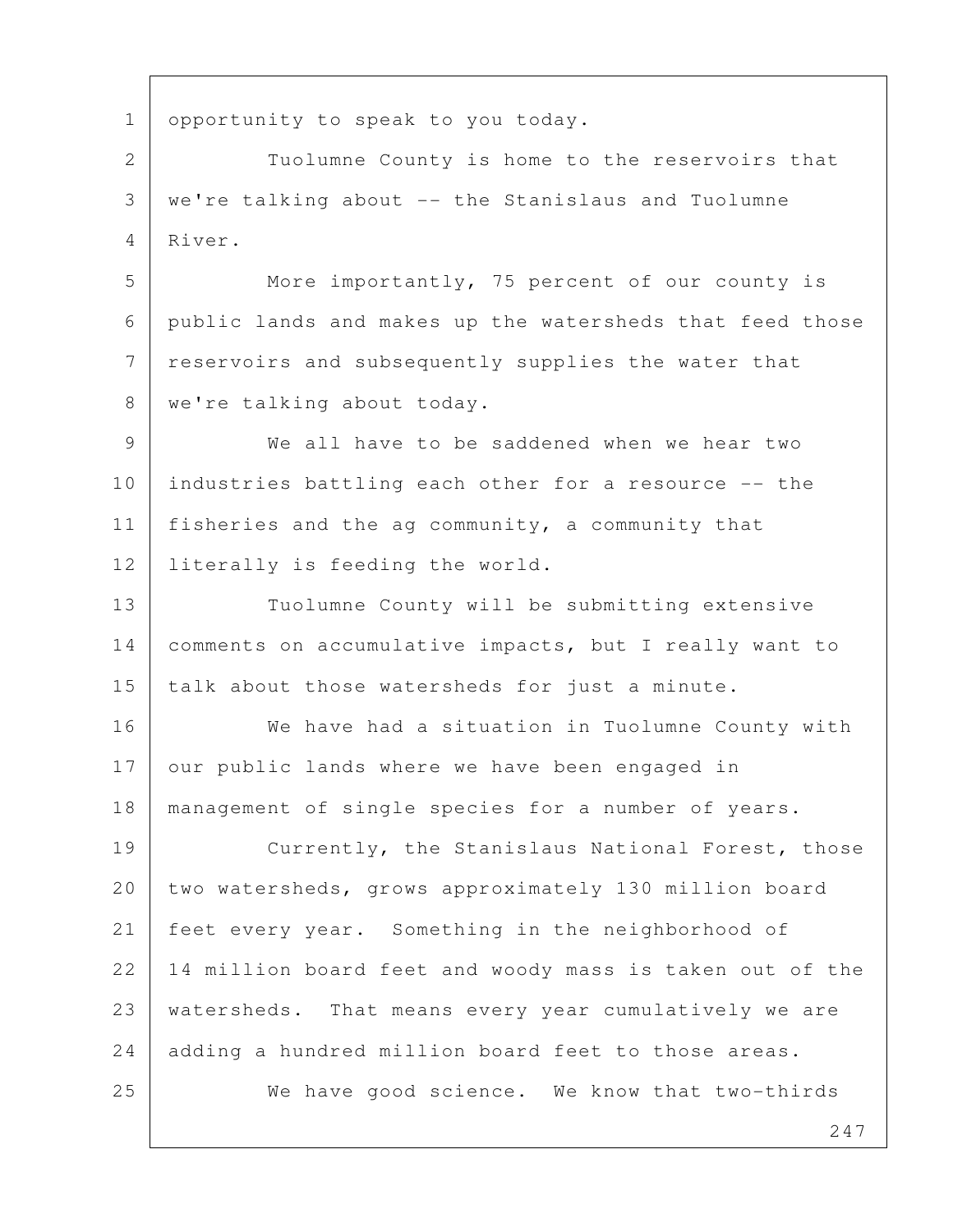1 of the moisture that falls goes directly into the woody 2 forest. Two-thirds.

 3 If we had any kind of an active forest 4 management that managed for biodiversity instead of  $5$  single species, we wouldn't be having this discussion 6 today. If we had just 25 of that two-thirds available 7 coming down into the reservoirs, we really would not be 8 having this discussion.

9 So I would encourage you -- I have not seen any 10 language that is looking at the watersheds in this 11 document, and lack of management in those watersheds.

12 I know the National Forest is in the process of 13 doing their land management plans. A number of the 14 southern forests have already started them. Everyone in 15 | this room needs to be engaged in those conversations, 16 and we need to be looking for healthy forests.

17 We have the technology; we have the ability, and 18 it really is part of the answer to the problem that 19 | you're discussing today.

20 Thank you.

21 CHAIRMAN HOPPIN: Thank you very much.

22 (Applause.)

23 | If I could get John McManus, Bill Mar, Sally 24 Benatar to come up, please.

25 John, if you'd come to the podium.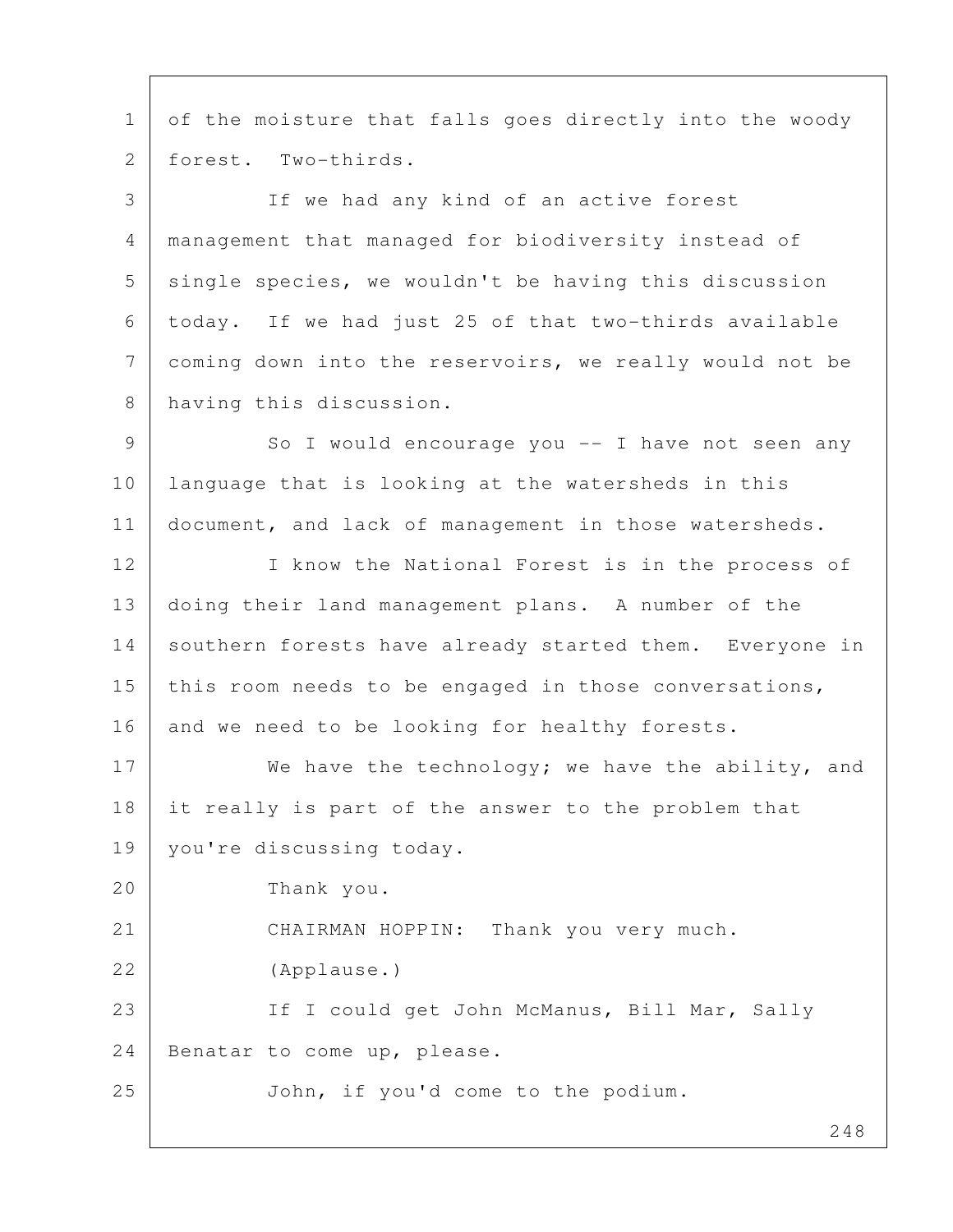1 | MR. McMANUS: Chairman Hoppin, members of the 2 Board. Chairman, we're going to miss you. I know 3 you're moving on soon. And I know you have some 4 experience in southern Oregon, and so what you were told 5 about the Klamath Dams, I think you know there's some 6 corrections there.

7 | Twant to talk a little bit -- I'm the executive 8 director with the Golden Gate Salmon Association, which 9 is a coalition of sport and commercial salmon advocates, 10 fishermen and related businesses. We feel the flow 11 proposal is currently inadequate because it doesn't go 12 | far enough to restore salmon.

13 I want to talk just a little bit about the need 14 for flows in the spring. There's been a tremendous 15 amount of technical discussion of it here today, but one 16 thing folks may not know is that in the spring juvenile 17 salmon, smolts, come out of the river systems, and 18 they're very poor swimmers.

19 They have evolved to be flushed out of river 20 systems with big snow melts. But we don't have those 21 anymore because of dams, and that's why we need you to 22 help us get some flows.

23 With the snow melt events that they evolved to 24 | flush out of the river swift, typically there was 25 turbidity, i.e., mud, or color in the water that would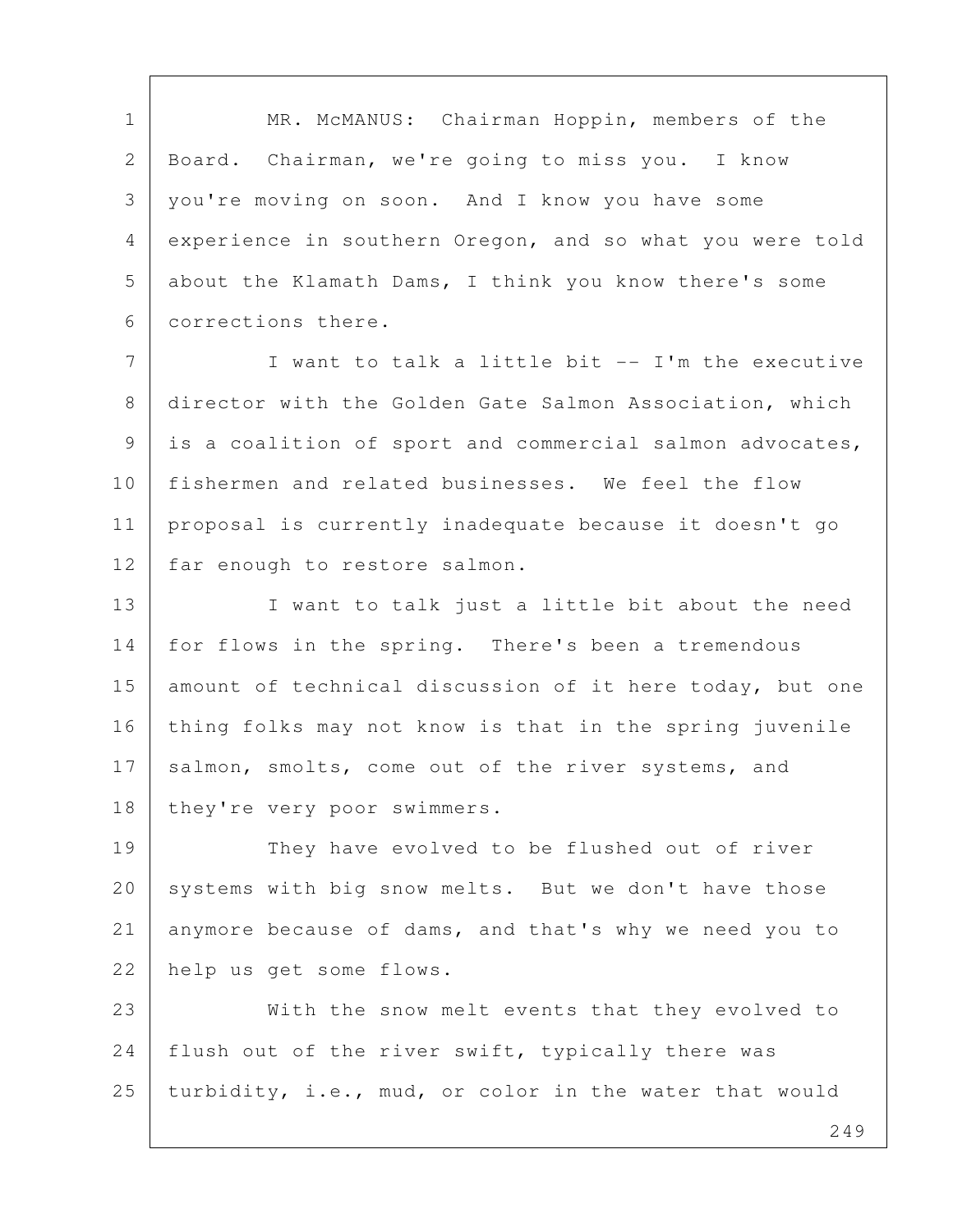1 | help them hide from predators. They don't have that 2 anymore. They're coming out of low-flow situations. So  $3$  we need some flows, particularly in the spring. 4 I want to salute the fishery agencies that were 5 up here earlier today. They made many of the points 6 that I had intended to make. 7 I heard what they said about the need for 8 baseline throughout the year. That was kind of an eye 9 opener for me, but it was appreciated. We don't mean to 10 insult anybody by asking for 60 percent. We're just 11 | trying to get some fish back. 12 I want to say that State and federal regulations

13 give you all the legal underpinnings you need to require 14 some more flows because, among other things, the 1992 15 CVPIA has the doubling index, and that requires that 16 water's managed to hit 78,000 adult natural spawning 17 salmon in the San Joaquin and its tributaries. Last 18 | year there were 14,007. 78,000 is the doubling target. 19 Last year it was 14,000.

20 We know that increasing the flows will restore 21 salmon because we've seen it in high rain and snow 22 years. In those years, the system's overwhelmed with  $23$  runoff  $-$  I'm talking about really wet years  $-$  and we 24 get closer to the 60 percent unimpaired flows called for 25 | by scientists. Then we've seen the numbers of salmon in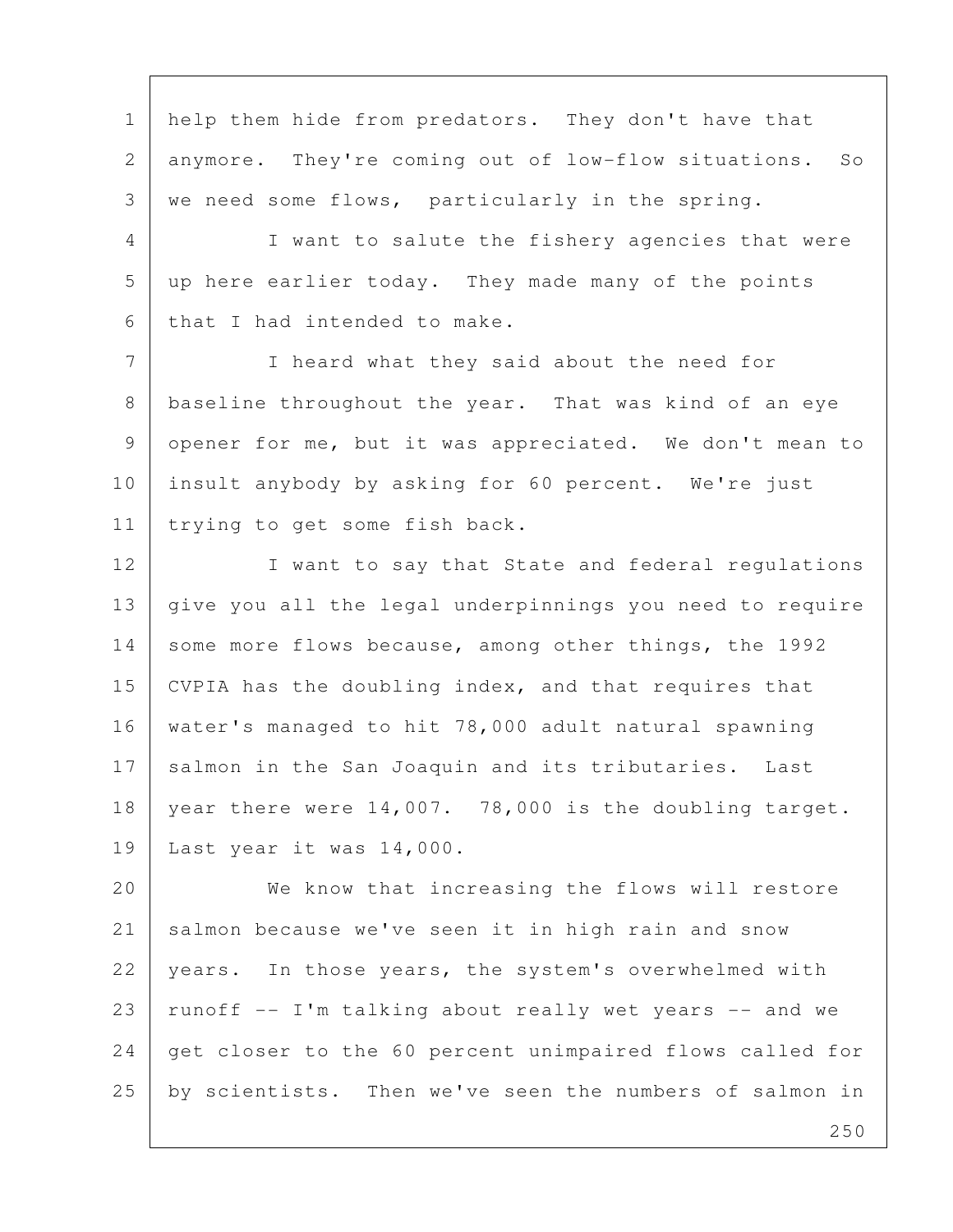1 the San Joaquin rebound.

2 And I think, perhaps, you've seen the chart from 3 the Bay Institute that documents this since the late 4 '50s. If you haven't, you will later today in their 5 panel.

 6 I want to make the case for our members. Tens 7 of thousands of jobs are tied to the state salmon 8 fishery, many on the coast but also in the Central 9 Valley. The most obvious jobs are those of commercial 10 fishermen, seafood processors, the boat-and-tackle shops 11 | that sell to sport salmon fishermen, the charter boats 12 Iike those run by Roger and Jacky that take sport 13 fishermen out of the harbors and marinas that service 14 the fleet.

15 In the coastal towns, there are less obvious 16 jobs in the machine shops that service the fleets, the 17 auto truck -- the truck dealers in town that sell to 18 fishermen, the local supermarkets, and all normal 19 business that you would have in any small town rely on 20 salmon income on the coast. And that's where I come 21 | from. That's my home.

22 Where there's salmon harbors, restaurants and 23 hotels do a brisk business.

24 CHAIRMAN HOPPIN: John, I'm not trying to be 25 | rude, but if you would, we've got to keep going here.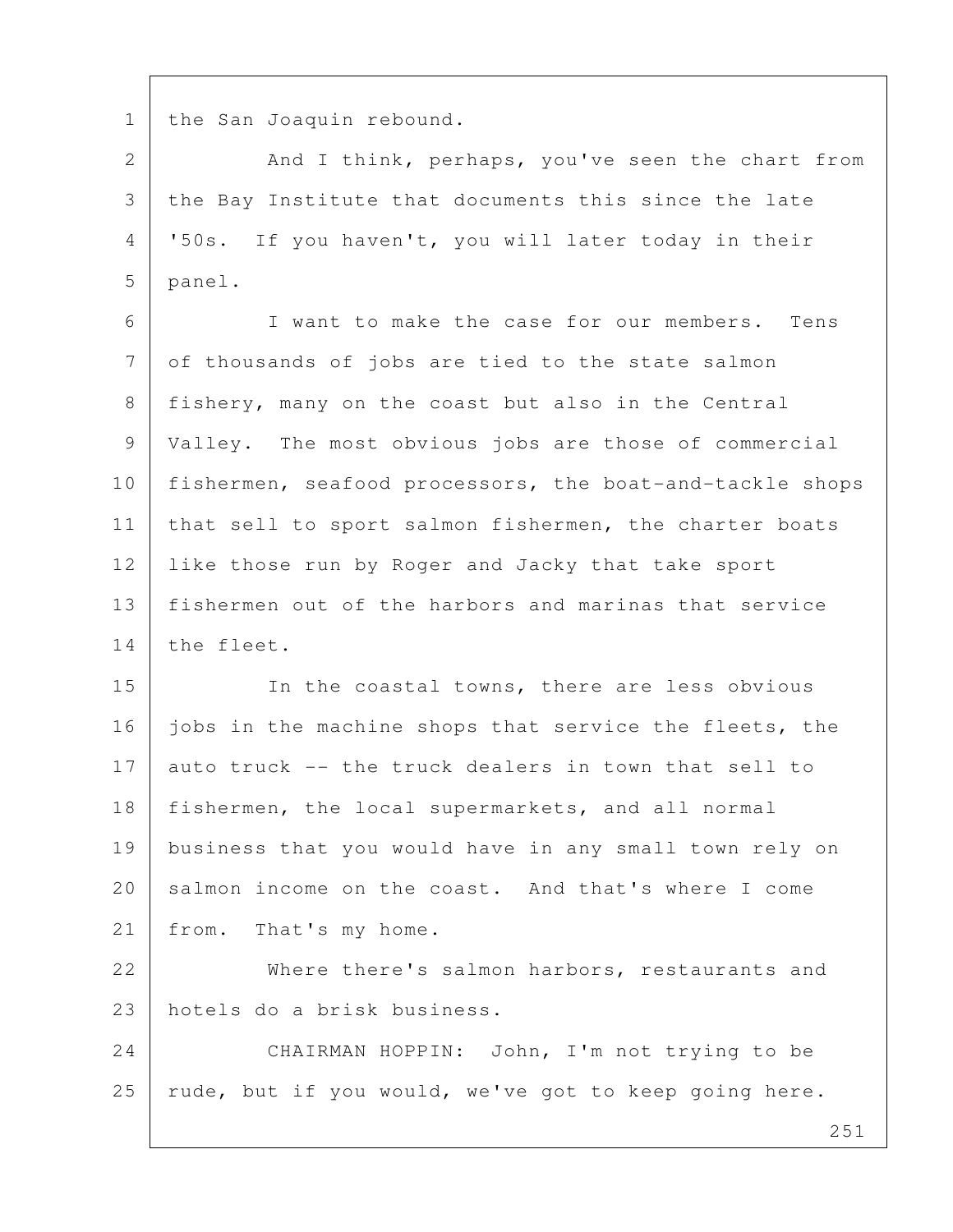1 | MR. McMANUS: All right. Let me just say 2 there's no doubt that for historical reasons salmon and 3 the tens of thousands of workers tied to them have been 4 left out or, at best, left last in line when water was 5 being allocated. You have an historical opportunity 6 here to help us rectify some of those. 7 We all recognize that restoring more flows is a 8 challenge to many. So we hope that you think about 9 those of us on the coast as you approach this decision, 10 and remember that you can't grow salmon everywhere on 11 | this earth. They only grow in a few places. The San 12 Joaquin tributaries are among those, and we value them. 13 Thank you. 14 CHAIRMAN HOPPIN: Thank you, John. 15 Bill Mar. 16 Sally Benatar. 17 | I'm making up for lost time. 18 Peter Drekmeier. 19 | MR. KOEPELE: If it's okay, Peter is my 20 | colleague, and he had to leave. 21 My name is Patrick Koepele, and I work for the 22 Tuolumne River Trust. I live in Sonora, California. 23 I've worked within a number of collaborative 24 efforts to find working solutions to resource management 25 issues throughout the Tuolumne watershed. In the Upper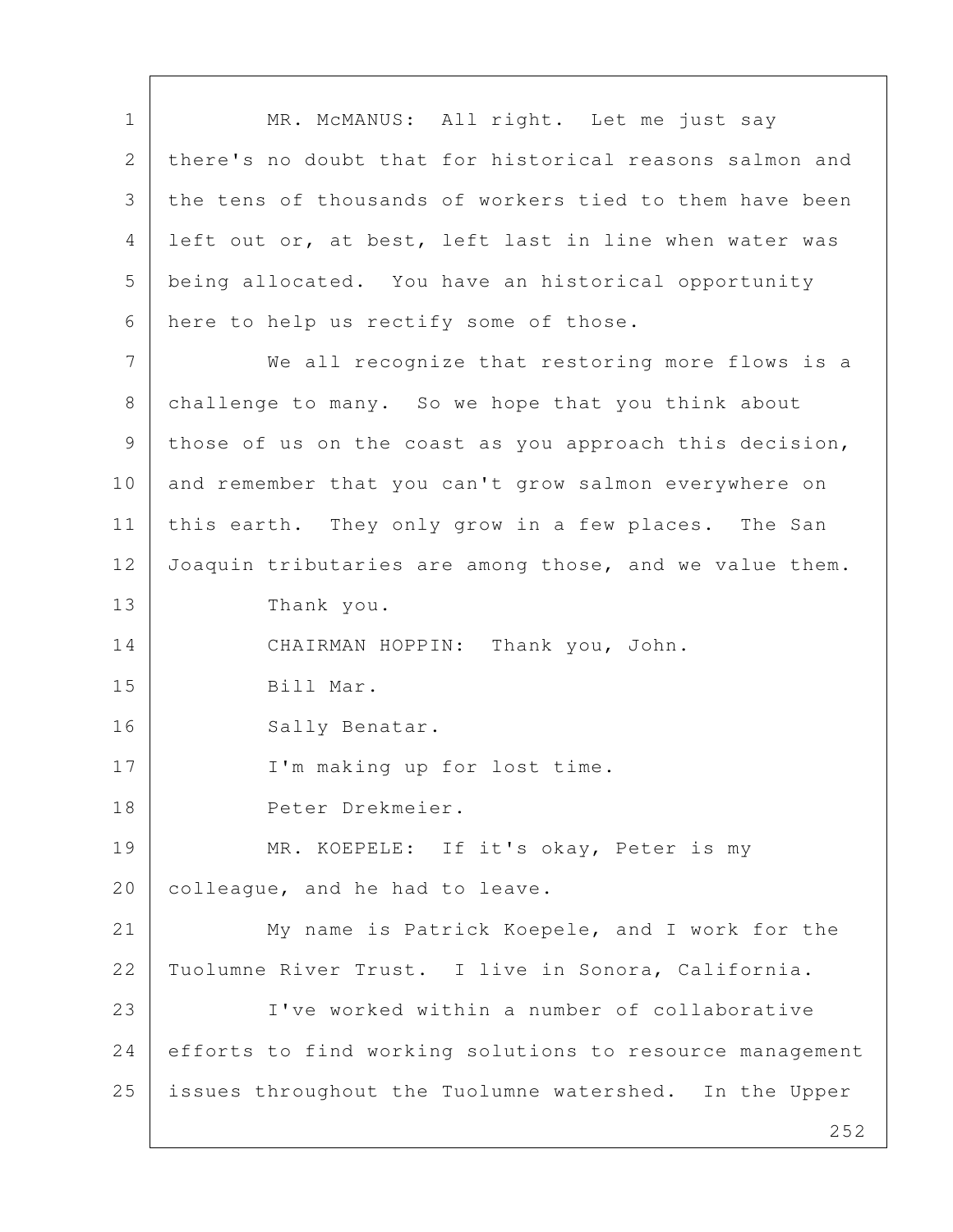1 | Tuolumne Watershed, I've worked within the Clavey 2 Watershed Coalition, the Tuolumne-Stanislaus Integrated 3 Regional Water Management Plan. And in the Lower 4 Tuolumne River, I've been part of the Tuolumne River 5 Technical Advisory Committee and the Tuolumne River 6 Coalition.

7 The Tuolumne River Technical Advisory Committee 8 was formed as a result of a negotiated settlement 9 between the irrigation districts, resource agencies and 10 conservation groups in 1996, and wrote the Habitat 11 Restoration Plan for the Lower Tuolumne River corridor.

12 The Tuolumne River Coalition was formed in 2000 13 by local agencies and stakeholders to create a vision 14 for improved habitat, flood management, and recreation 15 on the Lower Tuolumne. And the Tuolumne River Coalition 16 developed this division called the Lower Tuolumne 17 Parkway Framework for the Future.

18 A key recommended action that both the Habitat 19 Restoration Plan for the Lower Tuolumne River corridor 20 and Framework for the Future identified for a healthy 21 fish population and a healthy river and ecosystem is a 22 restored floodplain and restored channel floodplain 23 conductivity.

24 It is well known that healthy floodplains and 25 channel floodplain conductivity improve rearing and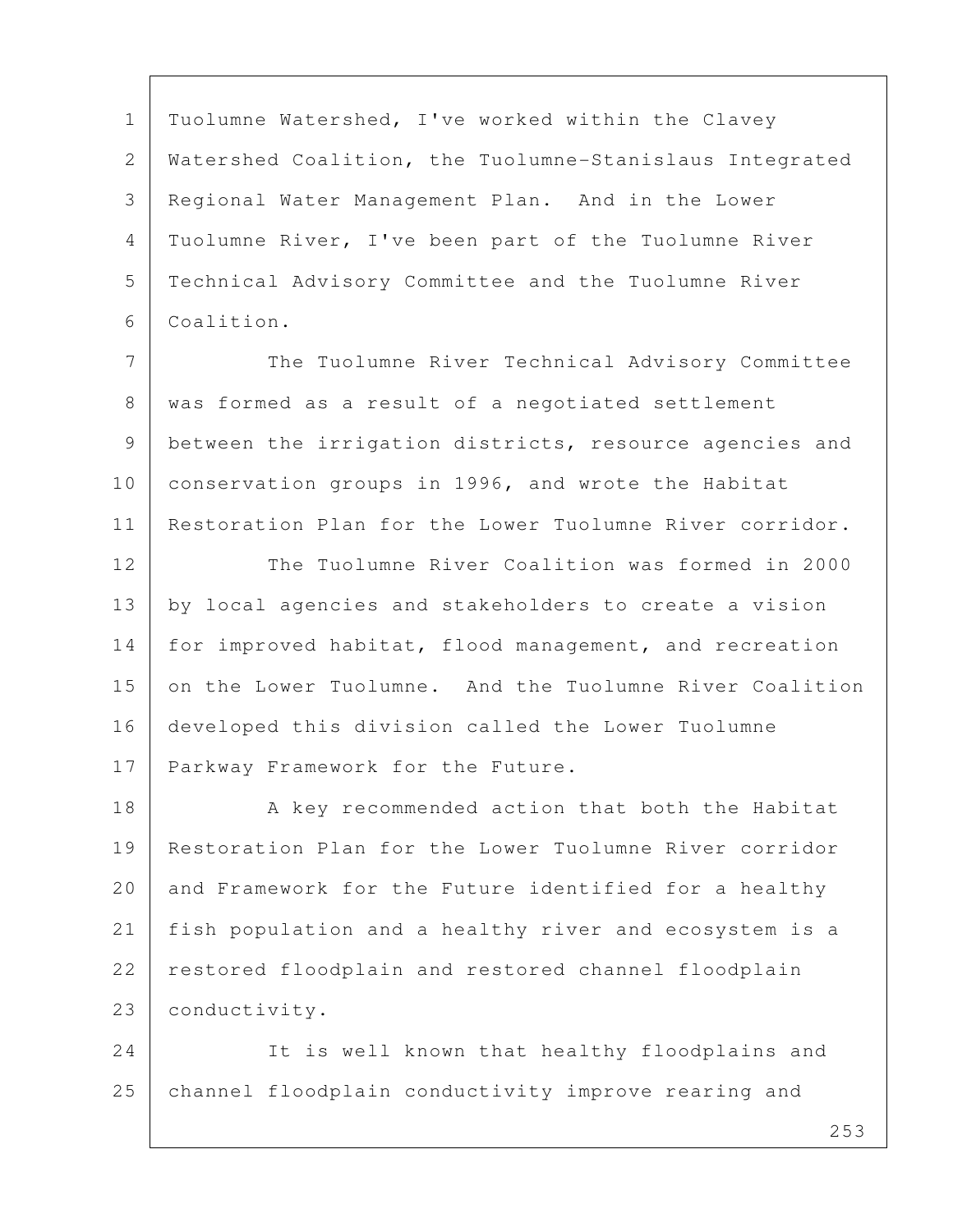1 migratory conditions for juvenile salmon. Young salmon 2 that grow and forage on floodplains are known to grow 3 more quickly than those restricted to channels, and 4 enter the bay and ocean stronger and more healthy.

 5 What a group like the Tuolumne River Trust can 6 do is restore conditions and habitat on floodplains. 7 | And that's been occurring on the Tuolumne over the past 8 ten years or so.

9 Two projects that I have been involved with 10 include a project called the Big Ben Project, which was 11 | 250 acres of floodplain, and more recently, a project 12 called the Dos Rios Project, which is 1600 acres of 13 floodplain at the confluence of the Tuolumne and San 14 Joaquin rivers.

15 Beyond those two, I can think of about 1200 16 additional acres that have been restored or are in the 17 process of being restored.

18 So the point is that floodplain restoration is 19 happening. But what groups like ours cannot do is 20 provide water to inundate those floodplains. As I said, 21 we need that channel floodplain conductivity. And we 22 | need agencies like the State Water Resources Control 23 | Board to help us get sufficient water.

24 So I'm concerned that the proposal under 25 consideration, 35 percent of unimpaired flow, won't get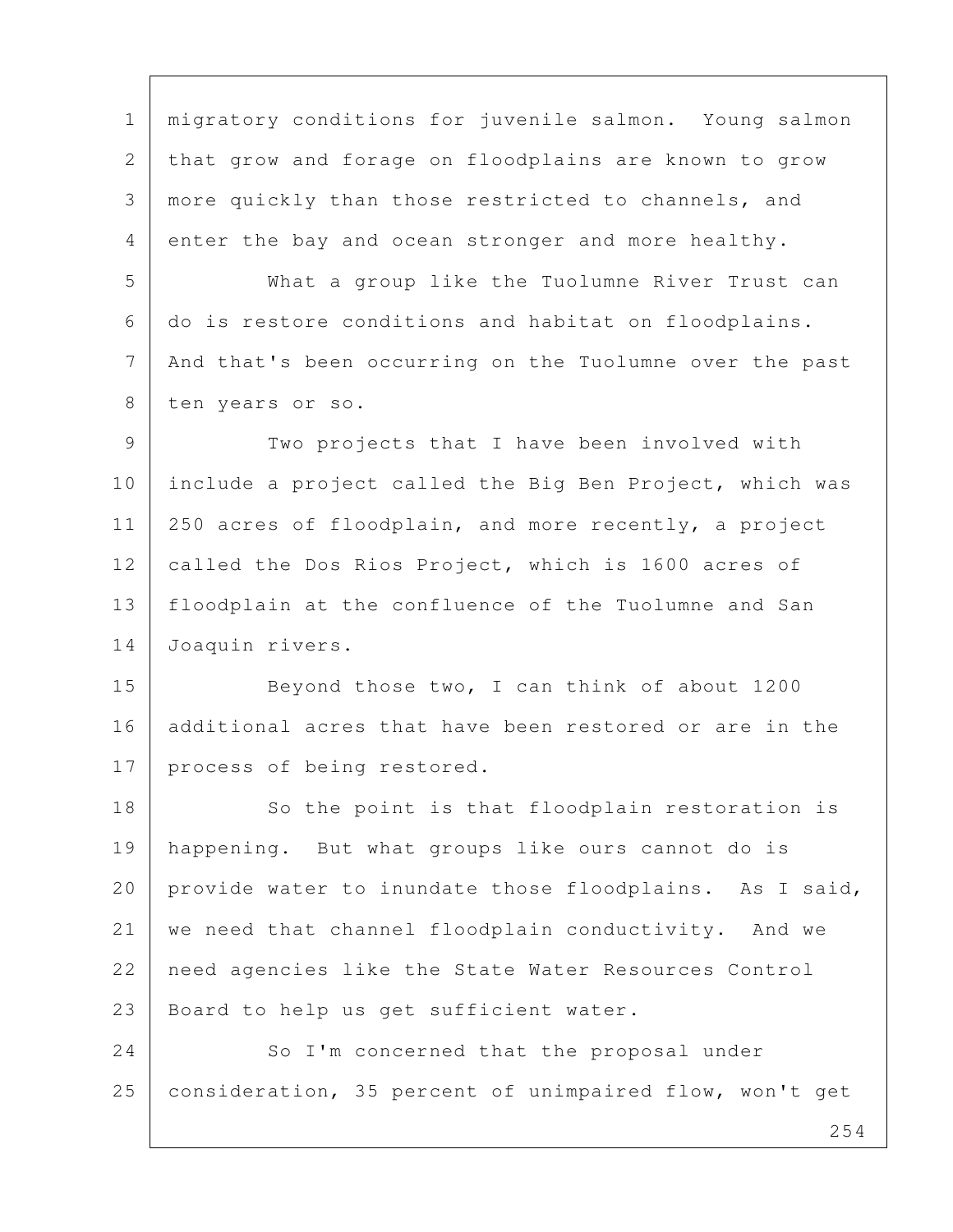1 us there. To achieve this necessary amount, we've got 2 to get to a higher level. And we believe that at least 3 50 percent is going to be needed to get us there. 4 So we hope that the Board will go back and look 5 carefully at those numbers and look at the science. The  $6$  science is there that justifies it. 7 Those are my comments. 8 CHAIRMAN HOPPIN: Thanks, Peter. 9 Jose Ramirez, I should have called you on this 10 | panel. If you'd come up after Leonard, please. 11 MR. VAN ELDEREN: Good afternoon. My name is 12 Leonard Van Elderen. I'm president and CEO of Yosemite 13 Farm Credit. We're an ag lending association. We 14 currently serve members in Merced that are served by 15 | Merced Irrigation District, Turlock, Modesto, and 16 Oakdale Irrigation District. 17 Our loans total about \$1.75 billion. About 18 | 85 percent of that is in Stanislaus and Merced Counties. 19 We have loans to 1450 farmers, and we employ about 106 20 people with a budget of \$20 million that we feed into 21 the local economy. 22 Loans that we have, 65 percent of them are made 23 up of dairymen, almond farmers, and walnut farmers. The 24 balance of those crops are typically irrigated crops  $25$  also.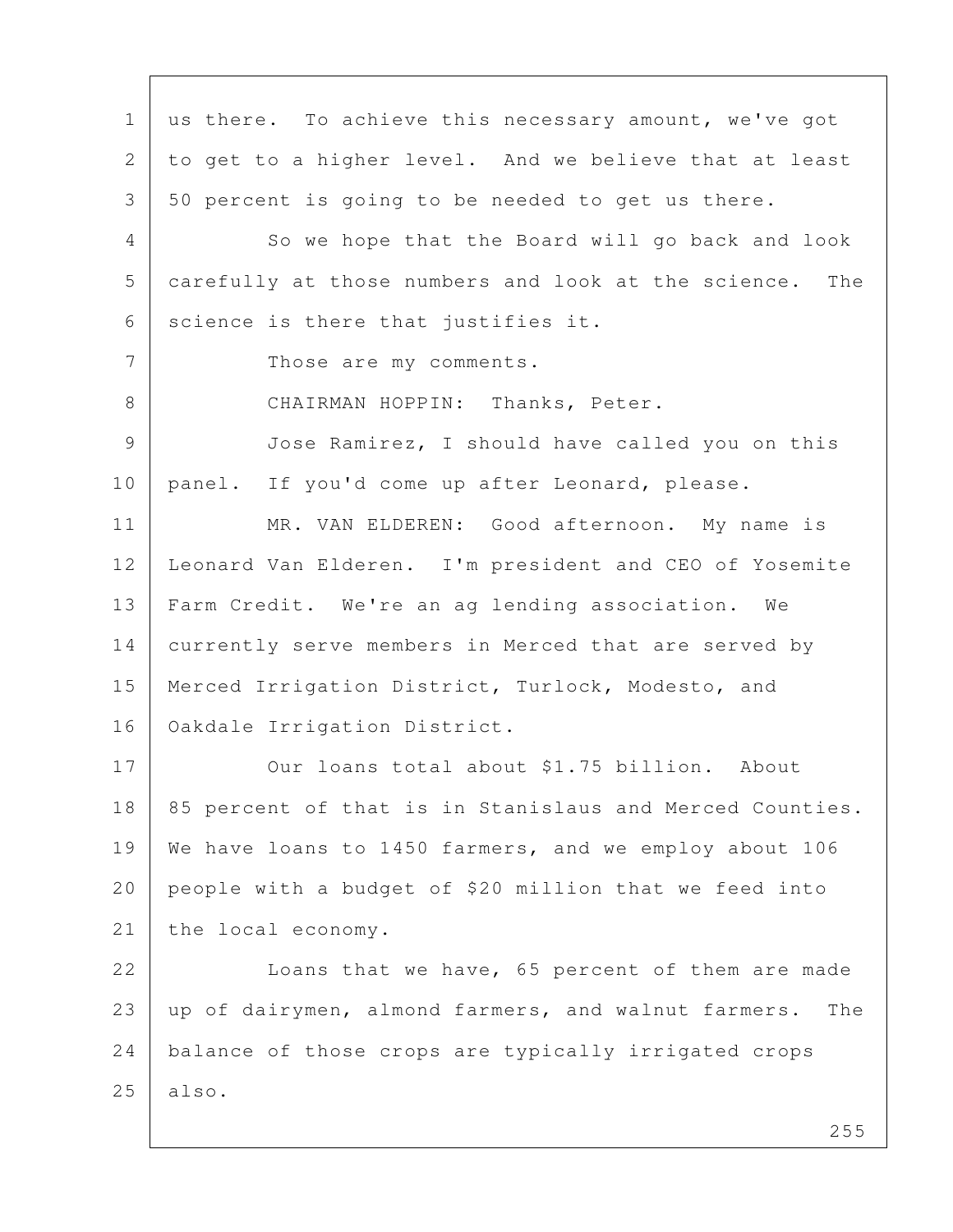1 The proposal that you've put in front of us 2 today will drastically alter the momentum that ag has 3 carried in the region.

4 An unreliable source of surface water will do 5 permanent damage to the families that farm an impacted 6 area. They cannot afford to sit out of farming during 7 | the dry years and jump back in during the wet years.

8 Many of our borrowers own one parcel and rely 9 solely on surface water. You can't just cut that out 10 and stop farming 35 percent in a year when you've got 11 permanent plantings.

12 Our loans, like most loans, require monthly, 13 quarterly, annual installment. The place where we get 14 our money from, our bond holders, aren't going to allow 15 us to skip payments on a dry year.

16 Dairies do not have the option of simply 17 | shutting down like a factory. Cows need to be fed each 18 year.

19 Irrigated orchards that last 25 to 40 years need 20 water each year. They can't go fallow 20 to 30 percent 21 of the time. Trees die without water.

22 Reducing the water supply will also hurt the 23 economy with jobs. And you've heard enough about that. 24 Our loan application process, when we have it, 25 first of all, we talk about location of the property and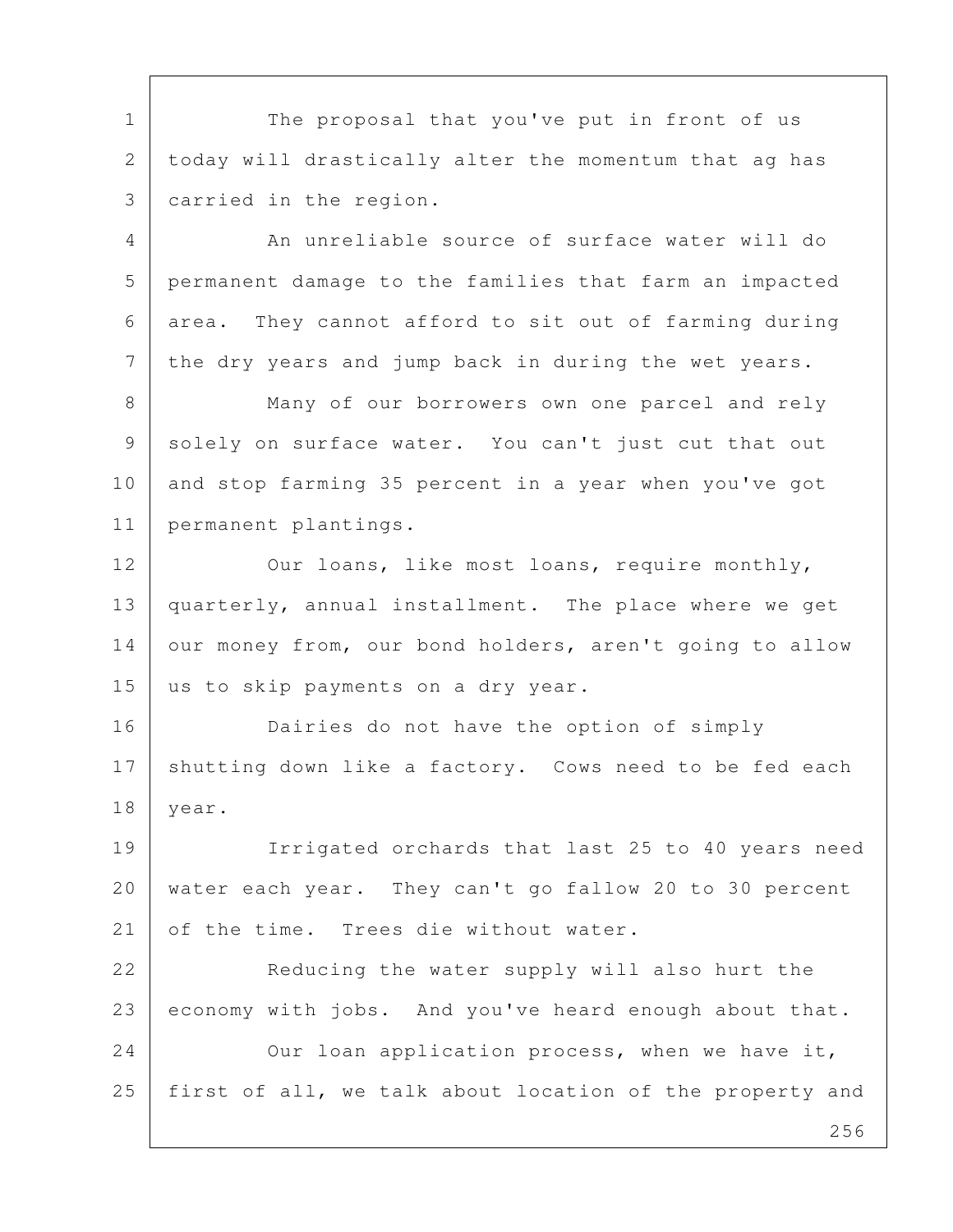1 | the type of soil we're dealing with. The next question 2 is water. And that's quickly becoming the first 3 question we ask. 4 Is it a reliable source and is it clean? If 5 it's not reliable, we loan less money on those 6 properties. And typically those properties are valued 7 less. That's an impact on our growers. 8 As a lender, it's a high risk to lend to farmers 9 that do not know if they'll have the water they need 10 until they're well into the growing season. This isn't 11 the kind of risk that our association was built on. 12 Our lending cooperative serves many of the young 13 people that you have seen here today. Some of those 14 that are under 35 trying to get started, some of those 15 that are new in the ag business  $-$  and ag is a 16 capital-intensive business -- and those young, beginning 17 entrepreneurs, cannot get off the ground not knowing 18 what their income is going to be each year. They can't 19  $\vert$  go into a business plan with little equity, little down 20 payment, and try to make that work, not knowing when 21 | they're not going to have income. 22 The vast majority of our farmers are family 23 | operations that have been established for decades. We 24 make 25-year loans. How are we going to judge which 25 years are the dry years and which won't have water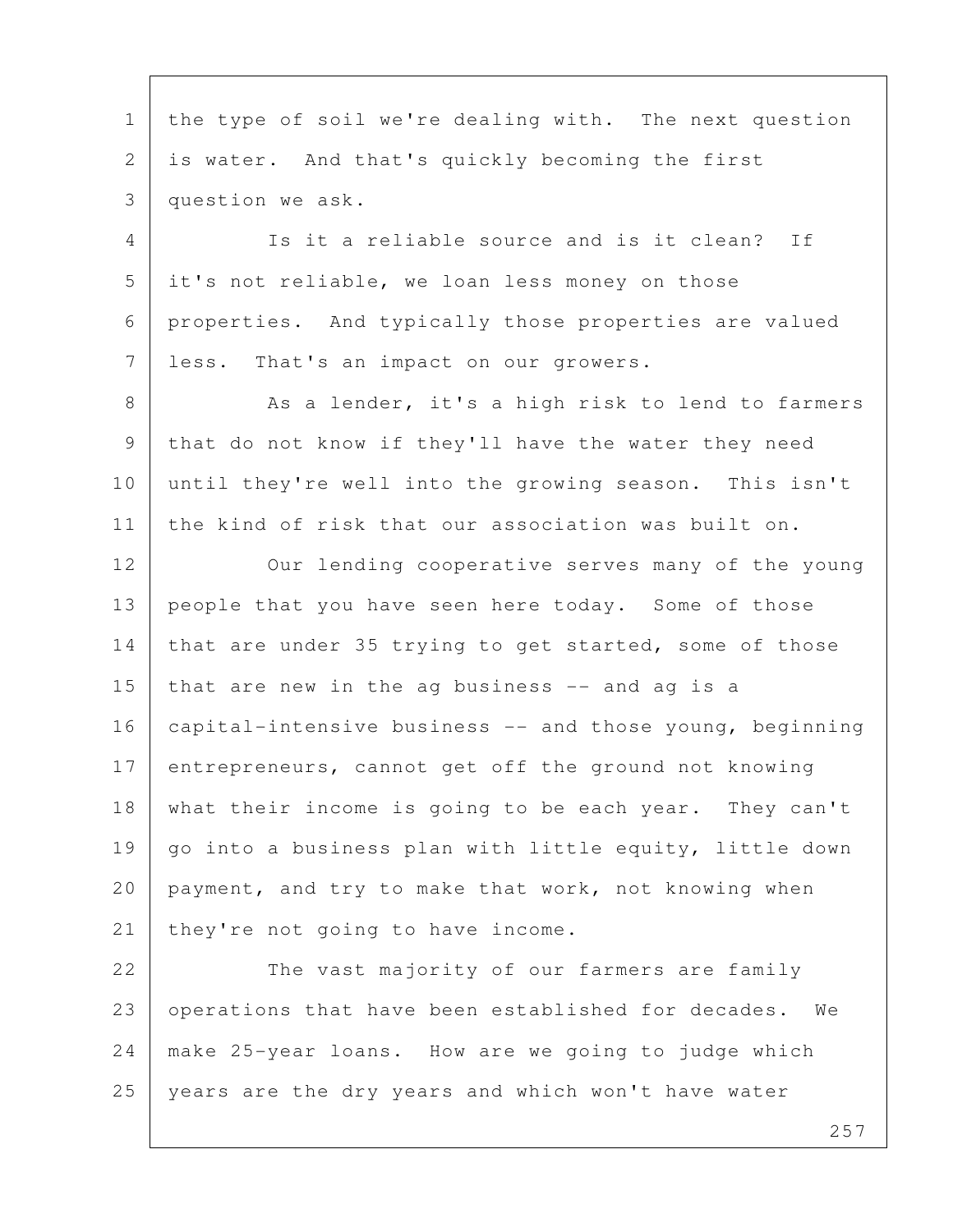1 involved?

2 You're asking the two counties that we serve to 3 bear the burden of this proposal, a proposal that your 4 documents say will benefit south Delta farmers with 5 junior water rights. This adds additional risk to our 6 institution and to our members. 7 With that said, as a representative of the 8 | members and borrowers of our association, we request 9 | that you do not approve the 35 percent, and certainly 10 not go up to 60. 11 Thank you. 12 CHAIRMAN HOPPIN: Thank you, Leonard. 13 Jose. 14 MR. RAMIREZ: My name is Jose Ramirez. I'm 15 currently the city manager for Livingston, and I thank 16 you for the opportunity to speak. 17 I would like to just comment that we are home to 18 | Foster Farms Chicken. And, also, it's sweet potato 19 country. 20 Last night our City Council voted to actually 21 pass a resolution in opposition of the current proposal 22 that's on the table. 23 But what I want to do is I want to talk a little 24 bit about where I was at before. I used to be the --25 | for eight years I was the city manager of the City of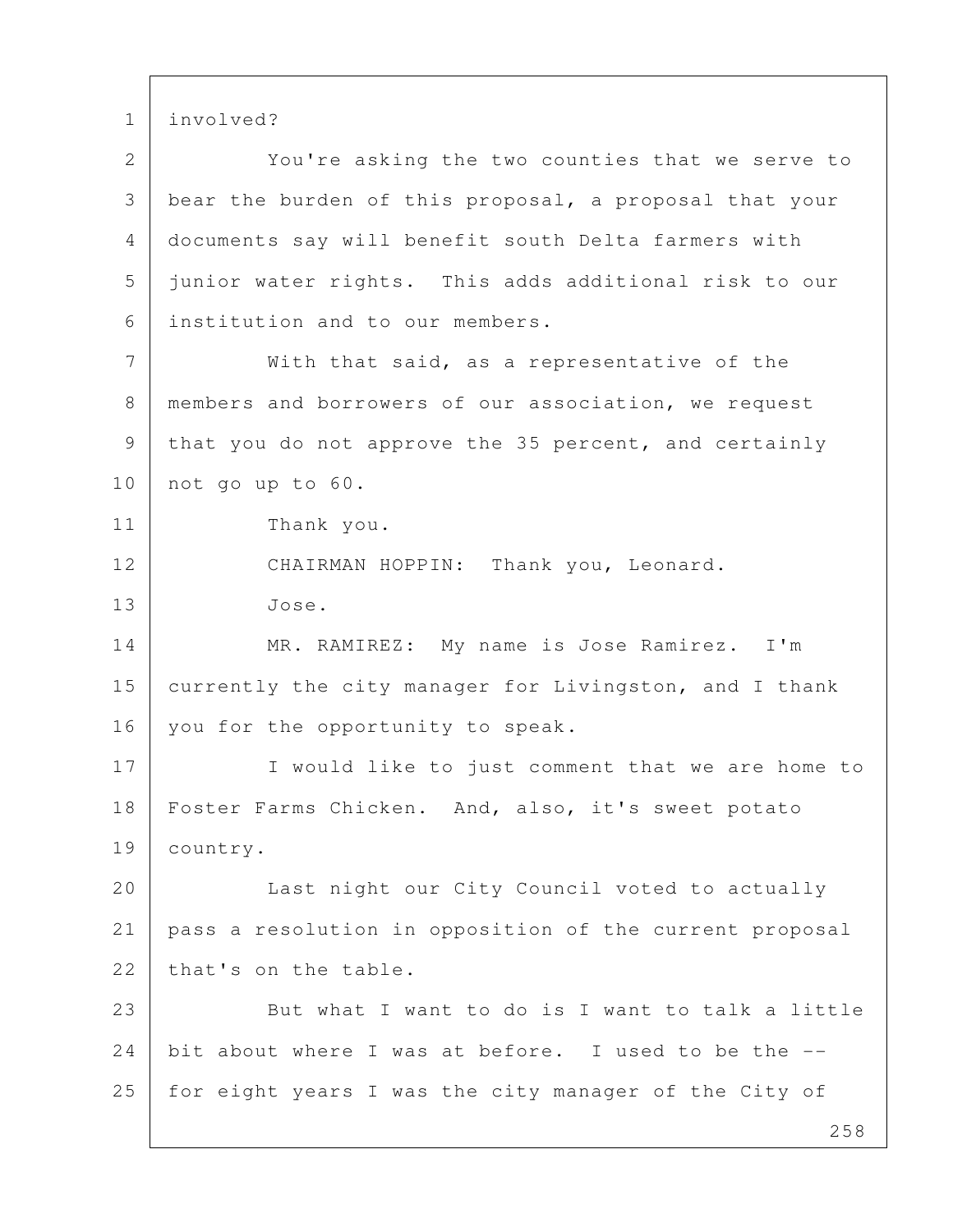1 | Firebaugh, which was ground zero for what happened.

 2 You guys all know what happened back in 3 2008/2009. I mean, it was the alignment of the stars. 4 You know, the impact to the people. And I personally  $5$  seen  $-$  you know, I had to look at all these people in 6 the eye coming to these food lines. I actually seen a 7 lot of the farms being lost and people that worked -- 8 farm workers that used to live in those homes out in the 9 farms move into the city where we had two or three 10 families in one home. And the loss of jobs and the 11 | homes that they had once owned.

12 The curtailment of water -- you know, a lot of 13 | my colleagues beforehand mentioned a lot of the impacts, 14 and I don't want to talk about it. I just want to talk 15 about the impacts to people.

16 We lost a parochial school because of the 17 curtailment of water. I saw the fallowing of thousands 18 of acres of land. I got to see the school district lose 19 | \$500 for every student because there was actually folks 20 that were moving away to find a job somewhere else.

21 One of the things that came up back then was, 22 you know, that we shouldn't question reports; that we 23 shouldn't question authority. And one of the things  $24$  that we did was to go out there  $-$ - you know, 25 municipalities out there, we can't even drop one gallon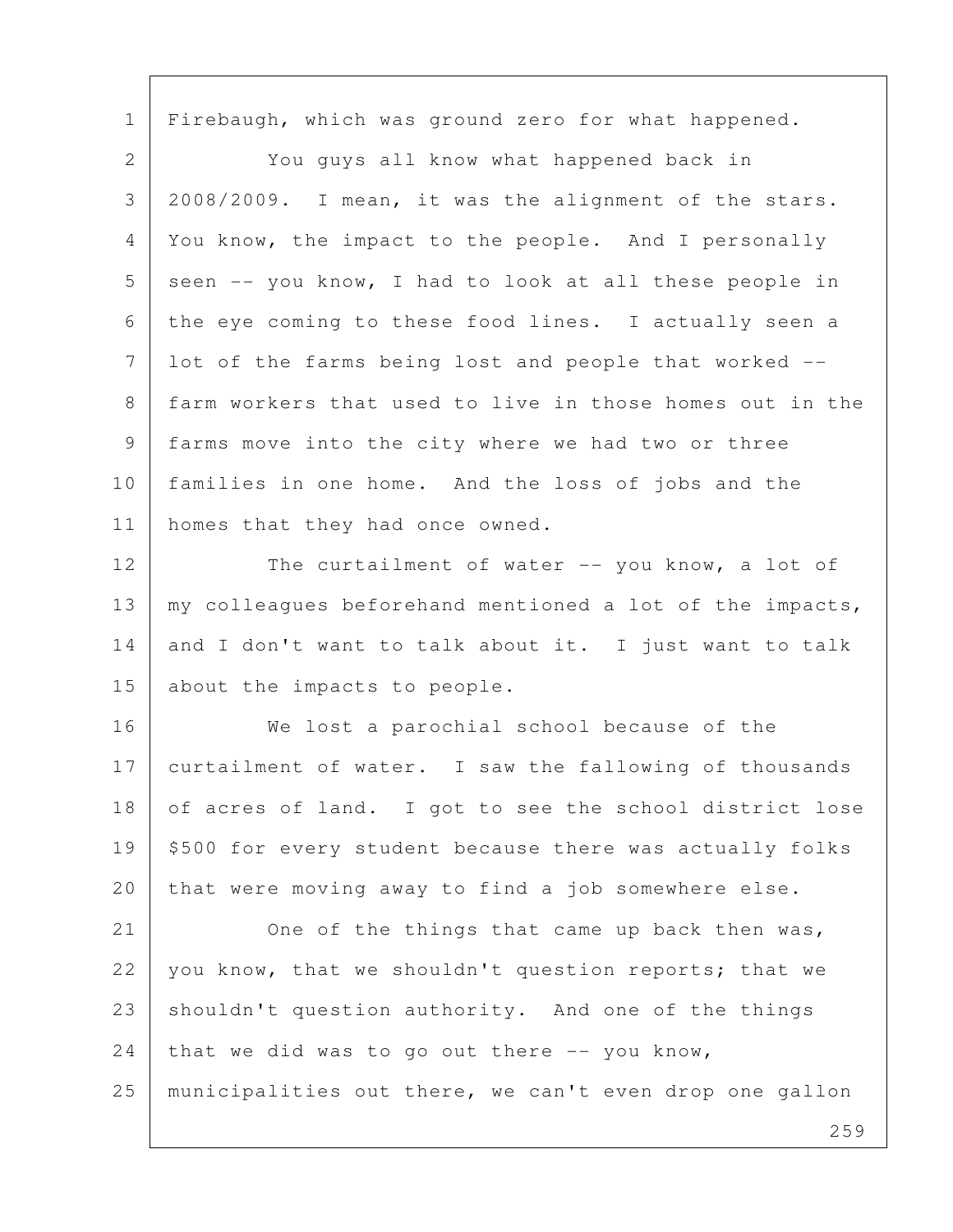1 of sewage water in the river; but yet if we look further 2 north and there's several communities who dump a lot of 3 | their waste discharge. And we have pharmaceutical 4 issues; we have ammonia issues, and so forth. And those 5 are things that at one time they didn't even want us to 6 actually talk about.

7 So we're doing our part to educate people 8 because -- about water, and there's a campaign going on 9 for the Hispanic community right now that's one of the 10 sectors of the community that's not that much educated. 11 It's called "El asunto de aqua es de todos," which means 12 that water is all of our business. And so it started a 13 couple of weeks ago and it's already in the airways.

14 And if you haven't seen that documentary that's 15 out there called "The Fight for Water; The Farmworkers 16 Struggle," that documentary is out there for you guys to 17 look at. It had a real impact, and the impacts are 18 | still being felt today.

19 Again, thank you for the opportunity, and have a 20 good afternoon.

21 CHAIRMAN HOPPIN: Thank you, Jose. 22 If the next five group would come up. Larry 23 | Kolb, Nick DiCroci, Deana Wolf, Barbara Barrigan-Parilla 24 and Michael Marsh.

25 Larry, if you'd come to the podium, please.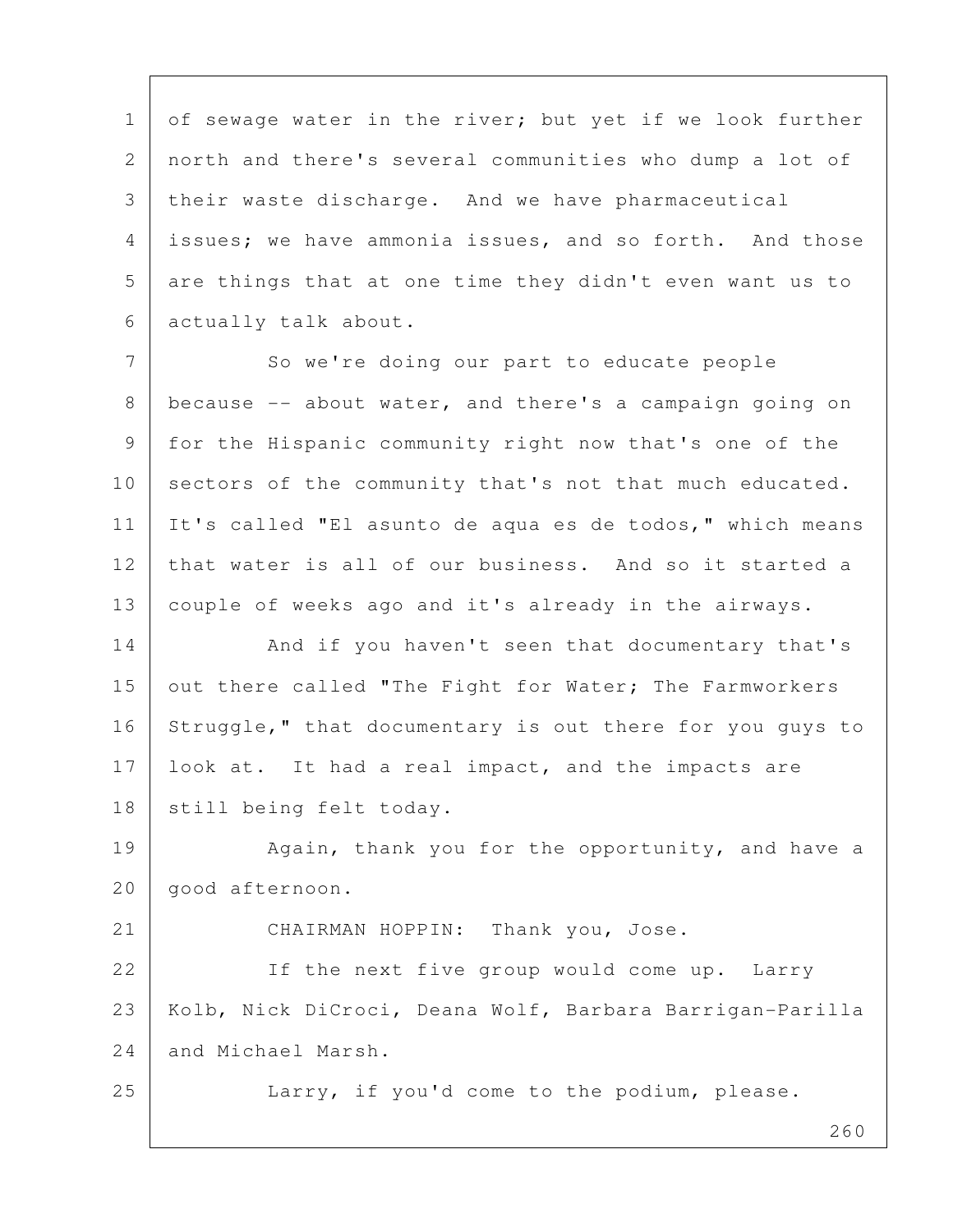1 | MR. KOLB: I'll keep this brief. I spent over 2 30 years working for the San Francisco Bay Water Quality 3 Control Board. The biggest single frustration I had in 4 that period was that the fish were going to hell while 5 we were making great progress on pollution. And this 6 disconnect bothers me, and I'm sure it bothers you. And 7 now you're starting to do something about it, and it's 8 | painful. And I feel for you in doing this, but I hope 9 | you follow it through.

10 I know that the people you represent include the 11 | people who live in the lower San Joaquin Valley. It 12 also includes everybody else in California, all 13 38 million people, including millions of people who care 14 a lot about the health of our fish, even if they don't 15 | fish them. You represent all of these people.

16 | I'd like to talk about the value of agriculture 17 in California. All the crops grown in California have a 18 value at the farm gate of \$36 billion. A lot of money. 19 It's the biggest in the country. On the other hand, the 20 California total economy is \$1900 billion. So that 36 21 | works out to less than 2 percent.

22 Of the water we take from nature, 80 percent of 23 it is used for agriculture. And of the water used for 24 agriculture, over 60 percent of it is used on low-value 25 field crops like wheat and corn, and especially alfalfa.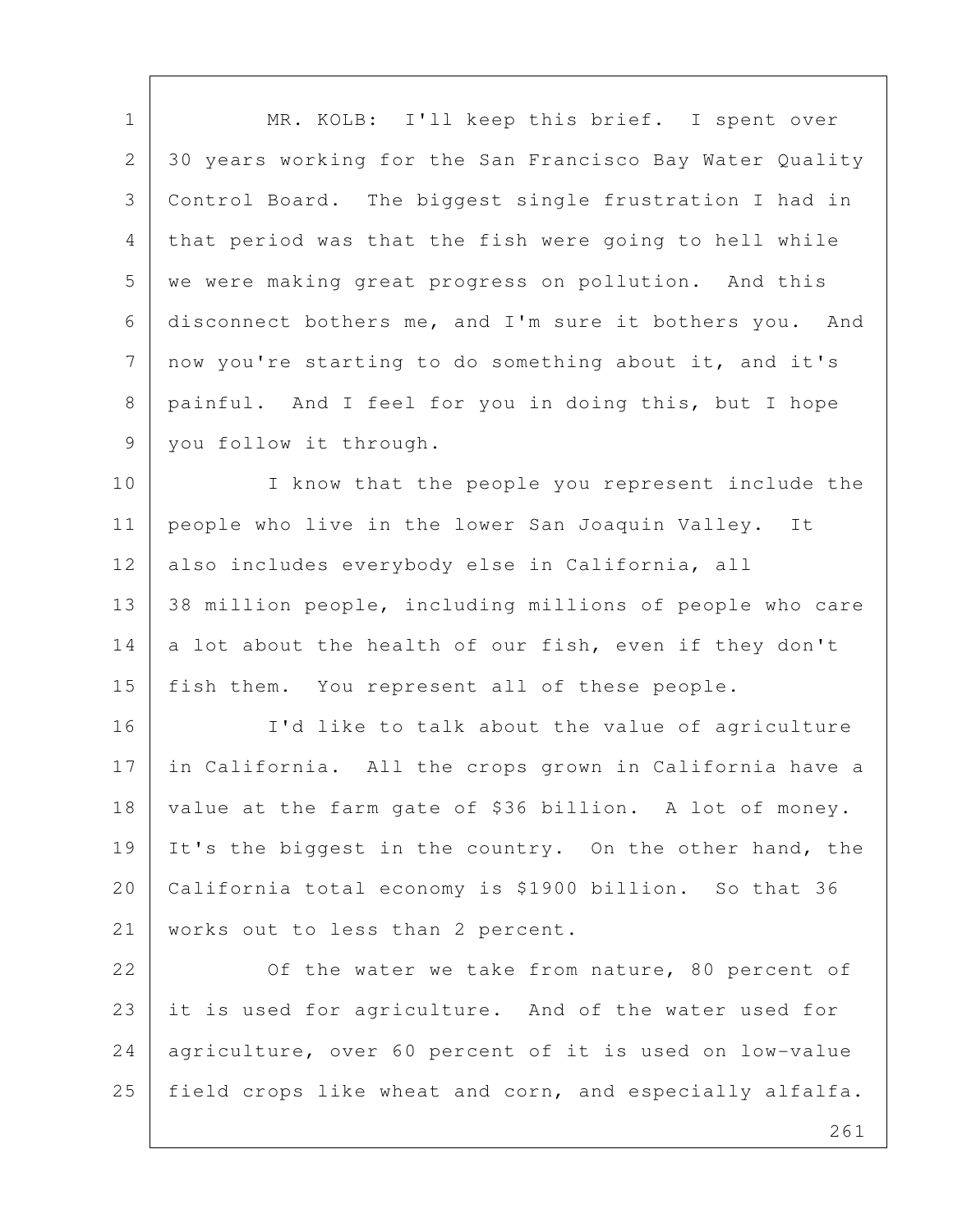| $\mathbf 1$ | If you want to grow food efficiently -- "I don't         |
|-------------|----------------------------------------------------------|
| 2           | know if you grow cow food." That's the most efficient    |
| 3           | way to feed humans line I've heard many times today.     |
| 4           | The value of these low-value crops that use              |
| 5           | about half of the total water and 60 percent of what     |
| 6           | agriculture uses works out to about one-third of one     |
| 7           | percent of the California economy. Let me say that       |
| 8           | again: One-third of one percent of the California        |
| 9           | economy.                                                 |
| 10          | So I think that without taking water from the            |
| 11          | high-value crops, the orchard crops, the vegetables, the |
| 12          | fruits, we can afford to free up a little bit of water   |
| 13          | from California agriculture.                             |
| 14          | Thank you.                                               |
| 15          | CHAIRMAN HOPPIN: Thank you.                              |
| 16          | Nick.                                                    |
| 17          | MR. DiCROCE: Chairman Hoppin, members of the             |
| 18          | Board, my name is Nick DiCroce; and I'm a facilitator    |
| 19          | for the Environmental Lawyer Caucus. We are a caucus of  |
| 20          | 30 grass-roots environmental organizations, all with an  |
| 21          | interest in water issues.                                |
| 22          | We have the following comments related to the            |
| 23          | adequacy of the San Joaquin SED:                         |
| 24          | The State Water Board has failed to carry out            |
| 25          | its public trust responsibilities for the people of      |
|             | 262                                                      |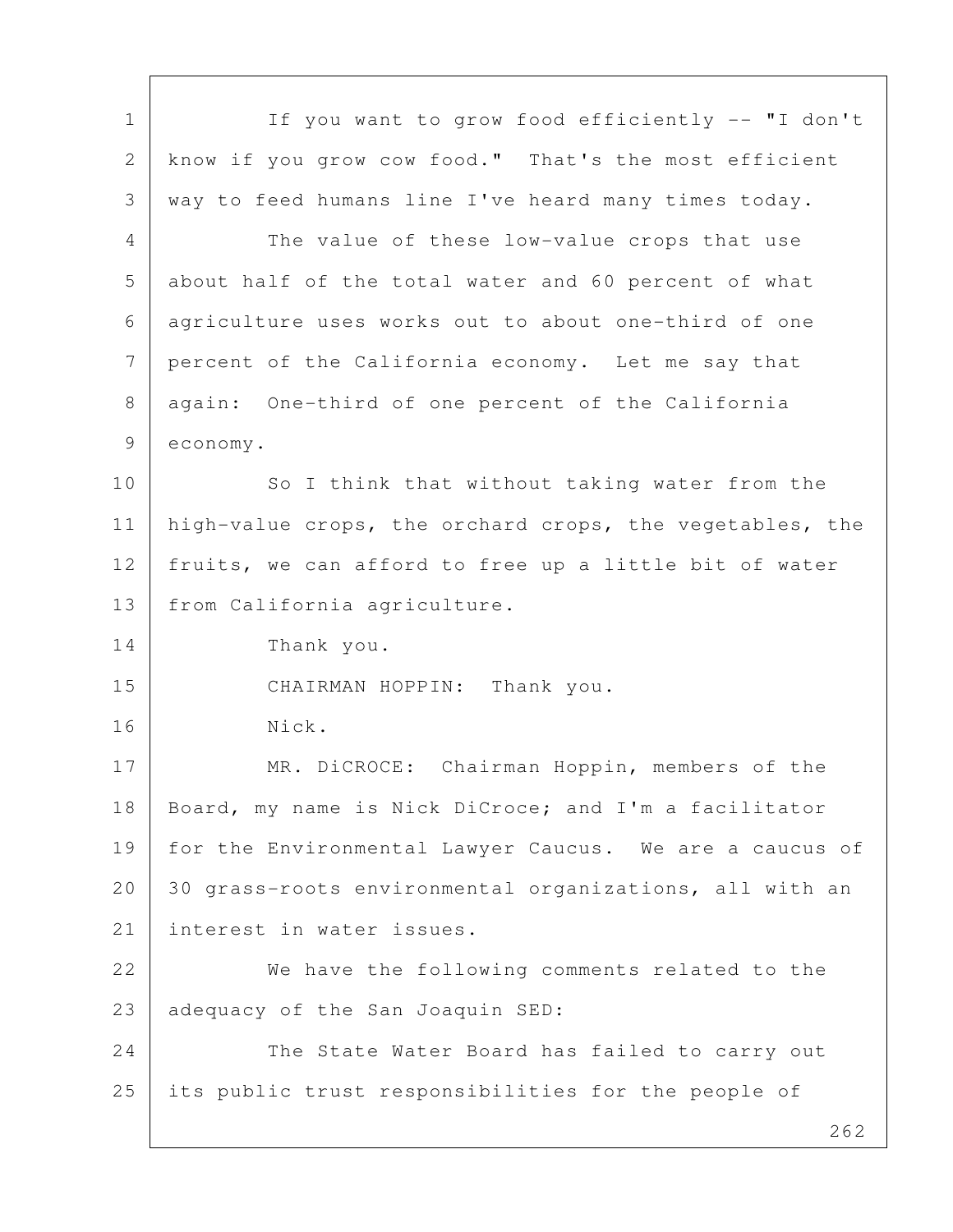1 California. Let me describe the main deficiencies that 2 we have noted. 3 First, there's a failure to apply the State 4 Water Board's public trust responsibilities. Under that 5 public trust doctrine, the State Water Board must take 6 the public trust into account and balance public trust 7 values. That was established in the Mono Lake case, 8 which you certainly remember. 9 In the development of the State Water Board's 10 2010 Flow Criteria Report, the Board identified a set of 11 broad flow regimes and concluded that 60 percent of the 12 unimpaired San Joaquin River inflow from February 13 | through June was necessary. 14 The SED selection of only 35 percent of 15 unimpaired flows during February through June for the 16 main three tributaries is not based on an analysis of 17 flows needed to preserve and protect public trust 18 values.

19 The Board must know that the selection of a 20 35 percent flow criteria will do little to reverse the 21 decline of fisheries. As pointed out in the Department 22 of Fish and Wildlife's earlier presentation today, the 23 60 percent flow requirement established by the Board 24 review is much closer to what is necessary to recover 25 fish species.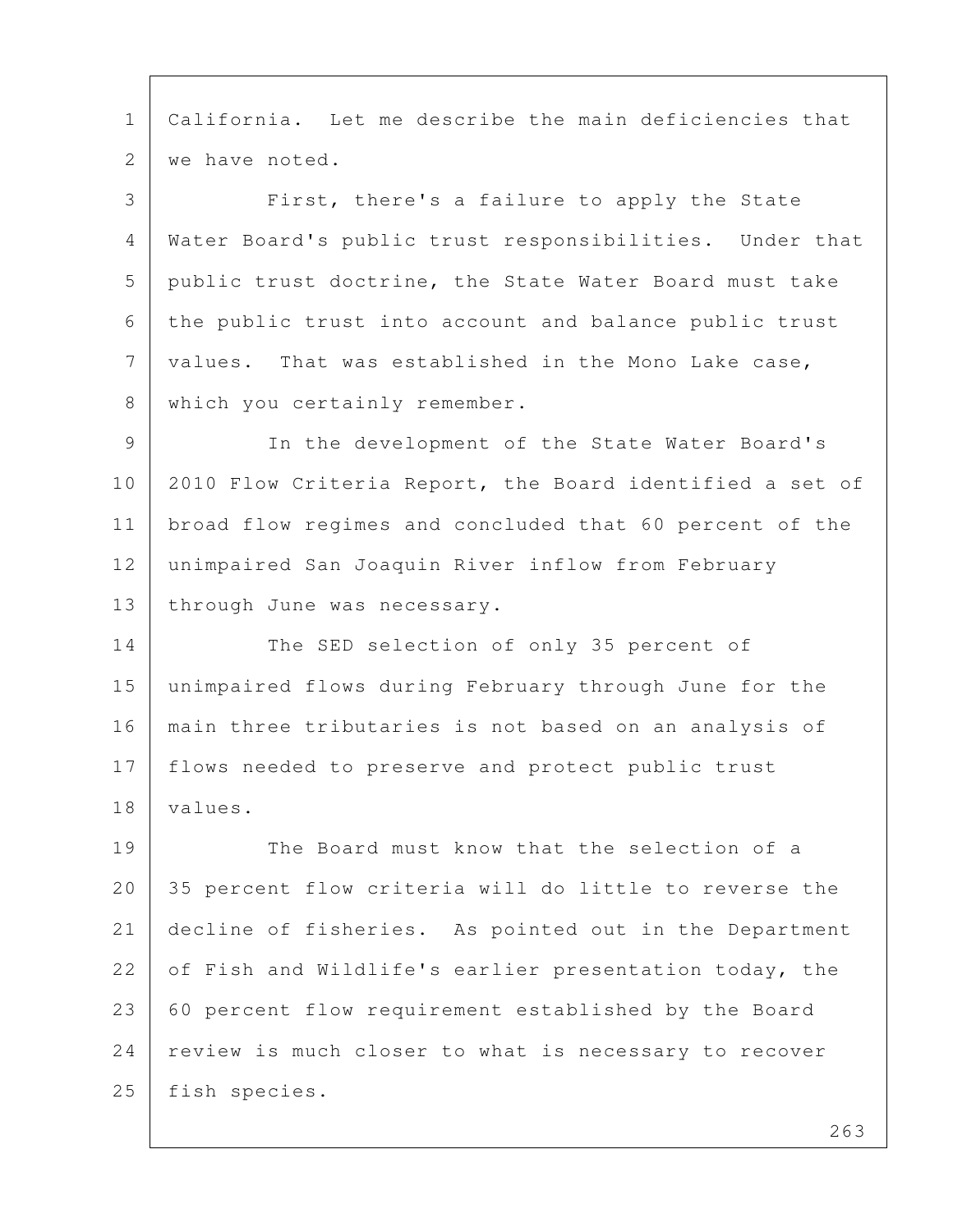1 Since the landmark application of the public 2 trust doctrine by the State Water Board in the Mono Lake 3 case, the principle of how extractive water demands can 4 be alternatively met while ensuring the public trust 5 values are protected is well established. In fact, the 6 Los Angeles Department of Water and Power, which 7 vociferously objected to relinquishing flows, now extols 8 the virtues of their water efficiency program that has 9 resulted in meeting the public trust values.

10 I have written that up because today I hear what 11 I don't like to hear about fish versus water versus 12 farms versus environmentalists, and it does not need to 13 | be that way. And the result of the Mono Lake case where 14 all the parties came out beneficially better than they 15 went in is where I like to go.

16 Secondly, the plan illogically segments the San 17 Joaquin River. The SED arbitrarily limits the plan area 18 to the San Joaquin River to the confluence between the 19 Merced and the Stan. Left out of the flow consideration 20 is the river's main unimpaired flow above the confluence 21 with the Merced up to Friant Dam. It only seems logical 22 that the exporters who receive the bulk of the San  $23$  Joaquin  $-$ 

24 CHAIRMAN HOPPIN: How much longer do you have? 25 | MR. DiCROCE: I'm about 90 percent -- 75 percent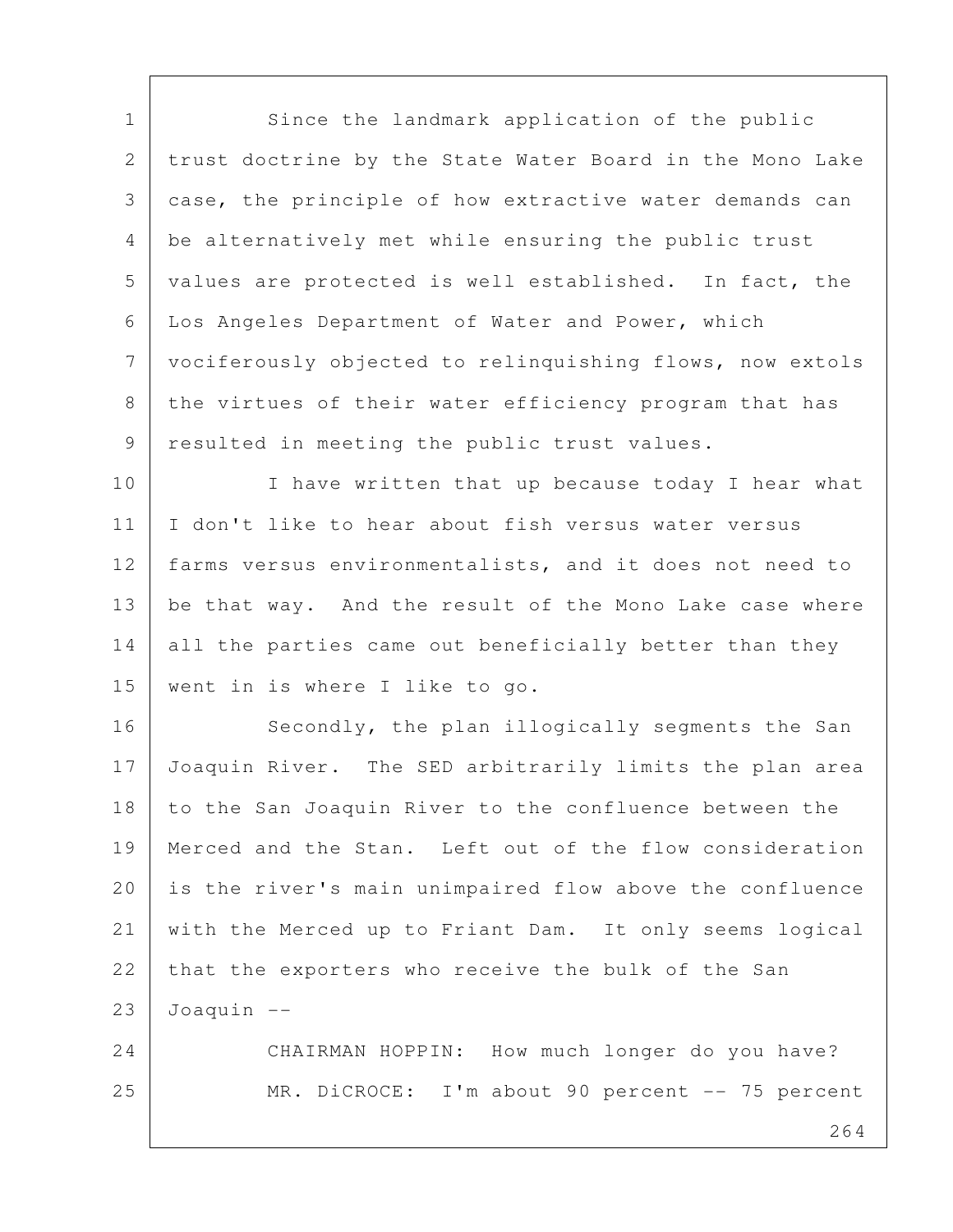1 through.

2 | The Priant Dam should be participating in 3 mitigating the impacts.

4 So we agree with what we heard this morning from 5 the Turlock Irrigation District and NOAA on this point. 6 The last deficiency is a weakened salinity 7 standard in the south Delta. The clean Water Act and 8 the Porter-Cologne Act clearly intend that water quality 9 control plans are intended to improve water quality, not 10 degrade it. 11 The proposed plan, by relaxing salinity 12 standards in the Delta, will harm beneficial uses and 13 does not meet the statutory requirements. 14 CHAIRMAN HOPPIN: Be sure to include the rest of 15 your comments in your written stuff. I have to move on. 16 I'm not trying to be rude. 17 MR. DiCROCE: That's all right. 18 CHAIRMAN HOPPIN: Deanna Wolf. 19 Barbara. 20 | MS. BARRIGAN-PARRILLA: Thank you, Chair Hoppin, 21 and Board members. 22 I'm Barbara Barrigan-Parrilla, executive 23 director for Restore the Delta. And on behalf of our  $24$  | 10,000 supporters  $--$  in fact, I'm probably the only 25 person here today representing agricultural interests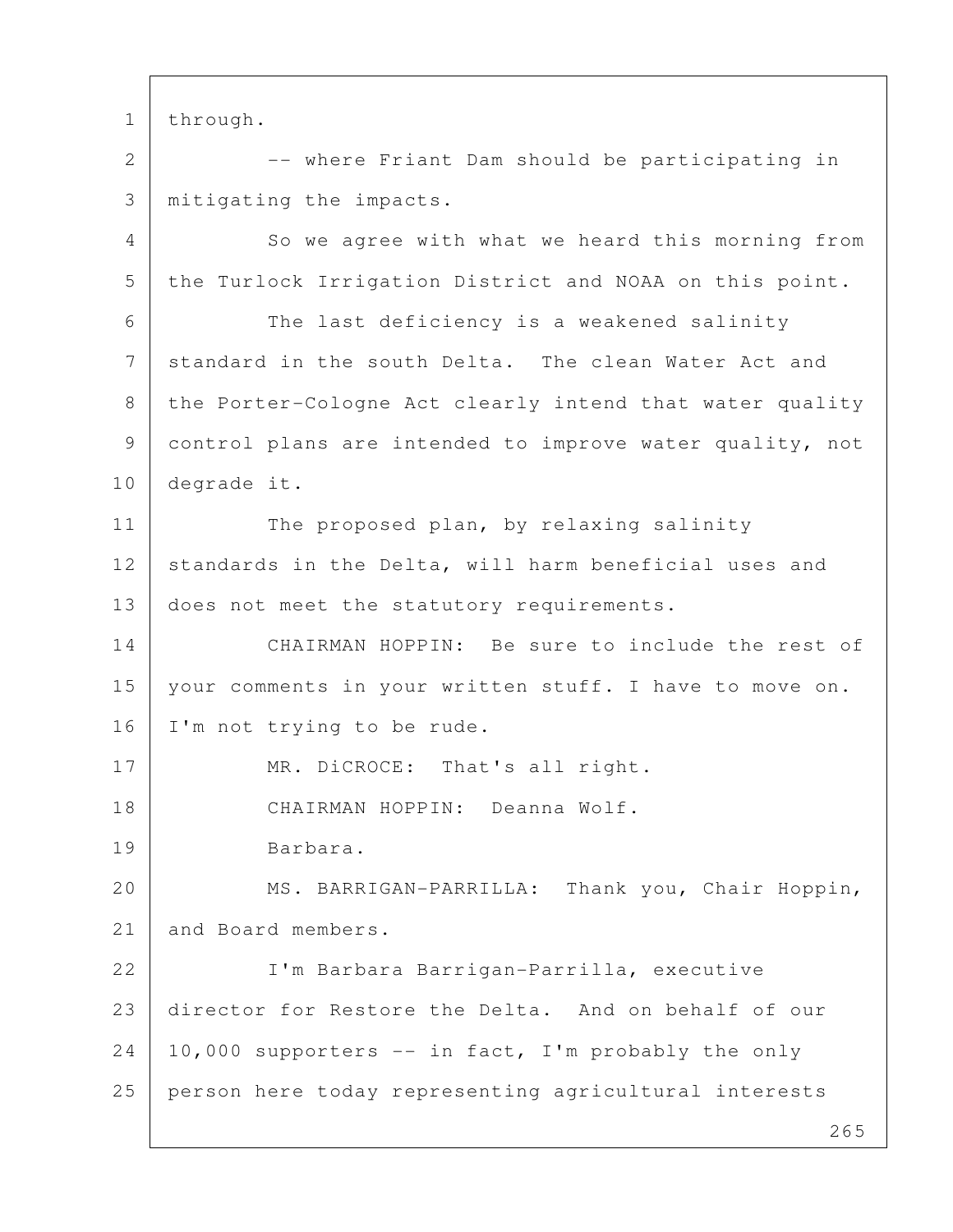1 and fishermen  $--$  I want to thank you for the opportunity 2 to speak on the San Joaquin River flows plan. 3 However, our concerns today -- in our comments, 4 we are expressing our grave concern with the document, 5 the SED, a proposed plan that fails to rectify years of 6 water quality violations in the San Joaquin River and 7 south Delta. 8 This plan fails to increase flows sufficiently 9 to restore steelhead and salmon in the San Joaquin 10 River. 11 It fails to provide sufficient water quality to 12 protect and enhance south Delta agriculture as mandated 13 in the Delta Reform Act of 2009. 14 It fails to balance public trust, and it fails 15 to protect all parties equally dependent on the health 16 of the San Joaquin River by giving priority status and 17 protection to upstream users, all at the expense of 18 | water users on the Lower San Joaquin River, Delta 19 farmers, Delta residents and Delta fisheries. 20 The SED selection of only 35 percent of 21 unimpaired flows during February through June for the 22 three main tributaries to the Lower San Joaquin will not 23 | preserve and protect public trust values. 24 This plan clearly prioritizes no net loss to 25 water exporters or maintaining the water yield for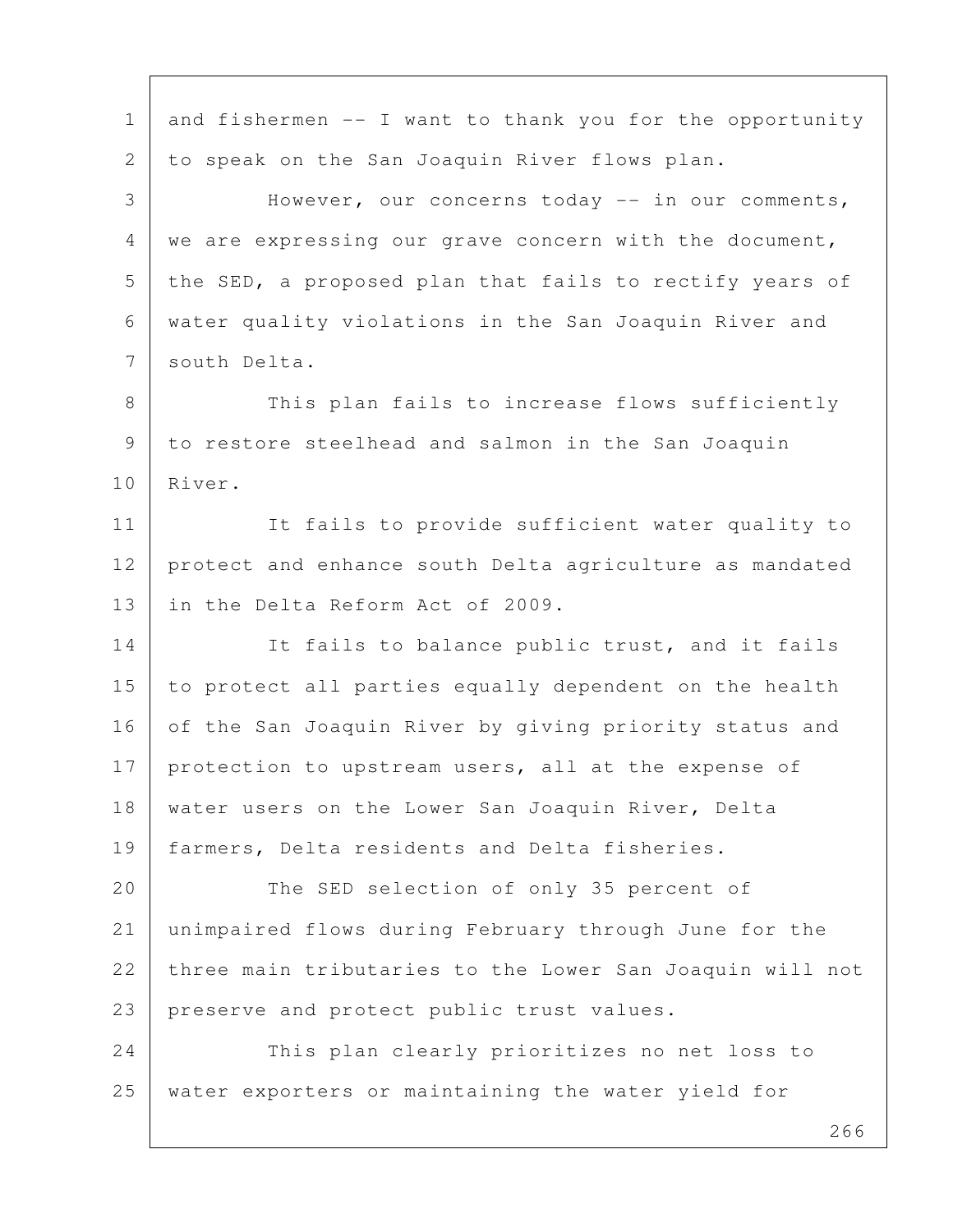1 Central Valley and State water project water takers over 2 all beneficial Delta uses and more senior right 3 diverters on the Merced, Tuolumne, and Stanislaus 4 rivers.

5 The Board has ignored its responsibility to 6 evaluate and balance competing water needs and 7 developing flow and water-quality objectives in such an 8 arbitrary proposal to value one group over Delta 9 communities violates Delta Reform Act requirements to 10 reduce reliance on the Delta in meeting California's 11 future water supply needs.

12 It is a concern that protects a specific group, 13 a powerful corporate agricultural interest. Through 14 this plan, it is clear that the State Water Resources 15 Control Board has forgotten about the sizeable area of 16 the Delta agricultural economy and the area dependent 17 directly on water quality and quantity from the San 18 Joaquin River.

19 The Delta recreation economy, valued at over  $20$  \$650 million annually, in addition to the coastal salmon 21 fishery, is dependent on the protection and restoration 22 of the San Joaquin River and adequate flows in the 23 Delta.

24 The SED, as it stands right now  $-$  I just want  $25$  to conclude  $-$ - will continue the dewatering of the Delta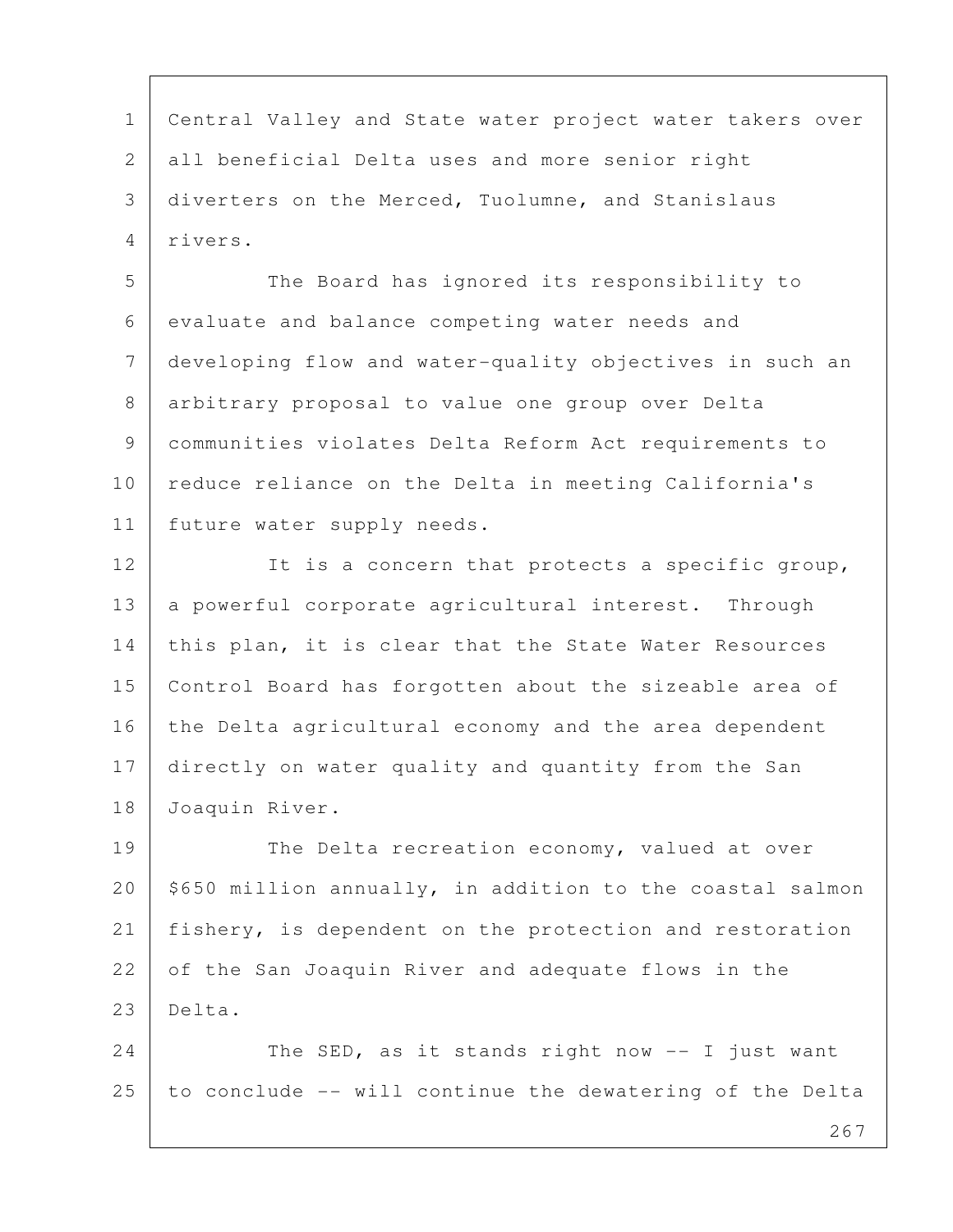268 1 for years to come of the San Joaquin River, of the 2 estuary, and the San Francisco Bay; and it's going to 3 have a horrible impact on those economies that depend on 4 the health of that ecosystem. 5 Thank you. 6 CHAIRMAN HOPPIN: Thank you, Barbara. 7 Michael Marsh. 8 MR. MARSH: Good afternoon, Mr. Chairman, 9 | members of the Board. 10 My name is Michael Marsh. I'm the chief 11 executive officer of Western United Dairymen. 12 Western United Dairymen is the largest dairy 13 | producer trade association in the western United States, 14 but we only represent dairy producers here in the great 15 State of California. 16 My members produce about 60 percent of the 17 State's milk. And to Pete Verburg's comment, it really 18 is tough to feed them almonds. 19 We have about 900 dairy families within our 20 association. 21 According to a Milk Advisory Board study that 22 | was commissioned in 2008 by J.D.G. Consulting, the dairy 23 industry in the State of California contributes 24 | \$63 billion in economic activity to the State. It also 25 is responsible for 443,000 jobs. We are the number one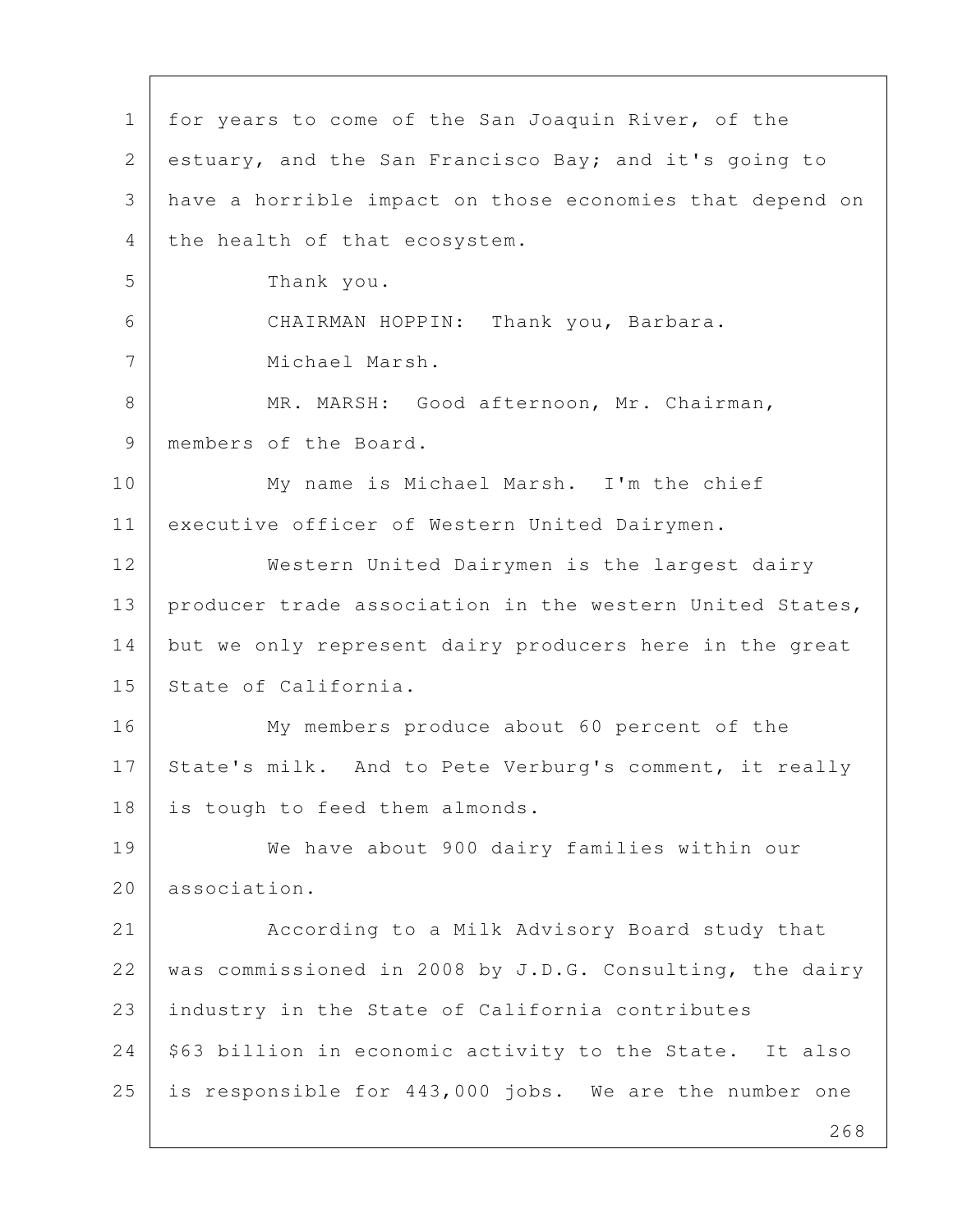1 ag commodity in California with farm gate receipts at 2 about \$7 billion a year.

 3 According to the Board's modeling, a lot of the 4 reduction in the water that would be coming through this 5 plan would fall on low-value crops, crops such as 6 alfalfa, crops such oat, hay-use for silage, or corn 7 | that's used for silage, as well; and that simply doesn't 8 | work for dairy cattle. I guess maybe you can give them 9 a shot to give them pistachios, but they have a tough 10 time cracking those shells.

11 At the same time, the proposal before you -- as 12 | we've just gone through the fiscal cliff in Washington, 13 | D.C., and we've seen that one of the pieces  $-$ -14 unfortunately, what wasn't able to pass was the Farm 15 Bill. And really what was tied up in the Farm Bill was 16 concerns over spending cuts between food stamp programs, 17 women and infant children programs, the SNAP program, if 18 you will.

19 | Those programs are not going to give more money. 20 | And if we're going to increase the price of food, let's 21 get the hunger advocates in here, too, and listen to 22 them as well as to what this will do to their programs 23 and feeding the hungry in the great State of California.

24 Thank you for your time. Good luck with your 25 decision.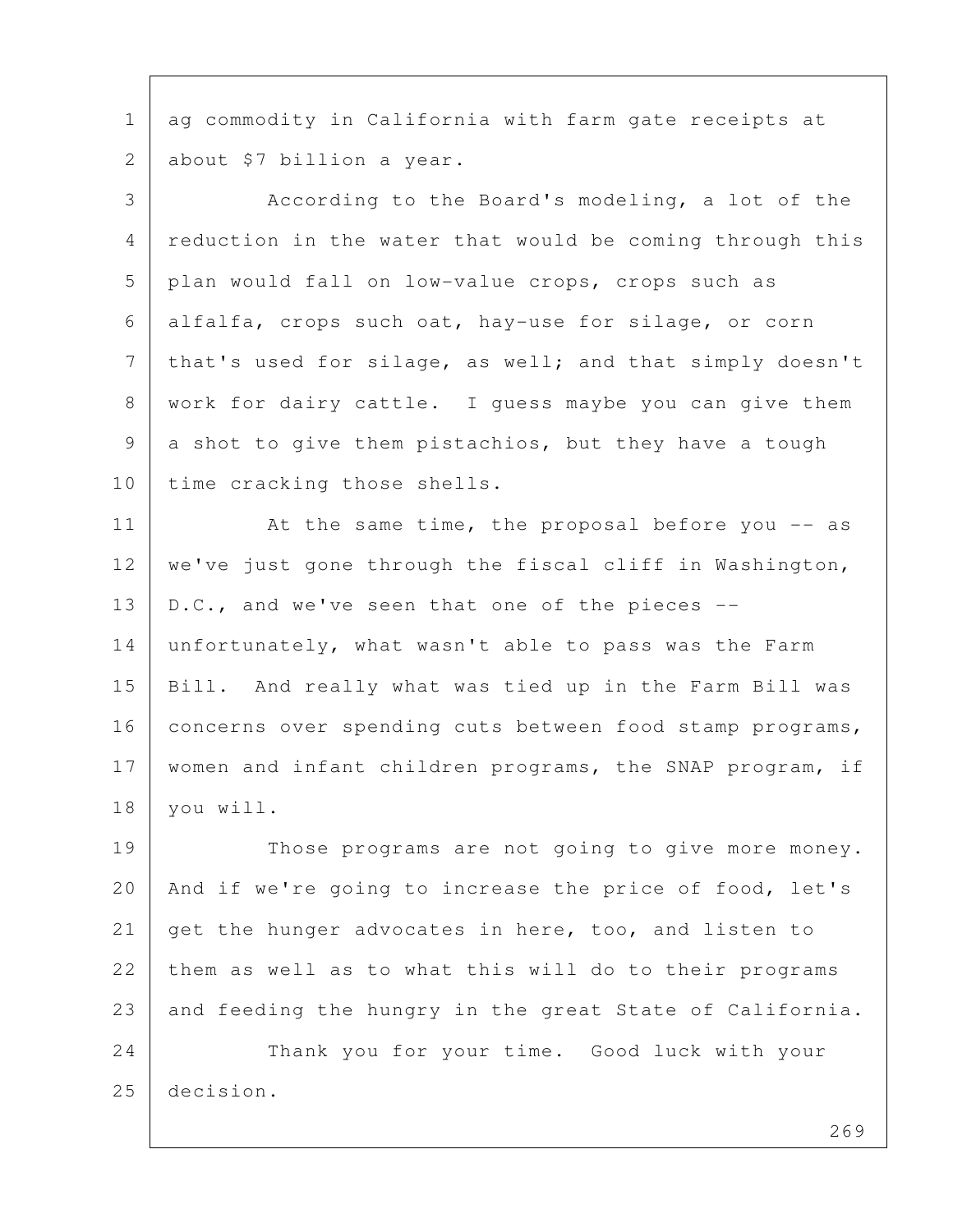1 CHAIRMAN HOPPIN: Thank you, Michael. 2 Next five panel group will be Patrick Koepele, 3 Spreck Rosekrans, Julie Barrett, Sonia Diermayer, and 4 Hal Candee. 5 Patrick, would you come to the podium. 6 MR. LINDSAY: He already spoke. Spreck, please  $7$  | go to the podium. I know you want ten minutes, but... 8 | MR. ROSEKRANS: Thank you, Chairman Hoppin. I 9 do. I have a PowerPoint. I'll try to go quickly. 10 CHAIRMAN HOPPIN: Try to do it. 11 | MR. ROSEKRANS: First of all, thank you for your 12 service, Mr. Hoppin. And I think the succeeding chair 13 will have a high standard for levity to bring to 14 proceedings such as these. I wish you luck. 15 CHAIRMAN HOPPIN: I wasn't joking about the ten 16 minutes. 17 (Laughter.) 18 I also want to thank the court reporter. 19 (Thereupon an overhead presentation was 20 presented as follows:) 21 MR. ROSEKRANS: What I want to do today -- I am 22 Director of Policy for Restore Hetch Hetchy. Restore 23 Hetch Hetchy's mission is to restore Hetch Hetchy Valley 24 and Yosemite National Park, while protecting all users 25 of water and power on the Tuolumne River.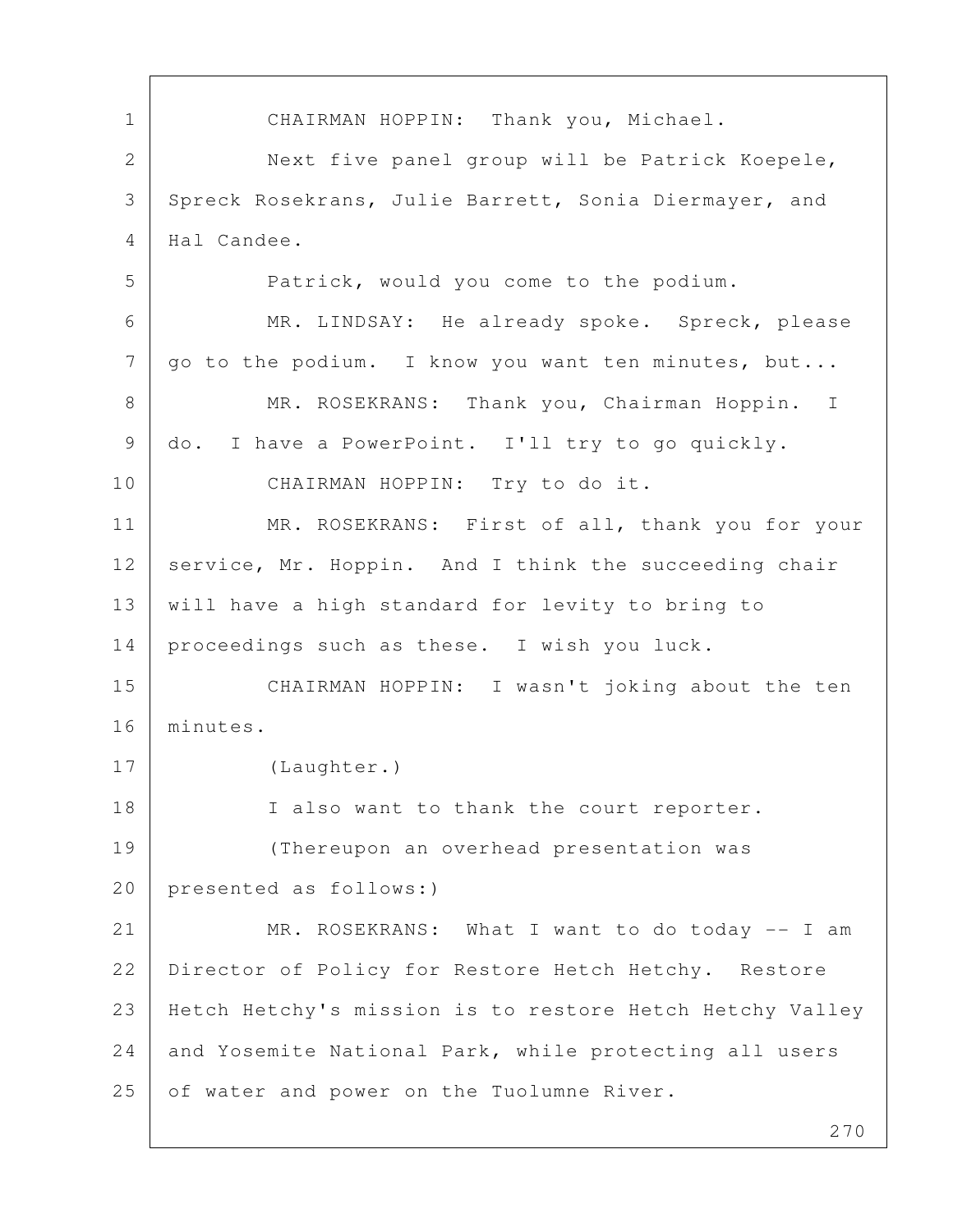271 1 While this proceeding is really about downstream 2 resources, whether they be diversions for consumptive 3 use or water left in the river for fisheries, the 4 upstream needs are relevant as well; and we believe that 5 before this Board there will be, as a result of either 6 public mandate or legal mandate, cause to consider 7 restoration of Hetch Hetchy. 8 | We don't want you to do anything in this process 9 that would make it more difficult to proceed with 10 | restoring Yosemite National Park for the American 11 people. 12 Fortunately, that's not as difficult to do as 13 you may see. 14 Next slide, please.  $15$  --000--16 | MR. ROSEKRANS: Before you are four green bars 17 for all the water supply impacts -- just on the 18 | Tuolumne, not that you are proposing for your 20 19 percent, 40 percent and 60 percent alternatives with 20 interpolations for 35 percent. 21 And then the small blue bar on the side is what 22 we have found would be necessary for restoring Hetch 23 Hetchy Valley that is operating San Francisco's system 24 with reduced diversions from the Tuolumne. 25 These are numbers found by the Environmental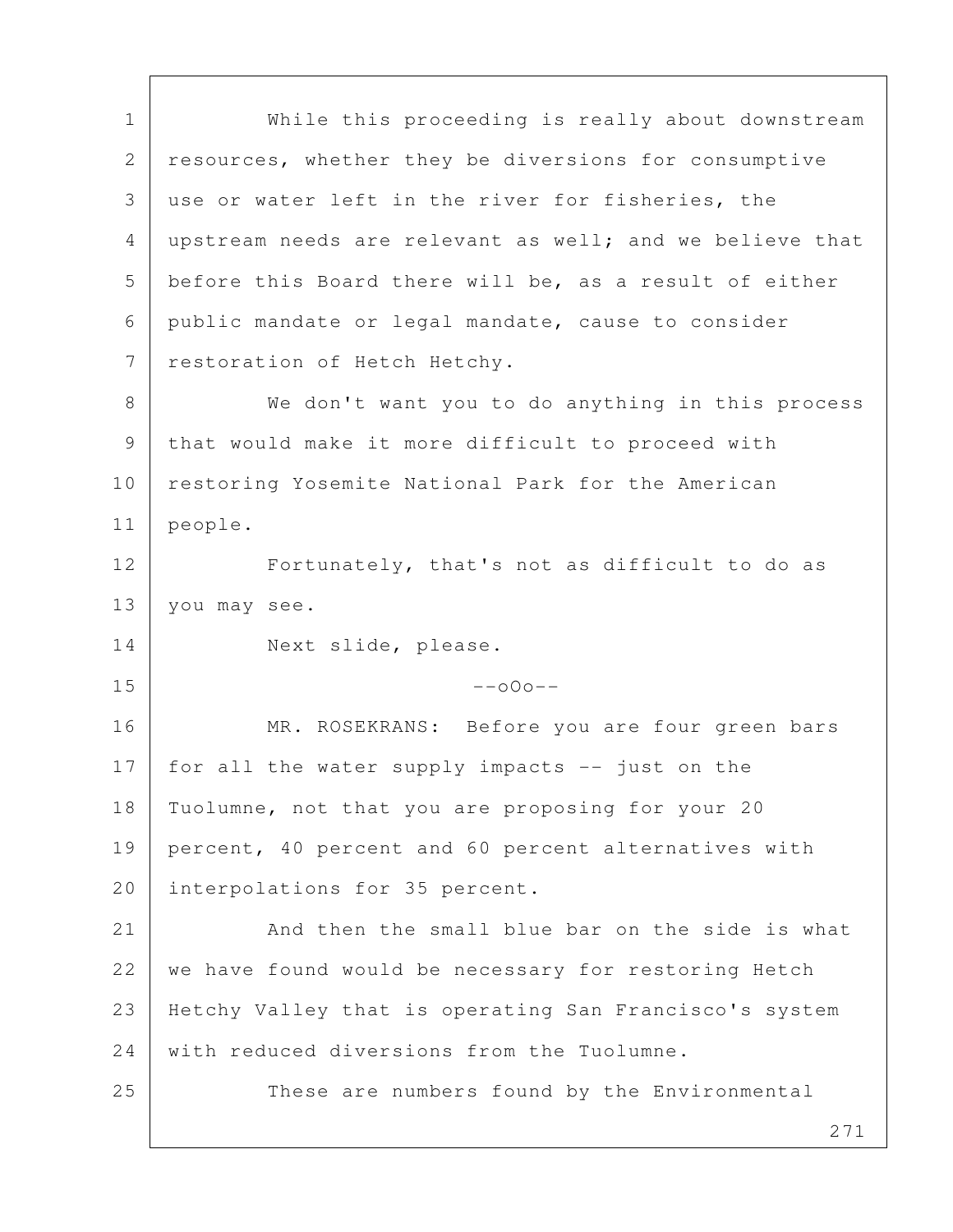1 | Defense Fund, but they are very similar to what was 2 found by UC Davis and the United States Bureau of 3 Reclamation.  $4$  --000-- 5 MR. ROSEKRANS: Water rights on the Tuolumne. 6 San Francisco gets lots and lots of water in almost all 7 | years, except for the very dry years. What they fear is 8 the drought, a repeat of the 1987 or 1992 conditions 9 where their allocation of water supply under their water 10 rights is far below what they like to divert from the 11 | Tuolumne to the Bay Area. As a result, they have 12 invested in Cherry Reservoir, as well as Hetch Hetchy, 13 and a water bank in Don Pedro that is twice the size or 14 | more of Hetch Hetchy Reservoir. 15 They divert about 20 percent of the river water 16 | that's diverted overall. Here you see them compared to 17 Turlock and Modesto.  $18$  --000--19 MR. ROSEKRANS: And then two examples. And you 20 had examples like this in your report. Here's sort of a 21 median year. And what you see is the 35 percent running 22 average line that you've proposed pretty much stays in 23 that baseline senior water rights water that goes to 24 Turlock and Modesto. Only in late June and a repeat of 25 the hydrology of this year 1971 would some of it be part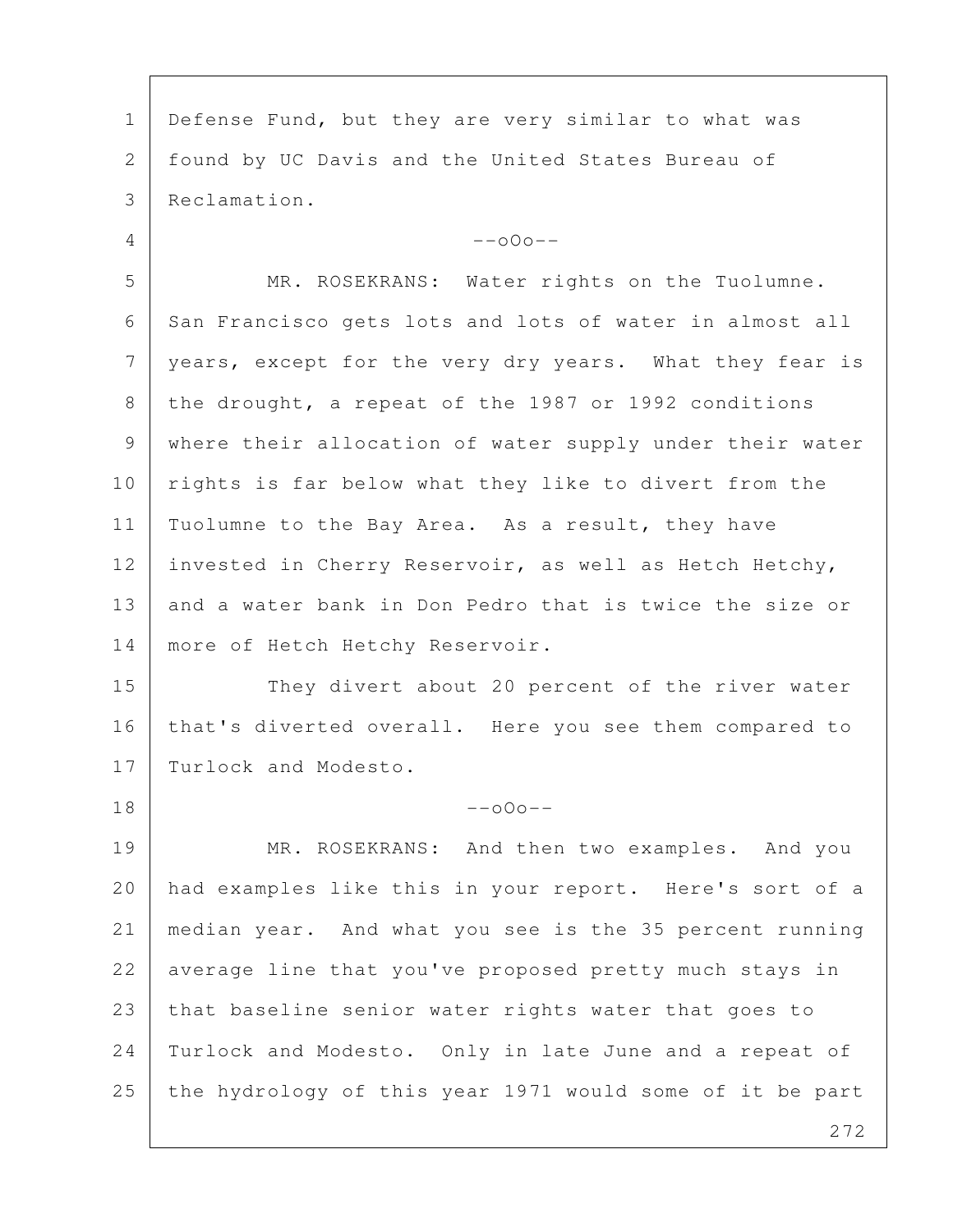273 1 of San Francisco's water. And in a dry year it doesn't 2 | even get near San Francisco's water.  $3$  --000-- 4 MR. ROSEKRANS: So what we're talking about 5 here -- next slide -- is on average if you look at the 6 base flow which belongs to Turlock and Modesto and the 7 surplus flows that belong to San Francisco and the base 8 | flows that you guys are looking for the river, there's 9 very few times when it overlaps into San Francisco's 10 threshold.  $11$  --000--12 MR. ROSEKRANS: So the recommendations here are 13 think about -- whether it's this Board or it's a 14 reconfigured Board -- when you're going to be hearing 15 about Hetch Hetchy. It's not a lot of water, but it is 16 some consideration that you should make. And so think 17 about that San Francisco might have to give up a little 18 bit of its Tuolumne River Water in order to restore this 19 national park. 20 | And I apologize that I'm not going to take sides 21 on which alternative you are looking at here, but I do 22 want you to consider this thing for the future. 23 Thank you very much. 24 CHAIRMAN HOPPIN: Thank you very much, sir. 25 Julie Barrett. Is Julie here?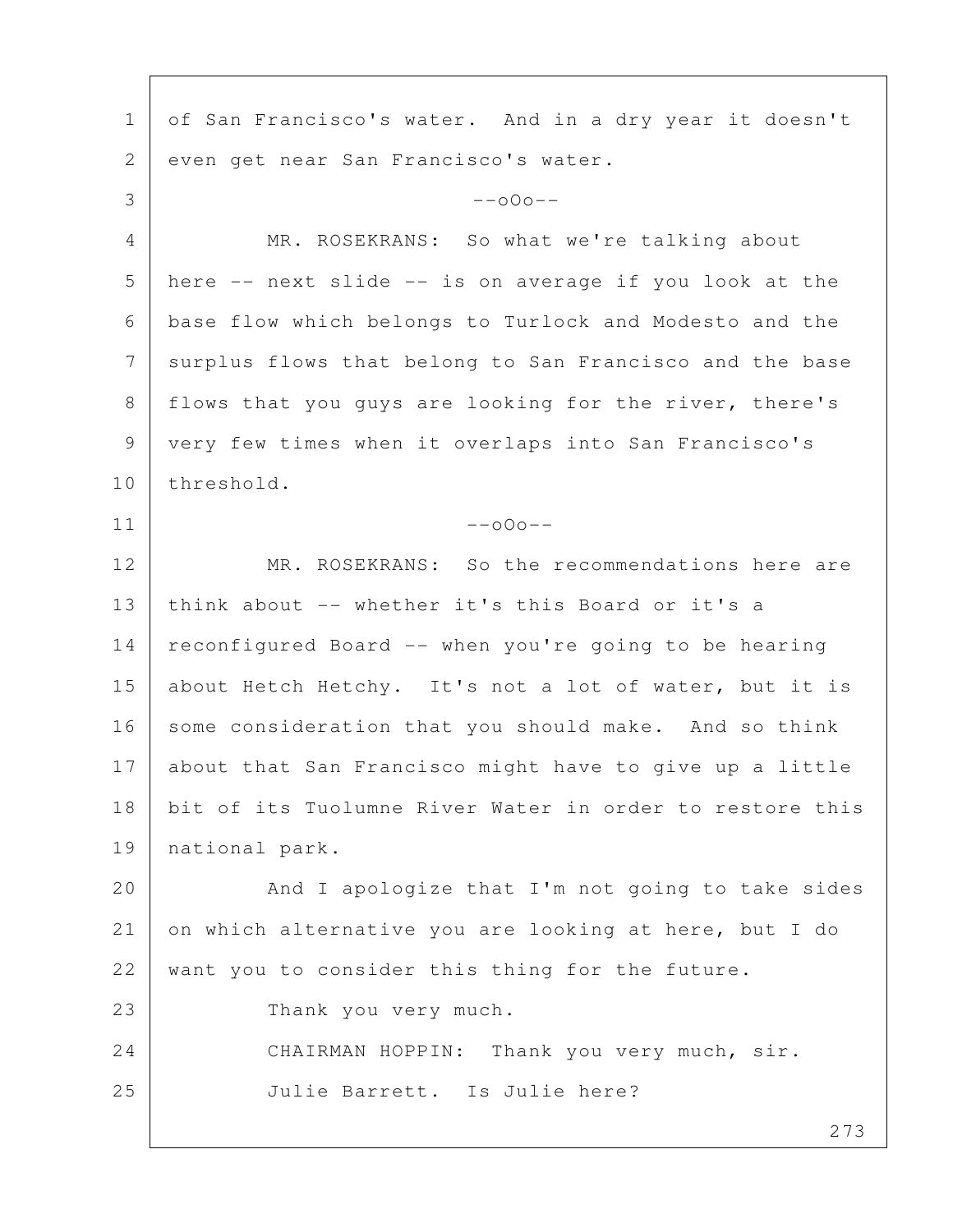274 1 Sonia. 2 MS. DIERMAYER: Good afternoon, members of the 3 Board, Chairman Hoppin. 4 My name is Sonia Diermayer. I live in Oakland. 5 I'm an advocate for sustainable urban water use and 6 reuse. 7 | I welcome the draft SED's approach in terms of 8 being a percent of unimpaired flows, but the SED appears 9 to have glaring inadequacies. 10 | My concerns include the fragmentation and 11 isolated focus on certain factors to the exclusion of 12 others, which I think renders the SED an orphan policy 13 document destined to fail on every front. 14 I find it inexplicable that -- the exclusion of 15 flows upstream of the Merced confluence and what happens 16 to the water downstream of Vernalis. You can't 17 partition a watershed any more than you can partition 18 one piece of the human circulatory system. 19 I'm also questioning the exclusion of flow needs 20 in lakes and falls, the exclusion of impacts on other 21 | species and Delta habitat in general. 22 Everything in Phase I is inextricably linked to 23 Phase II, so I don't know how those can be considered 24 | separately. 25 Increasing withdrawals from the Delta ecosystem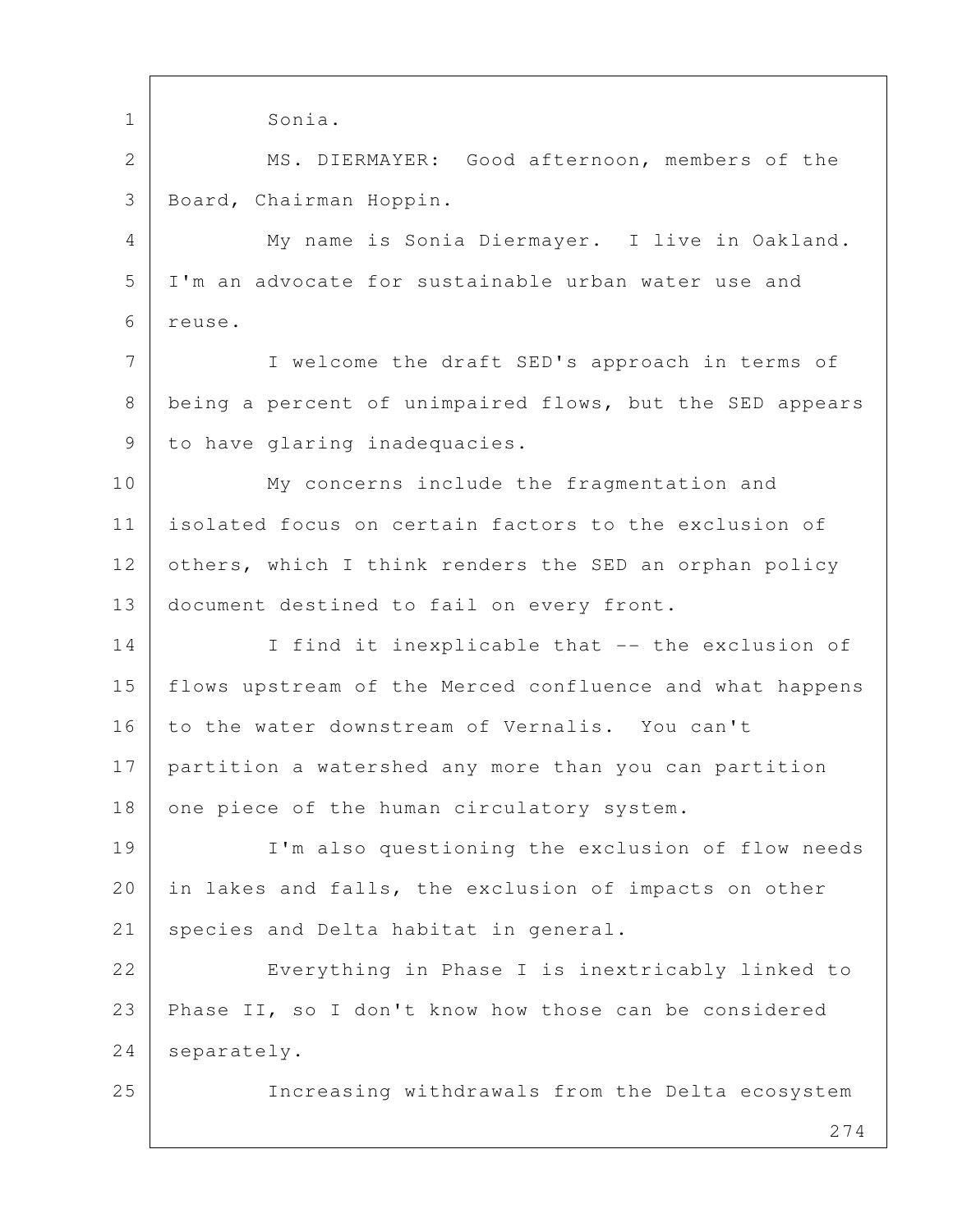1 have driven salmon to the brink of extinction. The 2 Delta is becoming unlivable as a habitat for almost 3 anything other than invasive species.

 4 I don't think there is any use in trying to 5 remove those invasives unless the conditions for the 6 native species are then in place.

7 So there is no new water coming from anywhere 8 | that we know. In fact, climate change is likely to make 9 | water less available than it has been. And I think what 10 distinguishes us as a human species is that we have the 11 intelligence, the tools, and the wherewithal to foresee 12 these climate changes and adapt to them. Other species 13 | don't have that possibility.

14 I think we need to -- all water users need to 15 share equally in the sacrifices, and it's our obligation 16 to make sure that the environment which serves us --17 serves up all of that water we're using gets it equal 18 share. We have the tools and now is the time to 19 implement them.

20 I and organizations I work with are putting 21 tremendous pressure on our urban water agencies and 22 urban fellow water users, including the SFPUC to reduce 23 withdrawals, to cut waste, to conserve and reuse, and 24 | look for local resources for water supplies.

25 We're fighting to keep water safe for essential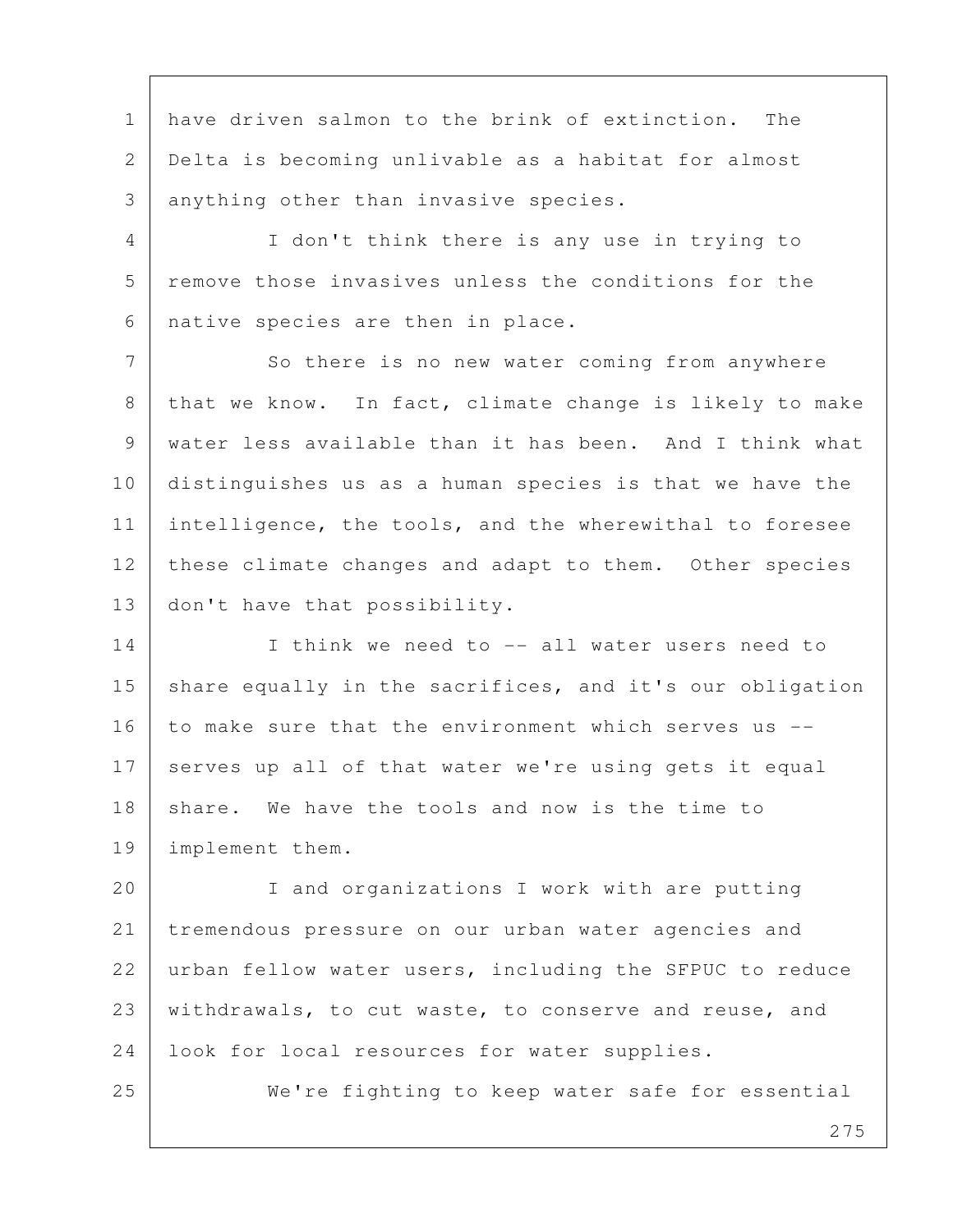276 1 uses, such as efficient farming and human use, and out 2 of the hands of damaging uses such as fracking. 3 Given the Board's own Delta flows criteria 4 report stating a need for 60 percent of unimpaired 5 | flows, the retreat to 25 to 45 percent is very 6 distressing. 7 I feel the SED is relegating the consideration 8 of far too many critical factors to the implementation 9 phase, future Delta plan phases, adaptive management, 10 other regulatory bodies, and the BDCP. 11 So I must conclude that the draft SED is 12 inadequate in addressing impacts. And I would greatly 13 urge you to revisit the plan in a more comprehensive, 14 integrated manner and set higher unimpaired flow 15 objectives. 16 Thank you very much. 17 | CHAIRMAN HOPPIN: Thank you very much. 18 Hal Candee. 19 | MR. CANDEE: Thank you, Mr. Chairman. 20 | I'm Hal Candee, and I'm here on behalf of 21 Defenders of Wildlife. Defenders has over 180,000 22 members in California. 23 We would like to join with the other speakers 24 from the fishing and conservation community in pointing  $25$  out that the draft SED is not adequate to meet the goals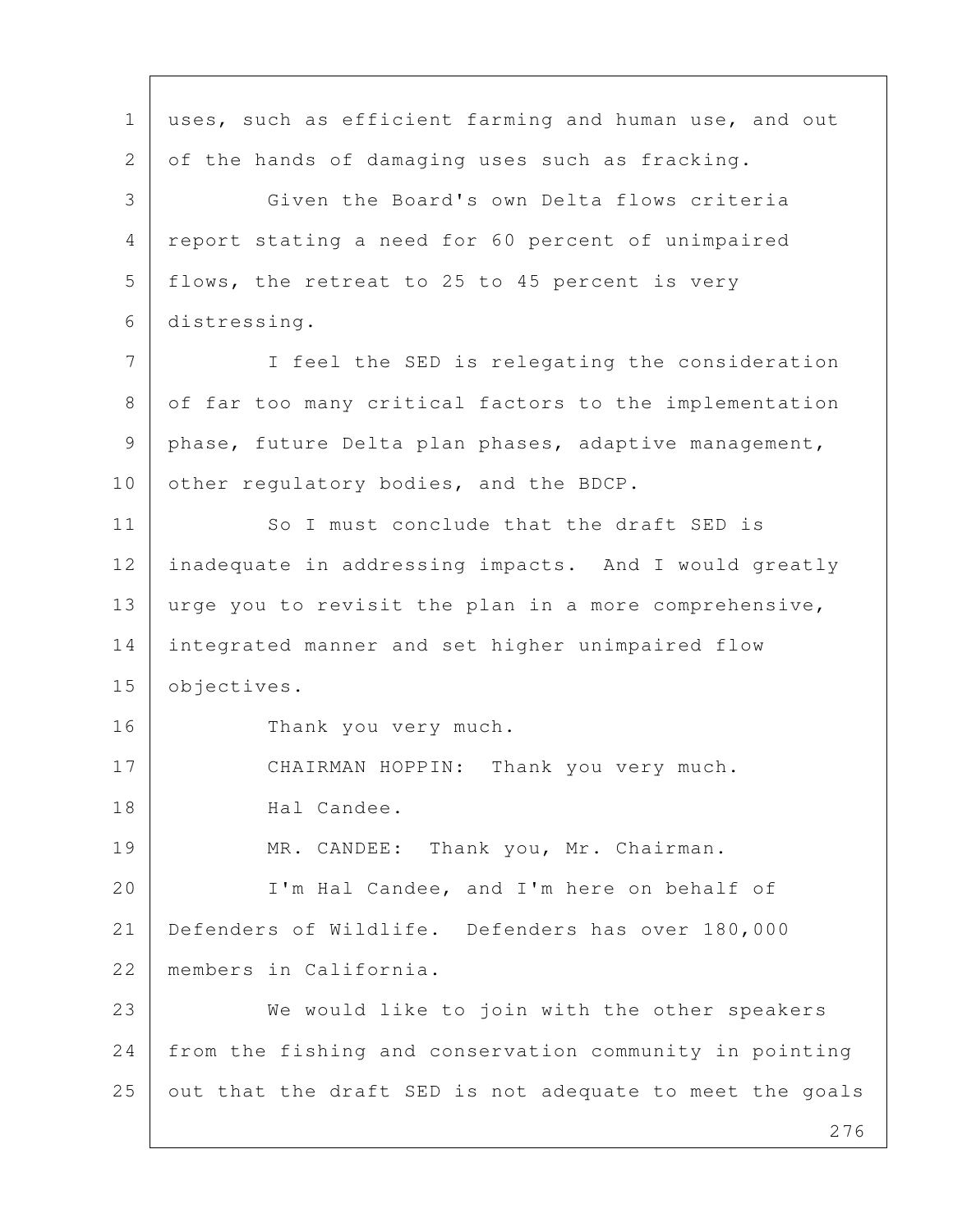1 and the needs of fishery recovery.

 2 I know there's going to be a very extensive 3 panel presentation -- I don't know if it's later today 4 or tomorrow by the --

5 CHAIRMAN HOPPIN: It won't be later today.

 6 MR. CANDEE: Okay. Well, Trout Unlimited and 7 the Bay Institute and other groups will be addressing 8 | the specifics, so I just want to make three very general 9 point, if I might.

10 First, the fisheries are in crisis. You've 11 | heard this today from the federal and State agencies; 12 | you've heard it from other speakers. And this is really 13 the time  $--$  this is the time for strong action. I think 14 | that's the opportunity that's presented to you; it's a 15 | challenge, and I think it's essential that this Board 16 take the steps necessary to help bring back the fishery. 17 It's just not going to work if we just maintain the 18 status quo, if we don't take a strong step forward.

19 Second, in the balancing that you have to do, I 20 think we need to remember that agricultural and urban 21 water users can become more efficient. We've seen it 22 over and over again in California. And whether it's 23 from an increase in price or a drought or from 24 regulatory action, they have shown enormous resilience 25 and creativity in being able to diversify their sources,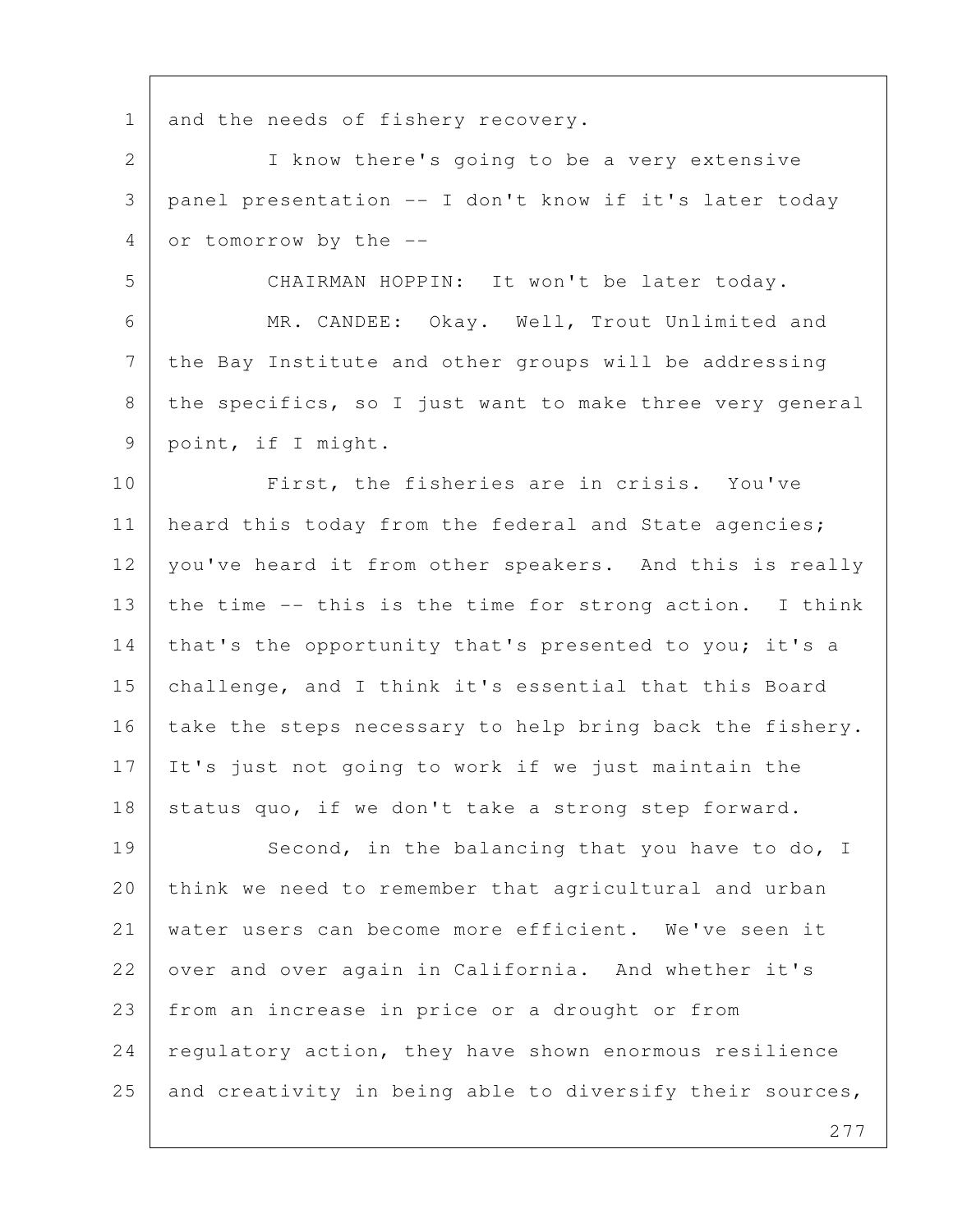1 | increase their efficiencies, adapt to new technologies, 2 whatever. So I think that historical record needs to be 3 kept in mind.

 4 Finally -- and I think this is the most 5 important point: This should be about law and science. 6 A lot of times those of us who work on water who go back 7 20, 25 years know that it's often very political and 8 very emotional. And I understand all of these issues 9 are hugely important to everybody on both sides, on all 10 sides; but it's really up to the decision-makers to 11 | focus on the law and the science.

12 And if you look back -- whether it's Mono Lake, 13 | Kesterson, Friant -- the big decisions where we really 14 made some progress is because decision-makers, whether 15 it's a court or the State Water Board, did what needed 16 to be done based on the law and the science.

17 And I urge you to do that in this case. 18 Thank you.

19 CHAIRMAN HOPPIN: Thank you, Hal.

20 The next five-group panel. Is DeeAnne Gillick 21 here? April Premo, Jerry Powell, Melissa Thorme,

22 Kristine Williams.

23 CHAIRMAN HOPPIN: I know you want five minutes 24 but...

25 MS. DEE ANNE GILLICK: Good afternoon, Chairman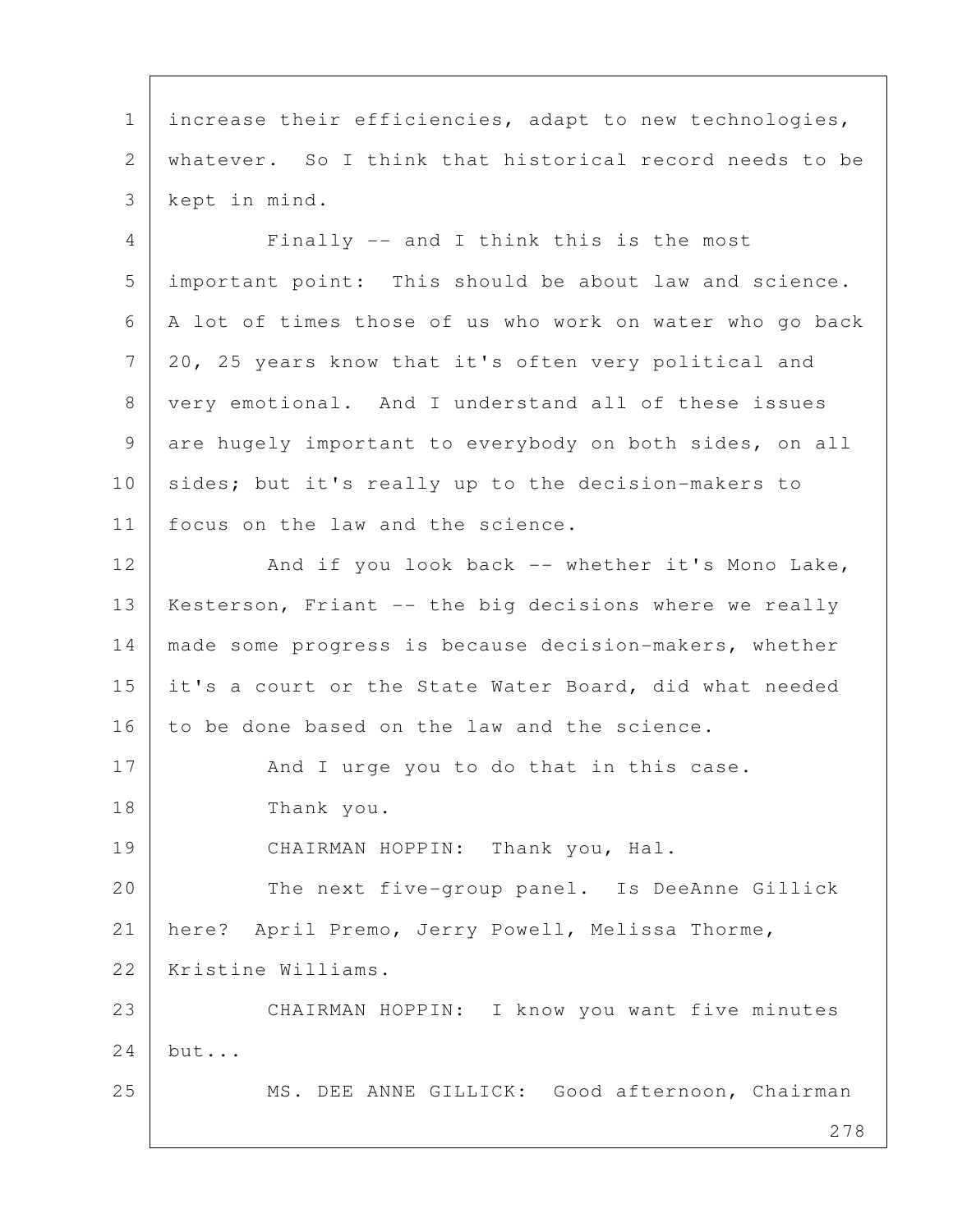1 Hoppin and members of the Board.

 2 I'm DeeAnne Gillick from Neumiller and Beardsley 3 on behalf of the County of San Joaquin and the San 4 Joaquin County Flood Control and Water Conservation 5 District.

6 As you all know, San Joaquin County is very 7 interested in the decision before you as over two-thirds 8 of the Delta is located in San Joaquin County. All of 9 the south Delta locations and measuring locations are 10 | located within San Joaquin County, and the County is 11 | bordered on the south -- or part of the border by the 12 Stanislaus River, which is one of the affected 13 tributaries.

14 So, geographically, San Joaquin is one of the 15 areas that's most affected by the decisions of the State 16 | Water Board, and is very interested in the health of the 17 Delta, the security of the farmers in the south Delta, 18 and the water supply of those that rely upon the 19 Stanislaus River.

20 First, on the south Delta salinity objectives, 21 The County is concerned with the proposal to relax the 22 summer salinity standard from .7 to 1.

23 The County's concern is based upon South Delta 24 Water Agency's concern and the concern of the farmers in 25 the South Delta Water Agency in which the agricultural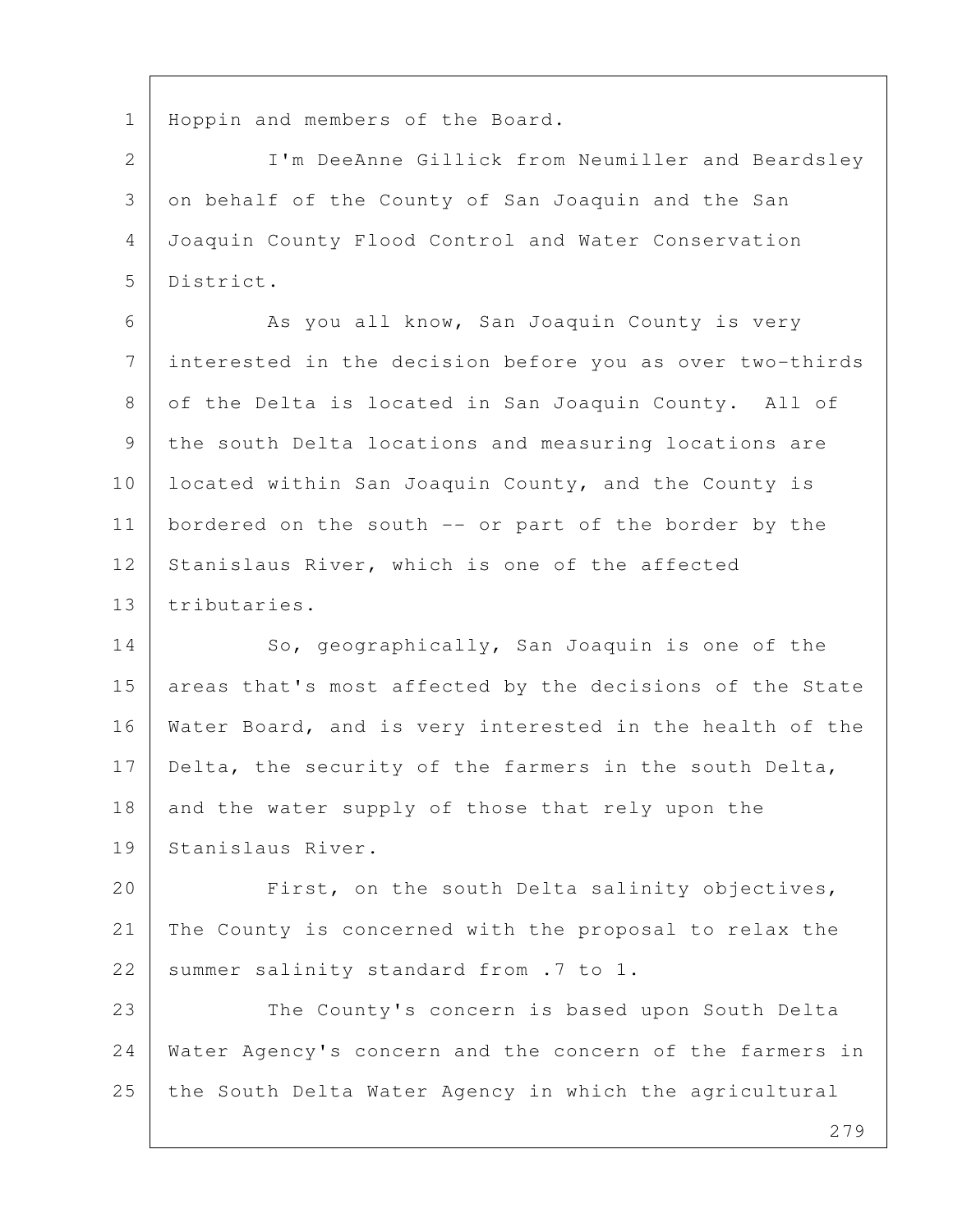1 | beneficial use objective is designed to protect.

2 Now, consistently throughout this process -- and 3 I believe South Delta Water Agency has a presentation 4 prepared for tomorrow or the following day -- they've 5 expressed concern in flaws with the Hoffman Report, 6 which the State Water Board and the SED relies upon to 7 support the proposed relaxation of the salinity 8 standard.

 9 The South Delta Water Agency has expressed the 10 Hoffman report is not reflective of the applied water 11 quality, the soil, the leaching factors, the groundwater 12 characteristics, and the tidal influences that occur 13 within the area of the south Delta affected by the water 14 quality problem and the area of the south Delta in which 15 the interior standards were designed to protect.

16 Based upon the concern of South Delta Water 17 | Agency and farmers in the area, the County -- the County 18 supports these concerns.

19 It is my understanding -- and John Herrick will 20 comment on this further -- that due to South Delta's 21 concerns and the continued reliance upon the State Water 22 | Board on the Hoffman Report, South Delta, in cooperation 23 with the U.S. Cooperative Extension in San Joaquin  $24$  County, is conducting a study in the subject area of the 25 south Delta.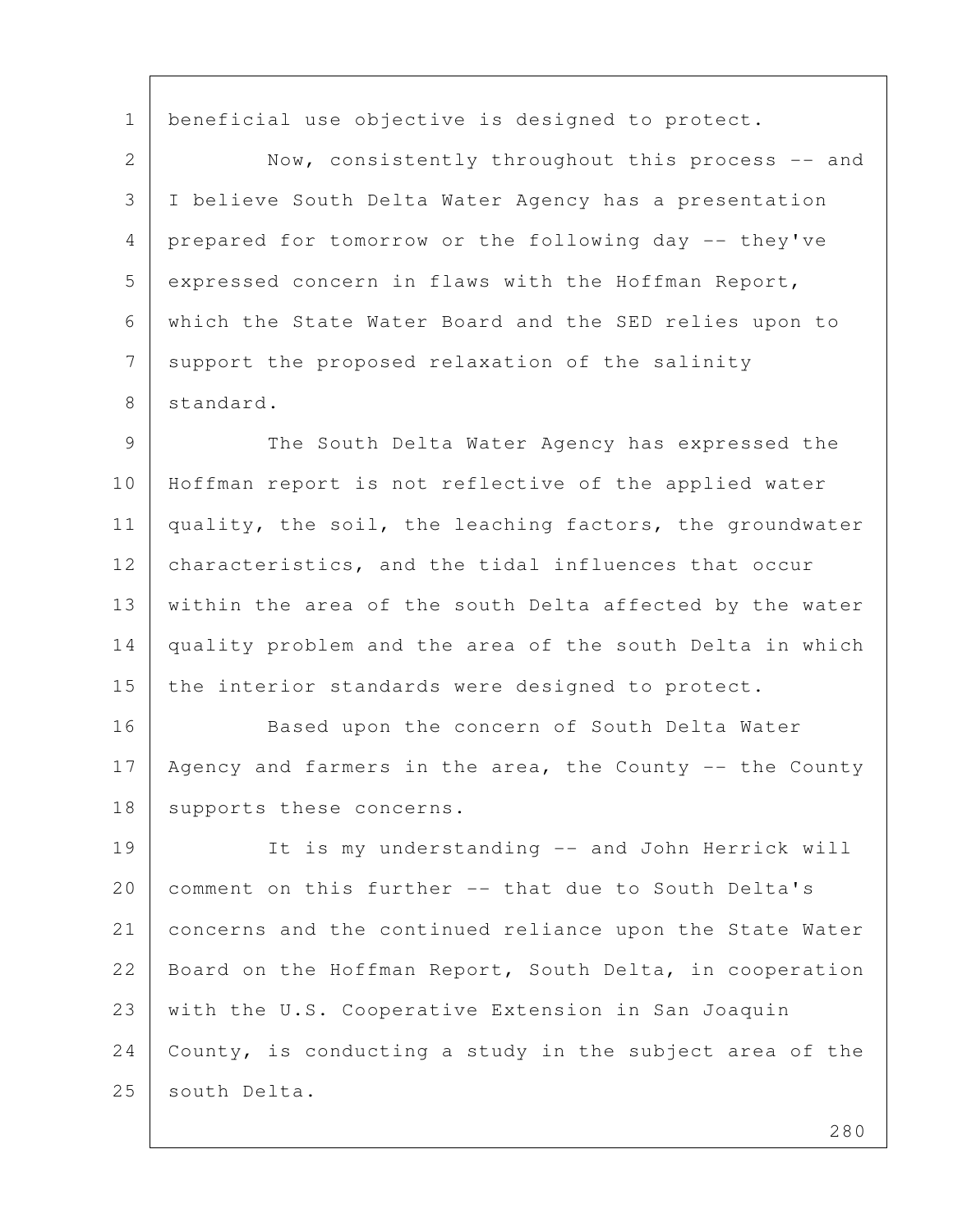1 As you recall, the Hoffman Report said more 2 studies should be done. The study that will be 3 conducted this year, my understanding the first tests 4 will occur on Friday, as long as that can occur. 5 Funding is available and it will be completed this year. 6 The purpose of the study is to determine or to 7 analyze those conditions and those items which the south 8 Delta and the farmers question of the Hoffman Report. 9 The County requests that State Board delays any 10 action on relaxing the south Delta salinity objectives 11 until this additional study is done by the water agency 12 and the farmers at issue who criticize and are concerned 13 | over the flaws of the Hoffman Report. 14 So the County respectfully requests that the 15 State Water Board, you know, delay any decisions until 16 it receives South Delta's report that will discuss those 17 conditions actually within the south Delta. 18 Furthermore, meeting the current water quality 19 standards has consistently been the position of the 20 County and consistent with federal law; and the County 21 continues to remind the Board and the Bureau that 22 meeting water quality standards should not 23 disproportionately rely upon New Melones; and that HR 24 2828, the federal law, mandates reliance on New Melones 25 is reduced. We've expressed this position for many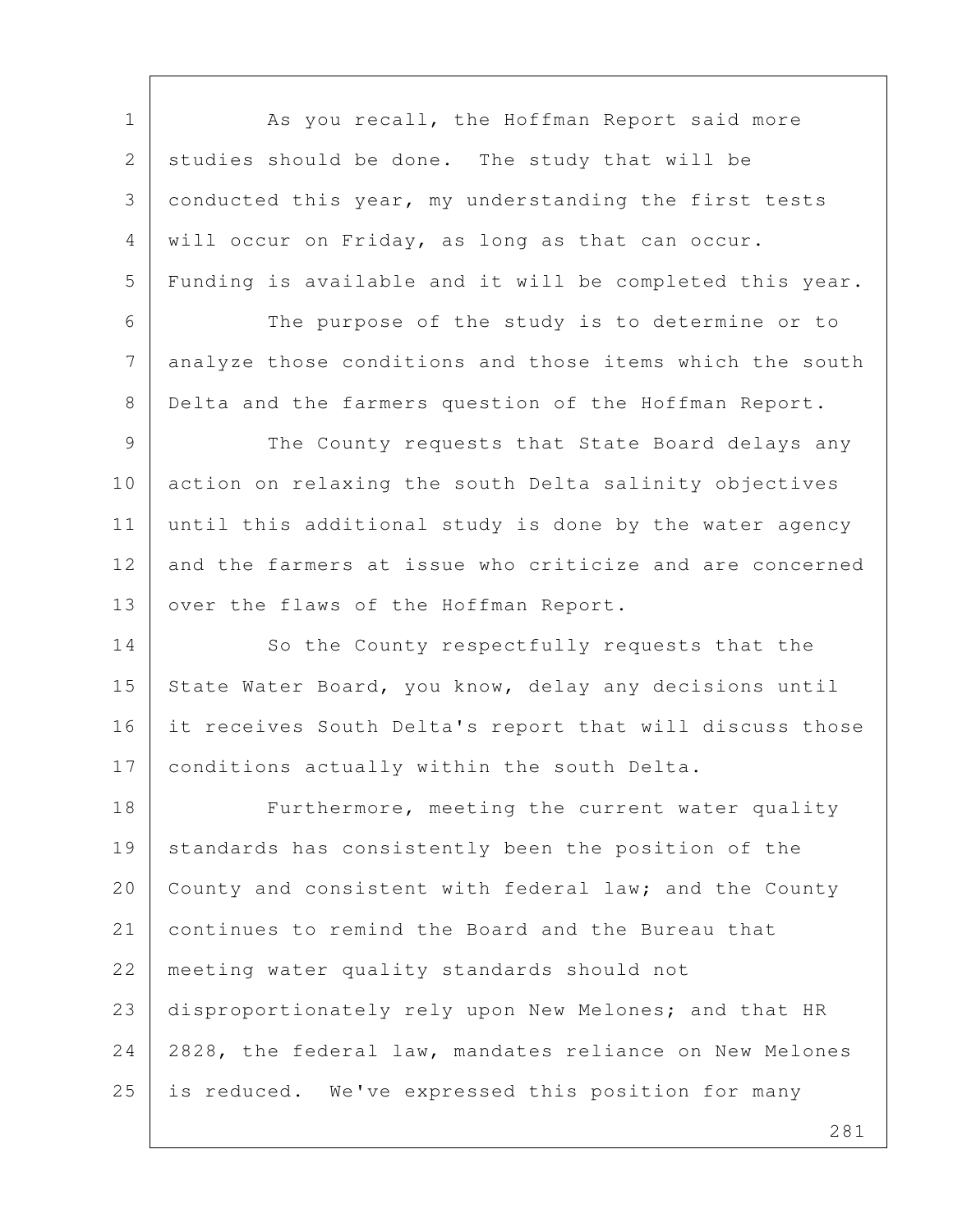1 | years, and we continue to assert that.

2 Secondly, on the San Joaquin River flow 3 objectives, the County is equally concerned with the 4 proposal from the February through June flow 5 requirements in the San Joaquin River; and the SED fails 6 to adequately evaluate the significant impact to San 7 Joaquin water users due to the proposed 35 percent flow 8 standard.

9 Significant impacts that are not adequately 10 evaluated in the SED include but are not limited to: 11 Reduced water deliveries to municipal and agricultural 12 users within the county due to demands placed on the 13 Stanislaus River; the resulting increase in groundwater 14 use, and the further exasperation of groundwater 15 | overdraft within eastern San Joaquin County; significant 16 | agricultural sector income impacts, and seasonal seepage 17 impacts along the Stanislaus River due to increased 18 spring flows which may threaten ag land currently in 19 production.

20 The County is also concerned --21 CHAIRMAN HOPPIN: Can you wrap it up? 22 MS. GILLICK: Yes -- with impacts to carryover 23 storage equally; that parts of the system is not 24 required to make a contribution.

25 And the County will be submitting written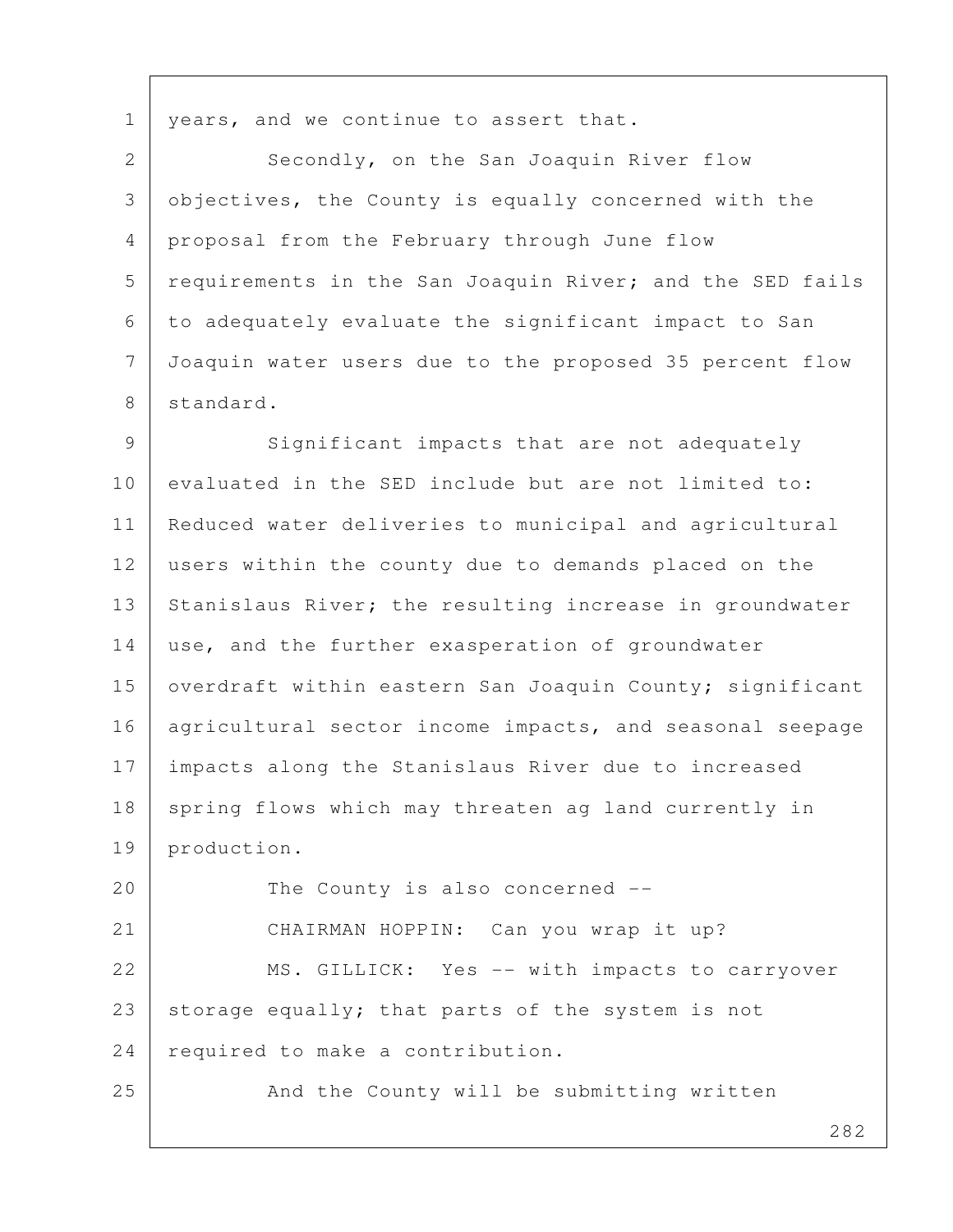1 comments, and the additional items will be included in 2 that. We just ask the State Board to consider carefully 3 its actions before. 4 Thank you. 5 CHAIRMAN HOPPIN: We're going to take five 6 minutes so the court reporter can make a phone call. 7 (Break taken.) 8 CHAIRMAN HOPPIN: Melissa Thorme. 9 | Christine Williams, if you would come up, 10 please. 11 | April? Are you here, April? 12 Jerry Powell. 13 | MR. POWELL: My name is Jerry Powell. I'm here 14 representing the Turlock Chamber of Commerce. We've 15 | also passed a resolution opposing this report on behalf 16 of our 400-plus members who are all small businesses. 17 | And basically we all thrive off the local agricultural 18 businesses, such as Blue Diamond, United -- boy. I'm 19 sorry. 20 We've got Foster Farms, creameries, all kinds of 21 stuff based around there. Multiple shellers and 22 hullers. And what it brings to our community is that 23 those people bring those dollars back in town. It's not  $24$   $\frac{1}{24}$  \$7 billion being exported out of here. It turns over in 25 the economy several times.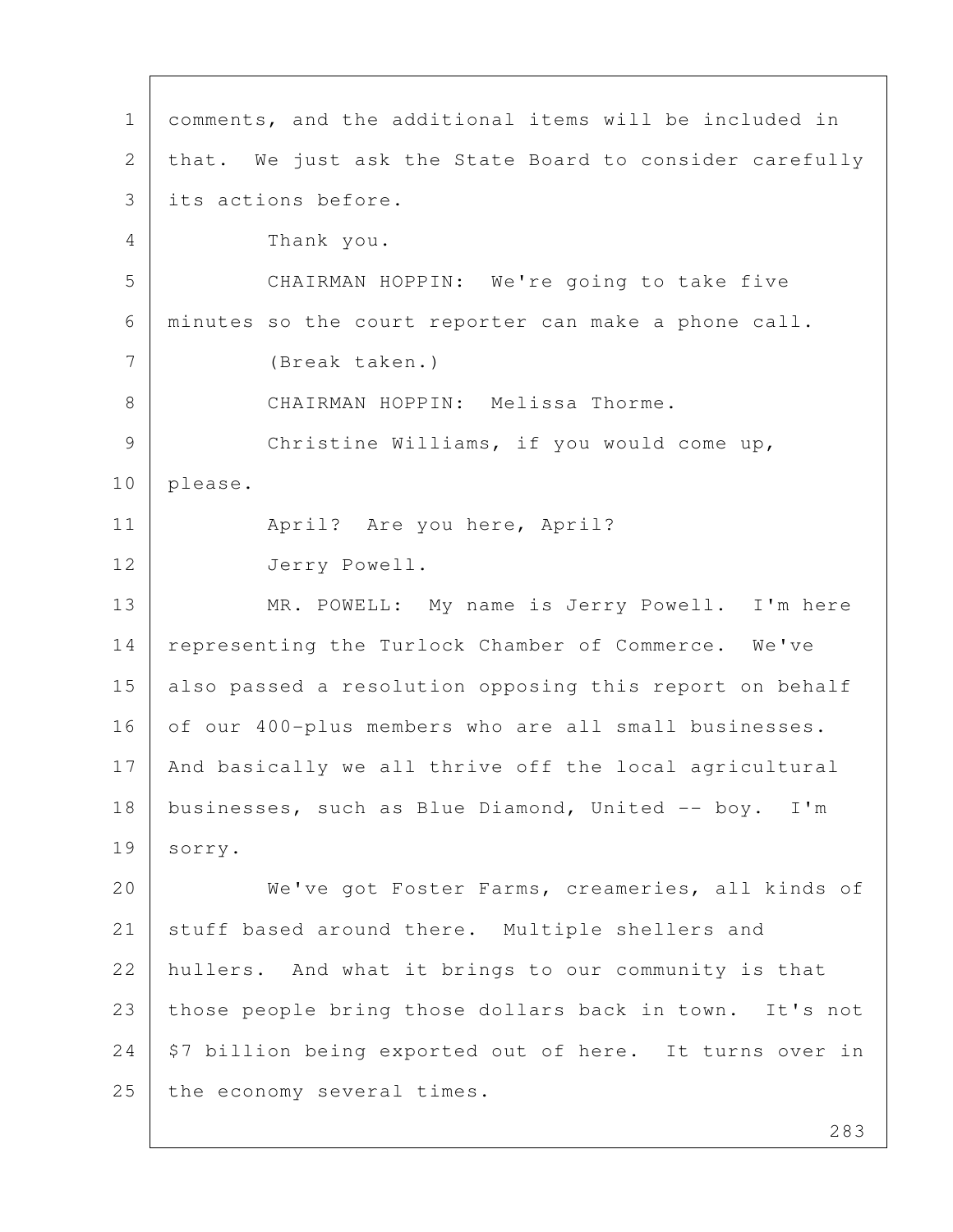1 All of our downtown restaurants and businesses 2 thrive because of our ag businesses and owners and 3 farmers.

 4 If you come to our downtown and you look at who 5 owns the buildings and, also, who comes in there and 6 runs businesses, a lot of them are local families who 7 depend on ag. And a lot of them are ag families who 8 have reached out into other businesses.

 9 Water and reliable power are key issues in our 10 community. Reasonable prices -- I'm sorry. They help 11 sustain business and bring business to the community. 12 Not just ag but other ones as well. Power and water are 13 the keys in this valley.

14 Also, the impacts to our local residents. This 15 policy would also impact our local residents, as these 16 policies will increase electrical rates and water rates, 17 which will cost jobs, inflate the cost of food, food 18 production, which will ultimately impact everyone's 19 disposable income.

20 Let's see what else. That's basically our 21 concern is business.

22 A couple of things that I was listening to today 23 that concerned me was, one, the level of  $-$ - it was 24 | brought up that right now the proposal is 35 percent; 25 but if you approve it, you can do whatever you want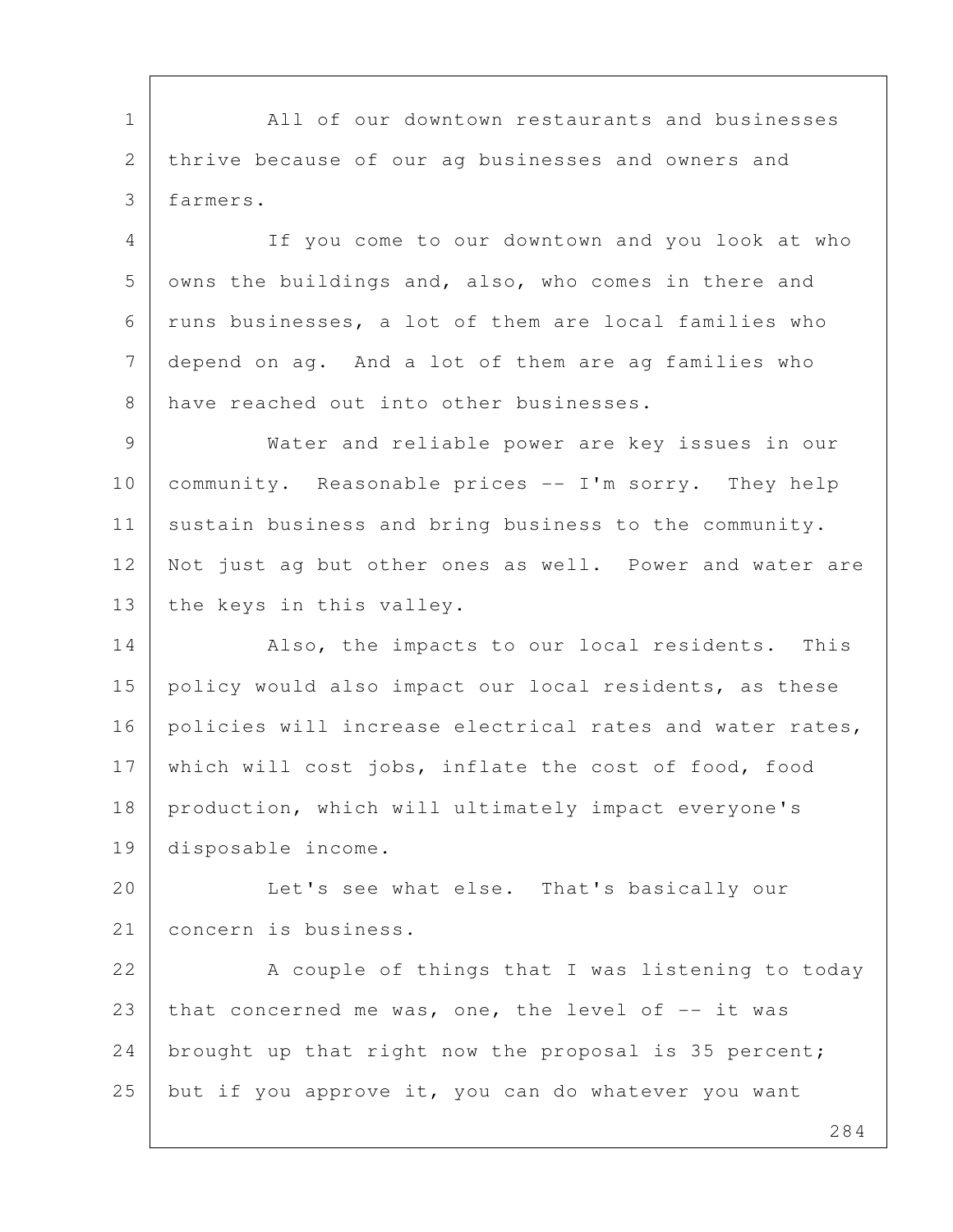1 without bringing it back. That's pretty scary. 2 Where is the limit? You can't farm that way 3 when you don't know what your water is going to be every 4 year, if it's fluctuating or what. You can't do that. 5 Especially with the crops. Especially with the trees. 6 Also, groundwater pumping. I'm involved in our 7 community. Groundwater pumping is not the solution. As 8 was mentioned by many other cities up and down the 9 Valley, these wells cost, actually, millions of dollars 10 to put in. 11 Also, the levels of arsenic and other 12 contaminants continue to rise as the standards continue 13 to increase as well, which means these wells go out of 14 service. They either run out of water or they're no 15 longer to be in the system because of contaminants. 16 | And, also, the drain. You heard one farmer talk 17 about the water level was 13 feet; it's now 45. It's 18 | just going to get worse. 19 CHAIRMAN HOPPIN: Jerry, thank you. 20 MR. POWELL: Thank you very much. 21 CHAIRMAN HOPPIN: Melissa. 22 CHAIRMAN HOPPIN: Sonia, is there a reason you 23 wore a salmon-colored sweater? 24 SONIA: No. It's springtime. It's a spring 25 color.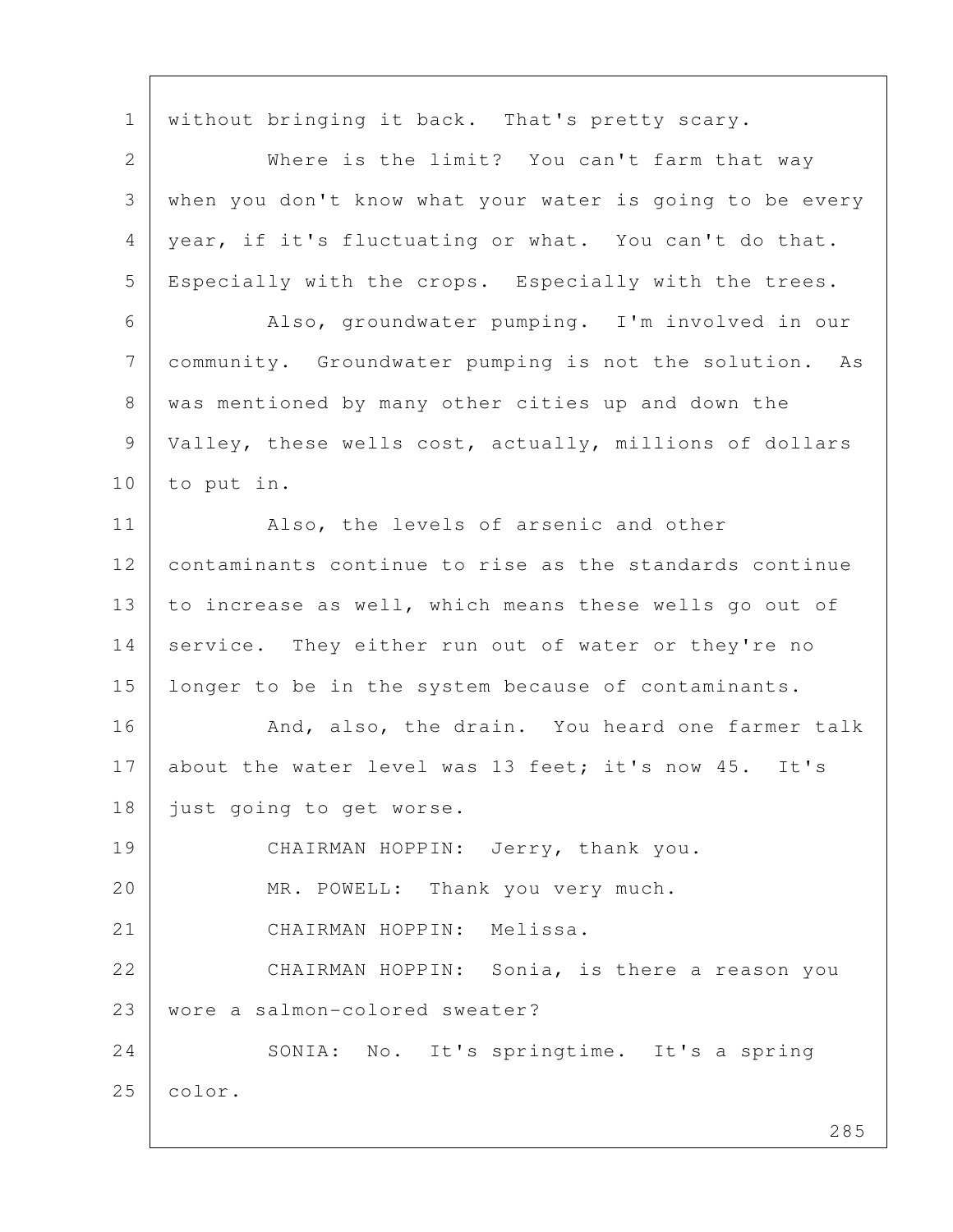1 MS. THORME: Chairman Hoppin, this may be the 2 last time I testify before you, so good luck in your 3 next endeavors. 4 CHAIRMAN HOPPIN: Thank you. 5 MS. THORME: I'm here on behalf of the City of

 6 Tracy today. And the mayor pro tem gave you some 7 initial comments, but I wanted to echo the solid 8 | commitment of the City to reduce the salinity. And they 9 spent more than \$200 million already without a 10 | requirement to do so to locate lower salinity water 11 | resources and to reduce the salinity in their wastewater 12 aqueduct.

13 | And these efforts have paid off. Between 2004 14 and 2012, the total dissolved solids declined from 15 1100 milligrams per liter to below 700 milligram per 16 | liter, which in the EC world is about 1.2; so, there is  $17$  a lower limit that the City can reach without having to 18 spend an inordinate amount of money and go to really 19 advanced treatment.

20 So one of the things that we wanted to talk to 21 you about was the alternative that was the preferred 22 alternative which has significant and unavoidable 23 impacts to the City of Tracy. And we think that these 24 can be avoided with certain modifications to either the 25 objectives themselves or to the plan of implementation.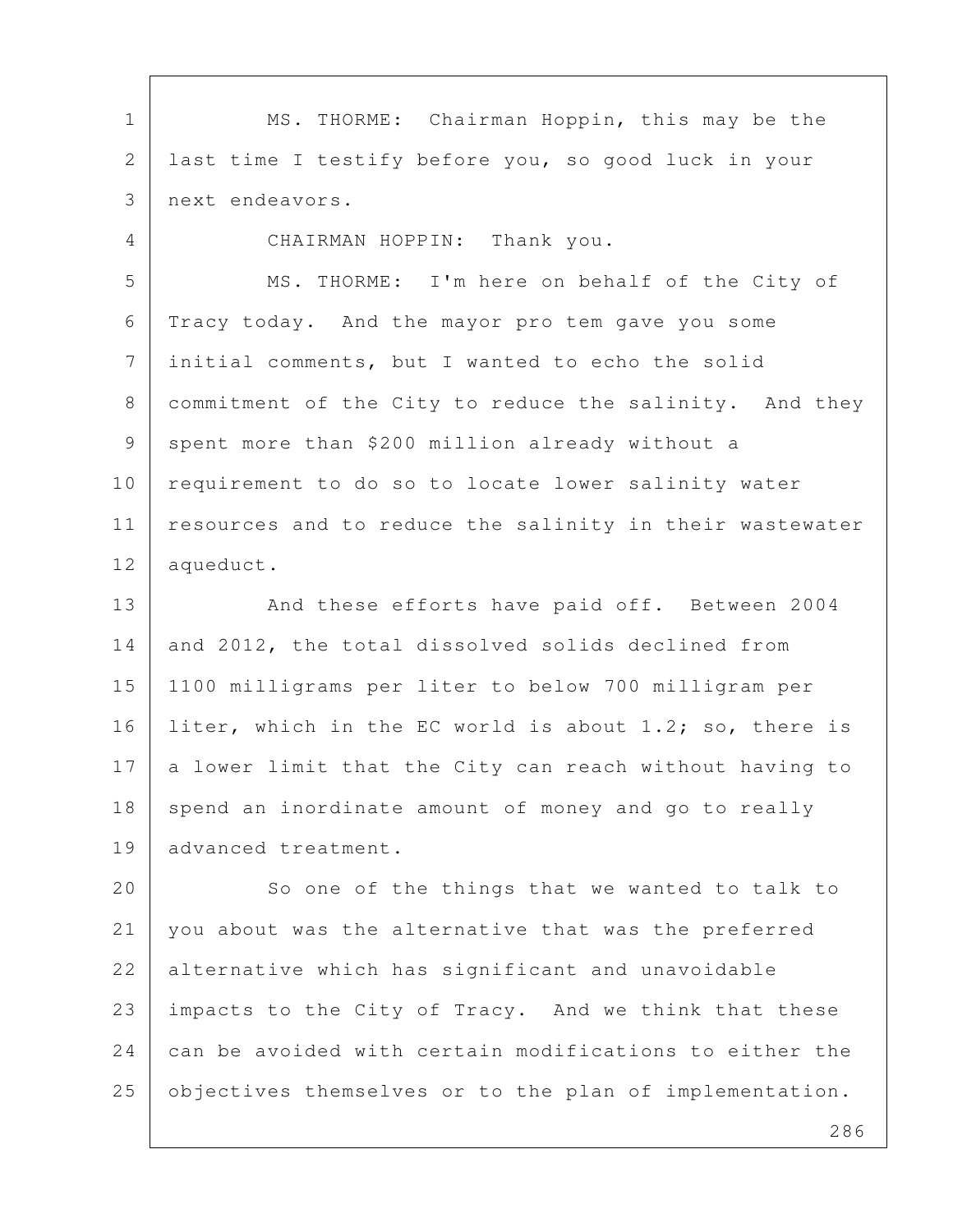1 | And the modifications include, as Debbie from CVCWA 2 | said, picking a different number.

3 So right now you have three alternatives: One 4 is to maintain the status quo, one is the 1.0, one is  $5$  | 1.4. But if you picked 1.2 for the city of Tracy, 6 that's probably attainable without advanced treatment.

7 The other thing that you could do, even if you 8 stuck with a 1.0, is a longer-term average. And the 9 concern in the document was that a longer-term average 10 would not protect against high numbers in the short 11 | term, but you could backstop that with the 30-day 12 average of another number.

13 Or you could have a specific mixing-zone policy 14 that would allow higher level discharges in the mixing 15 | zone which is allowed by EPA and by water boards under 16 the law.

17 | Another thing you could do for purposes of NPDS 18 permitting, that the objectives only apply to the 19 compliance points, the four compliance points in the 20 basin plan, Delta plan.

21 And you could also say where the location for 22 reasonable potential is to be determined would be at the 23 compliance points, which is what the court said in the 24 case that Tracy brought on these issues.

25 There's other implementation language that could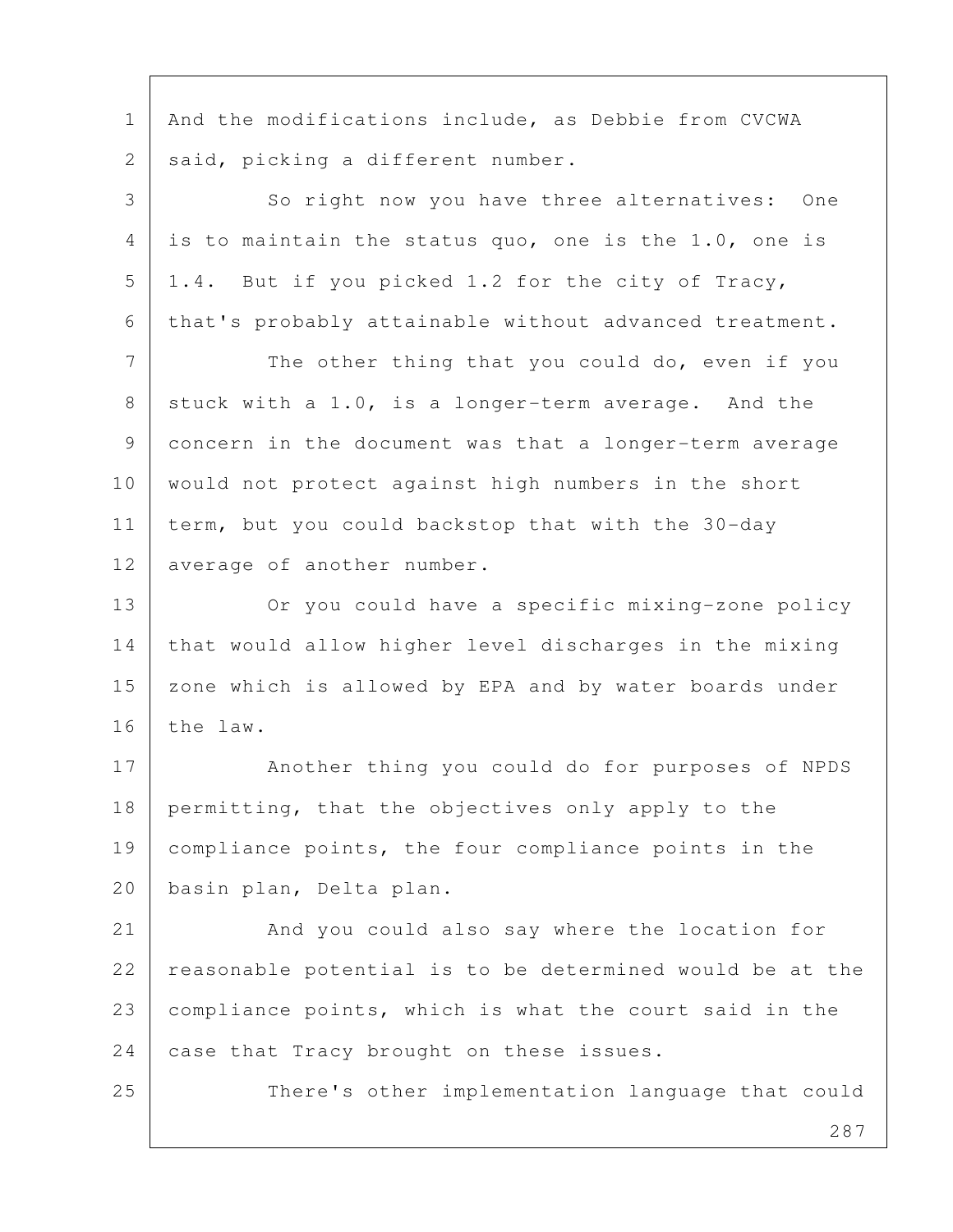288 1 be included. I think Debbie Webster talked about that a 2 little bit. Compliance schedules, variances, drought 3 policies, which we've used in other regions, and other 4 regulatory relief mechanisms. 5 The concern that we have is that the staff 6 expressed their hope that there would be flexibility by 7 | the regional boards, and we don't really want to rely 8 only on hope. 9 So we really need to make sure that you have 10 | reasonable objectives translated into reasonable permit 11 limits. 12 And we also have one issue with the staff 13 characterizing the Delta plan as not being 14 self-implementing, but in the case of NPDS permits they 15 are. Because if you have a new objective, the permits 16 have receiving water limitations that say you can't 17 cause or contribute to an exceedance of a water quality 18 standard. So once that standard is changed, it's in a 19 permit. 20 So I thank you, and I hope that you'll consider 21 our comments. 22 CHAIRMAN HOPPIN: Next group will be Justin 23 | Fanslau, Steve Chetesheer, Nick Long, Anthony Rugero, 24 and Eric Prifro. 25 Please identify yourself. I certainly don't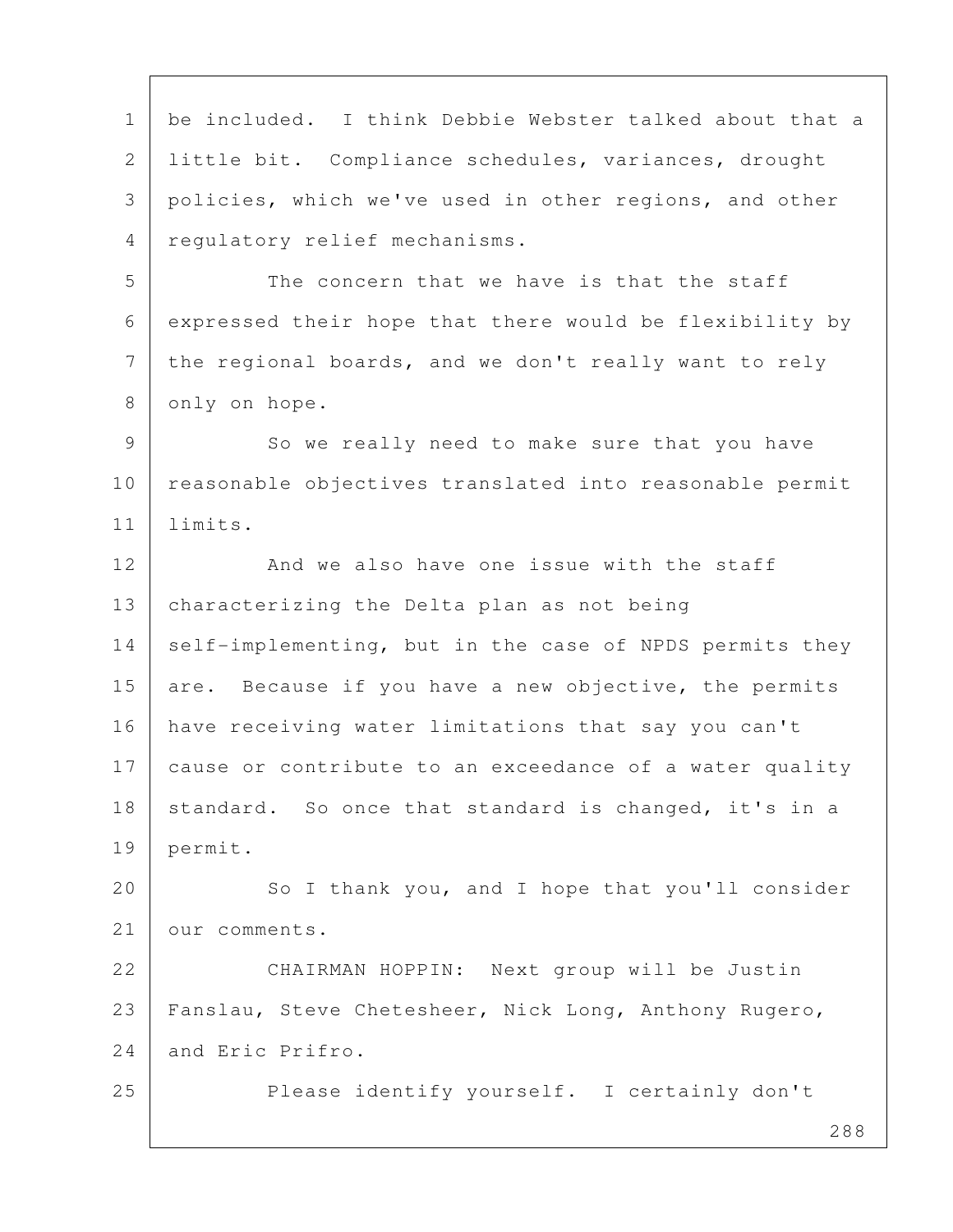1 have a full panel here.

 2 MR. FANSLAU: Sure. Justin Fanslau. 3 I'm here today representing International 4 Brotherhood of Electrical Workers Local Union 1245. 5 We're the union members that work at the 6 utilities with Turlock Irrigation District, Merced 7 Irrigation District, Modesto Irrigation District, South 8 San Joaquin Irrigation District. Roughly made up of 9 about 20,000 members, all whose jobs are in jeopardy 10 should this proposal pass. 11 | I'd also like to briefly offer thanks to the 12 farmers who came up today. We stand beside you opposing 13 this proposal. We recognize what you do every day, and 14 coming up here today to talk about how you farm and how 15 you've been doing it for a hundred years is certainly 16 something that I know you didn't want to do today. Our 17 members are standing beside you. 18 Two quick points: One, the environment. Our 19 members are committed to meeting the State's goals of 20 greenhouse gas productions. This proposal is contrary  $21$  to that. 22 | If we're moving water that can be produced into 23 or turned into energy in low-energy usage months when we

25 less flow, we are going to be using sources that create

24 need to produce more energy in the summer when there is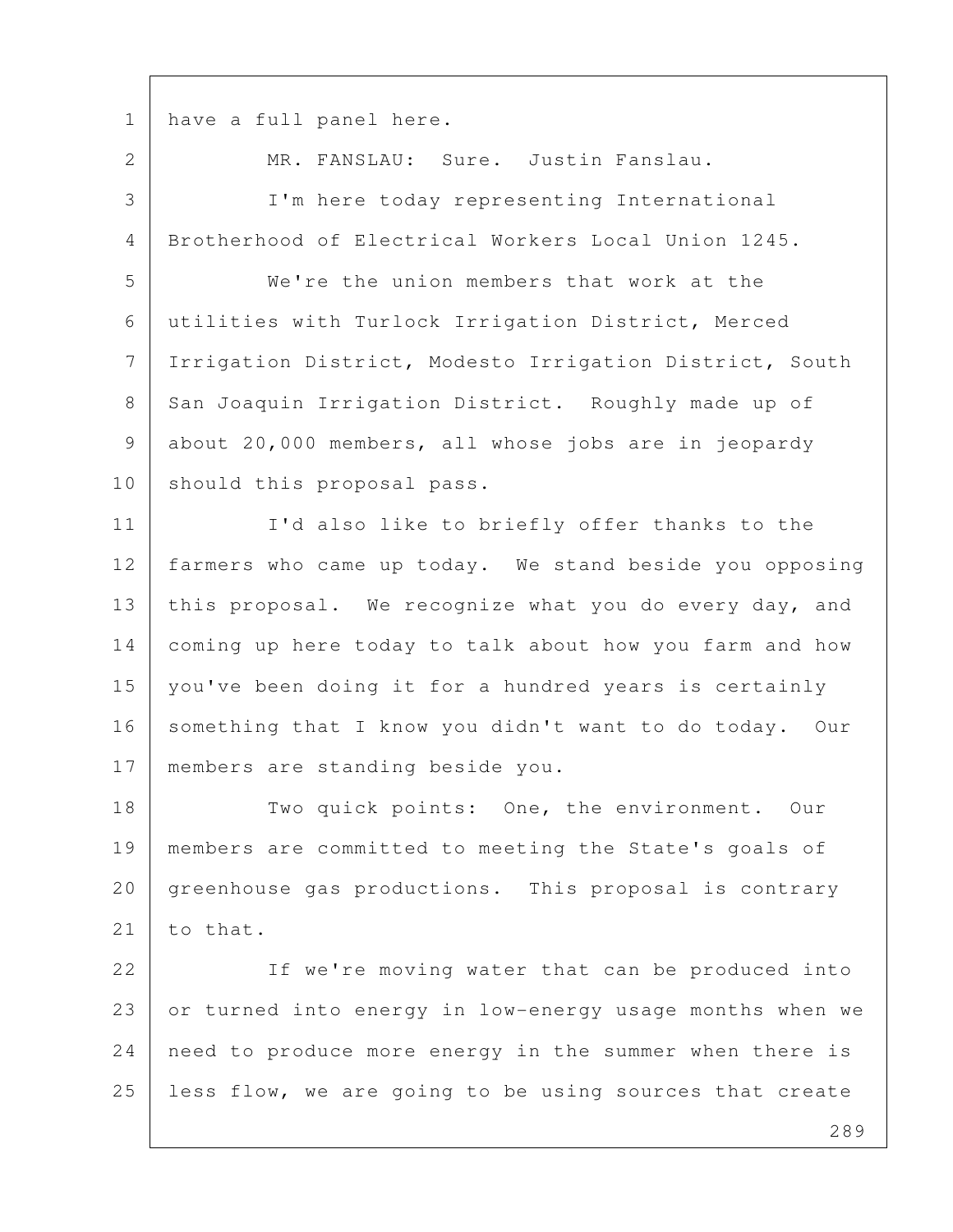290 1 emissions. That does not help us get to our 30 percent. 2 Our members, like I said, have been committed to this 3 and are doing that job right now. 4 The second is, obviously, these are our jobs. 5 Much was said about jobs by the other industries 6 interested here today. The men and women that work in 7 the valley for these utilities have no interest in going 8 to the Bay to work in canneries, or wherever else these 9 | 10,000 jobs are that they're speaking of. 10 Thank you for your time. 11 | CHAIRMAN HOPPIN: Thank you, Justin. 12 Cindy Charles, Jeanette Okuge, Sandra Ketchpel, 13 | and Randy Hanvelt. 14 | MS. CHARLES: Good afternoon. I'm Cindy 15 Charles. I'm here to represent the Golden West Women 16 Flyfishers, and also the Northern California Council 17 | Federation of Flyfishers. 18 I'm the conservation chair for both of those 19 nonprofit groups. I serve on a voluntary basis. I have 20 been involved in the Merced and the Tuolumne rivers for 21 several years. 22 | I'm here to just echo the -- well, let me back 23 up. The Golden West Flyfishers is a 30-year-old group 24 of anglers. We have about 125 members throughout 25 Northern California. We support various communities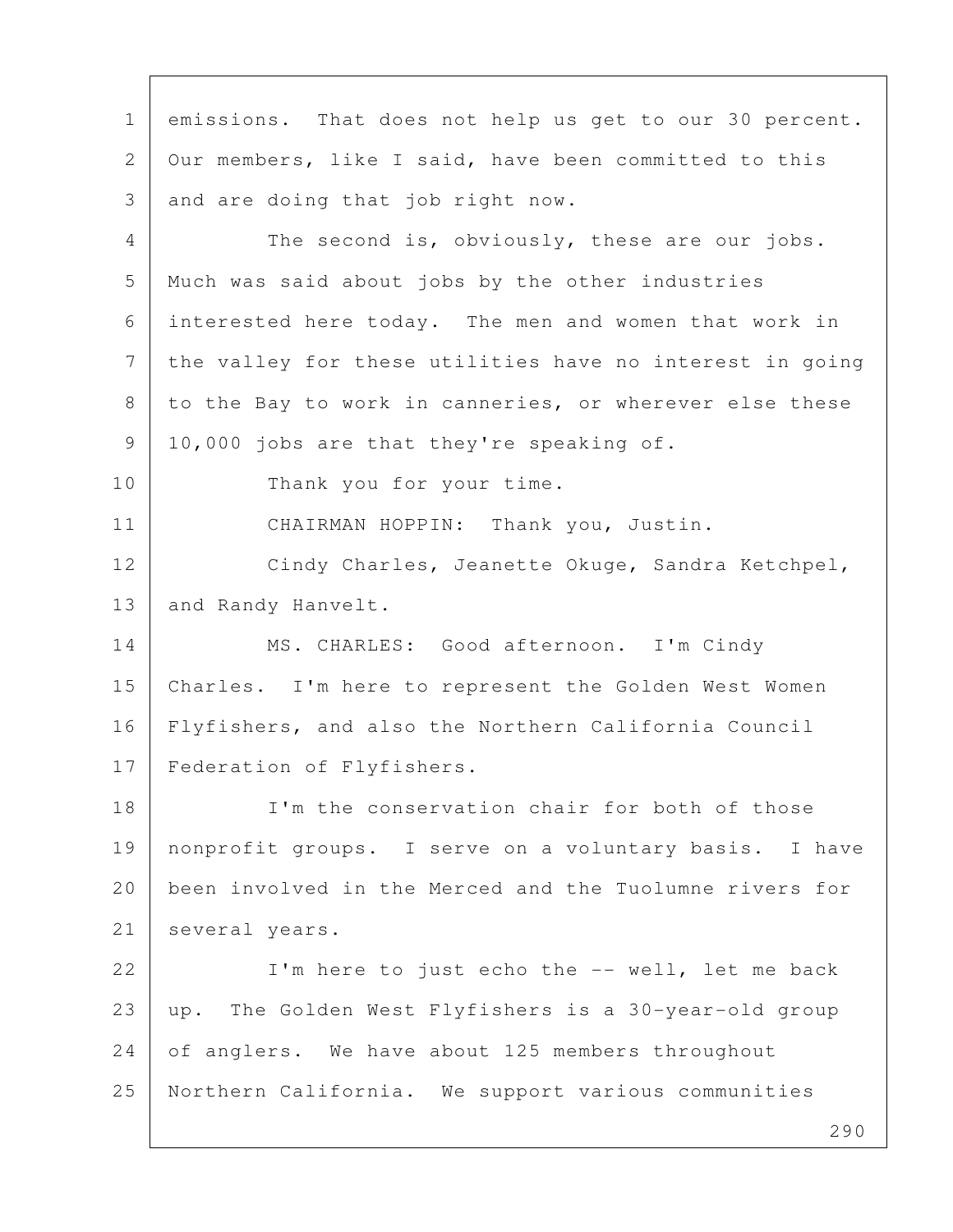1 | services, such as providing fish camps, scholarship to 2 children to go learn how to fish. We also donate funds 3 to education -- or watershed education programs within 4 the Bay Area. 5 The California Federation of Flyfishers also is 6 involved in many other conservation activities. 7 So, I wanted to address you as a person who's 8 actually fished in these rivers. I fish the Tuolumne 9 River and the Merced River, and I have fished in 10 Stanislaus. I live in San Francisco. I have a place in 11 Tuolumne County. I drive up there and I float the 12 | rivers. And I have done so for a number of years. 13 Particularly the Tuolumne and the Merced 14 watersheds, which I'm most familiar with, have an 15 amazing riparian corridor. And not only is it the  $16$  salmon and steelhead that I greatly enjoy and treasure, 17 but I've seen beavers and otters and the water fowl. 18 | And it's just a part of California that, yeah, it has a 19 | lot of invasive species, but there are -- but it does 20 | represent what California once was. 21 I do want to say that we believe -- my 22 organization believes that this proposal of 35 percent 23 is not going to do much to move the needle. I fish  $24$  there, and after high-water years there are fish to be 25  $\vert$  caught. I've seen salmon and I've caught the steelhead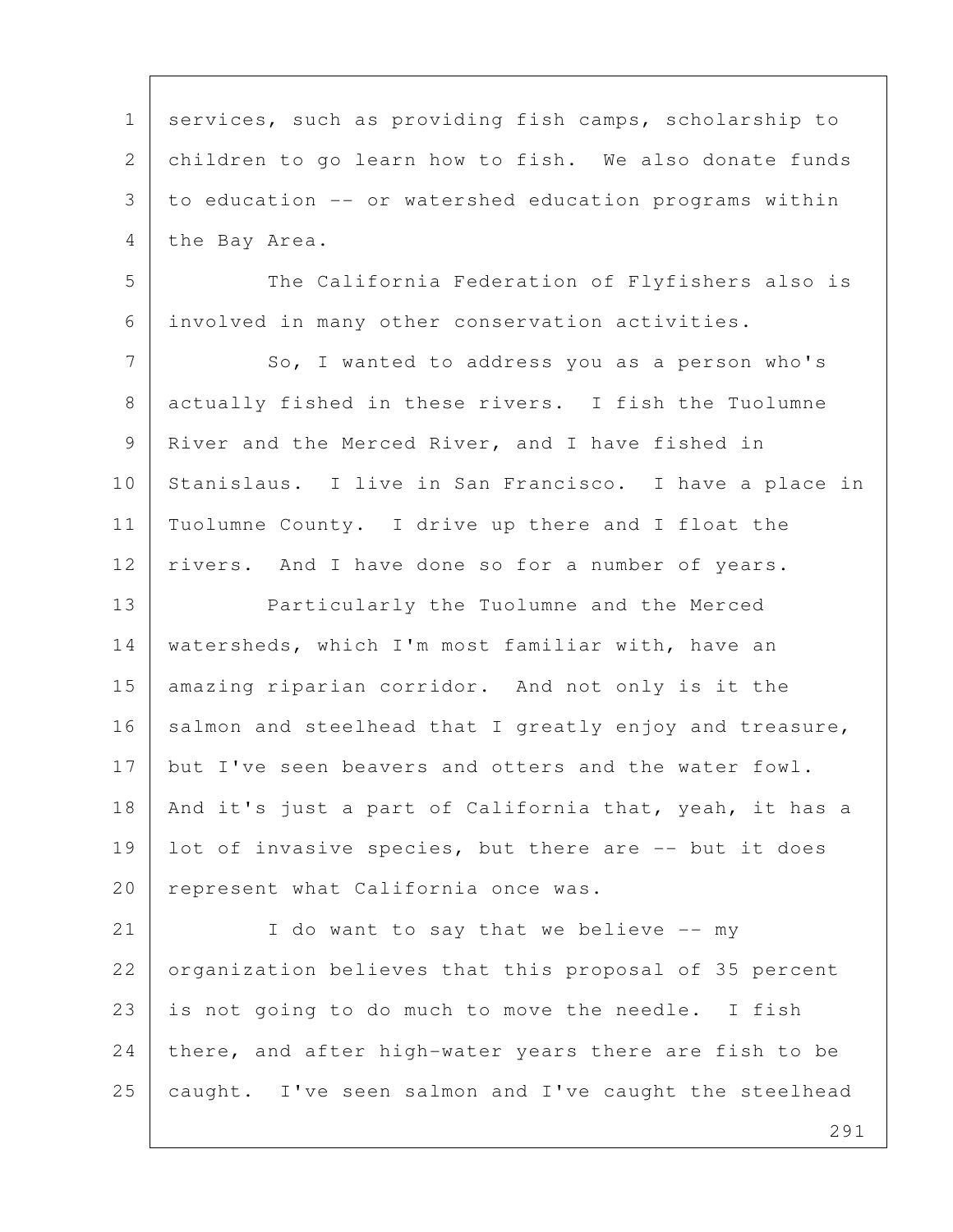1 or the resident trout. And when there are low-flow 2 | years, the fishing is terrible.

 3 I know the fly fishing guides that take people 4 down river that do contribute to some economic activity 5 cannot take people down there because when there's no 6 fish, there's no business.

7 There's been talk about a lot of, you know, 8 | generations in the farming community. I also want to 9 say my father -- I grew up in San Francisco, and I 10 learned -- I fished on the ocean for salmon and I fished 11 for trout in the Bay. I have an 18-year-old son who has 12 a lifetime fishing and hunting license. He fishes and 13 | he duck hunts, and I sure hope that he will be able to 14 have some fish to fish for in the future and that his 15 children will also have fish to fish for in the future.

16 I'm just concerned -- a lot of my work is done 17 on a voluntary basis because I'm really concerned about 18 the future of these resources, the water, the salmon, 19 the fisheries for future generations.

20 | And things have been out of balance for quite a 21 while, and I appreciate you addressing it. And I know 22 it's very difficult, but I just wanted to tell you that 23 definitely when there is more water, there is more fish. 24 Those fish are resilient. They'll come back if given 25 half the chance.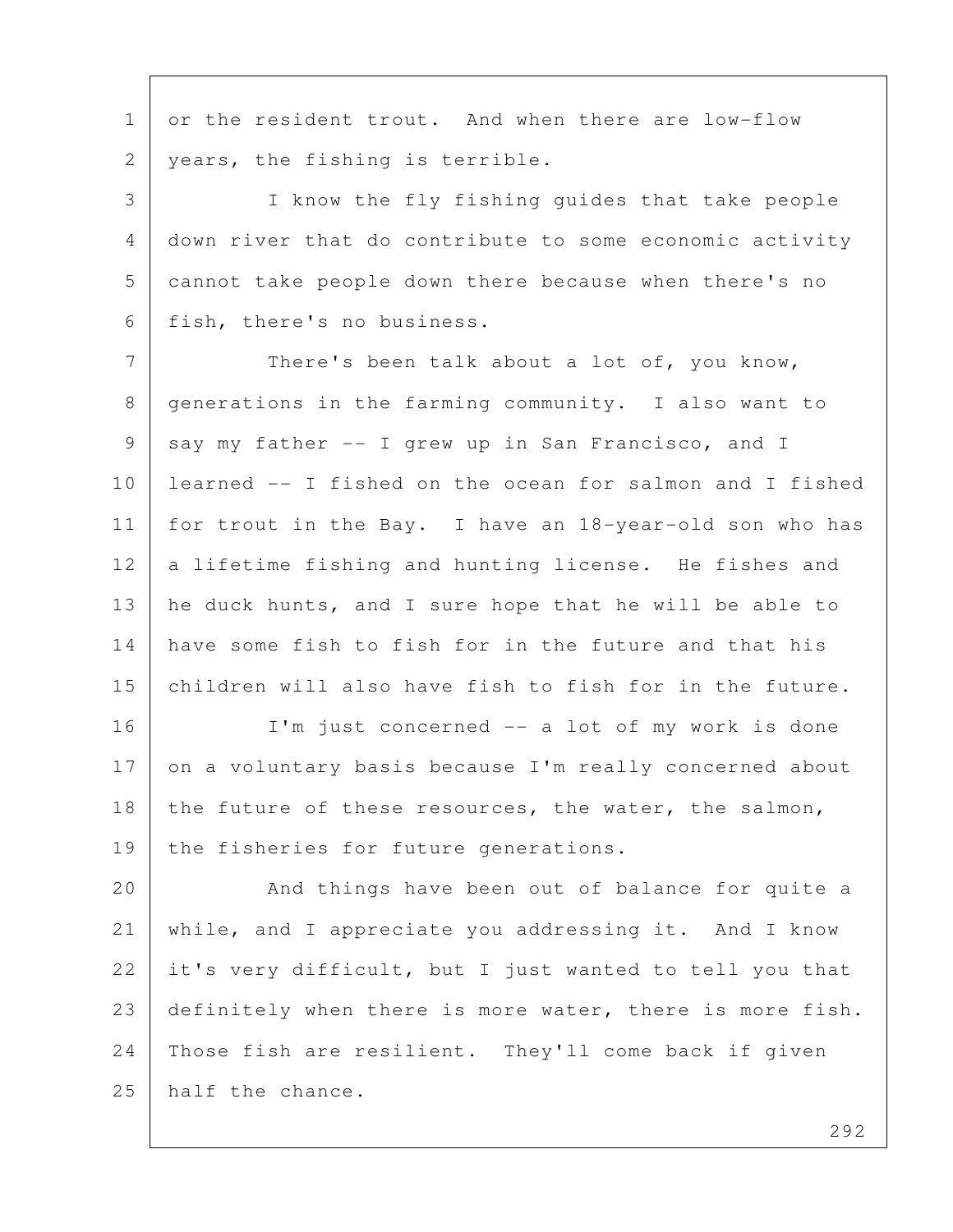293 1 | With that, I thank you. 2 CHAIRMAN HOPPIN: Thank you very much. 3 Jeanette. 4 MS. OKUGE: My name is Jeanette Okuge. I'm from 5 Livingston, Merced County. I have a fifth generation on 6 my ranch. Young people are coming back. My daughter  $7$  even came back. So, I am hoping that we will be able to 8 have a farm when, you know, their kids are older too. 9 I'm president of the Farm Bureau for Merced 10 | County. You might see my shirt: "We farm. You Eat." 11 The Future Farmers Of America, one chapter won \$500 from 12 us for coming up with this logo here. 13 And I'd just like to say that, as with all of 14 us, we require four things for our habitat: Food, water 15 shelter and air. And those have to be protected. 16 I also enjoy fishing. I have 200 feet on the 17 Merced River not too far from my 88 acres of almonds. 18 | And we do fishing, and I love the wildlife. 19 In fact, I even represent environment as the 20 Farm Bureau president of Merced County. I'm 21 representing the environment on the Integrated Regional 22 Water Management, the advisory committee in Merced. 23 And we're working on a grant right now. 24 Hopefully, we'll get it with Proposition 84 money to 25 help educate people about the values we have, you know,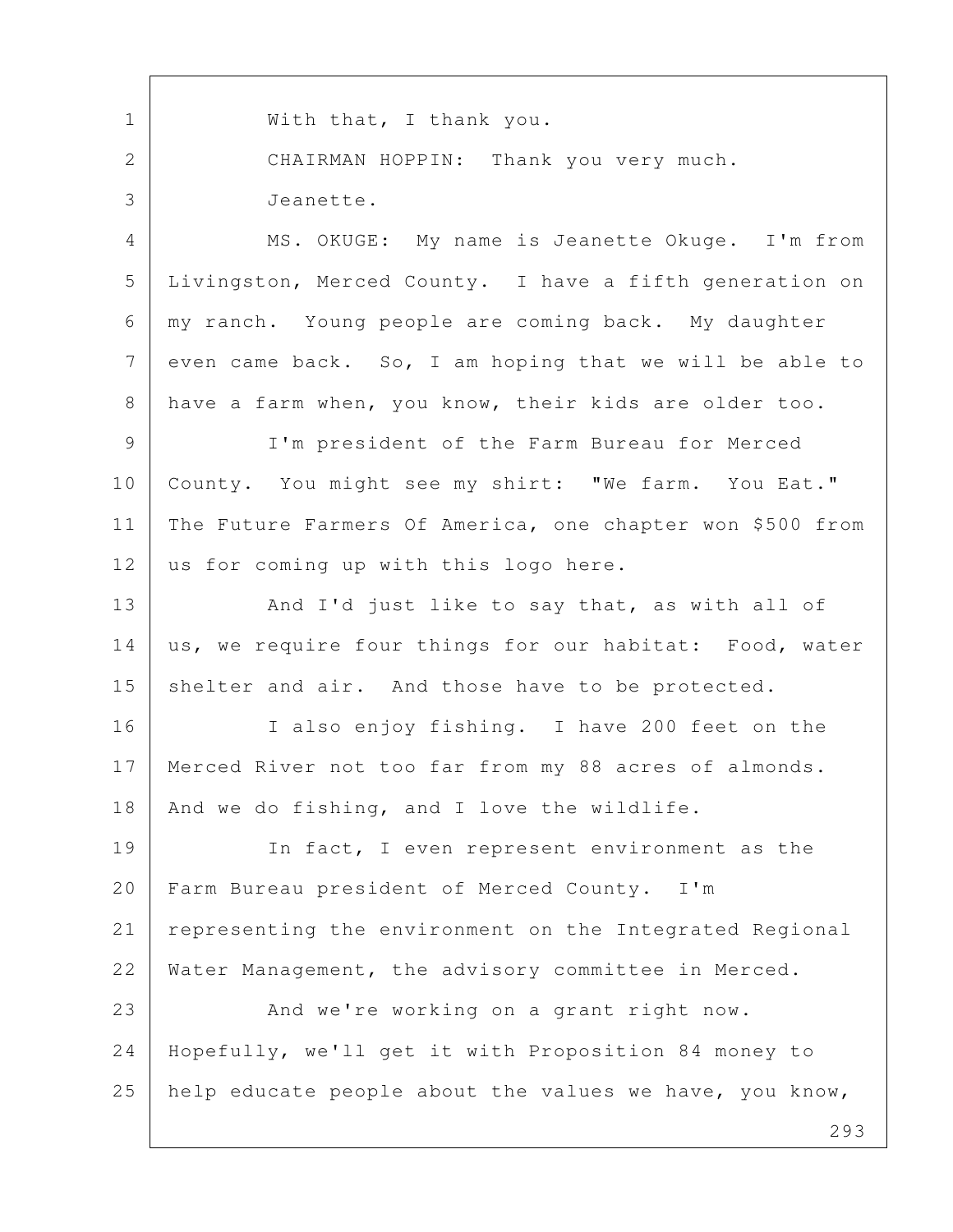1 for our rivers and our land.

2 So I'm a small farmer on a special place on 3 earth that other people would like to have. My land and 4 water continue to be threatened. The City wanted to 5 move out three miles to take my land for an urban 6 preserve. The irrigation district is forced to pump the 7 water under my land to provide enough water for all 8 their demands.

 9 Farmers are forced to put more straws in the 10 ground as surface water becomes more scarce. We all 11 know this is not sustainable. In a short time of 12 playing with nature, we have created a mess.

13 I don't want to see our Central Valley become 14 another Owens Valley. And I've heard that referred to 15 just recently. I'm reading The Cadillac Desert, and 16 it's a very, very good book with a lot of information; 17 and I just don't want us to be another a bowl.

18 We must protect those four requirements. We 19 need to survive. That's food, water, shelter, and our 20 air. And provide a healthy -- having healthy water and 21 air and food. So we all need to conserve more, use 22 less; something farmers have modeled with their new 23 irrigation methods. We've changed from solid-set 24 sprinklers to drip.

25 We also need a government by and for the people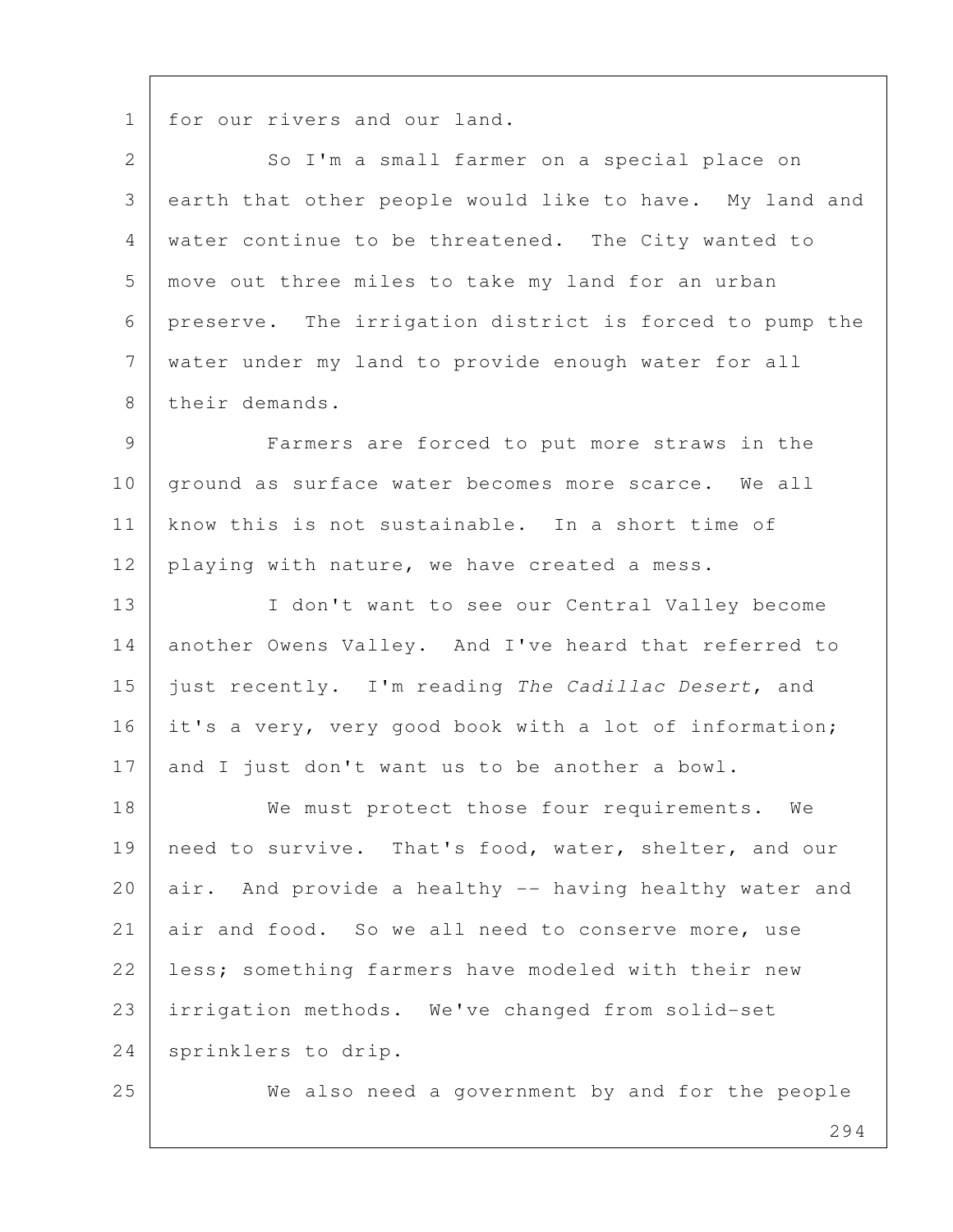1 which will act to protect a sustainable life. 2 So please dig deep before you take the water 3 from these three rivers for other uses. We farmers in 4 the valley cannot dig anymore. 5 Our groundwater is a very, very serious thing. 6 I'm grateful that you have the Integrated Regional Water 7 Management Plan, because we're putting the waste water, 8 the surface groundwater and we're looking at it all 9 | together. Very Important. 10 Thanks. 11 CHAIRMAN HOPPIN: Thank you, Jeanette. 12 Sandra Ketchpel. 13 MS. KETCHPEL: Good afternoon, and thank you for 14 letting me talk. My name is Sandy Ketchpel. I'm a 15 California native. I am an eastern Contra Costa 16 | resident, County of Contra Costa. I live on the Delta. 17 I have probably one of the few recreational 18 boating credentials here today because I've heard a lot 19 from other people. But just as a citizen of the State 20 of California, I've been a member of American Watercraft 21 Association for ten years, and I am one of the founding 22 members of the Northern California Watercraft 23 Association, and my brother-in-law is a member of the 24 SoCal Watercraft Club. So we're all very concerned, and 25 | I'm here representing them today.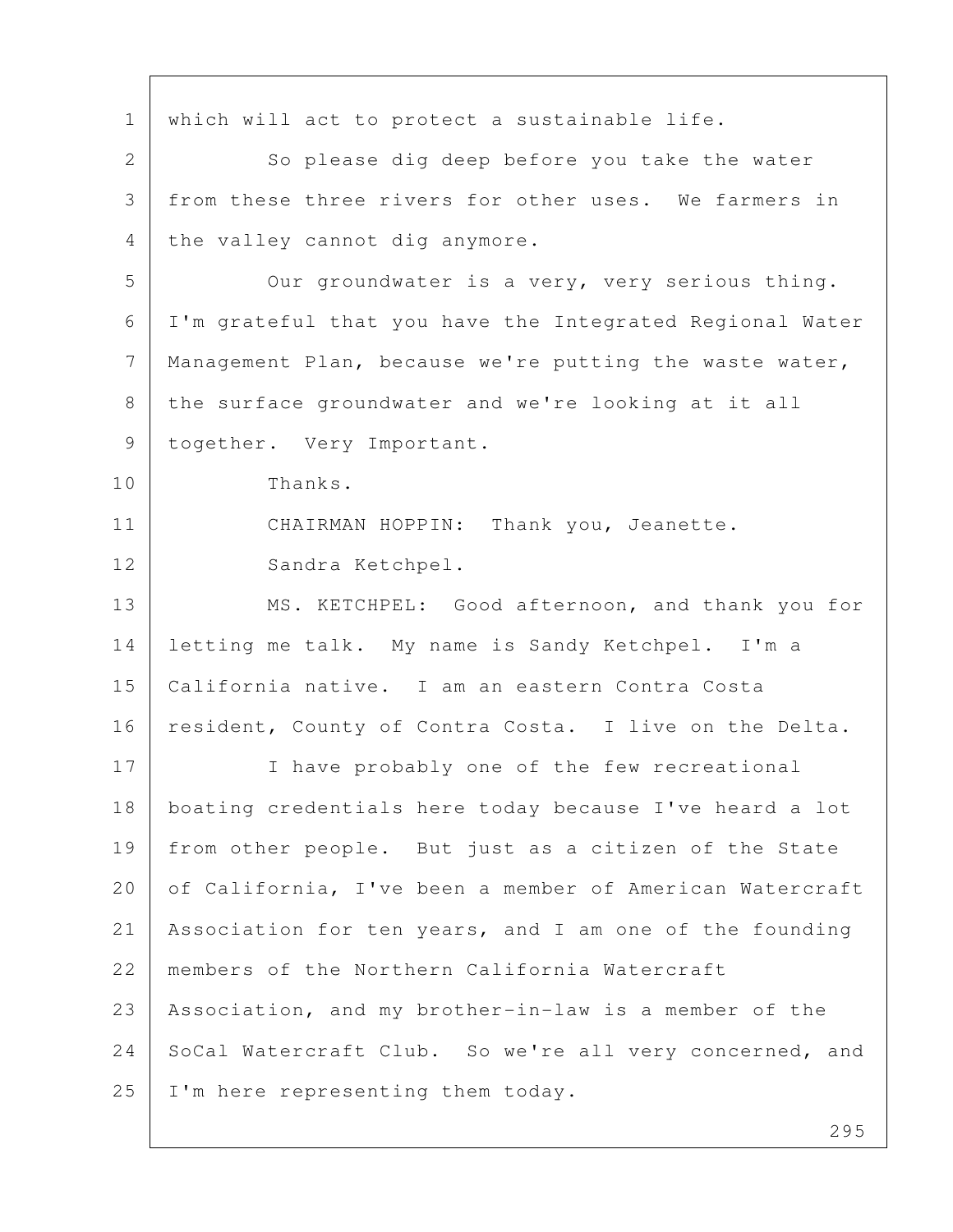| $\mathbf 1$ | I also work at UC Berkeley, which is probably a        |
|-------------|--------------------------------------------------------|
| 2           | curse word to many people here. But I'm a graduate of  |
| 3           | that as well -- excellent. Glad to hear it. I've       |
| 4           | worked for 23 years in the Department of Economics and |
| 5           | the Goldman School of Public Policy, including working |
| 6           | on a multi-million dollar grant with Professor Michael |
| 7           | Hanemann, who was awarded a grant from you guys        |
| 8           | recently -- now at Arizona. Also, John Jacob and       |
| 9           | Caitlin Dyckman, one of their Ph.D. students, now a    |
| 10          | faculty member.                                        |
| 11          | I know how complicated these matters can be. I         |
| 12          | know that you're doing a lot of things that are        |
| 13          | competing for very minimal resources, but there are    |
| 14          | things that I have learned and picked up when I listen |
| 15          | to things.                                             |
| 16          | And one of the things I heard today is the             |
| 17          | antidegredation analysis is not yet available and it   |
| 18          | will not be available until the comment period is      |
| 19          | closed, and it will be included with the final report, |
| 20          | which I find quite concerning.                         |
| 21          | Also, the model uses similar storage levels to         |
| 22          | the baseline requirements. The word "similar" concerns |
| 23          | me.                                                    |
| 24          | Three, in the model, three watershed districts         |
| 25          | are combined. And has been previously mentioned,       |
|             |                                                        |

Г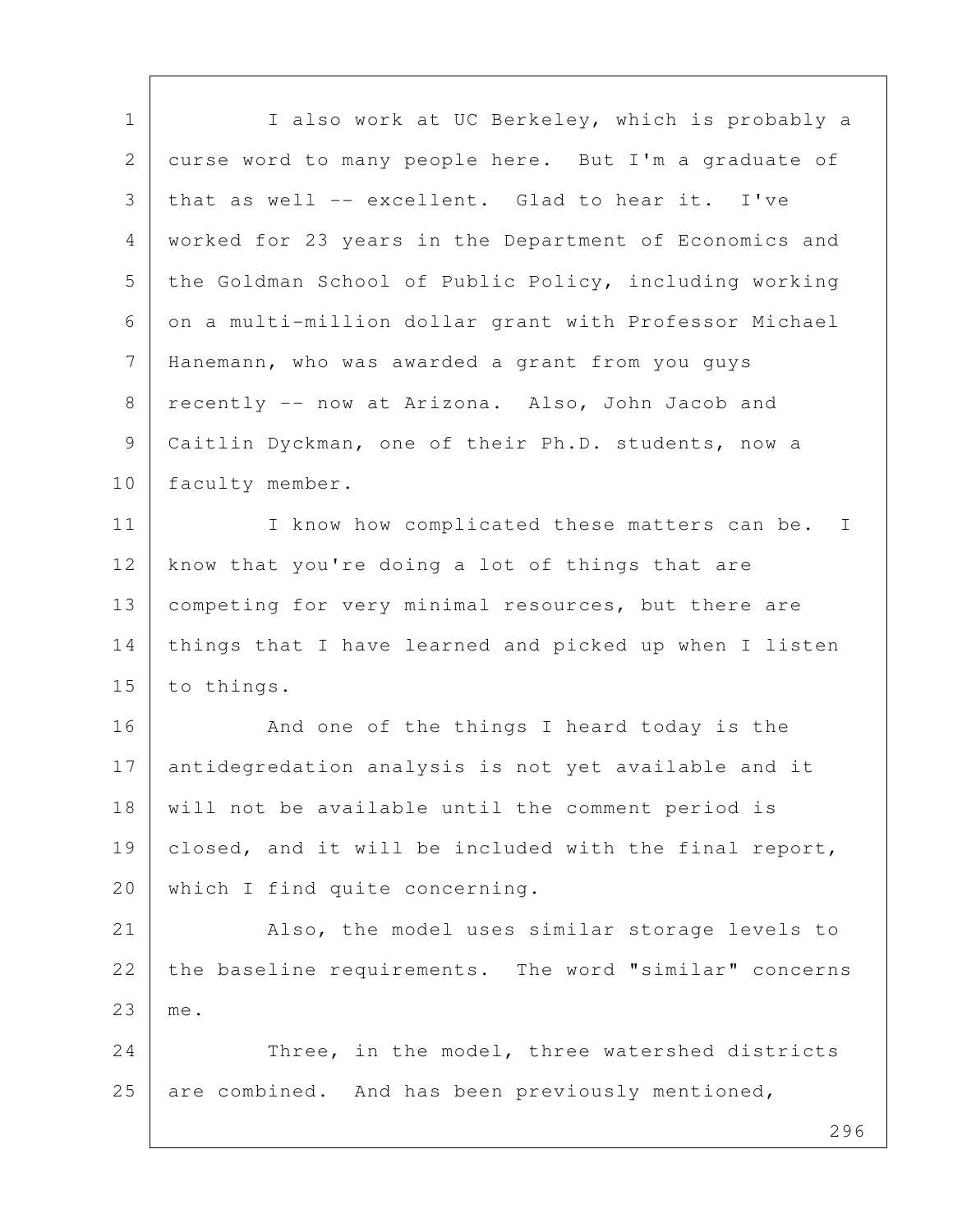1 combinations and averages can skew these results quite a 2 lot, and I would urge you guys to think about looking at 3 it as distinct watershed districts instead of as 4 averaged or combined.

 5 Fourth, we're told that there will be 6 significant effects on local wastewater agencies, and, 7 quote, "We're hoping that there can be some flexibility 8 for them." I would really like some analysis that 9 | doesn't rely on hope and crossed fingers.

10 | Again, this does not breed confidence that this 11 has been a thorough analysis for the State residents and 12 the voters have all the info before they're allowed to 13 comment on such an overwhelming and historic moment.

14 Finally, power availabilities is absolutely an 15 issue. California has gone through brownouts and all 16 | kinds of things. The idea that hydroelectric power 17 cannot be generated on demand, yet the plan clearly 18 | shows that five to eight percent less power in summer 19 months will be available from the hydroelectric process.

20 I think what we've all said here today in nearly 21 eight hours of commentary is that we're not confident 22 that this draft is ready for prime time in terms of its 23 assessment of the complicated tradeoffs that are 24 required.

25 If Governor Brown would like a legacy in water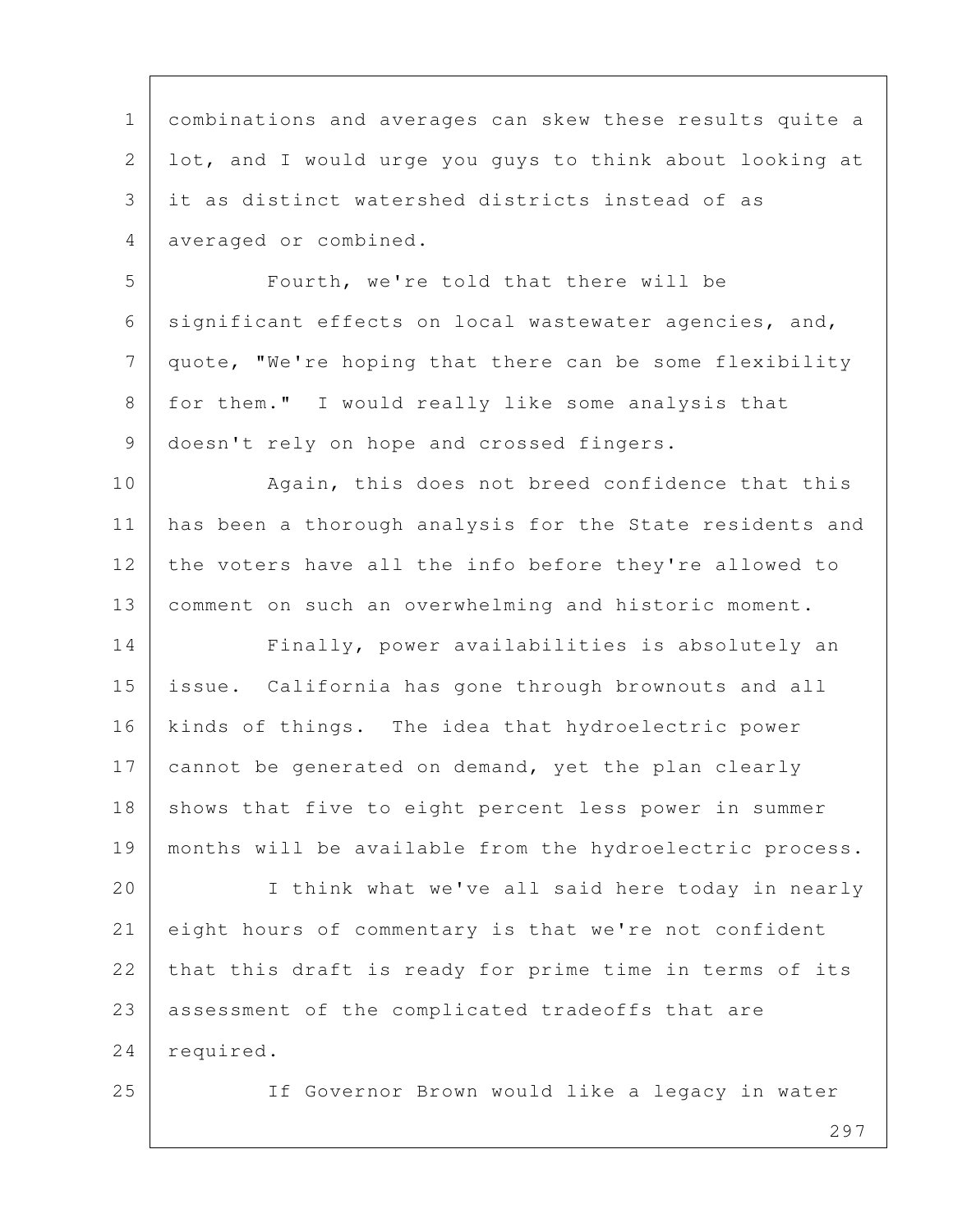1 policy like his father did, or does, I would urge him to 2 deliver a policy that is thorough and comprehensive and 3 integrated.

 4 I would urge him to consider things such as a 5 statewide plan on capture, a statewide plan on regional 6 self-support, a statewide plan for storage, transport 7 and required efficiencies, and possible bond measures 8 that also include dams and desalination.

9 The watercraft members are a laid-back group. 10 I'm not sure they're going to enter any commentary in 11 | your public record, but I just wanted to say thank you 12 but there are a lot of concerned boaters who come to 13 California from Arizona and Oregon that I've personally 14 | met, and this really matters to them greatly as well.

15 There isn't a lot in Southern California for 16 them to do other than the ocean, and the Delta is an 17 amazing resource. Please don't mess it up.

18 Thank you.

19 CHAIRMAN HOPPIN: Thank you, Sandy.

20 VICE CHAIR SPIVY-WEBBER: I just wanted to 21 clarify really quickly that there will be an opportunity 22 for the public to comment on the antidegredation 23 analysis and, also, future opportunities to hold 24 comments on the draft water quality control plan. And 25 then assuming we don't recirculate, which is a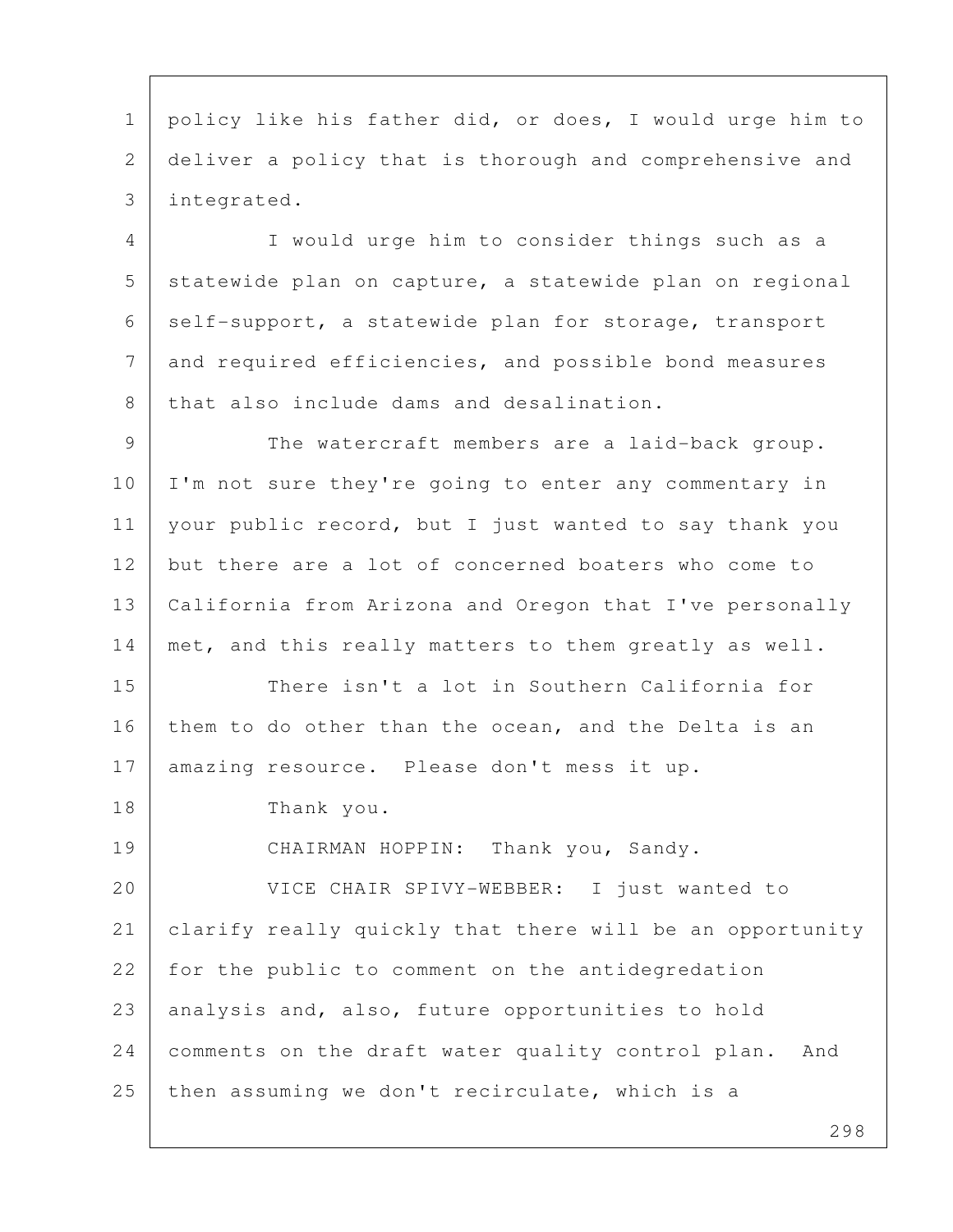1 possibility as well on the final document before it's 2 adopted by the Board. So there are many additional 3 opportunities for public comments. This is the first in 4 a series. 5 CHAIRMAN HOPPIN: Thank you. 6 Randy Hanvelt. 7 MR. HANVELT: Thank you very much, Mr. Chairman, 8 members of the Board. My name is Randy Hanvelt. I'm an 9 ag guy. I grow grapes and make it into wine. Most of 10 you like that kind of thing. I'm also a scientist. I'm 11 | not a hydrologist but I am a scientist. Physics is my 12 | training. I'm a former global executive for a major 13 industrial company, and right now I'm the Chairman of 14 the Board of Supervisors of Tuolumne County. 15 Most of the water you're talking about these 16 days in this meeting, we're your source -- the drip 17 system. And I hear all these comments about we want 18 | fish; we want water for ag. And, you know, I want all 19 | those things too; but we can't be myopic about this. We 20 need to have a major solution. And we've been talking 21 about the use of water. You need to deal with the 22 source term. The only person I've heard talk about that 23 was my colleague, Ms. Brennan, a member of our board. 24 Our forests are in terrible shape. We've got 25 | less water in our rivers, creeks and streams because our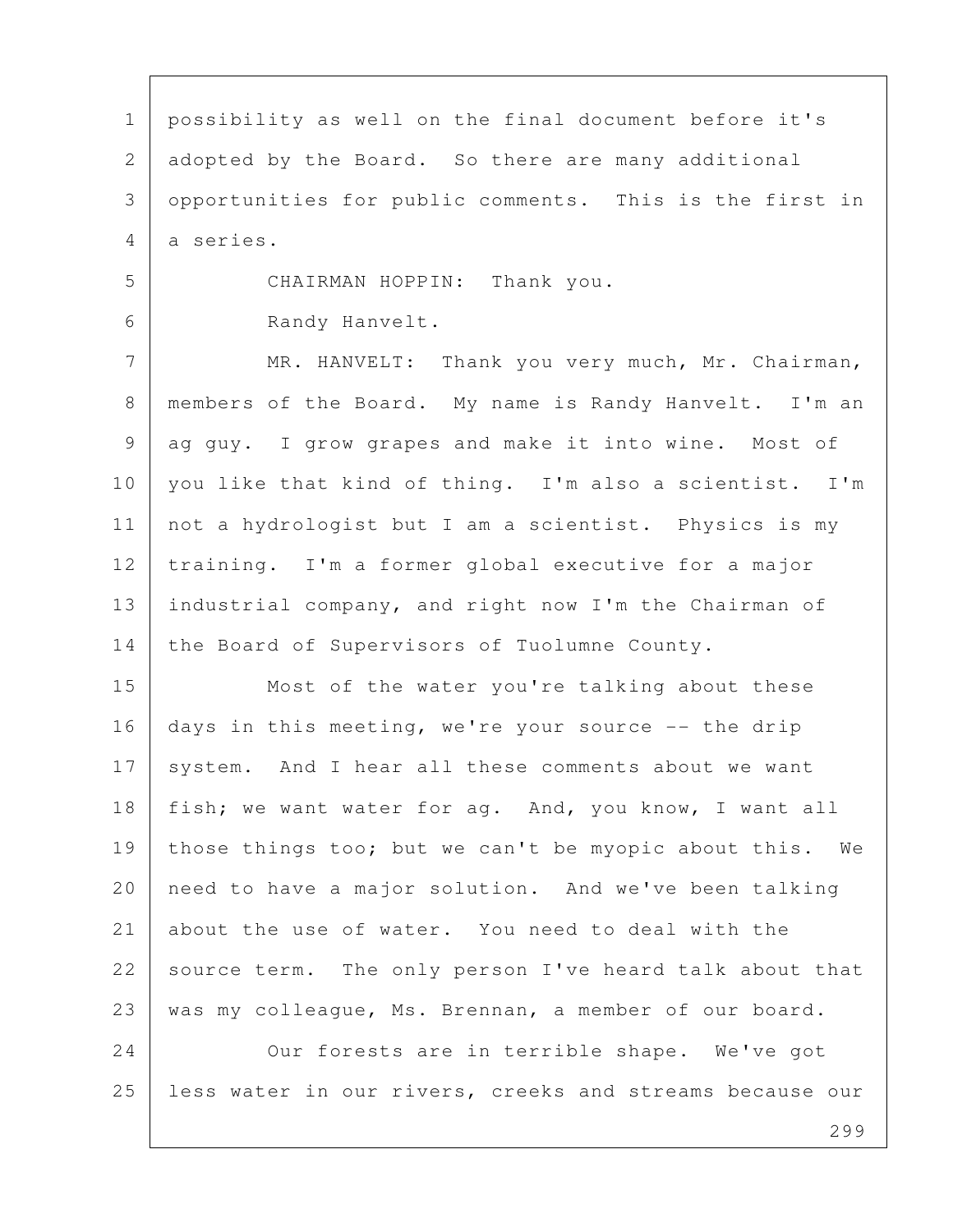1 forest isn't managed. She's told you about two-thirds 2 of the water never hits the ground.

 3 Last year we were in a major drought situation, 4 as you all know. You probably suffered from it too. We 5 had a stupid argument over the lay of level of the water 6 in Pine Crest Lake and whether we could use it for 7 consumptive use or we needed to maintain it for 8 recreation. Now, that's a stupid argument.

9 The State Water Resources Control Board dallied 10 with that equation for a long time until we didn't need 11 it anymore. What saved us was PGE not running a power 12 plant.

13 We need a comprehensive solution to this 14 problem. And it's not just the source term you're 15 | talking about. It's the entire source of Delta water. 16 I mean, you could solve the Delta problem by stopping 17 | the shipment of water to Southern California. I don't 18 think anybody is signing up for that. I'm not.

19 You can't have simple solutions. Nothing is 20 | that simple. I'm hearing myopic things here today, 21 | broad solutions. This is not ready for prime time. And  $22$  we urge you to look at the source term, because if we 23 had more water we'd also make this problem a lot easier 24 to solve.

25 I would prefer to see everybody have adequate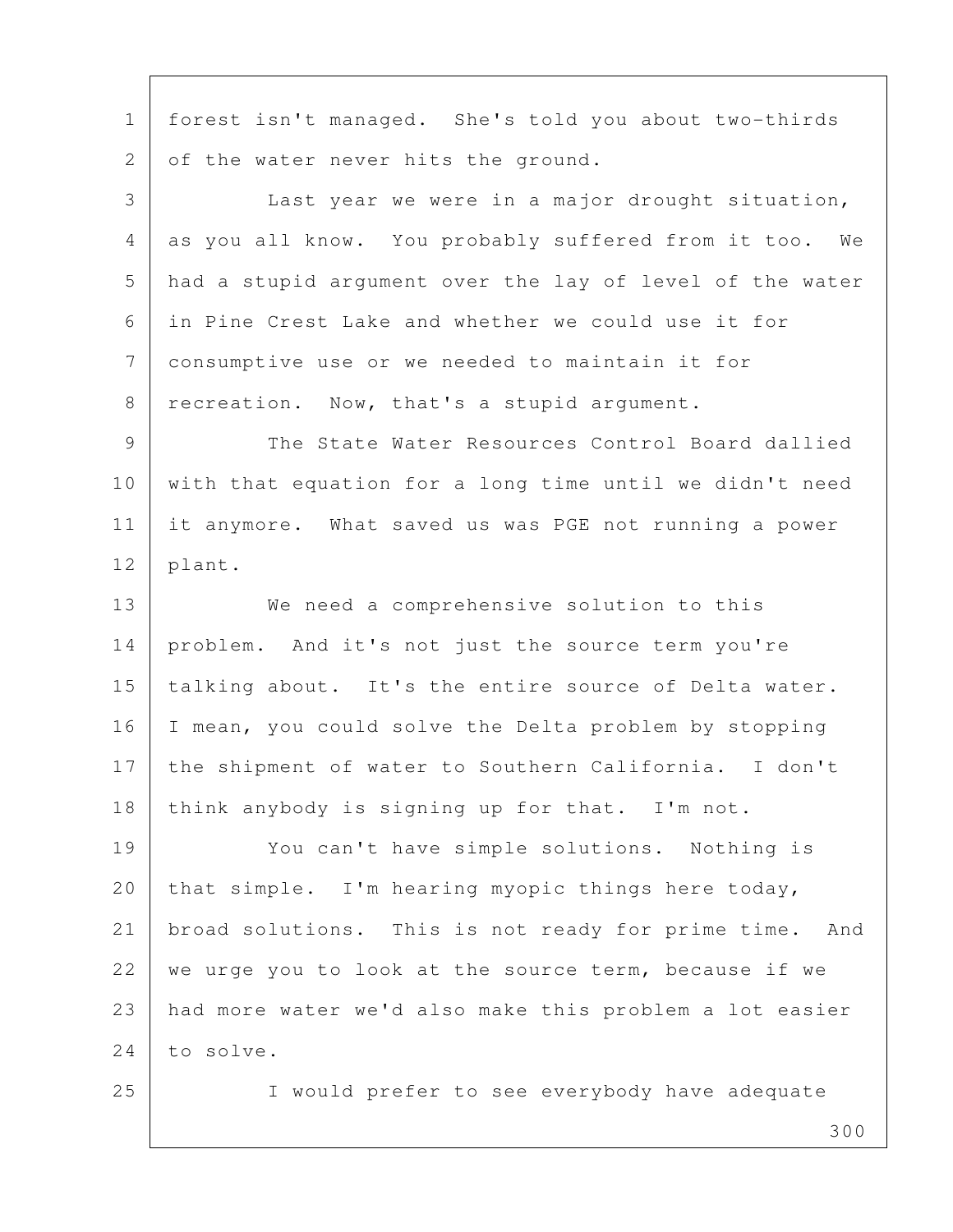301 1 | water. I don't want to see fights, but the years where 2 we have drought are the years where the fights will 3 occur because everybody wants it. 4 So let's work on the source term because there 5 is a solution. Good science says so. 6 So thank you very much for your time. Thank you 7 for what you do, by the way. You sit here all day and 8 take this abuse, including from me. And I look forward 9 | to the right answers, not just expeditious, convenient 10 answers. 11 Thank you. 12 CHAIRMAN HOPPIN: Thank you for your comments. 13 Mike Maciel. Michael's not here. 14 Rhonda Lucas. 15 Wayne Zipser. 16 MR. ZIPSER: Thank you, Mr. Chairman. 17 My name is Wayne Zipser, and I quess with a Z --18 | am I apparently the last speaker? 19 CHAIRMAN HOPPIN: You are. 20 MR. WAYNE ZIPSER: Oh, yeah? 21 (Laughter.) 22 Well, thank you. And I do have to catch a bus 23 | at  $5:00$  o'clock, so I'll be brief. 24 CHAIRMAN HOPPIN: I hope the terminal is pretty 25 | close.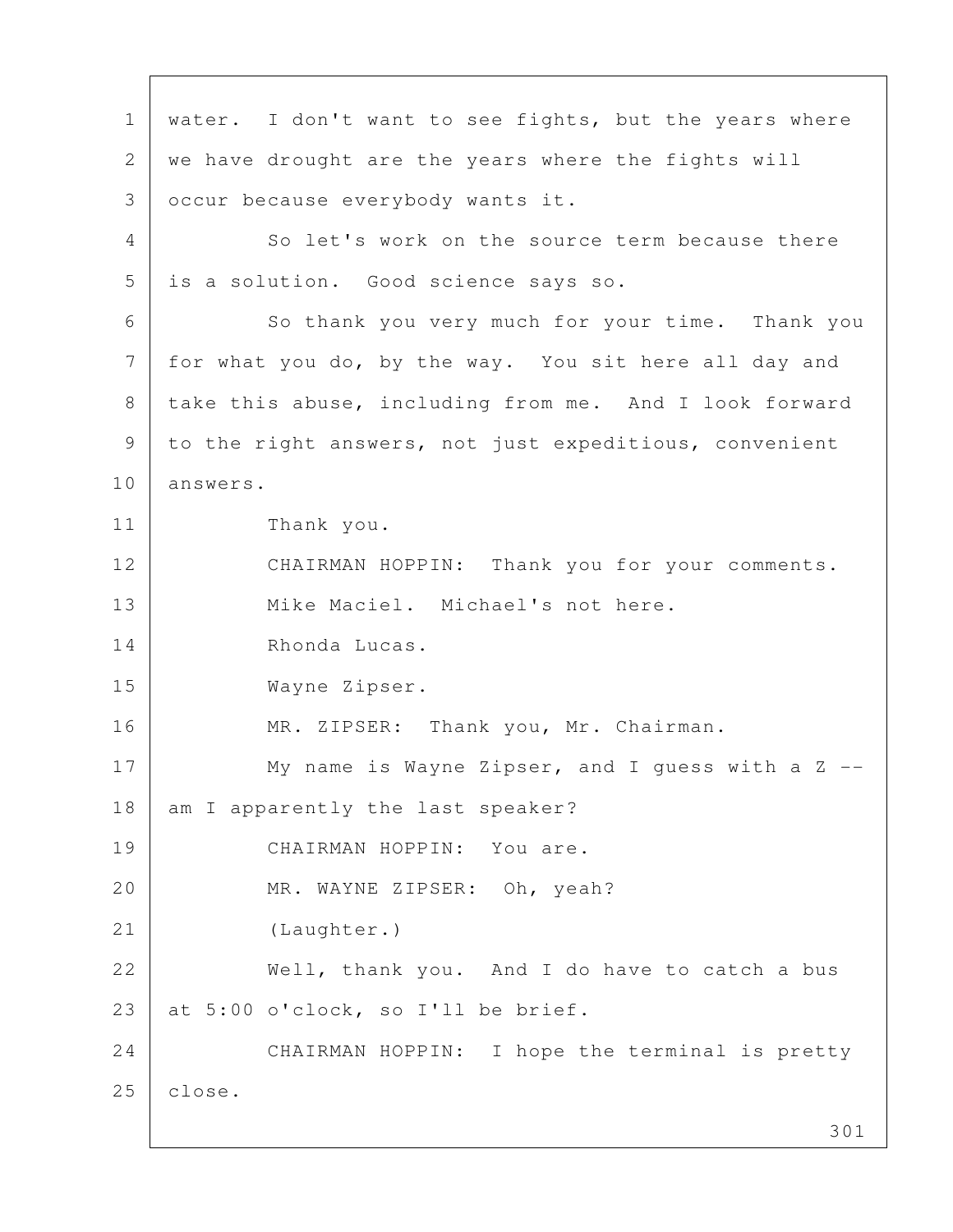1 | MR. ZIPSER: I might have a ride home with 2 somebody. I don't know. 3 Again, my name is Wayne Zipser. I'm the 4 executive director of the Stanislaus County Farm Bureau. 5 | I'm also a third-generation farmer from Turlock, 6 California; and I also serve as the co-founder of the 7 | East San Joaquin Water Coalition. And as you may know, 8 as the new Long-Term Irrigated Lands Program that's just 9 been launched, we are the very first one. So, lucky me  $10 \mid so far.$ 11 But today I'm here representing 1800 farm 12 families and an additional 2,000 supporting agricultural 13 | members in Stanislaus County. 14 Stanislaus County Farm Bureau is a nonprofit 15 | grass roots organization that represents farmers and 16 | ranchers at all levels of government. For the last 99 17 years, by the way. We're going to be celebrating our 18 hundredth year next year. 19 Our local board is made up of 37 members 20 representing five regions of our county. At the last

21 board meeting at the Stanislaus County Farm Bureau last 22 month, the board passed a resolution to unanimously 23 oppose the proposal SED today on unimpaired flows of the 24 Tuolumne, Stanislaus and San Joaquin rivers.

25 | I'm not going to get into the facts of what --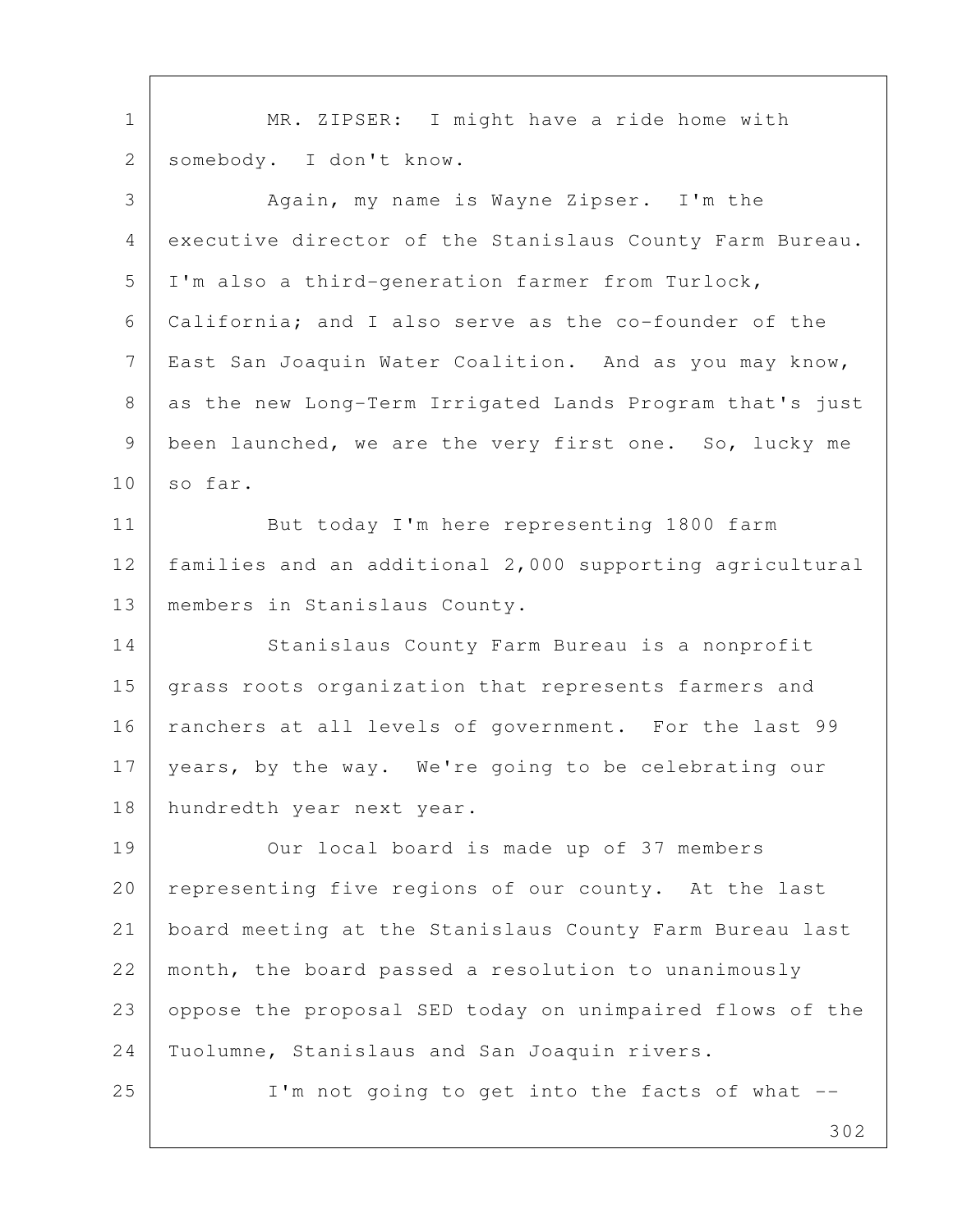1 Supervisor Chiesa talked about some of the economic 2 impacts. You've heard all those today. I do have those 3 in prepared statements. We are going to include those 4 into formal comments, along with the California Farm 5 Bureau. But I'd just like to bring up just a couple of 6 points.

7 One of the things that kind of bothers me a 8 little bit we've been talking about is lower-value 9 crops. Stanislaus County is a home to about 250 10 different crops, according to our crop report from our 11 | ag commissioner. What makes this most unique in 12 Stanislaus County and throughout a lot of the Central 13 | Valley where we have available water is our diversity. 14 | And that's one thing that is very, very important.

15 What may be a low-value crop today may not be 16 | tomorrow. You know, we can't all grow almonds, grapes 17 and walnuts. And we don't really want to because the 18 diversity is what makes us a world center for 19 agriculture.

20 One of the other things I'd just like to quickly 21 bring up and I mentioned about -- that was talking a 22 Iittle bit about stewardship today. Our farmers and 23 | ranchers of Stanislaus County have made amazing strides 24 in improving water quality in surface water when we look 25 at what the coalition and the farmers who have become a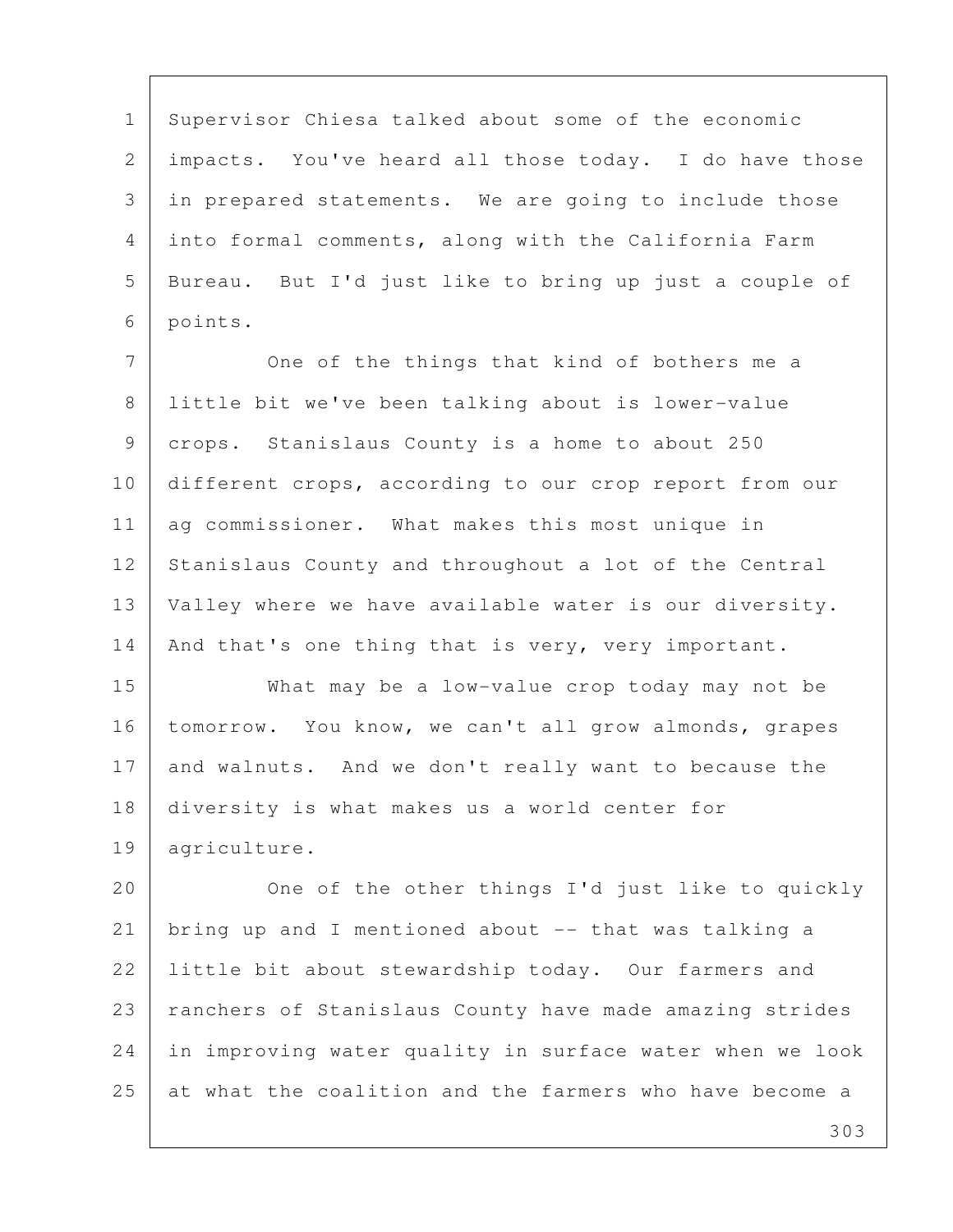1 part of that coalition.

 2 I'll give you one real quick example, and that 3 is the Dry Creek through Modesto has totally eliminated 4 pesticides from any exceedances that they find anymore. 5 And that's because of the work of the farmers and 6 ranchers.

7 I can see my three minutes is up, but I also 8 want to close by saying I've lived through what some 9 folks are talking about -- the '87, '92 droughts. I 10 lived through the '77 drought. We only had 12 inches of 11 water that year. We had to beg, borrow and drill wells 12 and find water. And we lost -- our groundwater was 13 | immensely depleted in those years.

14 So I urge you to -- as Michael Frantz mentioned, 15 | look at the data that they already have, a hundred years 16 of data at Turlock Irrigation District.

17 And also I would submit to you -- we invite all 18 of you to come to our community and talk and have 19 workshops there and listen to those folks. And I think 20 it would be a very, very important thing to do.

21 And we absolutely thank you so much.

22 And, again, Chairman Hoppin, thank you for all 23 your service, and good luck to you in your farming 24 endeavors.

25 CHAIRMAN HOPPIN: Thank you very much.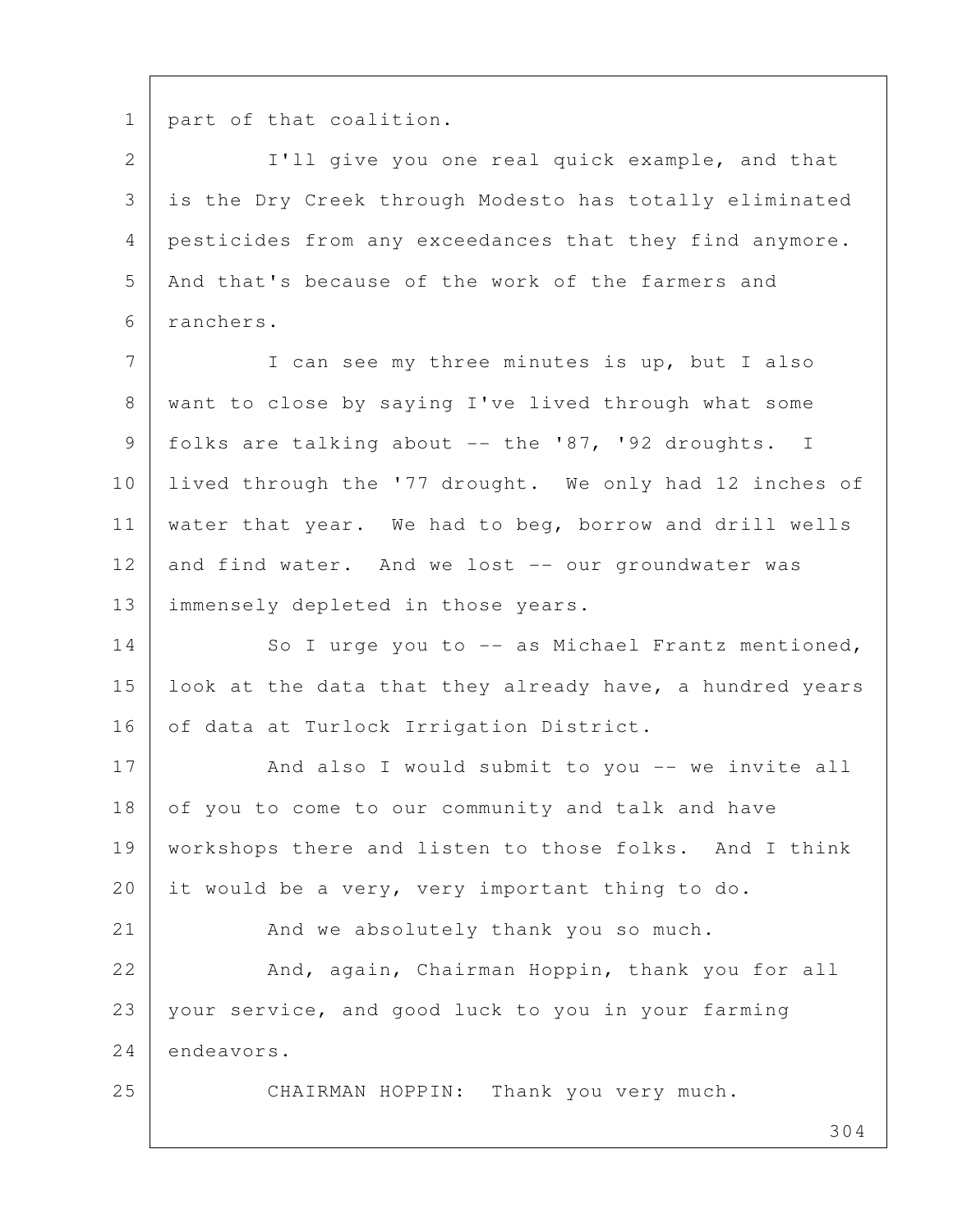| $\mathbf 1$      | Wayne was our last speaker. Do you want to eat         |
|------------------|--------------------------------------------------------|
| $\mathbf{2}$     | up five minutes or do you want to go home?             |
| $\mathfrak{Z}$   | No comment.                                            |
| $\overline{4}$   | We will see you tomorrow morning at 9:00               |
| 5                | o'clock.                                               |
| $\epsilon$       | (Thereupon the hearing was adjourned, to be            |
| $\boldsymbol{7}$ | continued the following day, Thursday, March 21, 2013, |
| $\,8\,$          | at 9:00 a.m.)                                          |
| $\mathsf 9$      | $--000--$                                              |
| 10               |                                                        |
| $11$             |                                                        |
| 12               |                                                        |
| 13               |                                                        |
| 14               |                                                        |
| 15               |                                                        |
| 16               |                                                        |
| 17               |                                                        |
| $1\,8$           |                                                        |
| 19               |                                                        |
| 20               |                                                        |
| 21               |                                                        |
| 22               |                                                        |
| 23               |                                                        |
| 24               |                                                        |
| 25               |                                                        |
|                  | 305                                                    |